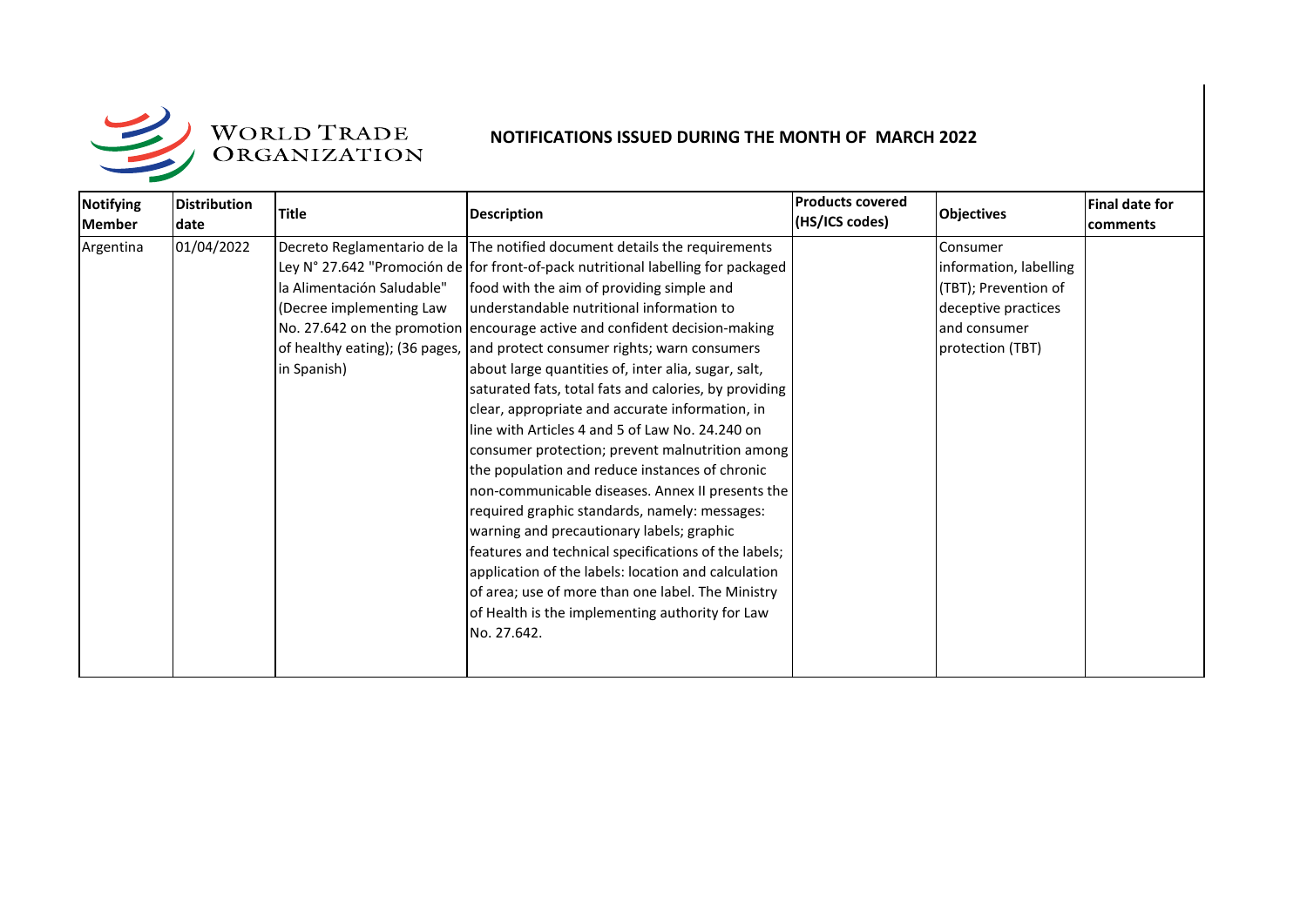| Australia | 15/03/2022 | Domestic organic regulation | The Australian Commonwealth Department of                                | Consumer               | 14/05/2022 |
|-----------|------------|-----------------------------|--------------------------------------------------------------------------|------------------------|------------|
|           |            | framework: Consultation     | Agriculture, Water and the Environment (DAWE) is                         | information, labelling |            |
|           |            |                             | regulation impact statement undertaking a public consultation process on | (TBT); Prevention of   |            |
|           |            |                             | potential improvements to Australia's domestic                           | deceptive practices    |            |
|           |            |                             | organic regulatory framework. As part of this                            | and consumer           |            |
|           |            |                             | process, DAWE has released a Consultation                                | protection (TBT)       |            |
|           |            |                             | Regulation Impact Statement (RIS) available at                           |                        |            |
|           |            |                             | https://haveyoursay.awe.gov.au/organics. The RIS                         |                        |            |
|           |            |                             | examines possible policy problems with the                               |                        |            |
|           |            |                             | current system, as well as potential regulatory and                      |                        |            |
|           |            |                             | non-regulatory options for reform. One of the                            |                        |            |
|           |            |                             | regulatory options identified in the document is                         |                        |            |
|           |            |                             | the introduction of a mandatory domestic                                 |                        |            |
|           |            |                             | organics standard which would apply to products                          |                        |            |
|           |            |                             | sold as organic in Australia, including imports. The                     |                        |            |
|           |            |                             | exact nature of regulation as it applies to imports                      |                        |            |
|           |            |                             | would be advised at a later date, pending                                |                        |            |
|           |            |                             | consultation outcomes and further consideration                          |                        |            |
|           |            |                             | by the Australian government.                                            |                        |            |
|           |            |                             |                                                                          |                        |            |
|           |            |                             |                                                                          |                        |            |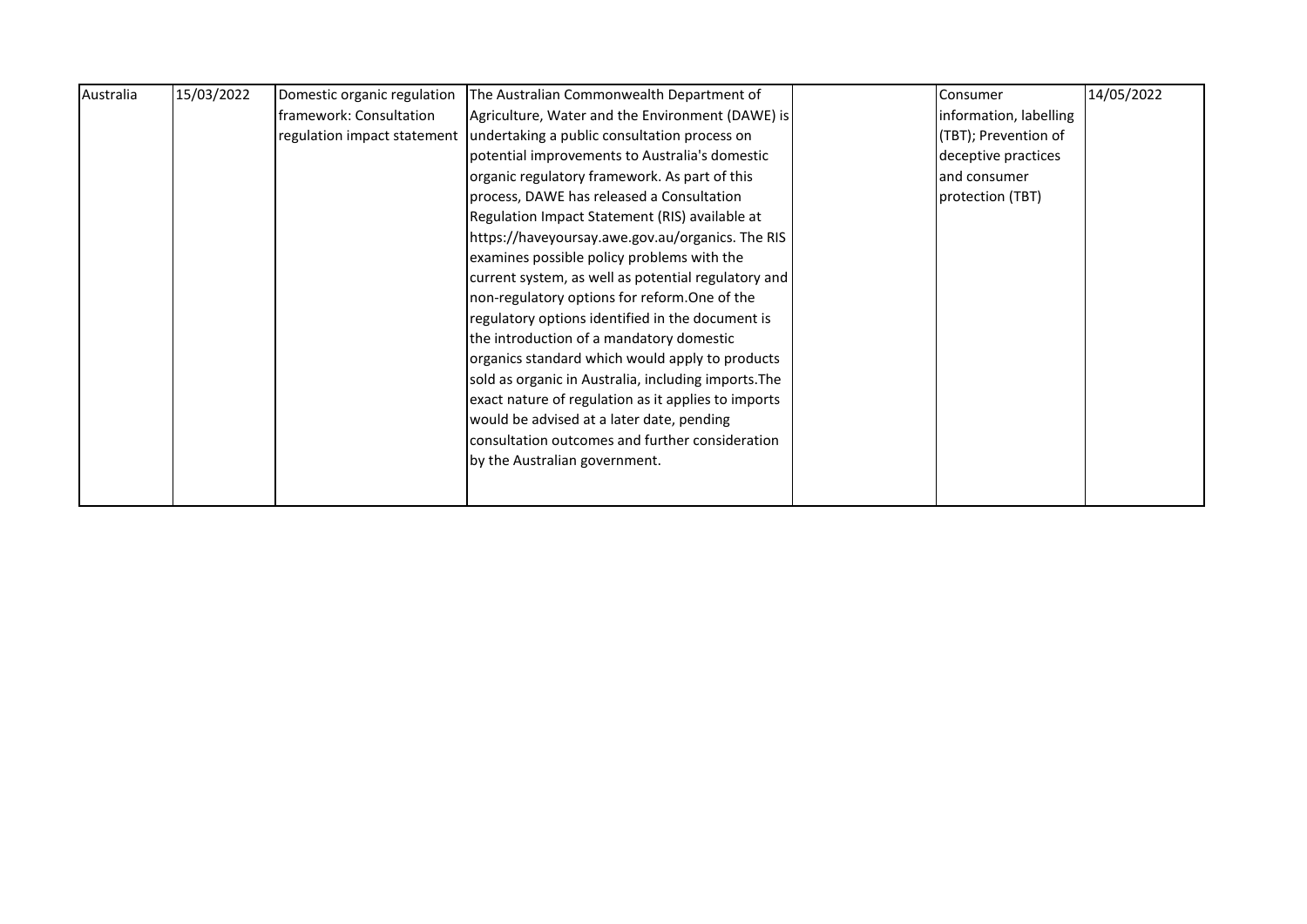| Australia | 07/03/2022 |                                | Ratification of the Minamata Update on the Ratification of the Minamata | 280540 - Mercury; | Protection of animal    |  |
|-----------|------------|--------------------------------|-------------------------------------------------------------------------|-------------------|-------------------------|--|
|           |            | Convention on Mercury -        | Convention on MercuryAustralia deposited its                            | 280540 - Mercury  | or plant life or health |  |
|           |            | <b>Final Regulation Impact</b> | Instrument of Ratification for the Minamata                             |                   | (TBT)                   |  |
|           |            | Statement. (81 pages, in       | Convention on Mercury with the United Nations                           |                   |                         |  |
|           |            | English)                       | Depositary on 7 December 2021. The Minamata                             |                   |                         |  |
|           |            |                                | Convention will enter into force for Australia on 7                     |                   |                         |  |
|           |            |                                | March 2022.As advised in TBT notification                               |                   |                         |  |
|           |            |                                | G/TBT/N/AUS/134, Australia made changes to the                          |                   |                         |  |
|           |            |                                | following pieces of legislation to comply with the                      |                   |                         |  |
|           |            |                                | obligations of the Minamata Convention on                               |                   |                         |  |
|           |            |                                | Mercury: Amended regulations under the Customs                          |                   |                         |  |
|           |            |                                | Act 1901 to prohibit the import and export of                           |                   |                         |  |
|           |            |                                | elemental mercury. Amended regulations and rules                        |                   |                         |  |
|           |            |                                | under the Therapeutic Goods Act 1989Agricultural                        |                   |                         |  |
|           |            |                                | and Veterinary Chemicals (Administration) Act                           |                   |                         |  |
|           |            |                                | 1992; and Industrial Chemicals Act 2019 to                              |                   |                         |  |
|           |            |                                | prohibit the manufacture, import and export of                          |                   |                         |  |
|           |            |                                | certain mercury-containing products in Australia;                       |                   |                         |  |
|           |            |                                | and the import and export of elemental                                  |                   |                         |  |
|           |            |                                | mercury. Created a new rule under the Recycling                         |                   |                         |  |
|           |            |                                | and Waste Reduction Act 2020 to prohibit the                            |                   |                         |  |
|           |            |                                | manufacture, import and export of certain                               |                   |                         |  |
|           |            |                                | mercury-containing products in Australia. The                           |                   |                         |  |
|           |            |                                | listed legislative changes will come into effect on 7                   |                   |                         |  |
|           |            |                                | March 2022.                                                             |                   |                         |  |
|           |            |                                |                                                                         |                   |                         |  |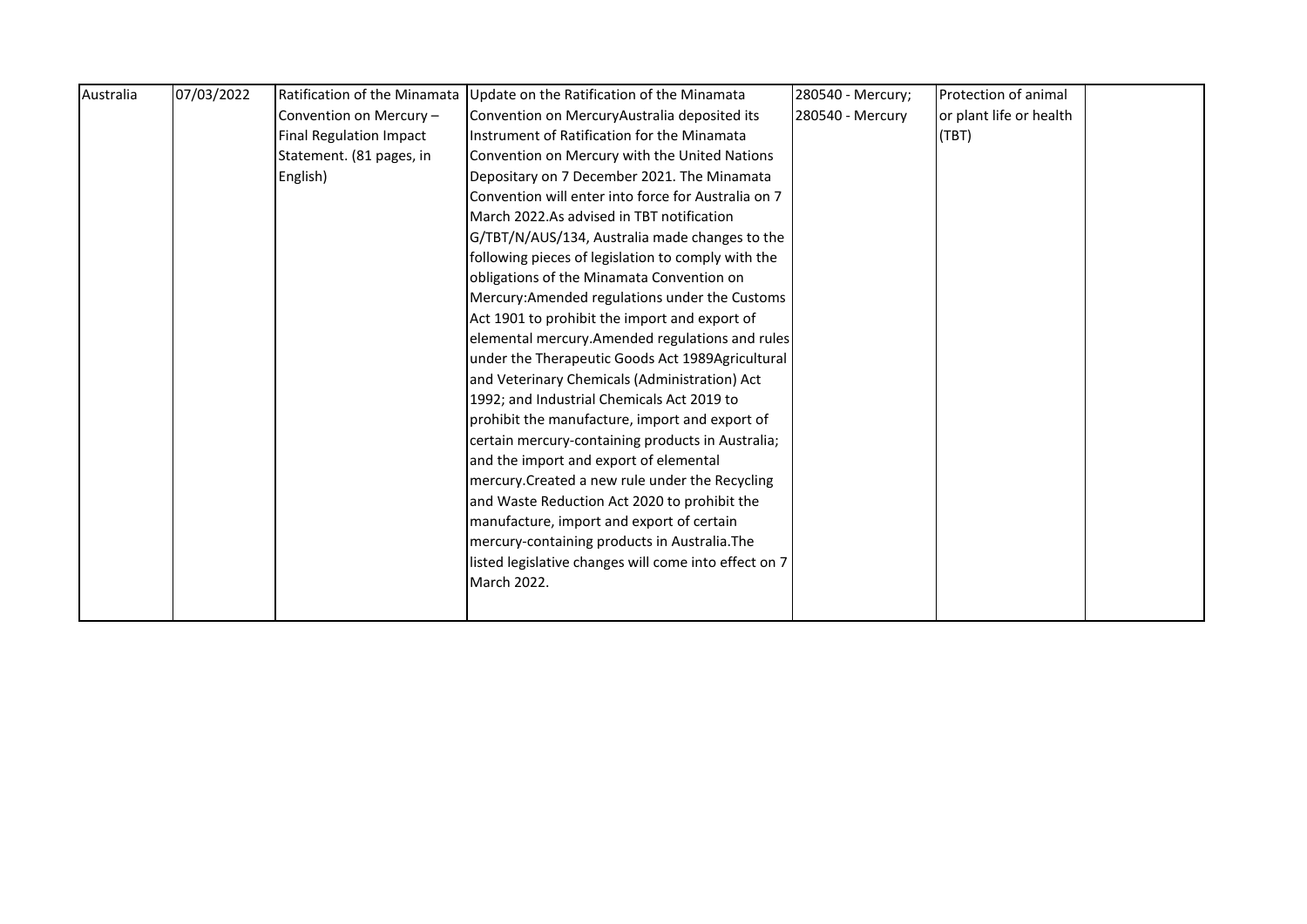| Australia | 02/03/2022 | Priority Review pathway for    | Australia's Therapeutic Goods Administration         | $30 -$             | Protection of human    | 01/05/2022 |
|-----------|------------|--------------------------------|------------------------------------------------------|--------------------|------------------------|------------|
|           |            | biologicals: feasibility,      | (TGA) is seeking feedback on a proposed priority     | PHARMACEUTICAL     | health or safety (TBT) |            |
|           |            | potential eligibility criteria | pathway for assessment of certain novel and life-    | PRODUCTS; 11.120 - |                        |            |
|           |            | and determination process      | saving biologicalsThe proposed 'Priority Review'     | Pharmaceutics      |                        |            |
|           |            |                                | pathway will align with the pathway already in       |                    |                        |            |
|           |            |                                | place for medicines and offer a faster formal        |                    |                        |            |
|           |            |                                | assessment pathway for biologicals in certain        |                    |                        |            |
|           |            |                                | circumstances. This will allow consumers with life-  |                    |                        |            |
|           |            |                                | threatening diseases or seriously debilitating       |                    |                        |            |
|           |            |                                | conditions to access these treatments in less time   |                    |                        |            |
|           |            |                                | if the assessment results in a decision by the TGA   |                    |                        |            |
|           |            |                                | to include the biological in the Australian Register |                    |                        |            |
|           |            |                                | of Therapeutic Goods (ARTG) Australia does not       |                    |                        |            |
|           |            |                                | currently have a formal mechanism to expedite        |                    |                        |            |
|           |            |                                | the assessment and inclusion of biologicals in the   |                    |                        |            |
|           |            |                                | ARTG. Depending on the feedback received, the        |                    |                        |            |
|           |            |                                | TGA could propose to the Australian Government       |                    |                        |            |
|           |            |                                | that a priority pathway be implemented for the       |                    |                        |            |
|           |            |                                | pre-market assessment and registration of novel      |                    |                        |            |
|           |            |                                | biologicals that address unmet clinical needs for    |                    |                        |            |
|           |            |                                | Australian consumers. This would require changes     |                    |                        |            |
|           |            |                                | to the Therapeutic Goods Regulations 1990The         |                    |                        |            |
|           |            |                                | TGA is conducting a public consultation on the       |                    |                        |            |
|           |            |                                | proposed pathway between February 2022 and           |                    |                        |            |
|           |            |                                | March 2022 to seek feedback on: whether              |                    |                        |            |
|           |            |                                | stakeholders support introduction of such a          |                    |                        |            |
|           |            |                                | pathwayeligibility criteria for the Priority Review  |                    |                        |            |
|           |            |                                | pathway for biologicalsthe Process for               |                    |                        |            |
|           |            |                                | determining whether a biological application         |                    |                        |            |
|           |            |                                | meets the eligibility criteria for Priority Review   |                    |                        |            |

(the 'Determination Process').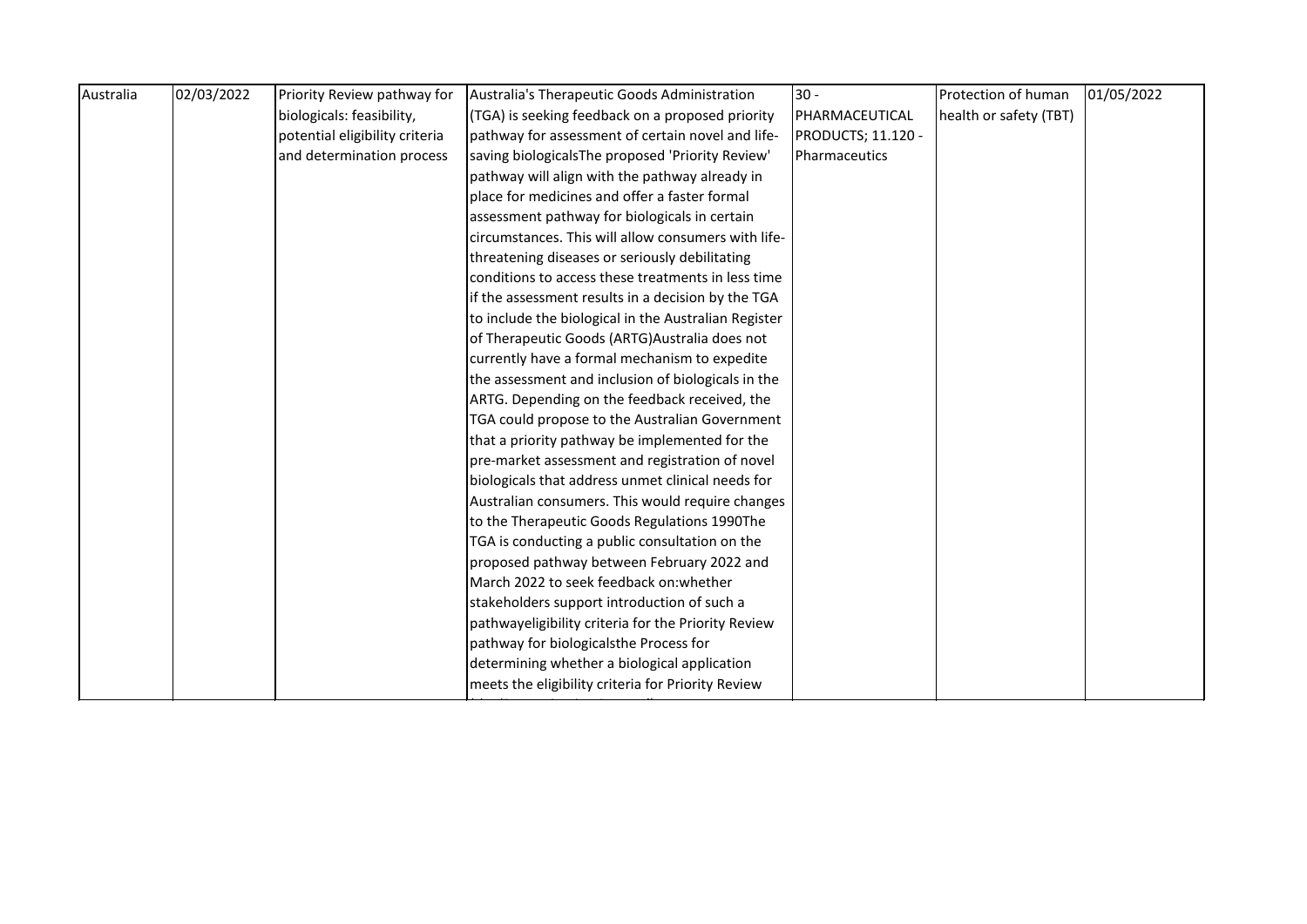| Bahrain,<br>Kingdom of | 30/03/2022 | Draft Ministerial Order<br>regarding banning single-use<br>plastic bags with thickness<br>less than 35 microns in the<br>Bahraini market. | The purpose of this Ministerial Order is to ban<br>single-use plastic bags with thickness less than 35<br>microns in the Bahraini market, with exempting<br>bags used for medical purposes and bags<br>manufactured to be exported from the Kingdom<br>of Bahrain. | 83.140.99 - Other<br>rubber and plastics<br>products                                                                                                                                                                                                                                                                                                   | Consumer<br>information, labelling<br>(TBT); Protection of<br>animal or plant life or<br>health (TBT);<br>Protection of the<br>environment (TBT) |            |
|------------------------|------------|-------------------------------------------------------------------------------------------------------------------------------------------|--------------------------------------------------------------------------------------------------------------------------------------------------------------------------------------------------------------------------------------------------------------------|--------------------------------------------------------------------------------------------------------------------------------------------------------------------------------------------------------------------------------------------------------------------------------------------------------------------------------------------------------|--------------------------------------------------------------------------------------------------------------------------------------------------|------------|
| Bahrain,<br>Kingdom of | 17/03/2022 | Labeling of Prepackaged<br><b>Food Stuffs</b>                                                                                             | This GSO standard is concerned with the labelling<br>of all prepackaged foods and to requirements<br>relating to the presentation thereof.                                                                                                                         | 67.040 - Food<br>products in general                                                                                                                                                                                                                                                                                                                   | Consumer<br>information, labelling<br>(TBT); Protection of<br>human health or<br>safety (TBT)                                                    | 16/05/2022 |
| Bahrain,<br>Kingdom of | 17/03/2022 | <b>Energy Drinks</b>                                                                                                                      | The updated draft includes modifications in the<br>definition of energy drinks and the caffeine<br>content.                                                                                                                                                        | 67.160 - Beverages;<br>67.160 - Beverages                                                                                                                                                                                                                                                                                                              | Consumer<br>information, labelling<br>(TBT); Other (TBT)                                                                                         |            |
| Belgium                | 14/03/2022 |                                                                                                                                           |                                                                                                                                                                                                                                                                    | $33 -$<br>TELECOMMUNICATIO requirements (TBT);<br>NS. AUDIO AND<br>VIDEO ENGINEERING; deceptive practices<br>$33 -$<br>TELECOMMUNICATIO   protection (TBT);<br>NS. AUDIO AND<br>35 - INFORMATION<br>TECHNOLOGY.<br><b>OFFICE MACHINES;</b><br>35 - INFORMATION<br>TECHNOLOGY.<br><b>OFFICE MACHINES;</b><br>31 - ELECTRONICS; 31<br><b>ELECTRONICS</b> | National security<br>Prevention of<br>and consumer<br>Protection of human<br>VIDEO ENGINEERING; health or safety (TBT)                           |            |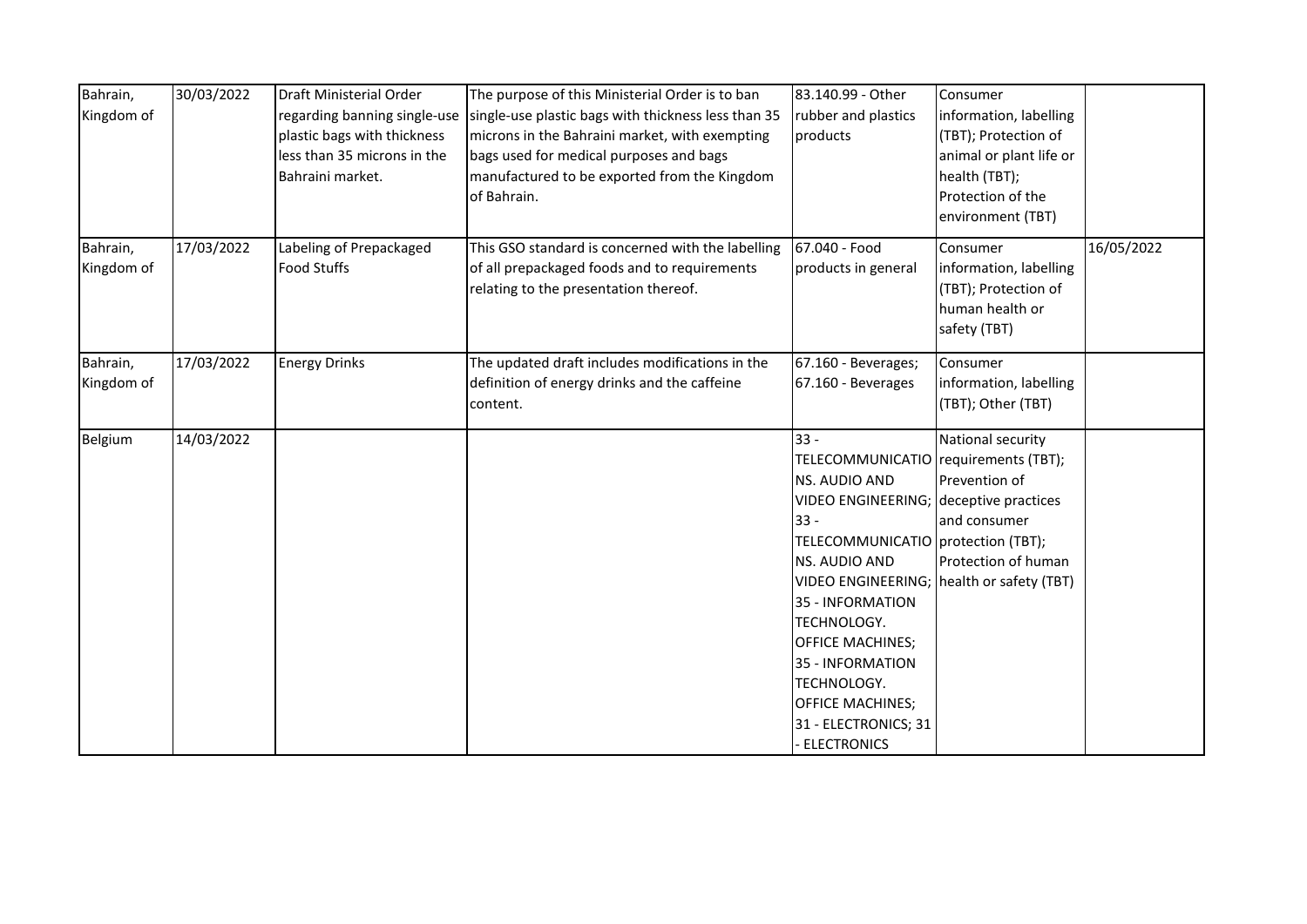| <b>Brazil</b> | 18/03/2022 | Rectification of Article 4, | 8541 - Diodes,           | Prevention of       |
|---------------|------------|-----------------------------|--------------------------|---------------------|
|               |            | Paragraph 1, item I,        | transistors and          | deceptive practices |
|               |            | paragraph "b" of Inmetro    | similar                  | and consumer        |
|               |            | Ordinance no. 69, 16 of     | semiconductor            | protection (TBT);   |
|               |            | February 2022, published in | devices;                 | Protection of the   |
|               |            | the Official Gazette of 25  | photosensitive           | environment (TBT)   |
|               |            | February2022, pages 77 to   | semiconductor            |                     |
|               |            | 83, section 1,1,            | devices, incl.           |                     |
|               |            |                             | photovoltaic cells       |                     |
|               |            |                             | whether or not           |                     |
|               |            |                             | assembled in             |                     |
|               |            |                             | modules or made-up       |                     |
|               |            |                             | into panels (excl.       |                     |
|               |            |                             | photovotaic              |                     |
|               |            |                             | generators); light       |                     |
|               |            |                             | emitting diodes;         |                     |
|               |            |                             | mounted piezo-           |                     |
|               |            |                             | electric crystals; parts |                     |
|               |            |                             | thereof; 8541 -          |                     |
|               |            |                             | Diodes, transistors      |                     |
|               |            |                             | and similar              |                     |
|               |            |                             | semiconductor            |                     |
|               |            |                             | devices;                 |                     |
|               |            |                             | photosensitive           |                     |
|               |            |                             | semiconductor            |                     |
|               |            |                             | devices, incl.           |                     |
|               |            |                             | photovoltaic cells       |                     |
|               |            |                             | whether or not           |                     |
|               |            |                             | assembled in             |                     |
|               |            |                             | modules or made up       |                     |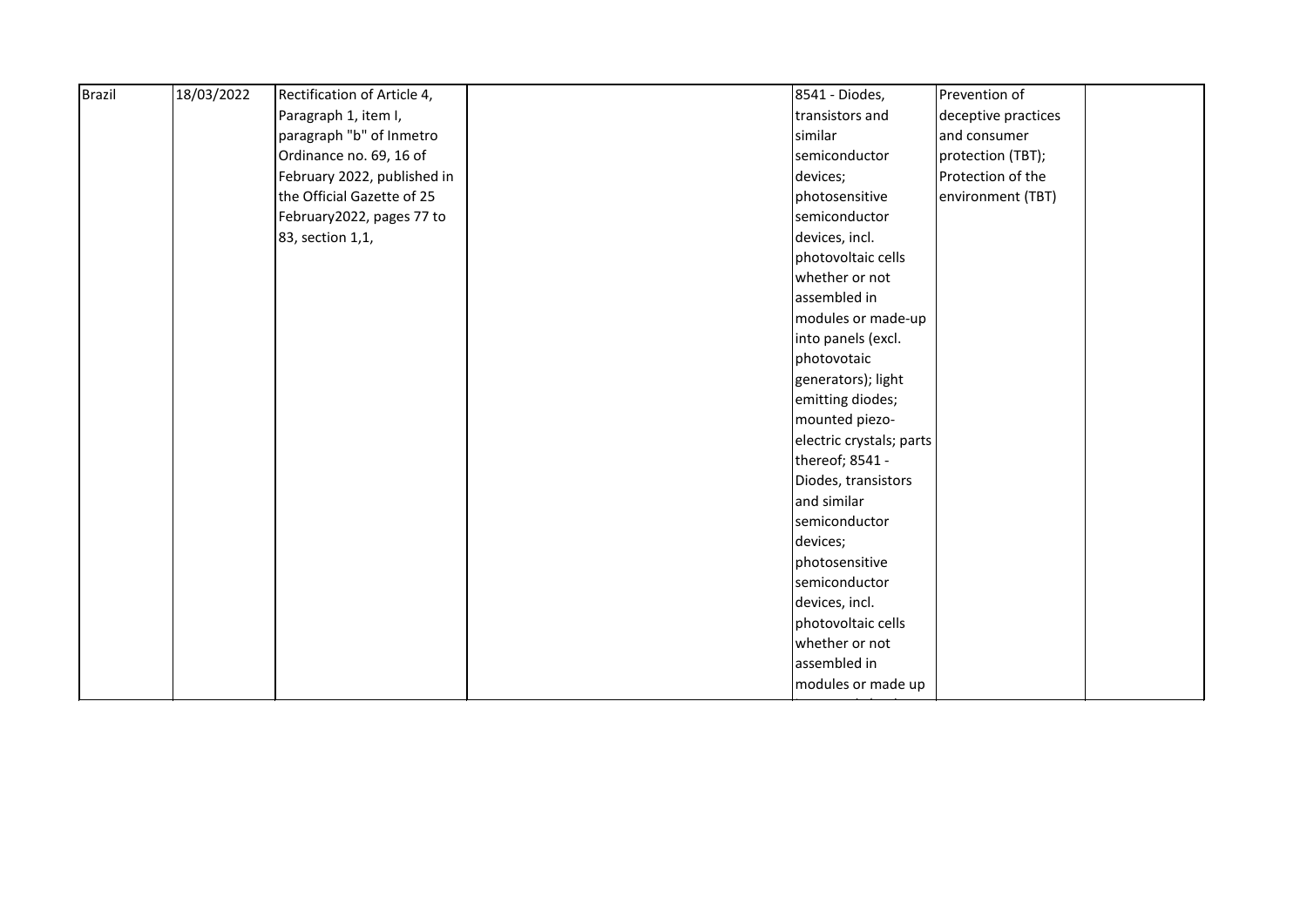| handling, loading or<br>deceptive practices<br>unloading machinery,<br>and consumer<br>order to revoke regulatory measure of low impact e.g. lifts, escalators,<br>protection (TBT);<br>for society - Vehicle Vehicular Lifting Platform. The conveyors, teleferics<br>Quality requirements<br>(excl. pulley tackle<br>(TBT)<br>and hoists, winches |
|-----------------------------------------------------------------------------------------------------------------------------------------------------------------------------------------------------------------------------------------------------------------------------------------------------------------------------------------------------|
|                                                                                                                                                                                                                                                                                                                                                     |
|                                                                                                                                                                                                                                                                                                                                                     |
|                                                                                                                                                                                                                                                                                                                                                     |
|                                                                                                                                                                                                                                                                                                                                                     |
|                                                                                                                                                                                                                                                                                                                                                     |
|                                                                                                                                                                                                                                                                                                                                                     |
| and capstans, jacks,                                                                                                                                                                                                                                                                                                                                |
| date of 1 April 2022: Inmetro Ordinance No. 164, of cranes of all kinds,                                                                                                                                                                                                                                                                            |
| mobile lifting frames                                                                                                                                                                                                                                                                                                                               |
| and straddle carriers,                                                                                                                                                                                                                                                                                                                              |
| works trucks fitted                                                                                                                                                                                                                                                                                                                                 |
| andInmetro Ordinance No. 165, of 23 March 2015, with a crane, fork-lift                                                                                                                                                                                                                                                                             |
| trucks and other                                                                                                                                                                                                                                                                                                                                    |
| works trucks fitted                                                                                                                                                                                                                                                                                                                                 |
| with lifting or                                                                                                                                                                                                                                                                                                                                     |
| handling equipment);                                                                                                                                                                                                                                                                                                                                |
| 8428 - Lifting,                                                                                                                                                                                                                                                                                                                                     |
| handling, loading or                                                                                                                                                                                                                                                                                                                                |
| unloading machinery,                                                                                                                                                                                                                                                                                                                                |
| e.g. lifts, escalators,                                                                                                                                                                                                                                                                                                                             |
| conveyors, teleferics                                                                                                                                                                                                                                                                                                                               |
| (excl. pulley tackle                                                                                                                                                                                                                                                                                                                                |
| and hoists, winches                                                                                                                                                                                                                                                                                                                                 |
| and capstans, jacks,                                                                                                                                                                                                                                                                                                                                |
| cranes of all kinds,                                                                                                                                                                                                                                                                                                                                |
| mobile lifting frames                                                                                                                                                                                                                                                                                                                               |
| and straddle carriers,                                                                                                                                                                                                                                                                                                                              |
| works trucks fitted                                                                                                                                                                                                                                                                                                                                 |
| with a crane, fork-lift                                                                                                                                                                                                                                                                                                                             |
|                                                                                                                                                                                                                                                                                                                                                     |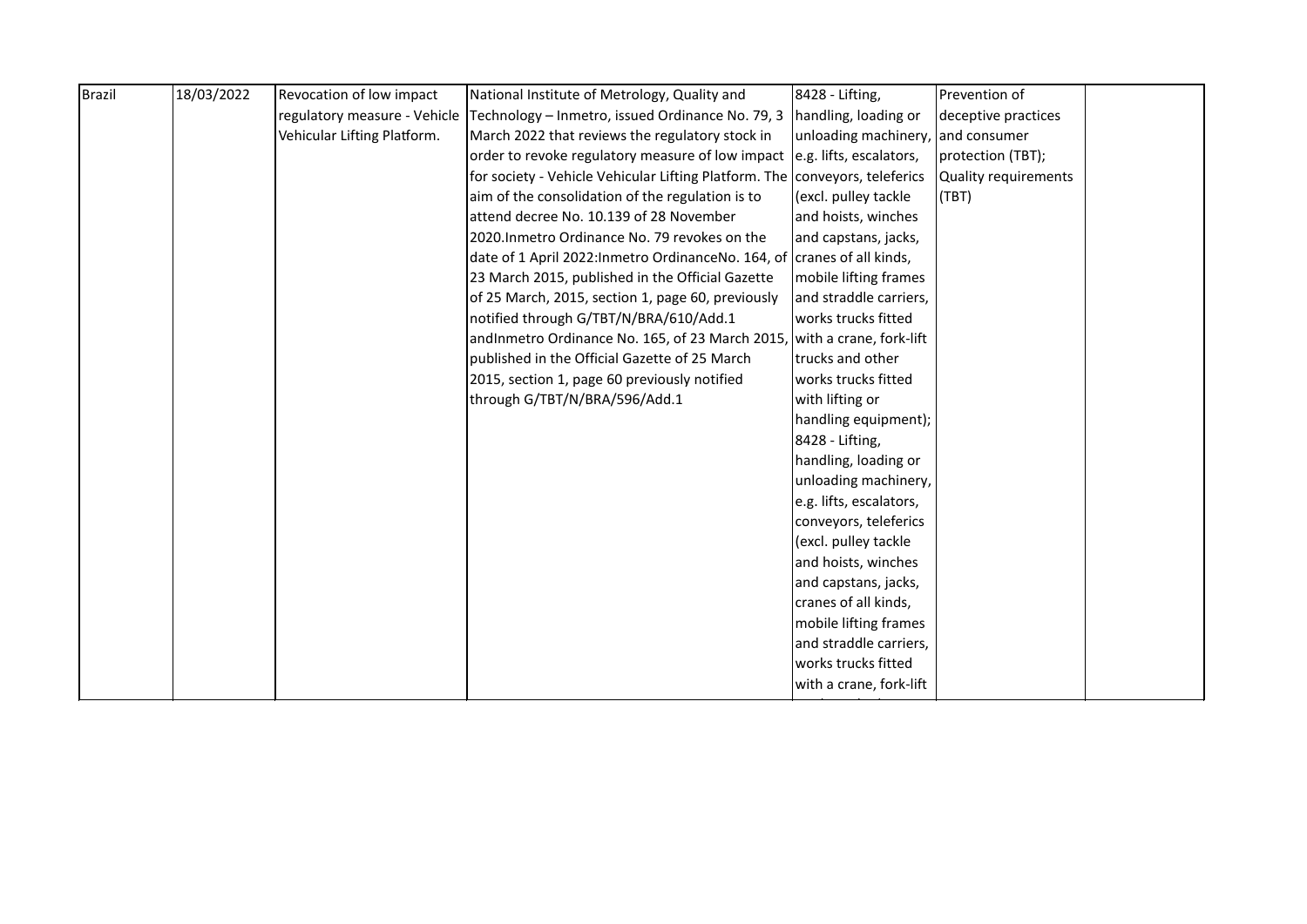| <b>Brazil</b> | 18/03/2022 | Rectification of items        | 401511 - Surgical        |  |
|---------------|------------|-------------------------------|--------------------------|--|
|               |            | 6.1.2.2.1, 6.1.2.2.2 and      | gloves, of vulcanised    |  |
|               |            | 6.1.2.2.3 of Inmetro          | rubber (excl.            |  |
|               |            | Ordinance No. 485 of          | fingerstalls); 401519 -  |  |
|               |            | December 8, 2021, published   | Gloves, mittens and      |  |
|               |            | in the Official Gazette of 17 | mitts, of vulcanised     |  |
|               |            | December 2021, page 66 to     | rubber (excl. surgical   |  |
|               |            | 69, section 1,                | gloves); 401511 -        |  |
|               |            |                               | Surgical gloves, of      |  |
|               |            |                               | vulcanised rubber        |  |
|               |            |                               | (excl. fingerstalls);    |  |
|               |            |                               | 401519 - Gloves,         |  |
|               |            |                               | mittens and mitts, of    |  |
|               |            |                               | vulcanised rubber        |  |
|               |            |                               | (excl. surgical gloves); |  |
|               |            |                               | 11.140 - Hospital        |  |
|               |            |                               | equipment; 11.140 -      |  |
|               |            |                               | Hospital equipment       |  |
|               |            |                               |                          |  |
|               |            |                               |                          |  |
|               |            |                               |                          |  |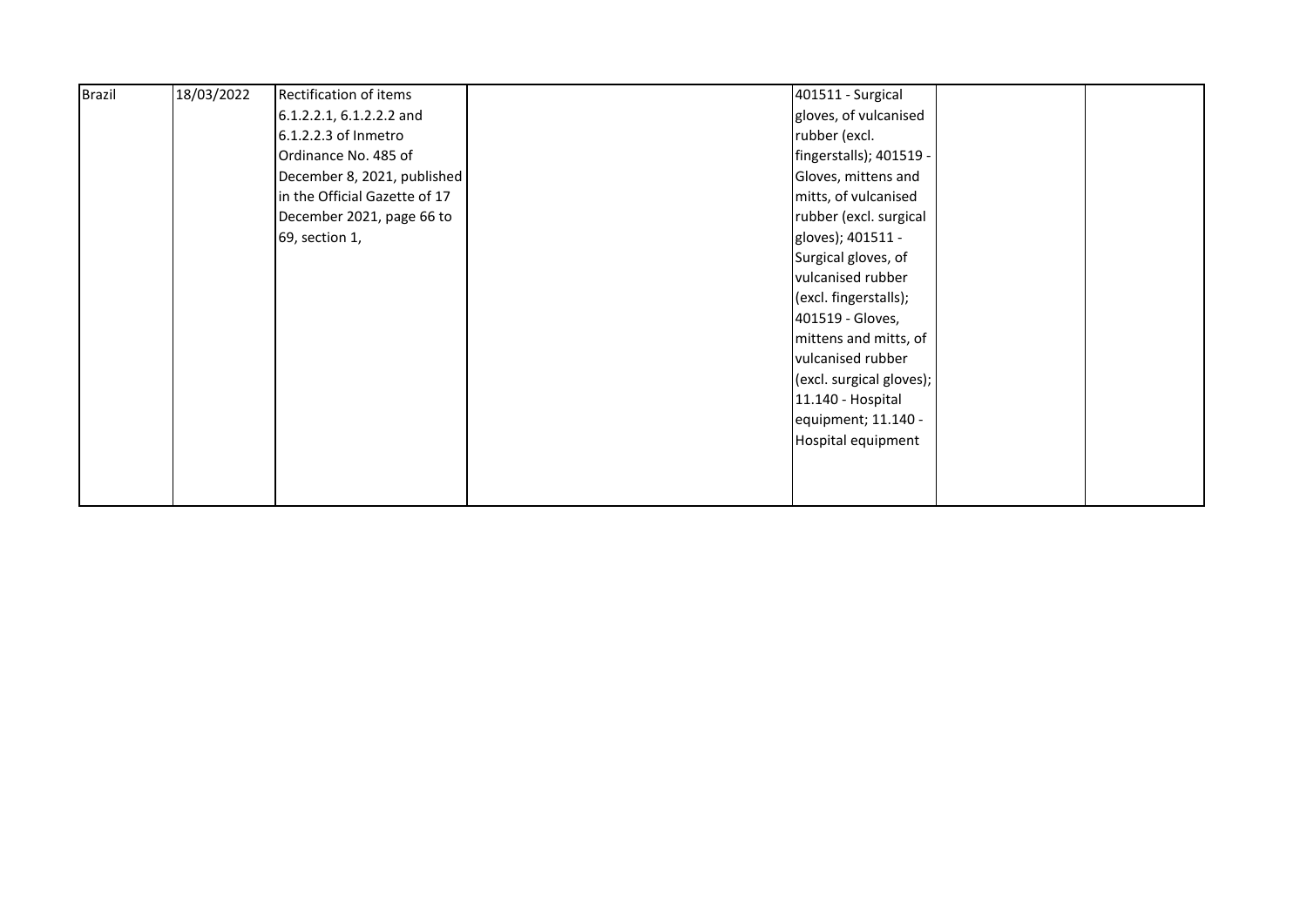| <b>Brazil</b> | 15/03/2022 | The Resolution number 600,      | 3304 - Beauty or        | Protection of human    |  |
|---------------|------------|---------------------------------|-------------------------|------------------------|--|
|               |            | 09 February 2022 -              | make-up                 | health or safety (TBT) |  |
|               |            | previously notified             | preparations and        |                        |  |
|               |            | through G/TBT/N/BRA/1307-       | preparations for the    |                        |  |
|               |            | which stablishes the list of    | care of the skin, incl. |                        |  |
|               |            | allowed ultraviolet filters for | sunscreen or suntan     |                        |  |
|               |            | personal hygiene products,      | preparations (excl.     |                        |  |
|               |            | cosmetics and perfumes and      | medicaments);           |                        |  |
|               |            | internalizes GMC MERCOSUR       | manicure or pedicure    |                        |  |
|               |            | Resolution No. 44/2015,         | preparations; 3306 -    |                        |  |
|               |            | amended by GMC                  | Preparations for oral   |                        |  |
|               |            | <b>MERCOSUR Resolution No.</b>  | or dental hygiene,      |                        |  |
|               |            | 14/2021, was rectified.         | incl. denture fixative  |                        |  |
|               |            |                                 | pastes and powders;     |                        |  |
|               |            |                                 | yarn used to clean      |                        |  |
|               |            |                                 | between the teeth       |                        |  |
|               |            |                                 | "dental floss", in      |                        |  |
|               |            |                                 | individual retail       |                        |  |
|               |            |                                 | packages; 3303 -        |                        |  |
|               |            |                                 | Perfumes and toilet     |                        |  |
|               |            |                                 | waters (excl.           |                        |  |
|               |            |                                 | aftershave lotions,     |                        |  |
|               |            |                                 | personal deodorants     |                        |  |
|               |            |                                 | and hair lotions);      |                        |  |
|               |            |                                 | 3307 - Shaving          |                        |  |
|               |            |                                 | preparations, incl.     |                        |  |
|               |            |                                 | pre-shave and           |                        |  |
|               |            |                                 | aftershave products,    |                        |  |
|               |            |                                 | personal deodorants,    |                        |  |
|               |            |                                 | bath and shower         |                        |  |
|               |            |                                 |                         |                        |  |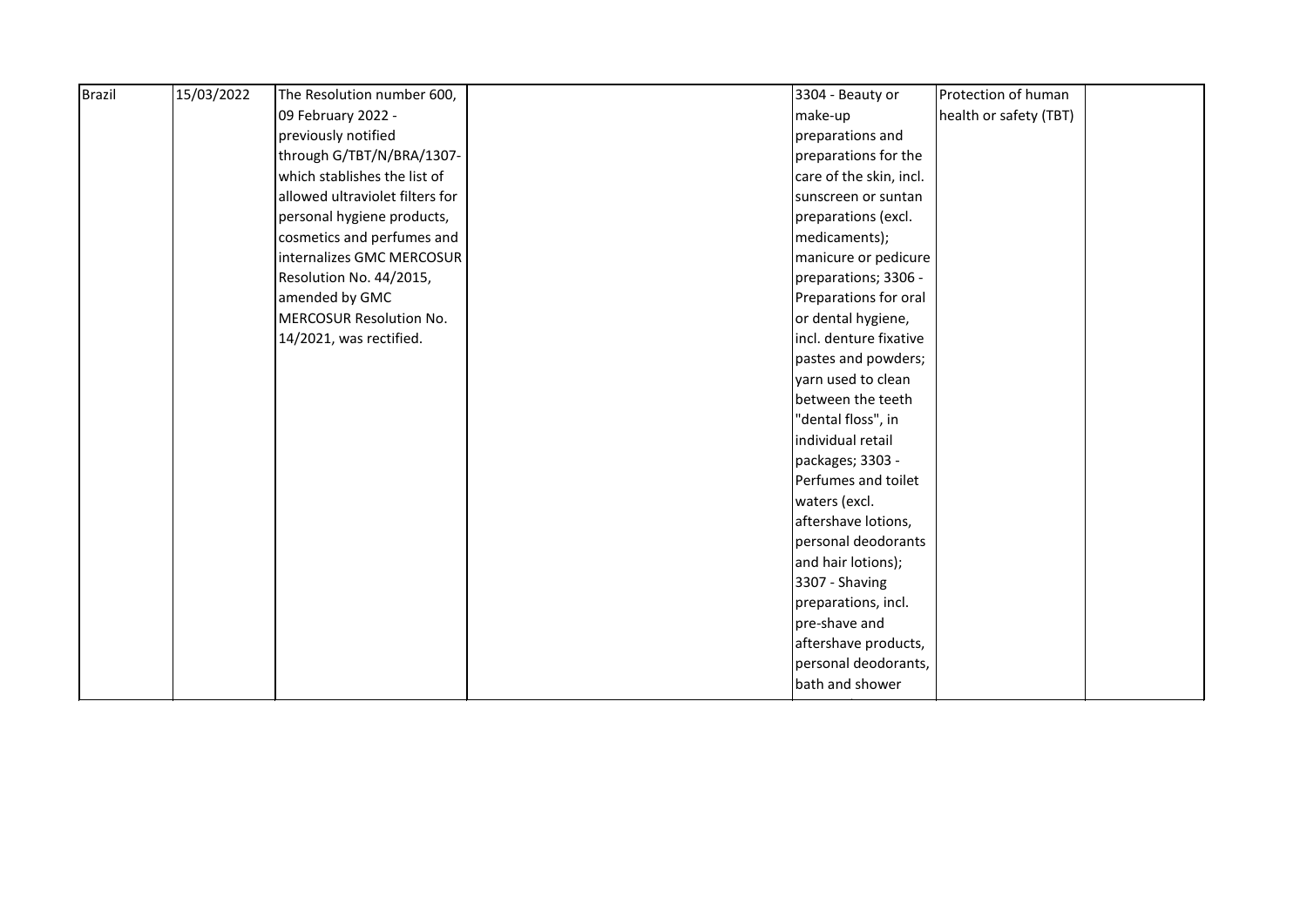| <b>Brazil</b><br><b>Brazil</b> | 15/03/2022<br>15/03/2022 | Normative Instruction<br>number 119, 23 February<br>2022<br>Resolution number 608, 25<br>February 2022 | This resolution contains provisions on technical<br>attributes of medical devices selected for<br>economic monitoring by Anvisa.<br>This resolution contains provisions on the<br>compassionate use of medical devices.                                                                                                                                                                                                                                                                                                                                                                                                                                                                                                                                                                                                                                                                                                                                                                                                          | $3006 -$<br>Pharmaceutical<br>preparations and<br>products of<br>subheadings<br>3006.10.10 to<br>3006.60.90; 11.120 -<br>$11.120 -$    | Protection of human<br>health or safety (TBT)<br>Protection of human<br>health or safety (TBT) |  |
|--------------------------------|--------------------------|--------------------------------------------------------------------------------------------------------|----------------------------------------------------------------------------------------------------------------------------------------------------------------------------------------------------------------------------------------------------------------------------------------------------------------------------------------------------------------------------------------------------------------------------------------------------------------------------------------------------------------------------------------------------------------------------------------------------------------------------------------------------------------------------------------------------------------------------------------------------------------------------------------------------------------------------------------------------------------------------------------------------------------------------------------------------------------------------------------------------------------------------------|----------------------------------------------------------------------------------------------------------------------------------------|------------------------------------------------------------------------------------------------|--|
|                                |                          |                                                                                                        |                                                                                                                                                                                                                                                                                                                                                                                                                                                                                                                                                                                                                                                                                                                                                                                                                                                                                                                                                                                                                                  | Pharmaceutics                                                                                                                          |                                                                                                |  |
| <b>Brazil</b>                  | 15/03/2022               | Resolution number 606, 23<br>February 2022                                                             | This resolution defines the extraordinary and<br>temporary criteria and procedures for the<br>certification of good manufacturing practices for<br>the purpose of market authorization and post-<br>market authorization changes of active<br>pharmaceutical ingredient, medicine and health<br>products due to the international public health<br>emergency of the new Coronavirus. The Foreign<br>Regulatory Authorities, for the purposes of the<br>actions described in the caput, are those members<br>of: I - PIC/S (Pharmaceutical Inspection<br>Cooperation Scheme/Scheme for Cooperation in<br>Pharmaceutical Inspection) for certifications<br>related to medicines and pharmaceutical<br>ingredients; II - MDSAP (Medical Device Single<br>Audit Program) for certifications related to<br>medical devices; or III - Programme to rationalize<br>international GMP inspections of active<br>pharmaceutical ingredients/active substance<br>manufacturers for certifications related to<br>pharmaceutical ingredients. | $3006 -$<br>Pharmaceutical<br>preparations and<br>products of<br>subheadings<br>3006.10.10 to<br>3006.60.90; 11.120 -<br>Pharmaceutics | Protection of human<br>health or safety (TBT)                                                  |  |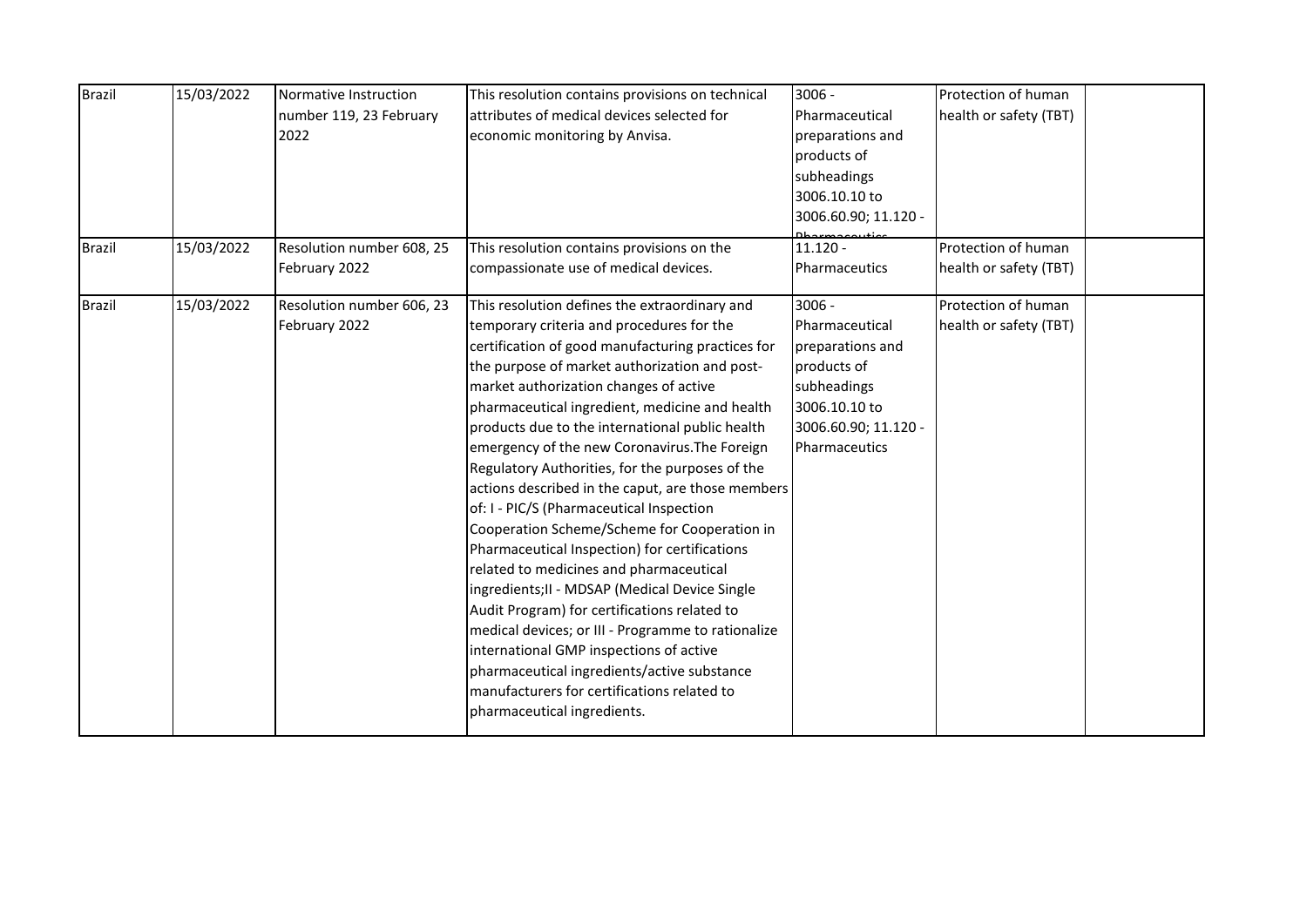| <b>Brazil</b> | 11/03/2022 | Identity and quality          | MAPA/SDA Ordinance No. 347 which opened             | 040590 - Fats and oils Quality requirements |             |  |
|---------------|------------|-------------------------------|-----------------------------------------------------|---------------------------------------------|-------------|--|
|               |            | requirements of industrial    | public consultation on a proposal of Technical      | derived from milk,                          | (TBT)       |  |
|               |            | milk fat.                     | Regulation of Identity and Quality for milk fat for | and dehydrated                              |             |  |
|               |            |                               | industrial use, notified as G/TBT/N/BRA/1209 was    | butter and ghee (excl.                      |             |  |
|               |            |                               | adopted as MAPA/SDA Ordinance No. 537, 24           | natural butter,                             |             |  |
|               |            |                               | February 2022.                                      | recombined butter                           |             |  |
|               |            |                               |                                                     | and whey butter);                           |             |  |
|               |            |                               |                                                     | 67.100.01 - Milk and                        |             |  |
|               |            |                               |                                                     | milk products in                            |             |  |
|               |            |                               |                                                     | general                                     |             |  |
| <b>Brazil</b> | 10/03/2022 | Informs the correction on the |                                                     | 630532 - Flexible                           | Other (TBT) |  |
|               |            | date of comments on the       |                                                     | intermediate bulk                           |             |  |
|               |            | notification                  |                                                     | containers, for the                         |             |  |
|               |            | G/TBT/N/BRA/1309, that        |                                                     | packing of goods, of                        |             |  |
|               |            | should be read 18 May 2022.   |                                                     | synthetic or man-                           |             |  |
|               |            |                               |                                                     | made textile                                |             |  |
|               |            |                               |                                                     | materials; 1201 -                           |             |  |
|               |            |                               |                                                     | Soya beans, whether                         |             |  |
|               |            |                               |                                                     | or not broken; 1201 -                       |             |  |
|               |            |                               |                                                     | Soya beans, whether                         |             |  |
|               |            |                               |                                                     | or not broken; 67.060                       |             |  |
|               |            |                               |                                                     | Cereals, pulses and                         |             |  |
|               |            |                               |                                                     | derived products;                           |             |  |
|               |            |                               |                                                     | 67.060 - Cereals,                           |             |  |
|               |            |                               |                                                     | pulses and derived                          |             |  |
|               |            |                               |                                                     | products; 55.020 -                          |             |  |
|               |            |                               |                                                     | Packaging and                               |             |  |
|               |            |                               |                                                     | distribution of goods                       |             |  |
|               |            |                               |                                                     | in general                                  |             |  |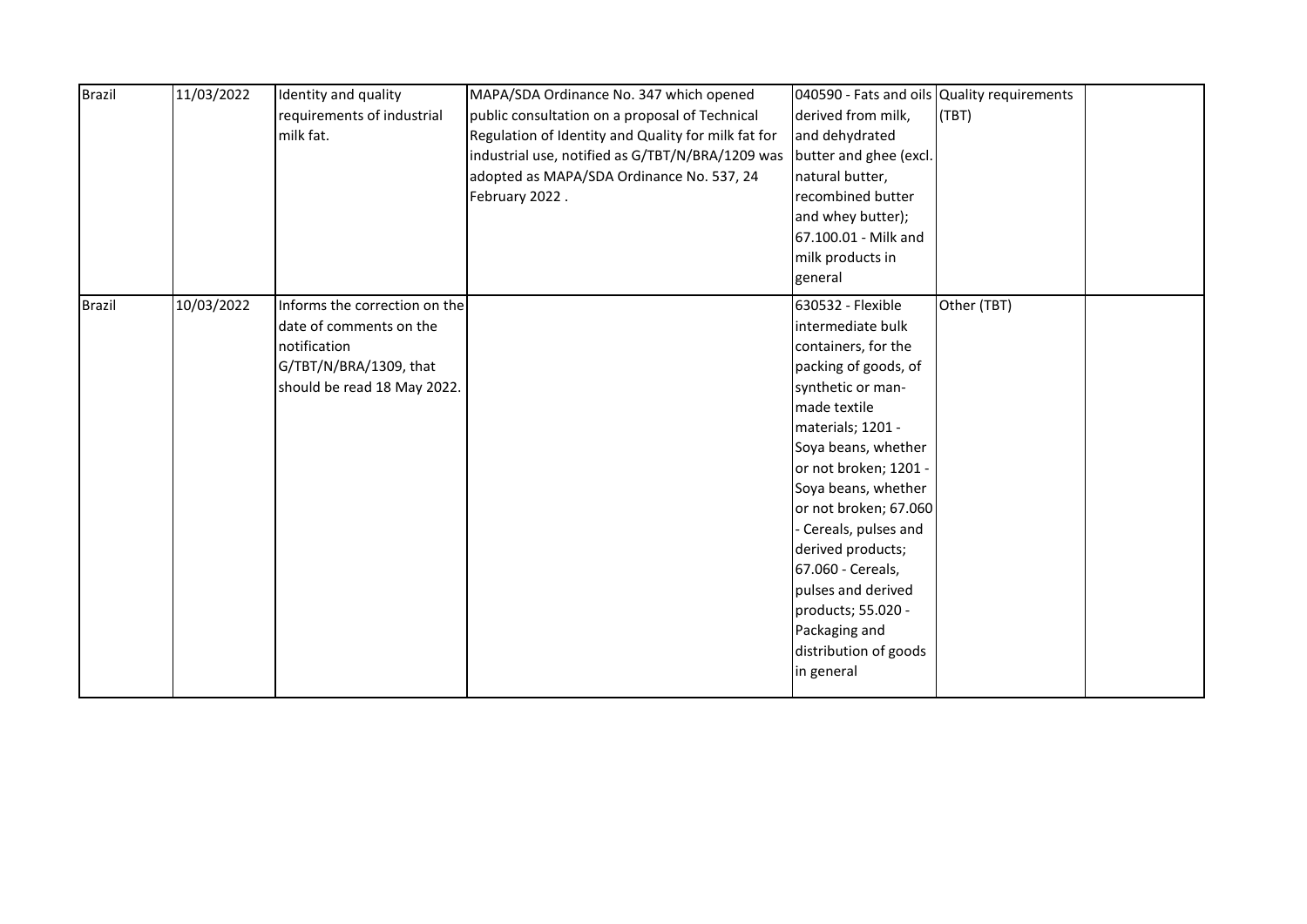| <b>Brazil</b> | 07/03/2022 | Amendment of Technical        | The Ministry of Agriculture, Livestock and Food    | 06 - LIVE TREES AND        | Protection of human    |  |
|---------------|------------|-------------------------------|----------------------------------------------------|----------------------------|------------------------|--|
|               |            | <b>Regulation for Organic</b> | Supply – MAPA, issued the Ordinance No. 404, 22    | <b>OTHER PLANTS;</b>       | health or safety (TBT) |  |
|               |            | Production Systems. Lists of  | February 2022, which amends MAPA Ordinance         | <b>BULBS, ROOTS AND</b>    |                        |  |
|               |            | substances and practices      | No. 52, 15 March 2021, notified through            | THE LIKE; CUT              |                        |  |
|               |            | permitted for use in organic  | G/TBT/N/BRA/893/Add.3 that establishes the         | <b>FLOWERS AND</b>         |                        |  |
|               |            | production.                   | <b>Technical Regulation for Organic Production</b> | ORNAMENTAL                 |                        |  |
|               |            |                               | Systems and the lists of substances and practices  | FOLIAGE; 07 - EDIBLE       |                        |  |
|               |            |                               | permitted for use in organic production.           | <b>VEGETABLES AND</b>      |                        |  |
|               |            |                               |                                                    | <b>CERTAIN ROOTS AND</b>   |                        |  |
|               |            |                               |                                                    | TUBERS; 13 - LAC;          |                        |  |
|               |            |                               |                                                    | <b>GUMS, RESINS AND</b>    |                        |  |
|               |            |                               |                                                    | <b>OTHER VEGETABLE</b>     |                        |  |
|               |            |                               |                                                    | SAPS AND EXTRACTS;         |                        |  |
|               |            |                               |                                                    | 03 - FISH AND              |                        |  |
|               |            |                               |                                                    | CRUSTACEANS,               |                        |  |
|               |            |                               |                                                    | MOLLUSCS AND               |                        |  |
|               |            |                               |                                                    | <b>OTHER AQUATIC</b>       |                        |  |
|               |            |                               |                                                    | <b>INVERTEBRATES; 02 -</b> |                        |  |
|               |            |                               |                                                    | <b>MEAT AND EDIBLE</b>     |                        |  |
|               |            |                               |                                                    | MEAT OFFAL; 14 -           |                        |  |
|               |            |                               |                                                    | <b>VEGETABLE PLAITING</b>  |                        |  |
|               |            |                               |                                                    | <b>MATERIALS;</b>          |                        |  |
|               |            |                               |                                                    | <b>VEGETABLE</b>           |                        |  |
|               |            |                               |                                                    | <b>PRODUCTS NOT</b>        |                        |  |
|               |            |                               |                                                    | <b>ELSEWHERE</b>           |                        |  |
|               |            |                               |                                                    | <b>SPECIFIED OR</b>        |                        |  |
|               |            |                               |                                                    | INCLUDED; 15 -             |                        |  |
|               |            |                               |                                                    | <b>ANIMAL OR</b>           |                        |  |
|               |            |                               |                                                    | <b>VEGETABLE FATS</b>      |                        |  |
|               |            |                               |                                                    | AND OILS AND THEIR         |                        |  |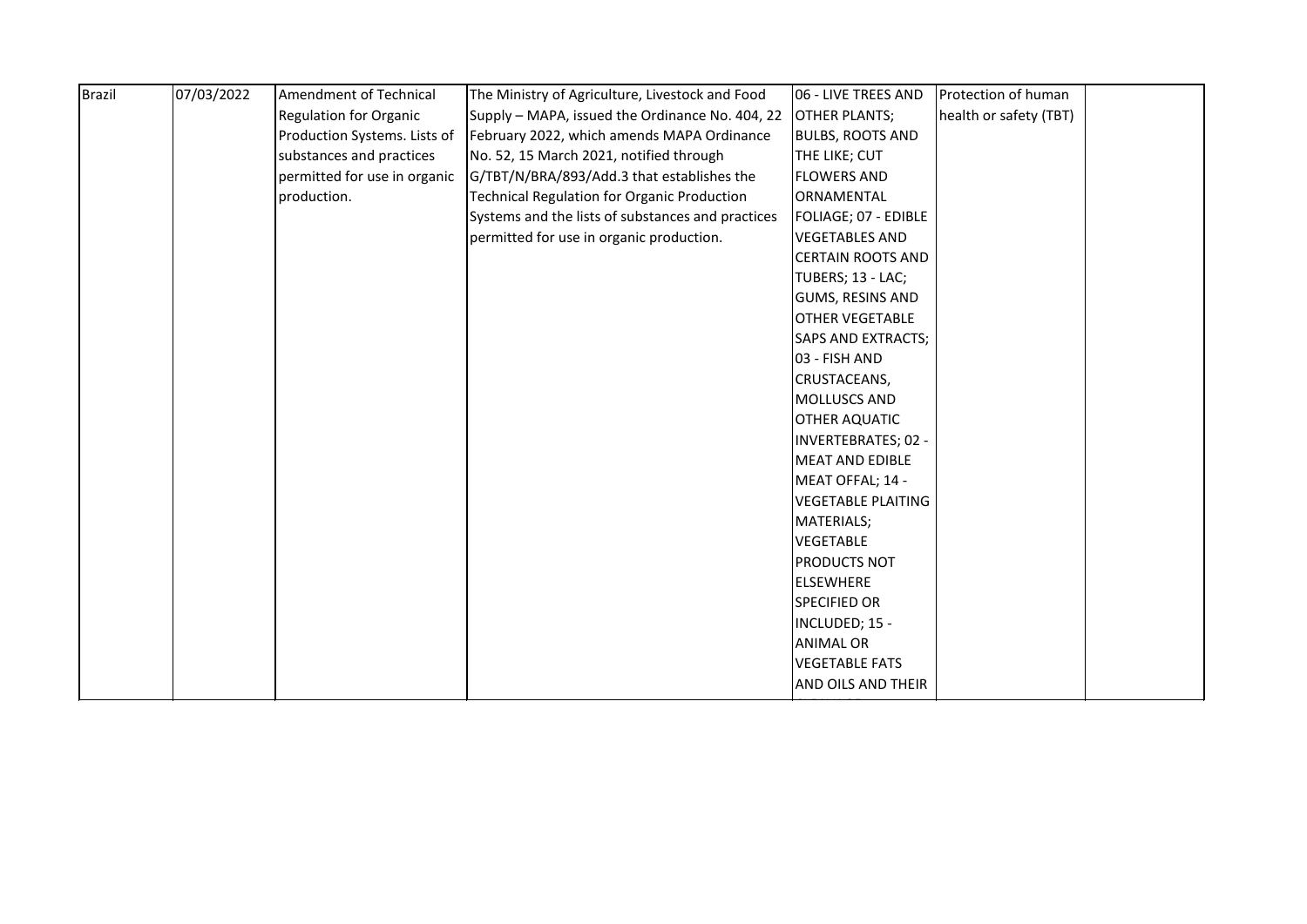| <b>Brazil</b> | 04/03/2022 | Vision, Objectives, Principles<br>and Guidelines    | Inmetro's Regulatory Model - National Institute of Metrology, Quality and<br>Technology - Inmetro. Inmetro's Public<br>Consultation No. 08, 25 March 2021, previously<br>notified as G/TBT/N/BRA/1157, which establishes<br>Inmetro's Regulatory Model - Vision, Objectives,<br>Principles and Guidelines, was adopted as Inmetro<br>Ordinance No. 30 of 25 February 2022. |                                                     | Protection of human<br>health or safety (TBT);<br><b>Quality requirements</b><br>(TBT)                                                                                                                                                                                                                             |            |
|---------------|------------|-----------------------------------------------------|----------------------------------------------------------------------------------------------------------------------------------------------------------------------------------------------------------------------------------------------------------------------------------------------------------------------------------------------------------------------------|-----------------------------------------------------|--------------------------------------------------------------------------------------------------------------------------------------------------------------------------------------------------------------------------------------------------------------------------------------------------------------------|------------|
| Burundi       | 11/03/2022 | DEAS 803: 2022, Nutrition<br>labelling-Requirements | This Draft East African Standard specifies<br>requirements for the nutrition labelling of pre-<br>packaged foods. Other specific East Africa<br>Standards may provide additional nutrition<br>information such as the standard for labelling of<br>foods for special dietary uses.                                                                                         | 67.230 - Prepackaged Consumer<br>and prepared foods | information, labelling<br>(TBT); Prevention of<br>deceptive practices<br>and consumer<br>protection (TBT);<br>Protection of human<br>health or safety (TBT);<br>Quality requirements<br>(TBT); Reducing trade<br>barriers and<br>facilitating trade<br>(TBT); Cost saving and<br>productivity<br>enhancement (TBT) | 10/05/2022 |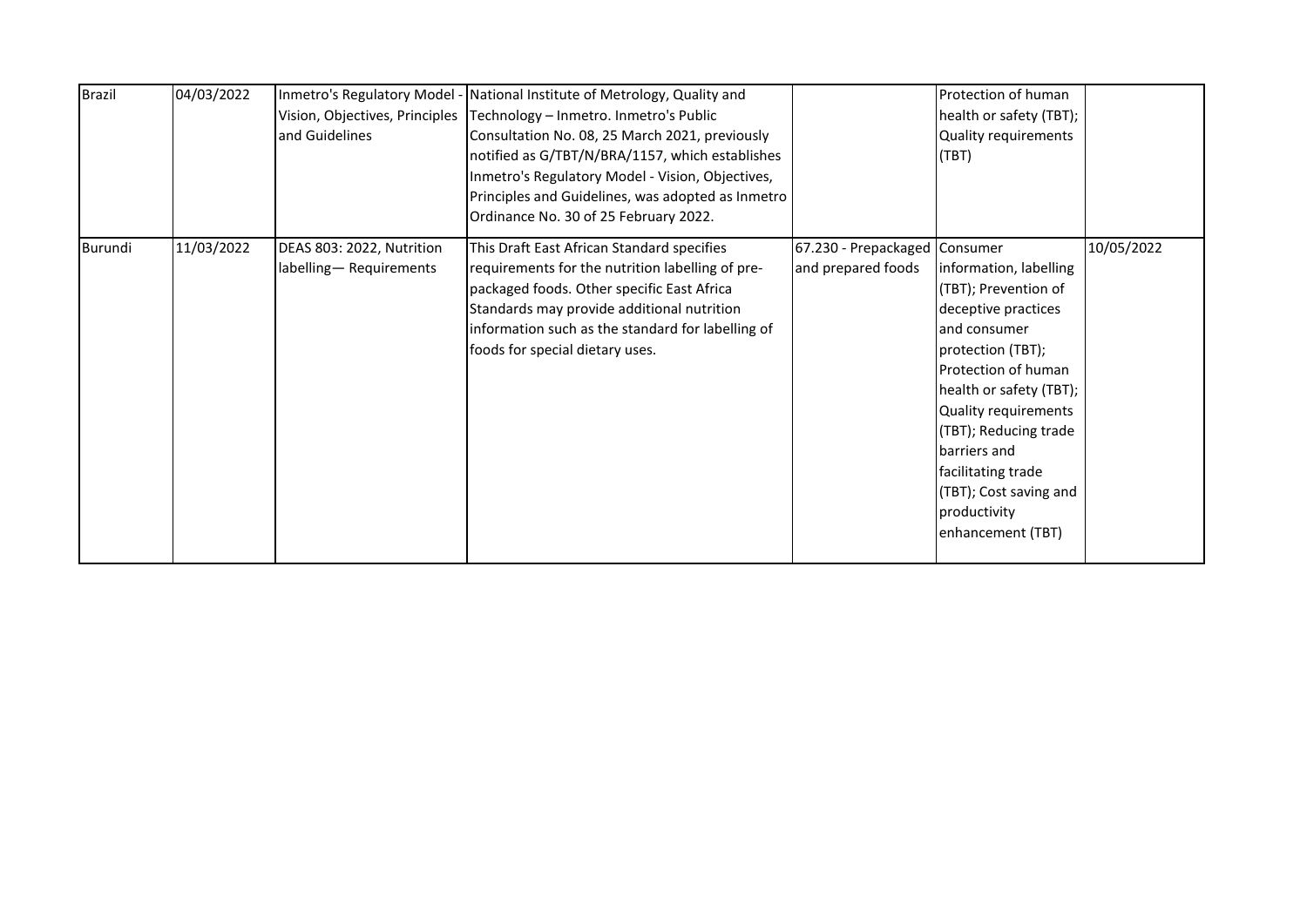| Burundi | 11/03/2022 |                            | DEAS 797: 2022, Vitamin and 1.1 This Draft East African Standard specifies the | 67.040 - Food                 | Consumer                | 10/05/2022 |
|---------|------------|----------------------------|--------------------------------------------------------------------------------|-------------------------------|-------------------------|------------|
|         |            | mineral supplements $-$    | requirements, sampling and test methods for                                    | products in general           | information, labelling  |            |
|         |            | Specification              | vitamin and mineral supplements intended for use                               |                               | (TBT); Prevention of    |            |
|         |            |                            | in supplementing the daily food/ diet with                                     |                               | deceptive practices     |            |
|         |            |                            | vitamins and/or minerals for human                                             |                               | and consumer            |            |
|         |            |                            | consumption1.2 This Draft East African standard                                |                               | protection (TBT);       |            |
|         |            |                            | covers vitamin and mineral supplements in                                      |                               | Protection of human     |            |
|         |            |                            | concentrated forms of those nutrients singly or in                             |                               | health or safety (TBT); |            |
|         |            |                            | combinations, marketed in forms such as capsules,                              |                               | Quality requirements    |            |
|         |            |                            | tablets, powders, paste and solutions.1.3 This                                 |                               | (TBT); Reducing trade   |            |
|         |            |                            | standard does not cover vitamin and mineral                                    |                               | barriers and            |            |
|         |            |                            | products intended for special dietary uses or                                  |                               | facilitating trade      |            |
|         |            |                            | medical/therapeutic purposes                                                   |                               | (TBT); Cost saving and  |            |
|         |            |                            |                                                                                |                               | productivity            |            |
|         |            |                            |                                                                                |                               | enhancement (TBT)       |            |
|         |            |                            |                                                                                |                               |                         |            |
| Burundi | 11/03/2022 | DEAS 798: 2022, Lipid food | 1.1 This Draft East African Standard specifies the                             | 67.230 - Prepackaged Consumer |                         | 10/05/2022 |
|         |            |                            | supplements – Specification requirements, sampling and test methods for lipid  | and prepared foods            | information, labelling  |            |
|         |            |                            | food supplements used for complementing the                                    |                               | (TBT); Prevention of    |            |
|         |            |                            | normal diet with essential fatty acids.1.2 This draft                          |                               | deceptive practices     |            |
|         |            |                            | standard covers lipid food supplements primarily                               |                               | and consumer            |            |
|         |            |                            | providing essential fatty acids and presented in                               |                               | protection (TBT);       |            |
|         |            |                            | forms such as capsules, paste or liquid. The                                   |                               | Protection of human     |            |
|         |            |                            | product may be taken directly or added to                                      |                               | health or safety (TBT); |            |
|         |            |                            | another food with the primary objective of                                     |                               | Protection of the       |            |
|         |            |                            | increasing the energy content of the food and                                  |                               | environment (TBT);      |            |
|         |            |                            | provide essential fatty acids.1.3 This draft                                   |                               | Quality requirements    |            |
|         |            |                            | standard does not cover lipid food supplements                                 |                               | (TBT); Reducing trade   |            |
|         |            |                            | intended for special dietary uses or                                           |                               | barriers and            |            |
|         |            |                            | medical/therapeutic purposes.                                                  |                               | facilitating trade      |            |
|         |            |                            |                                                                                |                               | (TBT); Cost saving and  |            |
|         |            |                            |                                                                                |                               | productivity            |            |
|         |            |                            |                                                                                |                               | enhancement (TBT)       |            |
|         |            |                            |                                                                                |                               |                         |            |
|         |            |                            |                                                                                |                               |                         |            |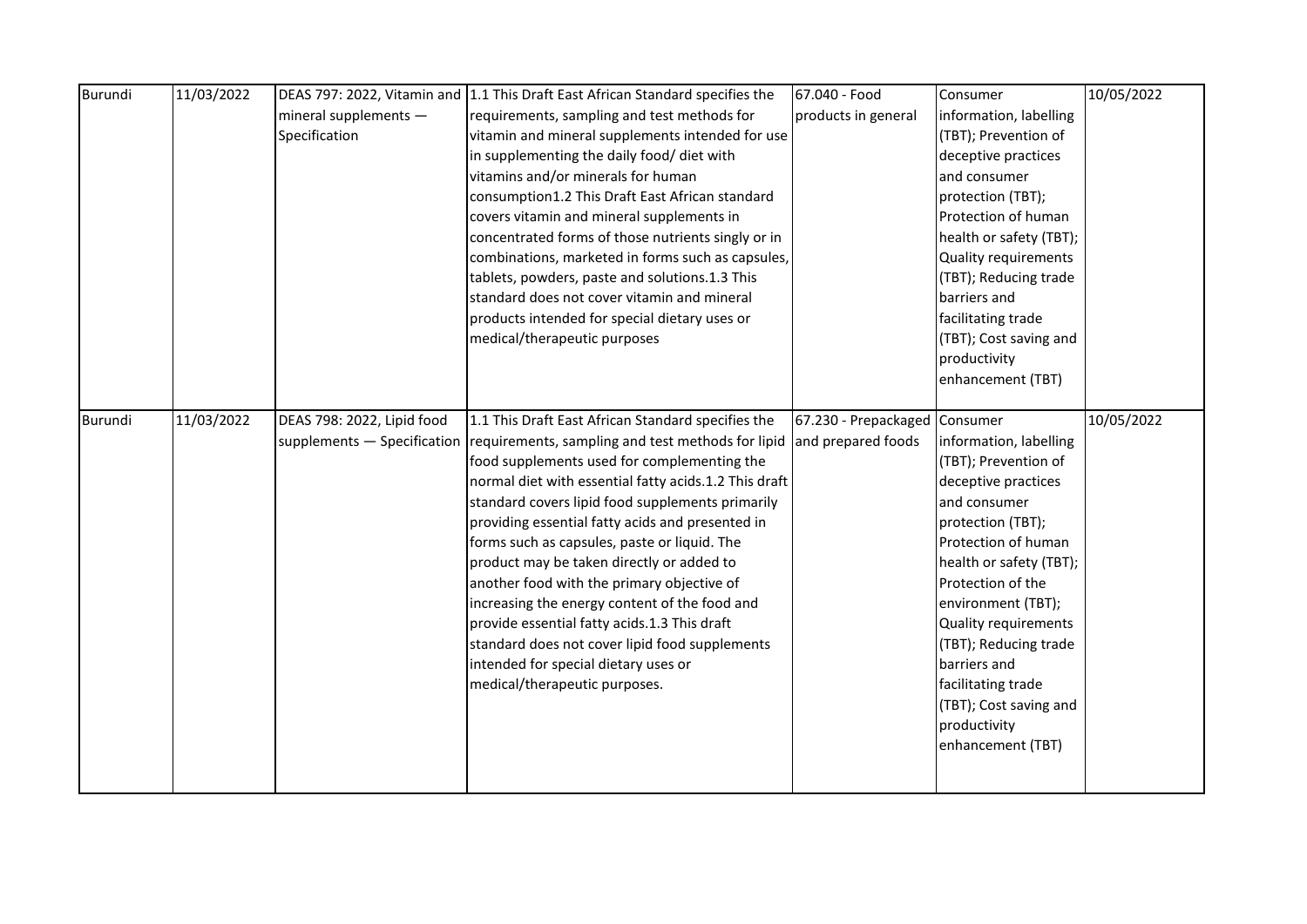| Burundi | 11/03/2022 | DEAS 804: 2022, Claims on | This Draft East African Standard specifies general                     | 67.230 - Prepackaged Consumer |                         | 10/05/2022 |
|---------|------------|---------------------------|------------------------------------------------------------------------|-------------------------------|-------------------------|------------|
|         |            | Foods-General             | requirements for claims made on a food                                 | and prepared foods            | information, labelling  |            |
|         |            | requirements              | irrespective of whether or not the food is covered                     |                               | (TBT); Prevention of    |            |
|         |            |                           | by an individual East African Standard.                                |                               | deceptive practices     |            |
|         |            |                           |                                                                        |                               | and consumer            |            |
|         |            |                           |                                                                        |                               | protection (TBT);       |            |
|         |            |                           |                                                                        |                               | Protection of human     |            |
|         |            |                           |                                                                        |                               | health or safety (TBT); |            |
|         |            |                           |                                                                        |                               | Protection of the       |            |
|         |            |                           |                                                                        |                               | environment (TBT);      |            |
|         |            |                           |                                                                        |                               | Quality requirements    |            |
|         |            |                           |                                                                        |                               | (TBT); Reducing trade   |            |
|         |            |                           |                                                                        |                               | barriers and            |            |
|         |            |                           |                                                                        |                               | facilitating trade      |            |
|         |            |                           |                                                                        |                               | (TBT); Cost saving and  |            |
|         |            |                           |                                                                        |                               | productivity            |            |
|         |            |                           |                                                                        |                               | enhancement (TBT)       |            |
|         |            |                           |                                                                        |                               |                         |            |
|         |            |                           |                                                                        |                               |                         |            |
| Burundi | 11/03/2022 |                           | DEAS 67: 2022, Raw cow milk This Draft East African Standard specifies | 67.100.10 - Milk and          | Consumer                | 10/05/2022 |
|         |            | - Specification           | requirements, sampling and test methods for raw                        | processed milk                | information, labelling  |            |
|         |            |                           | cow milk.                                                              | products                      | (TBT); Prevention of    |            |
|         |            |                           |                                                                        |                               | deceptive practices     |            |
|         |            |                           |                                                                        |                               | and consumer            |            |
|         |            |                           |                                                                        |                               | protection (TBT);       |            |
|         |            |                           |                                                                        |                               | Protection of human     |            |
|         |            |                           |                                                                        |                               | health or safety (TBT); |            |
|         |            |                           |                                                                        |                               | Quality requirements    |            |
|         |            |                           |                                                                        |                               | (TBT); Reducing trade   |            |
|         |            |                           |                                                                        |                               | barriers and            |            |
|         |            |                           |                                                                        |                               | facilitating trade      |            |
|         |            |                           |                                                                        |                               | (TBT); Cost saving and  |            |
|         |            |                           |                                                                        |                               | productivity            |            |
|         |            |                           |                                                                        |                               | enhancement (TBT)       |            |
|         |            |                           |                                                                        |                               |                         |            |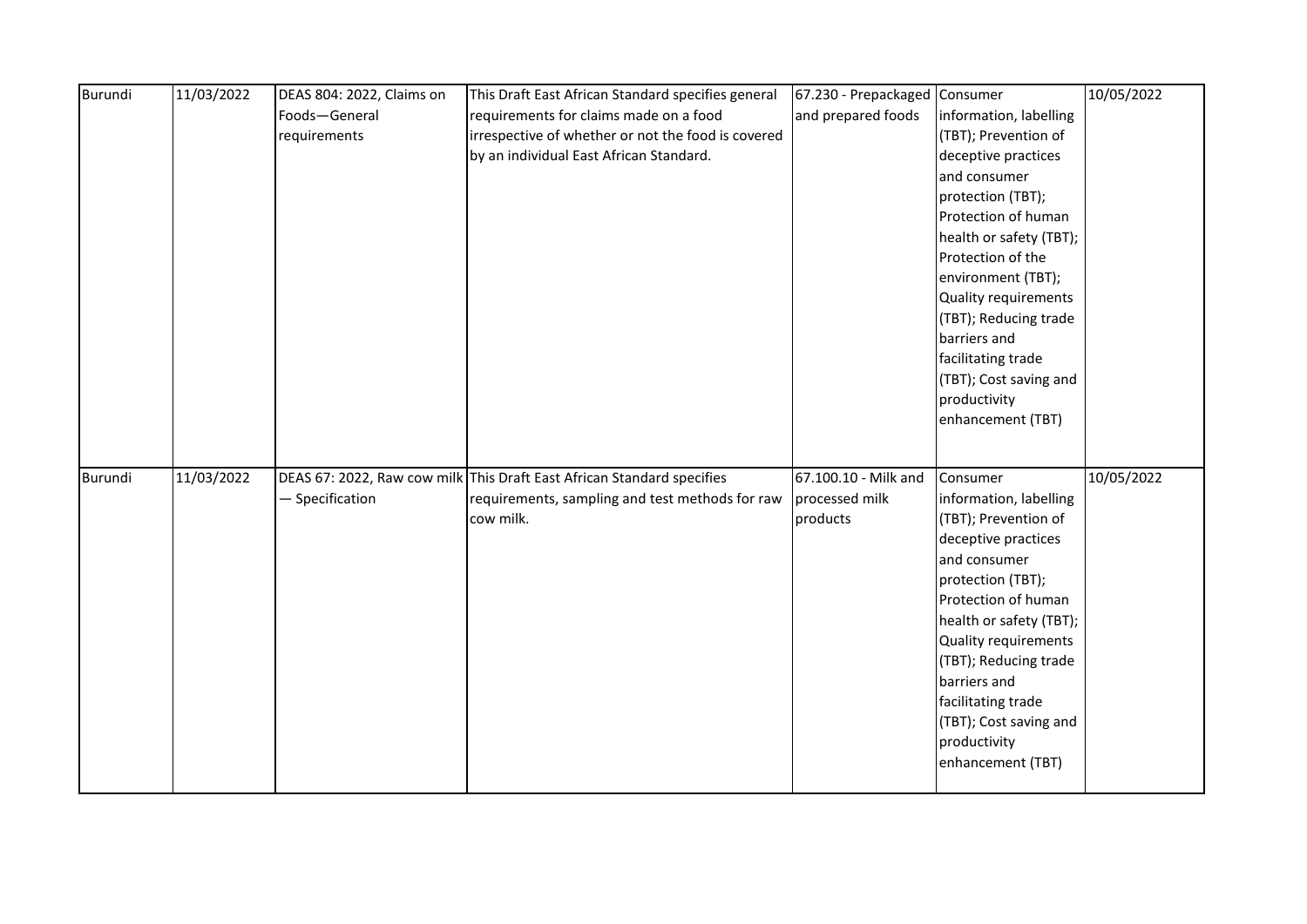| Burundi | 11/03/2022 | DEAS 770: 2022, Fortified | This Draft East African Standard specifies the       | 67.180.10 - Sugar and Consumer |                         | 10/05/2022 |
|---------|------------|---------------------------|------------------------------------------------------|--------------------------------|-------------------------|------------|
|         |            | sugar - Specification     | requirements, sampling and test methods of for       | sugar products                 | information, labelling  |            |
|         |            |                           | fortified light brown sugar and fortified brown      |                                | (TBT); Prevention of    |            |
|         |            |                           | sugar and fortified plantation (mill) white sugar    |                                | deceptive practices     |            |
|         |            |                           | and fortified refined white sugar intended for       |                                | and consumer            |            |
|         |            |                           | human consumption. This standard does not apply      |                                | protection (TBT);       |            |
|         |            |                           | to sugar intended for industrial use.                |                                | Protection of human     |            |
|         |            |                           |                                                      |                                | health or safety (TBT); |            |
|         |            |                           |                                                      |                                | Quality requirements    |            |
|         |            |                           |                                                      |                                | (TBT); Reducing trade   |            |
|         |            |                           |                                                      |                                | barriers and            |            |
|         |            |                           |                                                      |                                | facilitating trade      |            |
|         |            |                           |                                                      |                                | (TBT); Cost saving and  |            |
|         |            |                           |                                                      |                                | productivity            |            |
|         |            |                           |                                                      |                                | enhancement (TBT)       |            |
|         |            |                           |                                                      |                                |                         |            |
| Burundi | 11/03/2022 | DEAS 805: 2022, Use of    | 1.1 This East African Standard specifies             | 67.230 - Prepackaged Consumer  |                         | 10/05/2022 |
|         |            | nutrition and health      | requirements for the use of nutrition and health     | and prepared foods             | information, labelling  |            |
|         |            | claims-Requirements       | claims in food labelling and in advertising.1.2 This |                                | (TBT); Prevention of    |            |
|         |            |                           | East African Standard applies to all foods for which |                                | deceptive practices     |            |
|         |            |                           | nutrition and health claims are made without         |                                | and consumer            |            |
|         |            |                           | prejudice to specific provisions under other         |                                | protection (TBT);       |            |
|         |            |                           | standards or guidelines relating to foods for        |                                | Protection of human     |            |
|         |            |                           | special dietary uses and foods for special medical   |                                | health or safety (TBT); |            |
|         |            |                           | purposes.                                            |                                | Protection of the       |            |
|         |            |                           |                                                      |                                | environment (TBT);      |            |
|         |            |                           |                                                      |                                | Quality requirements    |            |
|         |            |                           |                                                      |                                | (TBT); Reducing trade   |            |
|         |            |                           |                                                      |                                | barriers and            |            |
|         |            |                           |                                                      |                                | facilitating trade      |            |
|         |            |                           |                                                      |                                | (TBT); Cost saving and  |            |
|         |            |                           |                                                      |                                | productivity            |            |
|         |            |                           |                                                      |                                | enhancement (TBT)       |            |
|         |            |                           |                                                      |                                |                         |            |
|         |            |                           |                                                      |                                |                         |            |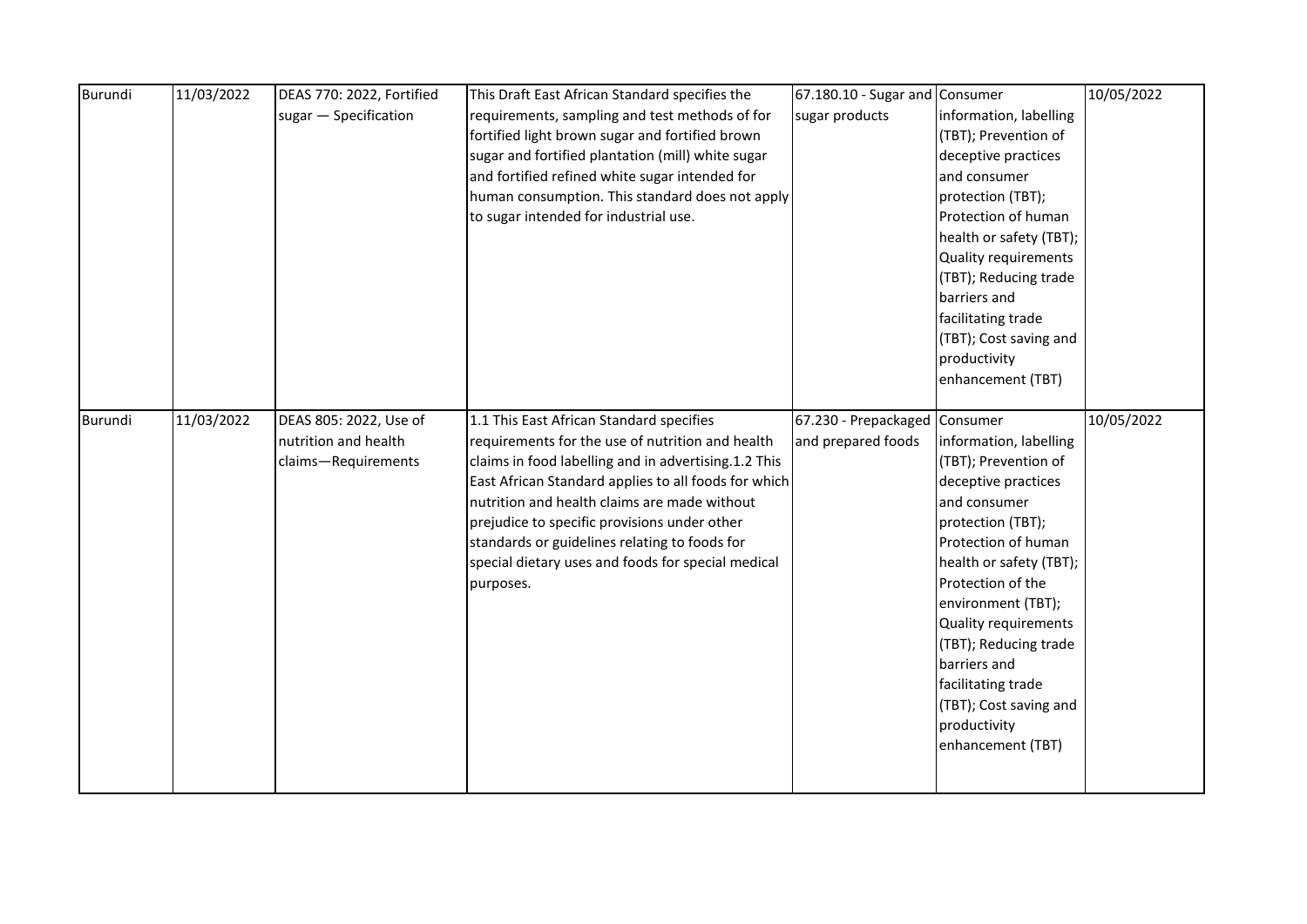| Burundi | 10/03/2022 | DEAS 69: 2022, Pasteurized | This Draft East African Standard specifies                      | 67.100.10 - Milk and | Consumer                | 09/05/2022 |
|---------|------------|----------------------------|-----------------------------------------------------------------|----------------------|-------------------------|------------|
|         |            | milk - Specification       | requirements, sampling and test methods for                     | processed milk       | information, labelling  |            |
|         |            |                            | pasteurized milk obtained from raw cow milk.                    | products             | (TBT); Prevention of    |            |
|         |            |                            |                                                                 |                      | deceptive practices     |            |
|         |            |                            |                                                                 |                      | and consumer            |            |
|         |            |                            |                                                                 |                      | protection (TBT);       |            |
|         |            |                            |                                                                 |                      | Protection of human     |            |
|         |            |                            |                                                                 |                      | health or safety (TBT); |            |
|         |            |                            |                                                                 |                      | Protection of the       |            |
|         |            |                            |                                                                 |                      | environment (TBT);      |            |
|         |            |                            |                                                                 |                      | Quality requirements    |            |
|         |            |                            |                                                                 |                      | (TBT); Reducing trade   |            |
|         |            |                            |                                                                 |                      | barriers and            |            |
|         |            |                            |                                                                 |                      | facilitating trade      |            |
|         |            |                            |                                                                 |                      | (TBT); Cost saving and  |            |
|         |            |                            |                                                                 |                      | productivity            |            |
|         |            |                            |                                                                 |                      | enhancement (TBT)       |            |
|         |            |                            |                                                                 |                      |                         |            |
|         |            |                            |                                                                 |                      |                         |            |
| Burundi | 10/03/2022 | DEAS 915: 2022, Ghee -     | This Draft East African Standard specifies the                  | 67.100.10 - Milk and | Consumer                | 09/05/2022 |
|         |            | Specification              | requirements, sampling and test methods for ghee processed milk |                      | information, labelling  |            |
|         |            |                            | intended for human consumption                                  | products             | (TBT); Prevention of    |            |
|         |            |                            |                                                                 |                      | deceptive practices     |            |
|         |            |                            |                                                                 |                      | and consumer            |            |
|         |            |                            |                                                                 |                      | protection (TBT);       |            |
|         |            |                            |                                                                 |                      | Protection of human     |            |
|         |            |                            |                                                                 |                      | health or safety (TBT); |            |
|         |            |                            |                                                                 |                      | Quality requirements    |            |
|         |            |                            |                                                                 |                      | (TBT); Reducing trade   |            |
|         |            |                            |                                                                 |                      | barriers and            |            |
|         |            |                            |                                                                 |                      | facilitating trade      |            |
|         |            |                            |                                                                 |                      | (TBT); Cost saving and  |            |
|         |            |                            |                                                                 |                      | productivity            |            |
|         |            |                            |                                                                 |                      | enhancement (TBT)       |            |
|         |            |                            |                                                                 |                      |                         |            |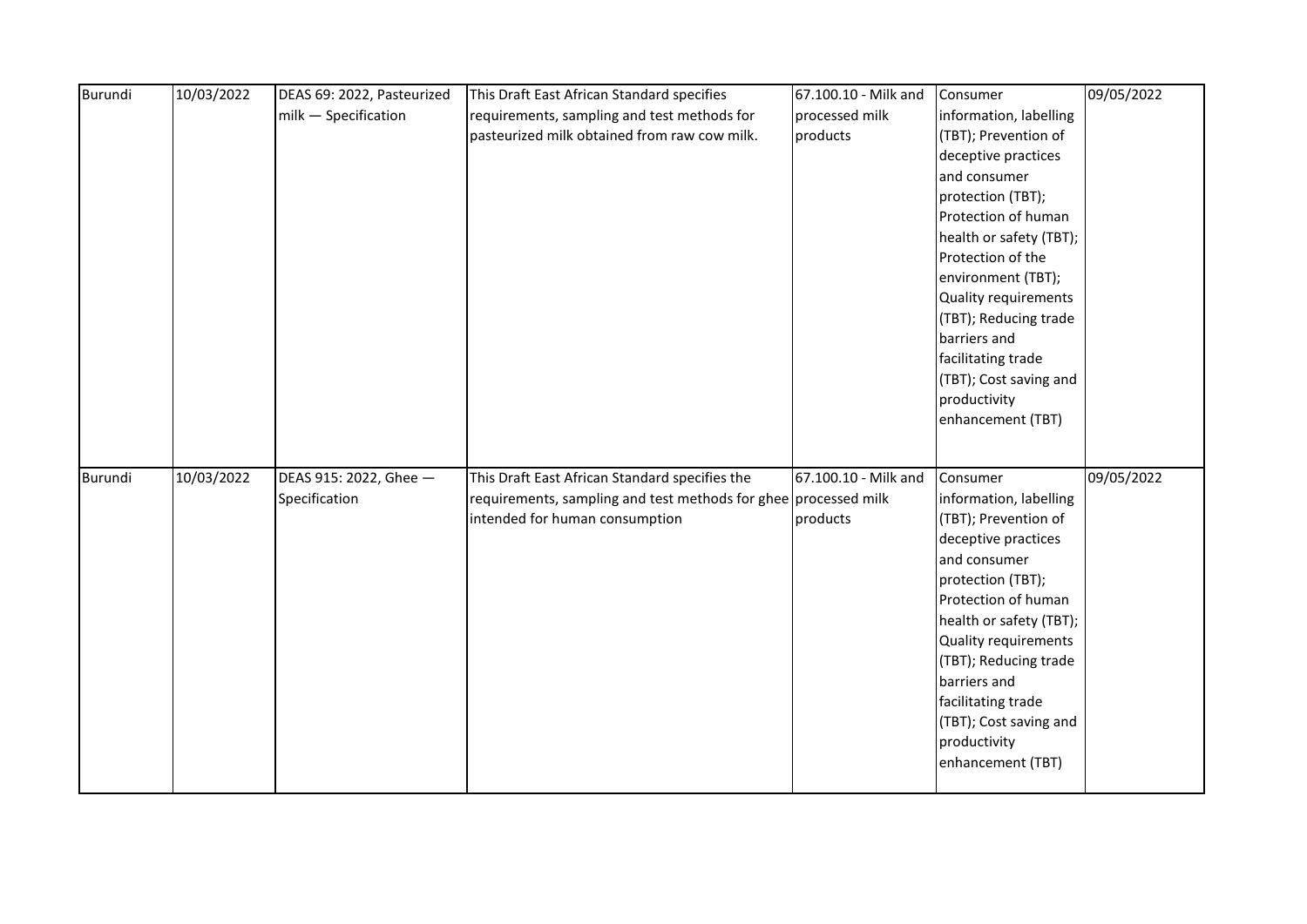| Burundi | 10/03/2022 |                           | DEAS 49: 2022, Milk powders This Draft East African Standard specifies | 67.100.10 - Milk and          | Consumer                | 09/05/2022 |
|---------|------------|---------------------------|------------------------------------------------------------------------|-------------------------------|-------------------------|------------|
|         |            | and cream powder -        | requirements, sampling and test methods for milk                       | processed milk                | information, labelling  |            |
|         |            | Specification             | powders and cream powder intended for direct                           | products                      | (TBT); Prevention of    |            |
|         |            |                           | human consumption or for further processing.                           |                               | deceptive practices     |            |
|         |            |                           |                                                                        |                               | and consumer            |            |
|         |            |                           |                                                                        |                               | protection (TBT);       |            |
|         |            |                           |                                                                        |                               | Protection of human     |            |
|         |            |                           |                                                                        |                               | health or safety (TBT); |            |
|         |            |                           |                                                                        |                               | Quality requirements    |            |
|         |            |                           |                                                                        |                               | (TBT); Reducing trade   |            |
|         |            |                           |                                                                        |                               | barriers and            |            |
|         |            |                           |                                                                        |                               | facilitating trade      |            |
|         |            |                           |                                                                        |                               | (TBT); Cost saving and  |            |
|         |            |                           |                                                                        |                               | productivity            |            |
|         |            |                           |                                                                        |                               | enhancement (TBT)       |            |
|         |            |                           |                                                                        |                               |                         |            |
| Burundi | 10/03/2022 | DEAS 803: 2022, Nutrition | This Draft East African Standard specifies                             | 67.230 - Prepackaged Consumer |                         | 09/05/2022 |
|         |            | labelling-Requirements    | requirements for the nutrition labelling of pre-                       | and prepared foods            | information, labelling  |            |
|         |            |                           |                                                                        |                               |                         |            |
|         |            |                           | packaged foods. Other specific East Africa                             |                               | (TBT); Prevention of    |            |
|         |            |                           | Standards may provide additional nutrition                             |                               | deceptive practices     |            |
|         |            |                           | information such as the standard for labelling of                      |                               | and consumer            |            |
|         |            |                           | foods for special dietary uses.                                        |                               | protection (TBT);       |            |
|         |            |                           |                                                                        |                               | Protection of human     |            |
|         |            |                           |                                                                        |                               | health or safety (TBT); |            |
|         |            |                           |                                                                        |                               | Quality requirements    |            |
|         |            |                           |                                                                        |                               | (TBT); Reducing trade   |            |
|         |            |                           |                                                                        |                               | barriers and            |            |
|         |            |                           |                                                                        |                               | facilitating trade      |            |
|         |            |                           |                                                                        |                               | (TBT); Cost saving and  |            |
|         |            |                           |                                                                        |                               | productivity            |            |
|         |            |                           |                                                                        |                               | enhancement (TBT)       |            |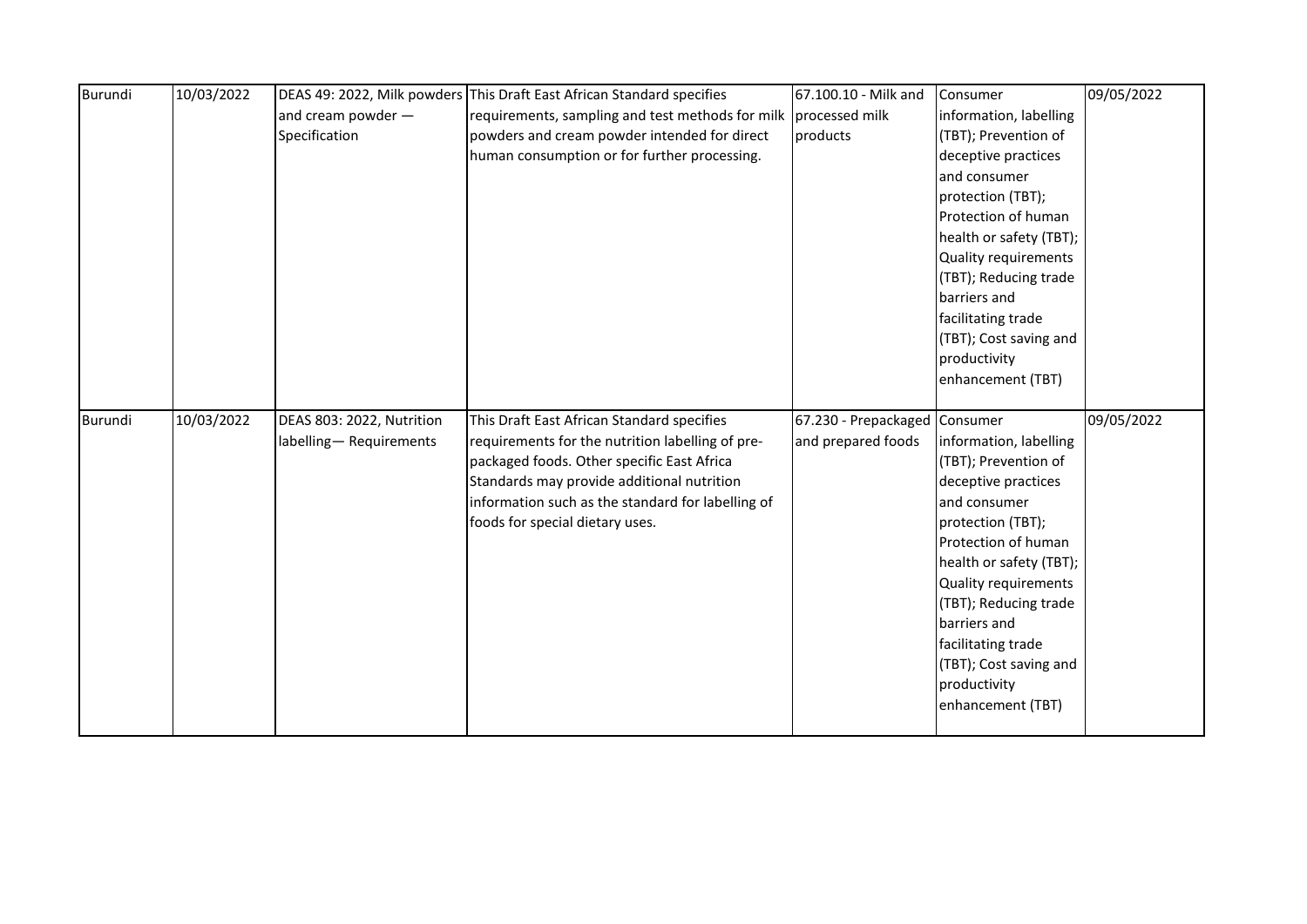| Burundi        | 10/03/2022 | DEAS 798: 2021, Lipid food | 1.1 This Draft East African Standard specifies the                            | 67.230 - Prepackaged          | Consumer                    | 09/05/2022 |
|----------------|------------|----------------------------|-------------------------------------------------------------------------------|-------------------------------|-----------------------------|------------|
|                |            |                            | supplements - Specification requirements, sampling and test methods for lipid | and prepared foods            | information, labelling      |            |
|                |            |                            | food supplements used for complementing the                                   |                               | (TBT); Prevention of        |            |
|                |            |                            | normal diet with essential fatty acids.1.2 This draft                         |                               | deceptive practices         |            |
|                |            |                            | standard covers lipid food supplements primarily                              |                               | and consumer                |            |
|                |            |                            | providing essential fatty acids and presented in                              |                               | protection (TBT);           |            |
|                |            |                            | forms such as capsules, paste or liquid. The                                  |                               | Protection of human         |            |
|                |            |                            | product may be taken directly or added to                                     |                               | health or safety (TBT);     |            |
|                |            |                            | another food with the primary objective of                                    |                               | <b>Quality requirements</b> |            |
|                |            |                            | increasing the energy content of the food and                                 |                               | (TBT); Reducing trade       |            |
|                |            |                            | provide essential fatty acids.1.3 This draft                                  |                               | barriers and                |            |
|                |            |                            | standard does not cover lipid food supplements                                |                               | facilitating trade          |            |
|                |            |                            | intended for special dietary uses or                                          |                               | (TBT); Cost saving and      |            |
|                |            |                            | medical/therapeutic purposes.                                                 |                               | productivity                |            |
|                |            |                            |                                                                               |                               | enhancement (TBT)           |            |
|                |            |                            |                                                                               |                               |                             |            |
|                |            |                            |                                                                               |                               |                             |            |
| <b>Burundi</b> | 10/03/2022 | DEAS 804: 2022, Claims on  | This Draft East African Standard specifies general                            | 67.230 - Prepackaged Consumer |                             | 09/05/2022 |
|                |            | Foods-General              | requirements for claims made on a food                                        | and prepared foods            | information, labelling      |            |
|                |            | requirements               | irrespective of whether or not the food is covered                            |                               | (TBT); Prevention of        |            |
|                |            |                            | by an individual East African Standard.                                       |                               | deceptive practices         |            |
|                |            |                            |                                                                               |                               | and consumer                |            |
|                |            |                            |                                                                               |                               | protection (TBT);           |            |
|                |            |                            |                                                                               |                               | Protection of human         |            |
|                |            |                            |                                                                               |                               | health or safety (TBT);     |            |
|                |            |                            |                                                                               |                               | Quality requirements        |            |
|                |            |                            |                                                                               |                               | (TBT); Reducing trade       |            |
|                |            |                            |                                                                               |                               | barriers and                |            |
|                |            |                            |                                                                               |                               | facilitating trade          |            |
|                |            |                            |                                                                               |                               | (TBT); Cost saving and      |            |
|                |            |                            |                                                                               |                               | productivity                |            |
|                |            |                            |                                                                               |                               | enhancement (TBT)           |            |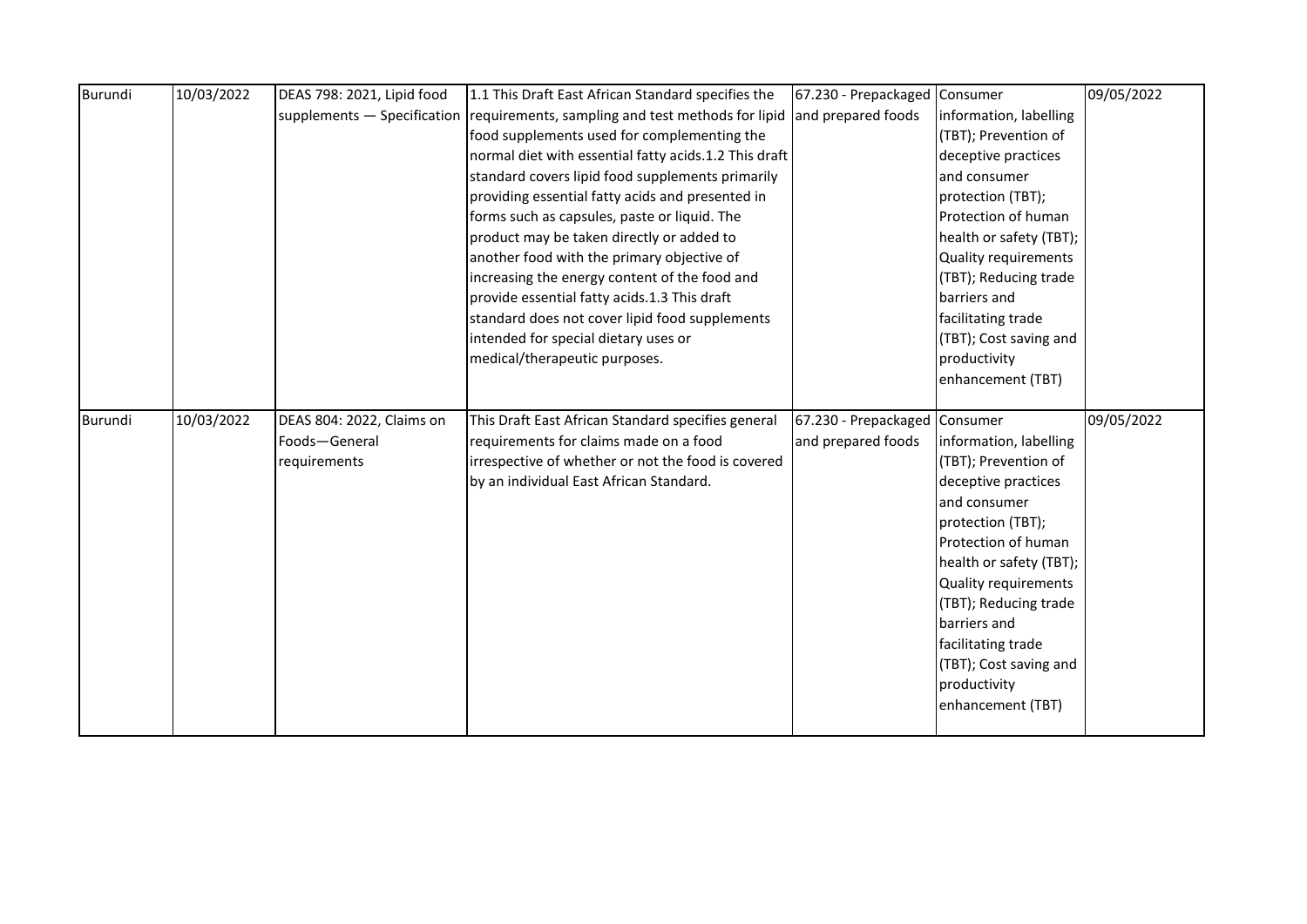| Burundi | 10/03/2022 | DEAS 70: 2022, Dairy ice  | This Draft East African Standard specifies      | 67.100.10 - Milk and | Consumer                | 09/05/2022 |
|---------|------------|---------------------------|-------------------------------------------------|----------------------|-------------------------|------------|
|         |            | cream - Specification     | requirements, sampling and test methods for     | processed milk       | information, labelling  |            |
|         |            |                           | dairy ice cream intended for human consumption. | products             | (TBT); Prevention of    |            |
|         |            |                           |                                                 |                      | deceptive practices     |            |
|         |            |                           |                                                 |                      | and consumer            |            |
|         |            |                           |                                                 |                      | protection (TBT);       |            |
|         |            |                           |                                                 |                      | Protection of human     |            |
|         |            |                           |                                                 |                      | health or safety (TBT); |            |
|         |            |                           |                                                 |                      | Quality requirements    |            |
|         |            |                           |                                                 |                      | (TBT); Reducing trade   |            |
|         |            |                           |                                                 |                      | barriers and            |            |
|         |            |                           |                                                 |                      | facilitating trade      |            |
|         |            |                           |                                                 |                      | (TBT); Cost saving and  |            |
|         |            |                           |                                                 |                      | productivity            |            |
|         |            |                           |                                                 |                      | enhancement (TBT)       |            |
|         |            |                           |                                                 |                      |                         |            |
| Burundi | 10/03/2022 | DEAS 27: 2022, UHT milk - | This Draft East African Standard specifies      | 67.100.10 - Milk and | Consumer                | 09/05/2022 |
|         |            | Specification             | requirements, sampling and test methods for UHT | processed milk       | information, labelling  |            |
|         |            |                           | milk obtained from cow milk.                    | products             | (TBT); Prevention of    |            |
|         |            |                           |                                                 |                      | deceptive practices     |            |
|         |            |                           |                                                 |                      | and consumer            |            |
|         |            |                           |                                                 |                      | protection (TBT);       |            |
|         |            |                           |                                                 |                      | Protection of human     |            |
|         |            |                           |                                                 |                      | health or safety (TBT); |            |
|         |            |                           |                                                 |                      | Protection of the       |            |
|         |            |                           |                                                 |                      | environment (TBT);      |            |
|         |            |                           |                                                 |                      | Quality requirements    |            |
|         |            |                           |                                                 |                      | (TBT); Reducing trade   |            |
|         |            |                           |                                                 |                      | barriers and            |            |
|         |            |                           |                                                 |                      | facilitating trade      |            |
|         |            |                           |                                                 |                      | (TBT); Cost saving and  |            |
|         |            |                           |                                                 |                      | productivity            |            |
|         |            |                           |                                                 |                      | enhancement (TBT)       |            |
|         |            |                           |                                                 |                      |                         |            |
|         |            |                           |                                                 |                      |                         |            |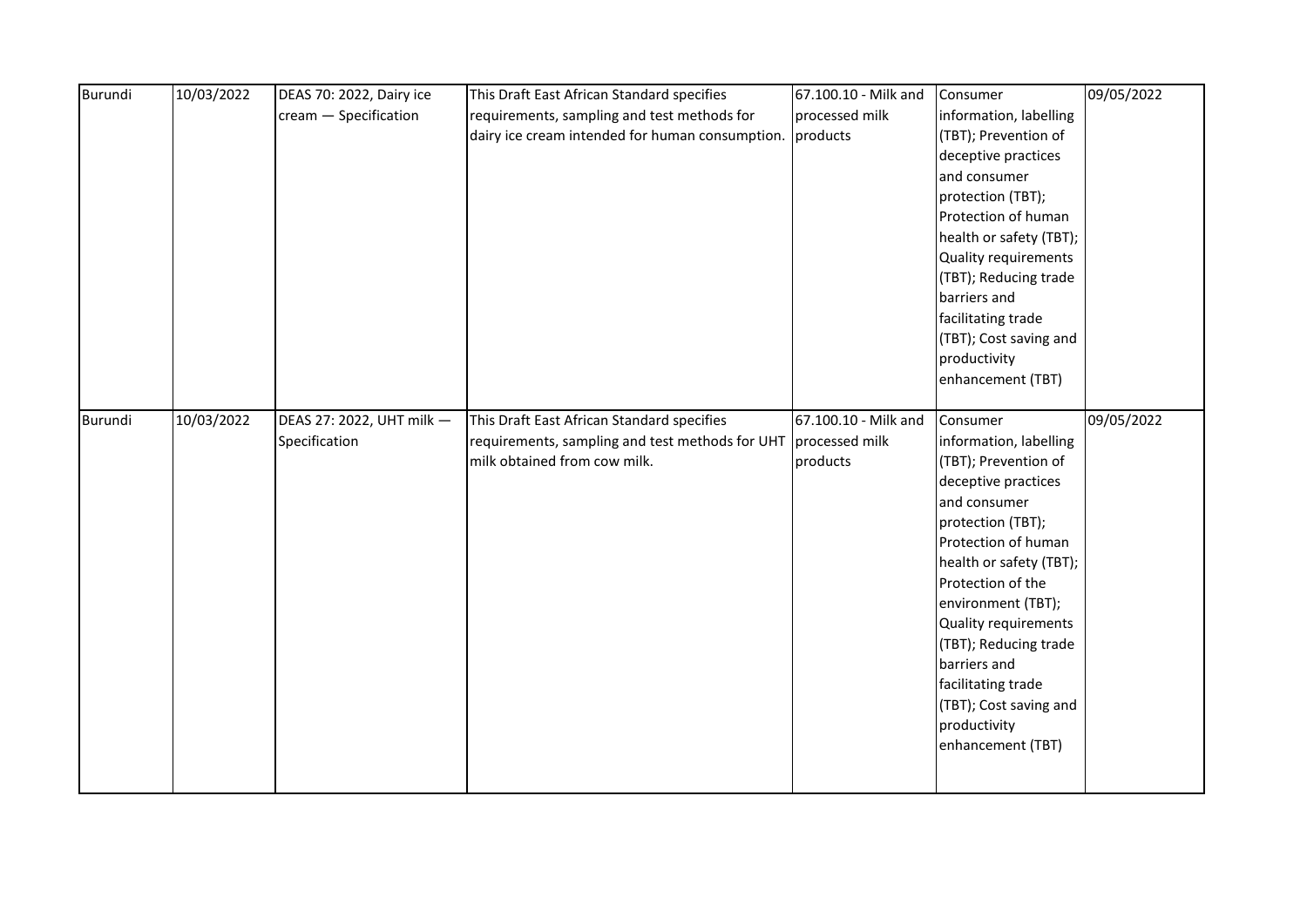| Burundi        | 10/03/2022 |                        | DEAS 797: 2022, Vitamin and 1.1 This Draft East African Standard specifies the | 67.040 - Food                 | Consumer                | 09/05/2022 |
|----------------|------------|------------------------|--------------------------------------------------------------------------------|-------------------------------|-------------------------|------------|
|                |            | mineral supplements -  | requirements, sampling and test methods for                                    | products in general           | information, labelling  |            |
|                |            | Specification          | vitamin and mineral supplements intended for use                               |                               | (TBT); Prevention of    |            |
|                |            |                        | in supplementing the daily food/ diet with                                     |                               | deceptive practices     |            |
|                |            |                        | vitamins and/or minerals for human consumption                                 |                               | and consumer            |            |
|                |            |                        | 1.2 This Draft East African standard covers vitamin                            |                               | protection (TBT);       |            |
|                |            |                        | and mineral supplements in concentrated forms of                               |                               | Protection of human     |            |
|                |            |                        | those nutrients singly or in combinations,                                     |                               | health or safety (TBT); |            |
|                |            |                        | marketed in forms such as capsules, tablets,                                   |                               | Quality requirements    |            |
|                |            |                        | powders, paste and solutions. 1.3 This standard                                |                               | (TBT); Reducing trade   |            |
|                |            |                        | does not cover vitamin and mineral products                                    |                               | barriers and            |            |
|                |            |                        | intended for special dietary uses or                                           |                               | facilitating trade      |            |
|                |            |                        | medical/therapeutic purposes                                                   |                               | (TBT); Cost saving and  |            |
|                |            |                        |                                                                                |                               | productivity            |            |
|                |            |                        |                                                                                |                               | enhancement (TBT)       |            |
|                |            |                        |                                                                                |                               |                         |            |
|                |            |                        |                                                                                |                               |                         |            |
| <b>Burundi</b> | 10/03/2022 | DEAS 805: 2022, Use of | 1.1 This East African Standard specifies                                       | 67.230 - Prepackaged Consumer |                         | 09/05/2022 |
|                |            | nutrition and health   | requirements for the use of nutrition and health                               | and prepared foods            | information, labelling  |            |
|                |            | claims-Requirements    | claims in food labelling and in advertising.1.2 This                           |                               | (TBT); Prevention of    |            |
|                |            |                        | East African Standard applies to all foods for which                           |                               | deceptive practices     |            |
|                |            |                        | nutrition and health claims are made without                                   |                               | and consumer            |            |
|                |            |                        | prejudice to specific provisions under other                                   |                               | protection (TBT);       |            |
|                |            |                        | standards or guidelines relating to foods for                                  |                               | Protection of human     |            |
|                |            |                        | special dietary uses and foods for special medical                             |                               | health or safety (TBT); |            |
|                |            |                        | purposes.                                                                      |                               | Quality requirements    |            |
|                |            |                        |                                                                                |                               | (TBT); Reducing trade   |            |
|                |            |                        |                                                                                |                               | barriers and            |            |
|                |            |                        |                                                                                |                               | facilitating trade      |            |
|                |            |                        |                                                                                |                               | (TBT); Cost saving and  |            |
|                |            |                        |                                                                                |                               | productivity            |            |
|                |            |                        |                                                                                |                               | enhancement (TBT)       |            |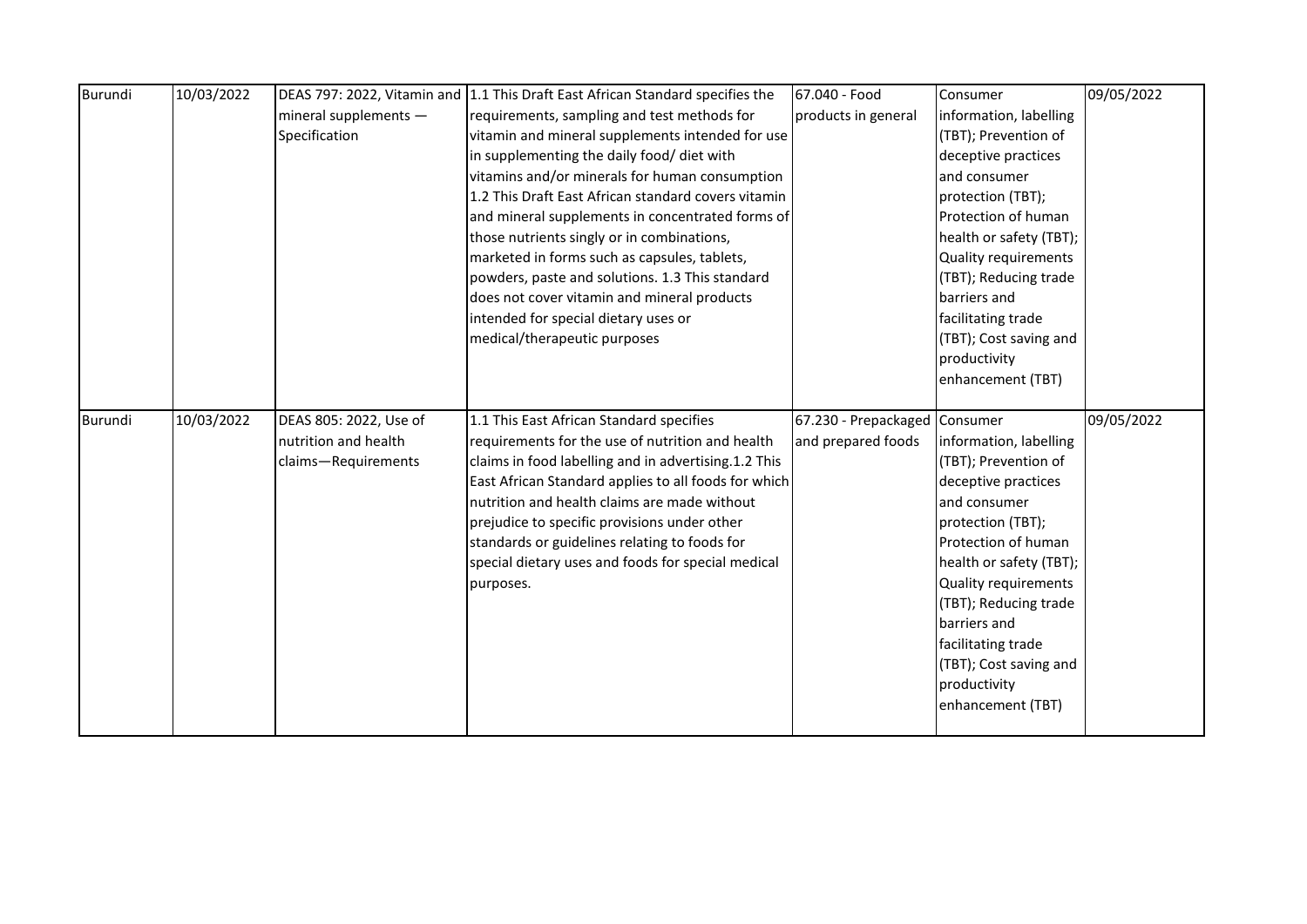| Burundi | 10/03/2022 | DEAS 770: 2022, Fortified | This Draft East African Standard specifies the    | <b>17 - SUGARS AND</b>                    | Consumer                | 09/05/2022 |
|---------|------------|---------------------------|---------------------------------------------------|-------------------------------------------|-------------------------|------------|
|         |            | sugar - Specification     | requirements, sampling and test methods of for    | <b>I</b> SUGAR                            | information, labelling  |            |
|         |            |                           | fortified light brown sugar and fortified brown   | CONFECTIONERY;                            | (TBT); Prevention of    |            |
|         |            |                           | sugar and fortified plantation (mill) white sugar | 67.180.10 - Sugar and deceptive practices |                         |            |
|         |            |                           | and fortified refined white sugar intended for    | sugar products                            | land consumer           |            |
|         |            |                           | human consumption. This standard does not apply   |                                           | protection (TBT);       |            |
|         |            |                           | to sugar intended for industrial use.             |                                           | Protection of human     |            |
|         |            |                           |                                                   |                                           | health or safety (TBT); |            |
|         |            |                           |                                                   |                                           | Quality requirements    |            |
|         |            |                           |                                                   |                                           | (TBT); Reducing trade   |            |
|         |            |                           |                                                   |                                           | barriers and            |            |
|         |            |                           |                                                   |                                           | facilitating trade      |            |
|         |            |                           |                                                   |                                           | (TBT); Cost saving and  |            |
|         |            |                           |                                                   |                                           | productivity            |            |
|         |            |                           |                                                   |                                           | enhancement (TBT)       |            |
|         |            |                           |                                                   |                                           |                         |            |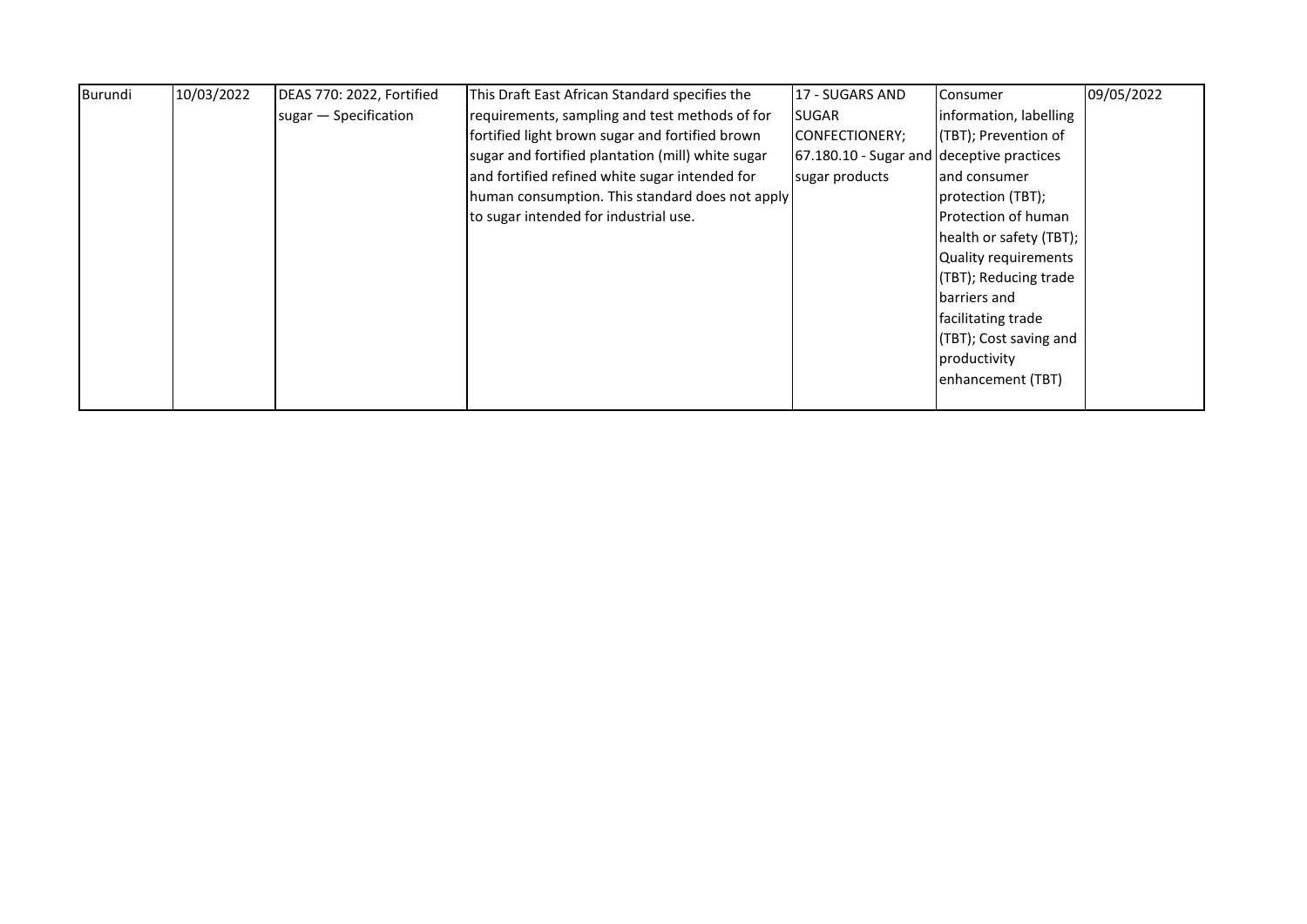| Canada | 01/04/2022 | Proposed Changes to the       | On 19 December 2020, Environment and Climate                             | 271019 - Medium oils   |  |
|--------|------------|-------------------------------|--------------------------------------------------------------------------|------------------------|--|
|        |            | <b>Clean Fuel Regulations</b> | Change Canada (ECCC) published the proposed                              | and preparations, of   |  |
|        |            |                               | Clean Fuel Regulations (CFR) in Canada Gazette,                          | petroleum or           |  |
|        |            |                               | Part I. ECCC is now considering modification to the bituminous minerals, |                        |  |
|        |            |                               | carbon intensity (CI) reduction requirements of                          | not containing         |  |
|        |            |                               | the CFR, as well as an increase to the early credit                      | biodiesel, n.e.s.;     |  |
|        |            |                               | creation period.1. The CFR would require liquid                          | 271012 - Light oils    |  |
|        |            |                               | fossil fuel primary suppliers (i.e. producers and                        | and preparations, of   |  |
|        |            |                               | importers) to reduce the carbon intensity (CI) of                        | petroleum or           |  |
|        |            |                               | the liquid fossil fuels they produce in and import                       | bituminous minerals    |  |
|        |            |                               | into Canada. The reduction requirement being                             | which $>= 90\%$ by     |  |
|        |            |                               | considered is 3.5 grams of carbon dioxide                                | volume "incl. losses"  |  |
|        |            |                               | equivalent per megajoule (gCO2e/MJ) in 2023,                             | distil at 210°C "ASTM  |  |
|        |            |                               | increasing to 14 gCO2e/MJ in 2030. The original                          | D 86 method" (excl.    |  |
|        |            |                               | proposal was 2.4 gCO2e/MJ in 2022, increasing to                         | containing biodiesel); |  |
|        |            |                               | 12 gCO2e/MJ in 2030. The CI reduction                                    | 03.120 - Quality;      |  |
|        |            |                               | requirement has an impact on the reference                               | $13.020 -$             |  |
|        |            |                               | carbon intensities used in the calculation of                            | Environmental          |  |
|        |            |                               | credits. Reference carbon intensities would                              | protection; 75.160 -   |  |
|        |            |                               | therefore be updated based on this change. New                           | Fuels                  |  |
|        |            |                               | reference carbon intensities being considered can                        |                        |  |
|        |            |                               | be viewed on page 5 of Annex 1.2. ECCC is                                |                        |  |
|        |            |                               | considering increasing the early credit creation                         |                        |  |
|        |            |                               | period to one year. Credit creation would start in                       |                        |  |
|        |            |                               | July 2022 after the regulations are published to                         |                        |  |
|        |            |                               | provide time to register and apply for project                           |                        |  |
|        |            |                               | recognition or for CI approval. The CI reduction                         |                        |  |
|        |            |                               | requirement would begin 12 months later, in July                         |                        |  |
|        |            |                               | 2023. Annex 1: Update on the CFR - March                                 |                        |  |
|        |            |                               | 2022.pdfAnnex 2: Update on the CFR - Timing -                            |                        |  |
|        |            |                               |                                                                          |                        |  |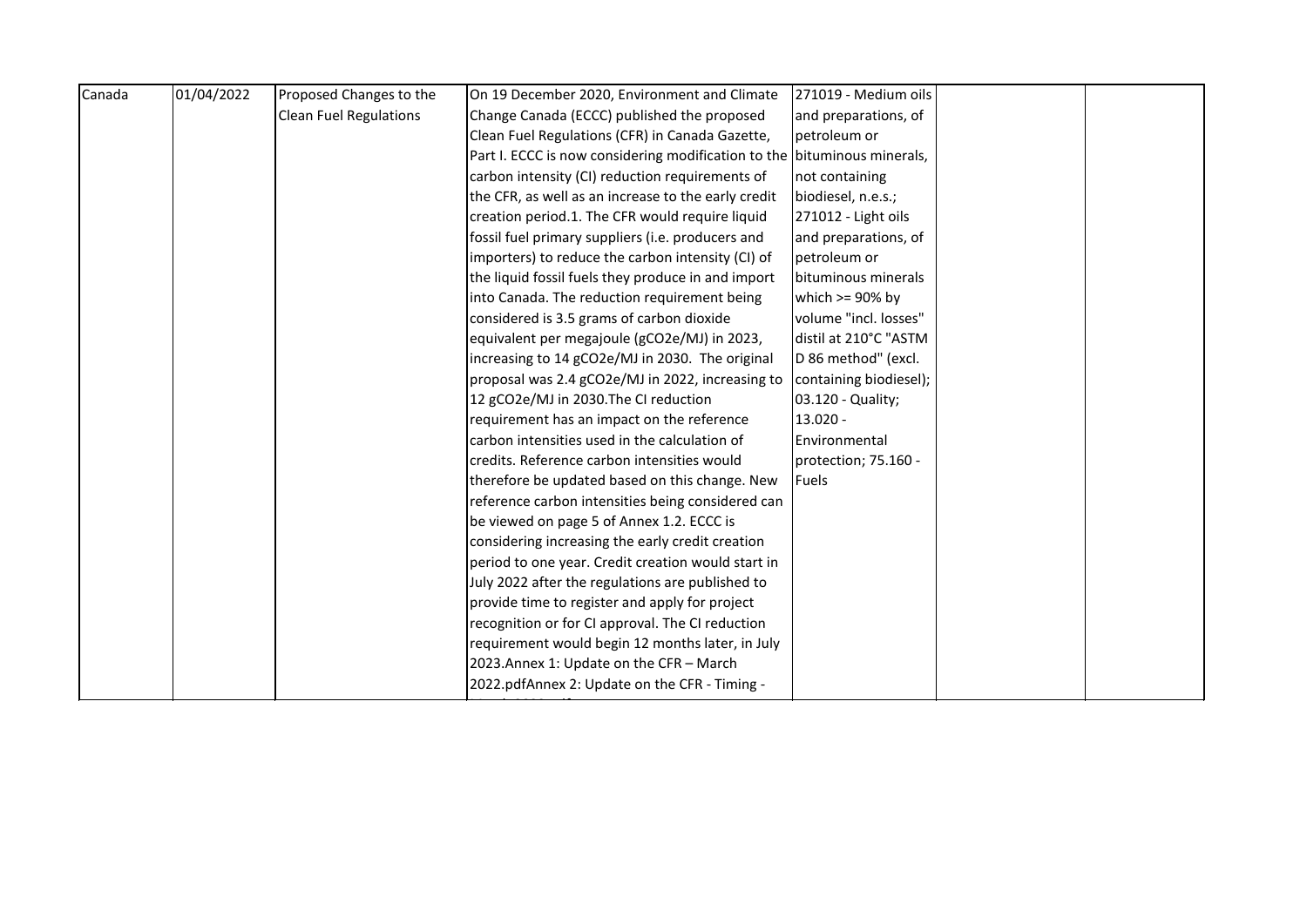| Canada | 18/03/2022 | Update to the Clean Fuel | On 19 December 2020, Environment and Climate                             | 271012 - Light oils   | Protection of the |  |
|--------|------------|--------------------------|--------------------------------------------------------------------------|-----------------------|-------------------|--|
|        |            | Regulations              | Change Canada (ECCC) published the proposed                              | and preparations, of  | environment (TBT) |  |
|        |            |                          | Clean Fuel Regulations (CFR) in Canada Gazette,                          | petroleum or          |                   |  |
|        |            |                          | Part I. Further to the comments received during                          | bituminous minerals   |                   |  |
|        |            |                          | the consultation period, ECCC has modified the                           | which $>= 90\%$ by    |                   |  |
|        |            |                          | following areas of the proposed CFR: 1. The Scope                        | volume "incl. losses" |                   |  |
|        |            |                          | of the CFR has been narrowed to refined gasoline                         | distil at 210°C "ASTM |                   |  |
|        |            |                          | and diesel. As a result, no credits will be provided                     | D 86 method" (excl.   |                   |  |
|        |            |                          | for GHG reduction or removal projects that reduce containing biodiesel); |                       |                   |  |
|        |            |                          | the lifecycle carbon intensity of gaseous or solid                       | 271019 - Medium oils  |                   |  |
|        |            |                          | fossil fuels. The CFR will not set an obligation for                     | and preparations, of  |                   |  |
|        |            |                          | light fuel oil, heavy fuel oil as well as kerosene. In                   | petroleum or          |                   |  |
|        |            |                          | addition, volumes of distillate fuel oil used in                         | bituminous minerals,  |                   |  |
|        |            |                          | space heating can be subtracted from a primary                           | not containing        |                   |  |
|        |            |                          | supplier's obligation. The ability of a project to                       | biodiesel, n.e.s.;    |                   |  |
|        |            |                          | create credits will be governed by a quantification 13.020 -             |                       |                   |  |
|        |            |                          | method (QM) provided by ECCC. QMs are being                              | Environmental         |                   |  |
|        |            |                          | developed for enhanced oil recovery (EOR), co-                           | protection; 03.120 -  |                   |  |
|        |            |                          | processing, and generic emission reduction                               | Quality; 75.160 -     |                   |  |
|        |            |                          | projects. In addition, a QM for low-CI hydrogen                          | <b>Fuels</b>          |                   |  |
|        |            |                          | will be developed.2. The Land Use and Biodiversity                       |                       |                   |  |
|        |            |                          | (LUB) criteria now include more details regarding                        |                       |                   |  |
|        |            |                          | legislative recognition, modifications to the                            |                       |                   |  |
|        |            |                          | declarations from a per-batch to a per-contract                          |                       |                   |  |
|        |            |                          | basis and other reporting and administrative                             |                       |                   |  |
|        |            |                          | requirements. The coming into force date of the                          |                       |                   |  |
|        |            |                          | criteria is now set to 1 January 2024.3. The Fuel                        |                       |                   |  |
|        |            |                          | Lifecycle Analysis Model has been pre-                                   |                       |                   |  |
|        |            |                          | published. 4. ECCC is developing a mechanism to                          |                       |                   |  |
|        |            |                          | recognize emission reduction projects in facilities                      |                       |                   |  |
|        |            |                          |                                                                          |                       |                   |  |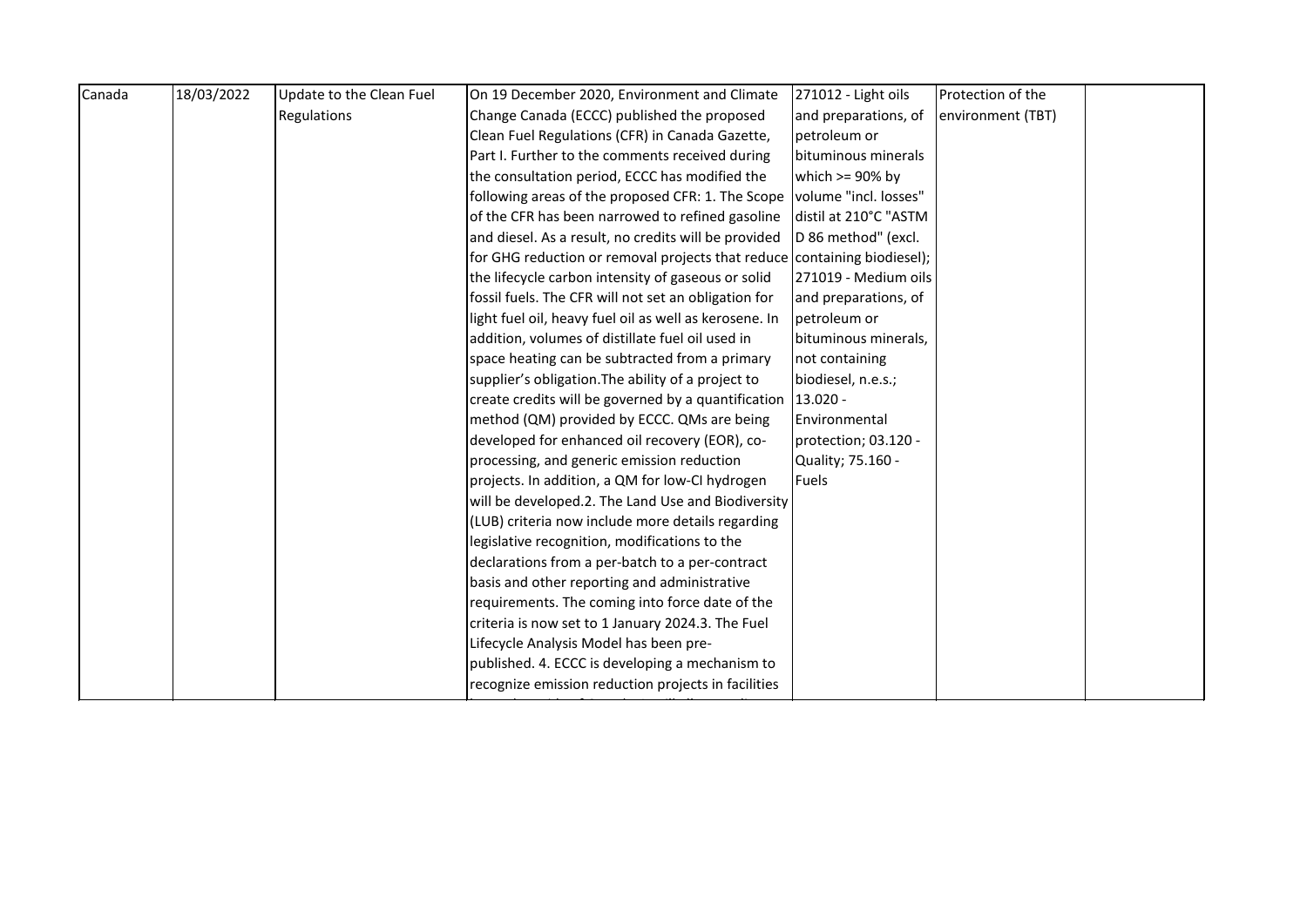| Canada | 10/03/2022 | Consultation of RSS-236,        | Notice is hereby given by the Ministry of                                    | 33.060 -            | Other (TBT) | 17/05/2022 |
|--------|------------|---------------------------------|------------------------------------------------------------------------------|---------------------|-------------|------------|
|        |            |                                 | Issue 2 (10 pages, available in Innovation, Science and Economic Development | Radiocommunication  |             |            |
|        |            | English and French)             | Canada has amended the following                                             | Is                  |             |            |
|        |            |                                 | standardRSS236, Issue 2, General Radio Service                               |                     |             |            |
|        |            |                                 | Equipment Operating in the Band 26.960 MHz to                                |                     |             |            |
|        |            |                                 | 27.410 MHz (Citizens Band) sets out the                                      |                     |             |            |
|        |            |                                 | requirements for the certification of radio                                  |                     |             |            |
|        |            |                                 | apparatus that is used for the General Radio                                 |                     |             |            |
|        |            |                                 | Service, also known as the Citizens Band (CB),                               |                     |             |            |
|        |            |                                 | operating in the 26.960-27.410 MHz frequency                                 |                     |             |            |
| Canada | 10/03/2022 | <b>Consultation Proposal to</b> | Health Canada intends to amend List A                                        | 11.220 - Veterinary | Other (TBT) | 06/06/2022 |
|        |            | amend List A (List of certain   | which names certain antimicrobial active                                     | medicine            |             |            |
|        |            | antimicrobial active            | pharmaceutical ingredients that are important in                             |                     |             |            |
|        |            | pharmaceutical ingredients) -   | human medicineIngredients on List A are subject                              |                     |             |            |
|        |            | Proposed List A 2022 (2         | to measures to help limit the development of                                 |                     |             |            |
|        |            | pages, available in English     | resistance to these medically important                                      |                     |             |            |
|        |            | and French)                     | antimicrobials and these measures are part of                                |                     |             |            |
|        |            |                                 | Health Canada's commitment to protect public                                 |                     |             |            |
|        |            |                                 | health and food safety. At Health Canada's                                   |                     |             |            |
|        |            |                                 | Veterinary Drugs Directorate (VDD), we make                                  |                     |             |            |
|        |            |                                 | changes to List A as required, including                                     |                     |             |            |
|        |            |                                 | when: Health Canada approves a new                                           |                     |             |            |
|        |            |                                 | antimicrobial that meets the categorization                                  |                     |             |            |
|        |            |                                 | criteriathere is new information about an                                    |                     |             |            |
|        |            |                                 | antimicrobial available on the international                                 |                     |             |            |
|        |            |                                 | marketthere is new information about an                                      |                     |             |            |
|        |            |                                 | antimicrobial already on the listSince publication                           |                     |             |            |
|        |            |                                 | of List A in 2017, newer antimicrobial agents that                           |                     |             |            |
|        |            |                                 | are important to human medicine have become                                  |                     |             |            |
|        |            |                                 | available. Health Canada has conducted a                                     |                     |             |            |
|        |            |                                 | literature-based examination of antimicrobial                                |                     |             |            |
|        |            |                                 | drugs against a set of established criteria available                        |                     |             |            |
|        |            |                                 | on the Health Canada's website and identified                                |                     |             |            |
|        |            |                                 | additional antimicrobial agents to be considered                             |                     |             |            |
|        |            |                                 | for inclusion or reclassification on List A.                                 |                     |             |            |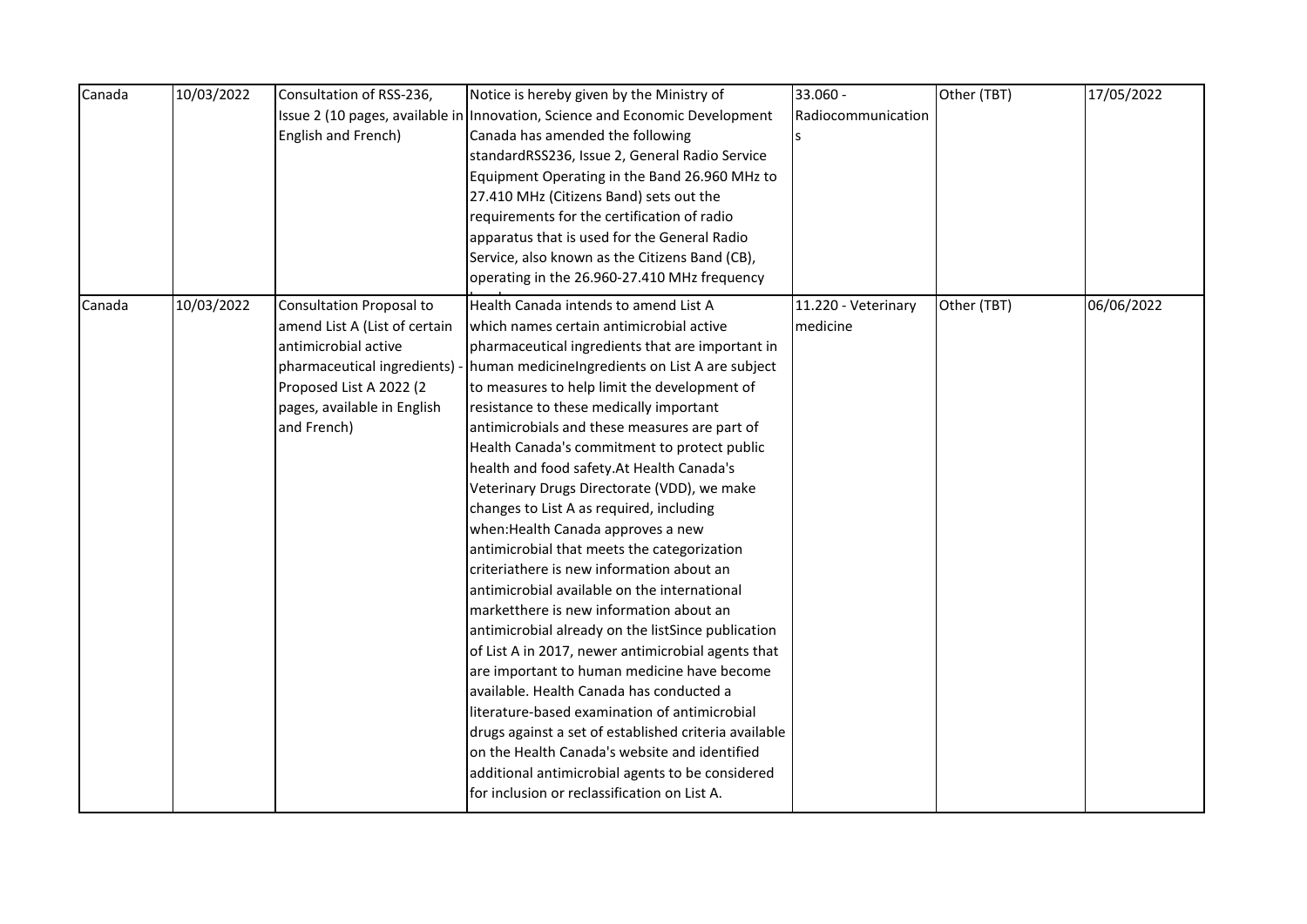| Canada | 07/03/2022 | <b>Clinical Trials for Medical</b> | In order to address the immediate COVID-19            | 11.040 - Medical    | Other (TBT) |  |
|--------|------------|------------------------------------|-------------------------------------------------------|---------------------|-------------|--|
|        |            | Devices and Drugs Relating         | public health emergency, the Minister of Health       | equipment; 11.120 - |             |  |
|        |            | to COVID-19 Regulations (55        | made the Interim Order Respecting Clinical Trials     | Pharmaceutics       |             |  |
|        |            | pages, available in English        | for Medical Devices and Drugs in Relation to          |                     |             |  |
|        |            | and French)                        | COVID-19 (IO No. 1) on 23 May 2020 to put in          |                     |             |  |
|        |            |                                    | place a more flexible clinical trials pathway for     |                     |             |  |
|        |            |                                    | COVID-19 drugs and medical devices. A second          |                     |             |  |
|        |            |                                    | Interim Order (IO No. 2) replaced IO No. 1 on 3       |                     |             |  |
|        |            |                                    | May 2021, and transitional provisions carried         |                     |             |  |
|        |            |                                    | clinical trials authorized under IO No. 1 into IO No. |                     |             |  |
|        |            |                                    | 2. As interim orders are temporary, the provisions    |                     |             |  |
|        |            |                                    | of IO No. 2 were transitioned into regulations to     |                     |             |  |
|        |            |                                    | ensure that the Interim Order's authorizations,       |                     |             |  |
|        |            |                                    | obligations, and oversight continue uninterrupted     |                     |             |  |
|        |            |                                    | for trials already authorized. The authorization      |                     |             |  |
|        |            |                                    | pathway also remains available for new clinical       |                     |             |  |
|        |            |                                    | trials for drugs and medical devices related to the   |                     |             |  |
|        |            |                                    | diagnosis, treatment, mitigation, or prevention of    |                     |             |  |
|        |            |                                    | COVID-19 given the ongoing and unpredictable          |                     |             |  |
|        |            |                                    | nature of the COVID-19 pandemic. In addition, the     |                     |             |  |
|        |            |                                    | Regulations contain technical provisions to           |                     |             |  |
|        |            |                                    | maintain the status quo for clinical trials           |                     |             |  |
|        |            |                                    | authorized under the Food and Drug                    |                     |             |  |
|        |            |                                    | RegulationsMedical Devices Regulations and            |                     |             |  |
|        |            |                                    | Natural Health Products Regulations on or after 23    |                     |             |  |
|        |            |                                    | May 2020. At the same time, amendments have           |                     |             |  |
|        |            |                                    | been made to the Food and Drug Regulations and        |                     |             |  |
|        |            |                                    | the Natural Health Products Regulations to reduce     |                     |             |  |
|        |            |                                    | the records retention period for clinical trials of   |                     |             |  |
|        |            |                                    | drugs and natural health products from 25 to 15       |                     |             |  |
|        |            |                                    |                                                       |                     |             |  |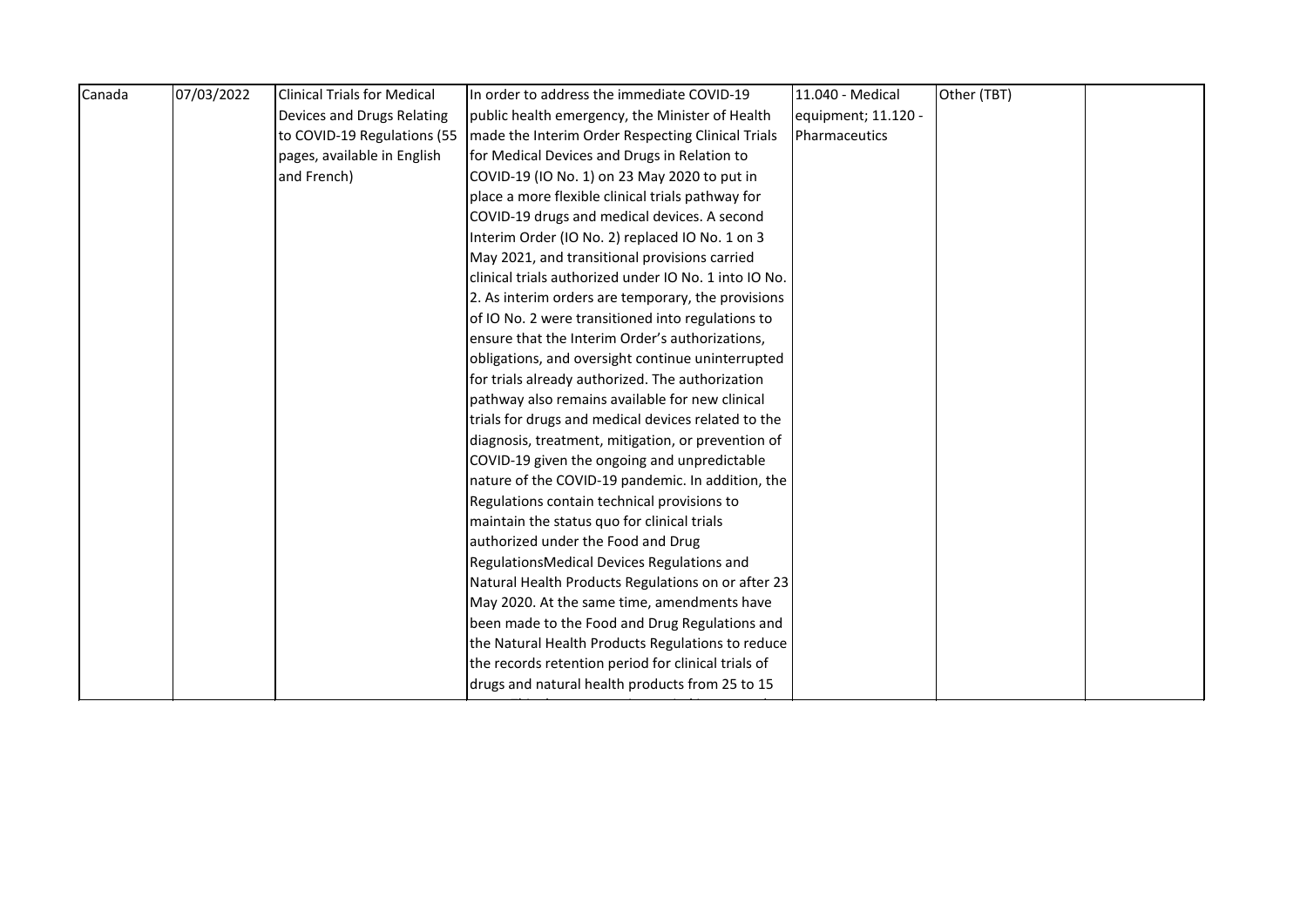| Chile | 17/03/2022 | Aprueba anteproyecto de       | The notified document, which is undergoing a                              | Protection of the | 16/04/2022 |
|-------|------------|-------------------------------|---------------------------------------------------------------------------|-------------------|------------|
|       |            | decreto supremo que           | national public consultation, is aimed at                                 | environment (TBT) |            |
|       |            | establece metas de            | establishing collection and recovery targets and                          |                   |            |
|       |            | recolección y valorización y  | other obligations relating to the priority products,                      |                   |            |
|       |            | otras obligaciones asociadas  | cells and electrical and electronic equipment, in                         |                   |            |
|       |            |                               | de pilas y aparatos eléctricos order to prevent the creation of waste and |                   |            |
|       |            | y electrónicos (P+AEE)        | encourage their reuse and recovery. This                                  |                   |            |
|       |            | (Approval of preliminary      | instrument shall apply to cells and electrical and                        |                   |            |
|       |            | draft Supreme Decree          | electronic equipment introduced to the market,                            |                   |            |
|       |            | establishing collection and   | with specified exceptions. The following categories                       |                   |            |
|       |            | recovery targets and other    | are established to regulate the obligations: 1.                           |                   |            |
|       |            | obligations relating to cells | Large Equipment: electrical and electronic                                |                   |            |
|       |            | and electrical and electronic | equipment with an external dimension greater                              |                   |            |
|       |            | equipment) (31 pages, in      | than 50 centimetres. 2. Small Equipment:                                  |                   |            |
|       |            | Spanish)                      | electrical and electronic equipment not included                          |                   |            |
|       |            |                               | in the Large Equipment category. 3. Large Cells:                          |                   |            |
|       |            |                               | cells weighing more than 5 kilograms. 4. Small                            |                   |            |
|       |            |                               | Cells: cells not included in the Large Cells category.                    |                   |            |
|       |            |                               | Subcategories are also specified. In order to                             |                   |            |
|       |            |                               | regulate obligations, the following subcategories                         |                   |            |
|       |            |                               | are established in the Large Equipment category:                          |                   |            |
|       |            |                               | 1. Temperature Exchange Equipment. 2. Other                               |                   |            |
|       |            |                               | Large Equipment. 3. Photovoltaic Panels. Extended                         |                   |            |
|       |            |                               | Producer Responsibility shall apply to those                              |                   |            |
|       |            |                               | introducing cells and electrical and electronic                           |                   |            |
|       |            |                               | equipment within the scope of application to the                          |                   |            |
|       |            |                               | domestic market. Notwithstanding the above,                               |                   |            |
|       |            |                               | products in the Large Cells category and the                              |                   |            |
|       |            |                               | Photovoltaic Panels subcategory shall not be                              |                   |            |
|       |            |                               | subject to the collection and recovery targets.                           |                   |            |
|       |            |                               |                                                                           |                   |            |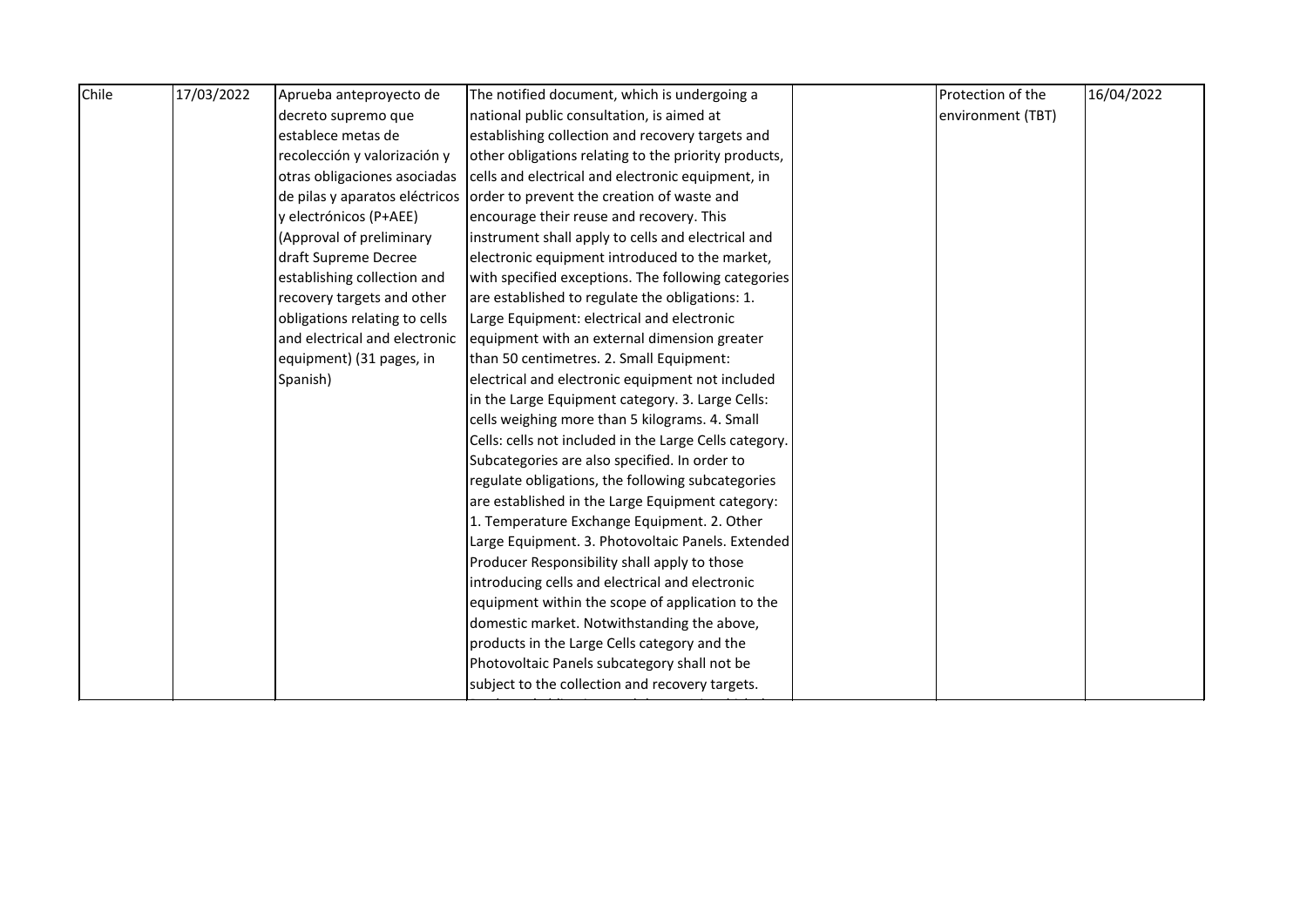| Chile | 10/03/2022 | CONSULTA PÚBLICA DE          | The notified document concerns a proposed                                 | 67.220.10 - Spices | Protection of human    | 09/05/2022 |
|-------|------------|------------------------------|---------------------------------------------------------------------------|--------------------|------------------------|------------|
|       |            | <b>PROPUESTA DE</b>          | amendment to the Food Health Regulations,                                 | and condiments     | health or safety (TBT) |            |
|       |            | MODIFICACIÓN DEL             | requested by companies importing Himalayan salt                           |                    |                        |            |
|       |            | <b>DECRETO SUPREMO</b>       | as this food product, in its natural form, contains                       |                    |                        |            |
|       |            | N°977/96, DEL MINISTERIO     | levels of sodium sulphate higher than the 1.5%                            |                    |                        |            |
|       |            | DE SALUD, REGLAMENTO         | established in Article 439 of the Regulations. It is                      |                    |                        |            |
|       |            | SANITARIO DE LOS             | for this reason that the Codex Alimentarius                               |                    |                        |            |
|       |            |                              | ALIMENTOS, TITULO XXIII DE Standards developed on sodium chloride and its |                    |                        |            |
|       |            | LAS ESPECIAS,                | natural contaminants were revised to accept                               |                    |                        |            |
|       |            | CONDIMENTOS Y SALSAS,        | levels of natural contaminants, including sodium                          |                    |                        |            |
|       |            | PÁRRAFO II DE LA SAL         | sulphate, of up to 3%.                                                    |                    |                        |            |
|       |            | COMESTIBLE, ARTÍCULO 439     |                                                                           |                    |                        |            |
|       |            | (Public consultation on the  |                                                                           |                    |                        |            |
|       |            | proposed amendment to        |                                                                           |                    |                        |            |
|       |            | Supreme Decree No. 977/96    |                                                                           |                    |                        |            |
|       |            | of the Ministry of Health,   |                                                                           |                    |                        |            |
|       |            | Food Health Regulations,     |                                                                           |                    |                        |            |
|       |            | Section XXIII on Spices,     |                                                                           |                    |                        |            |
|       |            | Condiments and Sauces,       |                                                                           |                    |                        |            |
|       |            | paragraph II on edible salt, |                                                                           |                    |                        |            |
|       |            | Article 439) (1 page, in     |                                                                           |                    |                        |            |
|       |            | Spanish)                     |                                                                           |                    |                        |            |
|       |            |                              |                                                                           |                    |                        |            |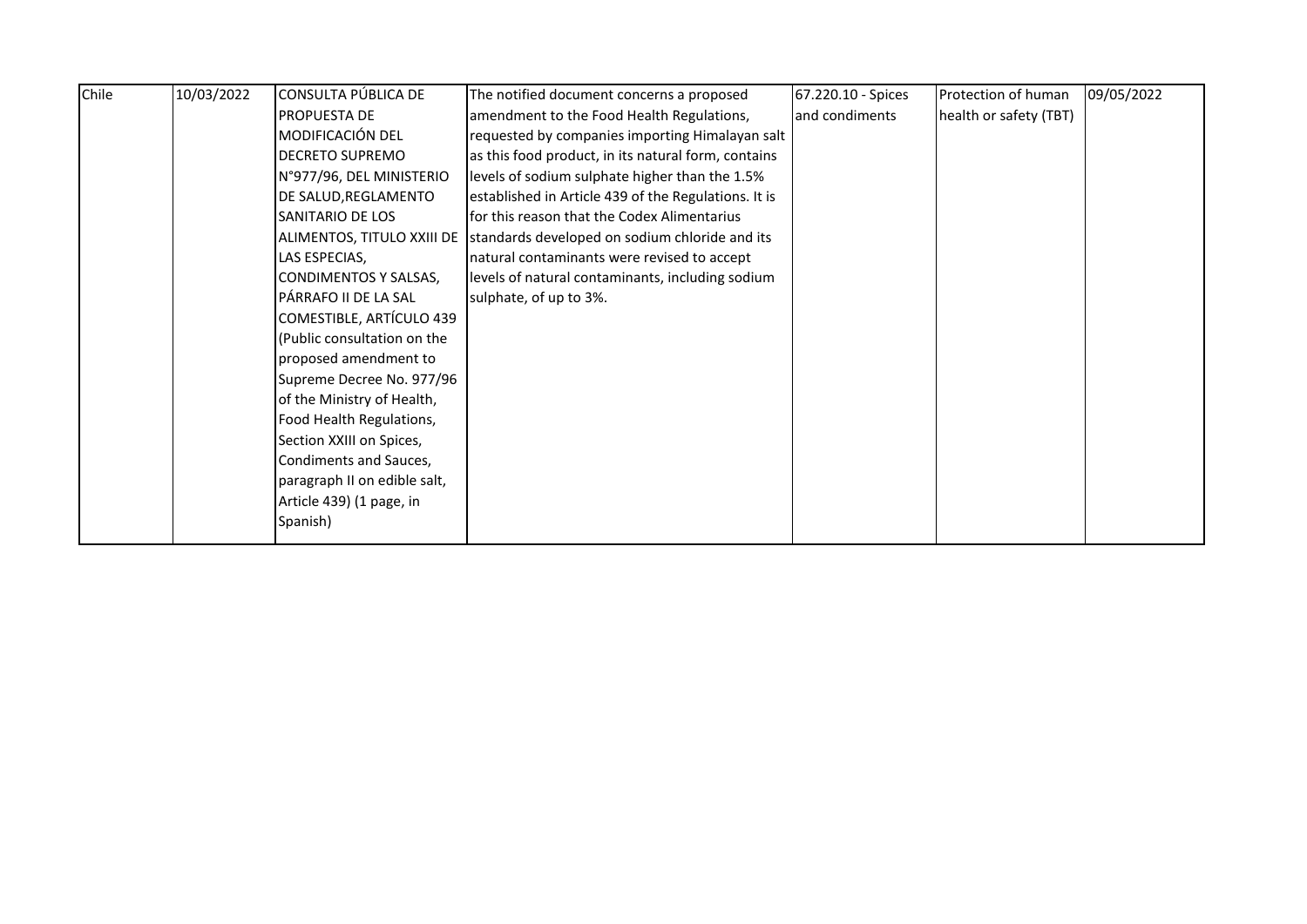| China | 29/03/2022 | Administrative Measures for        | These measures apply to the quarantine access       | 3002 - Human blood;   | Protection of human    | 28/05/2022 |
|-------|------------|------------------------------------|-----------------------------------------------------|-----------------------|------------------------|------------|
|       |            | <b>Health Quarantine Access of</b> | management of high-risk special products that       | animal blood          | health or safety (TBT) |            |
|       |            | <b>High-risk Special Products</b>  | contain or may contain pathogenic                   | prepared for          |                        |            |
|       |            |                                    | microorganisms, including initial access            | therapeutic,          |                        |            |
|       |            |                                    | application and application for resuming after      | prophylactic or       |                        |            |
|       |            |                                    | suspension. These measures clarify the authority    | diagnostic uses;      |                        |            |
|       |            |                                    | in charge and access applicants, specify the access | antisera and other    |                        |            |
|       |            |                                    | procedures, including access application,           | blood fractions and   |                        |            |
|       |            |                                    | questionnaire survey, risk assessment, result       | immunological         |                        |            |
|       |            |                                    | notification, etc., and specify the supervision and | products, whether or  |                        |            |
|       |            |                                    | administration of the General Administration of     | not modified or       |                        |            |
|       |            |                                    | Customs on quarantine access of special             | obtained by means of  |                        |            |
|       |            |                                    | products.                                           | biotechnological      |                        |            |
|       |            |                                    |                                                     | processes; vaccines,  |                        |            |
|       |            |                                    |                                                     | toxins, cultures of   |                        |            |
|       |            |                                    |                                                     | micro-organisms       |                        |            |
|       |            |                                    |                                                     | (excl. yeasts) and    |                        |            |
|       |            |                                    |                                                     | similar products;     |                        |            |
|       |            |                                    |                                                     | 3822 - Diagnostic or  |                        |            |
|       |            |                                    |                                                     | laboratory reagents   |                        |            |
|       |            |                                    |                                                     | on a backing,         |                        |            |
|       |            |                                    |                                                     | prepared diagnostic   |                        |            |
|       |            |                                    |                                                     | or laboratory         |                        |            |
|       |            |                                    |                                                     | reagents whether or   |                        |            |
|       |            |                                    |                                                     | not on a backing, and |                        |            |
|       |            |                                    |                                                     | certified reference   |                        |            |
|       |            |                                    |                                                     | materials (excl.      |                        |            |
|       |            |                                    |                                                     | compound diagnostic   |                        |            |
|       |            |                                    |                                                     | reagents designed to  |                        |            |
|       |            |                                    |                                                     | be administered to    |                        |            |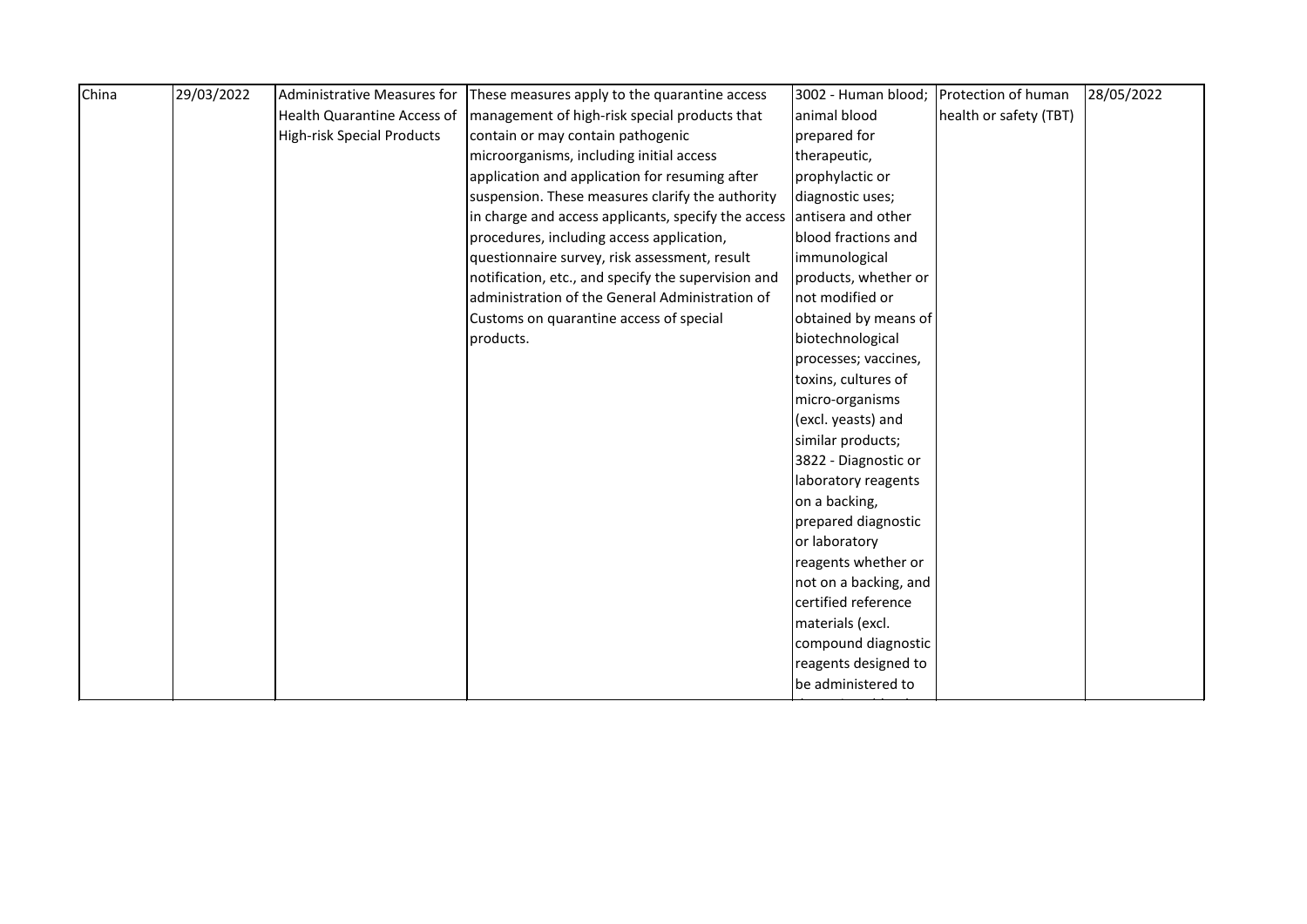| China | 08/03/2022 | List of standards planned to        | This document lists the number and title of the | 870421 - Motor                     | Protection of human     | 07/05/2022 |
|-------|------------|-------------------------------------|-------------------------------------------------|------------------------------------|-------------------------|------------|
|       |            | be included in the                  | standards to be included in China Compulsory    | vehicles for the                   | health or safety (TBT); |            |
|       |            | implementation of China             | Certification and their basic requirements for  | transport of goods,                | Protection of the       |            |
|       |            | <b>Compulsory Certification for</b> | implementation, etc.                            | with compression-                  | environment (TBT)       |            |
|       |            | automotive products                 |                                                 | ignition internal                  |                         |            |
|       |            |                                     |                                                 | combustion piston                  |                         |            |
|       |            |                                     |                                                 | engine "diesel or                  |                         |            |
|       |            |                                     |                                                 | semi-diesel engine"                |                         |            |
|       |            |                                     |                                                 | of a gross vehicle                 |                         |            |
|       |            |                                     |                                                 | weight $<= 5$ t (excl.             |                         |            |
|       |            |                                     |                                                 | dumpers for off-                   |                         |            |
|       |            |                                     |                                                 | highway use of                     |                         |            |
|       |            |                                     |                                                 | subheading 8704.10                 |                         |            |
|       |            |                                     |                                                 | and special purpose                |                         |            |
|       |            |                                     |                                                 | motor vehicles of                  |                         |            |
|       |            |                                     |                                                 | heading 8705);                     |                         |            |
|       |            |                                     |                                                 | 870323 - Motor cars                |                         |            |
|       |            |                                     |                                                 | and other motor                    |                         |            |
|       |            |                                     |                                                 | vehicles principally               |                         |            |
|       |            |                                     |                                                 | designed for the                   |                         |            |
|       |            |                                     |                                                 | transport of <10                   |                         |            |
|       |            |                                     |                                                 | persons, incl. station             |                         |            |
|       |            |                                     |                                                 | wagons and racing                  |                         |            |
|       |            |                                     |                                                 | cars, with only spark-             |                         |            |
|       |            |                                     |                                                 | ignition internal                  |                         |            |
|       |            |                                     |                                                 | combustion                         |                         |            |
|       |            |                                     |                                                 | reciprocating piston               |                         |            |
|       |            |                                     |                                                 | engine of a cylinder               |                         |            |
|       |            |                                     |                                                 | capacity $> 1.500$ cm <sup>3</sup> |                         |            |
|       |            |                                     |                                                 | but <= $3.000 \text{ cm}^3$        |                         |            |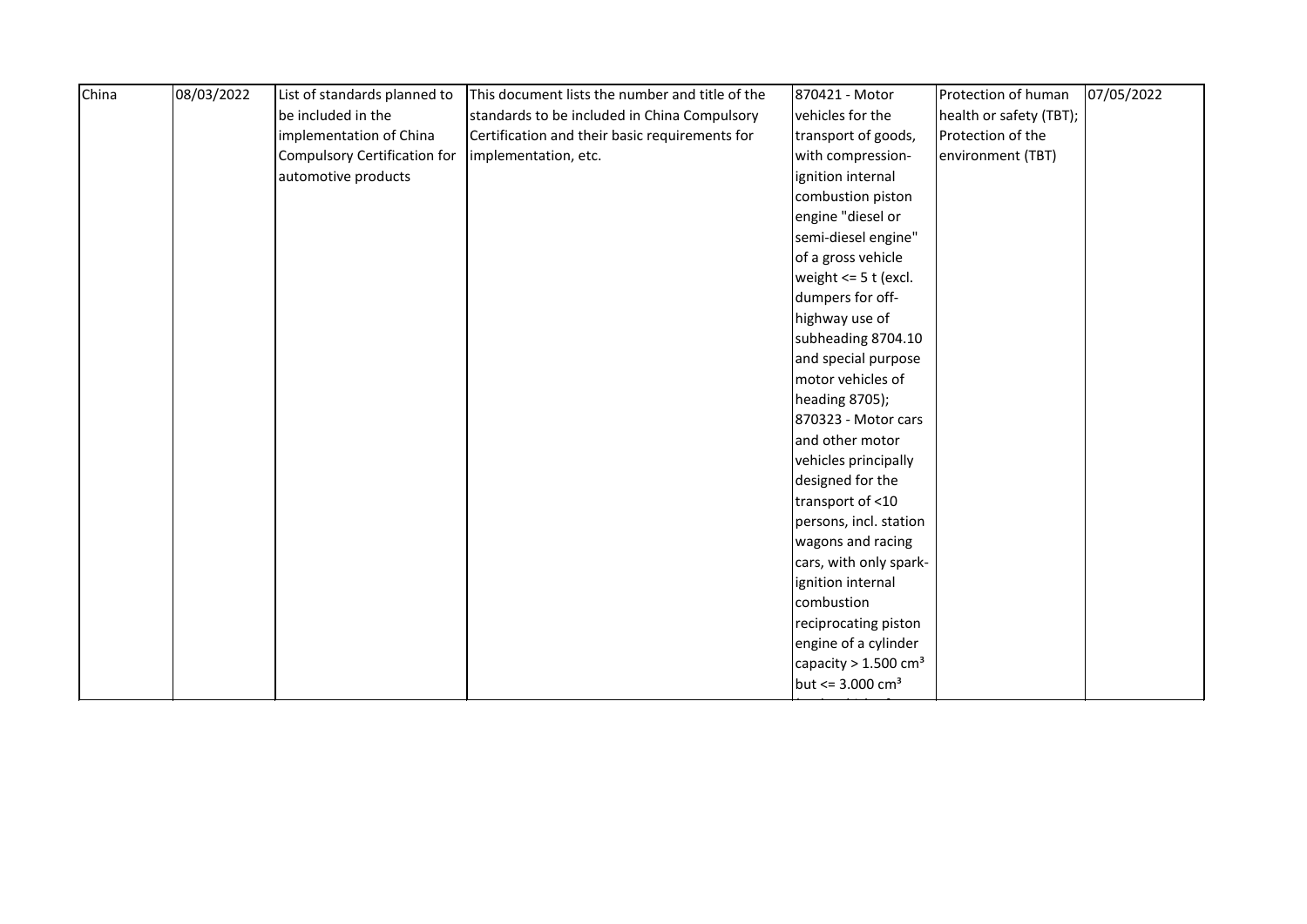| Chinese | 30/03/2022 |                               | Proposal for Amendments to With a view to enhancing the performance of fire- | 681182 - Sheets,         | Protection of human    | 29/05/2022 |
|---------|------------|-------------------------------|------------------------------------------------------------------------------|--------------------------|------------------------|------------|
| Taipei  |            |                               | the Inspection Requirements retardant construction materials, which are      | panels, paving, tiles    | health or safety (TBT) |            |
|         |            | for Fire-retardant            | currently subject to mandatory inspection, to                                | and similar articles, of |                        |            |
|         |            | <b>Construction Materials</b> | protect consumers, the Bureau of Standards,                                  | cellulose fibre-         |                        |            |
|         |            |                               | Metrology and Inspection (BSMI) is proposing to                              | cement or the like,      |                        |            |
|         |            |                               | update the inspection standards for fiber cement                             | not containing           |                        |            |
|         |            |                               | boards, gypsum boards, cement bonded wood-                                   | asbestos (excl.          |                        |            |
|         |            |                               | wool and flake boards, hard fiberboards,                                     | corrugated sheets);      |                        |            |
|         |            |                               | Insulation fiberboards, fiber reinforced cement                              | 6808 - Panels, boards,   |                        |            |
|         |            |                               | sidings, fiber reinforced cement boards,                                     | tiles, blocks and        |                        |            |
|         |            |                               | regenerated fiber cement boards and sound                                    | similar articles of      |                        |            |
|         |            |                               | absorbing materials to their current versions,                               | vegetable fibre, of      |                        |            |
|         |            |                               | published in 2017. The BSMI also proposes to                                 | straw or of shavings,    |                        |            |
|         |            |                               | adopt the procedure of Type-Approved Batch                                   | chips, particles,        |                        |            |
|         |            |                               | Inspection (TABI) in place of Monitoring Inspection sawdust or other         |                          |                        |            |
|         |            |                               | to speed up customs clearance. The alternative                               | waste of wood,           |                        |            |
|         |            |                               | procedure of Registration of Product Certification                           | agglomerated with        |                        |            |
|         |            |                               | (Modules II+IV, II+V, or II+VII) is still available for                      | cement, plaster or       |                        |            |
|         |            |                               | business operators to choose depending on their                              | other mineral binders    |                        |            |
|         |            |                               | needs. Magnesium oxide boards, perlite boards                                | (excl. articles of       |                        |            |
|         |            |                               | and rock wool sheathing boards are proposed to                               | asbestos-cement,         |                        |            |
|         |            |                               | be deleted from the mandatory inspection scope.                              | cellulose fibre-         |                        |            |
|         |            |                               |                                                                              | cement or the like);     |                        |            |
|         |            |                               |                                                                              | 680690 - Mixtures        |                        |            |
|         |            |                               |                                                                              | and articles of heat-    |                        |            |
|         |            |                               |                                                                              | insulating, sound-       |                        |            |
|         |            |                               |                                                                              | insulating or sound      |                        |            |
|         |            |                               |                                                                              | absorbing mineral        |                        |            |
|         |            |                               |                                                                              | materials (excl. slag-   |                        |            |
|         |            |                               |                                                                              | wool, rock-wool and      |                        |            |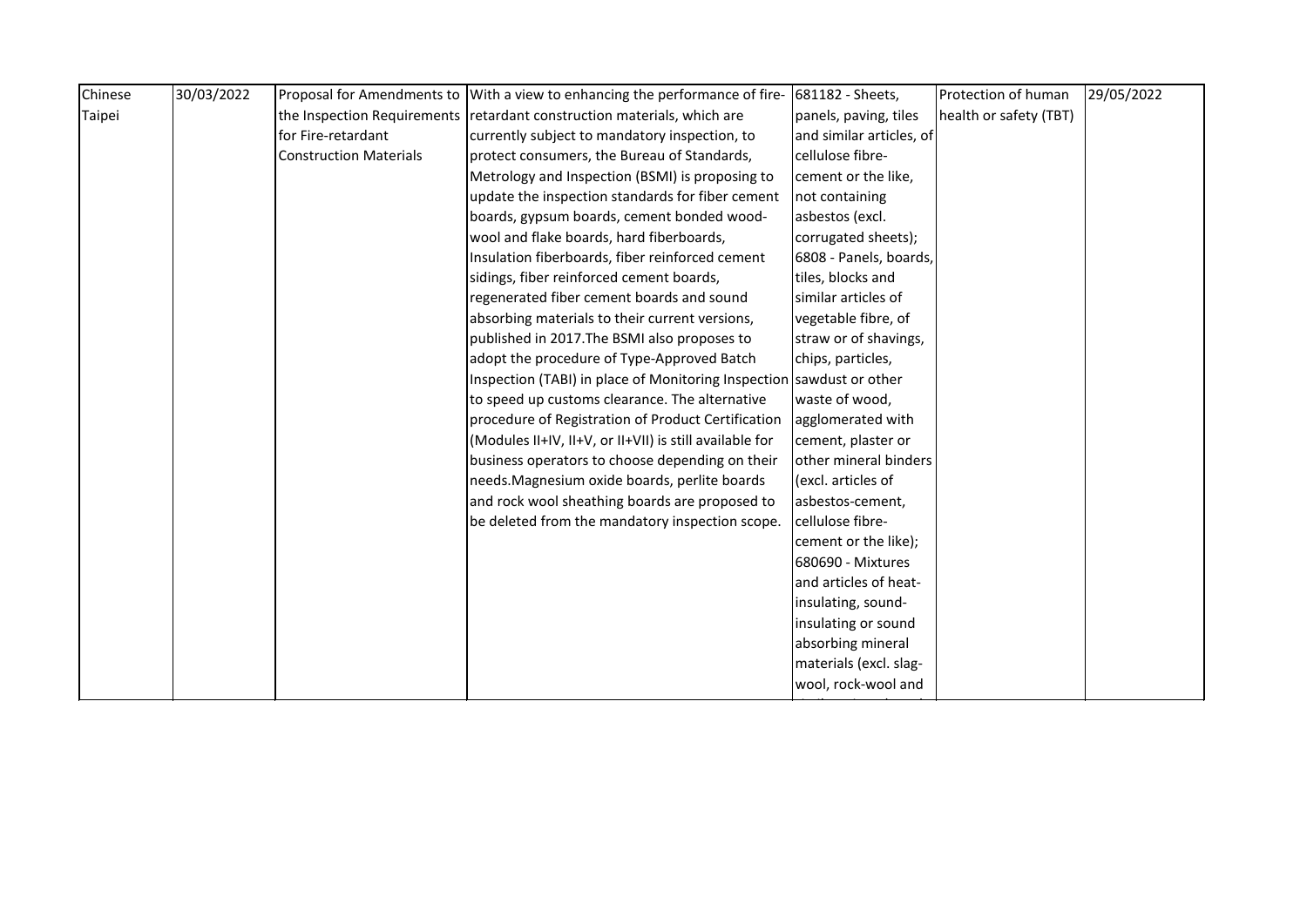| Chinese | 30/03/2022 |                            | Amendments to Regulations The Separate Customs Territory of Taiwan,            | 67.040 - Food       |  |
|---------|------------|----------------------------|--------------------------------------------------------------------------------|---------------------|--|
| Taipei  |            | Governing the Labelling of | Penghu, Kinmen and Matsu would like to notify                                  | products in general |  |
|         |            |                            | Restructured and Artificially   that the "Amendments to Regulations Governing" |                     |  |
|         |            | Marbled Meat Products      | the Labelling of Restructured and Artificially                                 |                     |  |
|         |            |                            | Marbled Meat Products," as per                                                 |                     |  |
|         |            |                            | G/TBT/N/TPKM/470 on 19 October 2021, was                                       |                     |  |
|         |            |                            | promulgated on 17 March 2022 and will come into                                |                     |  |
|         |            |                            | $off$ ottor and luby 2022                                                      |                     |  |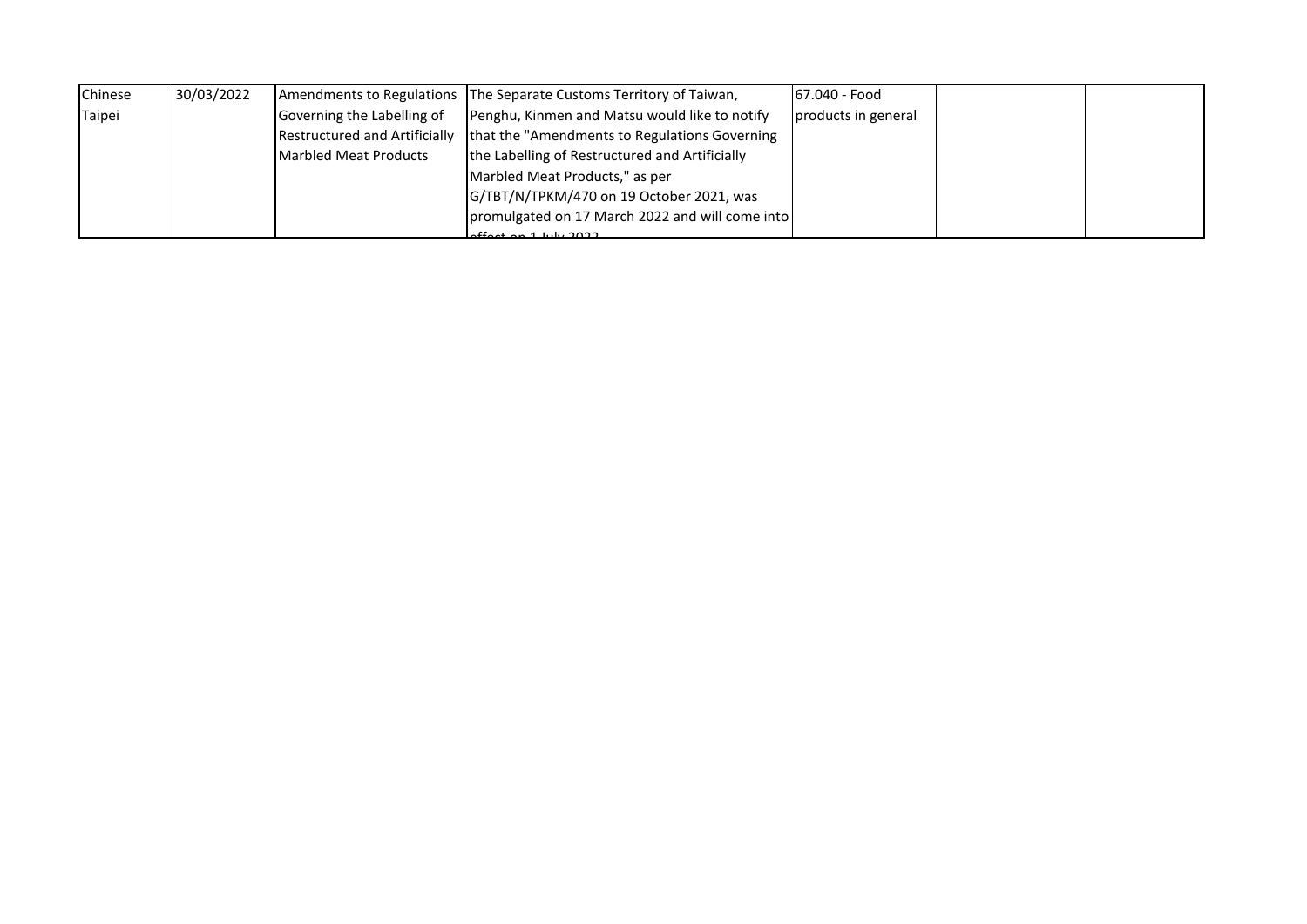| Chinese | 30/03/2022 | QR Code Labeling                    | The Separate Customs Territory of Taiwan,                                | 621020 - Garments of   |  |
|---------|------------|-------------------------------------|--------------------------------------------------------------------------|------------------------|--|
| Taipei  |            | <b>Requirement of Commodity</b>     | Penghu, Kinmen and Matsu would like to notify                            | the type described in  |  |
|         |            | <b>Inspection Mark for Electric</b> | that the "QR Code Labeling Requirement of                                | subheading 6201,11     |  |
|         |            |                                     | Instantaneous Water Heaters Commodity Inspection Mark for Electric       | to 6201,19,            |  |
|         |            | and Children's Rain Coats           | Instantaneous Water Heaters and Children's Rain                          | rubberised or          |  |
|         |            |                                     | Coats," as per G/TBT/N/TPKM/481 on 28 January                            | impregnated, coated,   |  |
|         |            |                                     | 2022, was promulgated on 15 March 2022 and 18                            | covered or laminated   |  |
|         |            |                                     | March 2022, and will come into effect on                                 | with plastics or other |  |
|         |            |                                     | 15 September 2022 for children's rain coats and 1   substances; 621030 - |                        |  |
|         |            |                                     | October 2022 for electric instantaneous water                            | Garments of the type   |  |
|         |            |                                     | heaters.                                                                 | described in           |  |
|         |            |                                     |                                                                          | subheading 6202,11     |  |
|         |            |                                     |                                                                          | to 6202,19,            |  |
|         |            |                                     |                                                                          | rubberised or          |  |
|         |            |                                     |                                                                          | impregnated, coated,   |  |
|         |            |                                     |                                                                          | covered or laminated   |  |
|         |            |                                     |                                                                          | with plastics or other |  |
|         |            |                                     |                                                                          | substances; 621040 -   |  |
|         |            |                                     |                                                                          | Men's or boys'         |  |
|         |            |                                     |                                                                          | garments of textile    |  |
|         |            |                                     |                                                                          | fabrics, rubberised or |  |
|         |            |                                     |                                                                          | impregnated, coated,   |  |
|         |            |                                     |                                                                          | covered or laminated   |  |
|         |            |                                     |                                                                          | with plastics or other |  |
|         |            |                                     |                                                                          | substances (excl. of   |  |
|         |            |                                     |                                                                          | the type described in  |  |
|         |            |                                     |                                                                          | subheading 6201,11     |  |
|         |            |                                     |                                                                          | to 6201,19, and        |  |
|         |            |                                     |                                                                          | babies' garments and   |  |
|         |            |                                     |                                                                          | clothing accessories); |  |
|         |            |                                     |                                                                          |                        |  |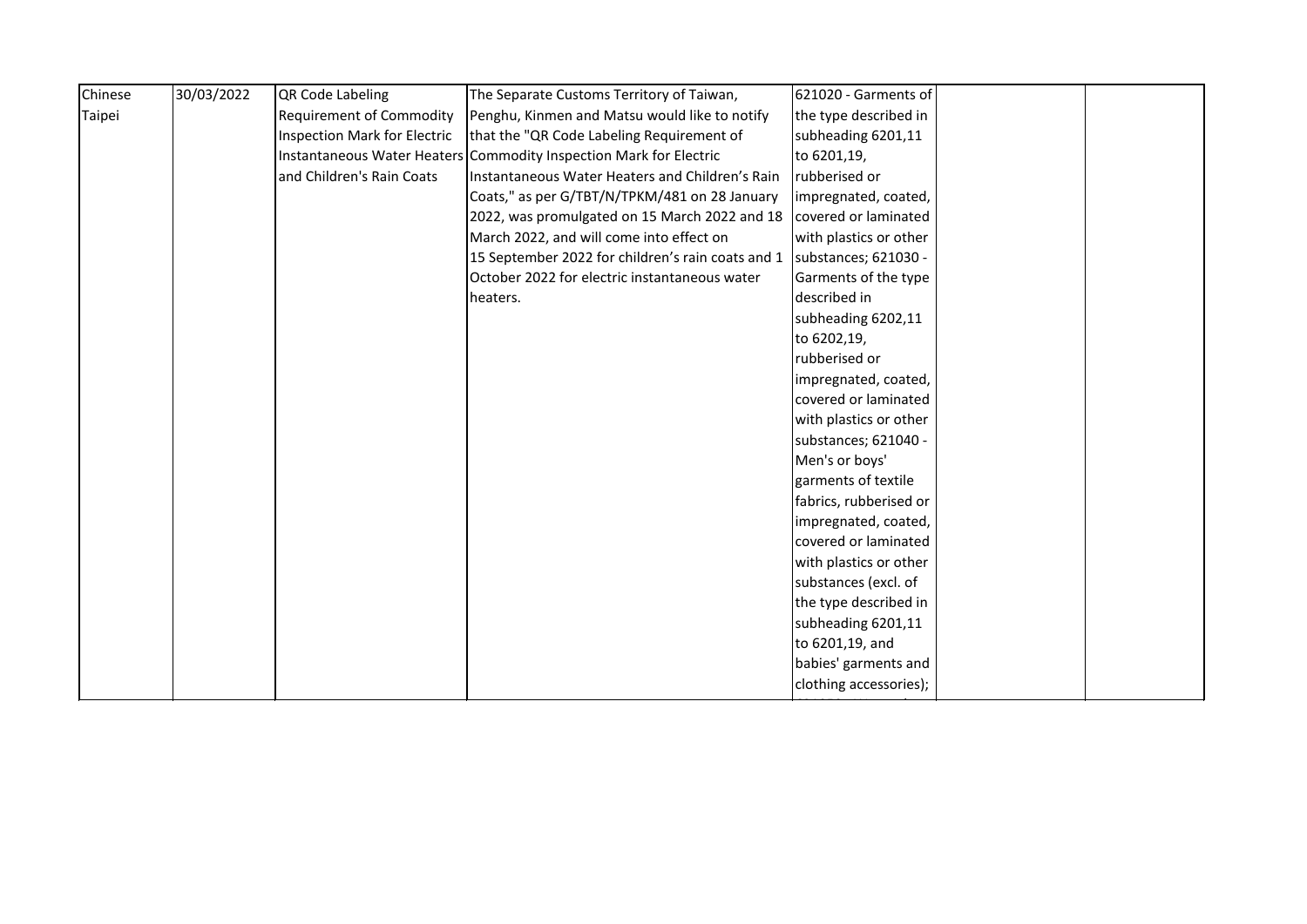| Chinese | 30/03/2022 | Regulation for The Use         | The Separate Customs Territory of Taiwan,                            | 67.040 - Food                         |                   |  |
|---------|------------|--------------------------------|----------------------------------------------------------------------|---------------------------------------|-------------------|--|
| Taipei  |            | Restrictions and Labeling      | Penghu, Kinmen and Matsu would like to notify                        | products in general                   |                   |  |
|         |            | Requirement of Aloe as a       | that the "Regulation for The Use Restrictions and                    |                                       |                   |  |
|         |            | Food Ingredient                | Labeling Requirement of Aloe as a Food                               |                                       |                   |  |
|         |            |                                | Ingredient," as per G/TBT/N/TPKM/435/Rev.1 on                        |                                       |                   |  |
|         |            |                                | 13 September 2021, was promulgated on 17                             |                                       |                   |  |
|         |            |                                | March 2022 and will come into effect on 1 January                    |                                       |                   |  |
| Chinese | 16/03/2022 | <b>Requirements on Minimum</b> | The Separate Customs Territory of Taiwan,                            | 841370 - Centrifugal                  | Protection of the |  |
| Taipei  |            | <b>Energy Performance</b>      | Penghu, Kinmen and Matsu would like to notify                        | pumps, power-driven environment (TBT) |                   |  |
|         |            | Standard, Labelling and        | that the "Requirements on Minimum Energy                             | (excl. those of                       |                   |  |
|         |            | Inspection of Rotordynamic     | Performance Standard, Labelling and Inspection of subheading 8413.11 |                                       |                   |  |
|         |            | <b>Water Pumps</b>             | Rotordynamic Water Pumps," as per                                    | and 8413.19, fuel,                    |                   |  |
|         |            |                                | G/TBT/N/TPKM/462 on 20 July 2021, was                                | lubricating or cooling                |                   |  |
|         |            |                                | promulgated on 2 December 2021 and will come                         | medium pumps for                      |                   |  |
|         |            |                                | into effect on 1 January 2023.                                       | internal combustion                   |                   |  |
|         |            |                                |                                                                      | piston engine and                     |                   |  |
|         |            |                                |                                                                      | concrete pumps);                      |                   |  |
|         |            |                                |                                                                      | 841370 - Centrifugal                  |                   |  |
|         |            |                                |                                                                      | pumps, power-driven                   |                   |  |
|         |            |                                |                                                                      | (excl. those of                       |                   |  |
|         |            |                                |                                                                      | subheading 8413.11                    |                   |  |
|         |            |                                |                                                                      | and 8413.19, fuel,                    |                   |  |
|         |            |                                |                                                                      | lubricating or cooling                |                   |  |
|         |            |                                |                                                                      | medium pumps for                      |                   |  |
|         |            |                                |                                                                      | internal combustion                   |                   |  |
|         |            |                                |                                                                      | piston engine and                     |                   |  |
|         |            |                                |                                                                      | concrete pumps);                      |                   |  |
|         |            |                                |                                                                      | 23.100.10 - Pumps                     |                   |  |
|         |            |                                |                                                                      | and motors;                           |                   |  |
|         |            |                                |                                                                      | 23.100.10 - Pumps                     |                   |  |
|         |            |                                |                                                                      | and motors                            |                   |  |
|         |            |                                |                                                                      |                                       |                   |  |
|         |            |                                |                                                                      |                                       |                   |  |
|         |            |                                |                                                                      |                                       |                   |  |
|         |            |                                |                                                                      |                                       |                   |  |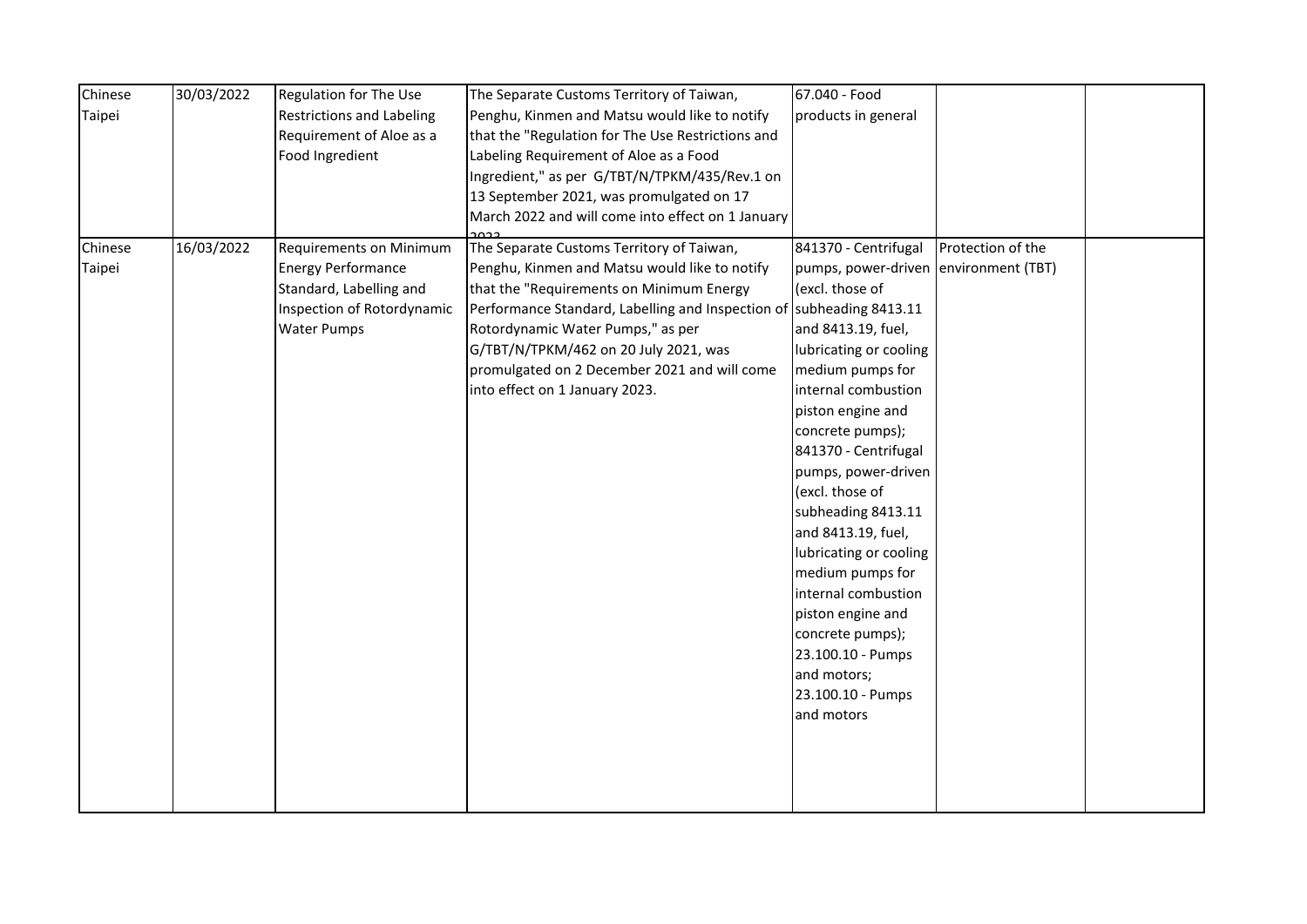| Chinese | 03/03/2022 | <b>Regulations Governing</b>      | The Separate Customs Territory of Taiwan,     | 11.040 - Medical    | <b>Prevention of</b> |  |
|---------|------------|-----------------------------------|-----------------------------------------------|---------------------|----------------------|--|
| Taipei  |            | <b>Issuance of Medical Device</b> | Penghu, Kinmen and Matsu would like to notify | equipment; 11.040 - | deceptive practices  |  |
|         |            | License, Listing and Annual       | that the "Regulations Governing Issuance of   | Medical equipment   | and consumer         |  |
|         |            | Declaration                       | Medical Device License, Listing and Annual    |                     | protection (TBT)     |  |
|         |            |                                   | Declaration," as per G/TBT/N/TPKM/444 on 30   |                     |                      |  |
|         |            |                                   | November 2020, was promulgated on 29 April    |                     |                      |  |
|         |            |                                   | 2021 and came into effect on 1 May 2021.      |                     |                      |  |
|         |            |                                   |                                               |                     |                      |  |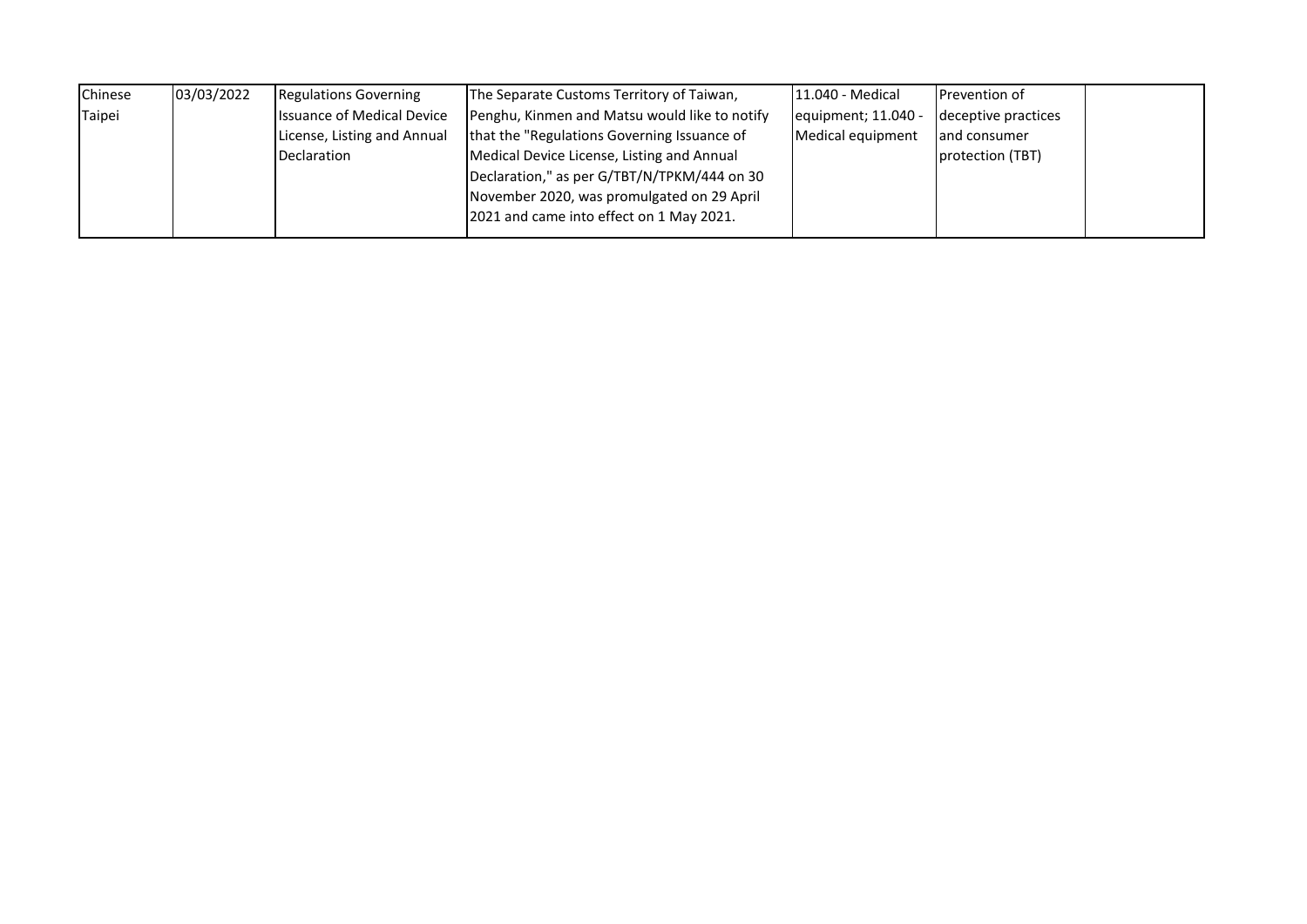| Chinese | 03/03/2022 | Amendments to the legal     | The Separate Customs Territory of Taiwan,                     | 8421 - Centrifuges,                       | Protection of human     |  |
|---------|------------|-----------------------------|---------------------------------------------------------------|-------------------------------------------|-------------------------|--|
| Taipei  |            | inspection requirements for | Penghu, Kinmen and Matsu would like to notify                 | incl. centrifugal                         | health or safety (TBT); |  |
|         |            | air-cleaning appliances     | that the "Amendments to the Legal Inspection                  | dryers (excl. those for Protection of the |                         |  |
|         |            |                             | Requirements for Air-cleaning Appliances," as per             | (isotope separation);                     | environment (TBT)       |  |
|         |            |                             | G/TBT/N/TPKM/463 on 6 August 2021, was                        | filtering or purifying                    |                         |  |
|         |            |                             | promulgated on 16 November 2021 and will come   machinery and |                                           |                         |  |
|         |            |                             | into effect on 1 January 2023.                                | apparatus, for liquids                    |                         |  |
|         |            |                             |                                                               | or gases; parts                           |                         |  |
|         |            |                             |                                                               | thereof (excl. artificial                 |                         |  |
|         |            |                             |                                                               | kidneys); 8421 -                          |                         |  |
|         |            |                             |                                                               | Centrifuges, incl.                        |                         |  |
|         |            |                             |                                                               | centrifugal dryers                        |                         |  |
|         |            |                             |                                                               | (excl. those for                          |                         |  |
|         |            |                             |                                                               | isotope separation);                      |                         |  |
|         |            |                             |                                                               | filtering or purifying                    |                         |  |
|         |            |                             |                                                               | machinery and                             |                         |  |
|         |            |                             |                                                               | apparatus, for liquids                    |                         |  |
|         |            |                             |                                                               | or gases; parts                           |                         |  |
|         |            |                             |                                                               | thereof (excl. artificial                 |                         |  |
|         |            |                             |                                                               | kidneys); 8543 -                          |                         |  |
|         |            |                             |                                                               | Electrical machines                       |                         |  |
|         |            |                             |                                                               | and apparatus,                            |                         |  |
|         |            |                             |                                                               | having individual                         |                         |  |
|         |            |                             |                                                               | functions, n.e.s. in                      |                         |  |
|         |            |                             |                                                               | chapter 85 and parts                      |                         |  |
|         |            |                             |                                                               | thereof; 8543 -                           |                         |  |
|         |            |                             |                                                               | <b>Electrical machines</b>                |                         |  |
|         |            |                             |                                                               | and apparatus,                            |                         |  |
|         |            |                             |                                                               | having individual                         |                         |  |
|         |            |                             |                                                               | functions, n.e.s. in                      |                         |  |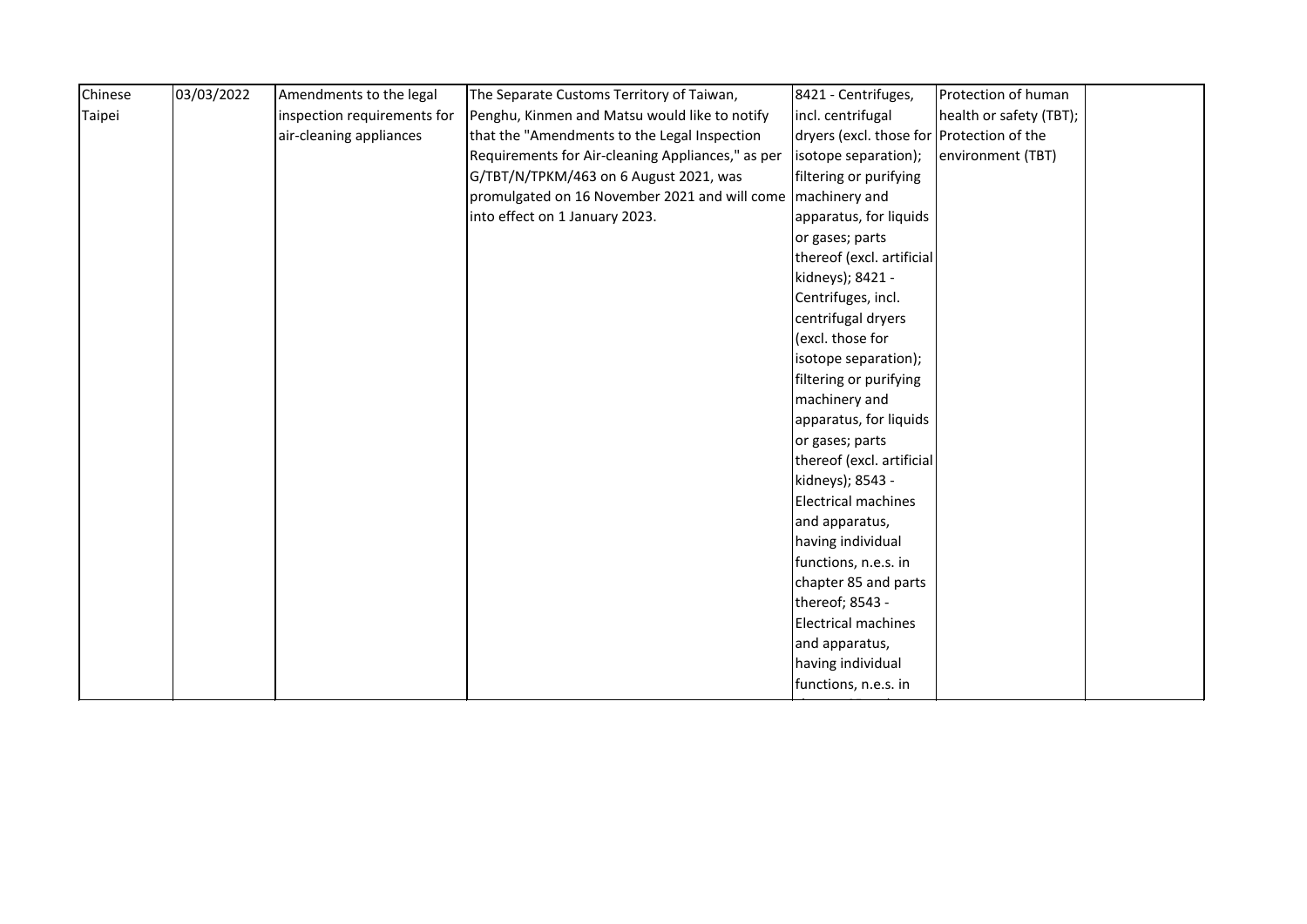| Chinese<br>03/03/2022<br>Taipei | Regulations Governing the<br><b>Classification of Medical</b><br><b>Devices</b>      | The Separate Customs Territory of Taiwan,<br>Penghu, Kinmen and Matsu would like to notify<br>that "Regulations Governing the Classification of<br>Medical Devices," as per G/TBT/N/TPKM 432<br>on 14 September 2020, was promulgated on 26<br>April 2021 and came into effect on 1 May 2021,<br>excluding classification numbers "A.3652,"<br>"C.3372" and "C.3970" from the Annex which will<br>come into effect on 1 July 2022.                                                                                                                                                                                                                                                                                                                                                                                                                                                                                                | 11.040 - Medical<br>equipment; 11.040 -<br>Medical equipment                                                                                                                                     | Prevention of<br>deceptive practices<br>and consumer<br>protection (TBT)                                   |            |
|---------------------------------|--------------------------------------------------------------------------------------|-----------------------------------------------------------------------------------------------------------------------------------------------------------------------------------------------------------------------------------------------------------------------------------------------------------------------------------------------------------------------------------------------------------------------------------------------------------------------------------------------------------------------------------------------------------------------------------------------------------------------------------------------------------------------------------------------------------------------------------------------------------------------------------------------------------------------------------------------------------------------------------------------------------------------------------|--------------------------------------------------------------------------------------------------------------------------------------------------------------------------------------------------|------------------------------------------------------------------------------------------------------------|------------|
| 01/03/2022<br>Chinese<br>Taipei | Proposal for Amendments to<br>the Legal Inspection<br><b>Requirements for Cement</b> | With a view to enhancing the quality of cements,<br>the Bureau of Standards, Metrology and<br>Inspection (BSMI) is proposing to update the<br>inspection standard CNS 61 for Portland Cement<br>to its current version, published in 2021. The<br>changes mainly involve maximum limits of added<br>ingredients, maximum value of loss on ignition<br>and insoluble residues in chemical substances, test portland cement and<br>of physical properties in fitness, specific surface,<br>packaging and labeling. The conformity assessment 91.100.10 - Cement.<br>procedures remains the same, i.e. Monitoring<br>Inspection (MI) or Monitoring Inspection of<br>Products from Premises with Registered<br>Management System (MS-Based Monitoring<br>Inspection). The obligatory inspection applicants<br>will be allowed to print the Commodity Inspection<br>Mark by themselves, instead of purchasing labels<br>from the BSMI. | 252329 - Portland<br>cement (excl. white,<br>whether or not<br>artificially coloured);<br>252390 - Cement,<br>whether or not<br>coloured (excl.<br>aluminous cement);<br>Gypsum. Lime.<br>Mortar | Prevention of<br>deceptive practices<br>and consumer<br>protection (TBT);<br>Quality requirements<br>(TBT) | 30/04/2022 |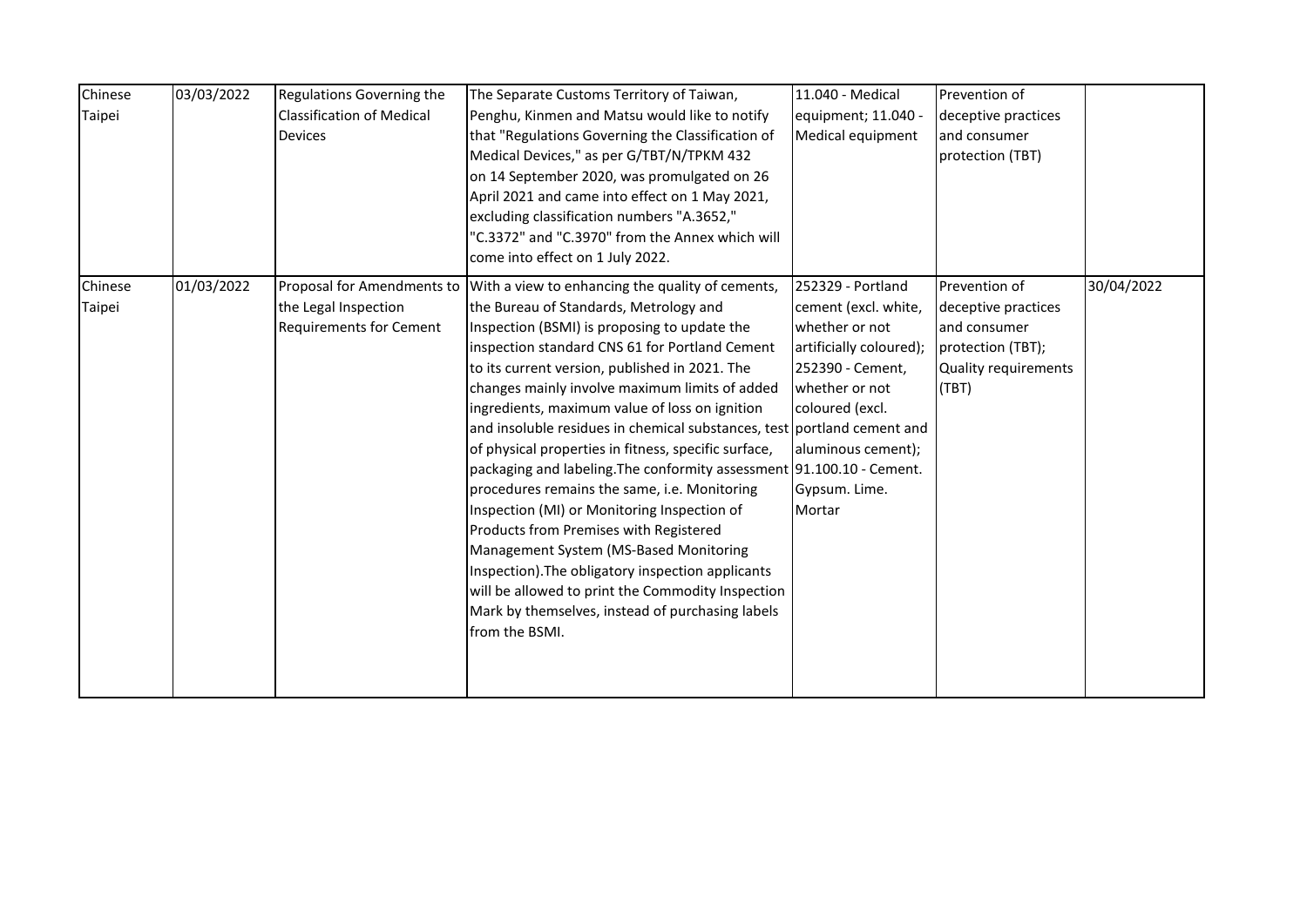| Denmark | 03/03/2022 |                         | Draft Order on weapons and Regulatory act which impose restrictions on  | 9306 - Bombs,           | Protection of human         | 02/05/2022 |
|---------|------------|-------------------------|-------------------------------------------------------------------------|-------------------------|-----------------------------|------------|
|         |            | ammunition which can be | hunters in Denmark. It bans use and bringing                            | grenades, torpedos,     | health or safety (TBT);     |            |
|         |            | used for hunting etc.   | bullets for hunting ammunition to rifles which                          | mines, missiles,        | <b>Protection of animal</b> |            |
|         |            |                         | contains a concentration of lead that is equal or                       | cartridges and other    | or plant life or health     |            |
|         |            |                         | greater than 1 % w/w (percentage weight) for                            | lammunition and         | (TBT); Protection of        |            |
|         |            |                         | hunting and derogation shooting. The ban includes projectiles and parts |                         | the environment (TBT)       |            |
|         |            |                         | only centrefire hunting ammunition and is                               | thereof, incl.          |                             |            |
|         |            |                         | expected to enter into force on 31 March 2024                           | buckshot, shot and      |                             |            |
|         |            |                         | after a transition phase. The act itself is expected                    | cartridge wads, n.e.s.; |                             |            |
|         |            |                         | to enter into force on 1 July 2022.                                     | 95.020 - Military       |                             |            |
|         |            |                         |                                                                         | engineering. Military   |                             |            |
|         |            |                         |                                                                         | affairs. Weapons        |                             |            |
|         |            |                         |                                                                         |                         |                             |            |
|         |            |                         |                                                                         |                         |                             |            |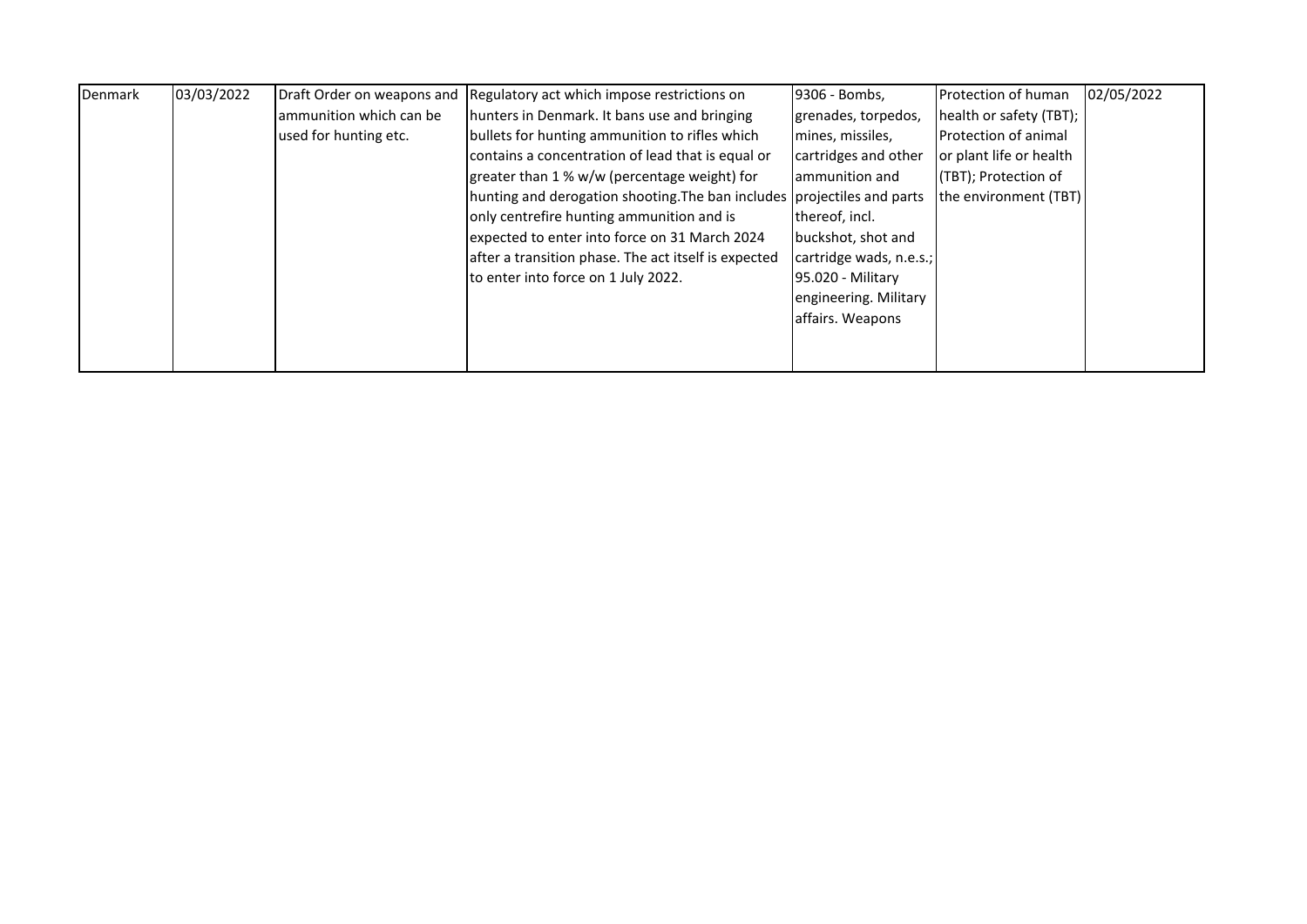| Ecuador | 17/03/2022 | PROYECTO DE REFORMA A            | The notified regulation is the draft Amendment to                                | Consumer               | 16/05/2022 |
|---------|------------|----------------------------------|----------------------------------------------------------------------------------|------------------------|------------|
|         |            | LA NORMATIVA TÉCNICA             | the Sanitary Technical Regulation establishing the                               | information, labelling |            |
|         |            | SANITARIA QUE ESTABLECE          | criteria and requirements for demonstrating                                      | (TBT); Prevention of   |            |
|         |            |                                  | LOS CRITERIOS Y REQUISITOS   bioequivalence and bioavailability in medicines for | deceptive practices    |            |
|         |            | PARA DEMOSTRAR                   | human use and consumption (Resolution ARCSA-                                     | and consumer           |            |
|         |            | <b>BIOEQUIVALENCIA Y</b>         | DE-015-2018-JCGO).                                                               | protection (TBT);      |            |
|         |            | <b>BIODISPONIBILIDAD, EN LOS</b> |                                                                                  | Protection of human    |            |
|         |            | <b>MEDICAMENTOS DE USO Y</b>     |                                                                                  | health or safety (TBT) |            |
|         |            | CONSUMO HUMANO,                  |                                                                                  |                        |            |
|         |            | RESOLUCIÓN ARCSA-DE-015-         |                                                                                  |                        |            |
|         |            | 2018-JCGO (Draft                 |                                                                                  |                        |            |
|         |            | Amendment to the Sanitary        |                                                                                  |                        |            |
|         |            | <b>Technical Regulation</b>      |                                                                                  |                        |            |
|         |            | establishing the criteria and    |                                                                                  |                        |            |
|         |            | requirements for                 |                                                                                  |                        |            |
|         |            | demonstrating                    |                                                                                  |                        |            |
|         |            | bioequivalence and               |                                                                                  |                        |            |
|         |            | bioavailability in medicines     |                                                                                  |                        |            |
|         |            | for human use and                |                                                                                  |                        |            |
|         |            | consumption (Resolution          |                                                                                  |                        |            |
|         |            | ARCSA-DE-015-2018-JCGO))         |                                                                                  |                        |            |
|         |            | (10 pages, in Spanish)           |                                                                                  |                        |            |
|         |            |                                  |                                                                                  |                        |            |
|         |            |                                  |                                                                                  |                        |            |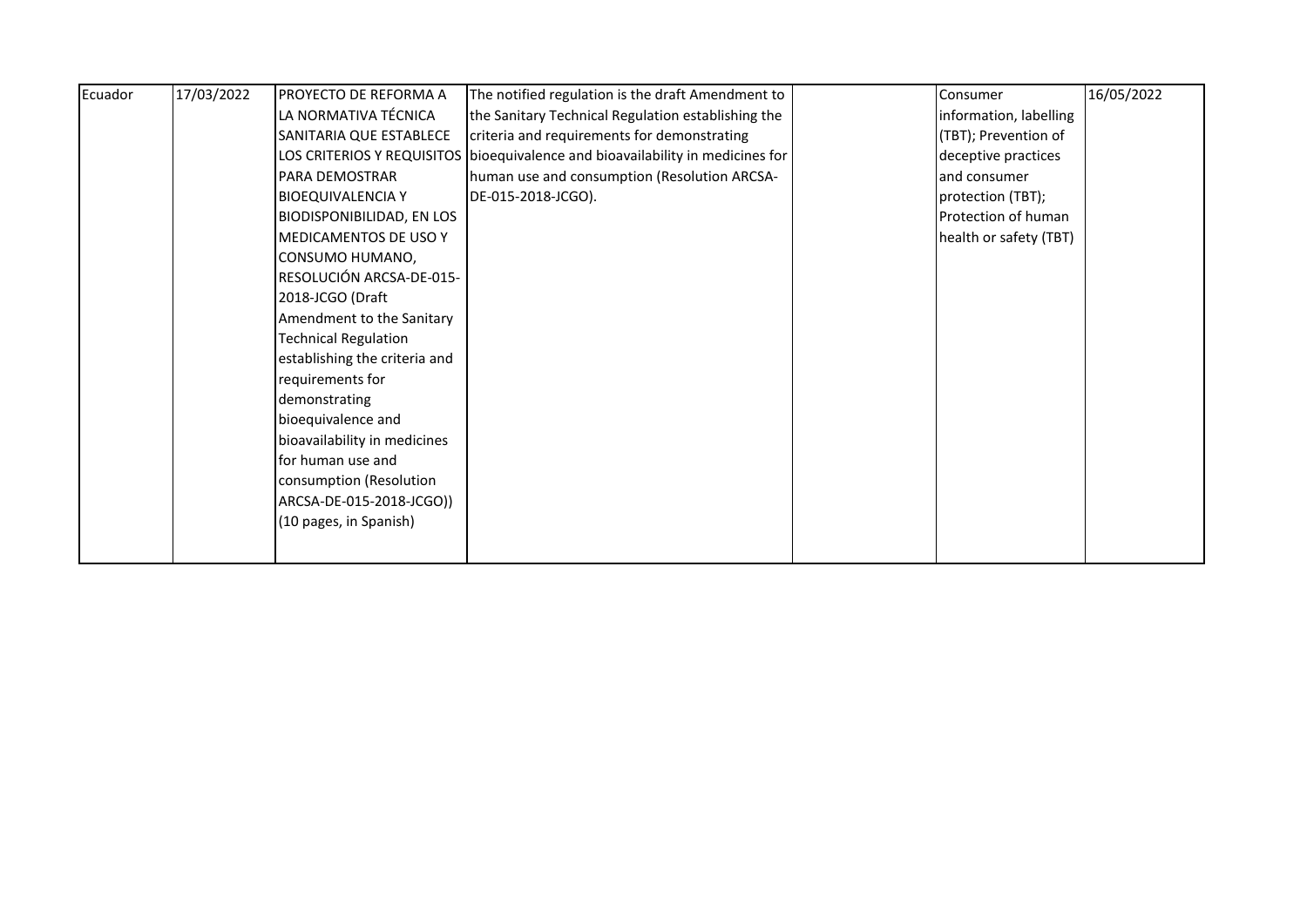| Ecuador | 17/03/2022 | Derogatoria del Reglamento   | RTE INEN No. 184 "Fruit and vegetable juices,                                     | 220290 - Non-          |  |
|---------|------------|------------------------------|-----------------------------------------------------------------------------------|------------------------|--|
|         |            |                              | Técnico RTE INEN 184 "Jugos, concentrates, nectars and drinks" The Republic of    | alcoholic beverages    |  |
|         |            | concentrados, néctares,      | Ecuador hereby advises that RTE INEN No. 184                                      | (excl. water, fruit or |  |
|         |            |                              | bebidas de frutas y vegetales  "Fruit and vegetable juices, concentrates, nectars | vegetable juices and   |  |
|         |            | y refrescos" (Repeal of      | and drinks", notified in document                                                 | milk); 200931 - Single |  |
|         |            | Ecuadorian Standardization   | G/TBT/N/ECU/202/Add.1 of 21 February 2014, has citrus fruit juice,                |                        |  |
|         |            | Service Technical Regulation | been suspended and declared null and void. Text                                   | unfermented, Brix      |  |
|         |            | (RTE INEN) No. 184 "Fruit    | available from: Ministerio de Producción,                                         | value <= 20 at 20°C,   |  |
|         |            | and vegetable juices,        | Comercio Exterior, Inversiones y Pesca (Ministry of whether or not                |                        |  |
|         |            | concentrates, nectars and    | Production, Foreign Trade, Investment and                                         | containing added       |  |
|         |            | drinks")                     | Fisheries), Subsecretaría de Calidad (Under-                                      | sugar or other         |  |
|         |            |                              | Secretariat for Quality), Organismo Nacional de                                   | sweetening matter      |  |
|         |            |                              | Notificación (National Notification Authority) TBT                                | (excl. containing      |  |
|         |            |                              | enquiry point: Jeannette Mariño Plataforma                                        | spirit, mixtures,      |  |
|         |            |                              | Gubernamental de Gestión Financiera - Piso 8,                                     | orange juice and       |  |
|         |            |                              | Bloque amarillo, Av. Amazonas entre Unión                                         | grapefruit juice);     |  |
|         |            |                              | Nacional de Periodistas y Alfonso Pereira Quito,                                  | 220290 - Non-          |  |
|         |            |                              | Ecuador Tel.: (+593-2) 3948760, Ext. 2252/2254                                    | alcoholic beverages    |  |
|         |            |                              | Email: Puntocontacto-                                                             | (excl. water, fruit or |  |
|         |            |                              | OTCECU@produccion.gob.ec[                                                         | vegetable juices and   |  |
|         |            |                              | mailto: Puntocontacto-                                                            | milk); 200911 -        |  |
|         |            |                              | OTCECU@produccion.gob.ec]                                                         | Frozen orange juice,   |  |
|         |            |                              | PuntocontactoECU@gmail.com                                                        | unfermented,           |  |
|         |            |                              | jmarino@produccion.gob.ec[                                                        | whether or not         |  |
|         |            |                              | mailto:jmarino@produccion.gob.ec]                                                 | containing added       |  |
|         |            |                              | cyepez@produccion.gob.ec (1) This information                                     | sugar or other         |  |
|         |            |                              | can be provided by including a website address, a                                 | sweetening matter      |  |
|         |            |                              | PDF attachment, or other information on where                                     | (excl. containing      |  |
|         |            |                              | the text of the final measure/change to the                                       | spirit); 200921 -      |  |
|         |            |                              | measure/interpretative guidance can be obtained.                                  | Grapefruit juice,      |  |
|         |            |                              |                                                                                   |                        |  |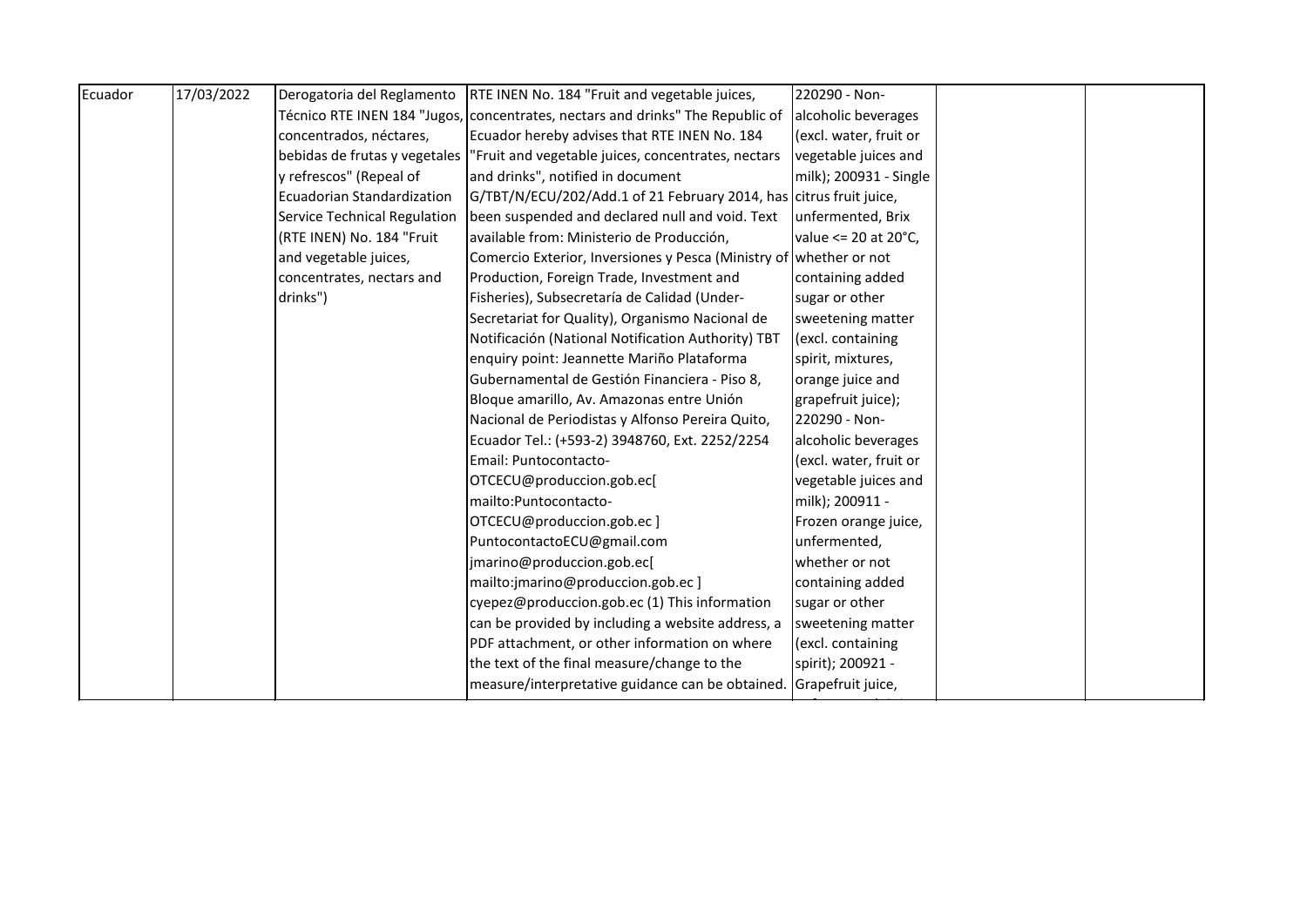| Ecuador | 17/03/2022 | Derogatoria del Reglamento          | RTE INEN No. 183 "Gelatin and powder mixes for                              | 3503 - Gelatin,           |
|---------|------------|-------------------------------------|-----------------------------------------------------------------------------|---------------------------|
|         |            | Técnico RTE INEN 183                | soft drinks and instant beverages" The Republic of                          | whether or not in         |
|         |            | 'Gelatinas y mezclas en             | Ecuador hereby advises that RTE INEN No. 183                                | square or rectangular     |
|         |            | polvo para preparar                 | 'Gelatin and powder mixes for soft drinks and                               | sheets, whether or        |
|         |            | refrescos o bebidas                 | instant beverages", notified in document                                    | not surface-worked        |
|         |            | instantáneas" (Repeal of            | G/TBT/N/ECU/201/Add.1 of 24 October 2014, has                               | or coloured, and          |
|         |            | Ecuadorian Standardization          | been suspended and declared null and void. Text                             | gelatin derivatives;      |
|         |            | <b>Service Technical Regulation</b> | available from: Ministerio de Producción,                                   | isinglass; other glues    |
|         |            | (RTE INEN) No. 183 "Gelatin         | Comercio Exterior, Inversiones y Pesca (Ministry of of animal origin (excl. |                           |
|         |            | and powder mixes for soft           | Production, Foreign Trade, Investment and                                   | those packaged as         |
|         |            | drinks and instant                  | Fisheries), Subsecretaría de Calidad (Under-                                | glue for retail sale      |
|         |            | beverages")                         | Secretariat for Quality), Organismo Nacional de                             | and weighing $\leq 1$ kg, |
|         |            |                                     | Notificación (National Notification Authority) TBT                          | and casein glues of       |
|         |            |                                     | enquiry point: Jeannette Mariño Plataforma                                  | heading 3501);            |
|         |            |                                     | Gubernamental de Gestión Financiera - Piso 8,                               | 210690 - Food             |
|         |            |                                     | Bloque amarillo, Av. Amazonas entre Unión                                   | preparations, n.e.s.;     |
|         |            |                                     | Nacional de Periodistas y Alfonso Pereira Quito,                            | 3503 - Gelatin            |
|         |            |                                     | Ecuador Tel.: (+593-2) 3948760, Ext. 2252/2254                              | (including gelatin in     |
|         |            |                                     | Email: Puntocontacto-                                                       | rectangular (including    |
|         |            |                                     | OTCECU@produccion.gob.ec[                                                   | square) sheets,           |
|         |            |                                     | mailto: Puntocontacto-                                                      | whether or not            |
|         |            |                                     | OTCECU@produccion.gob.ec]                                                   | surface-worked or         |
|         |            |                                     | PuntocontactoOTCECU@gmail.com                                               | coloured) and gelatin     |
|         |            |                                     | jmarino@produccion.gob.ec[                                                  | derivatives; isinglass;   |
|         |            |                                     | mailto:jmarino@produccion.gob.ec]                                           | other glues of animal     |
|         |            |                                     | cyepez@produccion.gob.ec                                                    | origin, excluding         |
|         |            |                                     | jsanchezc@produccion.gob.ec[                                                | casein glues of           |
|         |            |                                     | mailto:jsanchezc@produccion.gob.ec ] (1) This                               | heading 35.01.;           |
|         |            |                                     | information can be provided by including a                                  | 210690 - Food             |
|         |            |                                     | website address, a PDF attachment, or other                                 | preparations, n.e.s.;     |
|         |            |                                     |                                                                             |                           |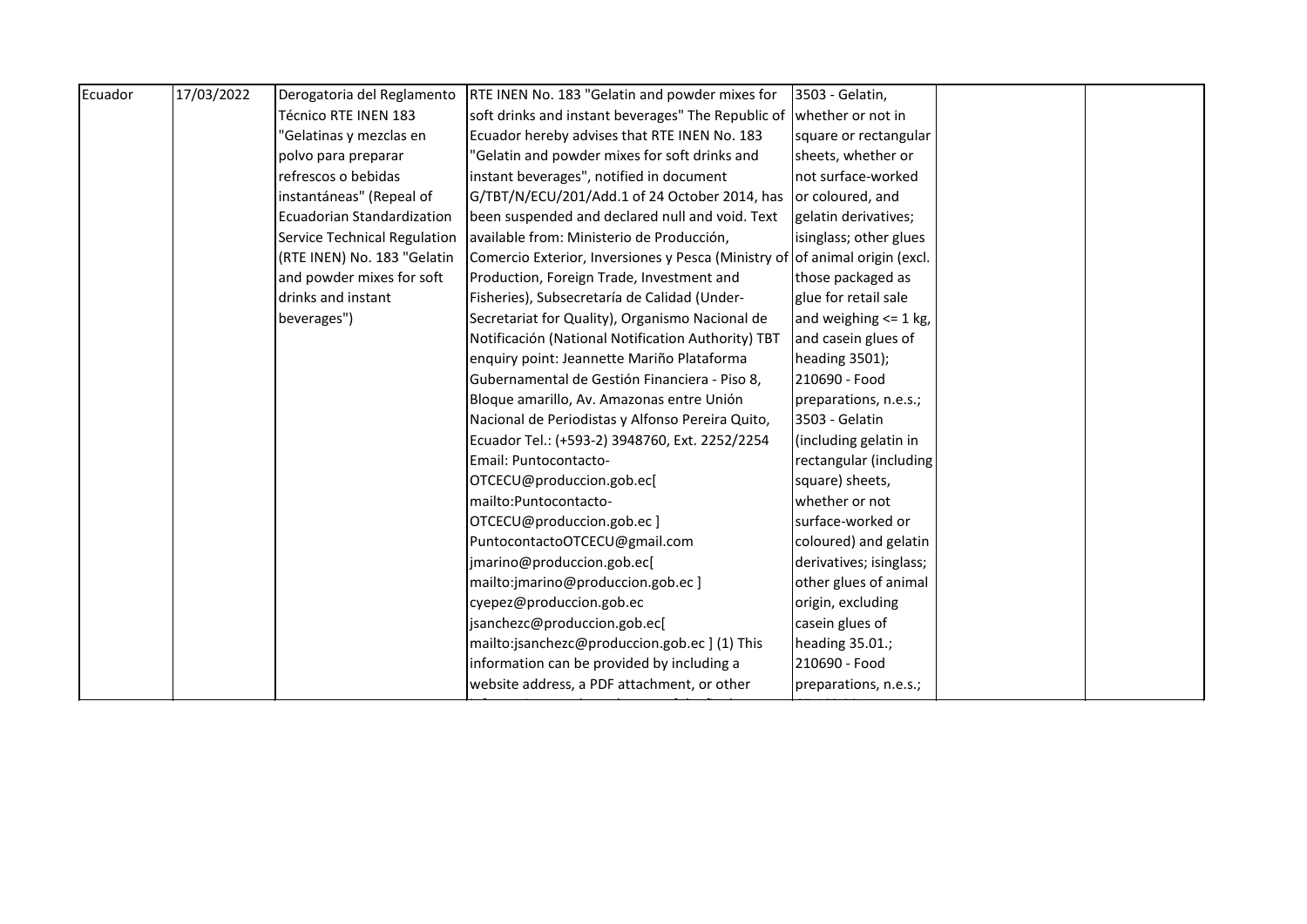| Ecuador | 17/03/2022 | Derogatoria Reglamento            | RTE INEN No. 020 "Matches" The Republic of                            | 3605 - Matches,       |  |
|---------|------------|-----------------------------------|-----------------------------------------------------------------------|-----------------------|--|
|         |            | Técnico RTE INEN 020 (1R)         | Ecuador hereby advises that RTE INEN No. 020                          | other than            |  |
|         |            | "FÓSFOROS" (Repeal of the         | "Matches", notified in document                                       | pyrotechnic articles  |  |
|         |            | first revision (1R) of            | G/TBT/N/ECU/15/Add.2 of 7 April 2014, has been                        | of heading 36.04.;    |  |
|         |            | <b>Ecuadorian Standardization</b> | suspended and declared null and void. Text                            | 3605 - Matches (excl. |  |
|         |            | Service Technical Regulation      | available from: Ministerio de Producción,                             | pyrotechnic articles  |  |
|         |            | (RTE INEN) No. 020                | Comercio Exterior, Inversiones y Pesca (Ministry of of heading 3604); |                       |  |
|         |            | "Matches")                        | Production, Foreign Trade, Investment and                             | $97.180 -$            |  |
|         |            |                                   | Fisheries), Subsecretaría de Calidad (Under-                          | Miscellaneous         |  |
|         |            |                                   | Secretariat for Quality), Organismo Nacional de                       | domestic and          |  |
|         |            |                                   | Notificación (National Notification Authority) TBT                    | commercial            |  |
|         |            |                                   | enquiry point: Jeannette Mariño Plataforma                            | equipment             |  |
|         |            |                                   | Gubernamental de Gestión Financiera - Piso 8,                         |                       |  |
|         |            |                                   | Bloque amarillo, Av. Amazonas entre Unión                             |                       |  |
|         |            |                                   | Nacional de Periodistas y Alfonso Pereira Quito,                      |                       |  |
|         |            |                                   | Ecuador Tel.: (+593-2) 3948760, Ext. 2252/2254                        |                       |  |
|         |            |                                   | Email: Puntocontacto-                                                 |                       |  |
|         |            |                                   | OTCECU@produccion.gob.ec[                                             |                       |  |
|         |            |                                   | mailto: Puntocontacto-                                                |                       |  |
|         |            |                                   | OTCECU@produccion.gob.ec]                                             |                       |  |
|         |            |                                   | PuntocontactoECU@gmail.com                                            |                       |  |
|         |            |                                   | jmarino@produccion.gob.ec[                                            |                       |  |
|         |            |                                   | mailto:jmarino@produccion.gob.ec]                                     |                       |  |
|         |            |                                   | cyepez@produccion.gob.ec (1) This information                         |                       |  |
|         |            |                                   | can be provided by including a website address, a                     |                       |  |
|         |            |                                   | PDF attachment, or other information on where                         |                       |  |
|         |            |                                   | the text of the final measure/change to the                           |                       |  |
|         |            |                                   | measure/interpretative guidance can be obtained.                      |                       |  |
|         |            |                                   |                                                                       |                       |  |
|         |            |                                   |                                                                       |                       |  |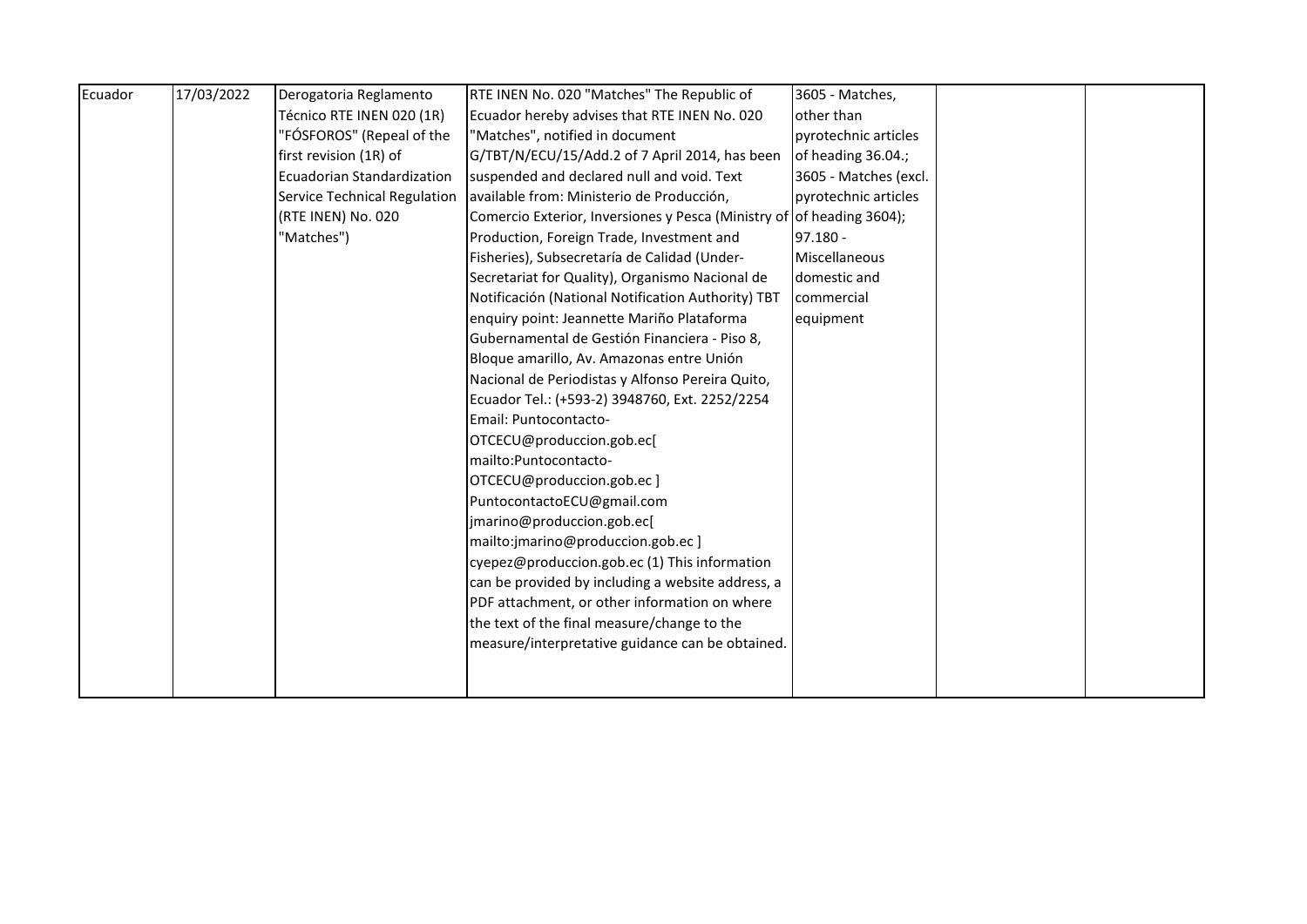| Ecuador | 17/03/2022 | Retiro del Proyecto de            | PRTE INEN No. 020 "Matches" The Republic of                     | 360500 - Matches     | Consumer               |  |
|---------|------------|-----------------------------------|-----------------------------------------------------------------|----------------------|------------------------|--|
|         |            | Segunda Revisión del              | Ecuador hereby advises that the draft second                    | (excl. pyrotechnic   | information, labelling |  |
|         |            | Reglamento Técnico                | revision of PRTE INEN No. 020 "Matches", notified               | articles of heading  | (TBT); Prevention of   |  |
|         |            | Ecuatoriano PRTE INEN 020         | in document G/TBT/N/ECU/359 of 11 February                      | 3604); 3605 -        | deceptive practices    |  |
|         |            | (2R) "Fósforos" (Withdrawal       | 2019, has been suspended and declared null and                  | Matches (excl.       | and consumer           |  |
|         |            | of the draft second revision      | void. Text available from: Ministerio de                        | pyrotechnic articles | protection (TBT);      |  |
|         |            | (2R) of Ecuadorian                | Producción, Comercio Exterior, Inversiones y                    | of heading 3604);    | Protection of human    |  |
|         |            | <b>Standardization Service</b>    | Pesca (Ministry of Production, Foreign Trade,                   | $97.180 -$           | health or safety (TBT) |  |
|         |            | <b>Technical Regulation (PRTE</b> | Investment and Fisheries), Subsecretaría de                     | Miscellaneous        |                        |  |
|         |            | INEN) No. 020 "Matches")          | Calidad (Under-Secretariat for Quality), Organismo domestic and |                      |                        |  |
|         |            |                                   | Nacional de Notificación (National Notification                 | commercial           |                        |  |
|         |            |                                   | Authority) TBT enquiry point: Jeannette Mariño                  | equipment; 97.180 -  |                        |  |
|         |            |                                   | Plataforma Gubernamental de Gestión Financiera -                | Miscellaneous        |                        |  |
|         |            |                                   | Piso 8, Bloque amarillo, Av. Amazonas entre Unión domestic and  |                      |                        |  |
|         |            |                                   | Nacional de Periodistas y Alfonso Pereira Quito,                | commercial           |                        |  |
|         |            |                                   | Ecuador Tel.: (+593-2) 3948760, Ext. 2252/2254                  | equipment            |                        |  |
|         |            |                                   | Email: Puntocontacto-                                           |                      |                        |  |
|         |            |                                   | OTCECU@produccion.gob.ec[                                       |                      |                        |  |
|         |            |                                   | mailto:Puntocontacto-                                           |                      |                        |  |
|         |            |                                   | OTCECU@produccion.gob.ec]                                       |                      |                        |  |
|         |            |                                   | PuntocontactoOTCECU@gmail.com                                   |                      |                        |  |
|         |            |                                   | jmarino@produccion.gob.ec[                                      |                      |                        |  |
|         |            |                                   | mailto:jmarino@produccion.gob.ec]                               |                      |                        |  |
|         |            |                                   | cyepez@produccion.gob.ec                                        |                      |                        |  |
|         |            |                                   | jsanchezc@produccion.gob.ec[                                    |                      |                        |  |
|         |            |                                   | mailto:jsanchezc@produccion.gob.ec ] (1) This                   |                      |                        |  |
|         |            |                                   | information can be provided by including a                      |                      |                        |  |
|         |            |                                   | website address, a PDF attachment, or other                     |                      |                        |  |
|         |            |                                   | information on where the text of the final                      |                      |                        |  |
|         |            |                                   | measure/change to the measure/interpretative                    |                      |                        |  |
|         |            |                                   |                                                                 |                      |                        |  |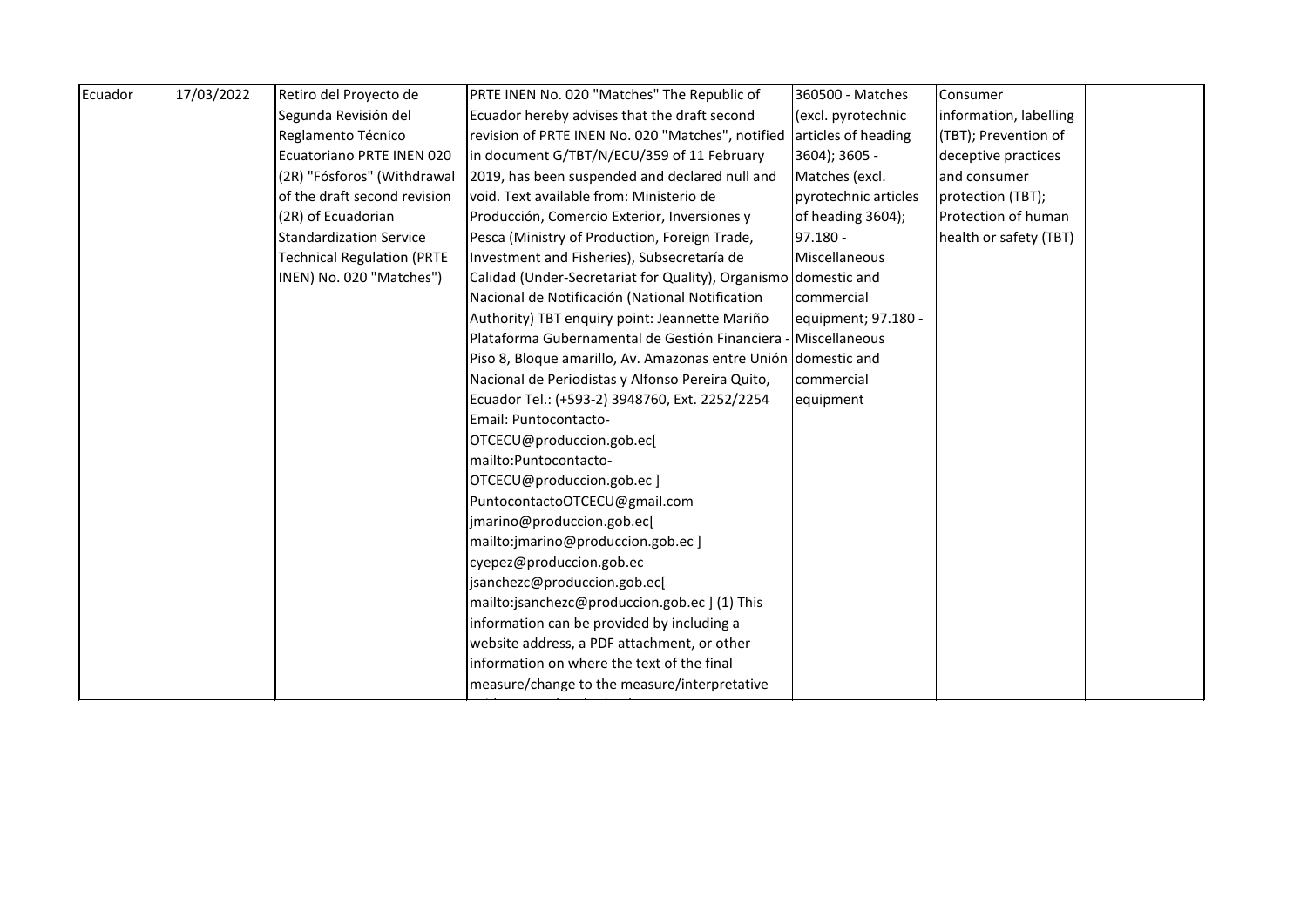| Ecuador | 17/03/2022 | Proyecto Normativa técnica     | Draft Substitute Sanitary Technical Regulation on                        | Consumer                |  |
|---------|------------|--------------------------------|--------------------------------------------------------------------------|-------------------------|--|
|         |            | sanitaria sustitutiva para     | processed foods, processing plants,                                      | information, labelling  |  |
|         |            | alimentos procesados,          | establishments for the distribution, marketing and                       | (TBT); Prevention of    |  |
|         |            | plantas procesadoras,          | transportation of processed foods, and mass                              | deceptive practices     |  |
|         |            | establecimientos de            | catering establishments In accordance with the                           | and consumer            |  |
|         |            | distribución,                  | provisions of the Agreement on Technical Barriers                        | protection (TBT);       |  |
|         |            |                                | comercialización y transporte to Trade and Andean Community Decision No. | Protection of human     |  |
|         |            | de alimentos procesados y      | 827, Ecuador hereby provides notification of the                         | health or safety (TBT); |  |
|         |            | de alimentación colectiva      | comment period on draft Substitute Sanitary                              | Protection of the       |  |
|         |            | (Draft Substitute Sanitary     | Technical Regulation on processed foods,                                 | environment (TBT)       |  |
|         |            | <b>Technical Regulation on</b> | processing plants, establishments for the                                |                         |  |
|         |            | processed foods, processing    | distribution, marketing and transportation of                            |                         |  |
|         |            | plants, establishments for     | processed foods, and mass catering                                       |                         |  |
|         |            | the distribution, marketing    | establishments. Text available from: Ministerio de                       |                         |  |
|         |            | and transportation of          | Producción, Comercio Exterior, Inversiones y                             |                         |  |
|         |            | processed foods, and mass      | Pesca (Ministry of Production, Foreign Trade,                            |                         |  |
|         |            | catering establishments)       | Investment and Fisheries), Subsecretaría de                              |                         |  |
|         |            |                                | Calidad (Under-Secretariat for Quality), Organismo                       |                         |  |
|         |            |                                | Nacional de Notificación (National Notification                          |                         |  |
|         |            |                                | Authority) TBT enquiry point: Jeannette Mariño                           |                         |  |
|         |            |                                | Plataforma Gubernamental de Gestión Financiera -                         |                         |  |
|         |            |                                | Piso 8, Bloque amarillo, Av. Amazonas entre Unión                        |                         |  |
|         |            |                                | Nacional de Periodistas y Alfonso Pereira Quito,                         |                         |  |
|         |            |                                | Ecuador Tel.: (+593-2) 3948760, Ext. 2252/2254                           |                         |  |
|         |            |                                | Email: Puntocontacto-                                                    |                         |  |
|         |            |                                | OTCECU@produccion.gob.ec[                                                |                         |  |
|         |            |                                | mailto:Puntocontacto-                                                    |                         |  |
|         |            |                                | OTCECU@produccion.gob.ec]                                                |                         |  |
|         |            |                                | PuntocontactoOTCECU@gmail.com                                            |                         |  |
|         |            |                                | jmarino@produccion.gob.ec[                                               |                         |  |
|         |            |                                |                                                                          |                         |  |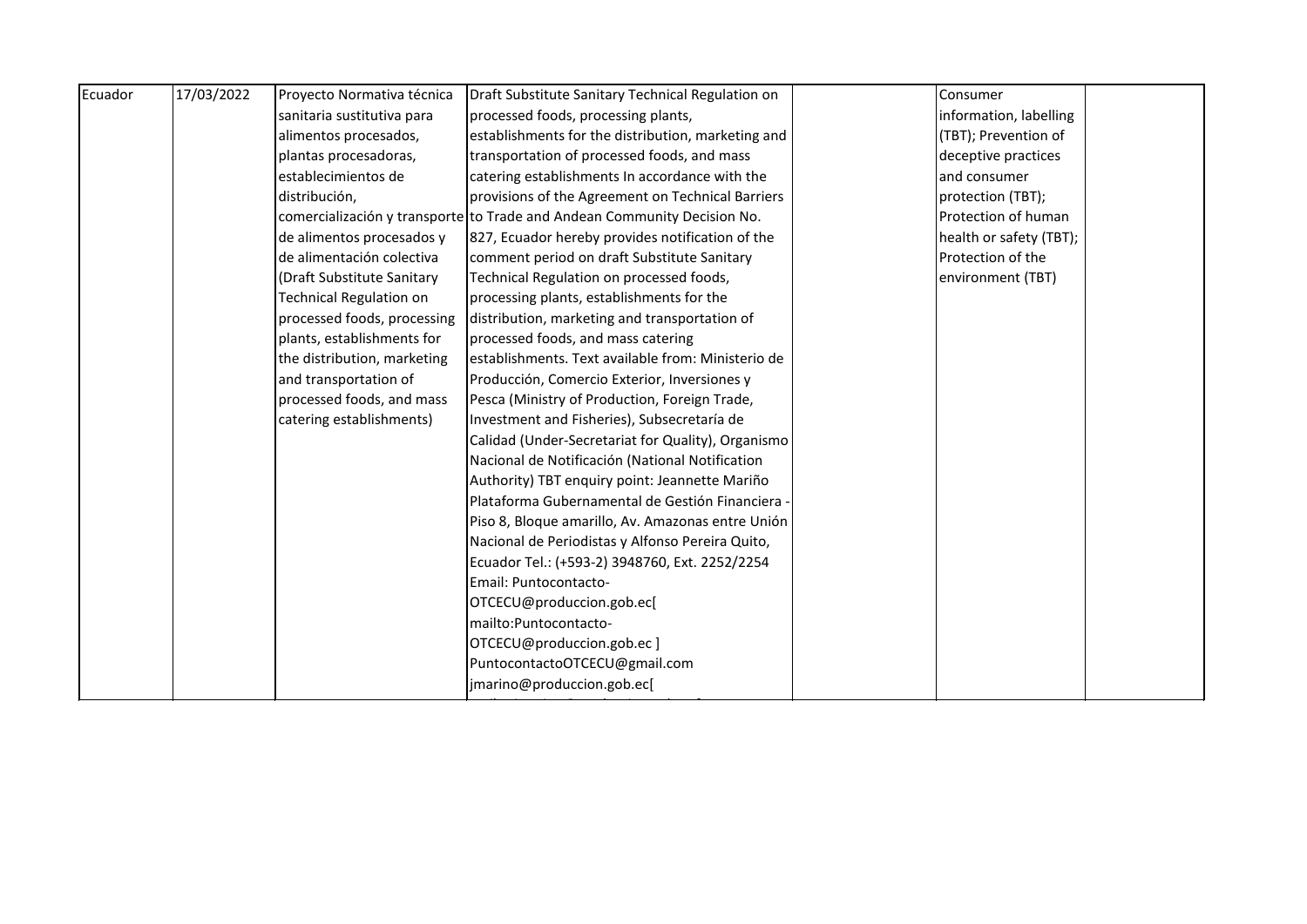| Ecuador | 17/03/2022 | Normativa Técnica Sanitaria   | Substitute Sanitary Technical Regulation for                                   | $11.120 -$     | Consumer               |  |
|---------|------------|-------------------------------|--------------------------------------------------------------------------------|----------------|------------------------|--|
|         |            | Sustitutiva para autorizar la | authorizing the marketing in pack format of and                                | Pharmaceutics; | information, labelling |  |
|         |            | comercialización bajo la      | the depletion of stocks of packaging, labels,                                  | $11.120 -$     | (TBT); Prevention of   |  |
|         |            | modalidad de Pack y el        | package inserts and finished products for                                      | Pharmaceutics  | deceptive practices    |  |
|         |            | agotamiento de existencias    | medicines in general, biological products,                                     |                | and consumer           |  |
|         |            | de envases, etiquetas,        | processed natural products for medicinal use and                               |                | protection (TBT);      |  |
|         |            | prospectos y del producto     | homeopathic products By means of this                                          |                | Protection of human    |  |
|         |            |                               | terminado de Medicamentos Addendum No. 1, the Republic of Ecuador advises      |                | health or safety (TBT) |  |
|         |            | en general, productos         | that the Substitute Sanitary Technical Regulation                              |                |                        |  |
|         |            | Biológicos, productos         | for authorizing the marketing in pack format of                                |                |                        |  |
|         |            |                               | Naturales Procesados de Uso and the depletion of stocks of packaging, labels,  |                |                        |  |
|         |            | Medicinal y de Productos      | package inserts and finished products for                                      |                |                        |  |
|         |            | Homeopáticos (Substitute      | medicines in general, biological products,                                     |                |                        |  |
|         |            |                               | Sanitary Technical Regulation processed natural products for medicinal use and |                |                        |  |
|         |            |                               | for authorizing the marketing homeopathic products has been issued pursuant    |                |                        |  |
|         |            | in pack format of and the     | to Resolution ARCSA-DE-2022-002-AKRG of 31                                     |                |                        |  |
|         |            | depletion of stocks of        | January 2022 by the National Agency for Sanitary                               |                |                        |  |
|         |            | packaging, labels, package    | Regulation, Control and Surveillance (ARCSA,                                   |                |                        |  |
|         |            |                               | inserts and finished products   Doctor Leopoldo Izquieta Pérez), in order to   |                |                        |  |
|         |            | for medicines in general,     | facilitate trade. The notified Regulation will enter                           |                |                        |  |
|         |            | biological products,          | into effect on the date of its publication in the                              |                |                        |  |
|         |            | processed natural products    | Official Journal. Text available from: Ministerio de                           |                |                        |  |
|         |            | for medicinal use and         | Producción, Comercio Exterior, Inversiones y                                   |                |                        |  |
|         |            | homeopathic products)         | Pesca (Ministry of Production, Foreign Trade,                                  |                |                        |  |
|         |            |                               | Investment and Fisheries), Subsecretaría de                                    |                |                        |  |
|         |            |                               | Calidad (Under-Secretariat for Quality), Organismo                             |                |                        |  |
|         |            |                               | Nacional de Notificación (National Notification                                |                |                        |  |
|         |            |                               | Authority) TBT enquiry point: Jeannette Mariño                                 |                |                        |  |
|         |            |                               | Plataforma Gubernamental de Gestión Financiera -                               |                |                        |  |
|         |            |                               | Piso 8, Bloque amarillo, Av. Amazonas entre Unión                              |                |                        |  |
|         |            |                               |                                                                                |                |                        |  |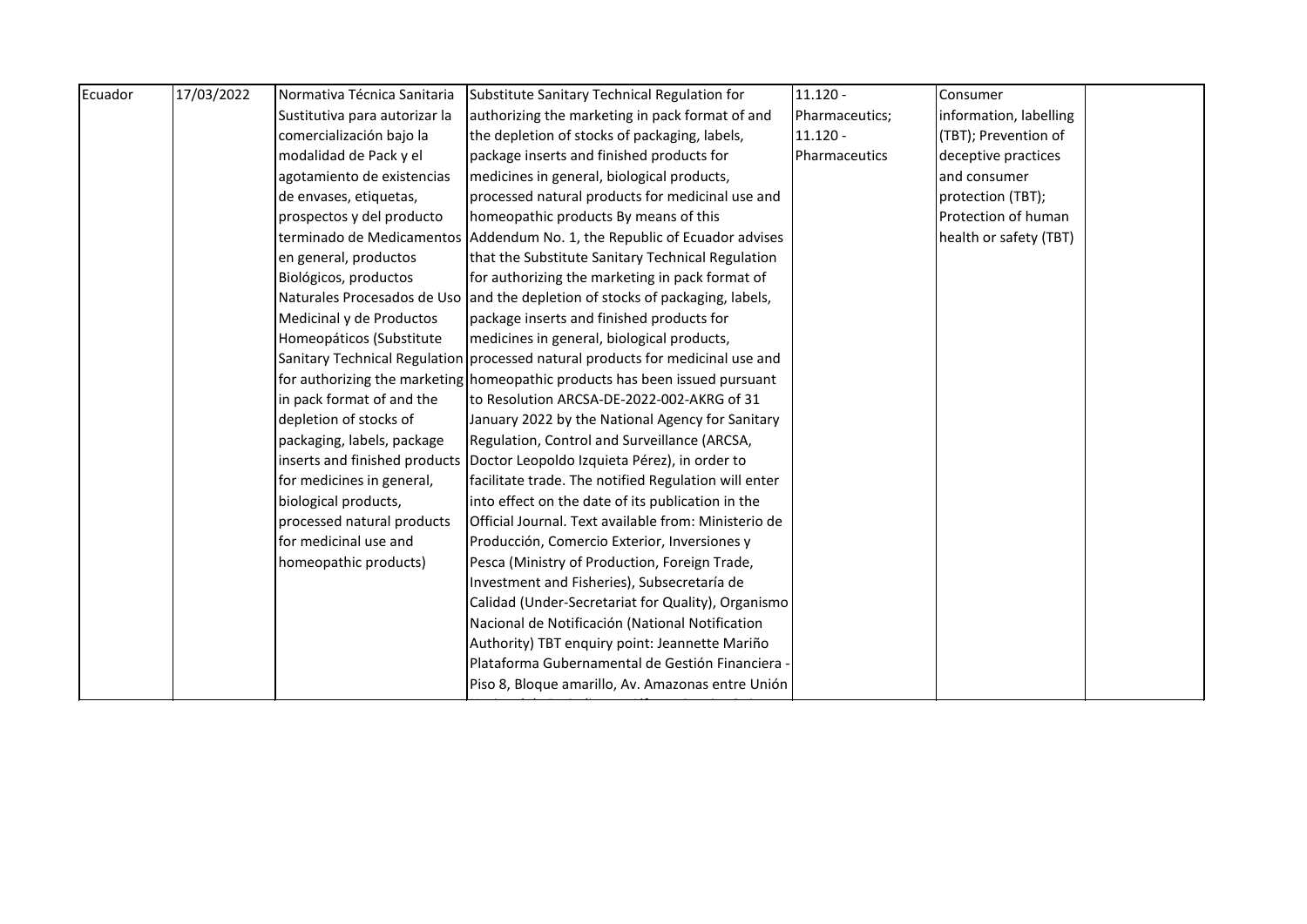| Egypt | 17/03/2022 | Ministerial Decree No.          | Ministerial Decree No. 524 /2021 gives the                                                   | $11.040.10 -$      | Other (TBT)             | 16/05/2022 |
|-------|------------|---------------------------------|----------------------------------------------------------------------------------------------|--------------------|-------------------------|------------|
|       |            |                                 | 524/2021 (2 pages, in Arabic) producers and importers a six-month transitional               | Anaesthetic,       |                         |            |
|       |            | mandating the Egyptian          | period to abide by the Egyptian standard ES                                                  | respiratory and    |                         |            |
|       |            | Standard ES 6576                | 6576/2021 which specifies basic requirements for                                             | reanimation        |                         |            |
|       |            |                                 | 'Anaesthetic and respiratory   breathing sets and breathing tubes intended to be   equipment |                    |                         |            |
|       |            | equipment - Breathing sets      | used with anaesthetic breathing systems,                                                     |                    |                         |            |
|       |            | and connectors"                 | ventilator breathing systems, humidifiers or                                                 |                    |                         |            |
|       |            |                                 | nebulizers. It applies to breathing sets and                                                 |                    |                         |            |
|       |            |                                 | breathing tubes and patient end adaptors                                                     |                    |                         |            |
|       |            |                                 | supplied already assembled and to those supplied                                             |                    |                         |            |
|       |            |                                 | as components and assembled in accordance with                                               |                    |                         |            |
|       |            |                                 | the manufacturer's instructions. This Standard is                                            |                    |                         |            |
|       |            |                                 | applicable to breathing sets which include special                                           |                    |                         |            |
|       |            |                                 | components (e.g. water traps) between the                                                    |                    |                         |            |
|       |            |                                 | patient end and machine end which are supplied                                               |                    |                         |            |
|       |            |                                 | already assembled. This Standard is not applicable                                           |                    |                         |            |
|       |            |                                 | to breathing sets and breathing tubes for special                                            |                    |                         |            |
|       |            |                                 | purposes Worth mentioning is that this standard                                              |                    |                         |            |
|       |            |                                 | adopts the technical content of ISO 5367:2014.                                               |                    |                         |            |
|       |            |                                 |                                                                                              |                    |                         |            |
|       |            |                                 |                                                                                              |                    |                         |            |
| Egypt | 14/03/2022 | Draft of Egyptian standard      | This draft of Egyptian standard specifies safety                                             | 97.190 - Equipment | Protection of human     | 13/05/2022 |
|       |            | for "Child care articles - Bath | requirements and test methods for children's bath for children                               |                    | health or safety (TBT); |            |
|       |            | tubs, stands and non-           | tubs and stands and for non-standalone bathing                                               |                    | Other (TBT)             |            |
|       |            | standalone bathing aids -       | aids that are designed and intended to be used                                               |                    |                         |            |
|       |            |                                 | Safety requirements and test only in conjunction with a children's bath tubThis              |                    |                         |            |
|       |            | methods"                        | draft of Egyptian standard does not cover                                                    |                    |                         |            |
|       |            |                                 | children's bath tubs and stands and non-                                                     |                    |                         |            |
|       |            |                                 | standalone bathing aids designed for children with                                           |                    |                         |            |
|       |            |                                 | special needs. Worth mentioning is that this draft                                           |                    |                         |            |
|       |            |                                 | standard is technically identical with EN                                                    |                    |                         |            |
|       |            |                                 | 17072/2018.                                                                                  |                    |                         |            |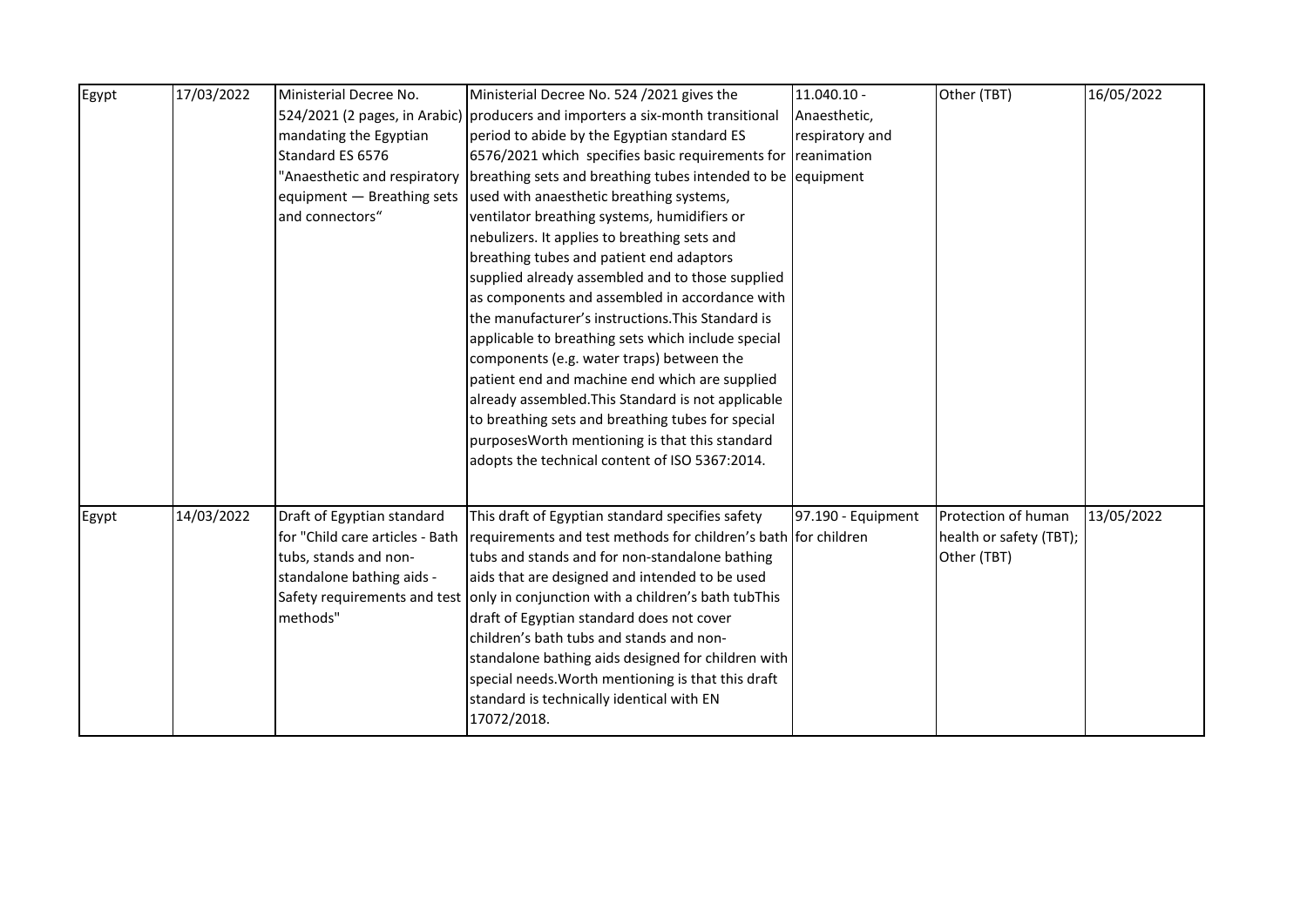| 6685 for "Jewellery and<br>39.060This addendum concerns the notification of 39.060 - Jewellery<br>deceptive practices<br>precious metals - Fineness<br>draft of the Egyptian Standard ES 6685 for<br>and consumer<br>of precious metal alloys"<br>""Jewellery and precious metals - Fineness of<br>protection (TBT)<br>precious metal alloys" (9 pages, in Arabic). It should<br>be noted that Ministerial Decree No. 1098/2016 (1<br>page, in Arabic) which was formerly notified in<br>G/TBT/N/EGY/167 dated22 June 2017 mandated<br>among others the earlier version of this<br>standardWorth mentioning is that this draft is<br>technically identical with ISO 9202/2019Producers<br>and importers are kept informed of any<br>amendments in the Egyptian standard through the<br>publication of administrative orders in the official<br>gazette.Proposed date of adoption: To be<br>determined. Proposed date of entry into force: To<br>be determined. Agency or authority designated to<br>handle comments and text available from:<br>National Enquiry Point Egyptian Organization for<br>Standardization and Quality 16 Tadreeb El-<br>Modarrebeen St., Ameriya, Cairo - EgyptTel: +<br>(202) 22845528 Fax: + (202) 22845504E-mail:<br>eos@idsc.net.eg/eos.tbt@eos.org.eg Website:<br>http://www.eos.org.eg<br>14/03/2022<br>97.190 - Equipment<br>Protection of human<br>13/05/2022<br>Draft of Egyptian standard<br>This draft of Egyptian standard specifies safety<br>Egypt<br>for "Child care articles -<br>for children<br>requirements and test methods for standalone<br>health or safety (TBT);<br>bathing aids intended to be used in a bath tub. This<br>Other (TBT)<br>Bathing aids - Safety | Egypt | 14/03/2022 | Draft of Egyptian Standard ES Description: Products covered: Jewellery ICS: | 39.060 - Jewellery; | Prevention of |  |
|---------------------------------------------------------------------------------------------------------------------------------------------------------------------------------------------------------------------------------------------------------------------------------------------------------------------------------------------------------------------------------------------------------------------------------------------------------------------------------------------------------------------------------------------------------------------------------------------------------------------------------------------------------------------------------------------------------------------------------------------------------------------------------------------------------------------------------------------------------------------------------------------------------------------------------------------------------------------------------------------------------------------------------------------------------------------------------------------------------------------------------------------------------------------------------------------------------------------------------------------------------------------------------------------------------------------------------------------------------------------------------------------------------------------------------------------------------------------------------------------------------------------------------------------------------------------------------------------------------------------------------------------------------------------------------------------------------------------|-------|------------|-----------------------------------------------------------------------------|---------------------|---------------|--|
|                                                                                                                                                                                                                                                                                                                                                                                                                                                                                                                                                                                                                                                                                                                                                                                                                                                                                                                                                                                                                                                                                                                                                                                                                                                                                                                                                                                                                                                                                                                                                                                                                                                                                                                     |       |            |                                                                             |                     |               |  |
|                                                                                                                                                                                                                                                                                                                                                                                                                                                                                                                                                                                                                                                                                                                                                                                                                                                                                                                                                                                                                                                                                                                                                                                                                                                                                                                                                                                                                                                                                                                                                                                                                                                                                                                     |       |            |                                                                             |                     |               |  |
|                                                                                                                                                                                                                                                                                                                                                                                                                                                                                                                                                                                                                                                                                                                                                                                                                                                                                                                                                                                                                                                                                                                                                                                                                                                                                                                                                                                                                                                                                                                                                                                                                                                                                                                     |       |            |                                                                             |                     |               |  |
|                                                                                                                                                                                                                                                                                                                                                                                                                                                                                                                                                                                                                                                                                                                                                                                                                                                                                                                                                                                                                                                                                                                                                                                                                                                                                                                                                                                                                                                                                                                                                                                                                                                                                                                     |       |            |                                                                             |                     |               |  |
|                                                                                                                                                                                                                                                                                                                                                                                                                                                                                                                                                                                                                                                                                                                                                                                                                                                                                                                                                                                                                                                                                                                                                                                                                                                                                                                                                                                                                                                                                                                                                                                                                                                                                                                     |       |            |                                                                             |                     |               |  |
|                                                                                                                                                                                                                                                                                                                                                                                                                                                                                                                                                                                                                                                                                                                                                                                                                                                                                                                                                                                                                                                                                                                                                                                                                                                                                                                                                                                                                                                                                                                                                                                                                                                                                                                     |       |            |                                                                             |                     |               |  |
|                                                                                                                                                                                                                                                                                                                                                                                                                                                                                                                                                                                                                                                                                                                                                                                                                                                                                                                                                                                                                                                                                                                                                                                                                                                                                                                                                                                                                                                                                                                                                                                                                                                                                                                     |       |            |                                                                             |                     |               |  |
|                                                                                                                                                                                                                                                                                                                                                                                                                                                                                                                                                                                                                                                                                                                                                                                                                                                                                                                                                                                                                                                                                                                                                                                                                                                                                                                                                                                                                                                                                                                                                                                                                                                                                                                     |       |            |                                                                             |                     |               |  |
|                                                                                                                                                                                                                                                                                                                                                                                                                                                                                                                                                                                                                                                                                                                                                                                                                                                                                                                                                                                                                                                                                                                                                                                                                                                                                                                                                                                                                                                                                                                                                                                                                                                                                                                     |       |            |                                                                             |                     |               |  |
|                                                                                                                                                                                                                                                                                                                                                                                                                                                                                                                                                                                                                                                                                                                                                                                                                                                                                                                                                                                                                                                                                                                                                                                                                                                                                                                                                                                                                                                                                                                                                                                                                                                                                                                     |       |            |                                                                             |                     |               |  |
|                                                                                                                                                                                                                                                                                                                                                                                                                                                                                                                                                                                                                                                                                                                                                                                                                                                                                                                                                                                                                                                                                                                                                                                                                                                                                                                                                                                                                                                                                                                                                                                                                                                                                                                     |       |            |                                                                             |                     |               |  |
|                                                                                                                                                                                                                                                                                                                                                                                                                                                                                                                                                                                                                                                                                                                                                                                                                                                                                                                                                                                                                                                                                                                                                                                                                                                                                                                                                                                                                                                                                                                                                                                                                                                                                                                     |       |            |                                                                             |                     |               |  |
|                                                                                                                                                                                                                                                                                                                                                                                                                                                                                                                                                                                                                                                                                                                                                                                                                                                                                                                                                                                                                                                                                                                                                                                                                                                                                                                                                                                                                                                                                                                                                                                                                                                                                                                     |       |            |                                                                             |                     |               |  |
|                                                                                                                                                                                                                                                                                                                                                                                                                                                                                                                                                                                                                                                                                                                                                                                                                                                                                                                                                                                                                                                                                                                                                                                                                                                                                                                                                                                                                                                                                                                                                                                                                                                                                                                     |       |            |                                                                             |                     |               |  |
|                                                                                                                                                                                                                                                                                                                                                                                                                                                                                                                                                                                                                                                                                                                                                                                                                                                                                                                                                                                                                                                                                                                                                                                                                                                                                                                                                                                                                                                                                                                                                                                                                                                                                                                     |       |            |                                                                             |                     |               |  |
|                                                                                                                                                                                                                                                                                                                                                                                                                                                                                                                                                                                                                                                                                                                                                                                                                                                                                                                                                                                                                                                                                                                                                                                                                                                                                                                                                                                                                                                                                                                                                                                                                                                                                                                     |       |            |                                                                             |                     |               |  |
|                                                                                                                                                                                                                                                                                                                                                                                                                                                                                                                                                                                                                                                                                                                                                                                                                                                                                                                                                                                                                                                                                                                                                                                                                                                                                                                                                                                                                                                                                                                                                                                                                                                                                                                     |       |            |                                                                             |                     |               |  |
|                                                                                                                                                                                                                                                                                                                                                                                                                                                                                                                                                                                                                                                                                                                                                                                                                                                                                                                                                                                                                                                                                                                                                                                                                                                                                                                                                                                                                                                                                                                                                                                                                                                                                                                     |       |            |                                                                             |                     |               |  |
|                                                                                                                                                                                                                                                                                                                                                                                                                                                                                                                                                                                                                                                                                                                                                                                                                                                                                                                                                                                                                                                                                                                                                                                                                                                                                                                                                                                                                                                                                                                                                                                                                                                                                                                     |       |            |                                                                             |                     |               |  |
|                                                                                                                                                                                                                                                                                                                                                                                                                                                                                                                                                                                                                                                                                                                                                                                                                                                                                                                                                                                                                                                                                                                                                                                                                                                                                                                                                                                                                                                                                                                                                                                                                                                                                                                     |       |            |                                                                             |                     |               |  |
|                                                                                                                                                                                                                                                                                                                                                                                                                                                                                                                                                                                                                                                                                                                                                                                                                                                                                                                                                                                                                                                                                                                                                                                                                                                                                                                                                                                                                                                                                                                                                                                                                                                                                                                     |       |            |                                                                             |                     |               |  |
|                                                                                                                                                                                                                                                                                                                                                                                                                                                                                                                                                                                                                                                                                                                                                                                                                                                                                                                                                                                                                                                                                                                                                                                                                                                                                                                                                                                                                                                                                                                                                                                                                                                                                                                     |       |            |                                                                             |                     |               |  |
|                                                                                                                                                                                                                                                                                                                                                                                                                                                                                                                                                                                                                                                                                                                                                                                                                                                                                                                                                                                                                                                                                                                                                                                                                                                                                                                                                                                                                                                                                                                                                                                                                                                                                                                     |       |            |                                                                             |                     |               |  |
|                                                                                                                                                                                                                                                                                                                                                                                                                                                                                                                                                                                                                                                                                                                                                                                                                                                                                                                                                                                                                                                                                                                                                                                                                                                                                                                                                                                                                                                                                                                                                                                                                                                                                                                     |       |            |                                                                             |                     |               |  |
|                                                                                                                                                                                                                                                                                                                                                                                                                                                                                                                                                                                                                                                                                                                                                                                                                                                                                                                                                                                                                                                                                                                                                                                                                                                                                                                                                                                                                                                                                                                                                                                                                                                                                                                     |       |            |                                                                             |                     |               |  |
|                                                                                                                                                                                                                                                                                                                                                                                                                                                                                                                                                                                                                                                                                                                                                                                                                                                                                                                                                                                                                                                                                                                                                                                                                                                                                                                                                                                                                                                                                                                                                                                                                                                                                                                     |       |            |                                                                             |                     |               |  |
|                                                                                                                                                                                                                                                                                                                                                                                                                                                                                                                                                                                                                                                                                                                                                                                                                                                                                                                                                                                                                                                                                                                                                                                                                                                                                                                                                                                                                                                                                                                                                                                                                                                                                                                     |       |            |                                                                             |                     |               |  |
| requirements and test<br>draft of Egyptian standard does not cover bathing                                                                                                                                                                                                                                                                                                                                                                                                                                                                                                                                                                                                                                                                                                                                                                                                                                                                                                                                                                                                                                                                                                                                                                                                                                                                                                                                                                                                                                                                                                                                                                                                                                          |       |            |                                                                             |                     |               |  |
| methods"<br>aids designed for children with special needs.                                                                                                                                                                                                                                                                                                                                                                                                                                                                                                                                                                                                                                                                                                                                                                                                                                                                                                                                                                                                                                                                                                                                                                                                                                                                                                                                                                                                                                                                                                                                                                                                                                                          |       |            |                                                                             |                     |               |  |
| Bathing aids that are intended to be used only in                                                                                                                                                                                                                                                                                                                                                                                                                                                                                                                                                                                                                                                                                                                                                                                                                                                                                                                                                                                                                                                                                                                                                                                                                                                                                                                                                                                                                                                                                                                                                                                                                                                                   |       |            |                                                                             |                     |               |  |
| conjunction with a child's bath tub are not                                                                                                                                                                                                                                                                                                                                                                                                                                                                                                                                                                                                                                                                                                                                                                                                                                                                                                                                                                                                                                                                                                                                                                                                                                                                                                                                                                                                                                                                                                                                                                                                                                                                         |       |            |                                                                             |                     |               |  |
| covered by this standard.- Worth mentioning is                                                                                                                                                                                                                                                                                                                                                                                                                                                                                                                                                                                                                                                                                                                                                                                                                                                                                                                                                                                                                                                                                                                                                                                                                                                                                                                                                                                                                                                                                                                                                                                                                                                                      |       |            |                                                                             |                     |               |  |
| that this draft standard is technically identical with                                                                                                                                                                                                                                                                                                                                                                                                                                                                                                                                                                                                                                                                                                                                                                                                                                                                                                                                                                                                                                                                                                                                                                                                                                                                                                                                                                                                                                                                                                                                                                                                                                                              |       |            |                                                                             |                     |               |  |
| EN 17022 / 2018                                                                                                                                                                                                                                                                                                                                                                                                                                                                                                                                                                                                                                                                                                                                                                                                                                                                                                                                                                                                                                                                                                                                                                                                                                                                                                                                                                                                                                                                                                                                                                                                                                                                                                     |       |            |                                                                             |                     |               |  |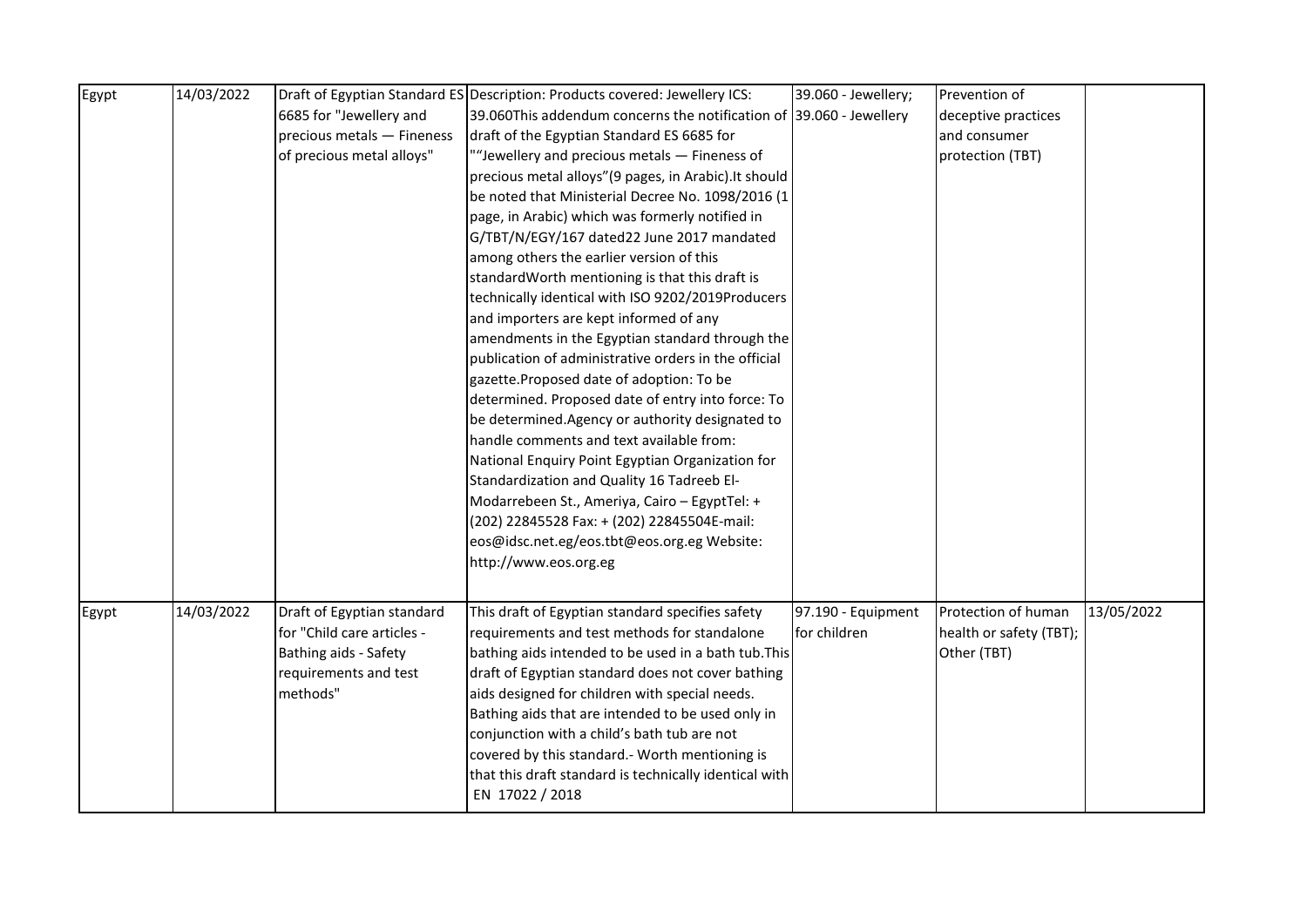| European | 17/03/2022 | <b>Draft Commission</b>           | Commission implementing act serves to enable                    | 43.080 - Commercial   | Protection of the | 16/05/2022 |
|----------|------------|-----------------------------------|-----------------------------------------------------------------|-----------------------|-------------------|------------|
| Union    |            | <b>Implementing Regulation</b>    | manufacturers to certify their heavy goods trailers             | vehicles; 13.040.50 - | environment (TBT) |            |
|          |            | implementing Regulation           | with a technically permissible maximum mass                     | Transport exhaust     |                   |            |
|          |            | (EC) No 595/2009 of the           | exceeding 8 000 kg by means of a simulation tool,               | <b>l</b> emissions    |                   |            |
|          |            | European Parliament and of        | which determines the influence of trailers on the               |                       |                   |            |
|          |            | the Council as regards the        | CO2 emissions towing truck. The certification and               |                       |                   |            |
|          |            | performance of heavy-duty         | simulation are based on the principles laid down                |                       |                   |            |
|          |            | trailers with regard to their     | in Regulation (EU) 2017/2400 for motor vehicles                 |                       |                   |            |
|          |            | influence on the CO2              | and thereby extends the use of VECTO tool to                    |                       |                   |            |
|          |            |                                   | emissions, fuel consumption, trailers of categories O3 and O4   |                       |                   |            |
|          |            | energy consumption and            |                                                                 |                       |                   |            |
|          |            | zero emission range of motor      |                                                                 |                       |                   |            |
|          |            | vehicles and amending             |                                                                 |                       |                   |            |
|          |            | <b>Implementing Regulation</b>    |                                                                 |                       |                   |            |
|          |            | (EU) 2020/683                     |                                                                 |                       |                   |            |
| European | 15/03/2022 | <b>Draft Commission Delegated</b> | Annex I to Regulation (EU) 2019/2144 contains the 43.020 - Road |                       | Other (TBT)       | 14/05/2022 |
| Union    |            | Regulation amending               | list of the UN Regulations that apply on                        | vehicles in general   |                   |            |
|          |            | Regulation (EU) 2019/2144         | mandatory basis for the purpose ofEU                            |                       |                   |            |
|          |            | of the European Parliament        | typeapproval. Annex II to that Regulation contains              |                       |                   |            |
|          |            | and of the Council to take        | thelistofregulatoryactslayingdownthespecifictechn               |                       |                   |            |
|          |            | into account technical            | icalrequirementswithwhich vehicles, systems,                    |                       |                   |            |
|          |            | progress and regulatory           | components and separate technical units have to                 |                       |                   |            |
|          |            | developments concerning           | comply. The references to the regulatory actslisted             |                       |                   |            |
|          |            | amendments to Vehicle             | in these Annexes need to be amended to take into                |                       |                   |            |
|          |            | Regulations adopted in the        | account the                                                     |                       |                   |            |
|          |            | context of the United             | latestregulatorydevelopmentsi.e.theRegulationsad                |                       |                   |            |
|          |            | <b>Nations Economic</b>           | optedatEUandUNECElevel following the                            |                       |                   |            |
|          |            | <b>Commission for Europe</b>      | publication of Regulation (EU) 2019/214.                        |                       |                   |            |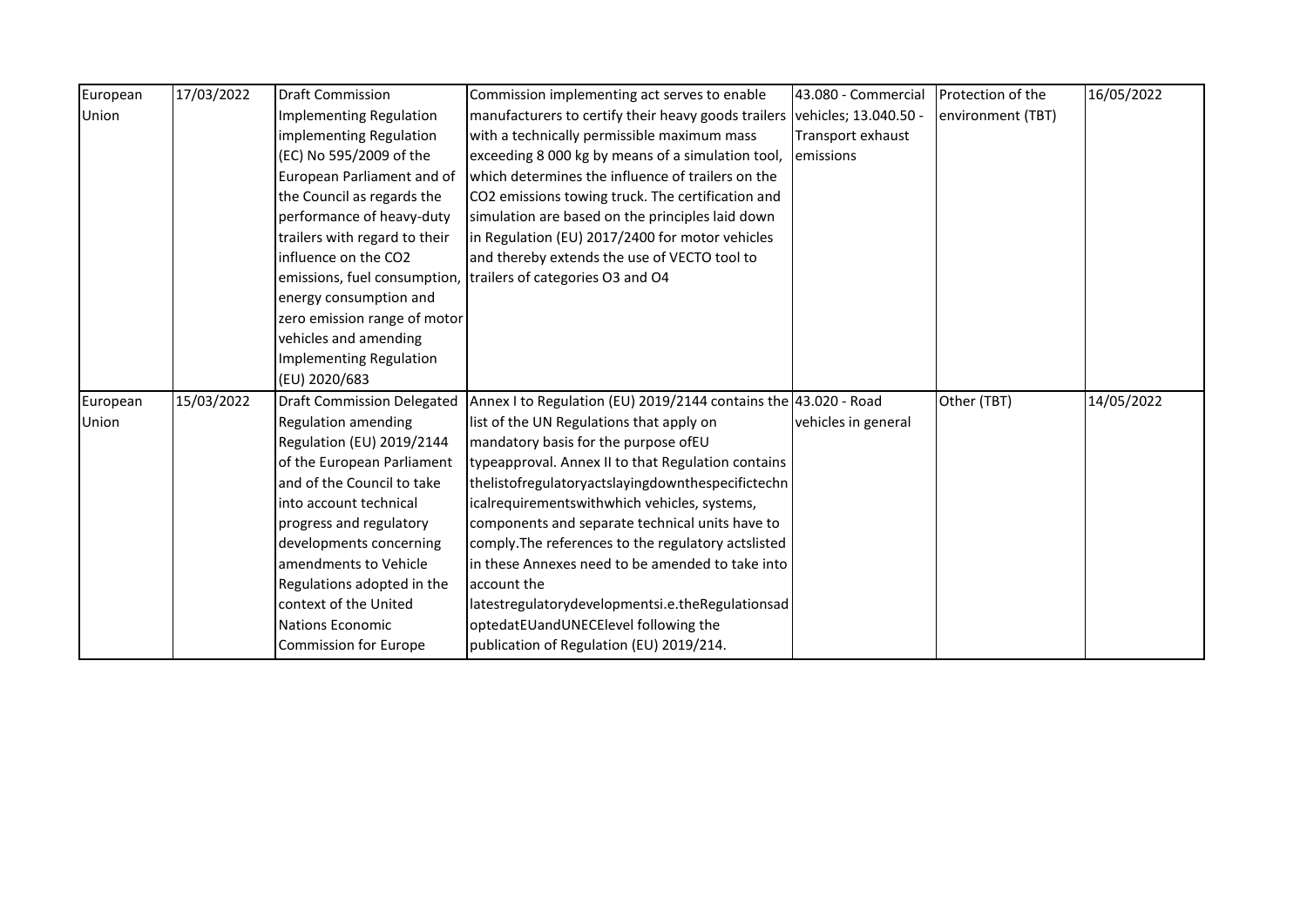| European | 11/03/2022 | Draft Commission              | This draft Commission Implementing Decision                                     | <b>171.100 - Products of</b> | <b>Protection of human</b>                    | 10/05/2022 |
|----------|------------|-------------------------------|---------------------------------------------------------------------------------|------------------------------|-----------------------------------------------|------------|
| Union    |            | Implementing Decision         | determines that a product containing 'capsicum                                  |                              | the chemical industry health or safety (TBT); |            |
|          |            | determining whether a         | oleoresin expeller pressed' and intended to be                                  |                              | <b>Protection of the</b>                      |            |
|          |            |                               | product containing 'capsicum used as a repellent against cats and dogs is to be |                              | environment (TBT)                             |            |
|          |            |                               | oleoresin expeller pressed' is considered a biocidal product within the meaning |                              |                                               |            |
|          |            |                               | a biocidal product, pursuant of Article 3(1), point (a), of Regulation (EU) No  |                              |                                               |            |
|          |            | to Article 3(3) of Regulation | 528/2012 and shall fall within product-type 19 as                               |                              |                                               |            |
|          |            | (EU) No 528/2012 of the       | defined in Annex V to that Regulation.                                          |                              |                                               |            |
|          |            | European Parliament and of    |                                                                                 |                              |                                               |            |
|          |            | the Council                   |                                                                                 |                              |                                               |            |
|          |            |                               |                                                                                 |                              |                                               |            |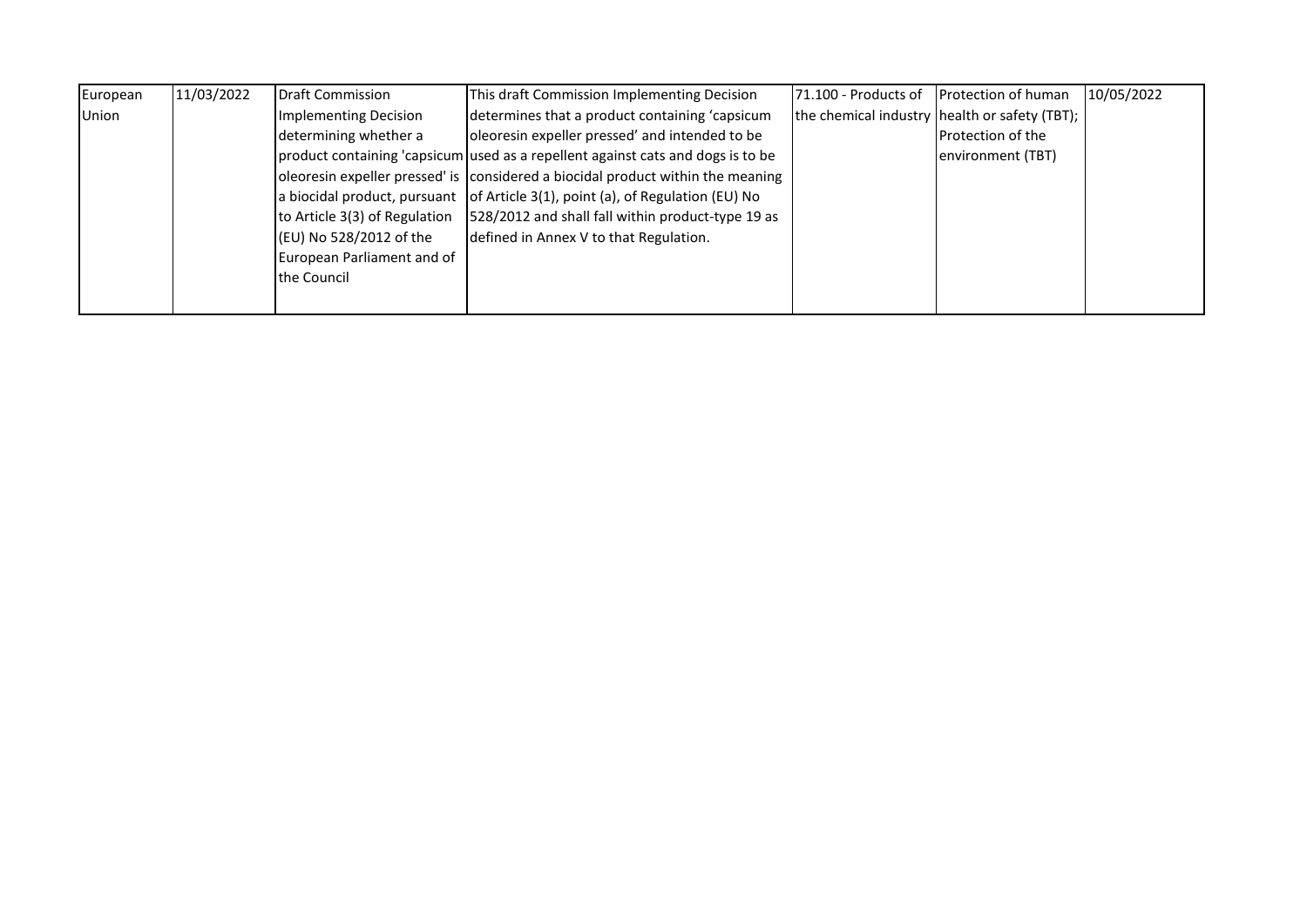| European | 11/03/2022 | <b>Draft Commission Delegated</b> | This notified draft act includes provisions from the 1509 - Olive oil and       |                        | <b>Reducing trade</b>    | 10/05/2022 |
|----------|------------|-----------------------------------|---------------------------------------------------------------------------------|------------------------|--------------------------|------------|
| Union    |            | Regulation supplementing          | current EU legislation on olive oil standards                                   | its fractions obtained | barriers and             |            |
|          |            | Regulation (EU) No                | (Regulation (EEC) No 2568/91 and Implementing                                   | from the fruit of the  | facilitating trade (TBT) |            |
|          |            | 1308/2013 of the European         | Regulation (EU) No 29/2012), which relate to                                    | olive tree solely by   |                          |            |
|          |            | Parliament and of the             | characteristics of different olive oils categories;                             | mechanical or other    |                          |            |
|          |            |                                   | Council as regards marketing blending, naming, labelling, packaging and storing | physical means under   |                          |            |
|          |            | standards for olive oil, and      | of olive oils sold at retail level; as well as special                          | conditions that do     |                          |            |
|          |            | repealing Commission              | provisions related to the place of origin and                                   | not lead to            |                          |            |
|          |            | Regulation (EEC) No 2568/91       | optional reserved terms, to underline specific                                  | deterioration of the   |                          |            |
|          |            | and Commission                    | characteristics of some olive oils.                                             | oil, whether or not    |                          |            |
|          |            | Implementing Regulation           |                                                                                 | refined, but not       |                          |            |
|          |            | (EU) No 29/2012                   |                                                                                 | chemically modified;   |                          |            |
|          |            |                                   |                                                                                 | 1510 - Other oils and  |                          |            |
|          |            |                                   |                                                                                 | their fractions,       |                          |            |
|          |            |                                   |                                                                                 | obtained solely from   |                          |            |
|          |            |                                   |                                                                                 | olives, whether or     |                          |            |
|          |            |                                   |                                                                                 | not refined, but not   |                          |            |
|          |            |                                   |                                                                                 | chemically modified,   |                          |            |
|          |            |                                   |                                                                                 | incl. blends of these  |                          |            |
|          |            |                                   |                                                                                 | oils or fractions with |                          |            |
|          |            |                                   |                                                                                 | oils or fractions of   |                          |            |
|          |            |                                   |                                                                                 | heading 1509; 67.200   |                          |            |
|          |            |                                   |                                                                                 | Edible oils and fats.  |                          |            |
|          |            |                                   |                                                                                 | <b>Oilseeds</b>        |                          |            |
|          |            |                                   |                                                                                 |                        |                          |            |
|          |            |                                   |                                                                                 |                        |                          |            |
|          |            |                                   |                                                                                 |                        |                          |            |
|          |            |                                   |                                                                                 |                        |                          |            |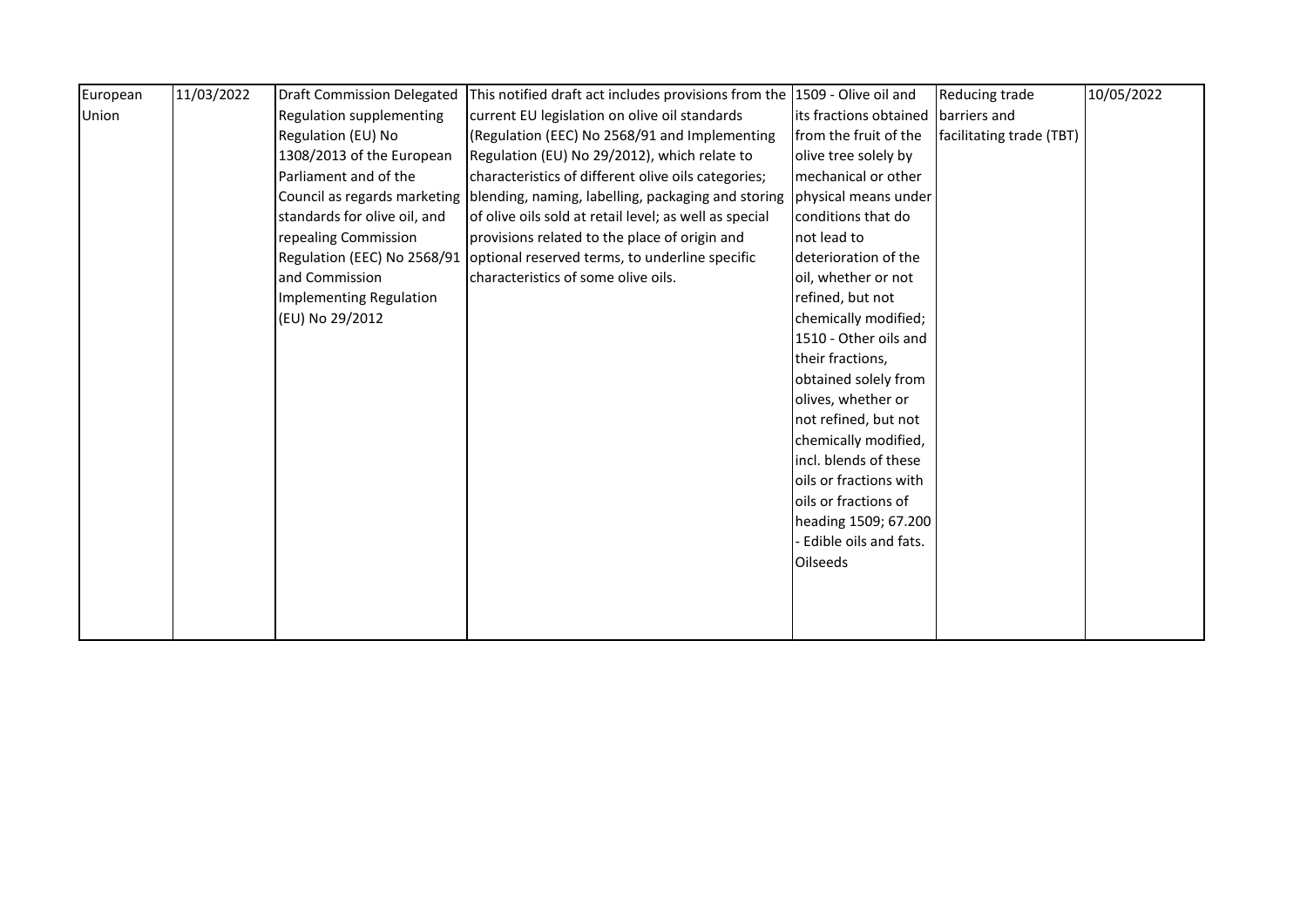| European | 11/03/2022 | <b>Draft Commission</b>     | This draft act includes provisions from the current 1509 - Olive oil and                               |                        | Reducing trade           | 10/05/2022 |
|----------|------------|-----------------------------|--------------------------------------------------------------------------------------------------------|------------------------|--------------------------|------------|
| Union    |            | Implementing Regulation     | EU legislation on olive oil standards (Regulation                                                      | its fractions obtained | barriers and             |            |
|          |            | laying down rules on        | (EEC) No 2568/91 and Implementing Regulation                                                           | from the fruit of the  | facilitating trade (TBT) |            |
|          |            | conformity checks of        | (EU) No 29/2012) which relate to conformity                                                            | olive tree solely by   |                          |            |
|          |            |                             | marketing standards for olive checks carried out by EU Member States' control                          | mechanical or other    |                          |            |
|          |            | oil and methods of analysis | authorities, collaboration on those checks,                                                            | physical means under   |                          |            |
|          |            |                             | of the characteristics of olive obligations of control authorities and operators as conditions that do |                        |                          |            |
|          |            | loil                        | well as methods of analysis for determining the                                                        | not lead to            |                          |            |
|          |            |                             | characteristics of olive oil.                                                                          | deterioration of the   |                          |            |
|          |            |                             |                                                                                                        | oil, whether or not    |                          |            |
|          |            |                             |                                                                                                        | refined, but not       |                          |            |
|          |            |                             |                                                                                                        | chemically modified;   |                          |            |
|          |            |                             |                                                                                                        | 1510 - Other oils and  |                          |            |
|          |            |                             |                                                                                                        | their fractions,       |                          |            |
|          |            |                             |                                                                                                        | obtained solely from   |                          |            |
|          |            |                             |                                                                                                        | olives, whether or     |                          |            |
|          |            |                             |                                                                                                        | not refined, but not   |                          |            |
|          |            |                             |                                                                                                        | chemically modified,   |                          |            |
|          |            |                             |                                                                                                        | incl. blends of these  |                          |            |
|          |            |                             |                                                                                                        | oils or fractions with |                          |            |
|          |            |                             |                                                                                                        | oils or fractions of   |                          |            |
|          |            |                             |                                                                                                        | heading 1509; 67.200   |                          |            |
|          |            |                             |                                                                                                        | Edible oils and fats.  |                          |            |
|          |            |                             |                                                                                                        | <b>Oilseeds</b>        |                          |            |
|          |            |                             |                                                                                                        |                        |                          |            |
|          |            |                             |                                                                                                        |                        |                          |            |
|          |            |                             |                                                                                                        |                        |                          |            |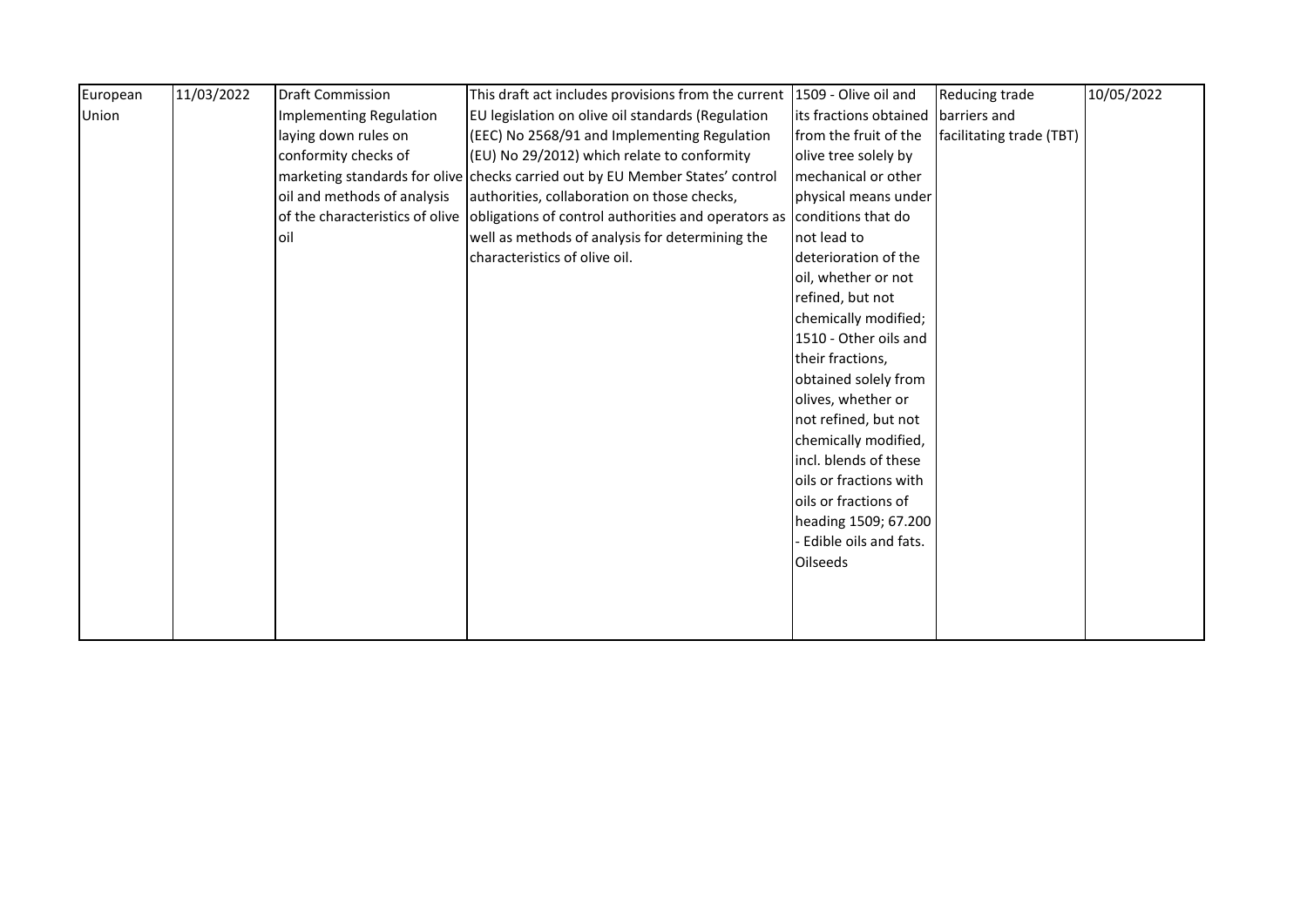| European | 10/03/2022 | <b>Draft Commission Delegated</b> | This Regulation sets out the specific technical                              | 43.020 - Road        |                                               | 09/05/2022 |
|----------|------------|-----------------------------------|------------------------------------------------------------------------------|----------------------|-----------------------------------------------|------------|
| Union    |            | Regulation (EU) amending          | requirements for the EU type-approval of vehicles                            | vehicles in general  |                                               |            |
|          |            | Annexes I, II, IV and V to        | produced in small series and special purpose                                 |                      |                                               |            |
|          |            | Regulation (EU) 2018/858 of       | vehicles with respect to the systems provided in                             |                      |                                               |            |
|          |            |                                   | the European Parliament and Regulation (EU) 2019/2144 and in the delegated   |                      |                                               |            |
|          |            | of the Council as regards the     | acts and implementing acts adopted pursuant to                               |                      |                                               |            |
|          |            | technical requirements for        | it. It also lays down the requirements that shall                            |                      |                                               |            |
|          |            | vehicles produced in              | apply to the whole vehicle type approval of fully                            |                      |                                               |            |
|          |            | unlimited series, vehicles        | automated vehicles produced in small series to                               |                      |                                               |            |
|          |            | produced in small series,         | allow a progressive but quick introduction of the                            |                      |                                               |            |
|          |            | fully automated vehicles          | technology in line with the application dates of                             |                      |                                               |            |
|          |            | produced in small series and      | Regulation (EU) 2019/2144. In addition, it                                   |                      |                                               |            |
|          |            | special purpose vehicles, and     | introduces, as part of the conformity of                                     |                      |                                               |            |
|          |            | as regards software update        | production procedure, the arrangements under                                 |                      |                                               |            |
|          |            |                                   | UN Regulation No 156 that manufacturers should                               |                      |                                               |            |
|          |            |                                   | put in place to ensure the conformity and security                           |                      |                                               |            |
|          |            |                                   | of software update. Transitional provisions are                              |                      |                                               |            |
|          |            |                                   | provided for the application of the requirements                             |                      |                                               |            |
|          |            |                                   | with regard to small series and special purpose                              |                      |                                               |            |
|          |            |                                   | vehicles as well as for software update.                                     |                      |                                               |            |
|          |            |                                   |                                                                              |                      |                                               |            |
|          |            |                                   |                                                                              |                      |                                               |            |
| European | 07/03/2022 | <b>Draft Commission</b>           | This draft Commission Implementing Decision                                  | 71.100 - Products of | Protection of human                           | 06/05/2022 |
| Union    |            | Implementing Decision not         | does not approve N-(3-aminopropyl)-N-                                        |                      | the chemical industry health or safety (TBT); |            |
|          |            |                                   | approving N-(3-aminopropyl)-dodecylpropane-1,3-diamine as an existing active |                      | Protection of the                             |            |
|          |            | N-dodecylpropane-1,3-             | substance for use in biocidal products of product-                           |                      | environment (TBT)                             |            |
|          |            | diamine as an existing active     | type 8. Risks for the human health were identified                           |                      |                                               |            |
|          |            | substance for use in biocidal     | that could not be mitigated by adequate risks                                |                      |                                               |            |
|          |            | products of product-type 8        | mitigation measures and no safe use could be                                 |                      |                                               |            |
|          |            |                                   | found. The opinion of the European Chemicals                                 |                      |                                               |            |
|          |            |                                   | Agency can be found on its website                                           |                      |                                               |            |
|          |            |                                   | (http://echa.europa.eu/regulations/biocidal-                                 |                      |                                               |            |
|          |            |                                   | products-regulation/approval-of-active-                                      |                      |                                               |            |
|          |            |                                   | substances/bpc-opinions-on-active-substance-                                 |                      |                                               |            |
|          |            |                                   | approval                                                                     |                      |                                               |            |
|          |            |                                   |                                                                              |                      |                                               |            |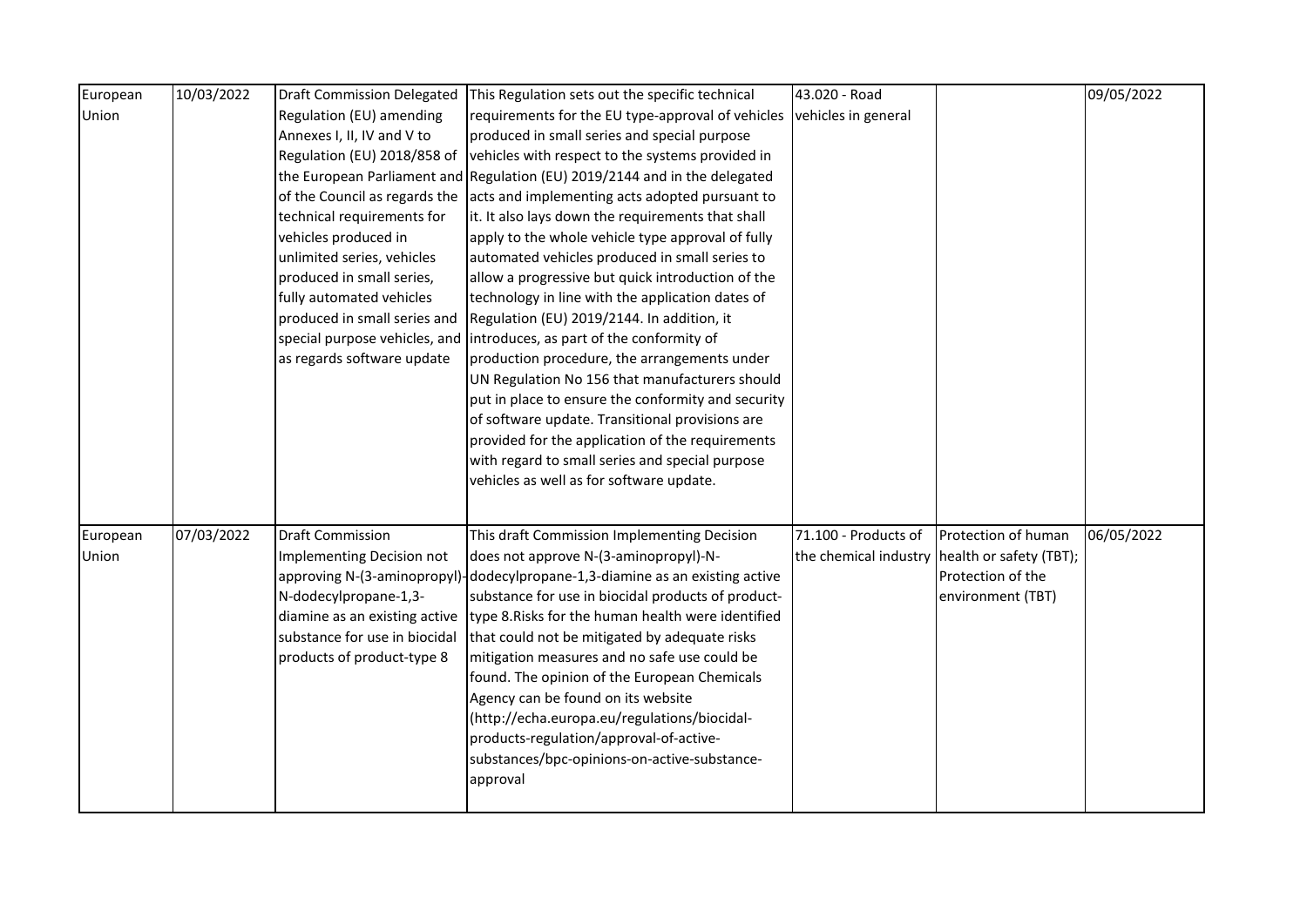| France  | 03/03/2022 | Decree on the minimum       | The decree defines for the years 2023 to 2027 the         | 55.020 - Packaging    | Protection of the      | 02/05/2022 |
|---------|------------|-----------------------------|-----------------------------------------------------------|-----------------------|------------------------|------------|
|         |            | proportion of re-used       | minimum proportion of re-used packaging to be             | and distribution of   | environment (TBT)      |            |
|         |            | packaging to be placed on   | placed on the market annually in France in order          | goods in general      |                        |            |
|         |            | the market annually (5      | to achieve the re-use objectives established by           |                       |                        |            |
|         |            | pages, in French)           | Article L. 541-1 of the Environment Code, namely          |                       |                        |            |
|         |            |                             | 5% in 2023 and 10% in 2027.                               |                       |                        |            |
|         |            |                             | It specifies the producers concerned and provides         |                       |                        |            |
|         |            |                             | for the possibility for these producers to group          |                       |                        |            |
|         |            |                             | together in a collective structure or use their eco-      |                       |                        |            |
|         |            |                             | organization as a basis to fulfil their obligation        |                       |                        |            |
|         |            |                             | with regard to re-used packaging. The possibility         |                       |                        |            |
|         |            |                             | for producers to use the eco-organization to which        |                       |                        |            |
|         |            |                             | they already belong as the basis for extended             |                       |                        |            |
|         |            |                             | producer responsibility (EPR) through the                 |                       |                        |            |
|         |            |                             | payment of an eco-contribution will greatly               |                       |                        |            |
|         |            |                             | facilitate the implementation of this new                 |                       |                        |            |
|         |            |                             | requirement. In return, the decree specifies that         |                       |                        |            |
|         |            |                             | eco-organizations licensed for packaging shall be         |                       |                        |            |
|         |            |                             | responsible for developing the re-use of packaging        |                       |                        |            |
|         |            |                             | for producers.                                            |                       |                        |            |
|         |            |                             | This decree will enter into force on 1 January            |                       |                        |            |
|         |            |                             | 2023.                                                     |                       |                        |            |
|         |            |                             |                                                           |                       |                        |            |
| Georgia | 11/03/2022 | National Annexe (NA) for    | This document is the national annex to GES EN             | 91.010.30 - Technical | Protection of human    | 10/05/2022 |
|         |            | Eurocode (EN 1990:2002) -   | 1990:2002, developed according to items specified aspects |                       | health or safety (TBT) |            |
|         |            | Basis of Structural Design. | in the Foreword of EN 1990:2002.                          |                       |                        |            |
|         |            |                             |                                                           |                       |                        |            |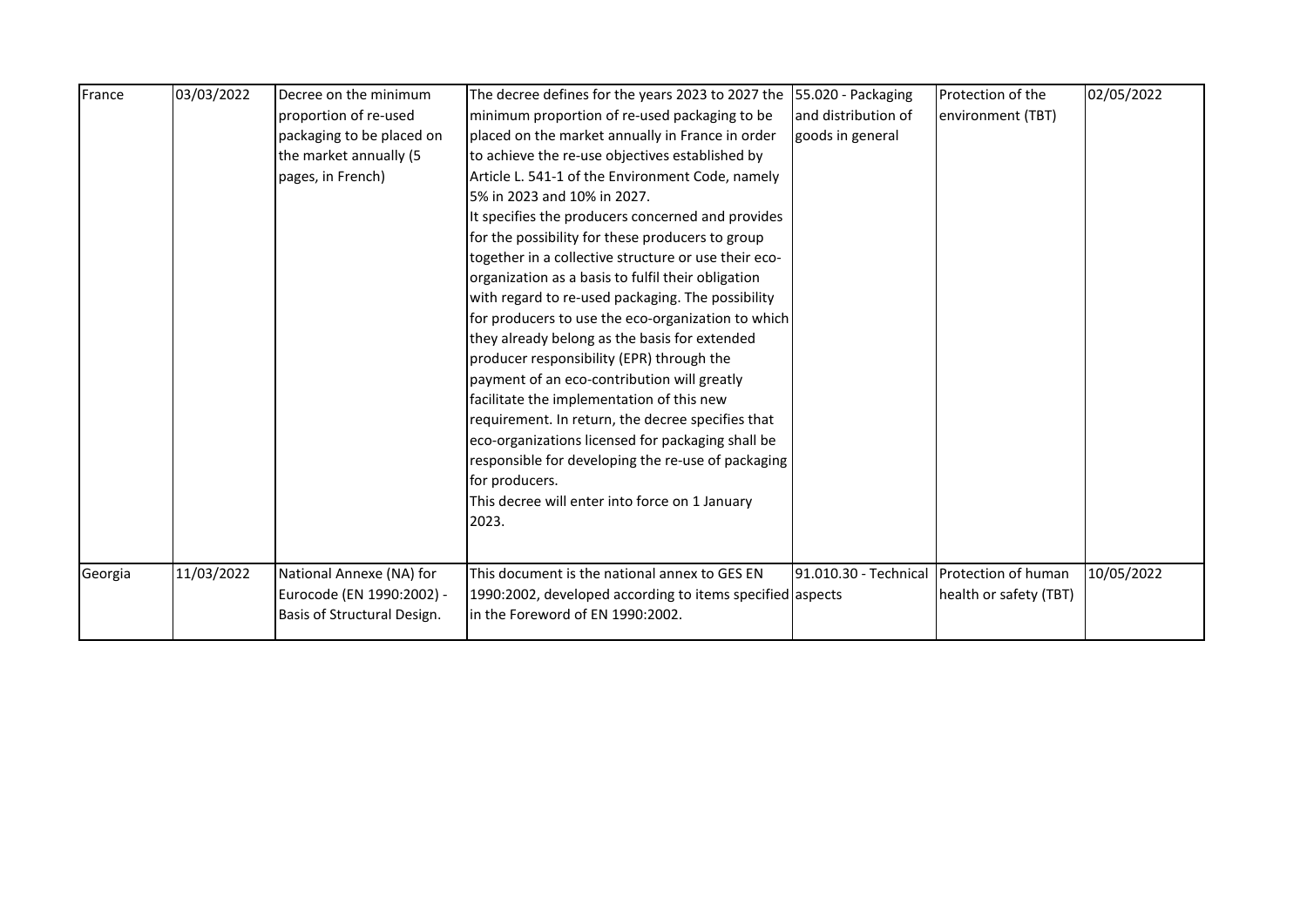| India | 17/03/2022 | Amendment to Notification        | Testing and Certification requirements under                        | 8525 - Transmission          | Protection of human     | 16/05/2022 |
|-------|------------|----------------------------------|---------------------------------------------------------------------|------------------------------|-------------------------|------------|
|       |            | on Mandatory Testing and         | MTCTE scheme were notified through Indian                           | apparatus for radio-         | health or safety (TBT); |            |
|       |            | Certification of                 | Telegraph (Amendment) Rules, 2017 [WTO TBT                          | broadcasting or              | Quality requirements    |            |
|       |            | <b>Telecommunication Systems</b> | Notification G/TBT/IND66]. MTCTE Scheme is                          | television, whether or (TBT) |                         |            |
|       |            | (MTCTE) - Phase III & IV         | being launched in a phased manner and telecom                       | not incorporating            |                         |            |
|       |            |                                  | products are gradually being brought under                          | reception apparatus          |                         |            |
|       |            |                                  | MTCTE regime. This is an amendment to the                           | or sound recording or        |                         |            |
|       |            |                                  | notification issued for MTCTE Phase III & IV                        | reproducing                  |                         |            |
|       |            |                                  | published vide G/TBT/N/IND/218 on 15 November apparatus; television |                              |                         |            |
|       |            |                                  | 2021.                                                               | cameras, digital             |                         |            |
|       |            |                                  |                                                                     | cameras and video            |                         |            |
|       |            |                                  |                                                                     | camera recorders;            |                         |            |
|       |            |                                  |                                                                     | 8517 - Telephone             |                         |            |
|       |            |                                  |                                                                     | sets, incl. telephones       |                         |            |
|       |            |                                  |                                                                     | for cellular networks        |                         |            |
|       |            |                                  |                                                                     | or for other wireless        |                         |            |
|       |            |                                  |                                                                     | networks; other              |                         |            |
|       |            |                                  |                                                                     | apparatus for the            |                         |            |
|       |            |                                  |                                                                     | transmission or              |                         |            |
|       |            |                                  |                                                                     | reception of voice,          |                         |            |
|       |            |                                  |                                                                     | images or other data,        |                         |            |
|       |            |                                  |                                                                     | incl. apparatus for          |                         |            |
|       |            |                                  |                                                                     | communication in a           |                         |            |
|       |            |                                  |                                                                     | wired or wireless            |                         |            |
|       |            |                                  |                                                                     | network [such as a           |                         |            |
|       |            |                                  |                                                                     | local or wide area           |                         |            |
|       |            |                                  |                                                                     | network]; parts              |                         |            |
|       |            |                                  |                                                                     | thereof (excl. than          |                         |            |
|       |            |                                  |                                                                     | transmission or              |                         |            |
|       |            |                                  |                                                                     | reception apparatus          |                         |            |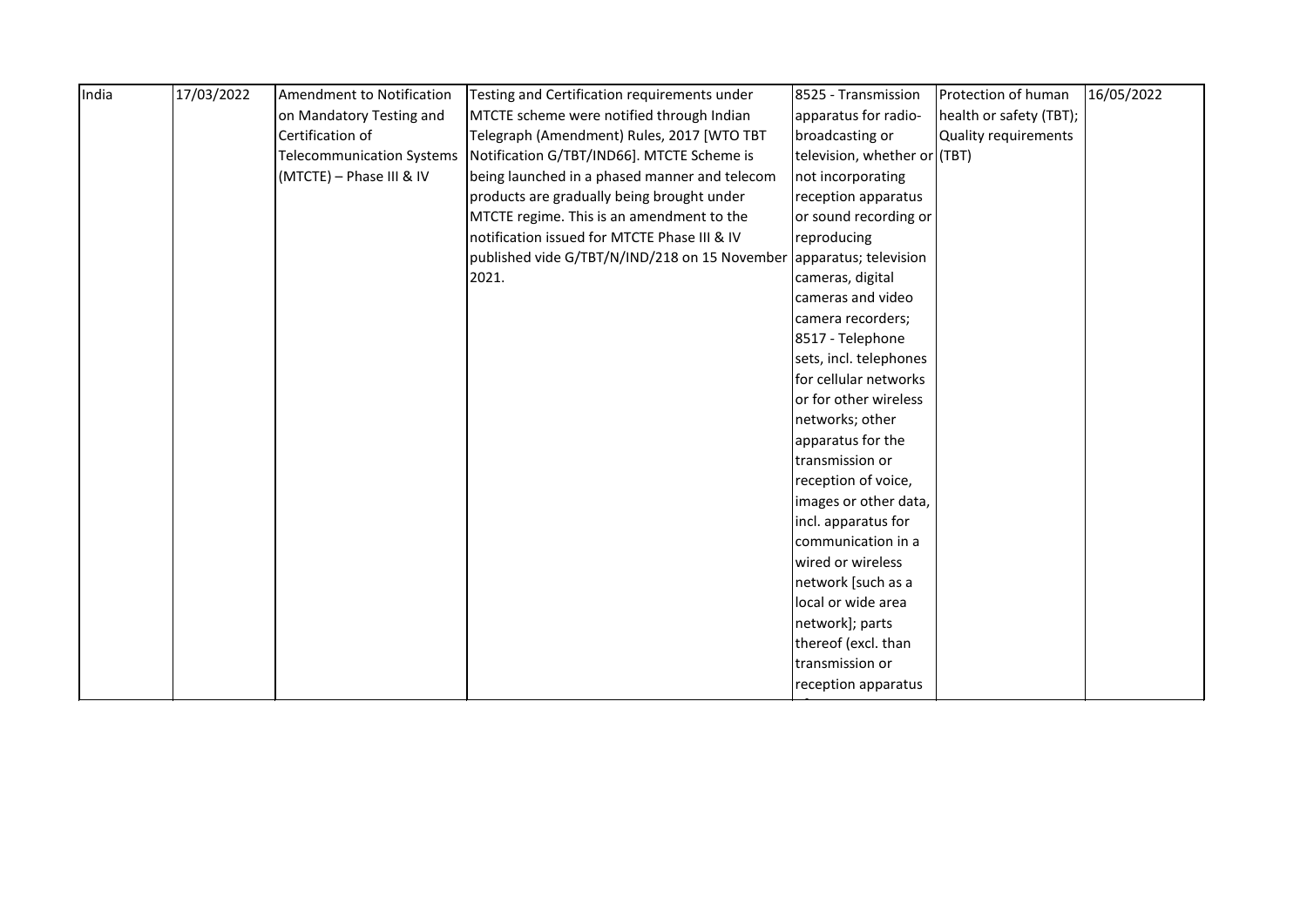| Indonesia | 10/03/2022 | Regulation of the Chairman       | Regulation of Food and Drug Authority of                            | Protection of human     |  |
|-----------|------------|----------------------------------|---------------------------------------------------------------------|-------------------------|--|
|           |            | lof NADFC RI No. 44 Year         | Indonesia No. 30 of 2020 regarding Technical                        | health or safety (TBT); |  |
|           |            | 2013, Amendment of               | Requirement for Cosmetics Marking has been                          | Quality requirements    |  |
|           |            | Regulation of the Chairman       | stipulated to replace the Regulation Chairman of                    | (TBT)                   |  |
|           |            | of NADFC RI No.                  | NAFDC RI No.44 Year 2013 and Regulation                             |                         |  |
|           |            |                                  | HK.03.1.23.12.10.12459 Year Chairman of NAFDC RI No.19 Year 2015 on |                         |  |
|           |            | 2010 on the Technical            | <b>Technical Requirement of Cosmetics. This</b>                     |                         |  |
|           |            | <b>Requirements of Cosmetics</b> | regulation aims to protect consumers from                           |                         |  |
|           |            |                                  | cosmetic which does not meet safety and quality                     |                         |  |
|           |            |                                  | requirements, including illegal cosmetic products.                  |                         |  |
|           |            |                                  | The minimal information required on cosmetics                       |                         |  |
|           |            |                                  | labelling, are as follow: Name of                                   |                         |  |
|           |            |                                  | cosmetics; Benefit/usage; Direction for use;                        |                         |  |
|           |            |                                  | Composition; Country of manufacturer; Full name                     |                         |  |
|           |            |                                  | and address of the notification number                              |                         |  |
|           |            |                                  | holder;Batch number; Size, content, or net weight;                  |                         |  |
|           |            |                                  | Expiration date; Notification number; 2D                            |                         |  |
|           |            |                                  | Barcodes; Warning and/or caution, if needed.In                      |                         |  |
|           |            |                                  | this new regulation, there are requirements to                      |                         |  |
|           |            |                                  | include Warning for Cosmetics that contain                          |                         |  |
|           |            |                                  | ingredients derived from pork where the labelling                   |                         |  |
|           |            |                                  | should put:For cosmetics that in the                                |                         |  |
|           |            |                                  | manufacturing process are in contact with                           |                         |  |
|           |            |                                  | ingredients derived from pork should put warning:                   |                         |  |
|           |            |                                  |                                                                     |                         |  |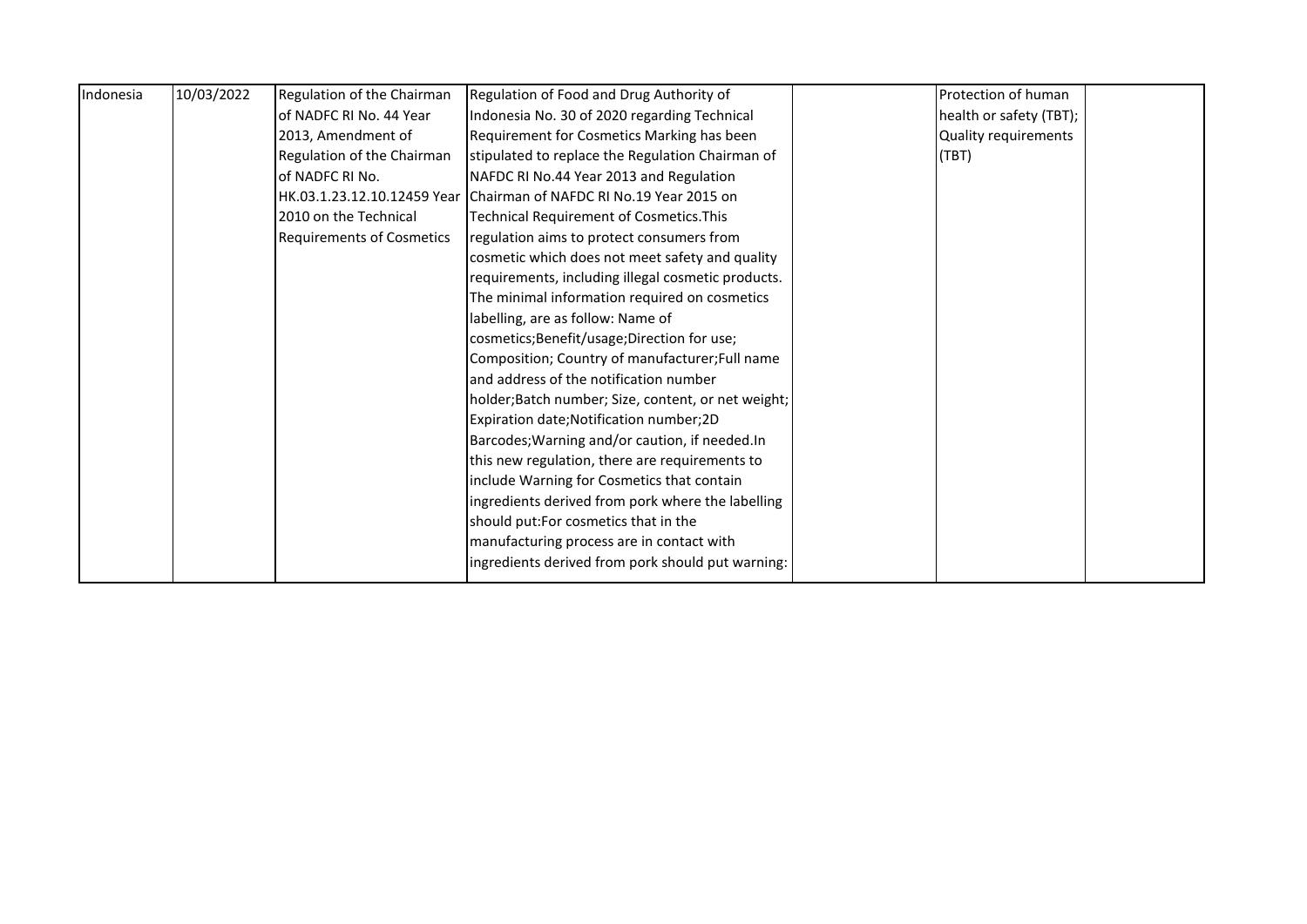| Israel | 07/03/2022 | SI 285 - Fermented milk | 0406 - Cheese and<br>Protection of human      |  |
|--------|------------|-------------------------|-----------------------------------------------|--|
|        |            | products                | health or safety (TBT)<br>curd; 0406 - Cheese |  |
|        |            |                         | and curd; 0403 -                              |  |
|        |            |                         | Buttermilk, curdled                           |  |
|        |            |                         | milk and cream,                               |  |
|        |            |                         | yogurt, kephir and                            |  |
|        |            |                         | other fermented or                            |  |
|        |            |                         | acidified milk and                            |  |
|        |            |                         | cream, whether or                             |  |
|        |            |                         | not concentrated or                           |  |
|        |            |                         | flavoured or                                  |  |
|        |            |                         | containing added                              |  |
|        |            |                         | sugar or other                                |  |
|        |            |                         | sweetening matter,                            |  |
|        |            |                         | fruits, nuts or cocoa;                        |  |
|        |            |                         | 0403 - Buttermilk,                            |  |
|        |            |                         | curdled milk and                              |  |
|        |            |                         | cream, yogurt, kephir                         |  |
|        |            |                         | and other fermented                           |  |
|        |            |                         | or acidified milk and                         |  |
|        |            |                         | cream, whether or                             |  |
|        |            |                         | not concentrated or                           |  |
|        |            |                         | flavoured or                                  |  |
|        |            |                         | containing added                              |  |
|        |            |                         | sugar or other                                |  |
|        |            |                         | sweetening matter,                            |  |
|        |            |                         | fruits, nuts or cocoa;                        |  |
|        |            |                         | 0403 - Buttermilk,                            |  |
|        |            |                         | curdled milk and                              |  |
|        |            |                         | cream, yogurt, képhir                         |  |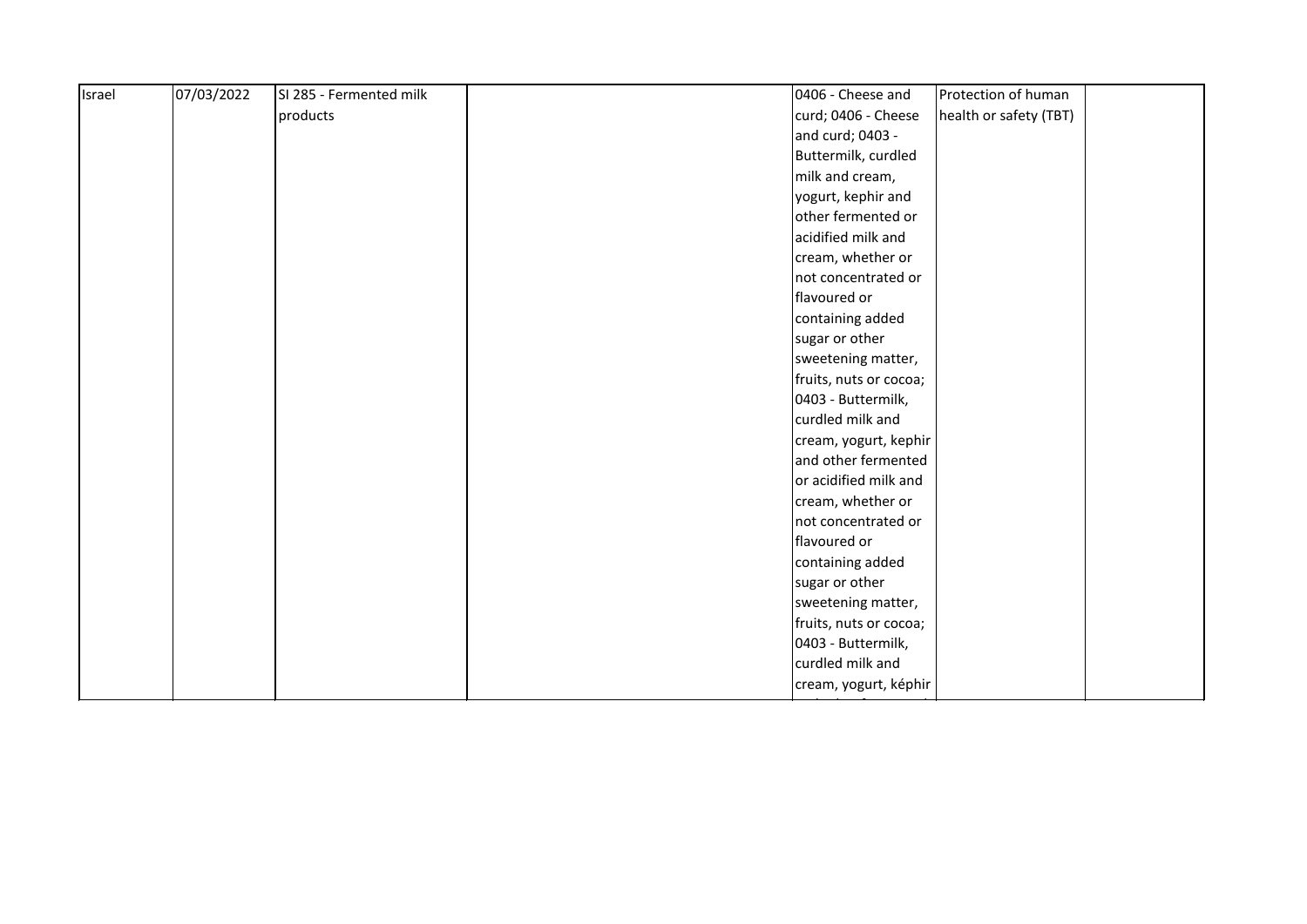| Israel | 07/03/2022 | SI 5930 - Milk and milk | The proposed revision of the Mandatory Standard | 0404 - Whey,           | Protection of human    |
|--------|------------|-------------------------|-------------------------------------------------|------------------------|------------------------|
|        |            | products - Test methods | SI 627 to be replaced with SI 5930 that was     | whether or not         | health or safety (TBT) |
|        |            | (Revision of 627)       | notified in G/TBT/N/ISR/375 (dated 18 December  | concentrated or        |                        |
|        |            |                         | 2009), is now revoked.                          | containing added       |                        |
|        |            |                         |                                                 | sugar or other         |                        |
|        |            |                         |                                                 | sweetening matter;     |                        |
|        |            |                         |                                                 | products consisting of |                        |
|        |            |                         |                                                 | natural milk           |                        |
|        |            |                         |                                                 | constituents,          |                        |
|        |            |                         |                                                 | whether or not         |                        |
|        |            |                         |                                                 | containing added       |                        |
|        |            |                         |                                                 | sugar or other         |                        |
|        |            |                         |                                                 | sweetening matter,     |                        |
|        |            |                         |                                                 | n.e.s.; 0406 - Cheese  |                        |
|        |            |                         |                                                 | and curd; 0404 -       |                        |
|        |            |                         |                                                 | Whey, whether or       |                        |
|        |            |                         |                                                 | not concentrated or    |                        |
|        |            |                         |                                                 | containing added       |                        |
|        |            |                         |                                                 | sugar or other         |                        |
|        |            |                         |                                                 | sweetening matter;     |                        |
|        |            |                         |                                                 | products consisting of |                        |
|        |            |                         |                                                 | natural milk           |                        |
|        |            |                         |                                                 | constituents,          |                        |
|        |            |                         |                                                 | whether or not         |                        |
|        |            |                         |                                                 | containing added       |                        |
|        |            |                         |                                                 | sugar or other         |                        |
|        |            |                         |                                                 | sweetening matter,     |                        |
|        |            |                         |                                                 | n.e.s.; 0406 - Cheese  |                        |
|        |            |                         |                                                 | and curd; 0403 -       |                        |
|        |            |                         |                                                 | Buttermilk, curdled    |                        |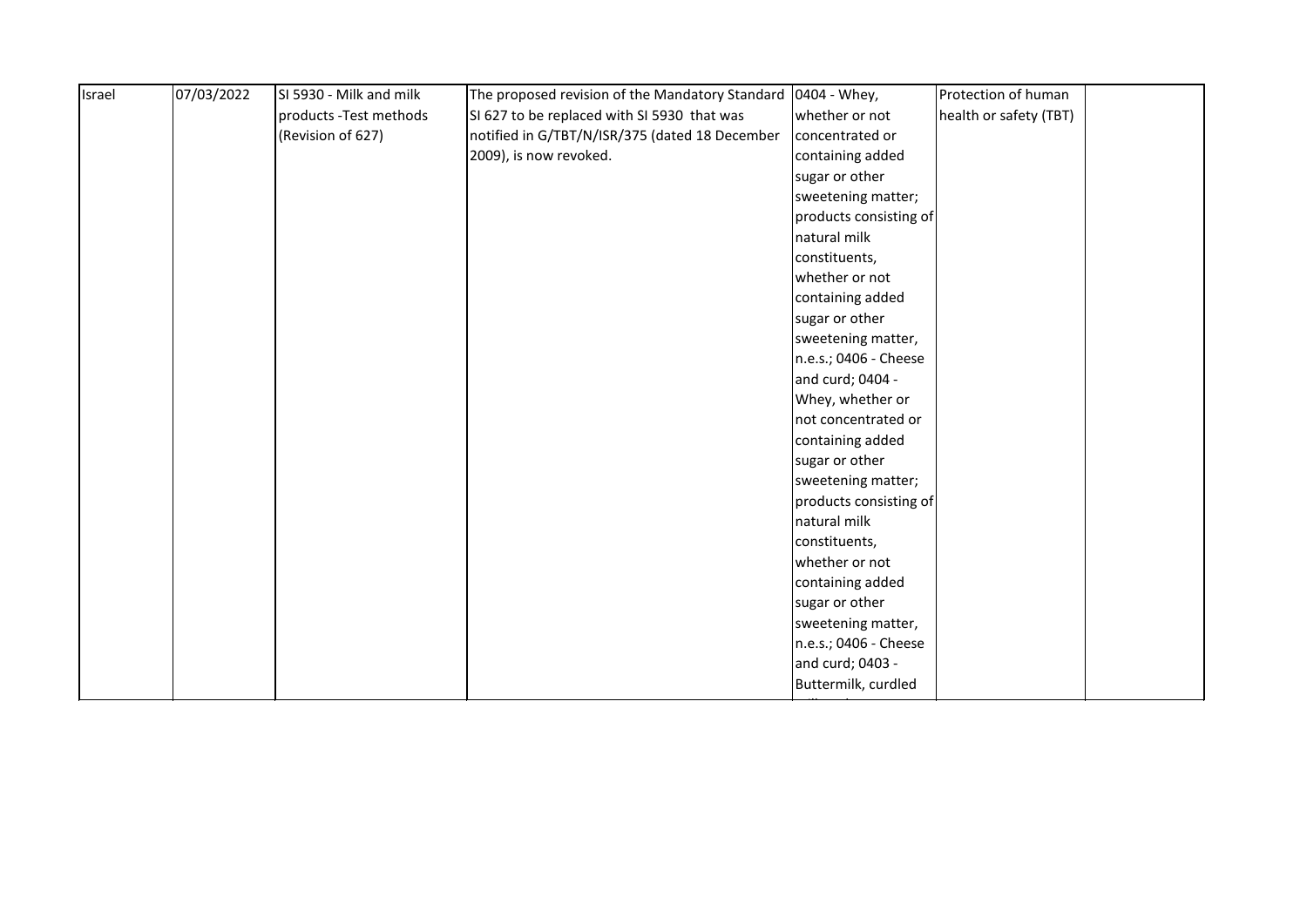|  | products - Test methods |                                                |                        |                        |  |
|--|-------------------------|------------------------------------------------|------------------------|------------------------|--|
|  |                         | SI 628 to be replaced with SI 5930 that was    | curdled milk and       | health or safety (TBT) |  |
|  | (Revision of SI 628)    | notified in G/TBT/N/ISR/376 (dated 18 December | cream, yogurt, kephir  |                        |  |
|  |                         | 2009), is now revoked.                         | and other fermented    |                        |  |
|  |                         |                                                | or acidified milk and  |                        |  |
|  |                         |                                                | cream, whether or      |                        |  |
|  |                         |                                                | not concentrated or    |                        |  |
|  |                         |                                                | flavoured or           |                        |  |
|  |                         |                                                | containing added       |                        |  |
|  |                         |                                                | sugar or other         |                        |  |
|  |                         |                                                | sweetening matter,     |                        |  |
|  |                         |                                                | fruits, nuts or cocoa; |                        |  |
|  |                         |                                                | 0405 - Butter, incl.   |                        |  |
|  |                         |                                                | dehydrated butter      |                        |  |
|  |                         |                                                | and ghee, and other    |                        |  |
|  |                         |                                                | fats and oils derived  |                        |  |
|  |                         |                                                | from milk; dairy       |                        |  |
|  |                         |                                                | spreads; 0401 - Milk   |                        |  |
|  |                         |                                                | and cream, not         |                        |  |
|  |                         |                                                | concentrated nor       |                        |  |
|  |                         |                                                | containing added       |                        |  |
|  |                         |                                                | sugar or other         |                        |  |
|  |                         |                                                | sweetening matter;     |                        |  |
|  |                         |                                                | 0402 - Milk and        |                        |  |
|  |                         |                                                | cream, concentrated    |                        |  |
|  |                         |                                                | or containing added    |                        |  |
|  |                         |                                                | sugar or other         |                        |  |
|  |                         |                                                | sweetening matter;     |                        |  |
|  |                         |                                                | 0403 - Buttermilk,     |                        |  |
|  |                         |                                                | curdled milk and       |                        |  |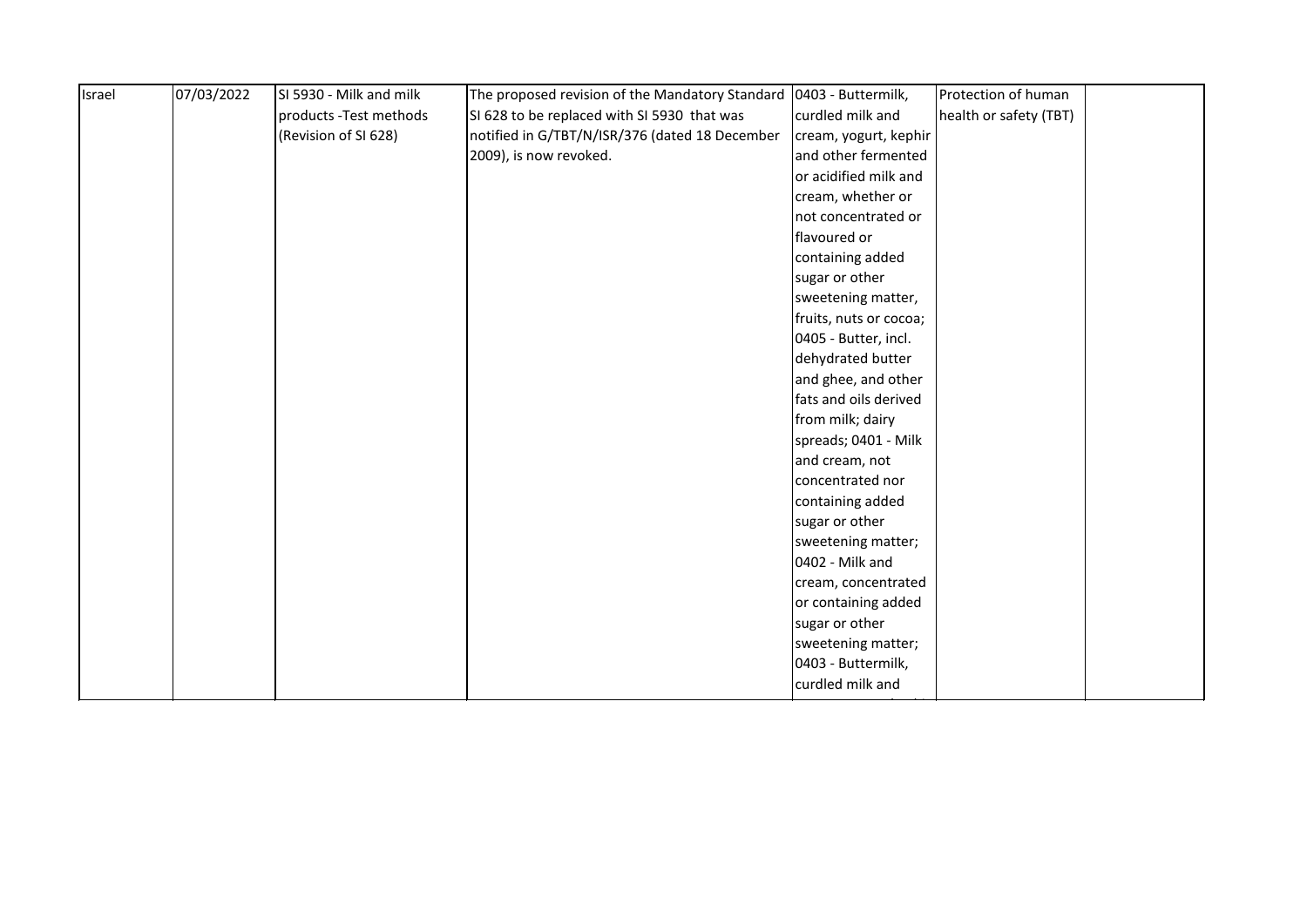| Israel | 07/03/2022 | SI 237 - Cream | 040390 - Buttermilk,   | Protection of human    |  |
|--------|------------|----------------|------------------------|------------------------|--|
|        |            |                | curdled milk and       | health or safety (TBT) |  |
|        |            |                | cream, kephir and      |                        |  |
|        |            |                | other fermented or     |                        |  |
|        |            |                | acidified milk and     |                        |  |
|        |            |                | cream, whether or      |                        |  |
|        |            |                | not concentrated or    |                        |  |
|        |            |                | flavoured or           |                        |  |
|        |            |                | containing added       |                        |  |
|        |            |                | sugar or other         |                        |  |
|        |            |                | sweetening matter,     |                        |  |
|        |            |                | fruits, nuts or cocoa  |                        |  |
|        |            |                | (excl. yogurt); 0402 - |                        |  |
|        |            |                | Milk and cream,        |                        |  |
|        |            |                | concentrated or        |                        |  |
|        |            |                | containing added       |                        |  |
|        |            |                | sugar or other         |                        |  |
|        |            |                | sweetening matter;     |                        |  |
|        |            |                | 67.100.99 - Other      |                        |  |
|        |            |                | milk products          |                        |  |
|        |            |                |                        |                        |  |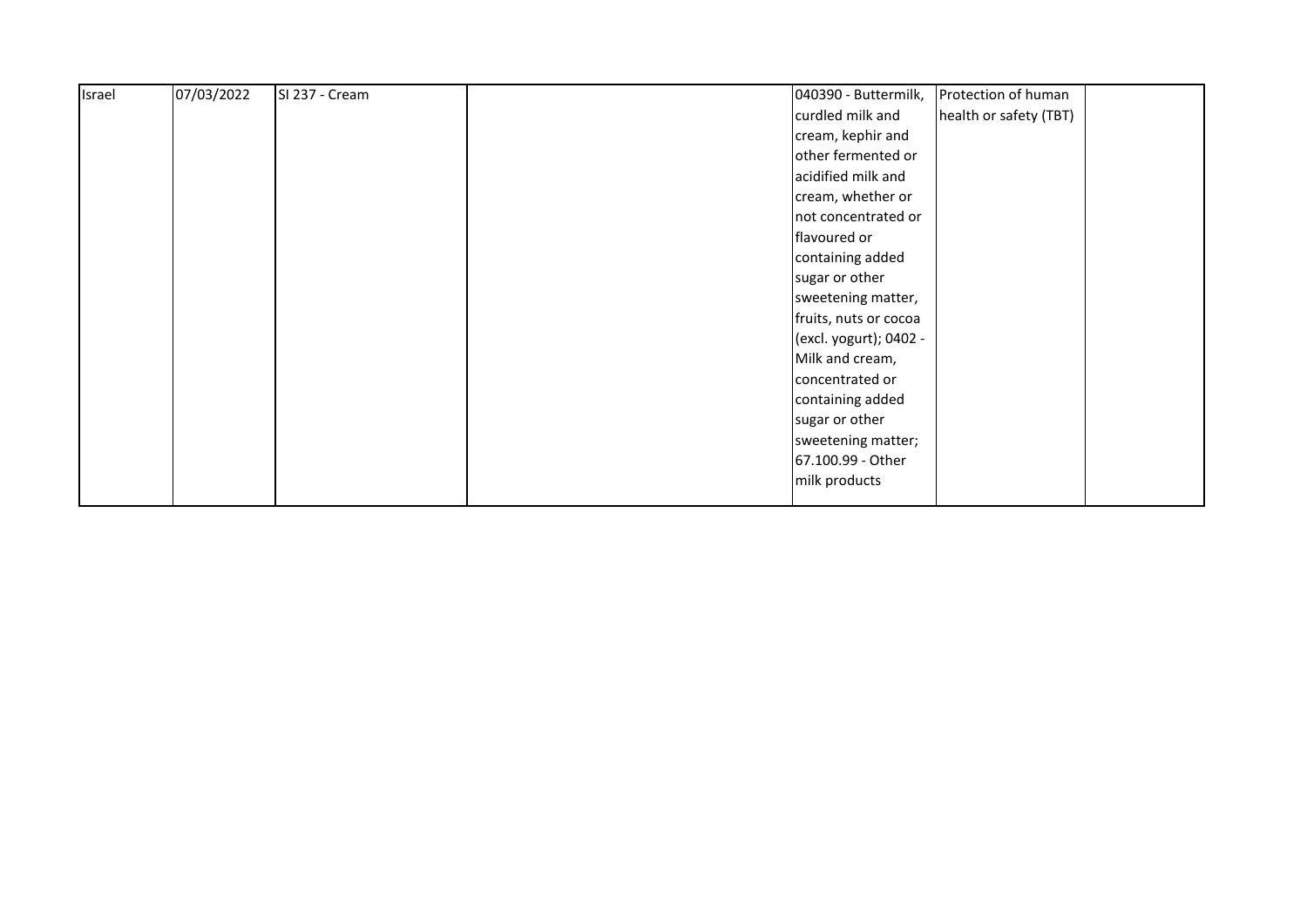| Israel | 07/03/2022 | SI 994 part 1 - Air      | 841582 - Air           | Protection of human    |
|--------|------------|--------------------------|------------------------|------------------------|
|        |            | conditioners: Safety and | conditioning           | health or safety (TBT) |
|        |            | operational requirements | machines               |                        |
|        |            |                          | incorporating a        |                        |
|        |            |                          | refrigerating unit but |                        |
|        |            |                          | without a valve for    |                        |
|        |            |                          | reversal of the        |                        |
|        |            |                          | cooling/heat cycle     |                        |
|        |            |                          | (excl. of a kind used  |                        |
|        |            |                          | for persons in motor   |                        |
|        |            |                          | vehicles, and self-    |                        |
|        |            |                          | contained or "split-   |                        |
|        |            |                          | system" window or      |                        |
|        |            |                          | wall air conditioning  |                        |
|        |            |                          | machines); 841510 -    |                        |
|        |            |                          | Window or wall air     |                        |
|        |            |                          | conditioning           |                        |
|        |            |                          | machines, self-        |                        |
|        |            |                          | contained or "split-   |                        |
|        |            |                          | system"; 841590 -      |                        |
|        |            |                          | Parts of air           |                        |
|        |            |                          | conditioning           |                        |
|        |            |                          | machines, comprising   |                        |
|        |            |                          | a motor-driven fan     |                        |
|        |            |                          | and elements for       |                        |
|        |            |                          | changing the           |                        |
|        |            |                          | temperature and        |                        |
|        |            |                          | humidity, n.e.s.;      |                        |
|        |            |                          | 847989 - Machines      |                        |
|        |            |                          | and mechanical         |                        |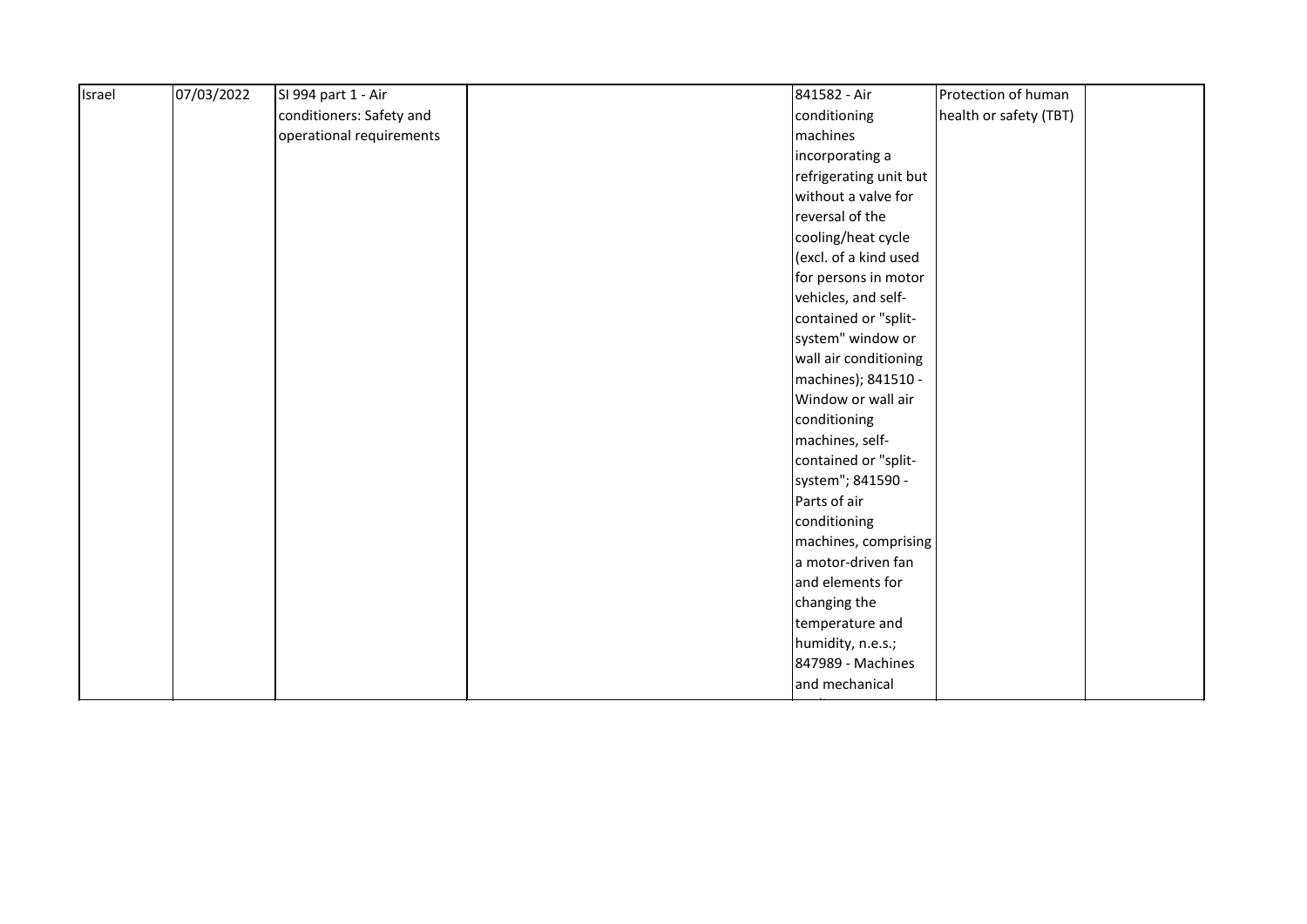| Israel | 07/03/2022 | SI 5930 - Milk and milk      | The proposed revision of the Mandatory Standard   0404 - Whey, |                                   | Protection of human                            |  |
|--------|------------|------------------------------|----------------------------------------------------------------|-----------------------------------|------------------------------------------------|--|
|        |            | products - Test methods      | SI 563 to be replaced with SI 5930 that was                    | whether or not                    | health or safety (TBT)                         |  |
|        |            | (Revision of SI 563)         | notified in G/TBT/N/ISR/374 (dated 18 December                 | concentrated or                   |                                                |  |
|        |            |                              | 2009), is now revoked.                                         | containing added                  |                                                |  |
|        |            |                              |                                                                | sugar or other                    |                                                |  |
|        |            |                              |                                                                | sweetening matter;                |                                                |  |
|        |            |                              |                                                                | products consisting of            |                                                |  |
|        |            |                              |                                                                | natural milk                      |                                                |  |
|        |            |                              |                                                                | constituents,                     |                                                |  |
|        |            |                              |                                                                | whether or not                    |                                                |  |
|        |            |                              |                                                                | containing added                  |                                                |  |
|        |            |                              |                                                                | sugar or other                    |                                                |  |
|        |            |                              |                                                                | sweetening matter,                |                                                |  |
|        |            |                              |                                                                | n.e.s.; 0406 - Cheese             |                                                |  |
|        |            |                              |                                                                | and curd; 0404 -                  |                                                |  |
|        |            |                              |                                                                | Whey, whether or                  |                                                |  |
|        |            |                              |                                                                | not concentrated or               |                                                |  |
|        |            |                              |                                                                | containing added                  |                                                |  |
|        |            |                              |                                                                | sugar or other                    |                                                |  |
|        |            |                              |                                                                | sweetening matter;                |                                                |  |
|        |            |                              |                                                                | products consisting of            |                                                |  |
|        |            |                              |                                                                | natural milk                      |                                                |  |
|        |            |                              |                                                                | constituents,                     |                                                |  |
|        |            |                              |                                                                | whether or not                    |                                                |  |
|        |            |                              |                                                                | containing added                  |                                                |  |
|        |            |                              |                                                                | sugar or other                    |                                                |  |
|        |            |                              |                                                                | sweetening matter,                |                                                |  |
|        |            |                              |                                                                | n.e.s.; 0406 - Cheese             |                                                |  |
|        |            |                              |                                                                | and curd; 0403 -                  |                                                |  |
|        |            |                              |                                                                | Buttermilk, curdled               |                                                |  |
| Israel | 07/03/2022 | SI 1613 - Protective helmets |                                                                | 650610 - Safety                   | Reducing trade                                 |  |
|        |            | for bicyclists               |                                                                | headgear, whether or barriers and |                                                |  |
|        |            |                              |                                                                |                                   | not lined or trimmed; facilitating trade (TBT) |  |
|        |            |                              |                                                                | 13.340.20 - Head                  |                                                |  |
|        |            |                              |                                                                | protective equipment              |                                                |  |
|        |            |                              |                                                                |                                   |                                                |  |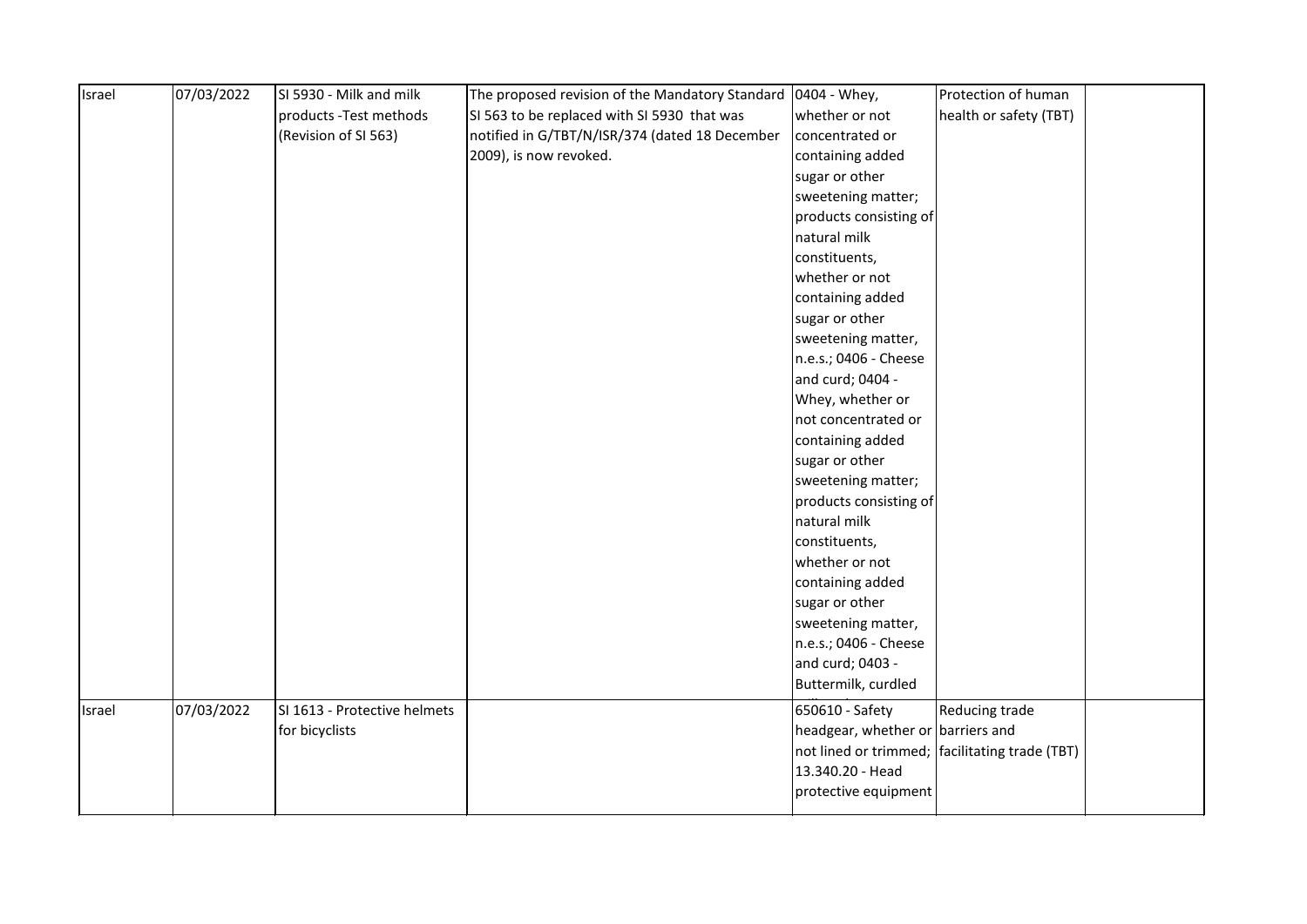| Israel | 07/03/2022 | SI 115 - Soft white cheeses | 040610 - Fresh         | Protection of human                         |  |
|--------|------------|-----------------------------|------------------------|---------------------------------------------|--|
|        |            |                             |                        | cheese "unripened or health or safety (TBT) |  |
|        |            |                             | uncured cheese",       |                                             |  |
|        |            |                             | incl. whey cheese,     |                                             |  |
|        |            |                             | and curd; 040610 -     |                                             |  |
|        |            |                             | Fresh cheese, i.e.     |                                             |  |
|        |            |                             | unripened or uncured   |                                             |  |
|        |            |                             | cheese, incl. whey     |                                             |  |
|        |            |                             | cheese, and curd;      |                                             |  |
|        |            |                             | 67.100.30 - Cheese;    |                                             |  |
|        |            |                             | 67.100.30 - Cheese     |                                             |  |
|        |            |                             |                        |                                             |  |
| Israel | 07/03/2022 | SI 285 - Fermented milk     | 0403 - Buttermilk,     | Protection of human                         |  |
|        |            | products                    | curdled milk and       | health or safety (TBT)                      |  |
|        |            |                             | cream, yogurt, képhir  |                                             |  |
|        |            |                             | and other fermented    |                                             |  |
|        |            |                             | or acidified milk and  |                                             |  |
|        |            |                             | cream, whether or      |                                             |  |
|        |            |                             | not concentrated or    |                                             |  |
|        |            |                             | flavoured or           |                                             |  |
|        |            |                             | containing added       |                                             |  |
|        |            |                             | sugar or other         |                                             |  |
|        |            |                             | sweetening matter,     |                                             |  |
|        |            |                             | fruits, nuts or cocoa; |                                             |  |
|        |            |                             | 67.100.20 - Butter     |                                             |  |
|        |            |                             |                        |                                             |  |
| Israel | 07/03/2022 | SI 115 - Soft white cheeses | 0406 - Cheese and      | Protection of human                         |  |
|        |            |                             | curd; 67.100.99 -      | health or safety (TBT)                      |  |
|        |            |                             | Other milk products    |                                             |  |
|        |            |                             |                        |                                             |  |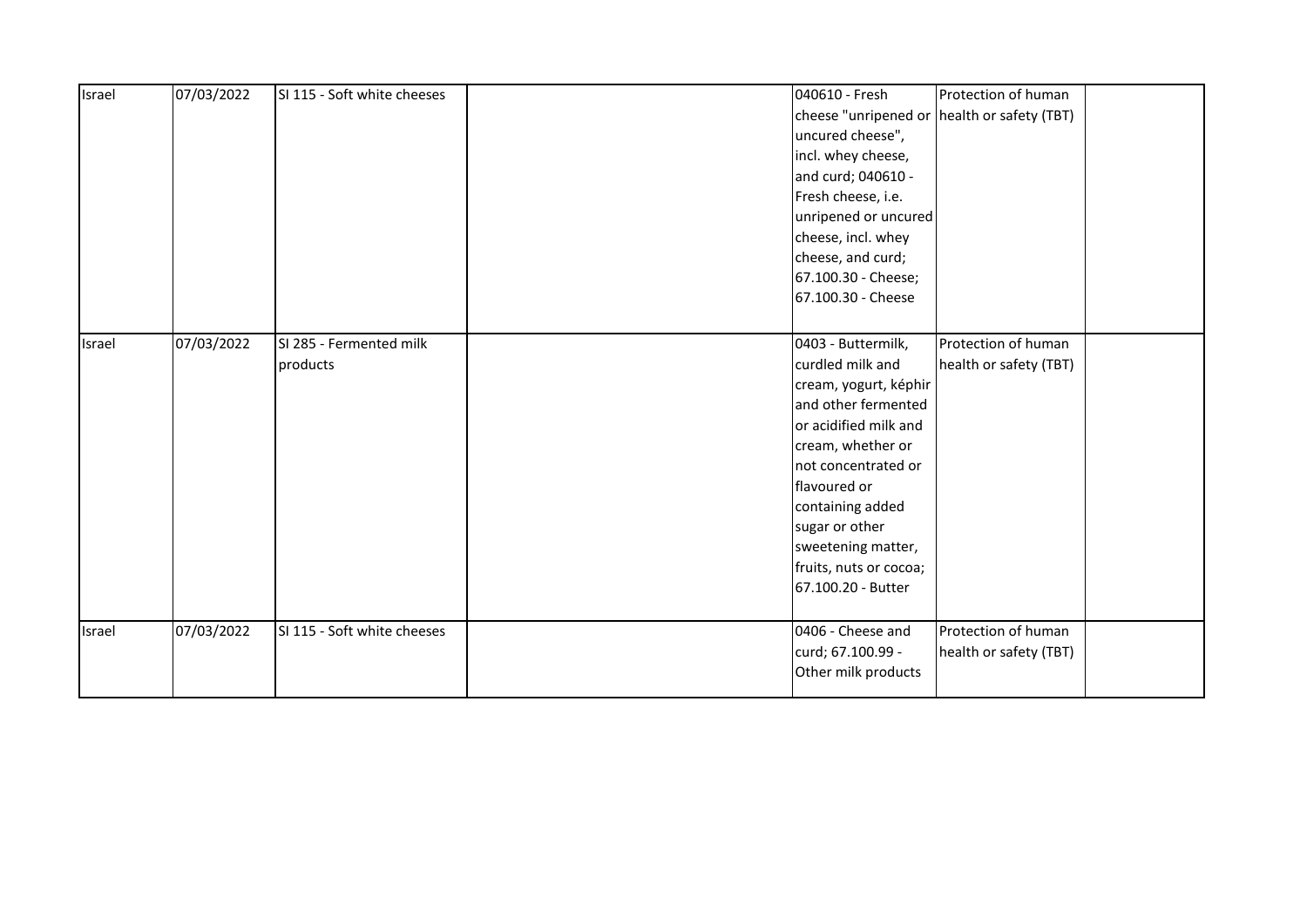| products - Test methods<br>SI 1242 to be replaced with SI 5930 that was<br>curdled milk and<br>(Revision of SI 1242)<br>notified in G/TBT/N/ISR/378 (dated 18 December<br>cream, yogurt, kephir<br>2009), is now revoked.<br>and other fermented<br>or acidified milk and<br>cream, whether or<br>not concentrated or<br>flavoured or<br>containing added<br>sugar or other | health or safety (TBT) |  |
|-----------------------------------------------------------------------------------------------------------------------------------------------------------------------------------------------------------------------------------------------------------------------------------------------------------------------------------------------------------------------------|------------------------|--|
|                                                                                                                                                                                                                                                                                                                                                                             |                        |  |
|                                                                                                                                                                                                                                                                                                                                                                             |                        |  |
|                                                                                                                                                                                                                                                                                                                                                                             |                        |  |
|                                                                                                                                                                                                                                                                                                                                                                             |                        |  |
|                                                                                                                                                                                                                                                                                                                                                                             |                        |  |
|                                                                                                                                                                                                                                                                                                                                                                             |                        |  |
|                                                                                                                                                                                                                                                                                                                                                                             |                        |  |
|                                                                                                                                                                                                                                                                                                                                                                             |                        |  |
|                                                                                                                                                                                                                                                                                                                                                                             |                        |  |
| sweetening matter,                                                                                                                                                                                                                                                                                                                                                          |                        |  |
| fruits, nuts or cocoa;                                                                                                                                                                                                                                                                                                                                                      |                        |  |
| 0405 - Butter, incl.                                                                                                                                                                                                                                                                                                                                                        |                        |  |
| dehydrated butter                                                                                                                                                                                                                                                                                                                                                           |                        |  |
| and ghee, and other                                                                                                                                                                                                                                                                                                                                                         |                        |  |
| fats and oils derived                                                                                                                                                                                                                                                                                                                                                       |                        |  |
| from milk; dairy                                                                                                                                                                                                                                                                                                                                                            |                        |  |
| spreads; 0401 - Milk                                                                                                                                                                                                                                                                                                                                                        |                        |  |
| and cream, not                                                                                                                                                                                                                                                                                                                                                              |                        |  |
| concentrated nor                                                                                                                                                                                                                                                                                                                                                            |                        |  |
| containing added                                                                                                                                                                                                                                                                                                                                                            |                        |  |
| sugar or other                                                                                                                                                                                                                                                                                                                                                              |                        |  |
| sweetening matter;                                                                                                                                                                                                                                                                                                                                                          |                        |  |
| 0402 - Milk and                                                                                                                                                                                                                                                                                                                                                             |                        |  |
| cream, concentrated                                                                                                                                                                                                                                                                                                                                                         |                        |  |
| or containing added                                                                                                                                                                                                                                                                                                                                                         |                        |  |
| sugar or other                                                                                                                                                                                                                                                                                                                                                              |                        |  |
| sweetening matter;                                                                                                                                                                                                                                                                                                                                                          |                        |  |
| 0403 - Buttermilk,                                                                                                                                                                                                                                                                                                                                                          |                        |  |
| curdled milk and                                                                                                                                                                                                                                                                                                                                                            |                        |  |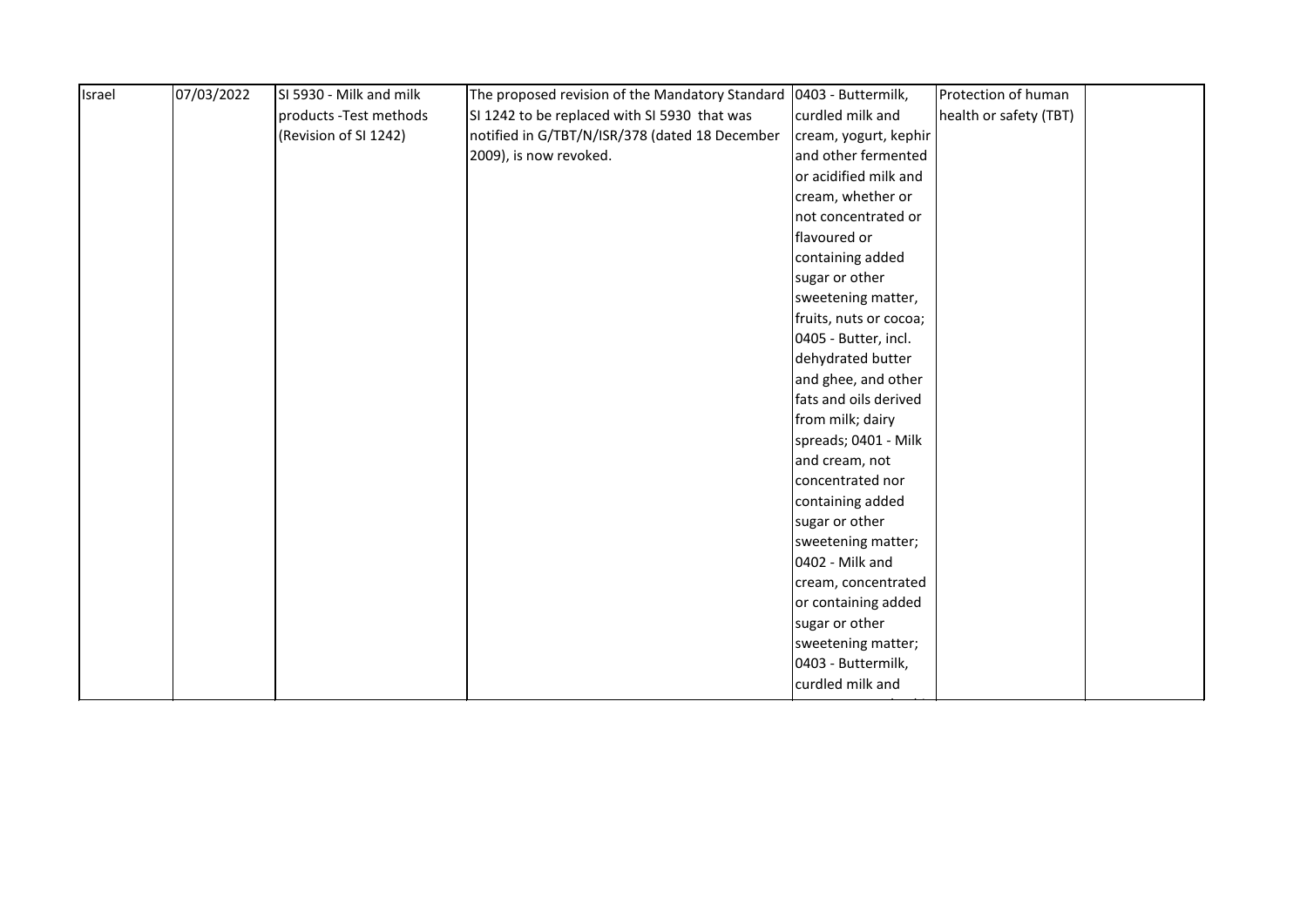| Israel | 07/03/2022 | SI 60095 part 1 - Lead-acid |         | 850710 - Lead-acid     | Reducing trade                                    |  |
|--------|------------|-----------------------------|---------|------------------------|---------------------------------------------------|--|
|        |            | starter batteries: General  |         | accumulators of a      | barriers and                                      |  |
|        |            | requirements and methods    |         |                        | kind used for starting   facilitating trade (TBT) |  |
|        |            | of testing                  |         | piston engine "starter |                                                   |  |
|        |            |                             |         | batteries" (excl.      |                                                   |  |
|        |            |                             |         | spent); 850720 - Lead  |                                                   |  |
|        |            |                             |         | acid accumulators      |                                                   |  |
|        |            |                             |         | (excl. spent and       |                                                   |  |
|        |            |                             |         | starter batteries);    |                                                   |  |
|        |            |                             |         | 29.220.20 - Acid       |                                                   |  |
|        |            |                             |         | secondary cells and    |                                                   |  |
|        |            |                             |         | batteries; 43.040.10 - |                                                   |  |
|        |            |                             |         | <b>Electrical and</b>  |                                                   |  |
|        |            |                             |         | electronic equipment   |                                                   |  |
|        |            |                             |         |                        |                                                   |  |
|        |            |                             |         |                        |                                                   |  |
|        |            |                             |         |                        |                                                   |  |
| Israel | 07/03/2022 | SI 1361 - Salty Cheeses     |         | 0405 - Butter, incl.   |                                                   |  |
|        |            |                             |         | dehydrated butter      |                                                   |  |
|        |            |                             |         | and ghee, and other    |                                                   |  |
|        |            |                             |         | fats and oils derived  |                                                   |  |
|        |            |                             |         | from milk; dairy       |                                                   |  |
|        |            |                             | cnreads |                        |                                                   |  |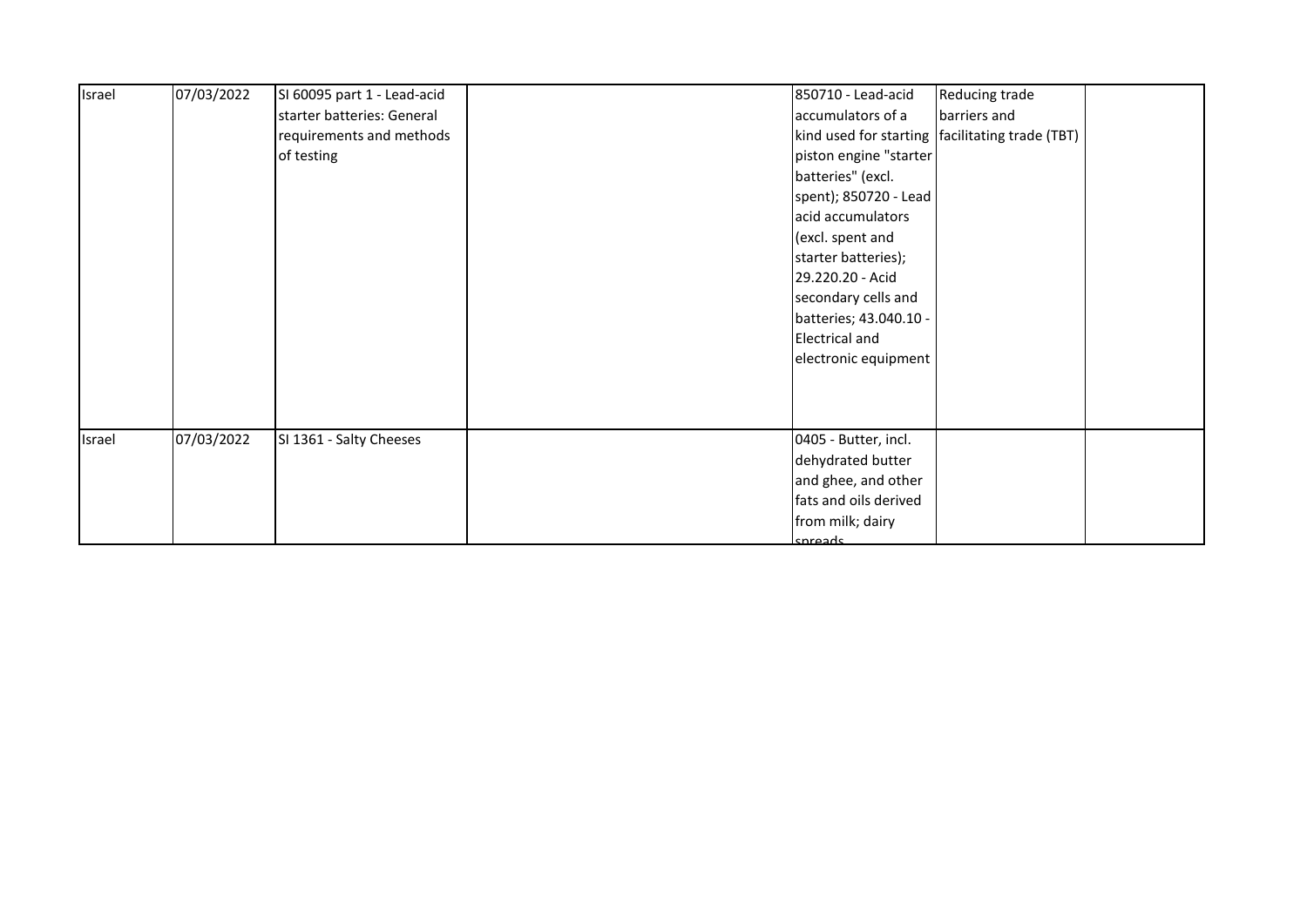| Israel | 07/03/2022 | SI 5930 - Milk and milk | The proposed revision of the Mandatory Standard   0403 - Buttermilk, |                        | Protection of human    |  |
|--------|------------|-------------------------|----------------------------------------------------------------------|------------------------|------------------------|--|
|        |            | products - Test methods | SI 526 to be replaced with SI 5930 that was                          | curdled milk and       | health or safety (TBT) |  |
|        |            | (Revision of SI 526)    | notified in G/TBT/N/ISR/372 (dated 18 December                       | cream, yogurt, kephir  |                        |  |
|        |            |                         | 2009), is now revoked.                                               | and other fermented    |                        |  |
|        |            |                         |                                                                      | or acidified milk and  |                        |  |
|        |            |                         |                                                                      | cream, whether or      |                        |  |
|        |            |                         |                                                                      | not concentrated or    |                        |  |
|        |            |                         |                                                                      | flavoured or           |                        |  |
|        |            |                         |                                                                      | containing added       |                        |  |
|        |            |                         |                                                                      | sugar or other         |                        |  |
|        |            |                         |                                                                      | sweetening matter,     |                        |  |
|        |            |                         |                                                                      | fruits, nuts or cocoa; |                        |  |
|        |            |                         |                                                                      | 0405 - Butter, incl.   |                        |  |
|        |            |                         |                                                                      | dehydrated butter      |                        |  |
|        |            |                         |                                                                      | and ghee, and other    |                        |  |
|        |            |                         |                                                                      | fats and oils derived  |                        |  |
|        |            |                         |                                                                      | from milk; dairy       |                        |  |
|        |            |                         |                                                                      | spreads; 0401 - Milk   |                        |  |
|        |            |                         |                                                                      | and cream, not         |                        |  |
|        |            |                         |                                                                      | concentrated nor       |                        |  |
|        |            |                         |                                                                      | containing added       |                        |  |
|        |            |                         |                                                                      | sugar or other         |                        |  |
|        |            |                         |                                                                      | sweetening matter;     |                        |  |
|        |            |                         |                                                                      | 0402 - Milk and        |                        |  |
|        |            |                         |                                                                      | cream, concentrated    |                        |  |
|        |            |                         |                                                                      | or containing added    |                        |  |
|        |            |                         |                                                                      | sugar or other         |                        |  |
|        |            |                         |                                                                      | sweetening matter;     |                        |  |
|        |            |                         |                                                                      | 0402 - Milk and        |                        |  |
|        |            |                         |                                                                      | cream, concentrated    |                        |  |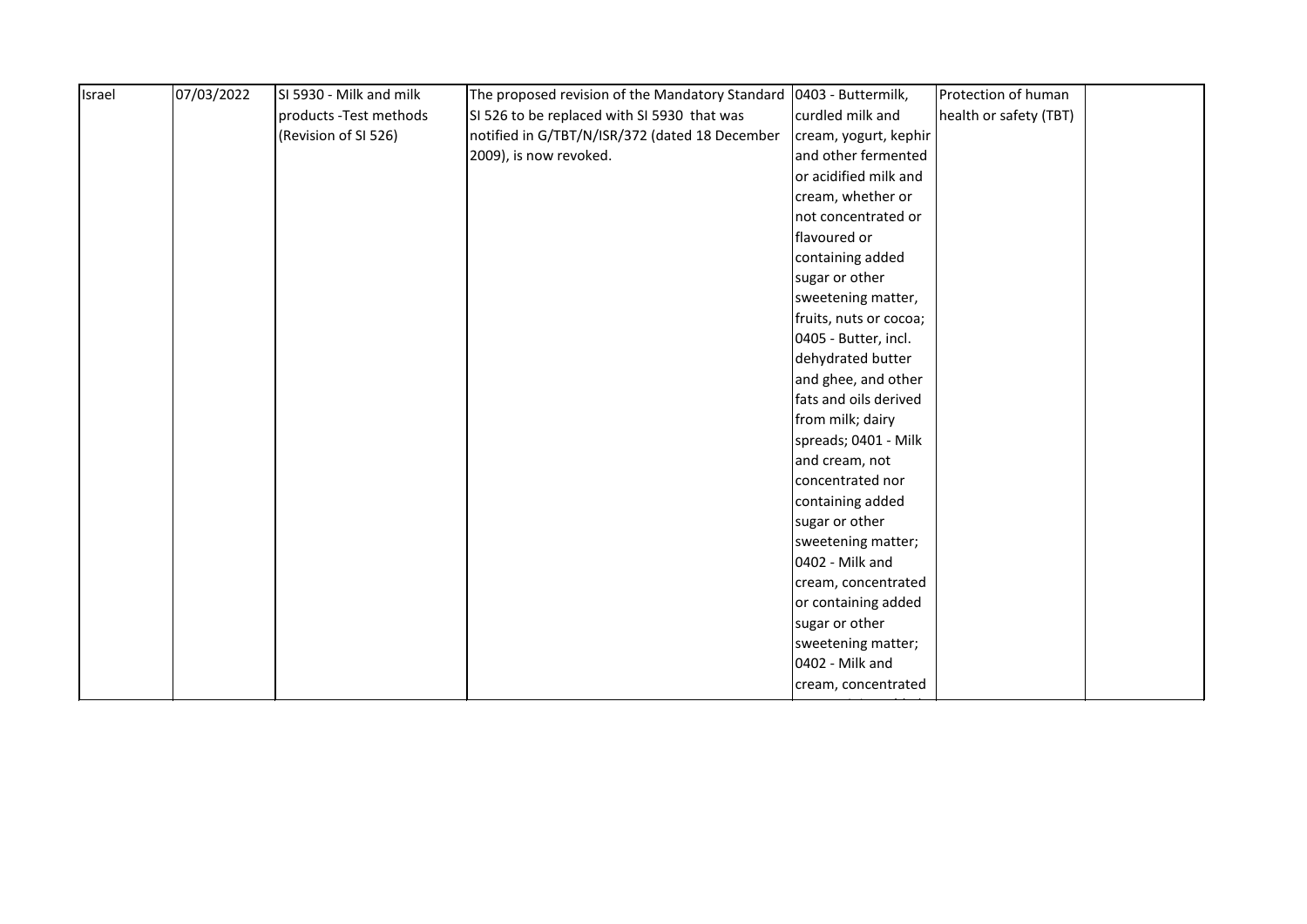| Israel | 07/03/2022 | SI 5930 - Milk and milk | The proposed revision of the Mandatory Standard | 0403 - Buttermilk,     | Protection of human    |  |
|--------|------------|-------------------------|-------------------------------------------------|------------------------|------------------------|--|
|        |            | products - Test methods | SI 550 to be replaced with SI 5930 that was     | curdled milk and       | health or safety (TBT) |  |
|        |            | (Revision of SI 550)    | notified in G/TBT/N/ISR/373 (dated 18 December  | cream, yogurt, kephir  |                        |  |
|        |            |                         | 2009), is now revoked.                          | and other fermented    |                        |  |
|        |            |                         |                                                 | or acidified milk and  |                        |  |
|        |            |                         |                                                 | cream, whether or      |                        |  |
|        |            |                         |                                                 | not concentrated or    |                        |  |
|        |            |                         |                                                 | flavoured or           |                        |  |
|        |            |                         |                                                 | containing added       |                        |  |
|        |            |                         |                                                 | sugar or other         |                        |  |
|        |            |                         |                                                 | sweetening matter,     |                        |  |
|        |            |                         |                                                 | fruits, nuts or cocoa; |                        |  |
|        |            |                         |                                                 | 0405 - Butter, incl.   |                        |  |
|        |            |                         |                                                 | dehydrated butter      |                        |  |
|        |            |                         |                                                 | and ghee, and other    |                        |  |
|        |            |                         |                                                 | fats and oils derived  |                        |  |
|        |            |                         |                                                 | from milk; dairy       |                        |  |
|        |            |                         |                                                 | spreads; 0401 - Milk   |                        |  |
|        |            |                         |                                                 | and cream, not         |                        |  |
|        |            |                         |                                                 | concentrated nor       |                        |  |
|        |            |                         |                                                 | containing added       |                        |  |
|        |            |                         |                                                 | sugar or other         |                        |  |
|        |            |                         |                                                 | sweetening matter;     |                        |  |
|        |            |                         |                                                 | 0402 - Milk and        |                        |  |
|        |            |                         |                                                 | cream, concentrated    |                        |  |
|        |            |                         |                                                 | or containing added    |                        |  |
|        |            |                         |                                                 | sugar or other         |                        |  |
|        |            |                         |                                                 | sweetening matter;     |                        |  |
|        |            |                         |                                                 | 0401 - Milk and        |                        |  |
|        |            |                         |                                                 | cream, not             |                        |  |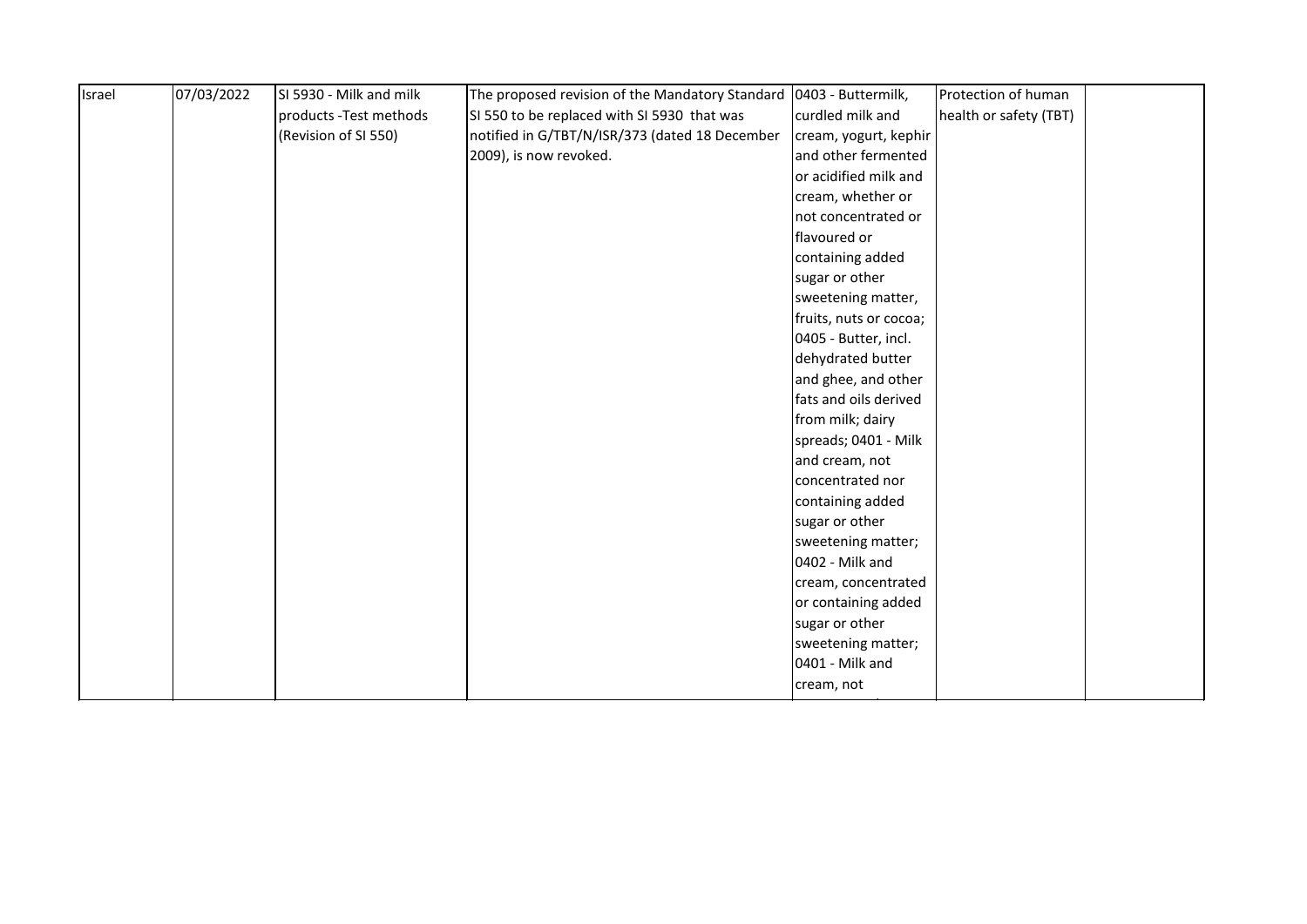| Israel | 07/03/2022 | SI 237 - Cream | 0403 - Buttermilk,<br>Protection of human  |  |
|--------|------------|----------------|--------------------------------------------|--|
|        |            |                | curdled milk and<br>health or safety (TBT) |  |
|        |            |                | cream, yogurt, kephir                      |  |
|        |            |                | and other fermented                        |  |
|        |            |                | or acidified milk and                      |  |
|        |            |                | cream, whether or                          |  |
|        |            |                | not concentrated or                        |  |
|        |            |                | flavoured or                               |  |
|        |            |                | containing added                           |  |
|        |            |                | sugar or other                             |  |
|        |            |                | sweetening matter,                         |  |
|        |            |                | fruits, nuts or cocoa;                     |  |
|        |            |                | 0402 - Milk and                            |  |
|        |            |                | cream, concentrated                        |  |
|        |            |                | or containing added                        |  |
|        |            |                | sugar or other                             |  |
|        |            |                | sweetening matter;                         |  |
|        |            |                | 0403 - Buttermilk,                         |  |
|        |            |                | curdled milk and                           |  |
|        |            |                | cream, yogurt, kephir                      |  |
|        |            |                | and other fermented                        |  |
|        |            |                | or acidified milk and                      |  |
|        |            |                | cream, whether or                          |  |
|        |            |                | not concentrated or                        |  |
|        |            |                | flavoured or                               |  |
|        |            |                | containing added                           |  |
|        |            |                | sugar or other                             |  |
|        |            |                | sweetening matter,                         |  |
|        |            |                | fruits, nuts or cocoa;                     |  |
|        |            |                | 0403 - Buttermilk,                         |  |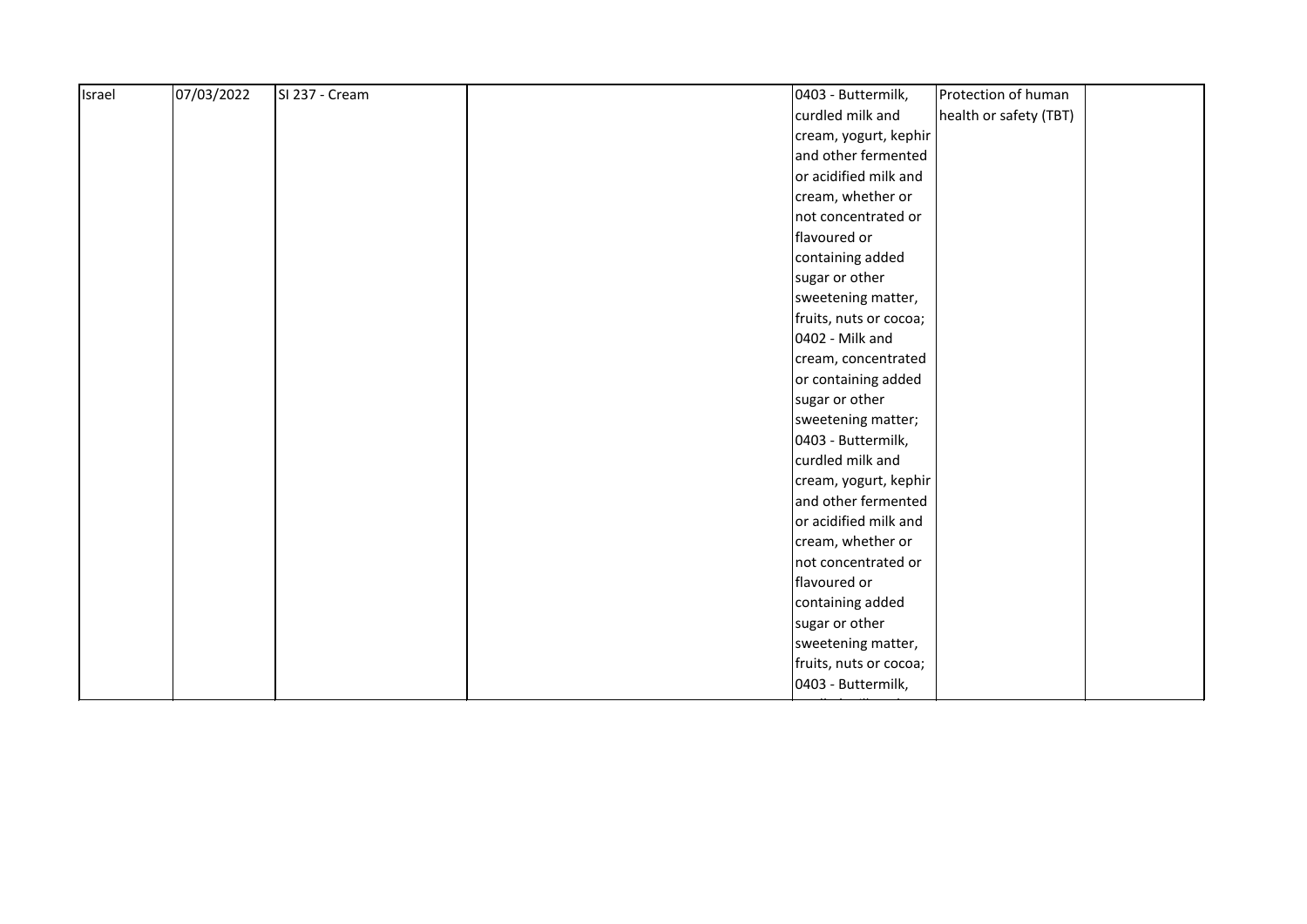| Israel | 07/03/2022 | SI 323 - Butter | 0405 - Butter, incl.<br>Protection of human |
|--------|------------|-----------------|---------------------------------------------|
|        |            |                 | dehydrated butter<br>health or safety (TBT) |
|        |            |                 | and ghee, and other                         |
|        |            |                 | fats and oils derived                       |
|        |            |                 | from milk; dairy                            |
|        |            |                 | spreads; 0405 -                             |
|        |            |                 | Butter, incl.                               |
|        |            |                 | dehydrated butter                           |
|        |            |                 | and ghee, and other                         |
|        |            |                 | fats and oils derived                       |
|        |            |                 | from milk; dairy                            |
|        |            |                 | spreads; 0405 -                             |
|        |            |                 | Butter, incl.                               |
|        |            |                 | dehydrated butter                           |
|        |            |                 | and ghee, and other                         |
|        |            |                 | fats and oils derived                       |
|        |            |                 | from milk; dairy                            |
|        |            |                 | spreads; 67.100.20 -                        |
|        |            |                 | Butter; 67.100.20 -                         |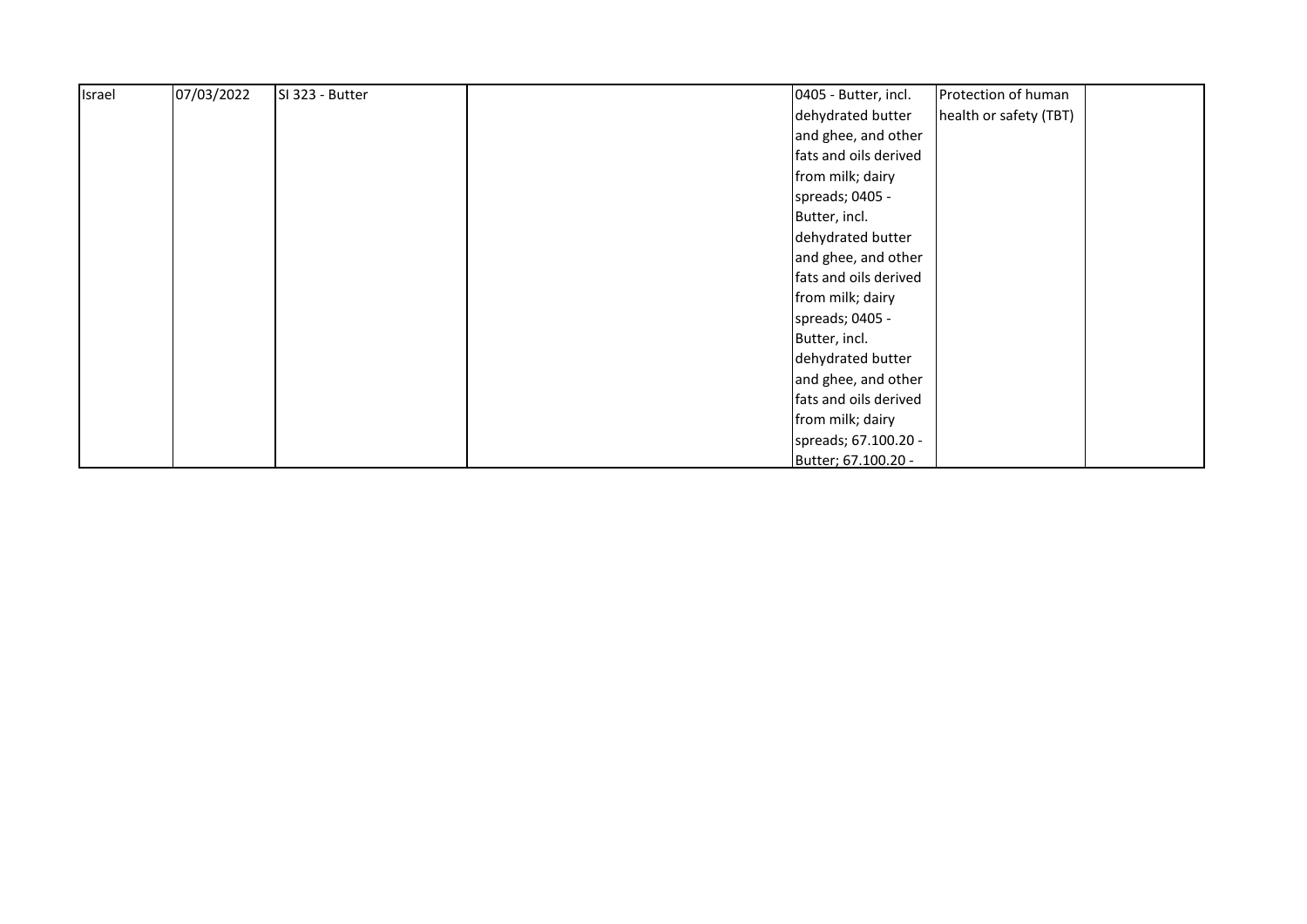|  | products - Test methods |                                                |                        |                        |  |
|--|-------------------------|------------------------------------------------|------------------------|------------------------|--|
|  |                         | SI 662 to be replaced with SI 5930 that was    | curdled milk and       | health or safety (TBT) |  |
|  | (Revision of SI 662)    | notified in G/TBT/N/ISR/377 (dated 18 December | cream, yogurt, kephir  |                        |  |
|  |                         | 2009), is now revoked.                         | and other fermented    |                        |  |
|  |                         |                                                | or acidified milk and  |                        |  |
|  |                         |                                                | cream, whether or      |                        |  |
|  |                         |                                                | not concentrated or    |                        |  |
|  |                         |                                                | flavoured or           |                        |  |
|  |                         |                                                | containing added       |                        |  |
|  |                         |                                                | sugar or other         |                        |  |
|  |                         |                                                | sweetening matter,     |                        |  |
|  |                         |                                                | fruits, nuts or cocoa; |                        |  |
|  |                         |                                                | 0405 - Butter, incl.   |                        |  |
|  |                         |                                                | dehydrated butter      |                        |  |
|  |                         |                                                | and ghee, and other    |                        |  |
|  |                         |                                                | fats and oils derived  |                        |  |
|  |                         |                                                | from milk; dairy       |                        |  |
|  |                         |                                                | spreads; 0401 - Milk   |                        |  |
|  |                         |                                                | and cream, not         |                        |  |
|  |                         |                                                | concentrated nor       |                        |  |
|  |                         |                                                | containing added       |                        |  |
|  |                         |                                                | sugar or other         |                        |  |
|  |                         |                                                | sweetening matter;     |                        |  |
|  |                         |                                                | 0402 - Milk and        |                        |  |
|  |                         |                                                | cream, concentrated    |                        |  |
|  |                         |                                                | or containing added    |                        |  |
|  |                         |                                                | sugar or other         |                        |  |
|  |                         |                                                | sweetening matter;     |                        |  |
|  |                         |                                                | 0403 - Buttermilk,     |                        |  |
|  |                         |                                                | curdled milk and       |                        |  |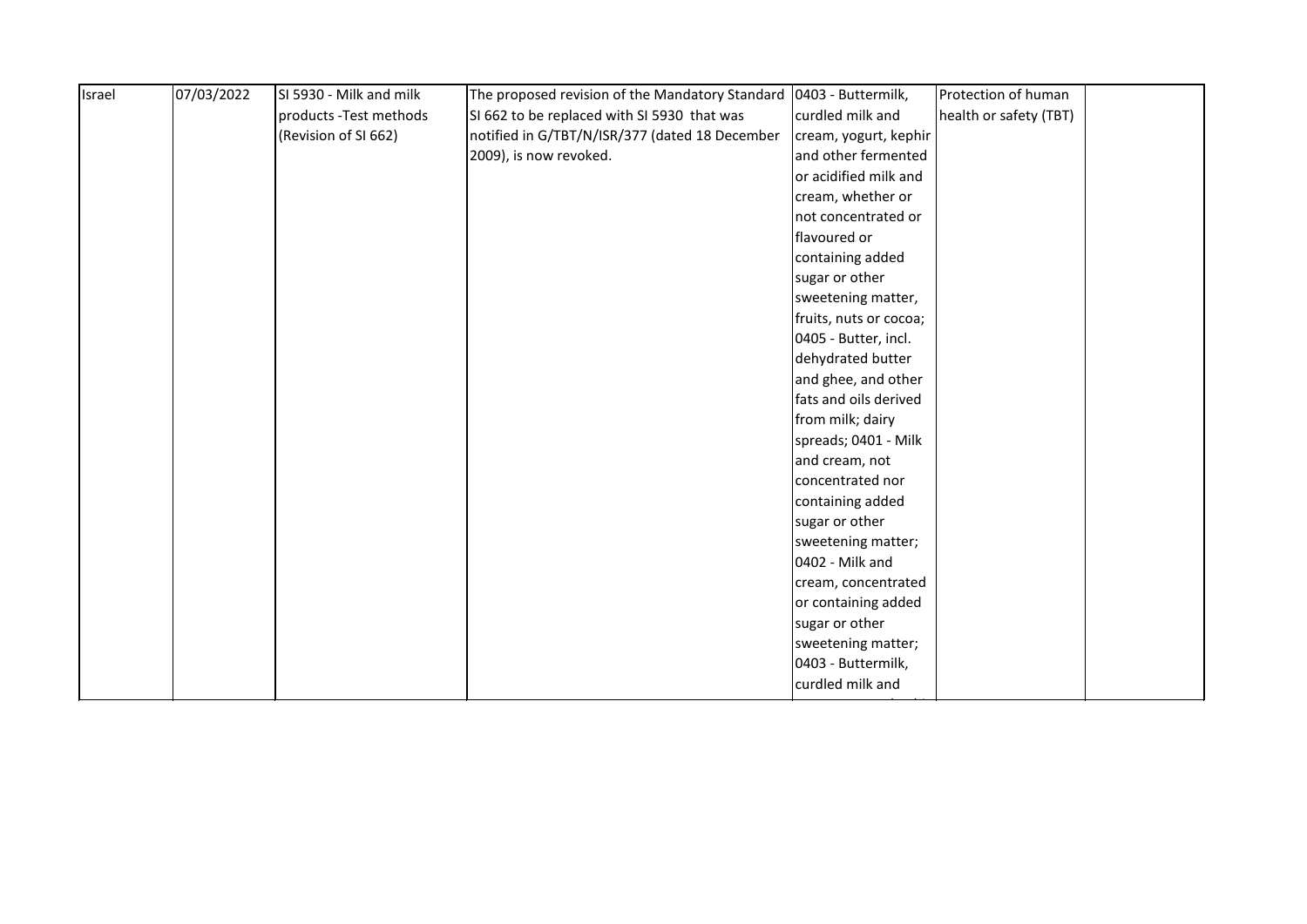| Israel        | 07/03/2022 | Import and Export Decree   | The second and the third steps to the entry into    |                        | Reducing trade           |  |
|---------------|------------|----------------------------|-----------------------------------------------------|------------------------|--------------------------|--|
|               |            | (Import Groups), 5721-2021 | force of the Import and Export Decree (Import       |                        | barriers and             |  |
|               |            |                            | Groups) as notified under items 6 and 9 of          |                        | facilitating trade (TBT) |  |
|               |            |                            | G/TBT/N/ISR/1184 are revoked.An updated draft       |                        |                          |  |
|               |            |                            | Decree of Israel's Import Groups that will ease the |                        |                          |  |
|               |            |                            | conformity assessment requirements for imported     |                        |                          |  |
|               |            |                            | products subject to Israel Mandatory                |                        |                          |  |
|               |            |                            | Standards, will be notified shortly.                |                        |                          |  |
| <b>Israel</b> | 07/03/2022 | SI 323 - Butter            |                                                     | 0405 - Butter, incl.   | Protection of human      |  |
|               |            |                            |                                                     | dehydrated butter      | health or safety (TBT)   |  |
|               |            |                            |                                                     | and ghee, and other    |                          |  |
|               |            |                            |                                                     | fats and oils derived  |                          |  |
|               |            |                            |                                                     | from milk; dairy       |                          |  |
|               |            |                            |                                                     | spreads; 67.100.20 -   |                          |  |
|               |            |                            |                                                     | $D_{11}$ ++ $\alpha$ r |                          |  |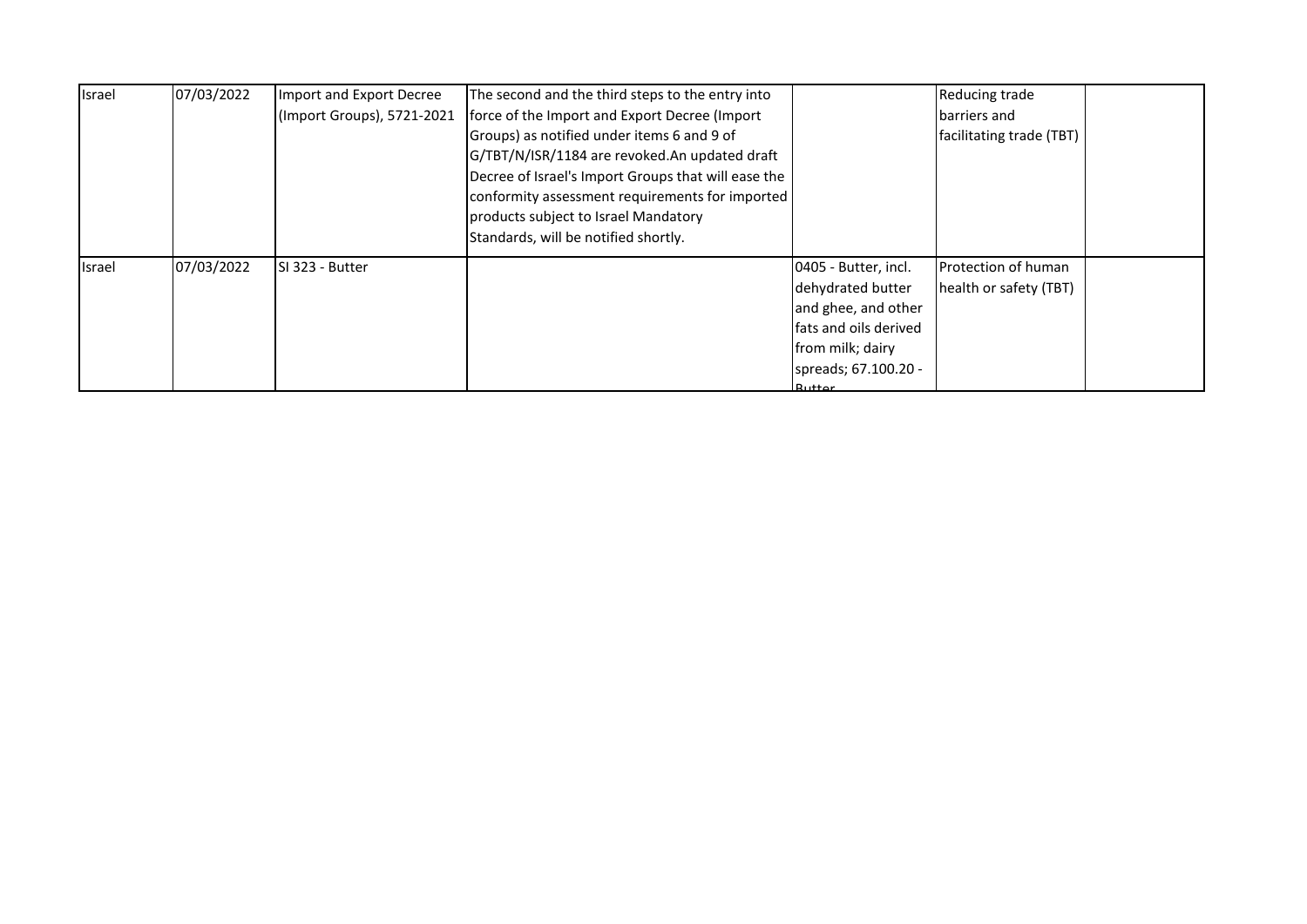| Israel | 07/03/2022 | SI 244 - Sour cream     | Protection of human<br>0403 - Buttermilk,     |  |
|--------|------------|-------------------------|-----------------------------------------------|--|
|        |            |                         | health or safety (TBT)<br>curdled milk and    |  |
|        |            |                         | cream, yogurt, kephir                         |  |
|        |            |                         | and other fermented                           |  |
|        |            |                         | or acidified milk and                         |  |
|        |            |                         | cream, whether or                             |  |
|        |            |                         | not concentrated or                           |  |
|        |            |                         | flavoured or                                  |  |
|        |            |                         | containing added                              |  |
|        |            |                         | sugar or other                                |  |
|        |            |                         | sweetening matter,                            |  |
|        |            |                         | fruits, nuts or cocoa;                        |  |
|        |            |                         | 0403 - Buttermilk,                            |  |
|        |            |                         | curdled milk and                              |  |
|        |            |                         | cream, yogurt, kephir                         |  |
|        |            |                         | and other fermented                           |  |
|        |            |                         | or acidified milk and                         |  |
|        |            |                         | cream, whether or                             |  |
|        |            |                         | not concentrated or                           |  |
|        |            |                         | flavoured or                                  |  |
|        |            |                         | containing added                              |  |
|        |            |                         | sugar or other                                |  |
|        |            |                         | sweetening matter,                            |  |
|        |            |                         | fruits, nuts or cocoa;                        |  |
|        |            |                         | 0403 - Buttermilk,                            |  |
|        |            |                         | curdled milk and                              |  |
|        |            |                         | cream, yogurt, képhir                         |  |
|        |            |                         | and other fermented                           |  |
|        |            |                         | or acidified milk and                         |  |
|        |            |                         | cream, whether or                             |  |
| Israel | 07/03/2022 | SI 1361 - Salty Cheeses | 0406 - Cheese and<br>Protection of human      |  |
|        |            |                         | curd; 0406 - Cheese<br>health or safety (TBT) |  |
|        |            |                         | and curd; 0406 -                              |  |
|        |            |                         | Cheese and curd;                              |  |
|        |            |                         | 67.100.30 - Cheese;                           |  |
|        |            |                         | 67 100 30 - Cheese                            |  |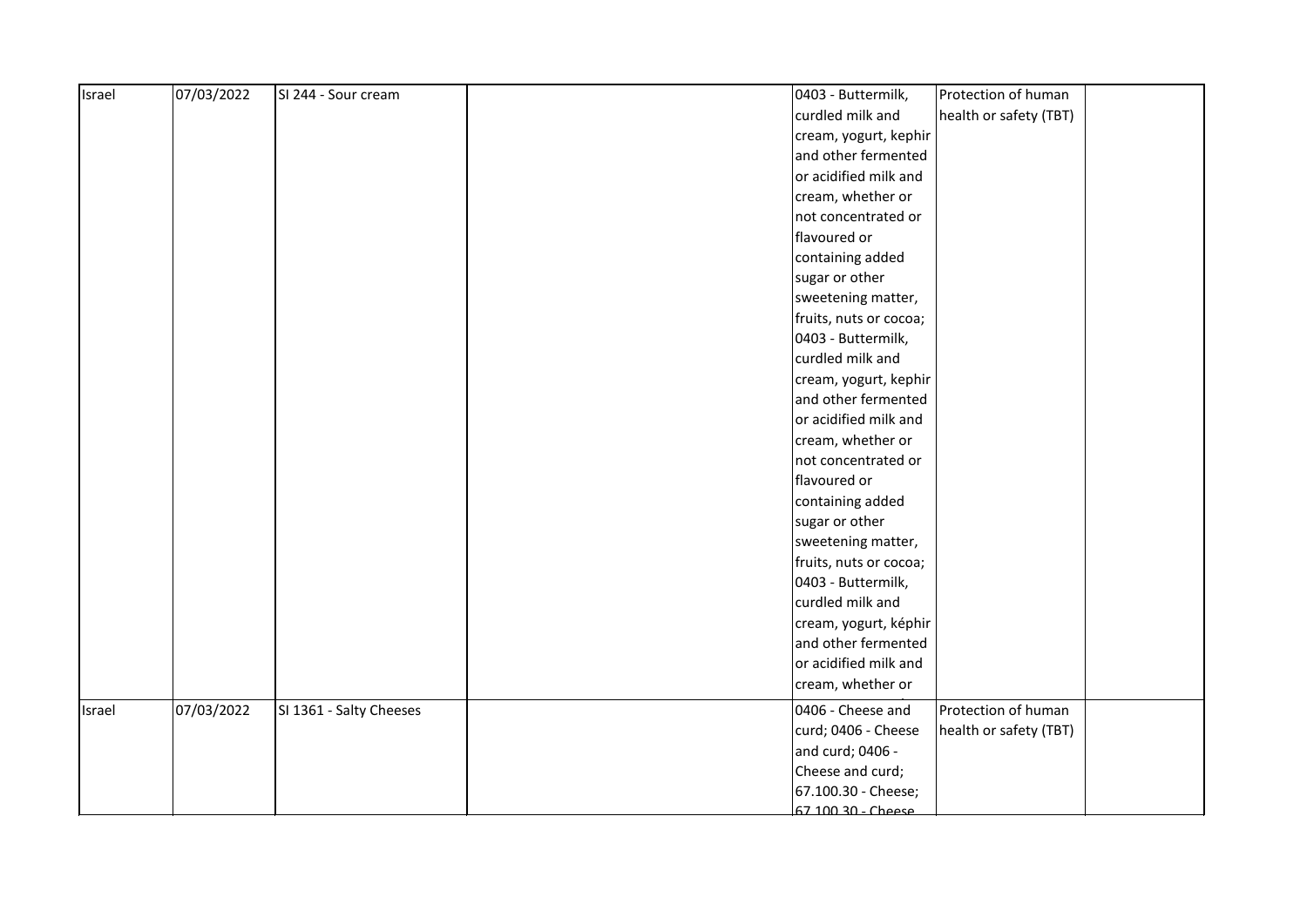| Israel | 07/03/2022 | SI 244 - Sour cream     | 0403 - Buttermilk,     | Protection of human    |  |
|--------|------------|-------------------------|------------------------|------------------------|--|
|        |            |                         | curdled milk and       | health or safety (TBT) |  |
|        |            |                         | cream, yogurt, képhir  |                        |  |
|        |            |                         | and other fermented    |                        |  |
|        |            |                         | or acidified milk and  |                        |  |
|        |            |                         | cream, whether or      |                        |  |
|        |            |                         | not concentrated or    |                        |  |
|        |            |                         | flavoured or           |                        |  |
|        |            |                         | containing added       |                        |  |
|        |            |                         | sugar or other         |                        |  |
|        |            |                         | sweetening matter,     |                        |  |
|        |            |                         | fruits, nuts or cocoa; |                        |  |
|        |            |                         | 67.100.01 - Milk and   |                        |  |
|        |            |                         | milk products in       |                        |  |
|        |            |                         | general                |                        |  |
| Israel | 07/03/2022 | SI 1361 - Salty cheeses | 0406 - Cheese and      |                        |  |
|        |            |                         | curd; 67.100.30 -      |                        |  |
|        |            |                         | <b>Cheese</b>          |                        |  |
| Israel | 07/03/2022 | SI 284 - Cow's milk for | 0401 - Milk and        | Protection of human    |  |
|        |            | drinking                | cream, not             | health or safety (TBT) |  |
|        |            |                         | concentrated nor       |                        |  |
|        |            |                         | containing added       |                        |  |
|        |            |                         | sugar or other         |                        |  |
|        |            |                         | sweetening matter;     |                        |  |
|        |            |                         | 67.100.01 - Milk and   |                        |  |
|        |            |                         | milk products in       |                        |  |
|        |            |                         |                        |                        |  |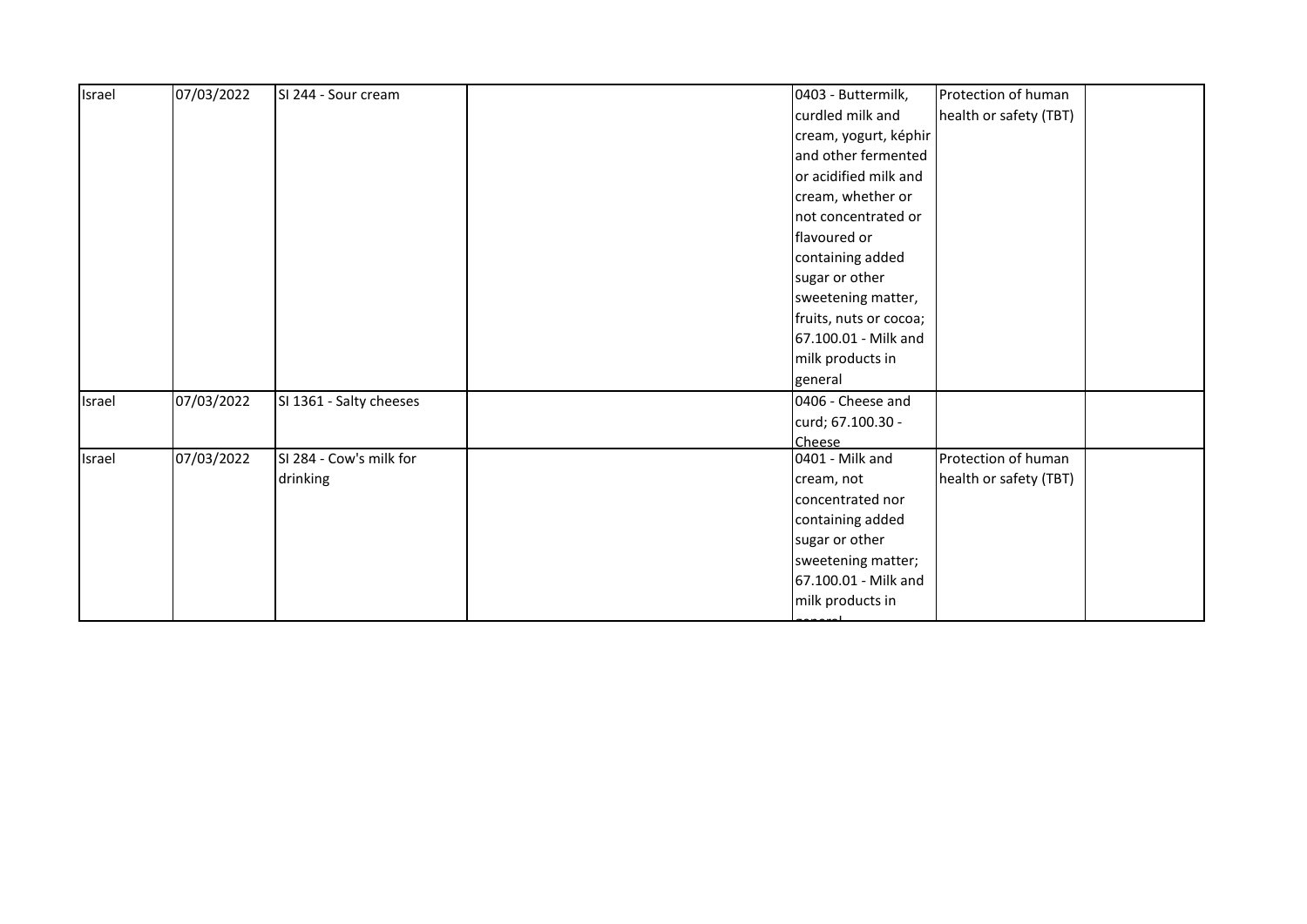| Israel | 07/03/2022 | SI 5930 - Milk and milk | 0401 - Milk and        | Protection of human    |
|--------|------------|-------------------------|------------------------|------------------------|
|        |            | products - Test methods | cream, not             | health or safety (TBT) |
|        |            |                         | concentrated nor       |                        |
|        |            |                         | containing added       |                        |
|        |            |                         | sugar or other         |                        |
|        |            |                         | sweetening matter;     |                        |
|        |            |                         | 0402 - Milk and        |                        |
|        |            |                         | cream, concentrated    |                        |
|        |            |                         | or containing added    |                        |
|        |            |                         | sugar or other         |                        |
|        |            |                         | sweetening matter;     |                        |
|        |            |                         | 0403 - Buttermilk,     |                        |
|        |            |                         | curdled milk and       |                        |
|        |            |                         | cream, yogurt, kephir  |                        |
|        |            |                         | and other fermented    |                        |
|        |            |                         | or acidified milk and  |                        |
|        |            |                         | cream, whether or      |                        |
|        |            |                         | not concentrated or    |                        |
|        |            |                         | flavoured or           |                        |
|        |            |                         | containing added       |                        |
|        |            |                         | sugar or other         |                        |
|        |            |                         | sweetening matter,     |                        |
|        |            |                         | fruits, nuts or cocoa; |                        |
|        |            |                         | 0405 - Butter, incl.   |                        |
|        |            |                         | dehydrated butter      |                        |
|        |            |                         | and ghee, and other    |                        |
|        |            |                         | fats and oils derived  |                        |
|        |            |                         | from milk; dairy       |                        |
|        |            |                         | spreads; 0404 -        |                        |
|        |            |                         | Whey, whether or       |                        |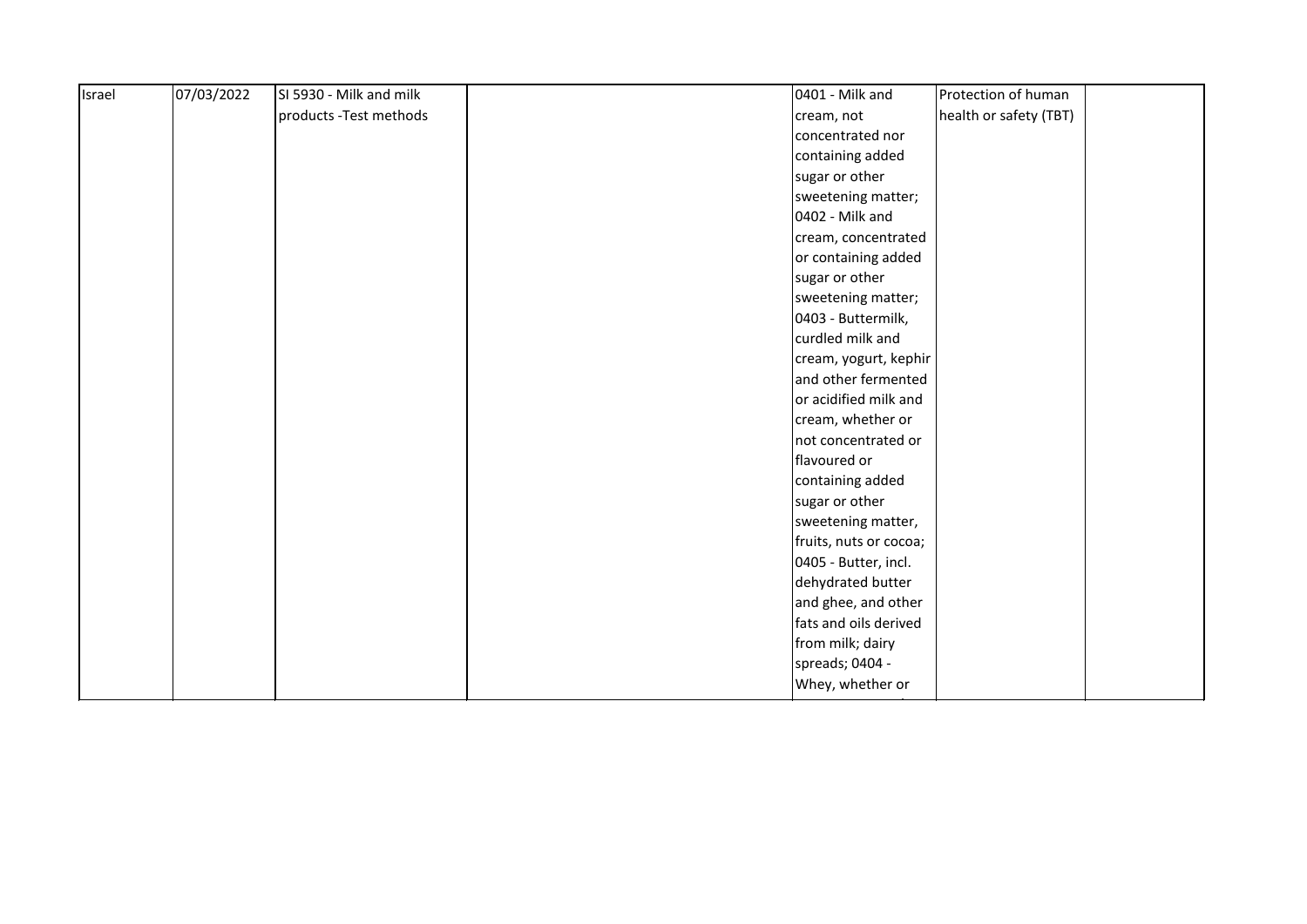| Israel | 07/03/2022 | SI 1107 - Child restraint<br>devices for motor vehicles                                                                                                |                                                                                                                                | 940120 - Seats for<br>motor vehicles;<br>43.040.80 - Crash<br>protection and<br>restraint systems;<br>43.040.60 - Bodies<br>and body                                                                                                                        | Reducing trade<br>barriers and<br>facilitating trade (TBT) |            |
|--------|------------|--------------------------------------------------------------------------------------------------------------------------------------------------------|--------------------------------------------------------------------------------------------------------------------------------|-------------------------------------------------------------------------------------------------------------------------------------------------------------------------------------------------------------------------------------------------------------|------------------------------------------------------------|------------|
| Israel | 02/03/2022 | SI 5433 Part 3 - Plastics<br>piping systems for hot and<br>cold water installations<br>inside buildings - Crosslinked<br>polyethylene (PE-X): Fittings | Third amendment to the Mandatory Standard SI<br>5433 part 3. This proposed amendment adopts<br>ISO 15875-3:2003/Amd.1:2020-12. | 741220 - Copper alloy Protection of human<br>tube or pipe fittings<br>e.g., couplings,"<br>elbows, sleeves";<br>391721 - Rigid tubes,<br>pipes and hoses, of<br>polymers of ethylene;<br>23.040.20 - Plastics<br>pipes; 91.140.60 -<br>Water supply systems | health or safety (TBT)                                     | 01/05/2022 |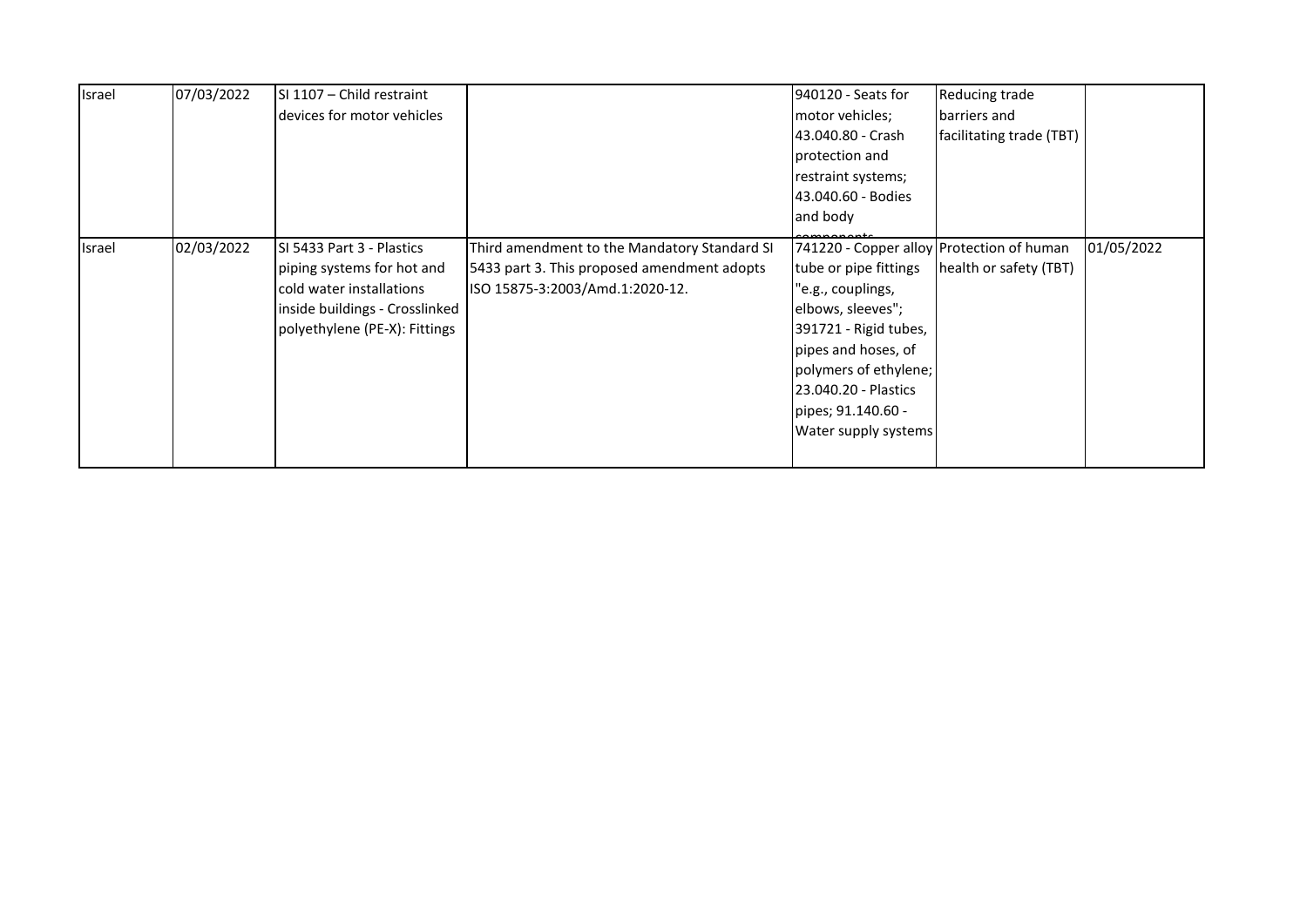| Israel | 02/03/2022 | SI 5433 Part 5 - Plastics      | First amendment to the Mandatory Standard SI | 391731 - Flexible                            | Protection of human    | 01/05/2022 |
|--------|------------|--------------------------------|----------------------------------------------|----------------------------------------------|------------------------|------------|
|        |            | piping systems for hot and     | 5433 part 5. This proposed amendment adopts  | tubes, pipes and                             | health or safety (TBT) |            |
|        |            | cold water installations       | ISO 15875-5:2003/Amd.1:2020-12.              | hoses, of plastics,                          |                        |            |
|        |            | inside buildings - Crosslinked |                                              | burst pressure >=                            |                        |            |
|        |            | polyethylene (PE-X): Fitness   |                                              | 27,6 MPa; 741991 -                           |                        |            |
|        |            | for purpose of the systems     |                                              | Articles of copper,                          |                        |            |
|        |            |                                |                                              | cast, moulded,                               |                        |            |
|        |            |                                |                                              | stamped or forged,                           |                        |            |
|        |            |                                |                                              | but not further                              |                        |            |
|        |            |                                |                                              | worked, n.e.s.;                              |                        |            |
|        |            |                                |                                              | 741220 - Copper alloy                        |                        |            |
|        |            |                                |                                              | tube or pipe fittings                        |                        |            |
|        |            |                                |                                              | "e.g., couplings,                            |                        |            |
|        |            |                                |                                              | elbows, sleeves";                            |                        |            |
|        |            |                                |                                              | 391721 - Rigid tubes,                        |                        |            |
|        |            |                                |                                              | pipes and hoses, of                          |                        |            |
|        |            |                                |                                              | polymers of ethylene;                        |                        |            |
|        |            |                                |                                              | 91.140.60 - Water                            |                        |            |
|        |            |                                |                                              | supply systems;                              |                        |            |
|        |            |                                |                                              | 23.040.20 - Plastics                         |                        |            |
|        |            |                                |                                              | pines                                        |                        |            |
| Israel | 02/03/2022 | SI 5433 Part 2 - Plastics      | Third amendment to the Mandatory Standard SI | 741220 - Copper alloy Protection of human    |                        | 01/05/2022 |
|        |            | piping systems for hot and     | 5433 part 2. This proposed amendment adopts  | tube or pipe fittings                        | health or safety (TBT) |            |
|        |            | cold water installations       | ISO 15875-2:2003/Amd.2: November 2020.       | e.g., couplings,                             |                        |            |
|        |            | inside buildings - Crosslinked |                                              | elbows, sleeves";                            |                        |            |
|        |            | polyethylene (PE-X): Pipes     |                                              | 391731 - Flexible                            |                        |            |
|        |            |                                |                                              | tubes, pipes and                             |                        |            |
|        |            |                                |                                              | hoses, of plastics,                          |                        |            |
|        |            |                                |                                              | burst pressure >=                            |                        |            |
|        |            |                                |                                              | 27,6 MPa; 391721 -<br>Rigid tubes, pipes and |                        |            |
|        |            |                                |                                              | hoses, of polymers of                        |                        |            |
|        |            |                                |                                              | ethylene; 23.040.20 -                        |                        |            |
|        |            |                                |                                              | Plastics pipes;                              |                        |            |
|        |            |                                |                                              | 91.140.60 - Water                            |                        |            |
|        |            |                                |                                              | supply systems                               |                        |            |
|        |            |                                |                                              |                                              |                        |            |
|        |            |                                |                                              |                                              |                        |            |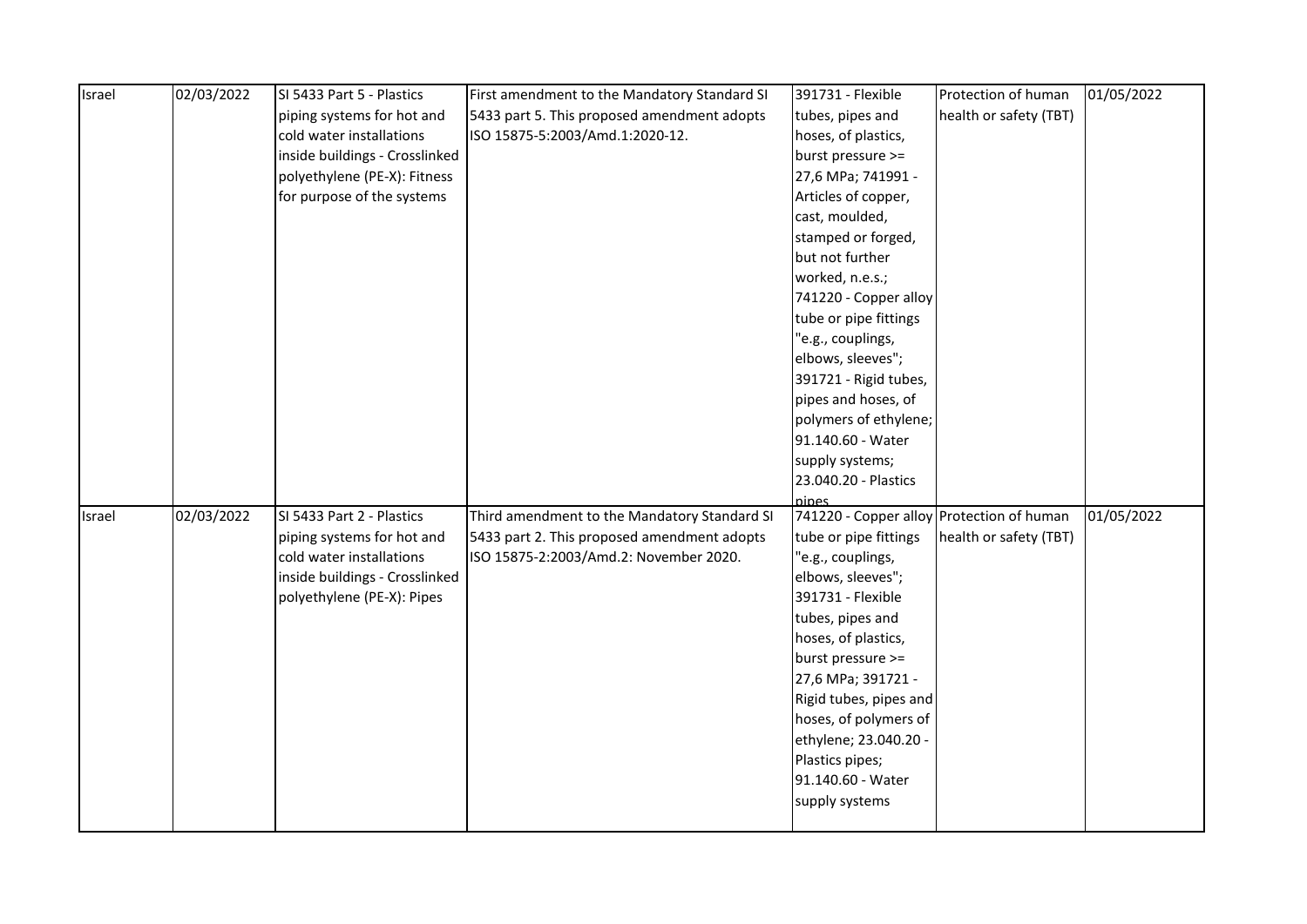| Israel | 02/03/2022 | SI 5438 part 11 - Chemicals | Revision of the Mandatory Standard SI 5438 part           | 71.100.80 - Chemicals Protection of human |                        | 01/05/2022 |
|--------|------------|-----------------------------|-----------------------------------------------------------|-------------------------------------------|------------------------|------------|
|        |            | used for treatment of water | 11 deals with iron chloride used for purifying            | for purification of                       | health or safety (TBT) |            |
|        |            | intended for drinking: Iron | drinking water. This draft standard revision adopts water |                                           |                        |            |
|        |            | (III) chloride              | both the European Standard EN 888: November               |                                           |                        |            |
|        |            |                             | 2004 and the American Standard ANSI/AWWA B                |                                           |                        |            |
|        |            |                             | 407-18, allowing for compliance with either,              |                                           |                        |            |
|        |            |                             | subject to the changes included in the standard's         |                                           |                        |            |
|        |            |                             | Hebrew section. The changes introduced in the             |                                           |                        |            |
|        |            |                             | updated American compliance route are the main            |                                           |                        |            |
|        |            |                             | difference between the old version and this               |                                           |                        |            |
|        |            |                             | proposed standard.                                        |                                           |                        |            |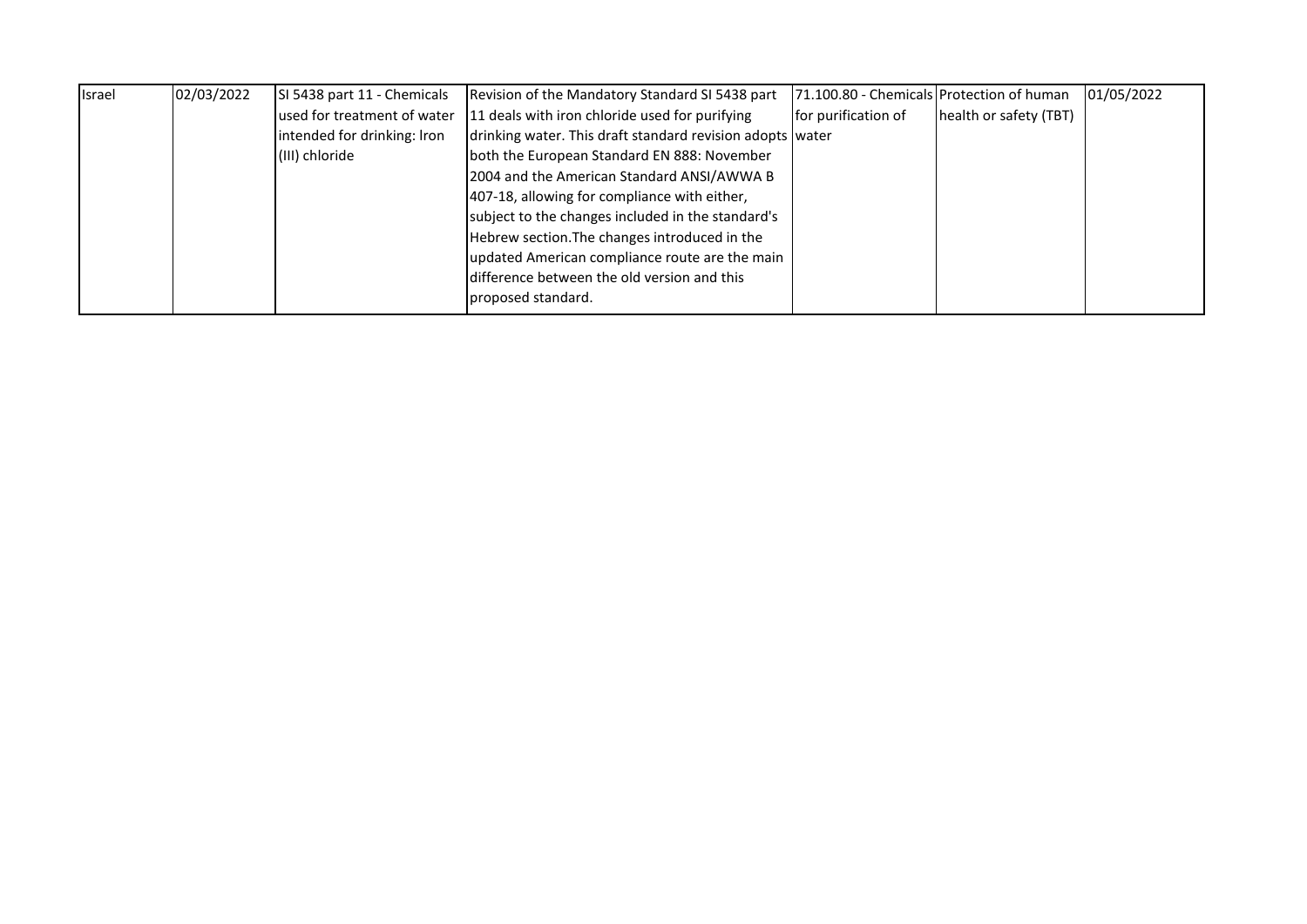| health or safety (TBT) |  |
|------------------------|--|
|                        |  |
|                        |  |
|                        |  |
|                        |  |
|                        |  |
|                        |  |
|                        |  |
|                        |  |
|                        |  |
|                        |  |
|                        |  |
|                        |  |
|                        |  |
|                        |  |
|                        |  |
|                        |  |
|                        |  |
|                        |  |
|                        |  |
|                        |  |
|                        |  |
|                        |  |
|                        |  |
|                        |  |
|                        |  |
|                        |  |
|                        |  |
|                        |  |
|                        |  |
|                        |  |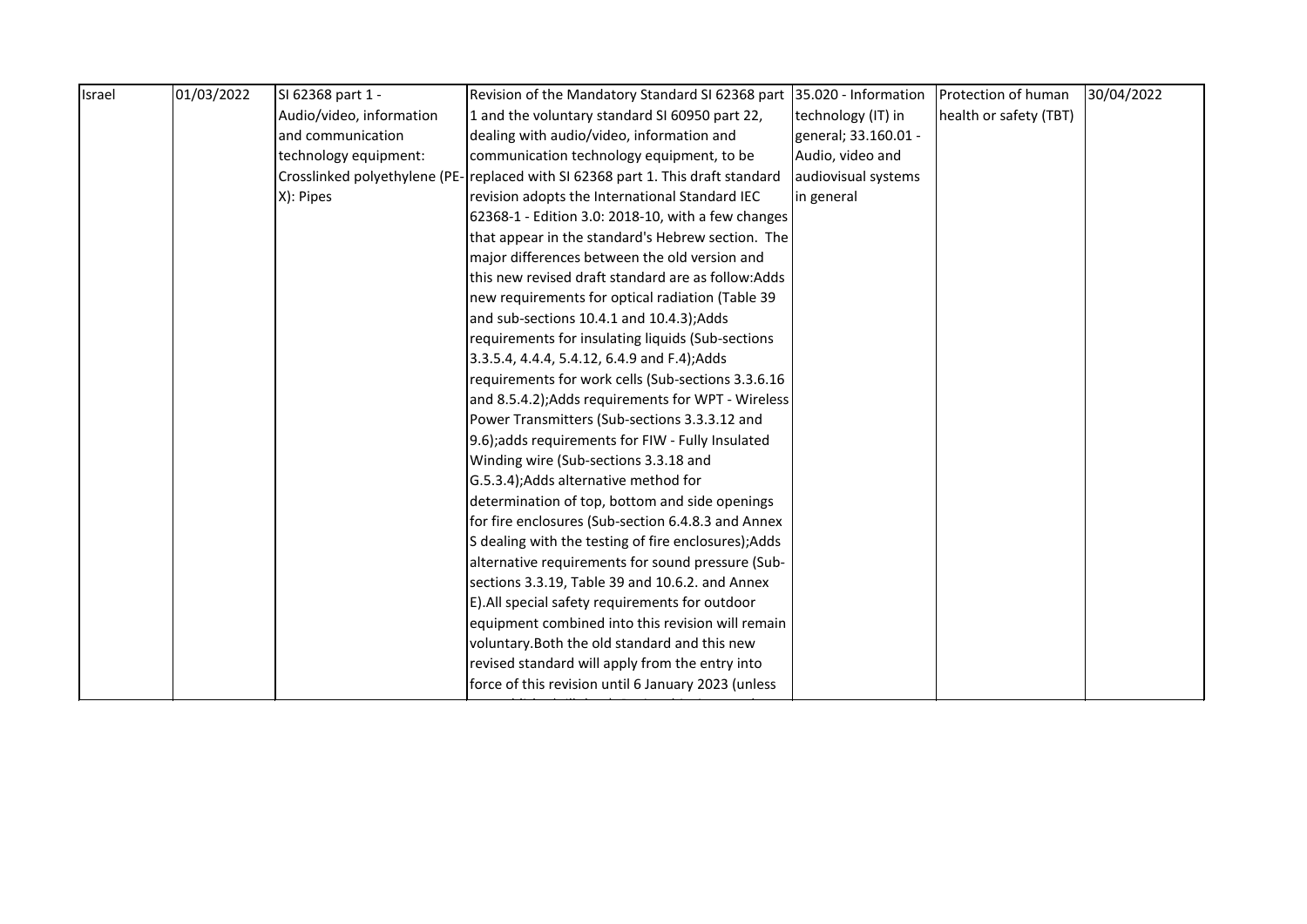| Japan | 15/03/2022 | a) Overview of the             | Organic alcoholic beverages will be included in the 67.160.10 - Alcoholic      |                           | Consumer                 | 14/05/2022 |
|-------|------------|--------------------------------|--------------------------------------------------------------------------------|---------------------------|--------------------------|------------|
|       |            | amendments to Act on           | scope of JAS system                                                            | beverages                 | information, labelling   |            |
|       |            | Japanese Agricultural          |                                                                                |                           | (TBT); Quality           |            |
|       |            | Standards b) Japanese          |                                                                                |                           | requirements (TBT);      |            |
|       |            | agricultural standards for     |                                                                                |                           | Reducing trade           |            |
|       |            | <b>Organic Processed Foods</b> |                                                                                |                           | barriers and             |            |
|       |            | Notification No. 1606 of the   |                                                                                |                           | facilitating trade (TBT) |            |
|       |            | Ministry of Agriculture,       |                                                                                |                           |                          |            |
|       |            | Forestry and Fisheries of 27   |                                                                                |                           |                          |            |
|       |            | October 2005)                  |                                                                                |                           |                          |            |
| Japan | 10/03/2022 |                                | Outline of the Amendment of 1. Labeling of the production date will be changed | 2206 - Cider, perry,      | Consumer                 | 09/05/2022 |
|       |            | the Notice on Establishing     | from required information to voluntary                                         | mead and other            | information, labelling   |            |
|       |            | Labeling Standards for         | information, in line with Codex Standards, the                                 | fermented beverages (TBT) |                          |            |
|       |            | Manufacturing Process and      | international food standards, and the Japanese                                 | and mixtures of           |                          |            |
|       |            |                                | Quality of Sake (National Tax   Food Labeling Standards. 2 Allowing display of | fermented beverages       |                          |            |
|       |            | Agency Notice No. 8,           | awards granted not only by public organizations                                | and non-alcoholic         |                          |            |
|       |            | November 22,1989)              | but by private organizations.                                                  | beverages, n.e.s.         |                          |            |
|       |            |                                |                                                                                | (excl. beer, wine or      |                          |            |
|       |            |                                |                                                                                | fresh grapes, grape       |                          |            |
|       |            |                                |                                                                                | must, vermouth and        |                          |            |
|       |            |                                |                                                                                | other wine of fresh       |                          |            |
|       |            |                                |                                                                                | grapes flavoured with     |                          |            |
|       |            |                                |                                                                                | plants or aromatic        |                          |            |
|       |            |                                |                                                                                | substances); 67.160 -     |                          |            |
|       |            |                                |                                                                                | Beverages                 |                          |            |
|       |            |                                |                                                                                |                           |                          |            |
|       |            |                                |                                                                                |                           |                          |            |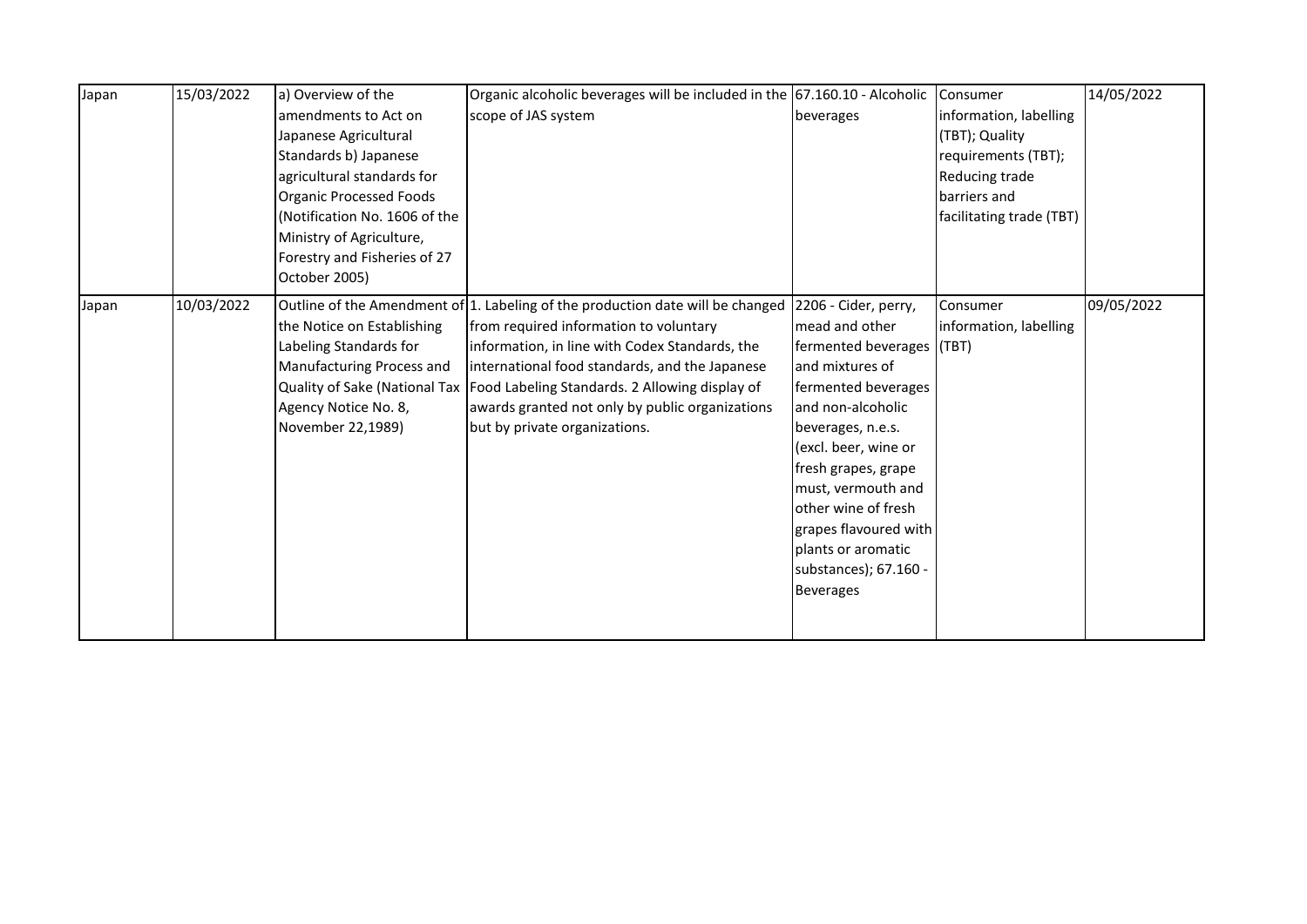| Japan | 08/03/2022 | Designation of Shitei<br>Yakubutsu (designated<br>substances), based on the<br>Act on Securing Quality,<br>Efficacy and Safety of<br>Products Including<br>Pharmaceuticals and Medical<br>Devices (hereinafter referred<br>to as the Act). (1960, Law<br>No.145) | Proposal for the additional designation of 6<br>substances as Shitei Yakubutsu, and their proper<br>uses under the Act.                                                                                                                                                                                                                                                                                                         | $11.120 -$<br>Pharmaceutics                                            | Other (TBT) |            |
|-------|------------|------------------------------------------------------------------------------------------------------------------------------------------------------------------------------------------------------------------------------------------------------------------|---------------------------------------------------------------------------------------------------------------------------------------------------------------------------------------------------------------------------------------------------------------------------------------------------------------------------------------------------------------------------------------------------------------------------------|------------------------------------------------------------------------|-------------|------------|
| Japan | 07/03/2022 | Minimum Requirements for<br>amendment to the Public<br>Notice on National Release                                                                                                                                                                                | $(1)$ Partial amendment to the $(1)$ The Minimum Requirements for Biological<br>Products will be partially amended to add the<br>Biological Products (2) Partial standard for a vaccine product to be newly<br>approved. (2) The fee, criterion and test sample<br>quantity for National Release Testing will be<br>Testing (1 page(s), in English)   partially amended to provide for the above-<br>mentioned vaccine product. | $30 -$<br>PHARMACEUTICAL<br><b>PRODUCTS; 11.120 -</b><br>Pharmaceutics | Other (TBT) | 06/04/2022 |
| Japan | 02/03/2022 | Minimum Requirements for<br>lamendment to the Public<br>Notice on National Release<br>Testing                                                                                                                                                                    | $(1)$ Partial amendment to the $(1)$ The Minimum Requirements for Biological<br>Products will be partially amended to add the<br>Biological Products (2) Partial standard for a vaccine product to be newly<br>approved. (2) The fee, criterion and test sample<br>quantity for National Release Testing will be<br>partially amended to provide for the above-<br>mentioned vaccine product.                                   | $30 -$<br>PHARMACEUTICAL<br><b>PRODUCTS; 11.120 -</b><br>Pharmaceutics | Other (TBT) | 01/04/2022 |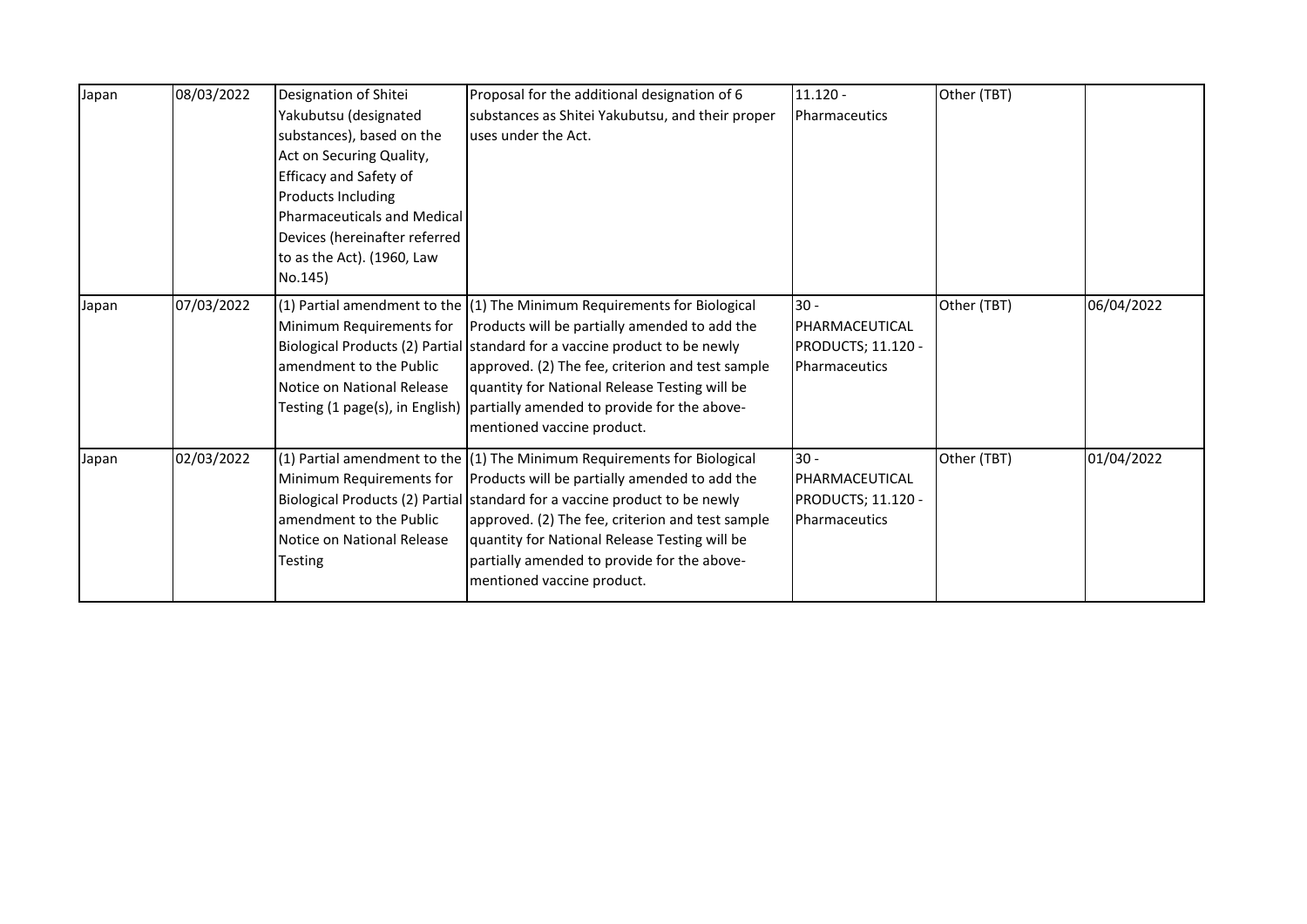| Kenya | 11/03/2022 |                           | DEAS 797: 2022, Vitamin and 1.1 This Draft East African Standard specifies the | 67.040 - Food                 | Consumer                | 10/05/2022 |
|-------|------------|---------------------------|--------------------------------------------------------------------------------|-------------------------------|-------------------------|------------|
|       |            | mineral supplements $-$   | requirements, sampling and test methods for                                    | products in general           | information, labelling  |            |
|       |            | Specification             | vitamin and mineral supplements intended for use                               |                               | (TBT); Prevention of    |            |
|       |            |                           | in supplementing the daily food/ diet with                                     |                               | deceptive practices     |            |
|       |            |                           | vitamins and/or minerals for human                                             |                               | and consumer            |            |
|       |            |                           | consumption1.2 This Draft East African standard                                |                               | protection (TBT);       |            |
|       |            |                           | covers vitamin and mineral supplements in                                      |                               | Protection of human     |            |
|       |            |                           | concentrated forms of those nutrients singly or in                             |                               | health or safety (TBT); |            |
|       |            |                           | combinations, marketed in forms such as capsules,                              |                               | Quality requirements    |            |
|       |            |                           | tablets, powders, paste and solutions.1.3 This                                 |                               | (TBT); Reducing trade   |            |
|       |            |                           | standard does not cover vitamin and mineral                                    |                               | barriers and            |            |
|       |            |                           | products intended for special dietary uses or                                  |                               | facilitating trade      |            |
|       |            |                           | medical/therapeutic purposes                                                   |                               | (TBT); Cost saving and  |            |
|       |            |                           |                                                                                |                               | productivity            |            |
|       |            |                           |                                                                                |                               | enhancement (TBT)       |            |
|       |            |                           |                                                                                |                               |                         |            |
|       |            |                           |                                                                                |                               |                         |            |
| Kenya | 11/03/2022 | DEAS 803: 2022, Nutrition | This Draft East African Standard specifies                                     | 67.230 - Prepackaged Consumer |                         | 10/05/2022 |
|       |            | labelling-Requirements    | requirements for the nutrition labelling of pre-                               | and prepared foods            | information, labelling  |            |
|       |            |                           | packaged foods. Other specific East Africa                                     |                               | (TBT); Prevention of    |            |
|       |            |                           | Standards may provide additional nutrition                                     |                               | deceptive practices     |            |
|       |            |                           | information such as the standard for labelling of                              |                               | and consumer            |            |
|       |            |                           | foods for special dietary uses.                                                |                               | protection (TBT);       |            |
|       |            |                           |                                                                                |                               | Protection of human     |            |
|       |            |                           |                                                                                |                               | health or safety (TBT); |            |
|       |            |                           |                                                                                |                               | Quality requirements    |            |
|       |            |                           |                                                                                |                               | (TBT); Reducing trade   |            |
|       |            |                           |                                                                                |                               | barriers and            |            |
|       |            |                           |                                                                                |                               | facilitating trade      |            |
|       |            |                           |                                                                                |                               | (TBT); Cost saving and  |            |
|       |            |                           |                                                                                |                               | productivity            |            |
|       |            |                           |                                                                                |                               | enhancement (TBT)       |            |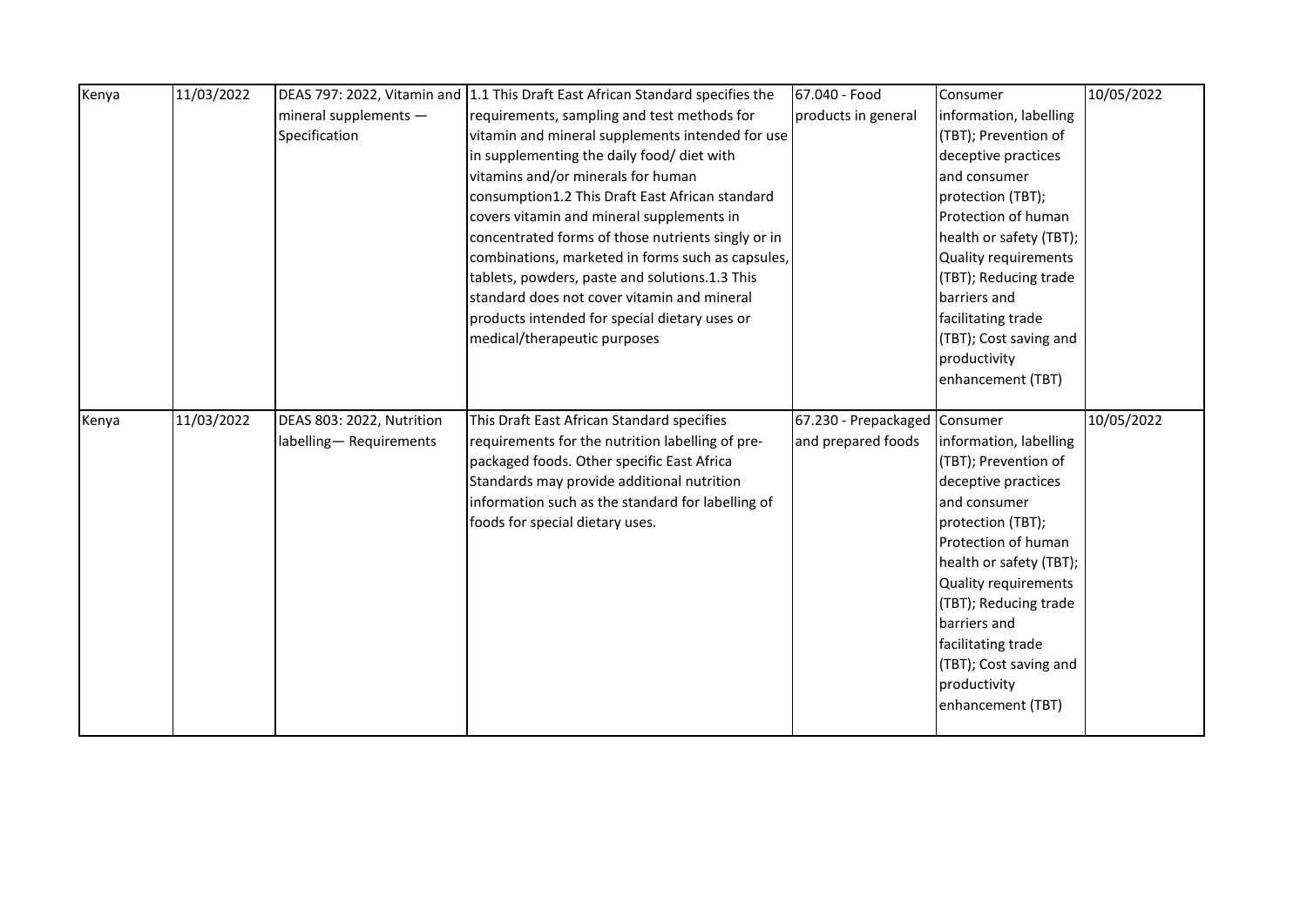| Kenya | 11/03/2022 |                           | DEAS 67: 2022, Raw cow milk This Draft East African Standard specifies | 67.100.10 - Milk and           | Consumer                | 10/05/2022 |
|-------|------------|---------------------------|------------------------------------------------------------------------|--------------------------------|-------------------------|------------|
|       |            | - Specification           | requirements, sampling and test methods for raw                        | processed milk                 | information, labelling  |            |
|       |            |                           | cow milk.                                                              | products                       | (TBT); Prevention of    |            |
|       |            |                           |                                                                        |                                | deceptive practices     |            |
|       |            |                           |                                                                        |                                | and consumer            |            |
|       |            |                           |                                                                        |                                | protection (TBT);       |            |
|       |            |                           |                                                                        |                                | Protection of human     |            |
|       |            |                           |                                                                        |                                | health or safety (TBT); |            |
|       |            |                           |                                                                        |                                | Quality requirements    |            |
|       |            |                           |                                                                        |                                | (TBT); Reducing trade   |            |
|       |            |                           |                                                                        | barriers and                   |                         |            |
|       |            |                           |                                                                        |                                | facilitating trade      |            |
|       |            |                           |                                                                        |                                | (TBT); Cost saving and  |            |
|       |            |                           |                                                                        |                                | productivity            |            |
|       |            |                           |                                                                        |                                | enhancement (TBT)       |            |
|       |            |                           |                                                                        |                                |                         |            |
| Kenya | 11/03/2022 | DEAS 770: 2022, Fortified | This Draft East African Standard specifies the                         | 67.180.10 - Sugar and Consumer |                         | 10/05/2022 |
|       |            | sugar - Specification     | requirements, sampling and test methods of for                         | sugar products                 | information, labelling  |            |
|       |            |                           | fortified light brown sugar and fortified brown                        |                                | (TBT); Prevention of    |            |
|       |            |                           |                                                                        |                                |                         |            |
|       |            |                           | sugar and fortified plantation (mill) white sugar                      |                                | deceptive practices     |            |
|       |            |                           | and fortified refined white sugar intended for                         |                                | and consumer            |            |
|       |            |                           | human consumption. This standard does not apply                        |                                | protection (TBT);       |            |
|       |            |                           | to sugar intended for industrial use.                                  |                                | Protection of human     |            |
|       |            |                           |                                                                        |                                | health or safety (TBT); |            |
|       |            |                           |                                                                        |                                | Quality requirements    |            |
|       |            |                           |                                                                        |                                | (TBT); Reducing trade   |            |
|       |            |                           |                                                                        |                                | barriers and            |            |
|       |            |                           |                                                                        |                                | facilitating trade      |            |
|       |            |                           |                                                                        |                                | (TBT); Cost saving and  |            |
|       |            |                           |                                                                        |                                | productivity            |            |
|       |            |                           |                                                                        |                                | enhancement (TBT)       |            |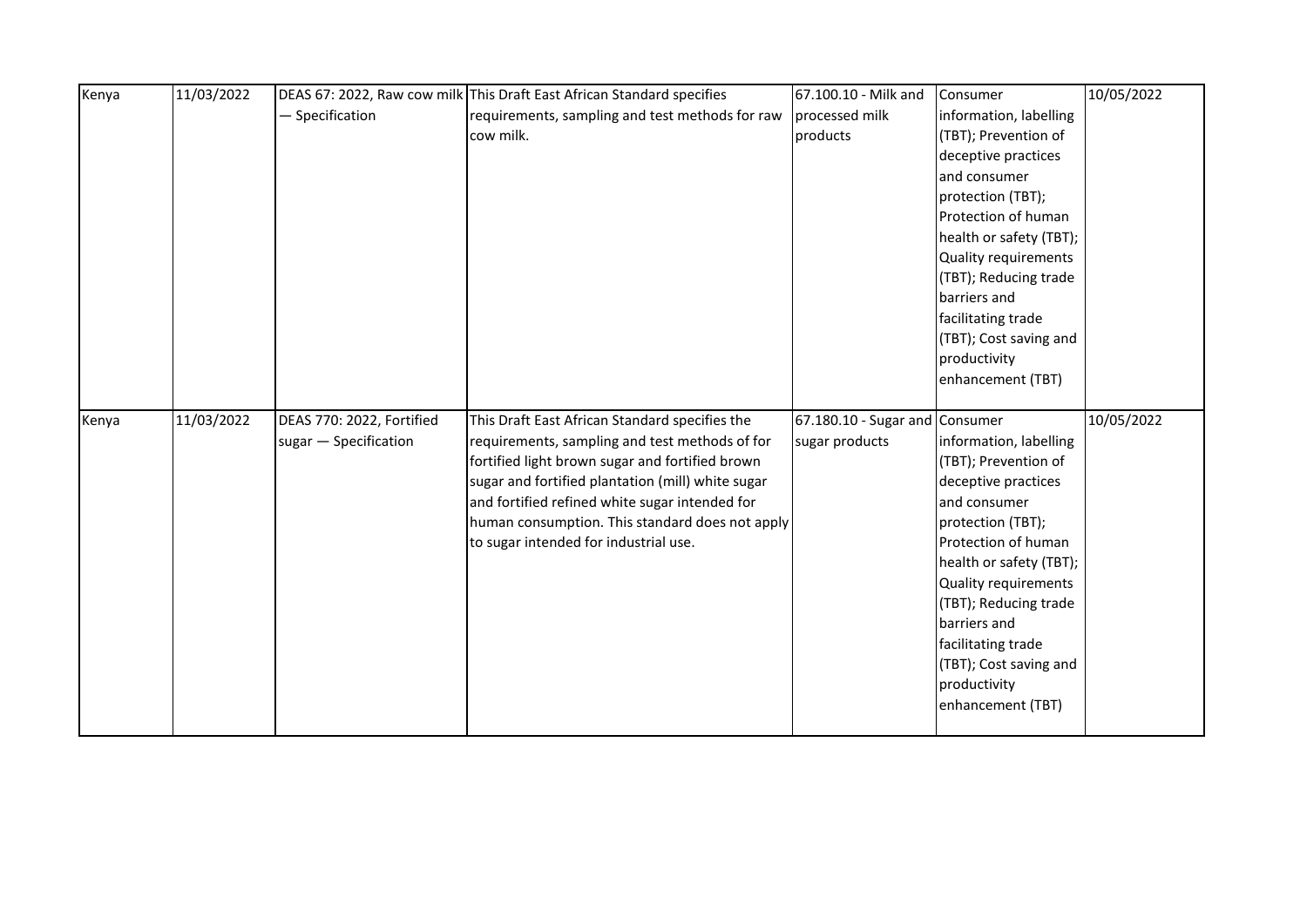| Kenya | 11/03/2022 | DEAS 798: 2022, Lipid food | 1.1 This Draft East African Standard specifies the                            | 67.230 - Prepackaged Consumer |                         | 10/05/2022 |
|-------|------------|----------------------------|-------------------------------------------------------------------------------|-------------------------------|-------------------------|------------|
|       |            |                            | supplements – Specification requirements, sampling and test methods for lipid | and prepared foods            | linformation, labelling |            |
|       |            |                            | food supplements used for complementing the                                   |                               | (TBT); Prevention of    |            |
|       |            |                            | normal diet with essential fatty acids.1.2 This draft                         |                               | deceptive practices     |            |
|       |            |                            | standard covers lipid food supplements primarily                              |                               | and consumer            |            |
|       |            |                            | providing essential fatty acids and presented in                              |                               | protection (TBT);       |            |
|       |            |                            | forms such as capsules, paste or liquid. The                                  |                               | Protection of human     |            |
|       |            |                            | product may be taken directly or added to                                     |                               | health or safety (TBT); |            |
|       |            |                            | another food with the primary objective of                                    |                               | Protection of the       |            |
|       |            |                            | increasing the energy content of the food and                                 |                               | environment (TBT);      |            |
|       |            |                            | provide essential fatty acids.1.3 This draft                                  |                               | Quality requirements    |            |
|       |            |                            | standard does not cover lipid food supplements                                |                               | (TBT); Reducing trade   |            |
|       |            |                            | intended for special dietary uses or                                          |                               | barriers and            |            |
|       |            |                            | medical/therapeutic purposes.                                                 |                               | facilitating trade      |            |
|       |            |                            |                                                                               |                               | (TBT); Cost saving and  |            |
|       |            |                            |                                                                               |                               | productivity            |            |
|       |            |                            |                                                                               |                               | enhancement (TBT)       |            |
|       |            |                            |                                                                               |                               |                         |            |
|       |            |                            |                                                                               |                               |                         |            |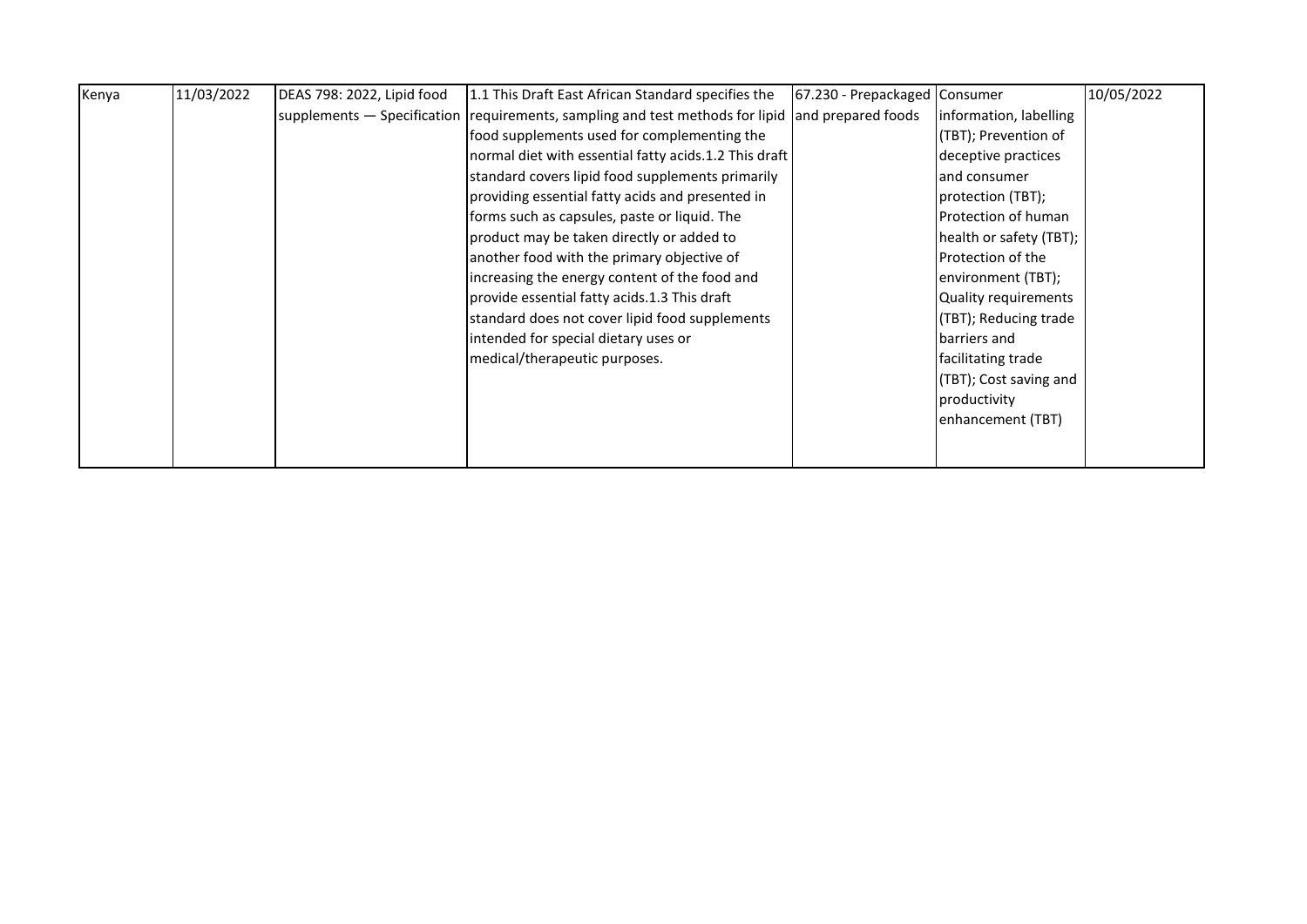| Kenya | 11/03/2022 | DEAS 805: 2022, Use of | 1.1 This East African Standard specifies             | 67.230 - Prepackaged Consumer |                         | 10/05/2022 |
|-------|------------|------------------------|------------------------------------------------------|-------------------------------|-------------------------|------------|
|       |            | nutrition and health   | requirements for the use of nutrition and health     | and prepared foods            | information, labelling  |            |
|       |            | claims-Requirements    | claims in food labelling and in advertising.1.2 This |                               | (TBT); Prevention of    |            |
|       |            |                        | East African Standard applies to all foods for which |                               | deceptive practices     |            |
|       |            |                        | nutrition and health claims are made without         |                               | and consumer            |            |
|       |            |                        | prejudice to specific provisions under other         |                               | protection (TBT);       |            |
|       |            |                        | standards or guidelines relating to foods for        |                               | Protection of human     |            |
|       |            |                        | special dietary uses and foods for special medical   |                               | health or safety (TBT); |            |
|       |            |                        | purposes.                                            |                               | Protection of the       |            |
|       |            |                        |                                                      |                               | environment (TBT);      |            |
|       |            |                        |                                                      |                               | Quality requirements    |            |
|       |            |                        |                                                      |                               | (TBT); Reducing trade   |            |
|       |            |                        |                                                      |                               | barriers and            |            |
|       |            |                        |                                                      |                               | facilitating trade      |            |
|       |            |                        |                                                      |                               | (TBT); Cost saving and  |            |
|       |            |                        |                                                      |                               | productivity            |            |
|       |            |                        |                                                      |                               | enhancement (TBT)       |            |
|       |            |                        |                                                      |                               |                         |            |
|       |            |                        |                                                      |                               |                         |            |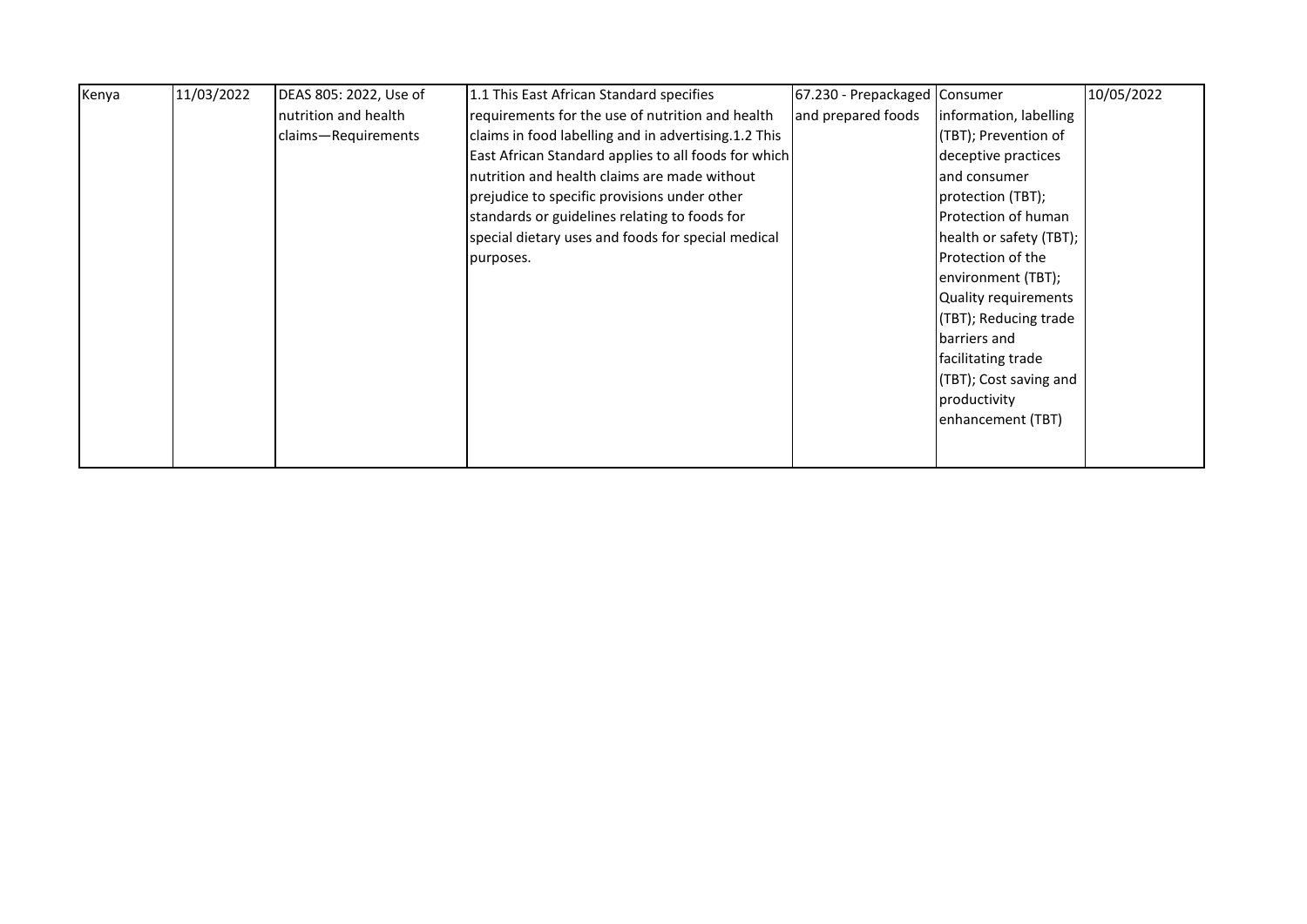| Kenya | 11/03/2022 | DEAS 804: 2022, Claims on  | This Draft East African Standard specifies general                            | 67.230 - Prepackaged Consumer |                         | 10/05/2022 |
|-------|------------|----------------------------|-------------------------------------------------------------------------------|-------------------------------|-------------------------|------------|
|       |            | Foods-General              | requirements for claims made on a food                                        | and prepared foods            | information, labelling  |            |
|       |            | requirements               | irrespective of whether or not the food is covered                            |                               | (TBT); Prevention of    |            |
|       |            |                            | by an individual East African Standard.                                       |                               | deceptive practices     |            |
|       |            |                            |                                                                               |                               | and consumer            |            |
|       |            |                            |                                                                               |                               | protection (TBT);       |            |
|       |            |                            |                                                                               |                               | Protection of human     |            |
|       |            |                            |                                                                               |                               | health or safety (TBT); |            |
|       |            |                            |                                                                               |                               | Protection of the       |            |
|       |            |                            |                                                                               |                               | environment (TBT);      |            |
|       |            |                            |                                                                               |                               | Quality requirements    |            |
|       |            |                            |                                                                               |                               | (TBT); Reducing trade   |            |
|       |            |                            |                                                                               |                               | barriers and            |            |
|       |            |                            |                                                                               |                               | facilitating trade      |            |
|       |            |                            |                                                                               |                               | (TBT); Cost saving and  |            |
|       |            |                            |                                                                               |                               | productivity            |            |
|       |            |                            |                                                                               |                               | enhancement (TBT)       |            |
|       |            |                            |                                                                               |                               |                         |            |
| Kenya | 10/03/2022 | DEAS 798: 2021, Lipid food | 1.1 This Draft East African Standard specifies the                            | 67.230 - Prepackaged Consumer |                         | 09/05/2022 |
|       |            |                            | supplements – Specification requirements, sampling and test methods for lipid | and prepared foods            | information, labelling  |            |
|       |            |                            | food supplements used for complementing the                                   |                               | (TBT); Prevention of    |            |
|       |            |                            | normal diet with essential fatty acids.1.2 This draft                         |                               | deceptive practices     |            |
|       |            |                            | standard covers lipid food supplements primarily                              |                               | and consumer            |            |
|       |            |                            | providing essential fatty acids and presented in                              |                               | protection (TBT);       |            |
|       |            |                            | forms such as capsules, paste or liquid. The                                  |                               | Protection of human     |            |
|       |            |                            | product may be taken directly or added to                                     |                               | health or safety (TBT); |            |
|       |            |                            | another food with the primary objective of                                    |                               | Quality requirements    |            |
|       |            |                            | increasing the energy content of the food and                                 |                               | (TBT); Reducing trade   |            |
|       |            |                            | provide essential fatty acids.1.3 This draft                                  |                               | barriers and            |            |
|       |            |                            | standard does not cover lipid food supplements                                |                               | facilitating trade      |            |
|       |            |                            | intended for special dietary uses or                                          |                               | (TBT); Cost saving and  |            |
|       |            |                            | medical/therapeutic purposes.                                                 |                               | productivity            |            |
|       |            |                            |                                                                               |                               |                         |            |
|       |            |                            |                                                                               |                               | enhancement (TBT)       |            |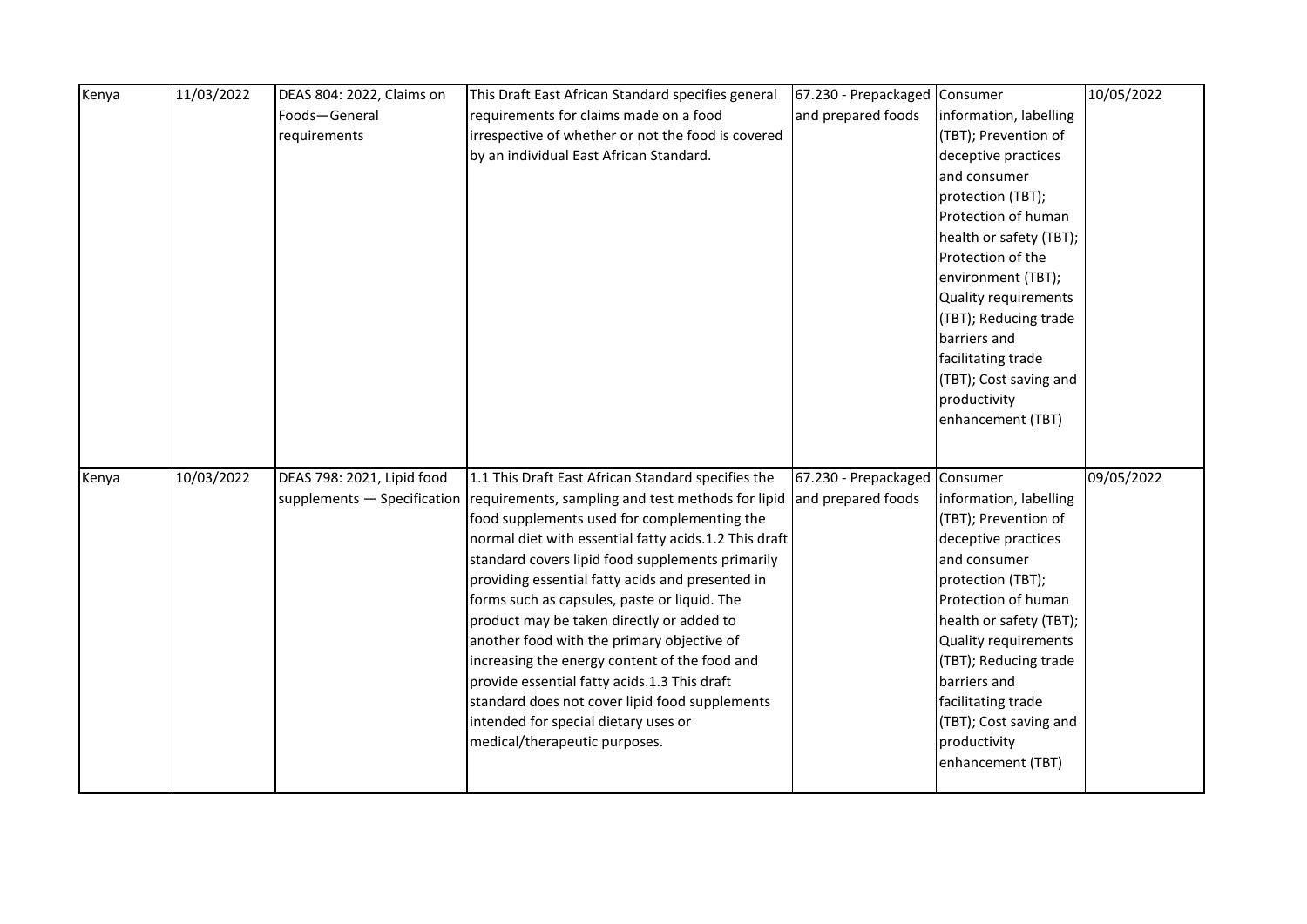| Kenya | 10/03/2022 | DEAS 915: 2022, Ghee -    | This Draft East African Standard specifies the                  | 67.100.10 - Milk and                      | Consumer                          | 09/05/2022 |
|-------|------------|---------------------------|-----------------------------------------------------------------|-------------------------------------------|-----------------------------------|------------|
|       |            | Specification             | requirements, sampling and test methods for ghee processed milk |                                           | information, labelling            |            |
|       |            |                           | intended for human consumption                                  | products                                  | (TBT); Prevention of              |            |
|       |            |                           |                                                                 |                                           | deceptive practices               |            |
|       |            |                           |                                                                 |                                           | and consumer                      |            |
|       |            |                           |                                                                 |                                           | protection (TBT);                 |            |
|       |            |                           |                                                                 |                                           | Protection of human               |            |
|       |            |                           |                                                                 |                                           | health or safety (TBT);           |            |
|       |            |                           |                                                                 |                                           | Quality requirements              |            |
|       |            |                           |                                                                 |                                           | (TBT); Reducing trade             |            |
|       |            |                           |                                                                 |                                           | barriers and                      |            |
|       |            |                           |                                                                 |                                           | facilitating trade                |            |
|       |            |                           |                                                                 |                                           | (TBT); Cost saving and            |            |
|       |            |                           |                                                                 |                                           | productivity                      |            |
|       |            |                           |                                                                 |                                           | enhancement (TBT)                 |            |
| Kenya | 10/03/2022 | DEAS 770: 2022, Fortified | This Draft East African Standard specifies the                  | 17 - SUGARS AND                           | Consumer                          | 09/05/2022 |
|       |            | sugar - Specification     | requirements, sampling and test methods of for                  | <b>SUGAR</b>                              | information, labelling            |            |
|       |            |                           | fortified light brown sugar and fortified brown                 | CONFECTIONERY;                            | (TBT); Prevention of              |            |
|       |            |                           | sugar and fortified plantation (mill) white sugar               | 67.180.10 - Sugar and deceptive practices |                                   |            |
|       |            |                           | and fortified refined white sugar intended for                  | sugar products                            | and consumer                      |            |
|       |            |                           | human consumption. This standard does not apply                 |                                           | protection (TBT);                 |            |
|       |            |                           | to sugar intended for industrial use.                           |                                           | Protection of human               |            |
|       |            |                           |                                                                 |                                           | health or safety (TBT);           |            |
|       |            |                           |                                                                 |                                           | Quality requirements              |            |
|       |            |                           |                                                                 |                                           | (TBT); Reducing trade             |            |
|       |            |                           |                                                                 |                                           |                                   |            |
|       |            |                           |                                                                 |                                           |                                   |            |
|       |            |                           |                                                                 |                                           | barriers and                      |            |
|       |            |                           |                                                                 |                                           | facilitating trade                |            |
|       |            |                           |                                                                 |                                           | (TBT); Cost saving and            |            |
|       |            |                           |                                                                 |                                           | productivity<br>enhancement (TBT) |            |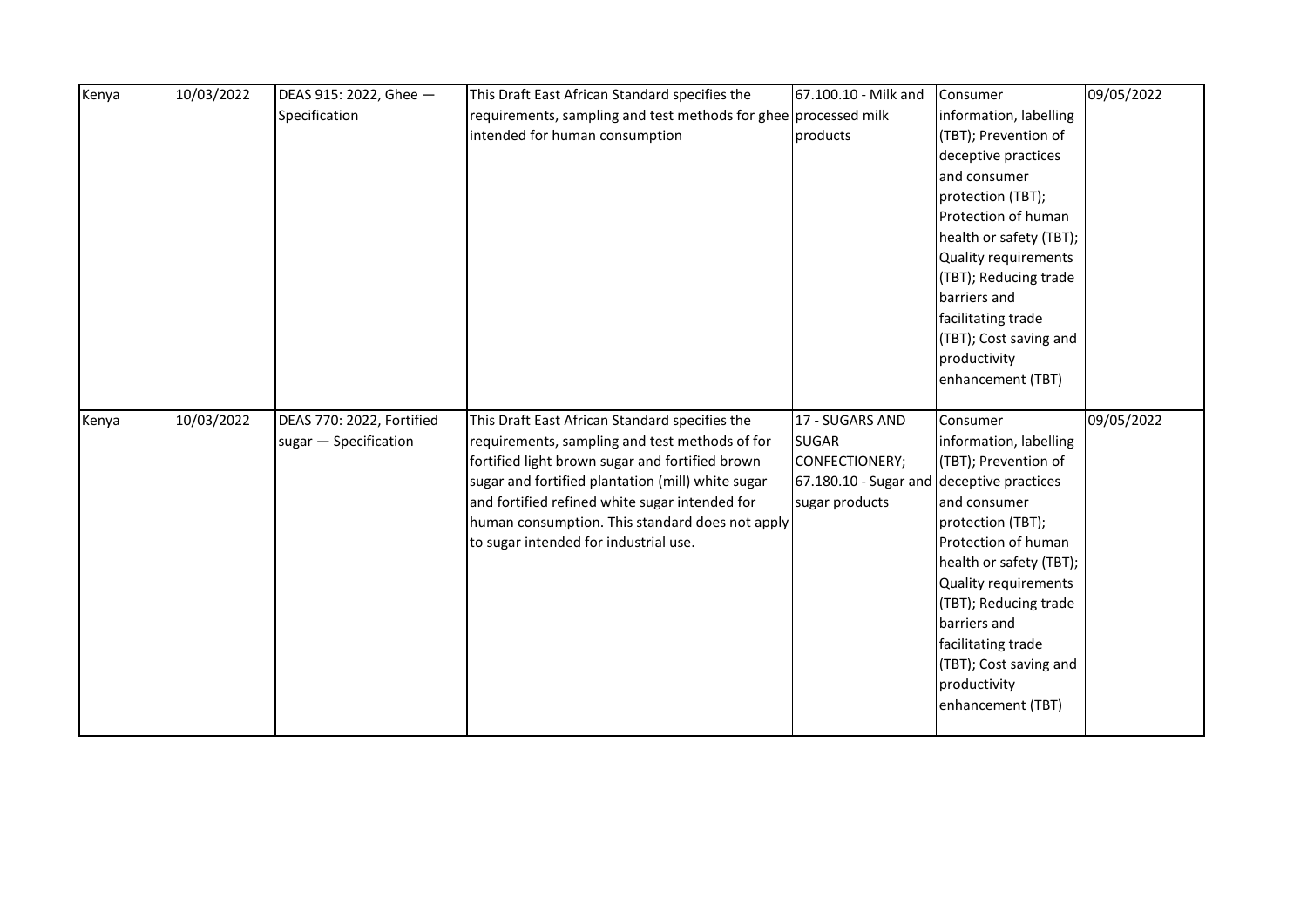| Kenya | 10/03/2022 | DEAS 805: 2022, Use of   | 1.1 This East African Standard specifies             | 67.230 - Prepackaged Consumer |                         | 09/05/2022 |
|-------|------------|--------------------------|------------------------------------------------------|-------------------------------|-------------------------|------------|
|       |            | nutrition and health     | requirements for the use of nutrition and health     | and prepared foods            | information, labelling  |            |
|       |            | claims-Requirements      | claims in food labelling and in advertising.1.2 This |                               | (TBT); Prevention of    |            |
|       |            |                          | East African Standard applies to all foods for which |                               | deceptive practices     |            |
|       |            |                          | nutrition and health claims are made without         |                               | and consumer            |            |
|       |            |                          | prejudice to specific provisions under other         |                               | protection (TBT);       |            |
|       |            |                          | standards or guidelines relating to foods for        |                               | Protection of human     |            |
|       |            |                          | special dietary uses and foods for special medical   |                               | health or safety (TBT); |            |
|       |            |                          | purposes.                                            |                               | Quality requirements    |            |
|       |            |                          |                                                      |                               | (TBT); Reducing trade   |            |
|       |            |                          |                                                      |                               | barriers and            |            |
|       |            |                          |                                                      |                               | facilitating trade      |            |
|       |            |                          |                                                      |                               | (TBT); Cost saving and  |            |
|       |            |                          |                                                      |                               | productivity            |            |
|       |            |                          |                                                      |                               | enhancement (TBT)       |            |
|       |            |                          |                                                      |                               |                         |            |
|       |            |                          |                                                      |                               |                         |            |
| Kenya | 10/03/2022 | DEAS 70: 2022, Dairy ice | This Draft East African Standard specifies           | 67.100.10 - Milk and          | Consumer                | 09/05/2022 |
|       |            | cream - Specification    | requirements, sampling and test methods for          | processed milk                | information, labelling  |            |
|       |            |                          | dairy ice cream intended for human consumption.      | products                      | (TBT); Prevention of    |            |
|       |            |                          |                                                      |                               | deceptive practices     |            |
|       |            |                          |                                                      |                               | and consumer            |            |
|       |            |                          |                                                      |                               | protection (TBT);       |            |
|       |            |                          |                                                      |                               | Protection of human     |            |
|       |            |                          |                                                      |                               | health or safety (TBT); |            |
|       |            |                          |                                                      |                               | Quality requirements    |            |
|       |            |                          |                                                      |                               | (TBT); Reducing trade   |            |
|       |            |                          |                                                      |                               | barriers and            |            |
|       |            |                          |                                                      |                               | facilitating trade      |            |
|       |            |                          |                                                      |                               | (TBT); Cost saving and  |            |
|       |            |                          |                                                      |                               | productivity            |            |
|       |            |                          |                                                      |                               | enhancement (TBT)       |            |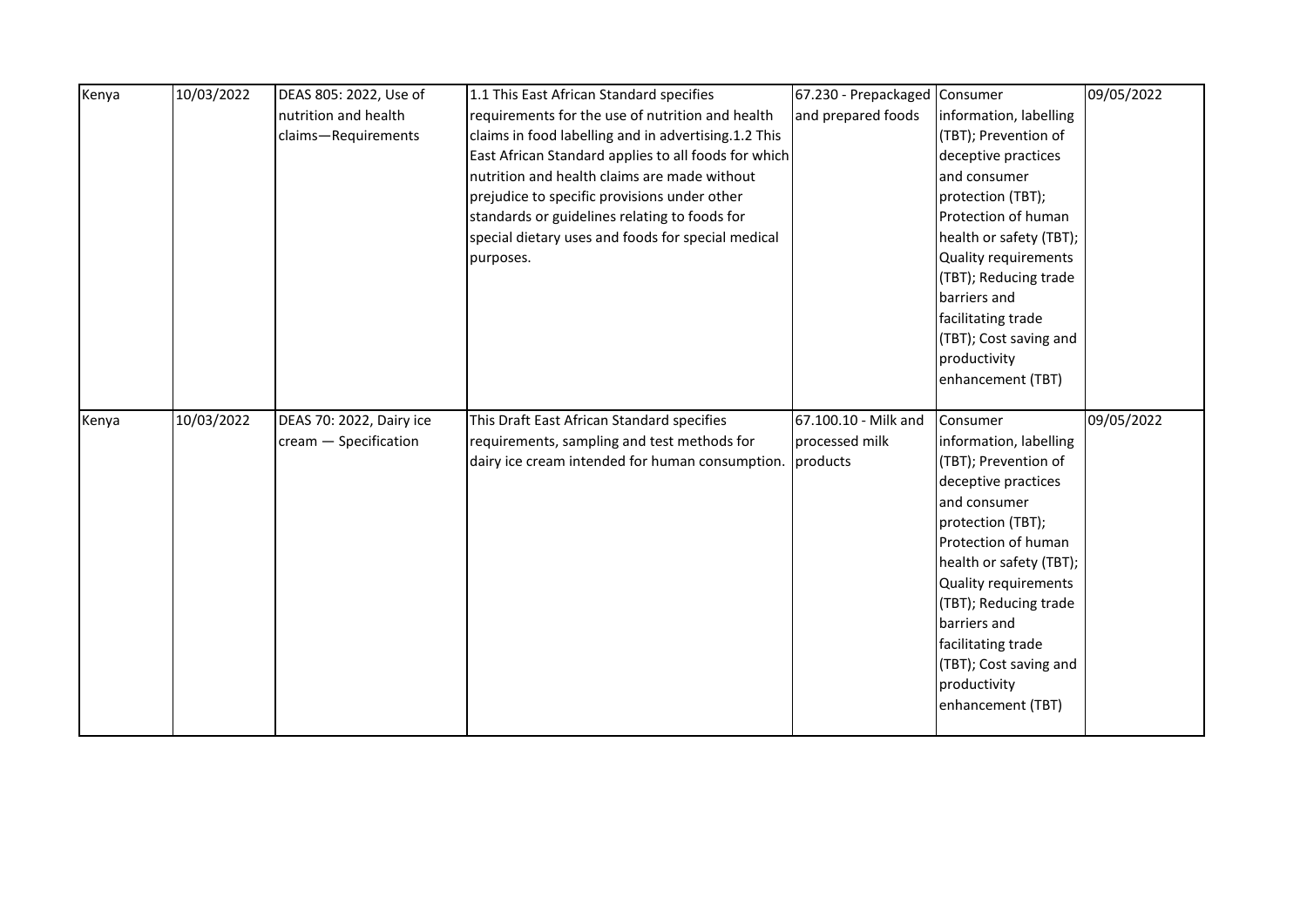| Kenya | 10/03/2022 |                            | DEAS 797: 2022, Vitamin and 1.1 This Draft East African Standard specifies the | 67.040 - Food        | Consumer                | 09/05/2022 |
|-------|------------|----------------------------|--------------------------------------------------------------------------------|----------------------|-------------------------|------------|
|       |            | mineral supplements -      | requirements, sampling and test methods for                                    | products in general  | information, labelling  |            |
|       |            | Specification              | vitamin and mineral supplements intended for use                               |                      | (TBT); Prevention of    |            |
|       |            |                            | in supplementing the daily food/ diet with                                     |                      | deceptive practices     |            |
|       |            |                            | vitamins and/or minerals for human consumption                                 |                      | and consumer            |            |
|       |            |                            | 1.2 This Draft East African standard covers vitamin                            |                      | protection (TBT);       |            |
|       |            |                            | and mineral supplements in concentrated forms of                               |                      | Protection of human     |            |
|       |            |                            | those nutrients singly or in combinations,                                     |                      | health or safety (TBT); |            |
|       |            |                            | marketed in forms such as capsules, tablets,                                   |                      | Quality requirements    |            |
|       |            |                            | powders, paste and solutions. 1.3 This standard                                |                      | (TBT); Reducing trade   |            |
|       |            |                            | does not cover vitamin and mineral products                                    |                      | barriers and            |            |
|       |            |                            | intended for special dietary uses or                                           |                      | facilitating trade      |            |
|       |            |                            | medical/therapeutic purposes                                                   |                      | (TBT); Cost saving and  |            |
|       |            |                            |                                                                                |                      | productivity            |            |
|       |            |                            |                                                                                |                      | enhancement (TBT)       |            |
|       |            |                            |                                                                                |                      |                         |            |
| Kenya | 10/03/2022 | DEAS 69: 2022, Pasteurized | This Draft East African Standard specifies                                     | 67.100.10 - Milk and | Consumer                | 09/05/2022 |
|       |            | milk - Specification       | requirements, sampling and test methods for                                    | processed milk       | information, labelling  |            |
|       |            |                            | pasteurized milk obtained from raw cow milk.                                   | products             | (TBT); Prevention of    |            |
|       |            |                            |                                                                                |                      | deceptive practices     |            |
|       |            |                            |                                                                                |                      | and consumer            |            |
|       |            |                            |                                                                                |                      | protection (TBT);       |            |
|       |            |                            |                                                                                |                      | Protection of human     |            |
|       |            |                            |                                                                                |                      | health or safety (TBT); |            |
|       |            |                            |                                                                                |                      | Protection of the       |            |
|       |            |                            |                                                                                |                      | environment (TBT);      |            |
|       |            |                            |                                                                                |                      | Quality requirements    |            |
|       |            |                            |                                                                                |                      | (TBT); Reducing trade   |            |
|       |            |                            |                                                                                |                      | barriers and            |            |
|       |            |                            |                                                                                |                      | facilitating trade      |            |
|       |            |                            |                                                                                |                      | (TBT); Cost saving and  |            |
|       |            |                            |                                                                                |                      | productivity            |            |
|       |            |                            |                                                                                |                      | enhancement (TBT)       |            |
|       |            |                            |                                                                                |                      |                         |            |
|       |            |                            |                                                                                |                      |                         |            |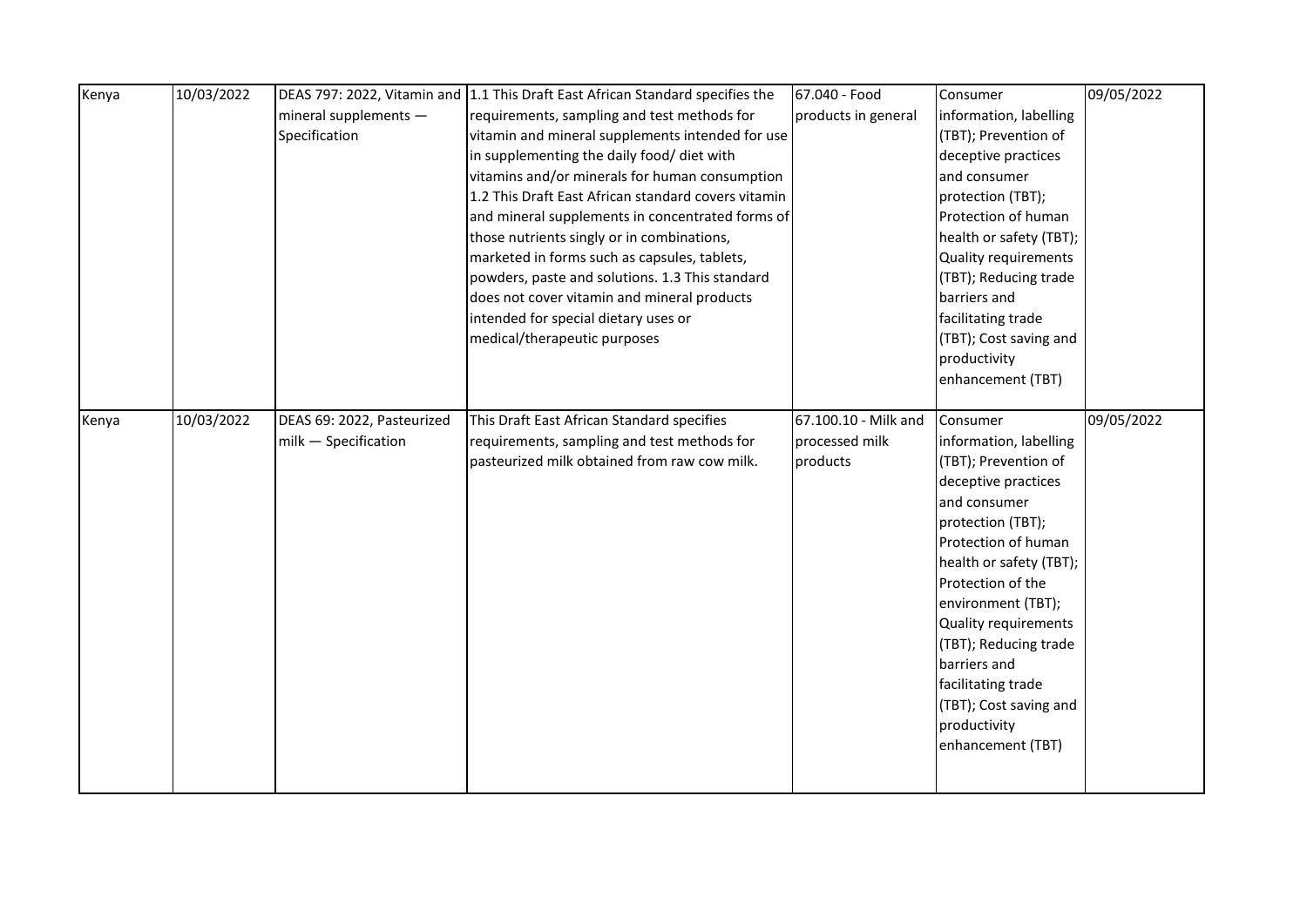| Kenya | 10/03/2022 | DEAS 27: 2022, UHT milk - | This Draft East African Standard specifies        | 67.100.10 - Milk and          | Consumer                | 09/05/2022 |
|-------|------------|---------------------------|---------------------------------------------------|-------------------------------|-------------------------|------------|
|       |            | Specification             | requirements, sampling and test methods for UHT   | processed milk                | information, labelling  |            |
|       |            |                           | milk obtained from cow milk.                      | products                      | (TBT); Prevention of    |            |
|       |            |                           |                                                   |                               | deceptive practices     |            |
|       |            |                           |                                                   |                               | and consumer            |            |
|       |            |                           |                                                   |                               | protection (TBT);       |            |
|       |            |                           |                                                   |                               | Protection of human     |            |
|       |            |                           |                                                   |                               | health or safety (TBT); |            |
|       |            |                           |                                                   |                               | Protection of the       |            |
|       |            |                           |                                                   |                               | environment (TBT);      |            |
|       |            |                           |                                                   |                               | Quality requirements    |            |
|       |            |                           |                                                   |                               | (TBT); Reducing trade   |            |
|       |            |                           |                                                   |                               | barriers and            |            |
|       |            |                           |                                                   |                               | facilitating trade      |            |
|       |            |                           |                                                   |                               | (TBT); Cost saving and  |            |
|       |            |                           |                                                   |                               | productivity            |            |
|       |            |                           |                                                   |                               | enhancement (TBT)       |            |
|       |            |                           |                                                   |                               |                         |            |
|       |            |                           |                                                   |                               |                         |            |
| Kenya | 10/03/2022 | DEAS 803: 2022, Nutrition | This Draft East African Standard specifies        | 67.230 - Prepackaged Consumer |                         | 09/05/2022 |
|       |            | labelling-Requirements    | requirements for the nutrition labelling of pre-  | and prepared foods            | information, labelling  |            |
|       |            |                           | packaged foods. Other specific East Africa        |                               | (TBT); Prevention of    |            |
|       |            |                           | Standards may provide additional nutrition        |                               | deceptive practices     |            |
|       |            |                           | information such as the standard for labelling of |                               | and consumer            |            |
|       |            |                           | foods for special dietary uses.                   |                               | protection (TBT);       |            |
|       |            |                           |                                                   |                               | Protection of human     |            |
|       |            |                           |                                                   |                               | health or safety (TBT); |            |
|       |            |                           |                                                   |                               | Quality requirements    |            |
|       |            |                           |                                                   |                               | (TBT); Reducing trade   |            |
|       |            |                           |                                                   |                               | barriers and            |            |
|       |            |                           |                                                   |                               | facilitating trade      |            |
|       |            |                           |                                                   |                               | (TBT); Cost saving and  |            |
|       |            |                           |                                                   |                               | productivity            |            |
|       |            |                           |                                                   |                               | enhancement (TBT)       |            |
|       |            |                           |                                                   |                               |                         |            |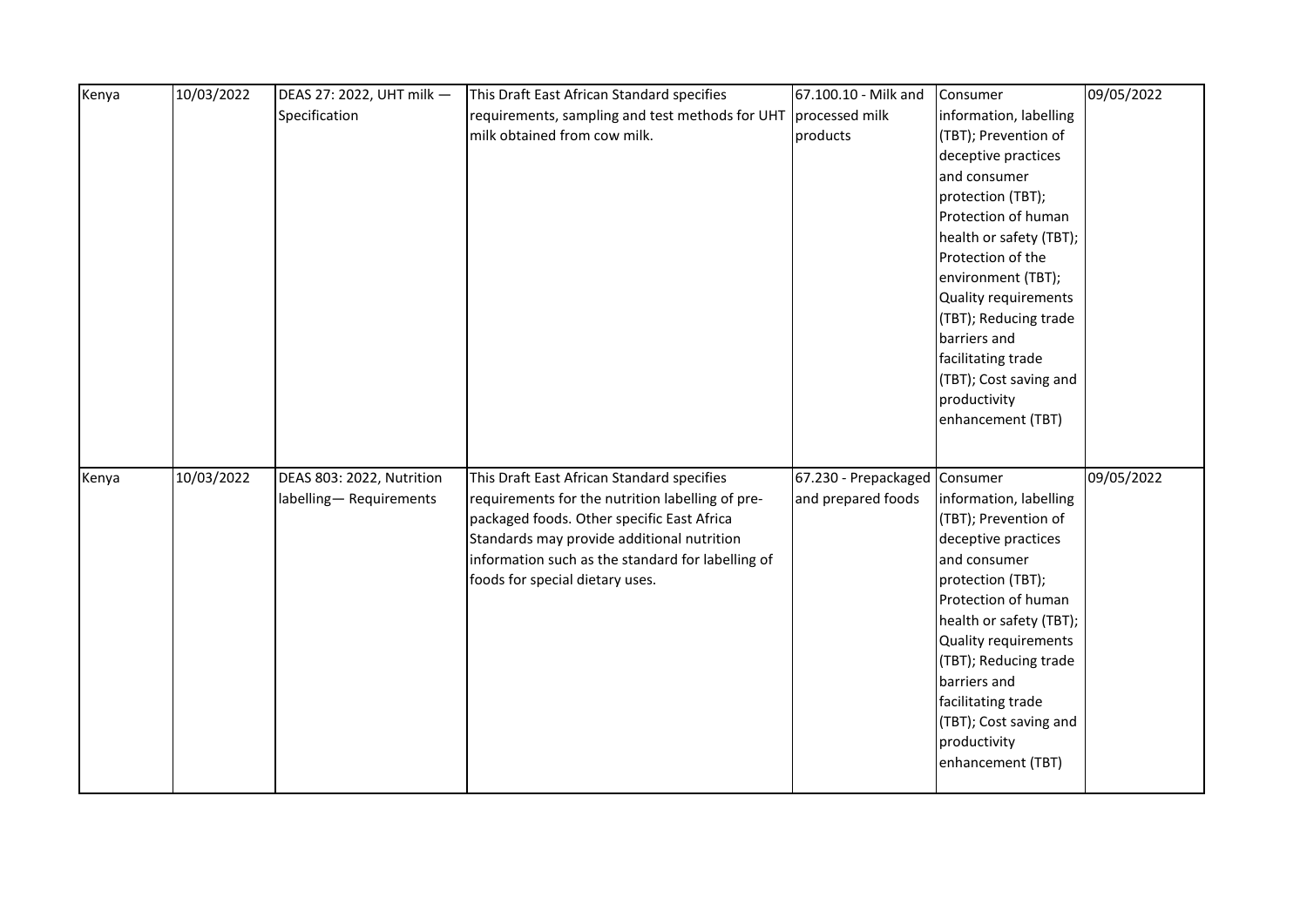| Kenya | 10/03/2022 | DEAS 804: 2022, Claims on | This Draft East African Standard specifies general                     | 67.230 - Prepackaged | Consumer                    | 09/05/2022 |
|-------|------------|---------------------------|------------------------------------------------------------------------|----------------------|-----------------------------|------------|
|       |            | Foods-General             | requirements for claims made on a food                                 | and prepared foods   | information, labelling      |            |
|       |            | requirements              | irrespective of whether or not the food is covered                     |                      | (TBT); Prevention of        |            |
|       |            |                           | by an individual East African Standard.                                |                      | deceptive practices         |            |
|       |            |                           |                                                                        |                      | and consumer                |            |
|       |            |                           |                                                                        |                      | protection (TBT);           |            |
|       |            |                           |                                                                        |                      | Protection of human         |            |
|       |            |                           |                                                                        |                      | health or safety (TBT);     |            |
|       |            |                           |                                                                        |                      | Quality requirements        |            |
|       |            |                           |                                                                        |                      | (TBT); Reducing trade       |            |
|       |            |                           |                                                                        |                      | barriers and                |            |
|       |            |                           |                                                                        |                      | facilitating trade          |            |
|       |            |                           |                                                                        |                      | (TBT); Cost saving and      |            |
|       |            |                           |                                                                        |                      | productivity                |            |
|       |            |                           |                                                                        |                      | enhancement (TBT)           |            |
|       |            |                           |                                                                        |                      |                             |            |
|       |            |                           |                                                                        |                      |                             |            |
| Kenya | 10/03/2022 |                           | DEAS 49: 2022, Milk powders This Draft East African Standard specifies | 67.100.10 - Milk and | Consumer                    | 09/05/2022 |
|       |            | and cream powder -        | requirements, sampling and test methods for milk                       | processed milk       | information, labelling      |            |
|       |            | Specification             | powders and cream powder intended for direct                           | products             | (TBT); Prevention of        |            |
|       |            |                           | human consumption or for further processing.                           |                      | deceptive practices         |            |
|       |            |                           |                                                                        |                      | and consumer                |            |
|       |            |                           |                                                                        |                      | protection (TBT);           |            |
|       |            |                           |                                                                        |                      | Protection of human         |            |
|       |            |                           |                                                                        |                      | health or safety (TBT);     |            |
|       |            |                           |                                                                        |                      | <b>Quality requirements</b> |            |
|       |            |                           |                                                                        |                      | (TBT); Reducing trade       |            |
|       |            |                           |                                                                        |                      | barriers and                |            |
|       |            |                           |                                                                        |                      | facilitating trade          |            |
|       |            |                           |                                                                        |                      | (TBT); Cost saving and      |            |
|       |            |                           |                                                                        |                      | productivity                |            |
|       |            |                           |                                                                        |                      | enhancement (TBT)           |            |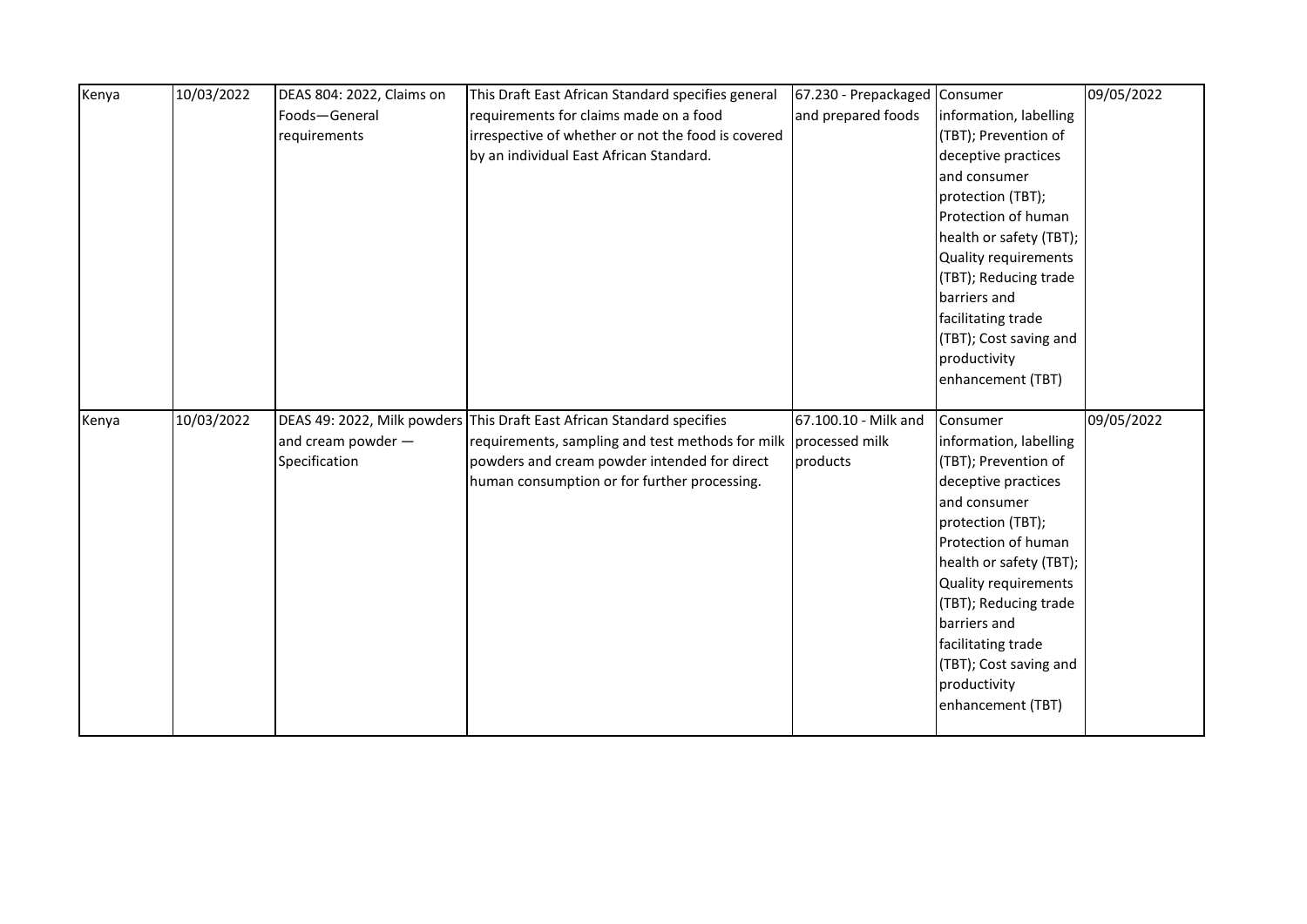| Korea,<br>Republic of | 31/03/2022 | 'Labelling Standards for<br><b>Health Functional Foods"</b><br>(previously notified as<br>'Health Functional Foods<br>Labelling Standards',<br><b>KOR864)</b> | Proposed Amendment of the The main amendments made on functional foods<br>labelling are as follows: products that contain or<br>may contain food allergenfunctional ingredients in<br>probiotics products                                                                                                                                                                                                                         |                                                                                                        | Consumer<br>information, labelling<br>(TBT); Protection of<br>human health or<br>safety (TBT) | 30/05/2022 |
|-----------------------|------------|---------------------------------------------------------------------------------------------------------------------------------------------------------------|-----------------------------------------------------------------------------------------------------------------------------------------------------------------------------------------------------------------------------------------------------------------------------------------------------------------------------------------------------------------------------------------------------------------------------------|--------------------------------------------------------------------------------------------------------|-----------------------------------------------------------------------------------------------|------------|
| Korea,<br>Republic of | 17/03/2022 | Proposed Revision of the<br>on the Promotion of the<br>Friendly Industrial Structure"                                                                         | The proposed amendment is to: Remanufactured<br>'Enforcement Rule of the Act product shall be labeled clearly "Remanufactured<br>Product" on the surface and the container or the<br>Conversion into Environment-outer packaging of the product.                                                                                                                                                                                  |                                                                                                        | Consumer<br>information, labelling<br>(TBT)                                                   | 16/05/2022 |
| Korea,<br>Republic of | 16/03/2022 | Draft partial amendment of<br>the "Act on the Promotion of<br>Saving and Recycling of<br>Resources"                                                           |                                                                                                                                                                                                                                                                                                                                                                                                                                   | 55.040 - Packaging<br>materials and<br>accessories; 55.040 -<br>Packaging materials<br>and accessories | Consumer<br>information, labelling<br>(TBT); Protection of<br>the environment (TBT)           | 21/03/2022 |
| Korea,<br>Republic of | 15/03/2022 | Regulation on the storage &<br><b>Transportation of Biological</b><br>products                                                                                | Pursuant to the amendment (July 16, Ordinance of 30 -<br>the Prime Minister No. 1717) of The Rules on the<br>Manufacturing and Sales management of<br>biological products, etc, the regulation concerned<br>is to determine the matters delegated in<br>accordance with the Prime Minister Ordinance in<br>relation to the procedures and methods required<br>for storage and transportation, etc. of biological<br>products, etc | <b>IPHARMACEUTICAL</b><br>PRODUCTS; 11.120 -<br>Pharmaceutics                                          | Other (TBT)                                                                                   | 14/05/2022 |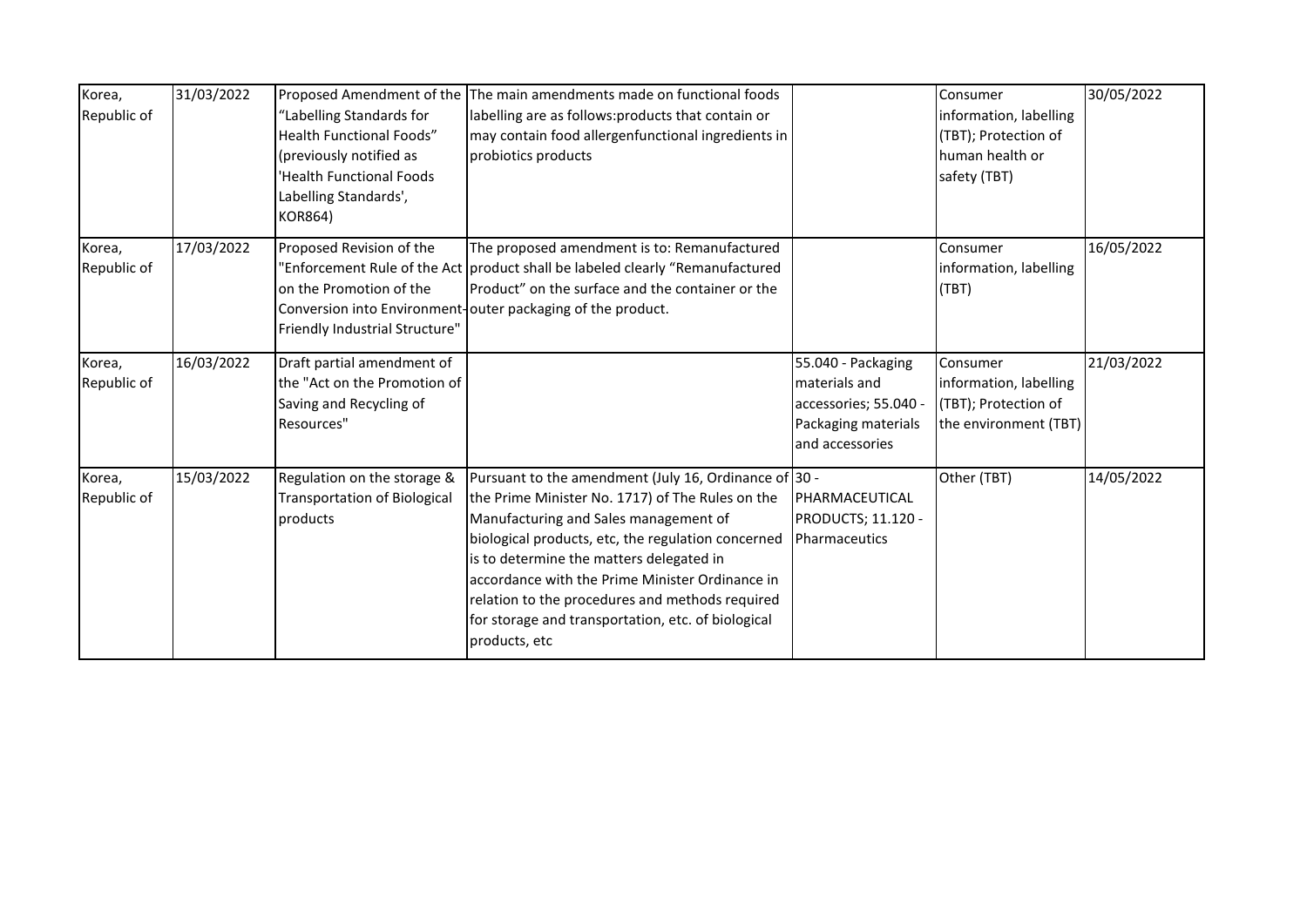| Korea,      | 10/03/2022 | Proposed amendments to   | The purpose of the revision is to secure                         | $30 -$              | Other (TBT)            | 09/05/2022 |
|-------------|------------|--------------------------|------------------------------------------------------------------|---------------------|------------------------|------------|
| Republic of |            | The Korean Pharmacopoeia | pharmaceutical quality control based on achieved                 | PHARMACEUTICAL      |                        |            |
|             |            |                          | international harmonization of                                   | PRODUCTS; 11.120 -  |                        |            |
|             |            |                          | criteria/specification in Korean Pharmacopoeia, to Pharmaceutics |                     |                        |            |
|             |            |                          | improve some criteria/specifications and general                 |                     |                        |            |
|             |            |                          | tests to the latest scientific level with reflecting             |                     |                        |            |
|             |            |                          | opinions from the pharmaceutical industries,                     |                     |                        |            |
|             |            |                          | ultimately, to advance criteria/specifications and               |                     |                        |            |
|             |            |                          | circulate high quality pharmaceuticals.A. To                     |                     |                        |            |
|             |            |                          | improve test's accuracy including accurate                       |                     |                        |            |
|             |            |                          | calibration and dissolution test (changed from                   |                     |                        |            |
|             |            |                          | fluorometry or ultraviolet-visible                               |                     |                        |            |
|             |            |                          | spectrophotometry to chromatography (High                        |                     |                        |            |
|             |            |                          | Performance Liquid Chromatography))B. To                         |                     |                        |            |
|             |            |                          | improve process on test solutions and reference                  |                     |                        |            |
|             |            |                          | solutions based on solubility. To utilize                        |                     |                        |            |
|             |            |                          | spectrometry (Infrared Spectroscopy) and                         |                     |                        |            |
|             |            |                          | chromatography instead of quantitative test                      |                     |                        |            |
| Kuwait, the | 17/03/2022 | <b>Energy Drinks</b>     | The updated draft includes modifications in the                  | 67.160 - Beverages; | Consumer               |            |
| State of    |            |                          | definition of energy drinks and the caffeine                     | 67.160 - Beverages  | information, labelling |            |
|             |            |                          | content.                                                         |                     | (TBT); Other (TBT)     |            |
| Kuwait, the | 17/03/2022 | Labeling of Prepackaged  | This GSO standard is concerned with the labelling                | 67.040 - Food       | Consumer               | 16/05/2022 |
| State of    |            | <b>Food Stuffs</b>       | of all prepackaged foods and to requirements                     | products in general | information, labelling |            |
|             |            |                          | relating to the presentation thereof.                            |                     | (TBT); Protection of   |            |
|             |            |                          |                                                                  |                     | human health or        |            |
|             |            |                          |                                                                  |                     | safety (TBT)           |            |
|             |            |                          |                                                                  |                     |                        |            |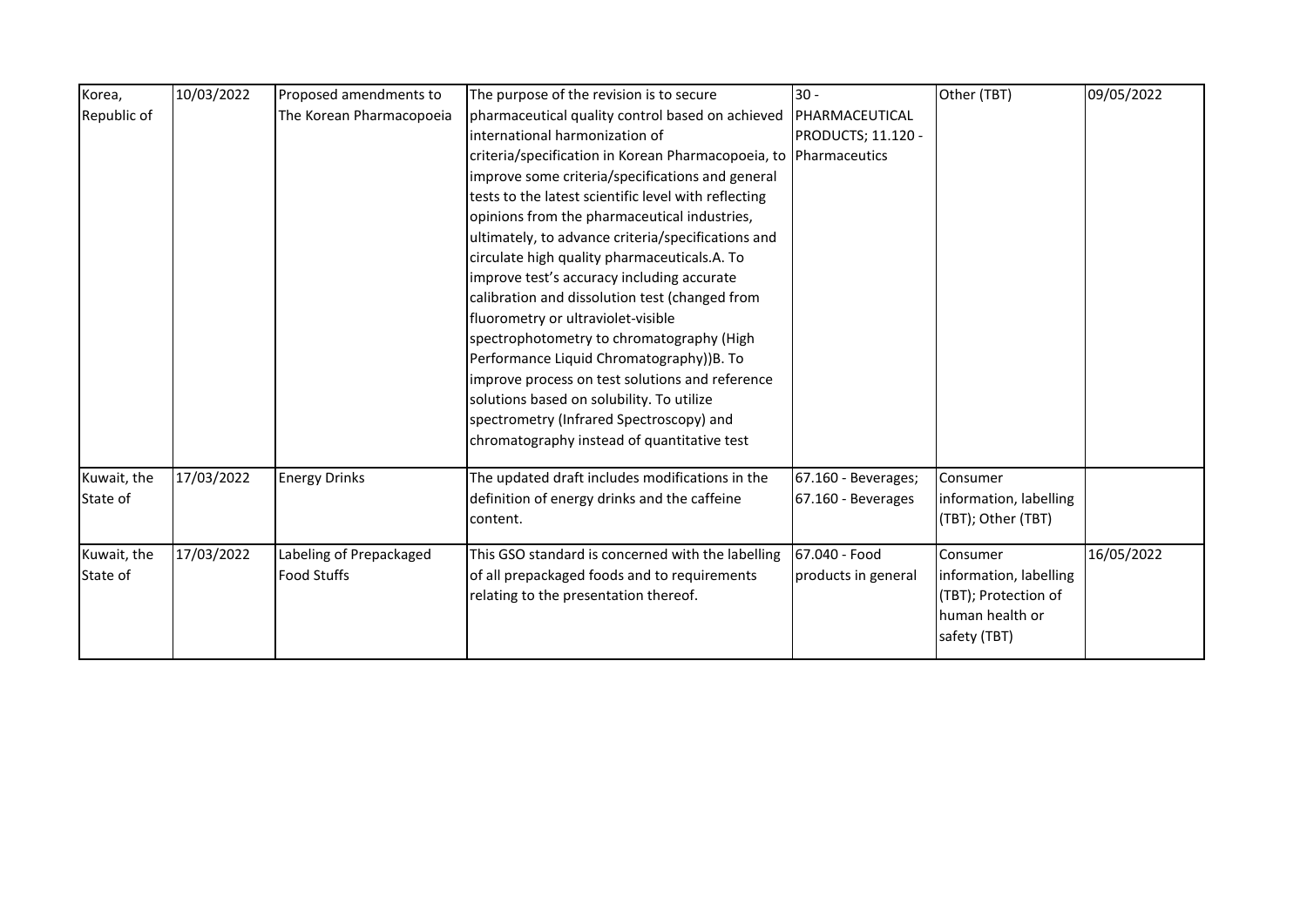| Malawi | 18/03/2022 | DMS 366:2021, Honey - | This draft Malawi standard applies to all honeys    | 04 - DAIRY PRODUCE; Consumer                  |                                             | 17/05/2022 |
|--------|------------|-----------------------|-----------------------------------------------------|-----------------------------------------------|---------------------------------------------|------------|
|        |            |                       |                                                     |                                               |                                             |            |
|        |            | Specification         | produced by honey bees and covers all styles of     | BIRDS' EGGS;                                  | information, labelling                      |            |
|        |            |                       | honey presentations, which are processed and        | NATURAL HONEY;                                | (TBT); Prevention of                        |            |
|        |            |                       | ultimately intended for direct consumption. It also | <b>EDIBLE PRODUCTS OF deceptive practices</b> |                                             |            |
|        |            |                       | applies to honey used as an ingredient in other     | ANIMAL ORIGIN, NOT and consumer               |                                             |            |
|        |            |                       | foods and honey, which is packed for sale in bulk   | <b>ELSEWHERE</b>                              | protection (TBT);                           |            |
|        |            |                       | containers, which may be repacked into retail       | <b>SPECIFIED OR</b>                           | Protection of human                         |            |
|        |            |                       | packs.                                              |                                               | INCLUDED; 67 - FOOD health or safety (TBT); |            |
|        |            |                       |                                                     | <b>TECHNOLOGY</b>                             | Quality requirements                        |            |
|        |            |                       |                                                     |                                               | (TBT)                                       |            |
| Malawi | 18/03/2022 | DMS 31:2020, Bread -  | This draft proposal prescribes the requirements     | 1905 - Bread, pastry,                         | Consumer                                    | 17/05/2022 |
|        |            | Specification         | and methods of sampling and analysis of bread       | cakes, biscuits and                           | information, labelling                      |            |
|        |            |                       | intended for human consumption                      | other bakers' wares,                          | (TBT); Prevention of                        |            |
|        |            |                       |                                                     | whether or not                                | deceptive practices                         |            |
|        |            |                       |                                                     | containing cocoa;                             | and consumer                                |            |
|        |            |                       |                                                     | communion wafers,                             | protection (TBT);                           |            |
|        |            |                       |                                                     | empty cachets of a                            | Protection of human                         |            |
|        |            |                       |                                                     | kind suitable for                             | health or safety (TBT);                     |            |
|        |            |                       |                                                     | pharmaceutical use,                           | Quality requirements                        |            |
|        |            |                       |                                                     | sealing wafers, rice                          | (TBT)                                       |            |
|        |            |                       |                                                     | paper and similar                             |                                             |            |
|        |            |                       |                                                     | products; 67.060 -                            |                                             |            |
|        |            |                       |                                                     | Cereals, pulses and                           |                                             |            |
|        |            |                       |                                                     |                                               |                                             |            |
|        |            |                       |                                                     | derived products                              |                                             |            |
|        |            |                       |                                                     |                                               |                                             |            |
|        |            |                       |                                                     |                                               |                                             |            |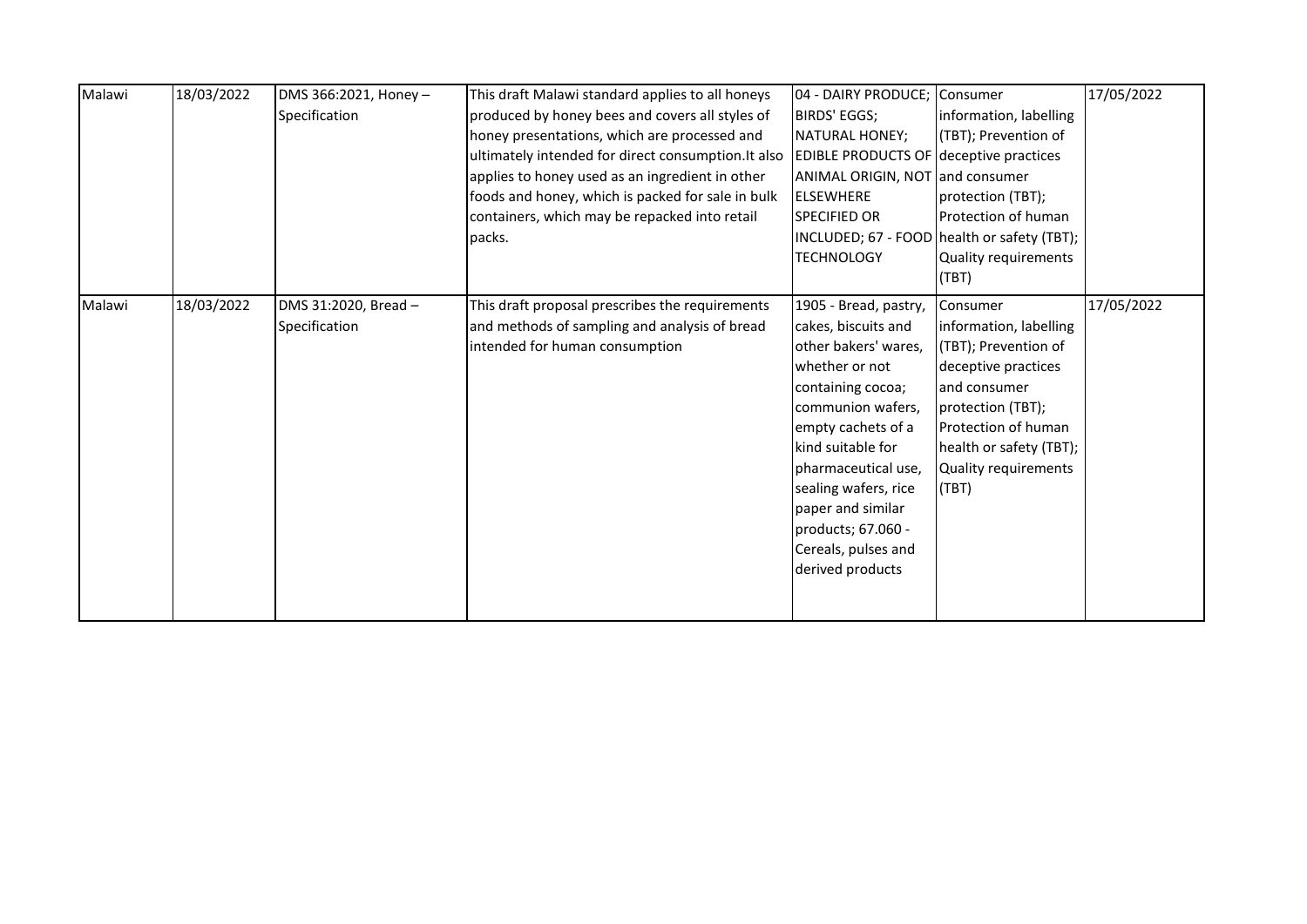| Malawi | 18/03/2022 | DMS 1275:2022, Groundnut    | This draft standard specifies the requirements,    | 1106 - Flour, meal                      | Consumer                    | 17/05/2022 |
|--------|------------|-----------------------------|----------------------------------------------------|-----------------------------------------|-----------------------------|------------|
|        |            | flour - Specification       | sampling and test methods for groundnut flour      | and powder of peas,                     | information, labelling      |            |
|        |            |                             | from the varieties of Arachis hypogaea L intended  | beans, lentils and                      | (TBT); Prevention of        |            |
|        |            |                             | for human consumption                              | other dried                             | deceptive practices         |            |
|        |            |                             |                                                    | leguminous                              | and consumer                |            |
|        |            |                             |                                                    | vegetables of heading protection (TBT); |                             |            |
|        |            |                             |                                                    | 0713, of sago and                       | Protection of human         |            |
|        |            |                             |                                                    | manioc, arrowroot                       | health or safety (TBT);     |            |
|        |            |                             |                                                    | and salep, Jerusalem                    | Quality requirements        |            |
|        |            |                             |                                                    | artichoke, sweet                        | (TBT)                       |            |
|        |            |                             |                                                    | potatoes and similar                    |                             |            |
|        |            |                             |                                                    | roots and tubers with                   |                             |            |
|        |            |                             |                                                    | high starch or inulin                   |                             |            |
|        |            |                             |                                                    | content of heading                      |                             |            |
|        |            |                             |                                                    | 0714, produce of                        |                             |            |
|        |            |                             |                                                    | chapter 8 "Edible                       |                             |            |
|        |            |                             |                                                    | fruit and nuts; peel of                 |                             |            |
|        |            |                             |                                                    | citrus fruits or                        |                             |            |
|        |            |                             |                                                    | melons"; 67 - FOOD                      |                             |            |
|        |            |                             |                                                    | <b>TECHNOLOGY</b>                       |                             |            |
| Malawi | 18/03/2022 | DMS 30:2021, Fortified      | This draft proposal specifies the requirements and | 1101 - Wheat or                         | Consumer                    | 17/05/2022 |
|        |            | wheat flour - Specification | methods of sampling and analysis for fortified     | meslin flour; 67.060 -                  | information, labelling      |            |
|        |            |                             | wheat flour prepared from common wheat             | Cereals, pulses and                     | (TBT); Prevention of        |            |
|        |            |                             | (Triticum aestivum L.), club wheat (Triticum       | derived products                        | deceptive practices         |            |
|        |            |                             | compactum Host.) or a mixture thereof intended     |                                         | and consumer                |            |
|        |            |                             | for human consumption.                             |                                         | protection (TBT);           |            |
|        |            |                             |                                                    |                                         | Protection of human         |            |
|        |            |                             |                                                    |                                         | health or safety (TBT);     |            |
|        |            |                             |                                                    |                                         | <b>Quality requirements</b> |            |
|        |            |                             |                                                    |                                         |                             |            |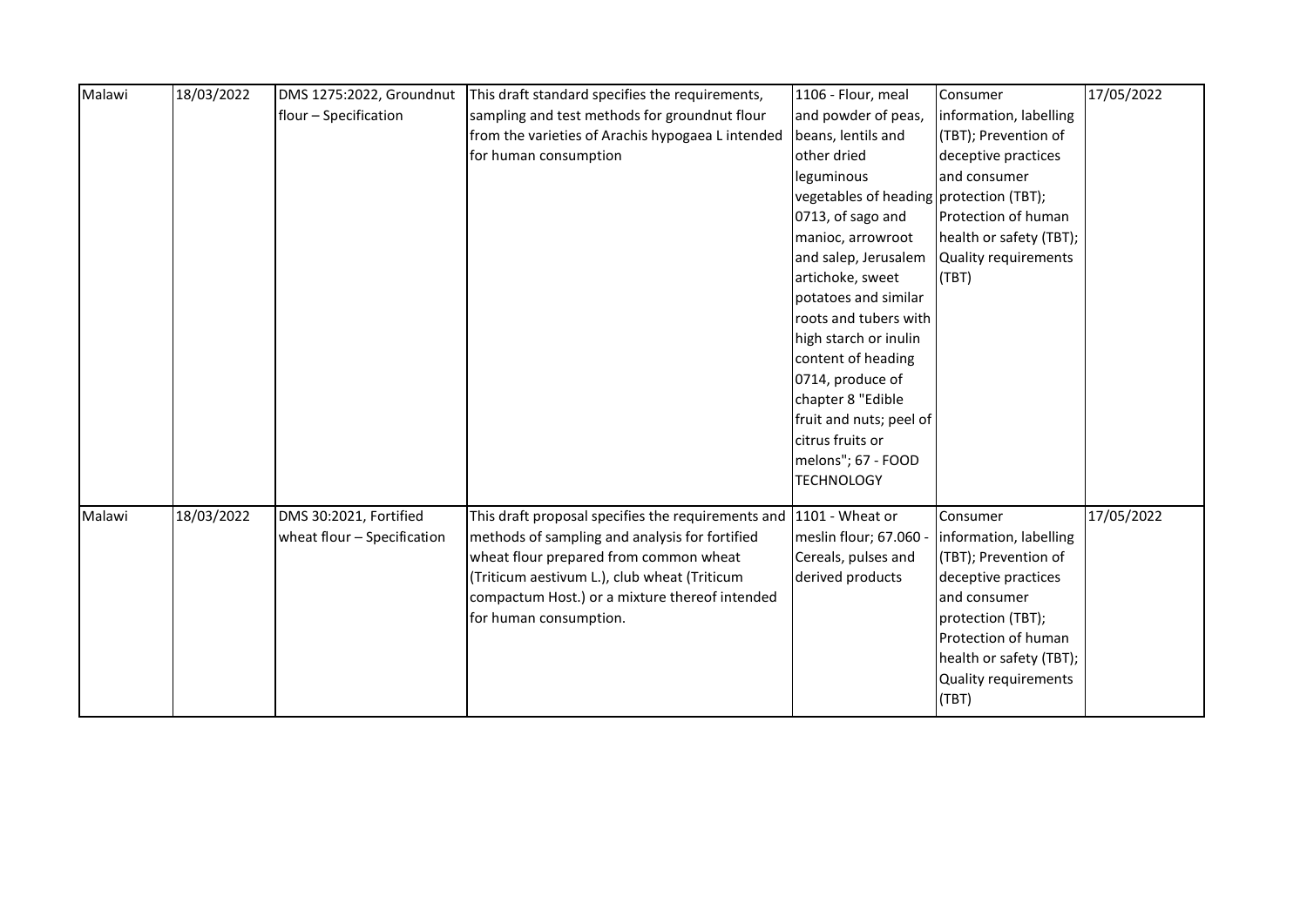| Malawi | 18/03/2022 | DMS 1761:2021, Roasted      | This draft standard specifies the requirements,                   | 1212 - Locust beans,                       | Consumer                                      | 17/05/2022 |
|--------|------------|-----------------------------|-------------------------------------------------------------------|--------------------------------------------|-----------------------------------------------|------------|
|        |            | macadamia kernels-          | methods of sampling and testing for roasted                       | seaweeds and other                         | information, labelling                        |            |
|        |            | Specification               | macadamia of varieties (cultivars) grown from                     | algae, sugar beet and (TBT); Prevention of |                                               |            |
|        |            |                             | Macadamia integrifolia, Macadamia tetraphylla                     | sugar cane, fresh,                         | deceptive practices                           |            |
|        |            |                             | and Macadamia ternifolia, and their hybrids                       | chilled, frozen or                         | and consumer                                  |            |
|        |            |                             | intended for human consumption.                                   | dried, whether or not protection (TBT);    |                                               |            |
|        |            |                             |                                                                   | ground; fruit stones                       | Protection of human                           |            |
|        |            |                             |                                                                   |                                            | and kernels and other health or safety (TBT); |            |
|        |            |                             |                                                                   | vegetable products,                        | Quality requirements                          |            |
|        |            |                             |                                                                   | incl. unroasted                            | (TBT)                                         |            |
|        |            |                             |                                                                   | chicory roots of the                       |                                               |            |
|        |            |                             |                                                                   | variety Cichorium                          |                                               |            |
|        |            |                             |                                                                   | intybus sativum, of a                      |                                               |            |
|        |            |                             |                                                                   | kind used primarily                        |                                               |            |
|        |            |                             |                                                                   | for human                                  |                                               |            |
|        |            |                             |                                                                   | consumption, n.e.s.;                       |                                               |            |
|        |            |                             |                                                                   | 67 - FOOD                                  |                                               |            |
|        |            |                             |                                                                   | <b>TECHNOLOGY</b>                          |                                               |            |
|        |            |                             |                                                                   |                                            |                                               |            |
|        |            |                             |                                                                   |                                            |                                               |            |
| Malawi | 18/03/2022 | DMS 1693:2020, Roasted      | This draft Malawi standard prescribes the                         | 1202 - Ground-nuts,                        | Consumer                                      | 17/05/2022 |
|        |            | groundnuts (peanut) kernel  | - requirements and the methods of sampling and                    | whether or not                             | information, labelling                        |            |
|        |            | Specification               | test for roasted groundnut (peanut) kernels                       | shelled or broken                          | (TBT); Prevention of                          |            |
|        |            |                             | intended for human consumption.                                   | (excl. roasted or                          | deceptive practices                           |            |
|        |            |                             |                                                                   | otherwise cooked);                         | and consumer                                  |            |
|        |            |                             |                                                                   | 67 - FOOD                                  | protection (TBT);                             |            |
|        |            |                             |                                                                   | <b>TECHNOLOGY</b>                          | Protection of human                           |            |
|        |            |                             |                                                                   |                                            | health or safety (TBT);                       |            |
|        |            |                             |                                                                   |                                            | <b>Quality requirements</b>                   |            |
|        |            |                             |                                                                   |                                            | (TBT)                                         |            |
| Malawi | 17/03/2022 | DMS 374-1:2021, Plastics    | This document specifies the general aspects of                    | 39 - PLASTICS AND                          | Consumer                                      | 16/05/2022 |
|        |            | piping systems -            | polyethylene (PE) compounds for the manufacture ARTICLES THEREOF; |                                            | information, labelling                        |            |
|        |            | Polyethylene (PE) pipes and | of pressure pipes and fittings (mains and service                 | 93 - CIVIL                                 | (TBT); Quality                                |            |
|        |            | fittings for water supply - | pipes) for buried or above ground applications                    | <b>ENGINEERING</b>                         | requirements (TBT)                            |            |
|        |            | Part 1: General             |                                                                   |                                            |                                               |            |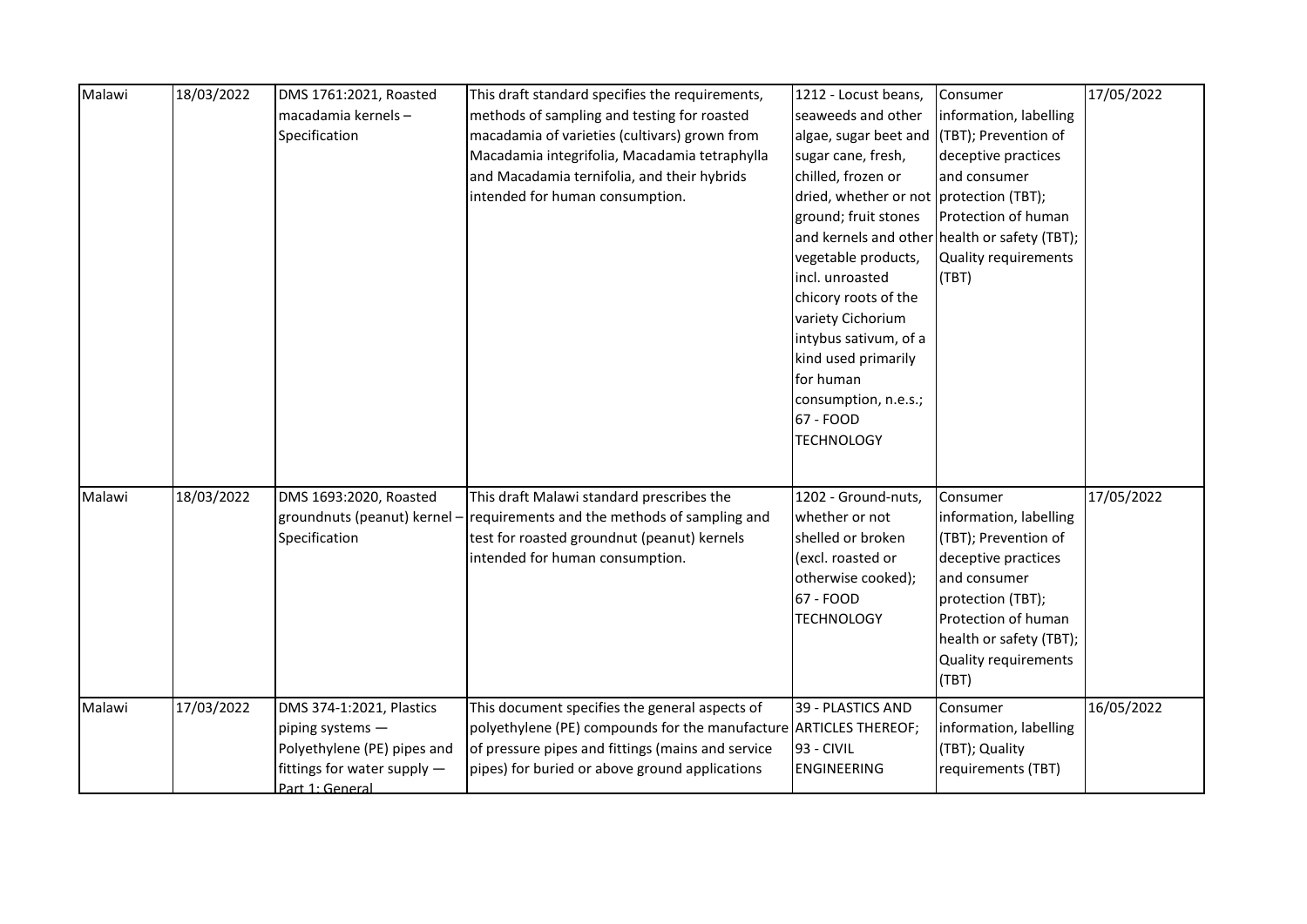| Malawi | 17/03/2022 | DMS 1236: 2022, Textured<br>soya protein products -<br>Specification | This draft Malawi standard specifies requirements<br>and methods of sampling and test for textured<br>soya protein products intended for human<br>consumption                                                  | 1208 - Flours and<br>meals of oil seeds or<br>oleaginous fruits<br>(excl. mustard); 67 -<br><b>FOOD TECHNOLOGY</b>                                                                                                                                 | Consumer<br>information, labelling<br>(TBT); Prevention of<br>deceptive practices<br>and consumer<br>protection (TBT);<br>Protection of human<br>health or safety (TBT);<br><b>Quality requirements</b><br>(TBT)                                                             | 16/05/2022 |
|--------|------------|----------------------------------------------------------------------|----------------------------------------------------------------------------------------------------------------------------------------------------------------------------------------------------------------|----------------------------------------------------------------------------------------------------------------------------------------------------------------------------------------------------------------------------------------------------|------------------------------------------------------------------------------------------------------------------------------------------------------------------------------------------------------------------------------------------------------------------------------|------------|
| Malawi | 17/03/2022 | DMS 299:2021, Baking<br>powder - Specification                       | This draft proposal prescribes the requirements<br>and the methods of sampling and testing for<br>baking powder.                                                                                               | 2102 - Yeasts, active<br>or inactive; other<br>dead single-cell micro-(TBT); Prevention of<br>organisms, prepared<br>baking powders (excl.<br>single-cell micro-<br>organisms packaged<br>as medicaments);<br>67.040 - Food<br>products in general | Consumer<br>information, labelling<br>deceptive practices<br>and consumer<br>protection (TBT);<br>Protection of human<br>health or safety (TBT);<br><b>Quality requirements</b><br>(TBT)                                                                                     | 16/05/2022 |
| Malawi | 17/03/2022 | Specification                                                        | DMS 769:2021, Meat burgers This draft Malawi standard prescribes the<br>requirements and method of sampling for meat<br>burgers made from comminuted meat (beef, lamb 67 - FOOD<br>and mutton, poultry, pork). | 02 - MEAT AND<br><b>EDIBLE MEAT OFFAL;</b><br>TECHNOLOGY                                                                                                                                                                                           | Consumer<br>information, labelling<br>(TBT); Prevention of<br>deceptive practices<br>and consumer<br>protection (TBT);<br>Protection of human<br>health or safety (TBT);<br><b>Quality requirements</b><br>(TBT); Reducing trade<br>barriers and<br>facilitating trade (TBT) | 16/05/2022 |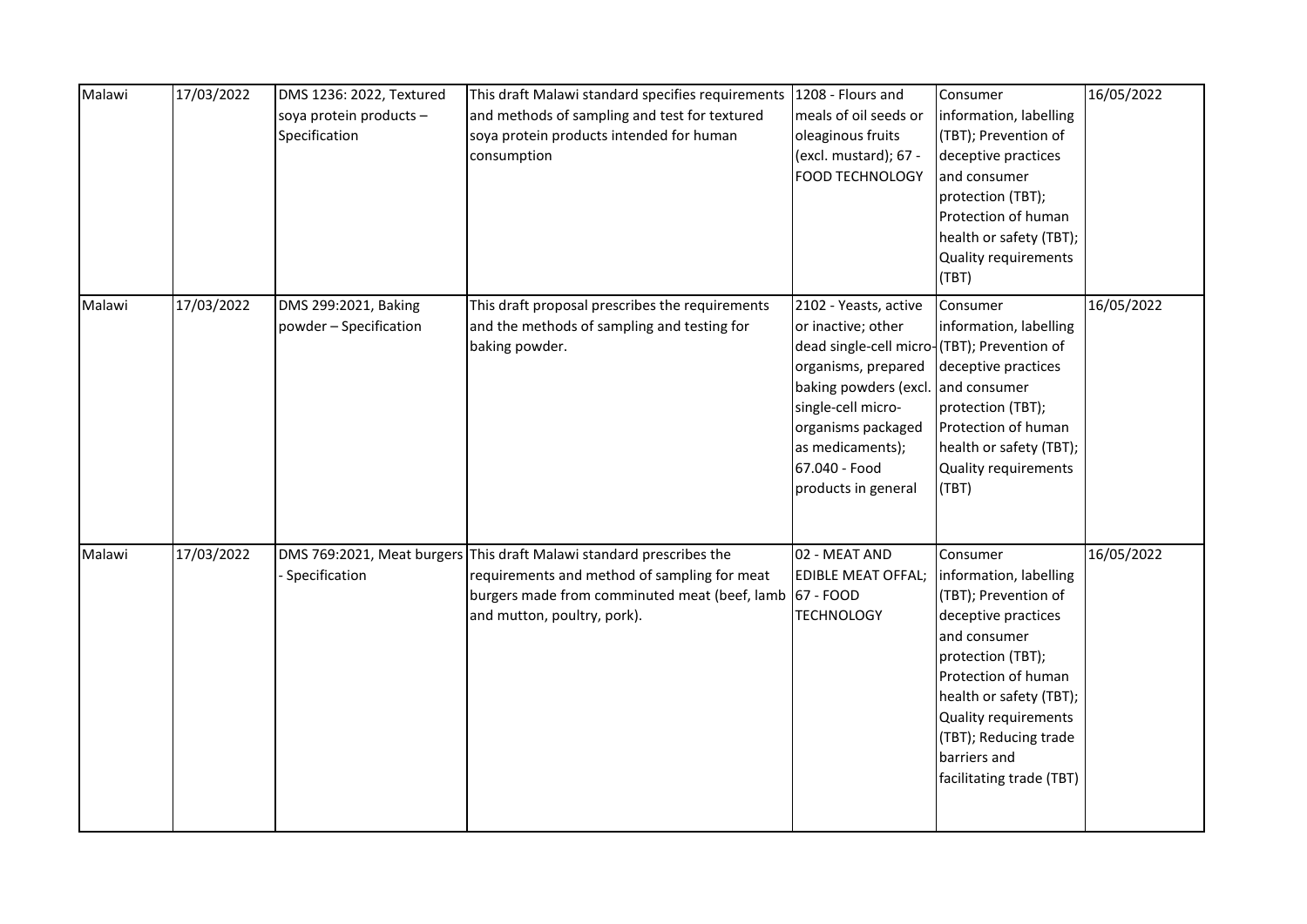| Malawi | 17/03/2022 | DMS 1765:2021, Cassava<br>wheat composite flour $-$<br>Specification | This draft proposal specifies requirements, the<br>methods of sampling and test for cassava-wheat<br>composite flour. It does not apply to other<br>composite flours from non-wheat sources which<br>may be used in different products. | 11 - PRODUCTS OF<br>THE MILLING<br>INDUSTRY; MALT;<br>STARCHES; INULIN;<br>WHEAT GLUTEN; 67 -<br><b>FOOD TECHNOLOGY</b> | Consumer<br>information, labelling<br>(TBT); Prevention of<br>deceptive practices<br>and consumer<br>protection (TBT);<br><b>Protection of human</b><br>health or safety (TBT);<br>Quality requirements<br>(TBT) | 16/05/2022 |
|--------|------------|----------------------------------------------------------------------|-----------------------------------------------------------------------------------------------------------------------------------------------------------------------------------------------------------------------------------------|-------------------------------------------------------------------------------------------------------------------------|------------------------------------------------------------------------------------------------------------------------------------------------------------------------------------------------------------------|------------|
| Malawi | 17/03/2022 | DMS 244:2022, Soybeans-<br>Specification                             | This draft Malawi standard specifies the<br>requirements and methods of sampling and test<br>for dry whole soybeans (Glycine max (L.) Merr.)<br>intended for human consumption                                                          | 1201 - Soya beans,<br>whether or not<br>broken; 67 - FOOD<br><b>TECHNOLOGY</b>                                          | Consumer<br>information, labelling<br>(TBT); Prevention of<br>deceptive practices<br>and consumer<br>protection (TBT);<br>Protection of human<br>health or safety (TBT);<br>Quality requirements<br>(TBT)        | 16/05/2022 |
| Malawi | 17/03/2022 | DMS 478:2022, Soybean<br>flour - Specification                       | This draft standard specifies the requirements,<br>sampling and test methods for soybean flour<br>obtained from soybean (Glycine max (L.) Merr)<br>intended for human consumption.                                                      | 120810 - Soya bean<br>flour and meal; 67 -<br><b>FOOD TECHNOLOGY</b>                                                    | Consumer<br>information, labelling<br>(TBT); Prevention of<br>deceptive practices<br>and consumer<br>protection (TBT);<br>Protection of human<br>health or safety (TBT);<br>Quality requirements<br>(TBT)        | 16/05/2022 |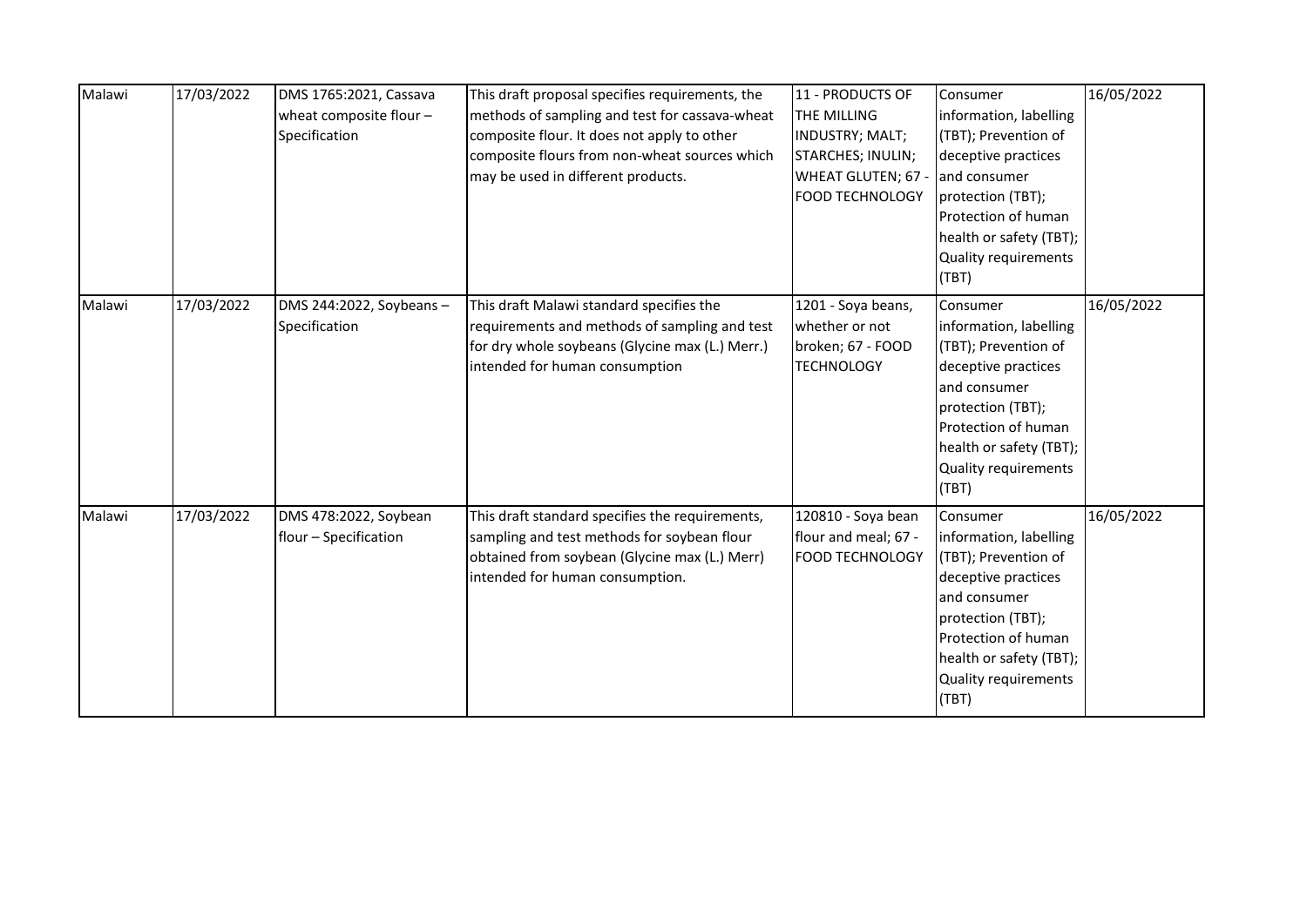| Malawi | 17/03/2022 |                             | DMS 1728:2021, Ceramic tiles This Draft Malawi Standard defines terms and         | 690710 - Unglazed        | National security      | 16/05/2022 |
|--------|------------|-----------------------------|-----------------------------------------------------------------------------------|--------------------------|------------------------|------------|
|        |            |                             | - Definitions, classifications, lestablishes classifications, characteristics and | ceramic tiles, cubes     | requirements (TBT);    |            |
|        |            | characteristics and marking | marking requirements for ceramic tiles of the best and similar articles,          |                          | <b>I</b> Consumer      |            |
|        |            |                             | commercial quality (first quality). This document is for mosaics, whether         |                          | information, labelling |            |
|        |            |                             | not applicable to tiles made by other than normal                                 | or not square or         | (TBT); Quality         |            |
|        |            |                             | processes of extrusion or dry pressing. It is not                                 | rectangular, the         | requirements (TBT)     |            |
|        |            |                             | applicable to decorative accessories or trim such                                 | largest surface area     |                        |            |
|        |            |                             | as edges, corners, skirting, capping, coves, beads,                               | of which is capable of   |                        |            |
|        |            |                             | steps, curved tiles and other accessory pieces or                                 | being enclosed in a      |                        |            |
|        |            |                             | mosaics (i.e., any piece that can fit into a square,                              | square of side of $<$ 7  |                        |            |
|        |            |                             | the side of which is less than 7 cm).                                             | cm, whether or not       |                        |            |
|        |            |                             |                                                                                   | on a backing; 01.040 -   |                        |            |
|        |            |                             |                                                                                   | Vocabularies             |                        |            |
|        |            |                             |                                                                                   |                          |                        |            |
|        |            |                             |                                                                                   |                          |                        |            |
| Malawi | 17/03/2022 | DMS 374-3:2021, Plastics    | This document specifies the fittings made from                                    | 39 - PLASTICS AND        | Consumer               | 16/05/2022 |
|        |            | piping systems -            | polyethylene (PE) for buried or above ground                                      | <b>ARTICLES THEREOF;</b> | information, labelling |            |
|        |            | Polyethylene (PE) pipes and | applications, intended for the conveyance of                                      | 193 - CIVIL              | (TBT); Quality         |            |
|        |            | fittings for water supply - | water for human consumption, raw water prior to                                   | ENGINEERING              | requirements (TBT)     |            |
|        |            | Part 3: Fittings            | treatment, drainage and sewerage under                                            |                          |                        |            |
|        |            |                             | pressure, vacuum sewer systems, and water for                                     |                          |                        |            |
|        |            |                             | other purposes.                                                                   |                          |                        |            |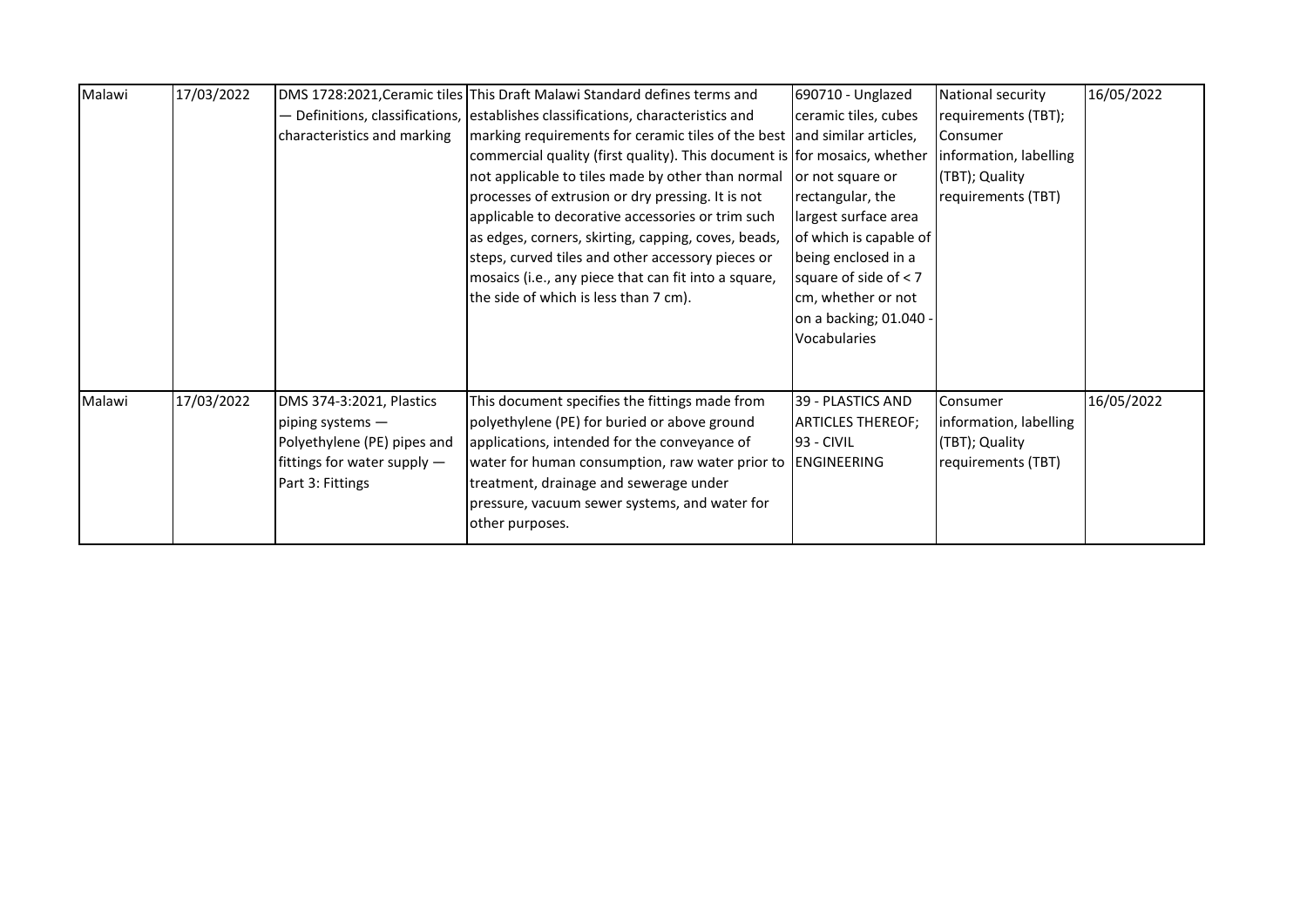| Malawi | 17/03/2022 | DMS 559:2022, Soy protein     | This draft standard specifies requirements and               | 120799 - Oil seeds                            | Consumer                    | 16/05/2022 |
|--------|------------|-------------------------------|--------------------------------------------------------------|-----------------------------------------------|-----------------------------|------------|
|        |            | products-Specification        | methods of sampling and test for soya protein                | and oleaginous fruits, information, labelling |                             |            |
|        |            |                               | products intended for human consumption.                     | whether or not                                | (TBT); Prevention of        |            |
|        |            |                               |                                                              | broken (excl. edible                          | deceptive practices         |            |
|        |            |                               |                                                              | nuts, olives, soya                            | and consumer                |            |
|        |            |                               |                                                              | beans, ground-nuts,                           | protection (TBT);           |            |
|        |            |                               |                                                              | copra, linseed, rape                          | Protection of human         |            |
|        |            |                               |                                                              | or colza seeds,                               | health or safety (TBT);     |            |
|        |            |                               |                                                              | sunflower seeds,                              | <b>Quality requirements</b> |            |
|        |            |                               |                                                              | palm nuts and                                 | (TBT)                       |            |
|        |            |                               |                                                              | kernels, cotton,                              |                             |            |
|        |            |                               |                                                              | castor oil, sesamum,                          |                             |            |
|        |            |                               |                                                              | mustard, safflower                            |                             |            |
|        |            |                               |                                                              | and poppy seeds); 67                          |                             |            |
|        |            |                               |                                                              | <b>FOOD TECHNOLOGY</b>                        |                             |            |
|        |            |                               |                                                              |                                               |                             |            |
| Malawi | 17/03/2022 | DMS 1607:2020, Blended        | This draft proposal specifies the requirements and           | 1101 - Wheat or                               | Consumer                    | 16/05/2022 |
|        |            | flour - Specification Part 1: | methods of sampling and test for wheat and                   | meslin flour;                                 | information, labelling      |            |
|        |            | Wheat and sweet potato        | sweet potato blended flours prepared from grains 67.080.20 - |                                               | (TBT); Prevention of        |            |
|        |            | blended flour                 | of common wheat (Triticum aestivum L.) and                   | Vegetables and                                | deceptive practices         |            |
|        |            |                               | sweetpotato (Ipomea batatas) chips or a mixture              | derived products                              | and consumer                |            |
|        |            |                               | of their flours thereof intended for human                   |                                               | protection (TBT);           |            |
|        |            |                               | consumption                                                  |                                               | Protection of human         |            |
|        |            |                               |                                                              |                                               | health or safety (TBT);     |            |
|        |            |                               |                                                              |                                               | Quality requirements        |            |
|        |            |                               |                                                              |                                               | (TBT)                       |            |
| Malawi | 17/03/2022 | DMS 374-2:2021, Plastics      | This document specifies the pipes made from                  | 39 - PLASTICS AND                             | Consumer                    | 16/05/2022 |
|        |            | piping systems -              | polyethylene (PE) for buried or above ground                 | <b>ARTICLES THEREOF;</b>                      | information, labelling      |            |
|        |            | Polyethylene (PE) pipes and   | applications, intended for the conveyance of:                | $93 - CIVIL$                                  | (TBT); Quality              |            |
|        |            | fittings for water supply -   | water for human consumption; raw water prior to              | ENGINEERING                                   | requirements (TBT)          |            |
|        |            | Part 2: Pipes                 | treatment; drainage and sewerage under                       |                                               |                             |            |
|        |            |                               | pressure; vacuum sewer systems; and water for                |                                               |                             |            |
|        |            |                               | athar nurnacac                                               |                                               |                             |            |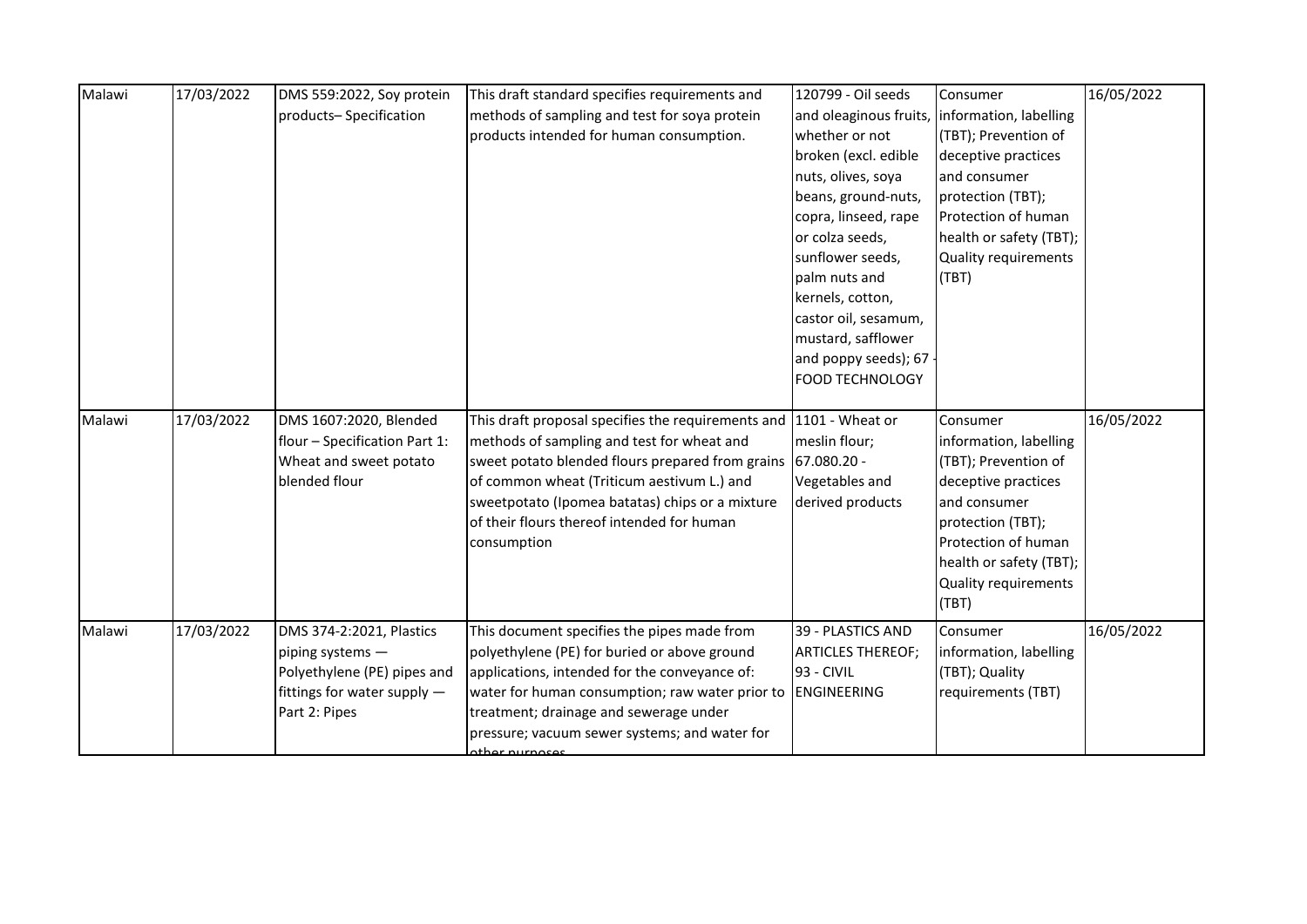| Malawi | 17/03/2022 | DMS 228:2021, Raw<br>macadamia kernels-<br>Specification                                                                 | This draft Malawi standard specifies requirements<br>and methods of sampling and test for raw<br>macadamia kernels of varieties grown from<br>Macadamia integrifolia, Macadamia tetraphylla,<br>Macadamia ternifolia and their hybrids, intended<br>for human consumption.                                                                                                                                             | 120710 - Palm nuts<br>and kernels, whether<br>or not broken; 67 -<br><b>FOOD TECHNOLOGY</b>                                                                  | Consumer<br>information, labelling<br>(TBT); Prevention of<br>deceptive practices<br>and consumer<br>protection (TBT);<br>Protection of human<br>health or safety (TBT);<br>Quality requirements          | 16/05/2022 |
|--------|------------|--------------------------------------------------------------------------------------------------------------------------|------------------------------------------------------------------------------------------------------------------------------------------------------------------------------------------------------------------------------------------------------------------------------------------------------------------------------------------------------------------------------------------------------------------------|--------------------------------------------------------------------------------------------------------------------------------------------------------------|-----------------------------------------------------------------------------------------------------------------------------------------------------------------------------------------------------------|------------|
| Malawi | 17/03/2022 | DMS 374-5:2021, Plastics<br>piping systems -<br>Polyethylene (PE) pipes and<br>fittings for water supply -<br>the system | This document specifies the characteristics of the<br>fitness for purpose of pipes and/or fittings<br>assemblies made from polyethylene (PE) for<br>buried or above ground applications, intended for<br>Part 5: Fitness for purpose of the conveyance of water for human consumption,<br>raw water prior to treatment, drainage and<br>sewerage under pressure, vacuum sewer systems,<br>and water for other purposes | 39 - PLASTICS AND<br><b>ARTICLES THEREOF;</b><br>93 - CIVIL<br>ENGINEERING                                                                                   | (TBT)<br>Consumer<br>information, labelling<br>(TBT); Quality<br>requirements (TBT)                                                                                                                       | 16/05/2022 |
| Malawi | 17/03/2022 | DMS 213:2022, Groundnuts<br>- Specification                                                                              | This standard applies to groundnuts (also known<br>as peanuts) either in the pod or in the form of<br>kernels, obtained from varieties of the species<br>Arachis hypogaea L, intended for processing or for<br>direct human consumption.                                                                                                                                                                               | 1202 - Ground-nuts,<br>whether or not<br>shelled or broken<br>(excl. roasted or<br>otherwise cooked);<br>67.060 - Cereals,<br>pulses and derived<br>products | Consumer<br>information, labelling<br>(TBT); Prevention of<br>deceptive practices<br>and consumer<br>protection (TBT);<br>Protection of human<br>health or safety (TBT);<br>Quality requirements<br>(TBT) | 16/05/2022 |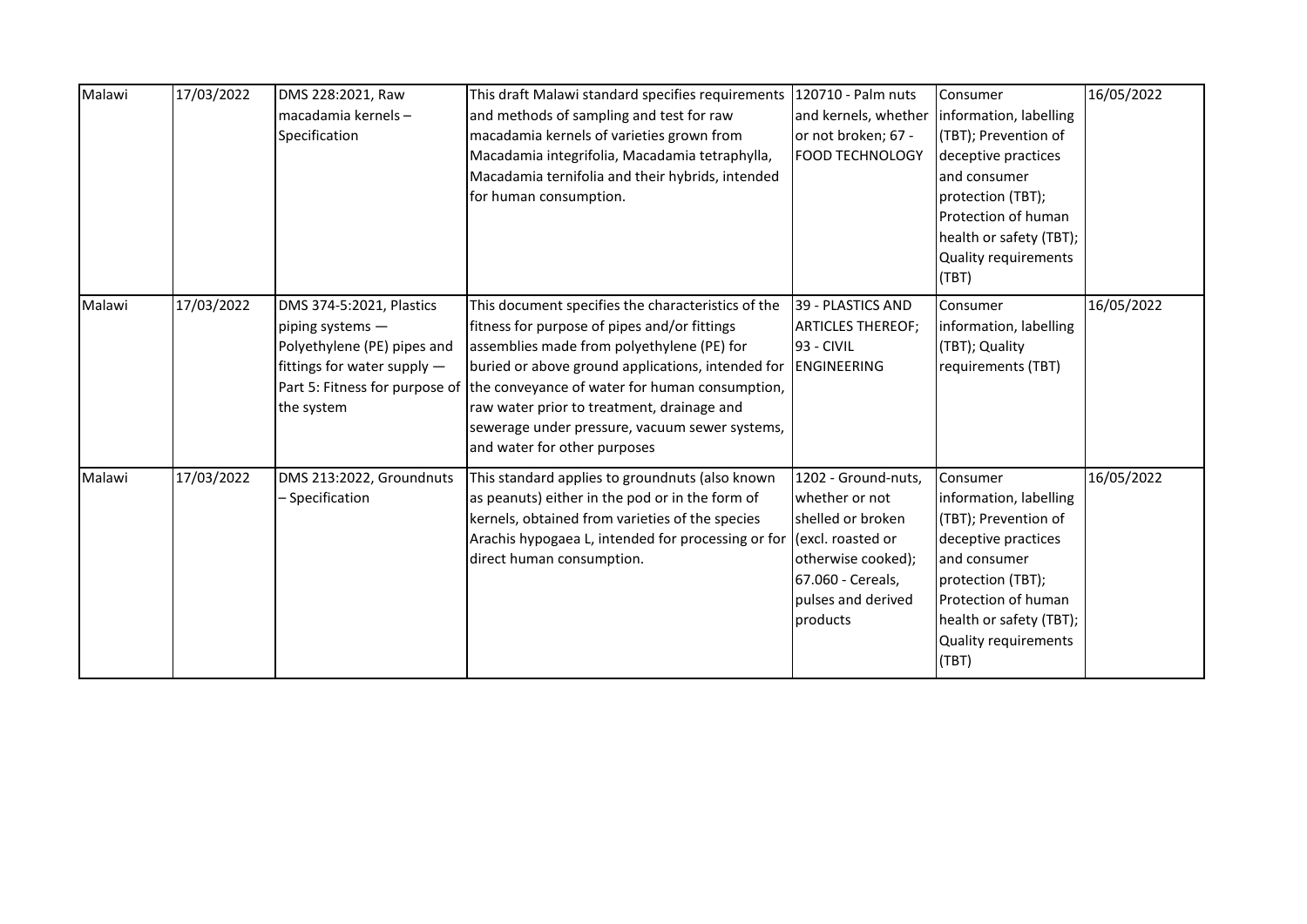| Mexico | 01/04/2022 |                           | PROYECTO de Norma Oficial La presente Norma Oficial Mexicana, establece la | Consumer               | 31/05/2022 |
|--------|------------|---------------------------|----------------------------------------------------------------------------|------------------------|------------|
|        |            |                           | Mexicana PROY-NOM-241-SE-información comercial que debe darse a conocer a  | information, labelling |            |
|        |            | 2021, Etiquetado de       | los consumidores que adquieran productos                                   | (TBT)                  |            |
|        |            | productos reconstruidos,  | reconstruidos, reacondicionados, de segunda                                |                        |            |
|        |            | reacondicionados, de      | línea, fuera de especificaciones, remanufacturados                         |                        |            |
|        |            | segunda línea, fuera de   | y usados o de segunda mano, importados y                                   |                        |            |
|        |            | especificaciones,         | comercializados en los Estados Unidos                                      |                        |            |
|        |            | remanufacturados y usados | Mexicanos. Quedan obligados a proporcionar la                              |                        |            |
|        |            | o de segunda mano-        | información comercial, a que se refiere esta                               |                        |            |
|        |            | Información comercial.    | Norma Oficial Mexicana, los fabricantes,                                   |                        |            |
|        |            |                           | reparadores, reconstructores, importadores,                                |                        |            |
|        |            |                           | revendedores y cualquier otra persona dedicada a                           |                        |            |
|        |            |                           | la importación y comercio que expenda al público                           |                        |            |
|        |            |                           | en general los productos indicados en la presente                          |                        |            |
|        |            |                           | Norma Oficial Mexicana. Quedan fuera del alcance                           |                        |            |
|        |            |                           | de esta Norma Oficial Mexicana, los productos                              |                        |            |
|        |            |                           | para los cuales exista una Norma Oficial Mexicana                          |                        |            |
|        |            |                           | específica que regule estos aspectos relativos a la                        |                        |            |
|        |            |                           | información comercial, en cuyo caso se estará en                           |                        |            |
|        |            |                           | lo dispuesto en dichas normas. El cumplimiento de                          |                        |            |
|        |            |                           | esta Norma Oficial Mexicana no exime de ninguna                            |                        |            |
|        |            |                           | responsabilidad en cuanto a la observancia de lo                           |                        |            |
|        |            |                           | dispuesto en otras Normas Oficiales Mexicanas                              |                        |            |
|        |            |                           | correspondientes a los productos mencionados en                            |                        |            |
|        |            |                           | el campo de aplicación.                                                    |                        |            |
|        |            |                           |                                                                            |                        |            |
|        |            |                           |                                                                            |                        |            |
|        |            |                           |                                                                            |                        |            |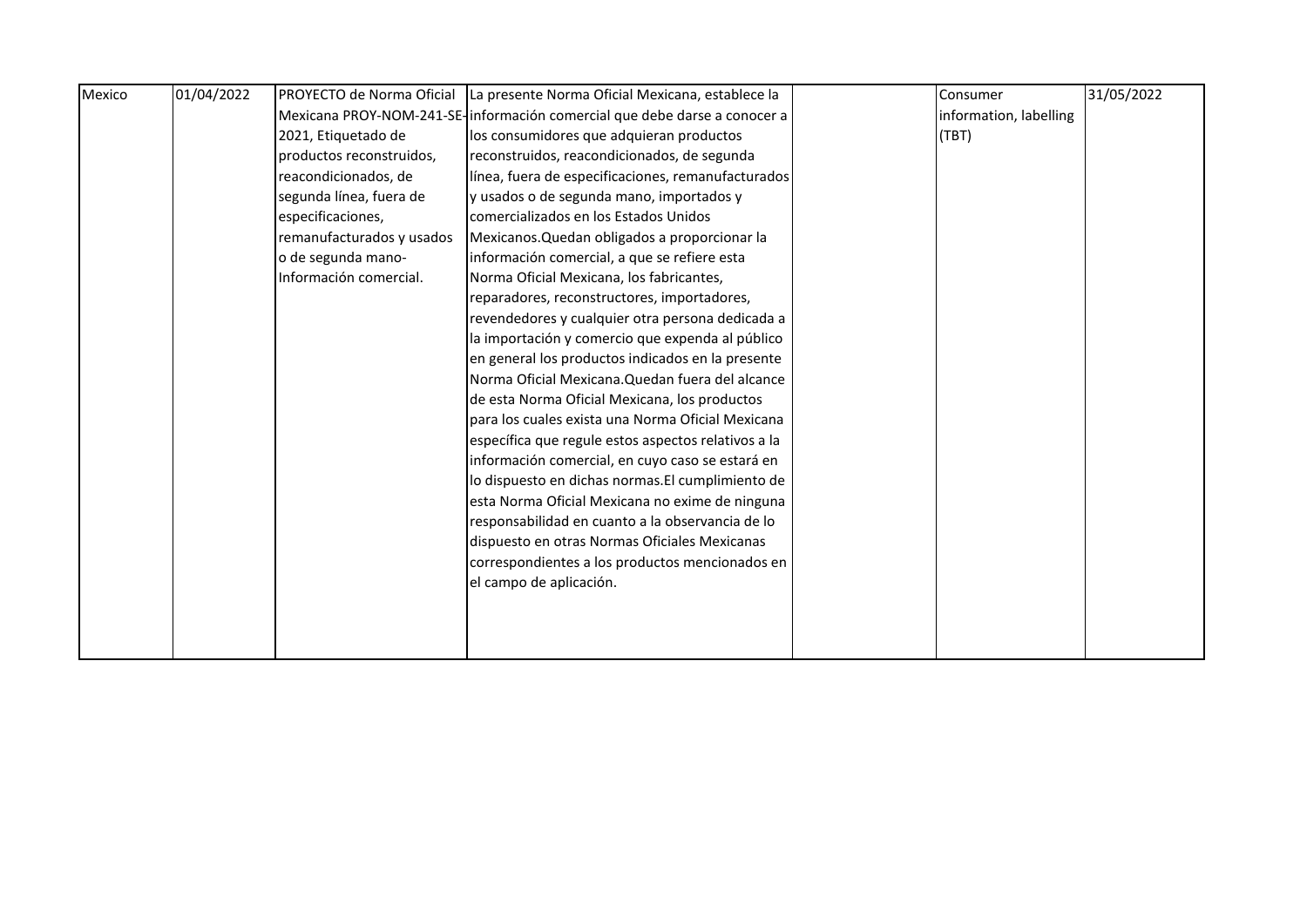| Mexico | 07/03/2022 | Draft Mexican Official<br>Standard PROY-NOM-086-1-<br>New radial tyres for vehicles<br>with a gross vehicle weight<br>exceeding 4,536 kg and<br>diagonal tyres of any load<br>capacity - Safety<br>requirements, test methods<br>and commercial information<br>(cancelling Mexican Official<br>Standard NOM-086-1-SCFI-<br>$2011$ " | Please be advised of the publication of comments<br>on Draft Mexican Official Standard PROY-NOM-<br>SCFI-2018, "Rubber industry - 086-1-SCFI-2018, "Rubber industry - New radial<br>tyres for vehicles with a gross vehicle weight<br>exceeding 4,536 kg and diagonal tyres of any load<br>capacity - Safety requirements, test methods and<br>commercial information (cancelling Mexican<br>Official Standard NOM-086-1-SCFI-2011, published<br>on 19 April 2011). | 4011 - New<br>pneumatic tyres, of<br>rubber; 83.160 -<br><b>Tyres</b>                                                                                                | Consumer<br>information, labelling<br>(TBT); Protection of<br>human health or<br>safety (TBT); Reducing<br>trade barriers and<br>facilitating trade (TBT) |  |
|--------|------------|-------------------------------------------------------------------------------------------------------------------------------------------------------------------------------------------------------------------------------------------------------------------------------------------------------------------------------------|---------------------------------------------------------------------------------------------------------------------------------------------------------------------------------------------------------------------------------------------------------------------------------------------------------------------------------------------------------------------------------------------------------------------------------------------------------------------|----------------------------------------------------------------------------------------------------------------------------------------------------------------------|-----------------------------------------------------------------------------------------------------------------------------------------------------------|--|
| Mexico | 07/03/2022 | Draft Mexican Official<br>2020, Trade practices -<br>the provision of timeshare<br>services) (cancelling NOM-<br>029-SCFI-2010).                                                                                                                                                                                                    | Please be advised of the publication of comments<br>Standard PROY-NOM-029-SE- received in relation to Draft Mexican Official<br>Standard PROY-NOM-029-SE-2020, Trade practices 03.080.30 - Services<br>Information requirements for  - Information requirements for the provision of<br>timeshare services) (cancelling NOM-029-SCFI-<br>$2010$ ).                                                                                                                  | 03.080.30 - Services<br>for consumers;<br><b>Ifor consumers</b>                                                                                                      | Consumer<br>information, labelling<br>(TBT); Prevention of<br>deceptive practices<br>and consumer<br>protection (TBT)                                     |  |
| Mexico | 07/03/2022 | Draft Mexican Official<br>Standard PROY-NOM-035-<br>SCT-2-2018: Trailers, semi-<br>methods                                                                                                                                                                                                                                          | Please be advised of the publication of:<br>Mexican Official Standard NOM-035-SCT-2-2022:<br>Trailers, semi-trailers and converter dollies - safety vehicles, not<br>trailers and converter dollies -specifications and test methods<br>safety specifications and test   https://www.dof.gob.mx/nota_detalle.php?codig<br>o=5644143&fecha=01/03/2022                                                                                                                | 8716 - Trailers and<br>semi-trailers; other<br>mechanically<br>propelled (excl.<br>railway and tramway<br>vehicles); parts<br>thereof, n.e.s.;<br>43.080.10 - Trucks | Protection of human<br>health or safety (TBT)                                                                                                             |  |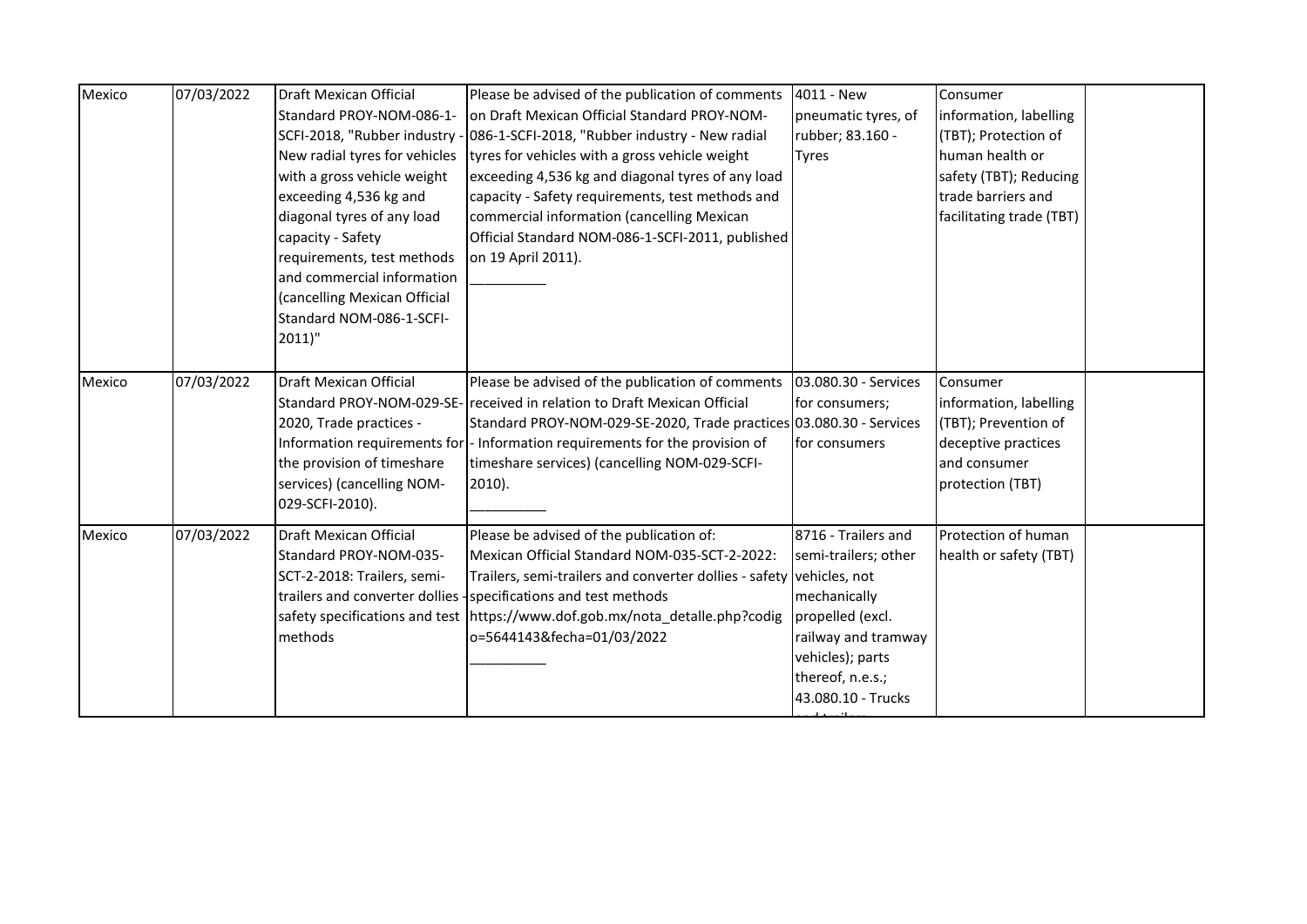| Mexico | 01/03/2022 | <b>Draft Mexican Official</b><br>Standard PROY NOM 173<br>SCFI 2008: Pre packaged fruit<br>juice. Trade descriptions                                                                                                                                                                             | Please be advised of the publication of:<br>Mexican Official Standard NOM-173-SE-2021:<br>Juices, coconut water, nectars, non-alcoholic<br>drinks with fruit or vegetable or plant content, and<br>pre-packaged non-alcoholic flavoured beverages -<br>Trade descriptions - Commercial information and<br>test methods.<br>https://www.dof.gob.mx/nota_detalle.php?codig<br>o=5643986&fecha=28/02/2022 |                                                                                  |                                               |  |
|--------|------------|--------------------------------------------------------------------------------------------------------------------------------------------------------------------------------------------------------------------------------------------------------------------------------------------------|--------------------------------------------------------------------------------------------------------------------------------------------------------------------------------------------------------------------------------------------------------------------------------------------------------------------------------------------------------------------------------------------------------|----------------------------------------------------------------------------------|-----------------------------------------------|--|
| Mexico | 01/03/2022 | Draft Mexican Official<br>Standard PROY-NOM-035-<br>SCT-2-2018: Trailers, semi-<br>methods                                                                                                                                                                                                       | Please be advised of the publication of:<br>Mexican Official Standard NOM-035-SCT-2-2022:<br>Trailers, semi-trailers and converter dollies - Safety Protection against<br>trailers and converter dollies -specifications and test methods<br>Safety specifications and test https://www.dof.gob.mx/nota_detalle.php?codig<br>o=5644143&fecha=01/03/2022                                                | 03.220.20 - Road<br>transport; 13.300 -<br>dangerous goods                       | Protection of human<br>health or safety (TBT) |  |
| Mexico | 01/03/2022 | Draft Mexican Official<br>Standard PROY-NOM-011/1-<br>SCT2/2020, Specifications for<br>transporting certain classes<br>of hazardous substances or<br>materials packaged/packed<br>in excepted quantities -<br>Specifications for<br>transporting products<br>including to the final<br>consumer. | Replies to the comments received during the<br>public consultation period on draft Mexican<br>Official Standard PROY-NOM-011/1-SCT2/2020,<br>Specifications for transporting certain classes of<br>hazardous substances or materials<br>packaged/packed in excepted quantities -<br>Specifications for transporting products including<br>to the final consumer, published on 11 December<br>2020.     | 03.220.20 - Road<br>transport; 13.300 -<br>Protection against<br>dangerous goods | Protection of human<br>health or safety (TBT) |  |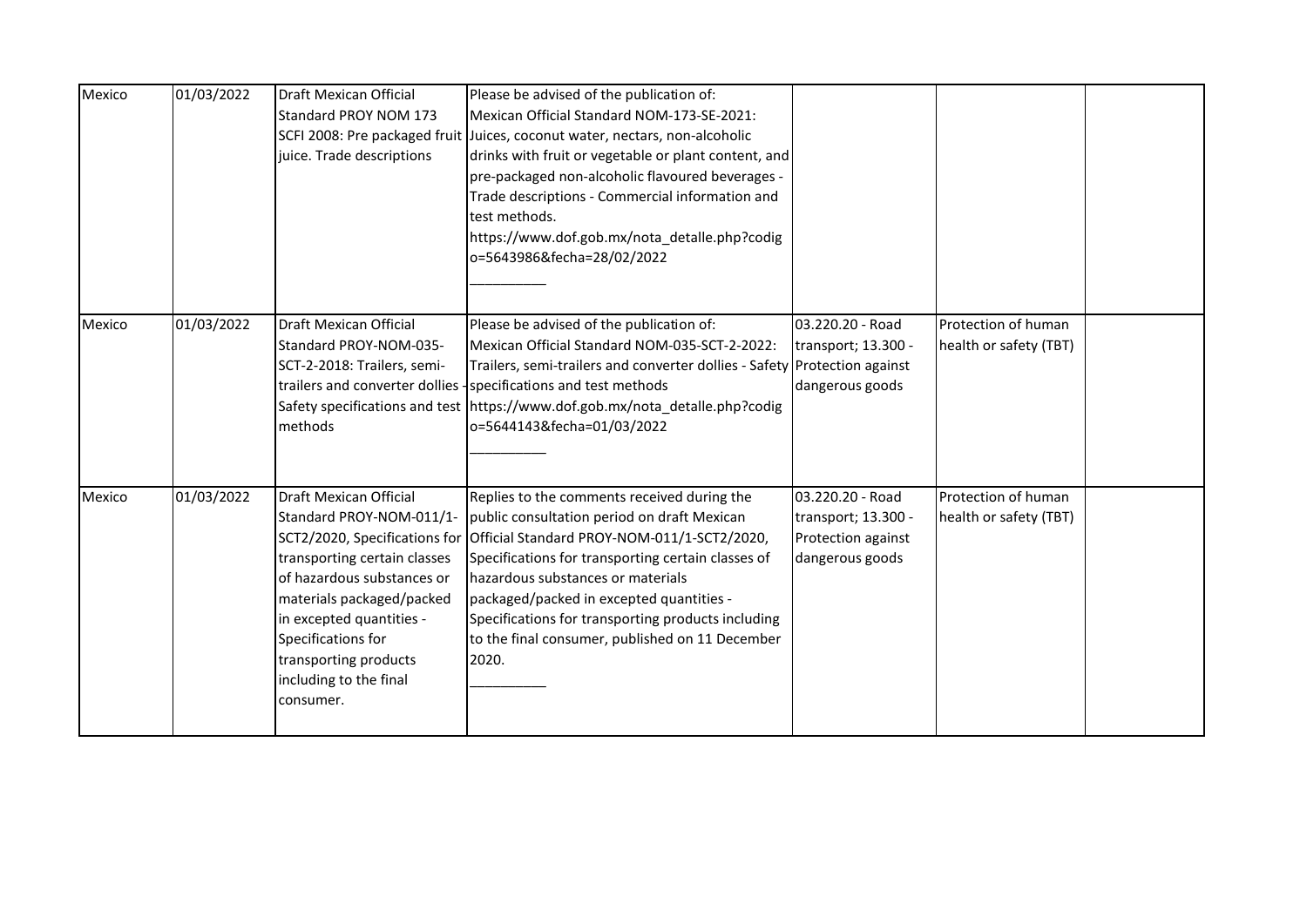| New Zealand 31/03/2022 |            | Reducing the impact of        | New Zealand has notified to the WTO through                                     | 83.080 - Plastics   |                        |            |
|------------------------|------------|-------------------------------|---------------------------------------------------------------------------------|---------------------|------------------------|------------|
|                        |            | plastic on our environment -  | G/TBT/N/NZL/103 - Reducing the impact of plastic                                |                     |                        |            |
|                        |            | moving away from hard-to-     | on our environment - moving away from hard-to-                                  |                     |                        |            |
|                        |            | recycle and single-use items: | recycle and single-use items: consultation                                      |                     |                        |            |
|                        |            | consultation                  | document, of our intention to introduce                                         |                     |                        |            |
|                        |            |                               | documenthttps://www.mfe.g regulations phasing out (by 2025) problematic         |                     |                        |            |
|                        |            |                               | ovt.nz/publications/waste/re single-use and hard-to recycle plastic items where |                     |                        |            |
|                        |            |                               | ducing-impact-of-plastic-our- alternatives are viable and available The         |                     |                        |            |
|                        |            | environment-moving-away-      | regulations will come into force over three                                     |                     |                        |            |
|                        |            | from-hard-to-recycle-and-     | tranches between 2022 and 2025. This addendum                                   |                     |                        |            |
|                        |            | single-use-items              | notifies that the first tranche of these regulations                            |                     |                        |            |
|                        |            |                               | will enter into force on 1 October 2022.Small                                   |                     |                        |            |
|                        |            |                               | changes were made to the proposals of the                                       |                     |                        |            |
|                        |            |                               | consultation document following consultation                                    |                     |                        |            |
|                        |            |                               | with industry on the Tranche 1 regulations. These                               |                     |                        |            |
|                        |            |                               | relate to the expansion of the PVC food tray phase-                             |                     |                        |            |
|                        |            |                               | out (which was originally exclusive to PVC meat                                 |                     |                        |            |
|                        |            |                               | trays for tranche 1 with other types of PVC food                                |                     |                        |            |
|                        |            |                               | and beverage packaging targeted for phase-out in                                |                     |                        |            |
|                        |            |                               | tranche 3) and allowing exemptions for the cotton                               |                     |                        |            |
|                        |            |                               | buds phase out for medical and scientific                                       |                     |                        |            |
|                        |            |                               | purposes. The resulting Waste Minimisation                                      |                     |                        |            |
|                        |            |                               | (Plastic and Related Products) Regulations 2022                                 |                     |                        |            |
|                        |            |                               | were made on 17 March 2022. The Regulations                                     |                     |                        |            |
|                        |            |                               | prohibit the sale and manufacture of certain hard-                              |                     |                        |            |
|                        |            |                               | to-recycle and single-use plastic items including:                              |                     |                        |            |
|                        |            |                               | drink stirrers, cotton-buds, plastics with pro-                                 |                     |                        |            |
|                        |            |                               | degradants (such as oxo- or photo-degradable),                                  |                     |                        |            |
|                        |            |                               | certain PVC food trays and containers, polystyrene                              |                     |                        |            |
|                        |            |                               | takeaway food and drink packaging and expanded                                  |                     |                        |            |
| Oman                   | 17/03/2022 | Labeling of Prepackaged       | This GSO standard is concerned with the labelling                               | 67.040 - Food       | Consumer               | 16/05/2022 |
|                        |            | <b>Food Stuffs</b>            | of all prepackaged foods and to requirements                                    | products in general | information, labelling |            |
|                        |            |                               | relating to the presentation thereof.                                           |                     | (TBT); Protection of   |            |
|                        |            |                               |                                                                                 |                     | human health or        |            |
|                        |            |                               |                                                                                 |                     | safety (TBT)           |            |
|                        |            |                               |                                                                                 |                     |                        |            |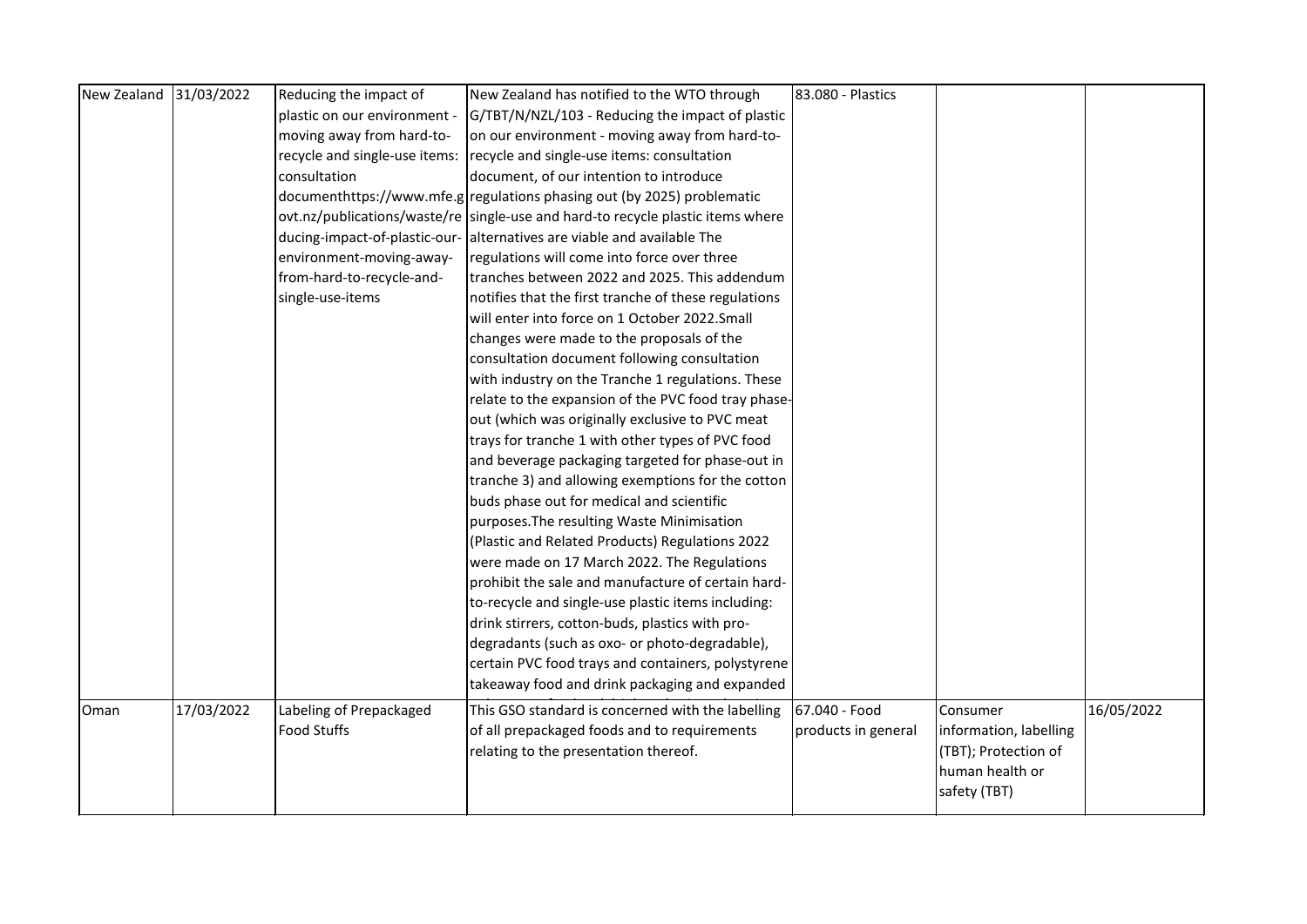| Oman        | 17/03/2022 | <b>Energy Drinks</b>                                                                                                                                                          | The updated draft includes modifications in the<br>definition of energy drinks and the caffeine<br>content.                                                                                                                                                                                                                                                                                                                                                                                                                                                                                                                                    | 67.160 - Beverages;<br>67.160 - Beverages | Consumer<br>information, labelling<br>(TBT); Other (TBT)                                 |            |
|-------------|------------|-------------------------------------------------------------------------------------------------------------------------------------------------------------------------------|------------------------------------------------------------------------------------------------------------------------------------------------------------------------------------------------------------------------------------------------------------------------------------------------------------------------------------------------------------------------------------------------------------------------------------------------------------------------------------------------------------------------------------------------------------------------------------------------------------------------------------------------|-------------------------------------------|------------------------------------------------------------------------------------------|------------|
| Philippines | 01/04/2022 | Implementing the Philippine<br>National Standard<br>Specification of Biofuels-<br>PNS/DOE QS 002:2021                                                                         | The Department Circular prescribes the adoption<br>of the following guidelines to effectively<br>implement to the PNS for Coconut Methyl<br>Coconut Methyl Ester (B100), Ester: Only Coconut Methyl Ester conforming to<br>the PNS/DOE QS 002:2021 shall be manufactured,<br>sold, offered for sale, dispensed, or introduced<br>into commerce in the Philippines. It shall be the<br>responsibility if the Accredited Biodiesel Producer<br>to ensure that all coconut Methyl Ester deliveries<br>are accompanied by a Certificate of Quality to be<br>issued by same, indicating full PNS compliance o<br>the delivered Coconut Methyl Ester | 75.160.01 - Fuels in<br>general           | Protection of human<br>health or safety (TBT);<br>Protection of the<br>environment (TBT) | 14/05/2022 |
| Philippines | 31/03/2022 | Draft FDA Circular entitled<br>"Abridged Processing of<br>Application for<br>Registration/Notification of<br>National Regulatory<br>Authority of Any ASEAN<br>Member Country" | The Circular aims to carry out good reliance<br>practices in the regulatory processes of medical<br>devices. Specifically, it intends to provide<br>guidelines on the abridged processing of<br>Medical Devices Approved by application for registration of medical devices with<br>product approval issued by the National<br>Regulatory Authority of any ASEAN member<br>country under the ASEAN Medical Device Directive-<br>Common Submission Dossier Template                                                                                                                                                                             | 11.040 - Medical<br>equipment             | Protection of human<br>health or safety (TBT)                                            | 30/05/2022 |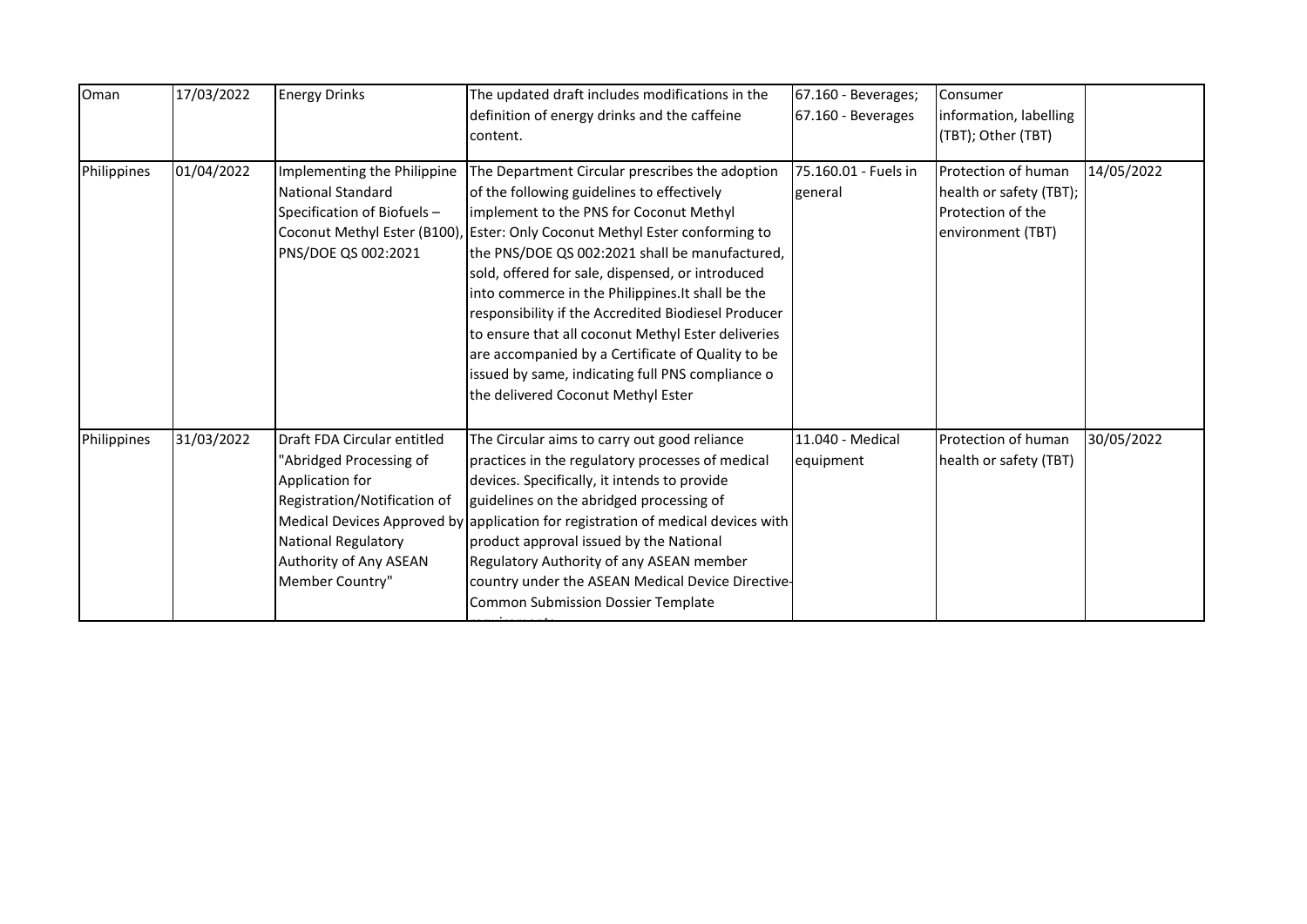| Philippines | 17/03/2022 | FDA Circular No.<br>$\sim 10$  | In the interest of service and due to the continuing $11.120 -$                |                      | Protection of human      |            |
|-------------|------------|--------------------------------|--------------------------------------------------------------------------------|----------------------|--------------------------|------------|
|             |            | Interim Guidelines on the      | COVID-19 Pandemic, the effectivity of FDA Circular Pharmaceutics;              |                      | health or safety (TBT);  |            |
|             |            | <b>Renewal of Current Good</b> | $(FC)$ No. 2021-015 entitled "Interim Guidelines on $\vert$ 11.120 -           |                      | Reducing trade           |            |
|             |            | <b>Manufacturing Practice</b>  | the Renewal of Current Good Manufacturing                                      | <b>Pharmaceutics</b> | barriers and             |            |
|             |            |                                | Practice (cGMP) Clearance of Foreign Drug                                      |                      |                          |            |
|             |            | (cGMP) Clearance of Foreign    |                                                                                |                      | facilitating trade (TBT) |            |
|             |            | <b>Drug Manufacturers</b>      | Manufacturers" is hereby extended and made                                     |                      |                          |            |
|             |            |                                | coterminous with the duration of the public health                             |                      |                          |            |
|             |            |                                | emergency due to COVID-19 as declared in                                       |                      |                          |            |
|             |            |                                | Proclamation No. 922, s. 2020, or the state of                                 |                      |                          |            |
|             |            |                                | national calamity as declared in Proclamation No.                              |                      |                          |            |
|             |            |                                | 1218, s. 2021, whichever ends later. It is                                     |                      |                          |            |
|             |            |                                | emphasized, however, that only the effectivity of                              |                      |                          |            |
|             |            |                                | the interim guidelines is being extended. The                                  |                      |                          |            |
|             |            |                                | validity of the cGMP Clearances issued by the FDA                              |                      |                          |            |
|             |            |                                | for Foreign Drug Manufacturers of all previously                               |                      |                          |            |
|             |            |                                | received renewal applications have been extended                               |                      |                          |            |
|             |            |                                | until 31 December 2021 only. Renewal                                           |                      |                          |            |
|             |            |                                | applications shall follow Section IV.A of FC No.                               |                      |                          |            |
|             |            |                                | 2021-015 and shall be evaluated based on the                                   |                      |                          |            |
|             |            |                                | submitted acceptable cGMP evidence.                                            |                      |                          |            |
|             |            |                                |                                                                                |                      |                          |            |
|             |            |                                |                                                                                |                      |                          |            |
| Philippines | 17/03/2022 | Draft FDA Circular No. :       | This Circular aims to set guidelines on the License                            | $11.120 -$           | Protection of human      | 02/05/2022 |
|             |            |                                | Guidelines on the Issuance of to Operate (LTO) application of drug             | <b>Pharmaceutics</b> | health or safety (TBT);  |            |
|             |            | License to Operate for Drug    | establishments engaged in online pharmacy (E-                                  |                      | Reducing trade           |            |
|             |            |                                | Establishments Engaged in E- Pharmacy) thereby ensuring the safety, health and |                      | barriers and             |            |
|             |            | Pharmacy                       | welfare protection of the public. These guidelines                             |                      | facilitating trade (TBT) |            |
|             |            |                                | shall cover the licensing of establishments,                                   |                      |                          |            |
|             |            |                                | including drug outlets, RONPD, and other entities                              |                      |                          |            |
|             |            |                                | that will engage in online retailing of over-the-                              |                      |                          |            |
|             |            |                                | counter or non-prescription drug products as                                   |                      |                          |            |
|             |            |                                | additional activity or as pure E-Pharmacy. It shall                            |                      |                          |            |
|             |            |                                | not cover prescription drug products.                                          |                      |                          |            |
|             |            |                                |                                                                                |                      |                          |            |
|             |            |                                |                                                                                |                      |                          |            |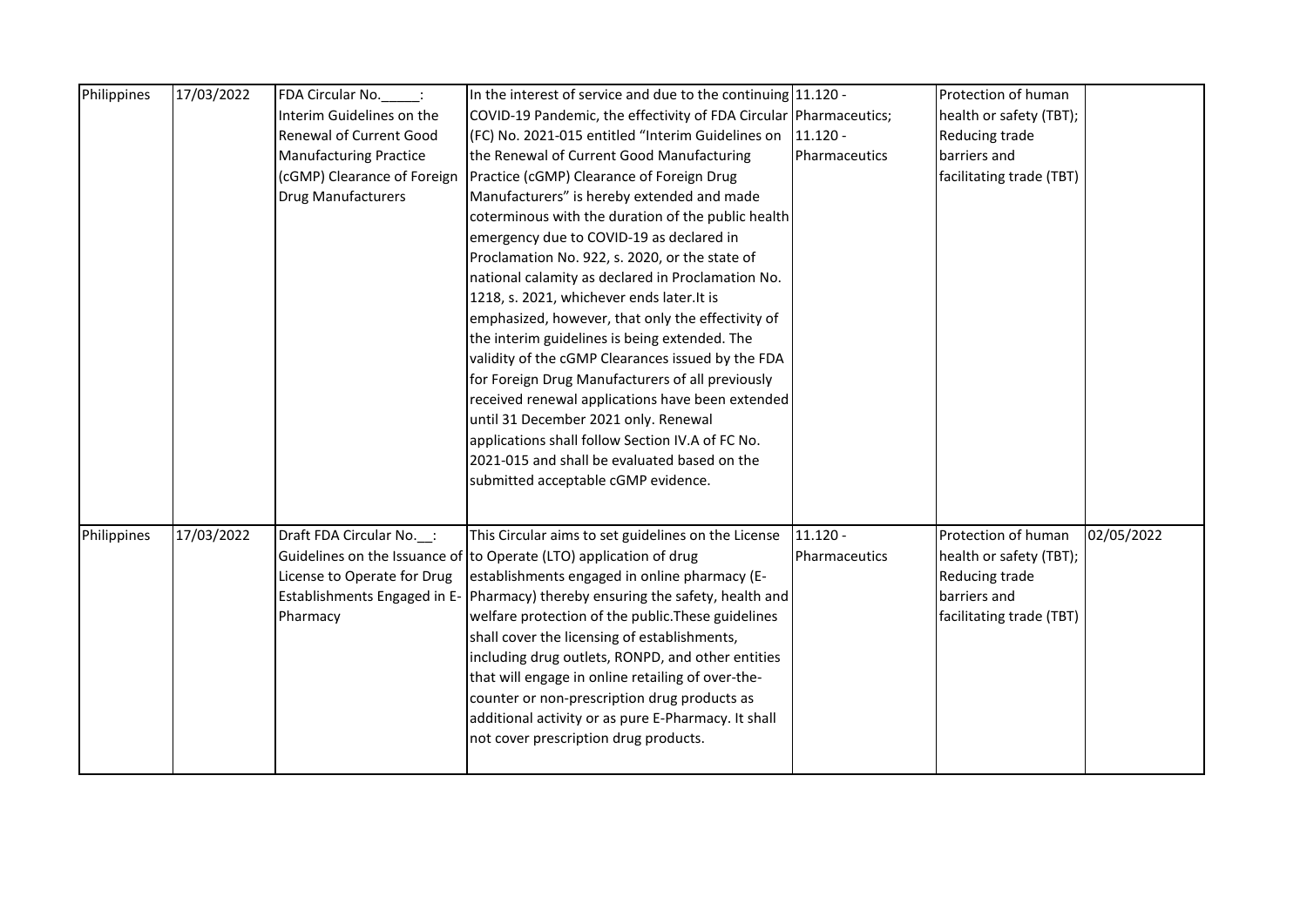| Philippines           | 08/03/2022 | Draft FDA Circular entitled<br>Vitro Diagnostic Medical<br>Devices (IVDs) and Revised<br><b>Technical Requirements for</b><br>Registration of COVID-19<br>Test Kits"                                                                                               | This notification provides additional time for<br>'Specific List of Registrable In Members to provide comments to the draft<br>Circular which can be accessed<br>at https://www.fda.gov.ph/wp-<br>content/uploads/2022/02/Specific-List-of-<br>Registrable-In-Vitro-Diagnostic-Medical-Devices-<br>IVDs-and-Revis.pdf. | 11.100.10 - In vitro<br>diagnostic test<br>systems; 11.100.10 -<br>In vitro diagnostic<br>test systems                 | Protection of human<br>health or safety (TBT)                                                                                               | 11/04/2022 |
|-----------------------|------------|--------------------------------------------------------------------------------------------------------------------------------------------------------------------------------------------------------------------------------------------------------------------|------------------------------------------------------------------------------------------------------------------------------------------------------------------------------------------------------------------------------------------------------------------------------------------------------------------------|------------------------------------------------------------------------------------------------------------------------|---------------------------------------------------------------------------------------------------------------------------------------------|------------|
| Philippines           | 08/03/2022 | Draft Administrative Order<br>entitled "Rules and<br>Regulations Governing the<br><b>Issuance of an Authorization</b><br>for an In-Vitro Diagnostic<br>Medical Device (IVD)                                                                                        | This notification provides additional time for<br>Members to provide comments to the draft<br>issuance which can be accessed<br>at https://www.fda.gov.ph/draft-for-comments-<br>rules-and-regulations-governing-the-issuance-of-<br>an-authorization-for-an-in-vitro-diagnostic-<br>modical dovice ivel               | 11.100.10 - In vitro<br>diagnostic test<br>systems; 11.100.10 -<br>In vitro diagnostic<br>test systems                 | Protection of human<br>health or safety (TBT);<br>Other (TBT)                                                                               | 26/03/2022 |
| Qatar                 | 17/03/2022 | <b>Energy Drinks</b>                                                                                                                                                                                                                                               | The updated draft includes modifications in the<br>definition of energy drinks and the caffeine<br>content.                                                                                                                                                                                                            | 67.160 - Beverages;<br>67.160 - Beverages                                                                              | Consumer<br>information, labelling<br>(TBT); Other (TBT)                                                                                    |            |
| Qatar                 | 17/03/2022 | Labeling of Prepackaged<br><b>Food Stuffs</b>                                                                                                                                                                                                                      | This GSO standard is concerned with the labelling<br>of all prepackaged foods and to requirements<br>relating to the presentation thereof.                                                                                                                                                                             | $67.040 - Food$<br>products in general                                                                                 | Consumer<br>information, labelling<br>(TBT); Protection of<br>human health or<br>safety (TBT)                                               | 16/05/2022 |
| Russian<br>Federation | 15/03/2022 | The Order of the<br>Rosstandard dated as of 28<br>January 2022 Nº 41-st<br>of 11 January 2022 Nº 1-st<br>that introduced the National<br>Standard of the Russian<br>Federation GOST R 56836-<br>2016 "Conformity<br>Assessment. Rules of Cement<br>Certification". | The Order of the Rosstandard amends paragraph<br>8.2 of the GOST R 56836-2016 "Conformity<br>Assessment. Rules of Cement Certification"<br>amending the Order dated as suspending additional inspection control of<br>certified cement imported from non-EAEU<br>countries.                                            | 2523 - Cement, incl.<br>cement clinkers,<br>whether or not<br>coloured; 91.100.10 -<br>Cement. Gypsum.<br>Lime. Mortar | Protection of human<br>health or safety (TBT);<br>Quality requirements<br>(TBT); Reducing trade<br>barriers and<br>facilitating trade (TBT) | 28/01/2022 |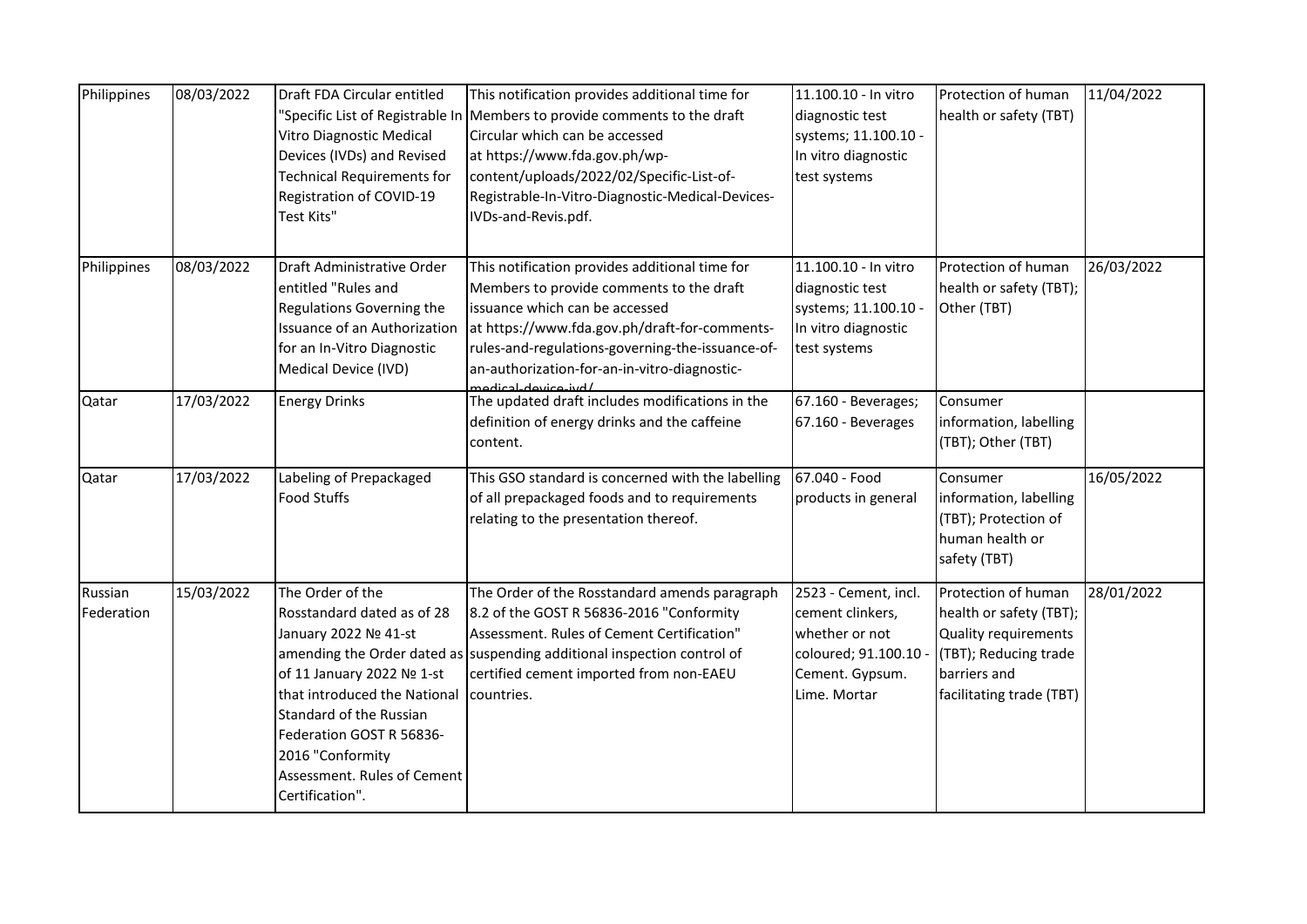| Rwanda | 11/03/2022 | DEAS 803: 2022, Nutrition | This Draft East African Standard specifies                                     | 67.230 - Prepackaged Consumer |                         | 10/05/2022 |
|--------|------------|---------------------------|--------------------------------------------------------------------------------|-------------------------------|-------------------------|------------|
|        |            | labelling-Requirements    | requirements for the nutrition labelling of pre-                               | and prepared foods            | information, labelling  |            |
|        |            |                           | packaged foods. Other specific East Africa                                     |                               | (TBT); Prevention of    |            |
|        |            |                           | Standards may provide additional nutrition                                     |                               | deceptive practices     |            |
|        |            |                           | information such as the standard for labelling of                              |                               | and consumer            |            |
|        |            |                           | foods for special dietary uses.                                                |                               | protection (TBT);       |            |
|        |            |                           |                                                                                |                               | Protection of human     |            |
|        |            |                           |                                                                                |                               | health or safety (TBT); |            |
|        |            |                           |                                                                                |                               | Quality requirements    |            |
|        |            |                           |                                                                                |                               | (TBT); Reducing trade   |            |
|        |            |                           |                                                                                |                               | barriers and            |            |
|        |            |                           |                                                                                |                               | facilitating trade      |            |
|        |            |                           |                                                                                |                               | (TBT); Cost saving and  |            |
|        |            |                           |                                                                                |                               | productivity            |            |
|        |            |                           |                                                                                |                               | enhancement (TBT)       |            |
|        |            |                           |                                                                                |                               |                         |            |
|        |            |                           |                                                                                |                               |                         |            |
| Rwanda | 11/03/2022 |                           | DEAS 797: 2022, Vitamin and 1.1 This Draft East African Standard specifies the | 67.040 - Food                 | Consumer                | 10/05/2022 |
|        |            | mineral supplements -     | requirements, sampling and test methods for                                    | products in general           | information, labelling  |            |
|        |            | Specification             | vitamin and mineral supplements intended for use                               |                               | (TBT); Prevention of    |            |
|        |            |                           | in supplementing the daily food/ diet with                                     |                               | deceptive practices     |            |
|        |            |                           | vitamins and/or minerals for human                                             |                               | and consumer            |            |
|        |            |                           | consumption1.2 This Draft East African standard                                |                               | protection (TBT);       |            |
|        |            |                           | covers vitamin and mineral supplements in                                      |                               | Protection of human     |            |
|        |            |                           | concentrated forms of those nutrients singly or in                             |                               | health or safety (TBT); |            |
|        |            |                           | combinations, marketed in forms such as capsules,                              |                               | Quality requirements    |            |
|        |            |                           | tablets, powders, paste and solutions.1.3 This                                 |                               | (TBT); Reducing trade   |            |
|        |            |                           | standard does not cover vitamin and mineral                                    |                               | barriers and            |            |
|        |            |                           | products intended for special dietary uses or                                  |                               | facilitating trade      |            |
|        |            |                           | medical/therapeutic purposes                                                   |                               | (TBT); Cost saving and  |            |
|        |            |                           |                                                                                |                               | productivity            |            |
|        |            |                           |                                                                                |                               | enhancement (TBT)       |            |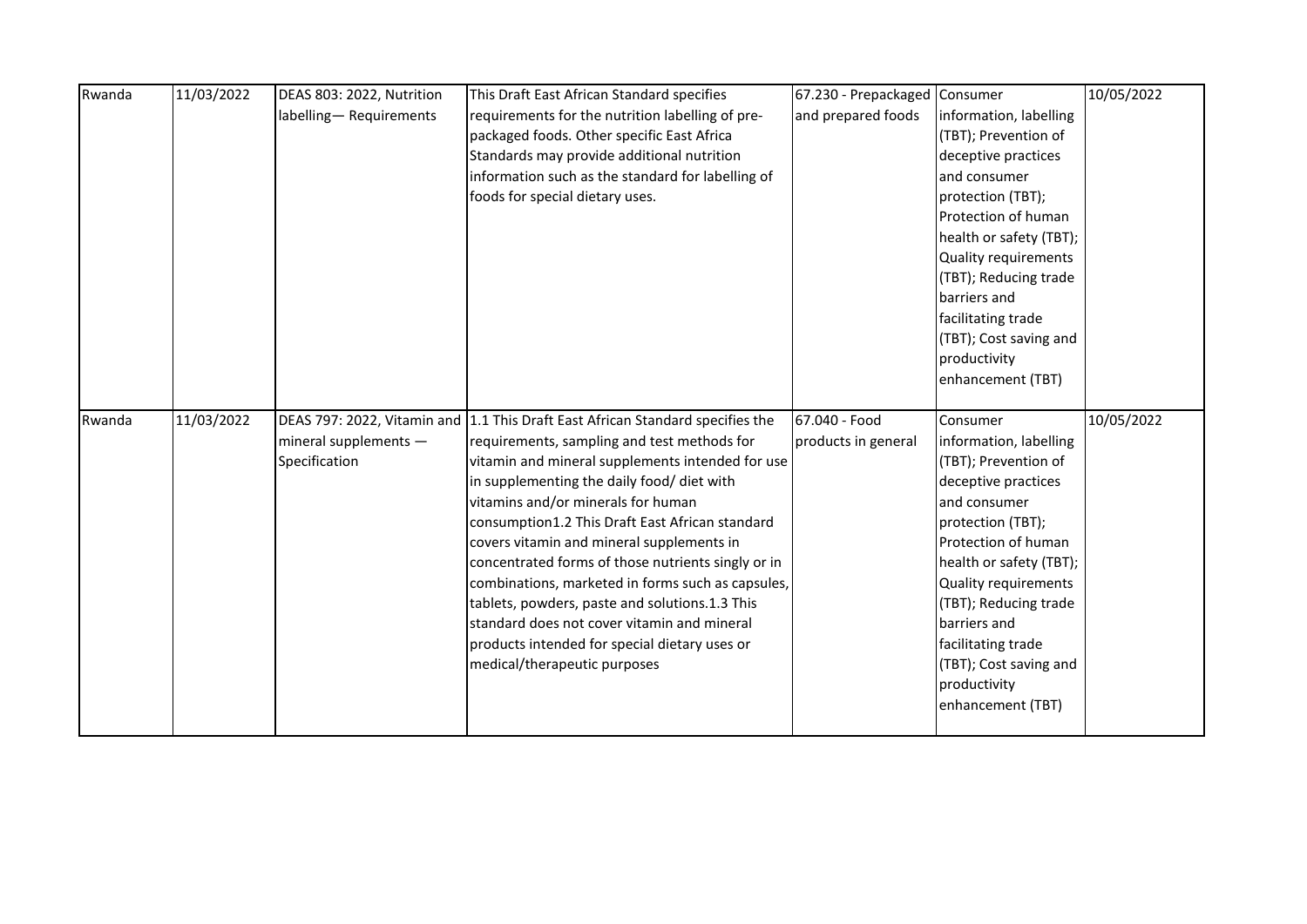| Rwanda | 11/03/2022 |                           | DEAS 67: 2022, Raw cow milk This Draft East African Standard specifies | 67.100.10 - Milk and          | Consumer                | 10/05/2022 |
|--------|------------|---------------------------|------------------------------------------------------------------------|-------------------------------|-------------------------|------------|
|        |            | - Specification           | requirements, sampling and test methods for raw                        | processed milk                | information, labelling  |            |
|        |            |                           | cow milk.                                                              | products                      | (TBT); Prevention of    |            |
|        |            |                           |                                                                        |                               | deceptive practices     |            |
|        |            |                           |                                                                        |                               | and consumer            |            |
|        |            |                           |                                                                        |                               | protection (TBT);       |            |
|        |            |                           |                                                                        |                               | Protection of human     |            |
|        |            |                           |                                                                        |                               | health or safety (TBT); |            |
|        |            |                           |                                                                        |                               | Quality requirements    |            |
|        |            |                           |                                                                        |                               | (TBT); Reducing trade   |            |
|        |            |                           |                                                                        |                               | barriers and            |            |
|        |            |                           |                                                                        |                               | facilitating trade      |            |
|        |            |                           |                                                                        |                               | (TBT); Cost saving and  |            |
|        |            |                           |                                                                        |                               | productivity            |            |
|        |            |                           |                                                                        |                               | enhancement (TBT)       |            |
|        |            |                           |                                                                        |                               |                         |            |
| Rwanda | 11/03/2022 | DEAS 804: 2022, Claims on | This Draft East African Standard specifies general                     | 67.230 - Prepackaged Consumer |                         | 10/05/2022 |
|        |            | Foods-General             | requirements for claims made on a food                                 | and prepared foods            | information, labelling  |            |
|        |            | requirements              | irrespective of whether or not the food is covered                     |                               | (TBT); Prevention of    |            |
|        |            |                           | by an individual East African Standard.                                |                               | deceptive practices     |            |
|        |            |                           |                                                                        |                               | and consumer            |            |
|        |            |                           |                                                                        |                               | protection (TBT);       |            |
|        |            |                           |                                                                        |                               | Protection of human     |            |
|        |            |                           |                                                                        |                               | health or safety (TBT); |            |
|        |            |                           |                                                                        |                               | Protection of the       |            |
|        |            |                           |                                                                        |                               | environment (TBT);      |            |
|        |            |                           |                                                                        |                               | Quality requirements    |            |
|        |            |                           |                                                                        |                               | (TBT); Reducing trade   |            |
|        |            |                           |                                                                        |                               | barriers and            |            |
|        |            |                           |                                                                        |                               | facilitating trade      |            |
|        |            |                           |                                                                        |                               | (TBT); Cost saving and  |            |
|        |            |                           |                                                                        |                               | productivity            |            |
|        |            |                           |                                                                        |                               | enhancement (TBT)       |            |
|        |            |                           |                                                                        |                               |                         |            |
|        |            |                           |                                                                        |                               |                         |            |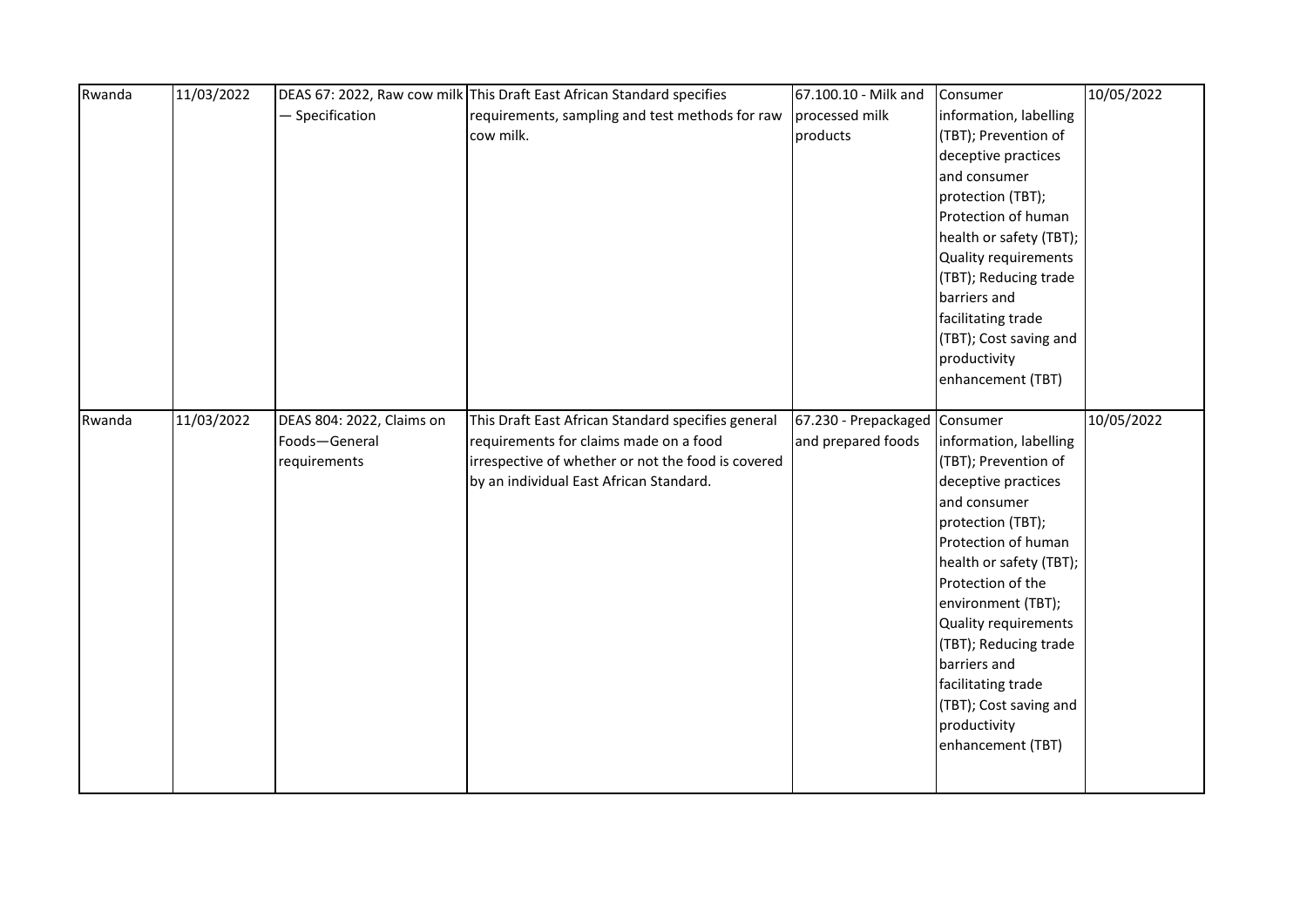| Rwanda | 11/03/2022 | DEAS 770: 2022, Fortified | This Draft East African Standard specifies the       | 67.180.10 - Sugar and Consumer |                         | 10/05/2022 |
|--------|------------|---------------------------|------------------------------------------------------|--------------------------------|-------------------------|------------|
|        |            | sugar - Specification     | requirements, sampling and test methods of for       | sugar products                 | information, labelling  |            |
|        |            |                           | fortified light brown sugar and fortified brown      |                                | (TBT); Prevention of    |            |
|        |            |                           | sugar and fortified plantation (mill) white sugar    |                                | deceptive practices     |            |
|        |            |                           | and fortified refined white sugar intended for       |                                | and consumer            |            |
|        |            |                           | human consumption. This standard does not apply      |                                | protection (TBT);       |            |
|        |            |                           | to sugar intended for industrial use.                |                                | Protection of human     |            |
|        |            |                           |                                                      |                                | health or safety (TBT); |            |
|        |            |                           |                                                      |                                | Quality requirements    |            |
|        |            |                           |                                                      |                                | (TBT); Reducing trade   |            |
|        |            |                           |                                                      |                                | barriers and            |            |
|        |            |                           |                                                      |                                | facilitating trade      |            |
|        |            |                           |                                                      |                                | (TBT); Cost saving and  |            |
|        |            |                           |                                                      |                                | productivity            |            |
|        |            |                           |                                                      |                                | enhancement (TBT)       |            |
|        |            |                           |                                                      |                                |                         |            |
| Rwanda | 11/03/2022 | DEAS 805: 2022, Use of    | 1.1 This East African Standard specifies             | 67.230 - Prepackaged Consumer  |                         | 10/05/2022 |
|        |            | nutrition and health      | requirements for the use of nutrition and health     | and prepared foods             | information, labelling  |            |
|        |            | claims-Requirements       | claims in food labelling and in advertising.1.2 This |                                | (TBT); Prevention of    |            |
|        |            |                           | East African Standard applies to all foods for which |                                | deceptive practices     |            |
|        |            |                           | nutrition and health claims are made without         |                                | and consumer            |            |
|        |            |                           | prejudice to specific provisions under other         |                                | protection (TBT);       |            |
|        |            |                           | standards or guidelines relating to foods for        |                                | Protection of human     |            |
|        |            |                           | special dietary uses and foods for special medical   |                                | health or safety (TBT); |            |
|        |            |                           | purposes.                                            |                                | Protection of the       |            |
|        |            |                           |                                                      |                                | environment (TBT);      |            |
|        |            |                           |                                                      |                                | Quality requirements    |            |
|        |            |                           |                                                      |                                | (TBT); Reducing trade   |            |
|        |            |                           |                                                      |                                | barriers and            |            |
|        |            |                           |                                                      |                                | facilitating trade      |            |
|        |            |                           |                                                      |                                | (TBT); Cost saving and  |            |
|        |            |                           |                                                      |                                | productivity            |            |
|        |            |                           |                                                      |                                | enhancement (TBT)       |            |
|        |            |                           |                                                      |                                |                         |            |
|        |            |                           |                                                      |                                |                         |            |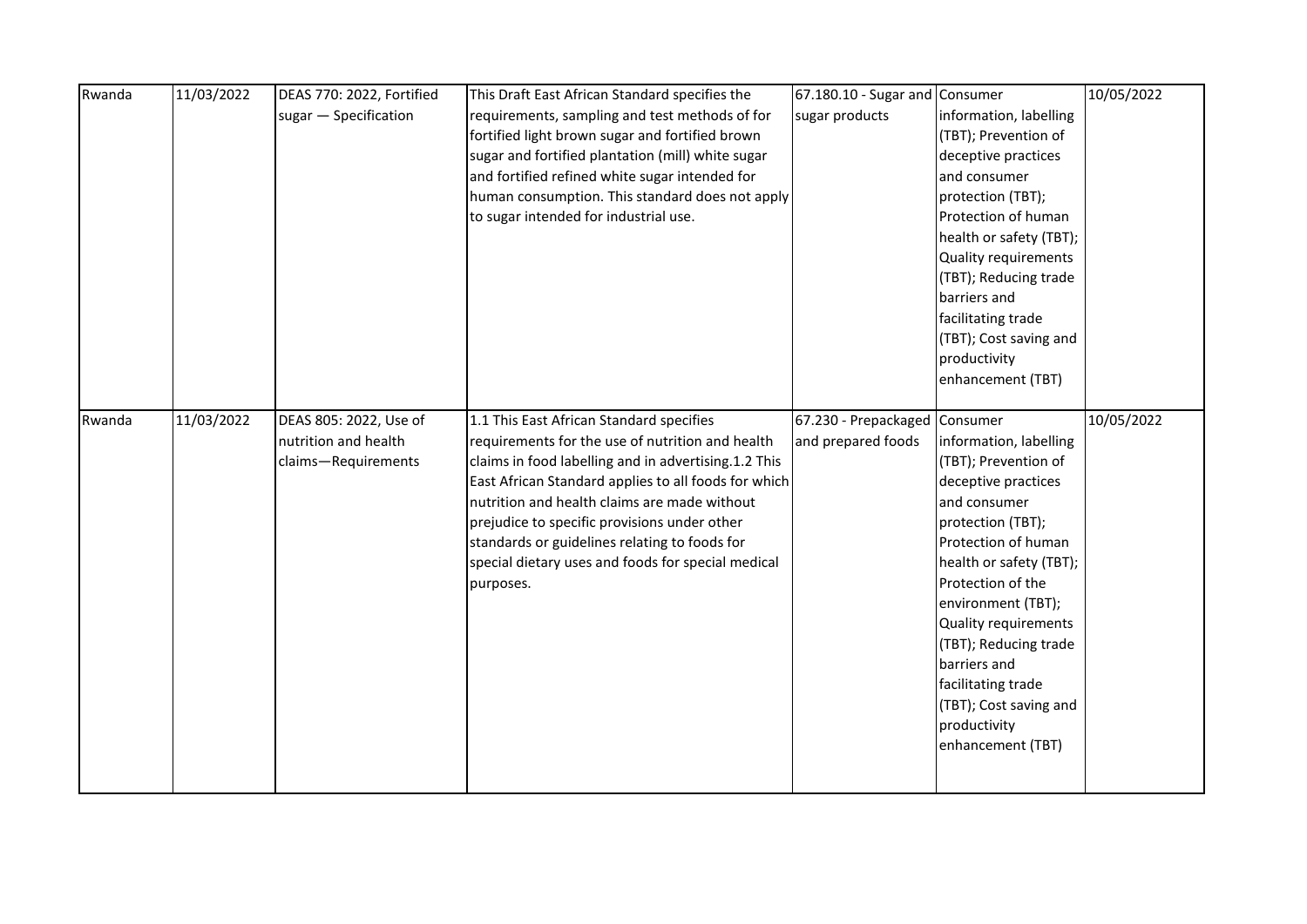| Rwanda | 11/03/2022 | DEAS 798: 2022, Lipid food  | 1.1 This Draft East African Standard specifies the                                | 67.230 - Prepackaged | Consumer                    | 10/05/2022 |
|--------|------------|-----------------------------|-----------------------------------------------------------------------------------|----------------------|-----------------------------|------------|
|        |            |                             | supplements - Specification requirements, sampling and test methods for lipid     | and prepared foods   | information, labelling      |            |
|        |            |                             | food supplements used for complementing the                                       |                      | (TBT); Prevention of        |            |
|        |            |                             | normal diet with essential fatty acids.1.2 This draft                             |                      | deceptive practices         |            |
|        |            |                             | standard covers lipid food supplements primarily                                  |                      | and consumer                |            |
|        |            |                             | providing essential fatty acids and presented in                                  |                      | protection (TBT);           |            |
|        |            |                             | forms such as capsules, paste or liquid. The                                      |                      | Protection of human         |            |
|        |            |                             | product may be taken directly or added to                                         |                      | health or safety (TBT);     |            |
|        |            |                             | another food with the primary objective of                                        |                      | Protection of the           |            |
|        |            |                             | increasing the energy content of the food and                                     |                      | environment (TBT);          |            |
|        |            |                             | provide essential fatty acids.1.3 This draft                                      |                      | Quality requirements        |            |
|        |            |                             | standard does not cover lipid food supplements                                    |                      | (TBT); Reducing trade       |            |
|        |            |                             | intended for special dietary uses or                                              |                      | barriers and                |            |
|        |            |                             | medical/therapeutic purposes.                                                     |                      | facilitating trade          |            |
|        |            |                             |                                                                                   |                      | (TBT); Cost saving and      |            |
|        |            |                             |                                                                                   |                      | productivity                |            |
|        |            |                             |                                                                                   |                      | enhancement (TBT)           |            |
|        |            |                             |                                                                                   |                      |                             |            |
|        |            |                             |                                                                                   |                      |                             |            |
| Rwanda | 10/03/2022 | DRS 500-1: 2022, Textiles - | This Working Draft specifies general requirements, 61.020 - Clothes               |                      | Consumer                    | 09/05/2022 |
|        |            | Garments - Specification -  | sampling and test methods for garments, whether                                   |                      | information, labelling      |            |
|        |            |                             | Part 1: General requirements   made of textile, plastic-coated fabric, fur or any |                      | (TBT); Prevention of        |            |
|        |            |                             | combination of these materials. Requirements for                                  |                      | deceptive practices         |            |
|        |            |                             | specific garments are specified in the relevant                                   |                      | and consumer                |            |
|        |            |                             | parts of DRS 500 This draft Standard does not                                     |                      | protection (TBT);           |            |
|        |            |                             | apply to personal protective wear NOTE Where                                      |                      | Protection of human         |            |
|        |            |                             | provisions are specified in the specific parts of DRS                             |                      | health or safety (TBT);     |            |
|        |            |                             | 500 or any other relevant Rwanda Standard, these                                  |                      | <b>Quality requirements</b> |            |
|        |            |                             | shall supersede the requirements in this Working                                  |                      | (TBT); Reducing trade       |            |
|        |            |                             | Draft.                                                                            |                      | barriers and                |            |
|        |            |                             |                                                                                   |                      | facilitating trade          |            |
|        |            |                             |                                                                                   |                      | (TBT); Cost saving and      |            |
|        |            |                             |                                                                                   |                      | productivity                |            |
|        |            |                             |                                                                                   |                      | enhancement (TBT)           |            |
|        |            |                             |                                                                                   |                      |                             |            |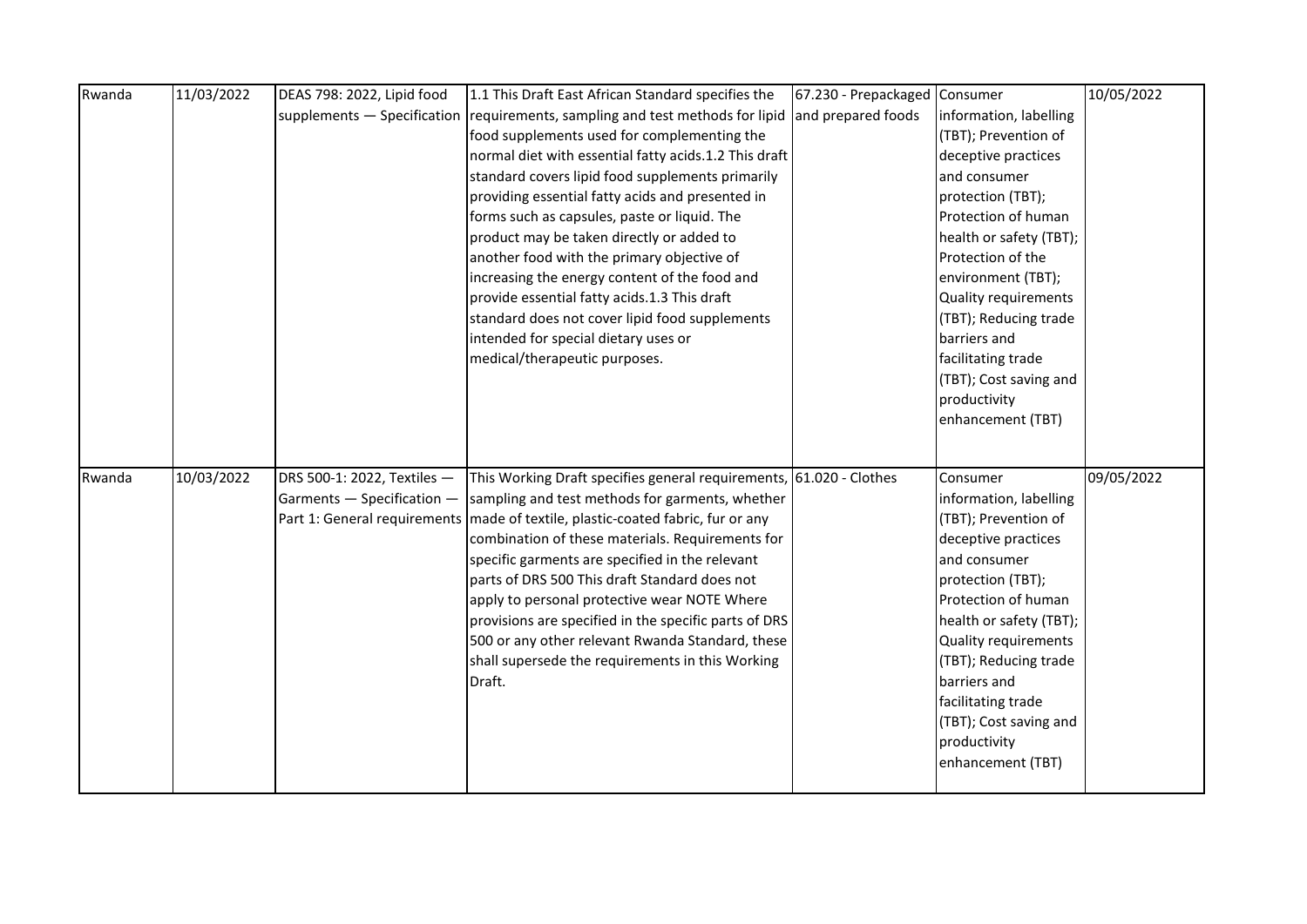| Rwanda | 10/03/2022 |                           | DEAS 67: 2022, Raw cow milk This Draft East African Standard specifies | 67.100.10 - Milk and                      | Consumer                              | 09/05/2022 |
|--------|------------|---------------------------|------------------------------------------------------------------------|-------------------------------------------|---------------------------------------|------------|
|        |            | - Specification           | requirements, sampling and test methods for raw                        | processed milk                            | information, labelling                |            |
|        |            |                           | cow milk.                                                              | products                                  | (TBT); Prevention of                  |            |
|        |            |                           |                                                                        |                                           | deceptive practices                   |            |
|        |            |                           |                                                                        |                                           | and consumer                          |            |
|        |            |                           |                                                                        |                                           | protection (TBT);                     |            |
|        |            |                           |                                                                        |                                           | Protection of human                   |            |
|        |            |                           |                                                                        |                                           | health or safety (TBT);               |            |
|        |            |                           |                                                                        |                                           | Quality requirements                  |            |
|        |            |                           |                                                                        |                                           | (TBT); Reducing trade                 |            |
|        |            |                           |                                                                        |                                           | barriers and                          |            |
|        |            |                           |                                                                        |                                           | facilitating trade                    |            |
|        |            |                           |                                                                        |                                           | (TBT); Cost saving and                |            |
|        |            |                           |                                                                        |                                           | productivity                          |            |
|        |            |                           |                                                                        |                                           | enhancement (TBT)                     |            |
|        |            |                           |                                                                        |                                           |                                       |            |
| Rwanda | 10/03/2022 | DEAS 770: 2022, Fortified | This Draft East African Standard specifies the                         | 17 - SUGARS AND                           | Consumer                              | 09/05/2022 |
|        |            | sugar - Specification     | requirements, sampling and test methods of for                         | <b>SUGAR</b>                              | information, labelling                |            |
|        |            |                           | fortified light brown sugar and fortified brown                        | CONFECTIONERY;                            | (TBT); Prevention of                  |            |
|        |            |                           | sugar and fortified plantation (mill) white sugar                      | 67.180.10 - Sugar and deceptive practices |                                       |            |
|        |            |                           | and fortified refined white sugar intended for                         | sugar products                            | and consumer                          |            |
|        |            |                           | human consumption. This standard does not apply                        |                                           | protection (TBT);                     |            |
|        |            |                           | to sugar intended for industrial use.                                  |                                           | Protection of human                   |            |
|        |            |                           |                                                                        |                                           | health or safety (TBT);               |            |
|        |            |                           |                                                                        |                                           | Quality requirements                  |            |
|        |            |                           |                                                                        |                                           | (TBT); Reducing trade<br>barriers and |            |
|        |            |                           |                                                                        |                                           | facilitating trade                    |            |
|        |            |                           |                                                                        |                                           |                                       |            |
|        |            |                           |                                                                        |                                           |                                       |            |
|        |            |                           |                                                                        |                                           | (TBT); Cost saving and                |            |
|        |            |                           |                                                                        |                                           | productivity                          |            |
|        |            |                           |                                                                        |                                           | enhancement (TBT)                     |            |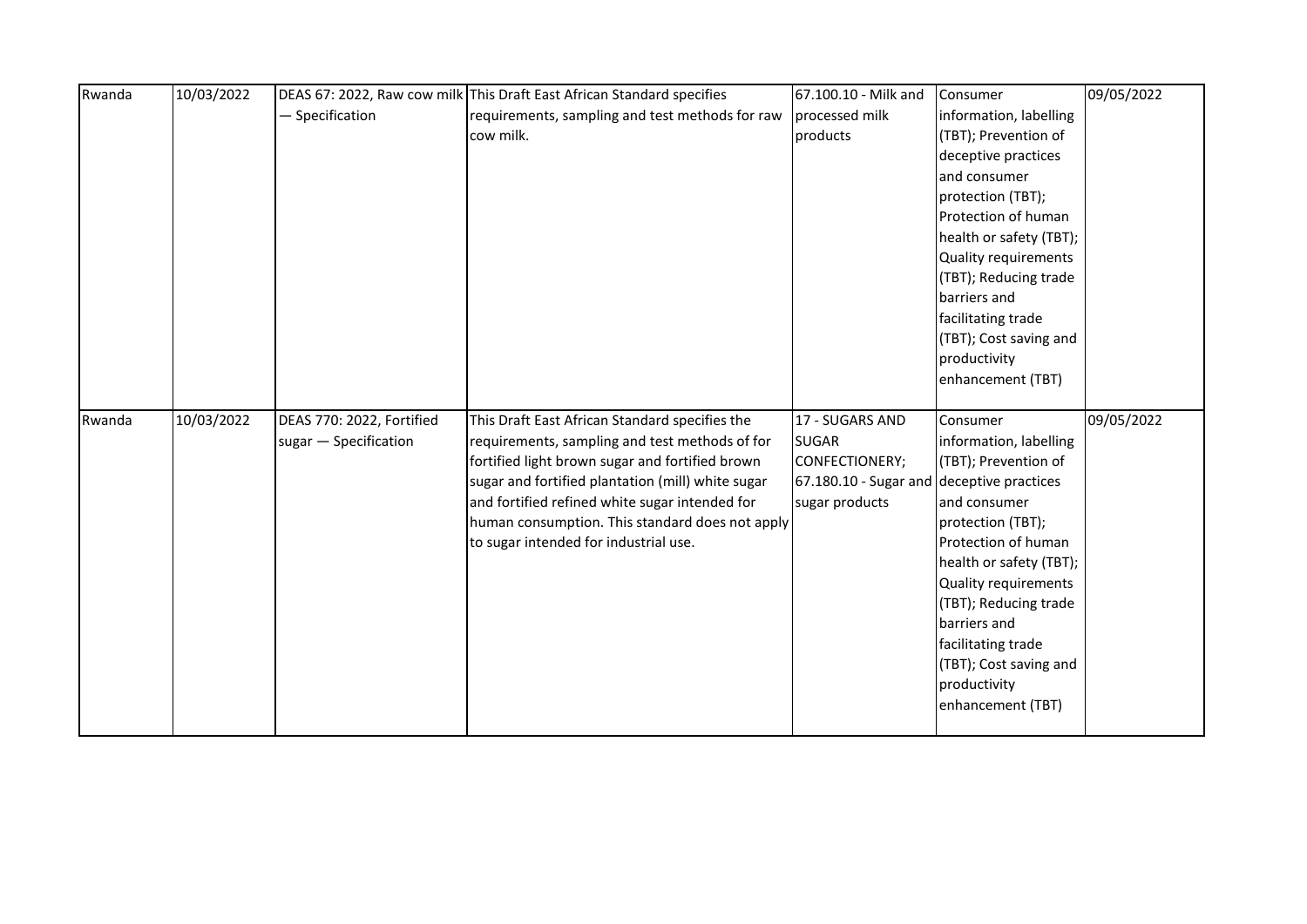| Rwanda | 10/03/2022 | DEAS 27: 2022, UHT milk -                                 | This Draft East African Standard specifies      | 67.100.10 - Milk and | Consumer                                       | 09/05/2022 |
|--------|------------|-----------------------------------------------------------|-------------------------------------------------|----------------------|------------------------------------------------|------------|
|        |            | Specification                                             | requirements, sampling and test methods for UHT | processed milk       | information, labelling                         |            |
|        |            |                                                           | milk obtained from cow milk.                    | products             | (TBT); Prevention of                           |            |
|        |            |                                                           |                                                 |                      | deceptive practices                            |            |
|        |            |                                                           |                                                 |                      | and consumer                                   |            |
|        |            |                                                           |                                                 |                      | protection (TBT);                              |            |
|        |            |                                                           |                                                 |                      | Protection of human                            |            |
|        |            |                                                           |                                                 |                      | health or safety (TBT);                        |            |
|        |            |                                                           |                                                 |                      | Protection of the                              |            |
|        |            |                                                           |                                                 |                      | environment (TBT);                             |            |
|        |            |                                                           |                                                 |                      | Quality requirements                           |            |
|        |            |                                                           |                                                 |                      | (TBT); Reducing trade                          |            |
|        |            |                                                           |                                                 |                      | barriers and                                   |            |
|        |            |                                                           |                                                 |                      | facilitating trade                             |            |
|        |            |                                                           |                                                 |                      | (TBT); Cost saving and                         |            |
|        |            |                                                           |                                                 |                      | productivity                                   |            |
|        |            |                                                           |                                                 |                      | enhancement (TBT)                              |            |
|        |            |                                                           |                                                 |                      |                                                |            |
| Rwanda | 10/03/2022 |                                                           | This Working Draft specifies requirements,      | 61.020 - Clothes     | Consumer                                       | 09/05/2022 |
|        |            | DRS 500-3: 2022, Textiles -<br>Garments - Specification - | sampling and test methods for trousers and      |                      |                                                |            |
|        |            | Part 3: Trousers and shorts                               | shorts.                                         |                      | information, labelling<br>(TBT); Prevention of |            |
|        |            |                                                           |                                                 |                      | deceptive practices                            |            |
|        |            |                                                           |                                                 |                      | and consumer                                   |            |
|        |            |                                                           |                                                 |                      | protection (TBT);                              |            |
|        |            |                                                           |                                                 |                      | Protection of human                            |            |
|        |            |                                                           |                                                 |                      | health or safety (TBT);                        |            |
|        |            |                                                           |                                                 |                      | Quality requirements                           |            |
|        |            |                                                           |                                                 |                      | (TBT); Reducing trade                          |            |
|        |            |                                                           |                                                 |                      | barriers and                                   |            |
|        |            |                                                           |                                                 |                      | facilitating trade                             |            |
|        |            |                                                           |                                                 |                      | (TBT); Cost saving and                         |            |
|        |            |                                                           |                                                 |                      | productivity                                   |            |
|        |            |                                                           |                                                 |                      | enhancement (TBT)                              |            |
|        |            |                                                           |                                                 |                      |                                                |            |
|        |            |                                                           |                                                 |                      |                                                |            |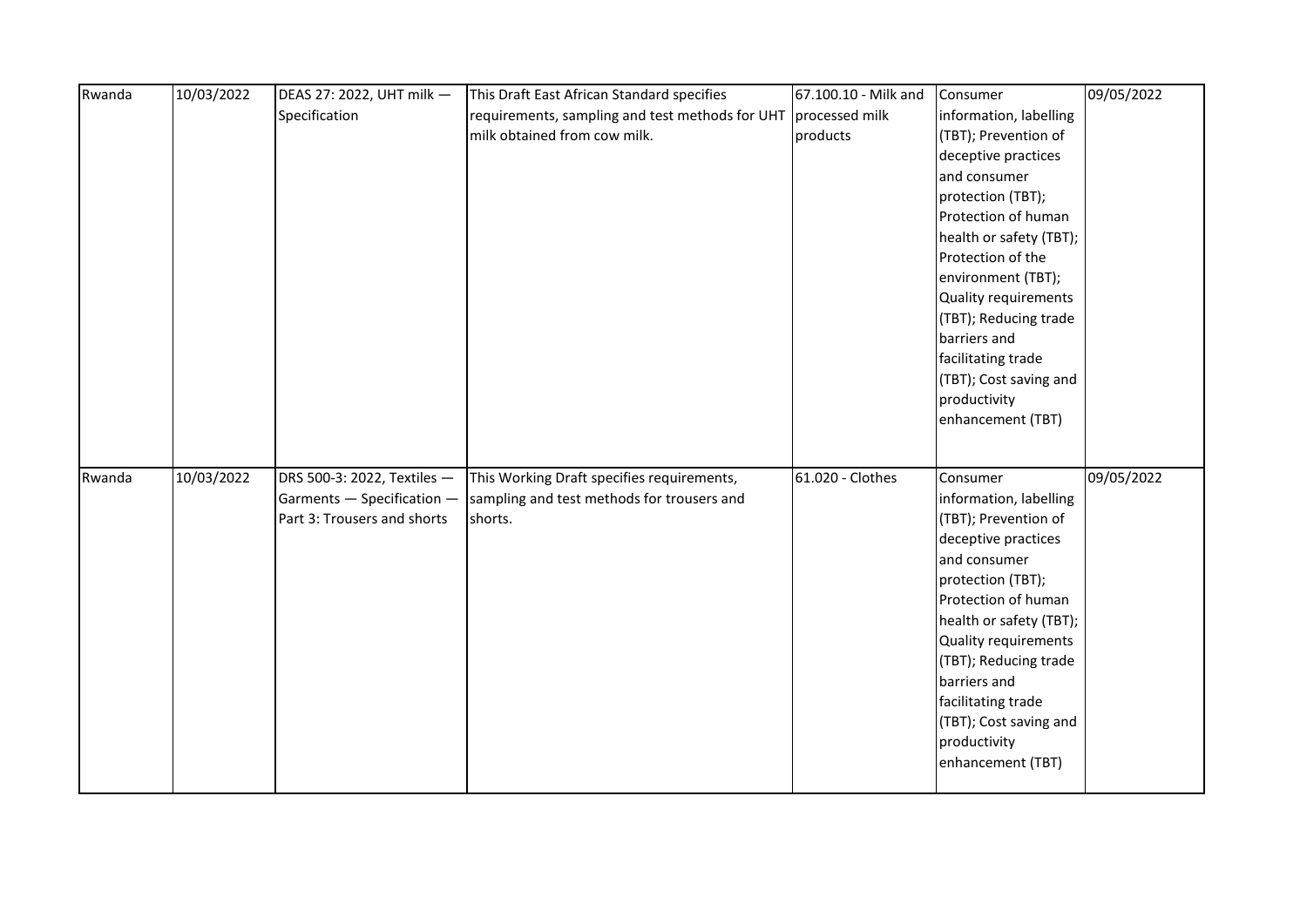| Rwanda | 10/03/2022 | DEAS 805: 2022, Use of   | 1.1 This East African Standard specifies                       | 67.230 - Prepackaged Consumer |                             | 09/05/2022 |
|--------|------------|--------------------------|----------------------------------------------------------------|-------------------------------|-----------------------------|------------|
|        |            | nutrition and health     | requirements for the use of nutrition and health               | and prepared foods            | information, labelling      |            |
|        |            | claims-Requirements      | claims in food labelling and in advertising.1.2 This           |                               | (TBT); Prevention of        |            |
|        |            |                          | East African Standard applies to all foods for which           |                               | deceptive practices         |            |
|        |            |                          | nutrition and health claims are made without                   |                               | and consumer                |            |
|        |            |                          | prejudice to specific provisions under other                   |                               | protection (TBT);           |            |
|        |            |                          | standards or guidelines relating to foods for                  |                               | Protection of human         |            |
|        |            |                          | special dietary uses and foods for special medical             |                               | health or safety (TBT);     |            |
|        |            |                          | purposes.                                                      |                               | <b>Quality requirements</b> |            |
|        |            |                          |                                                                |                               | (TBT); Reducing trade       |            |
|        |            |                          |                                                                |                               | barriers and                |            |
|        |            |                          |                                                                |                               | facilitating trade          |            |
|        |            |                          |                                                                |                               | (TBT); Cost saving and      |            |
|        |            |                          |                                                                |                               | productivity                |            |
|        |            |                          |                                                                |                               | enhancement (TBT)           |            |
|        |            |                          |                                                                |                               |                             |            |
| Rwanda | 10/03/2022 | DEAS27: 2022, UHT milk - | This Draft East African Standard specifies                     | 67.100.10 - Milk and          | Consumer                    | 09/05/2022 |
|        |            | Specification            | requirements, sampling and test methods for UHT processed milk |                               | information, labelling      |            |
|        |            |                          |                                                                |                               |                             |            |
|        |            |                          | milk obtained from cow milk.                                   | products                      | (TBT); Prevention of        |            |
|        |            |                          |                                                                |                               | deceptive practices         |            |
|        |            |                          |                                                                |                               | and consumer                |            |
|        |            |                          |                                                                |                               | protection (TBT);           |            |
|        |            |                          |                                                                |                               | Protection of human         |            |
|        |            |                          |                                                                |                               | health or safety (TBT);     |            |
|        |            |                          |                                                                |                               | Quality requirements        |            |
|        |            |                          |                                                                |                               | (TBT); Reducing trade       |            |
|        |            |                          |                                                                |                               | barriers and                |            |
|        |            |                          |                                                                |                               | facilitating trade          |            |
|        |            |                          |                                                                |                               | (TBT); Cost saving and      |            |
|        |            |                          |                                                                |                               | productivity                |            |
|        |            |                          |                                                                |                               | enhancement (TBT)           |            |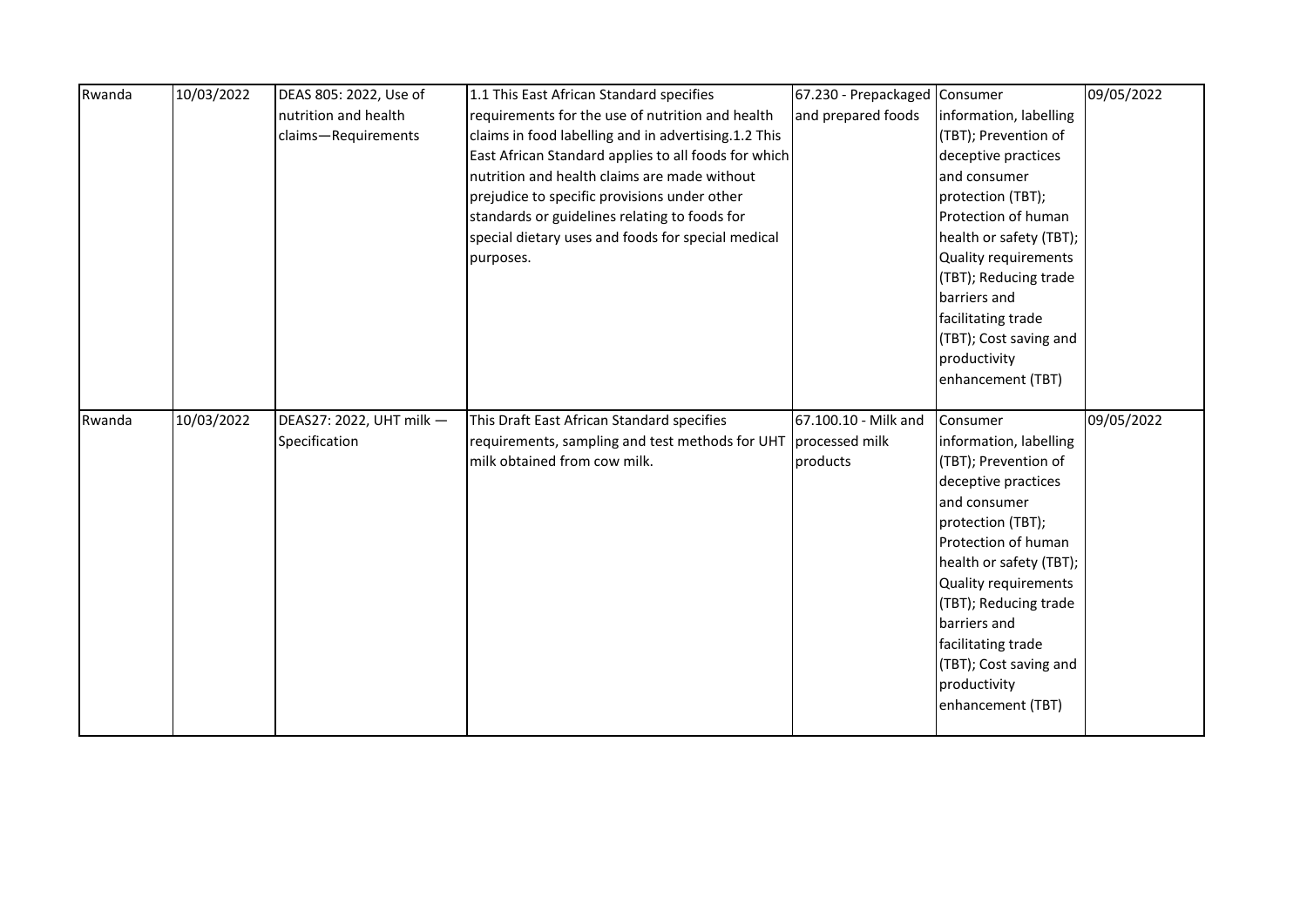| Rwanda | 10/03/2022 |                           | DEAS 49: 2022, Milk powders This Draft East African Standard specifies | 67.100.10 - Milk and          | Consumer                | 09/05/2022 |
|--------|------------|---------------------------|------------------------------------------------------------------------|-------------------------------|-------------------------|------------|
|        |            | and cream powder $-$      | requirements, sampling and test methods for milk                       | processed milk                | information, labelling  |            |
|        |            | Specification             | powders and cream powder intended for direct                           | products                      | (TBT); Prevention of    |            |
|        |            |                           | human consumption or for further processing.                           |                               | deceptive practices     |            |
|        |            |                           |                                                                        |                               | and consumer            |            |
|        |            |                           |                                                                        |                               | protection (TBT);       |            |
|        |            |                           |                                                                        |                               | Protection of human     |            |
|        |            |                           |                                                                        |                               | health or safety (TBT); |            |
|        |            |                           |                                                                        |                               | Quality requirements    |            |
|        |            |                           |                                                                        |                               | (TBT); Reducing trade   |            |
|        |            |                           |                                                                        |                               | barriers and            |            |
|        |            |                           |                                                                        |                               | facilitating trade      |            |
|        |            |                           |                                                                        |                               | (TBT); Cost saving and  |            |
|        |            |                           |                                                                        |                               | productivity            |            |
|        |            |                           |                                                                        |                               | enhancement (TBT)       |            |
|        |            |                           |                                                                        |                               |                         |            |
|        |            |                           |                                                                        |                               |                         |            |
| Rwanda | 10/03/2022 | DEAS 803: 2022, Nutrition | This Draft East African Standard specifies                             | 67.230 - Prepackaged Consumer |                         | 09/05/2022 |
|        |            | labelling-Requirements    | requirements for the nutrition labelling of pre-                       | and prepared foods            | information, labelling  |            |
|        |            |                           | packaged foods. Other specific East Africa                             |                               | (TBT); Prevention of    |            |
|        |            |                           | Standards may provide additional nutrition                             |                               | deceptive practices     |            |
|        |            |                           | information such as the standard for labelling of                      |                               | and consumer            |            |
|        |            |                           | foods for special dietary uses.                                        |                               | protection (TBT);       |            |
|        |            |                           |                                                                        |                               | Protection of human     |            |
|        |            |                           |                                                                        |                               | health or safety (TBT); |            |
|        |            |                           |                                                                        |                               | Quality requirements    |            |
|        |            |                           |                                                                        |                               | (TBT); Reducing trade   |            |
|        |            |                           |                                                                        |                               | barriers and            |            |
|        |            |                           |                                                                        |                               | facilitating trade      |            |
|        |            |                           |                                                                        |                               | (TBT); Cost saving and  |            |
|        |            |                           |                                                                        |                               | productivity            |            |
|        |            |                           |                                                                        |                               | enhancement (TBT)       |            |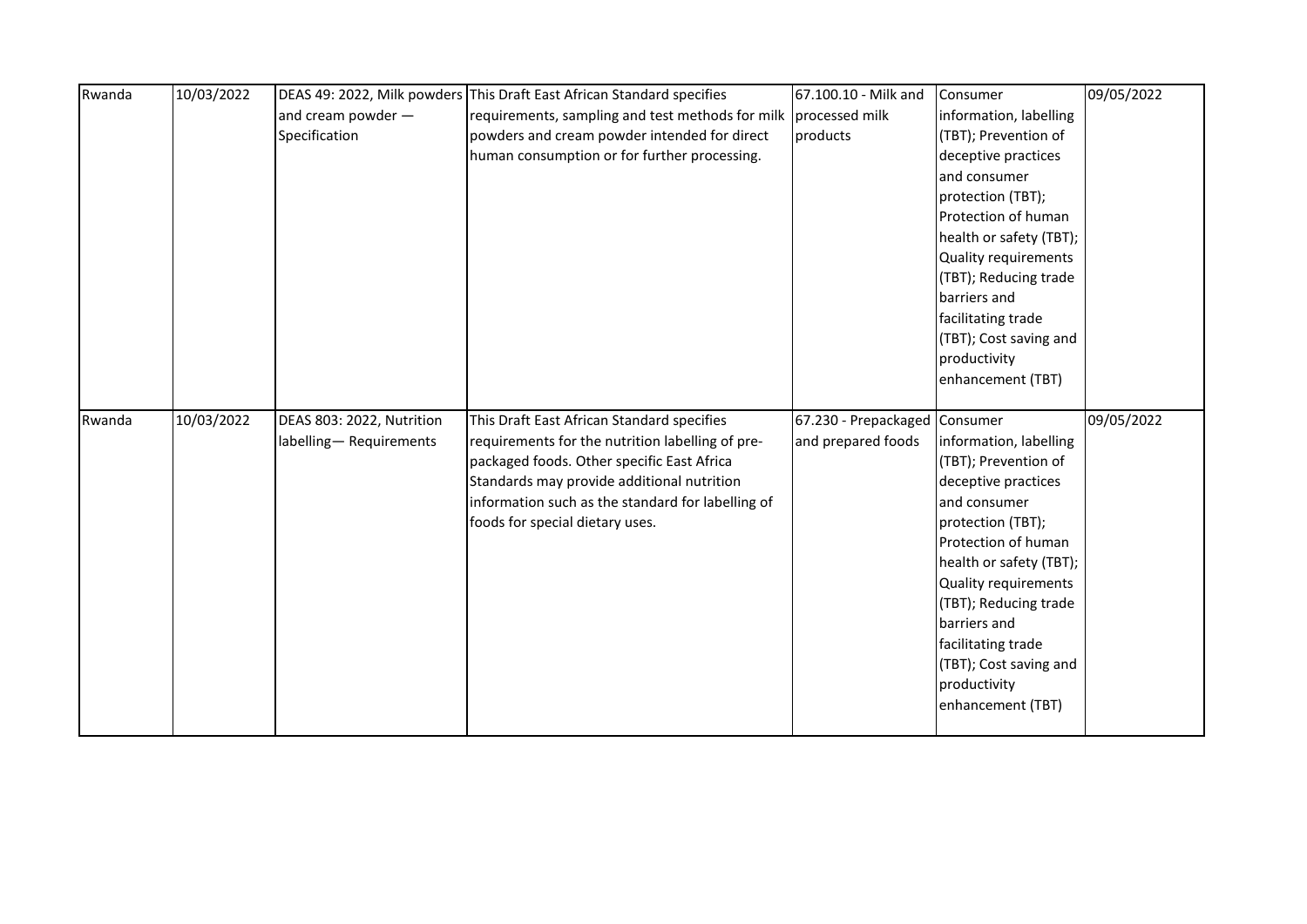| Rwanda | 10/03/2022 | DEAS 804: 2022, Claims on    | This Draft East African Standard specifies general | 67.230 - Prepackaged Consumer |                         | 09/05/2022 |
|--------|------------|------------------------------|----------------------------------------------------|-------------------------------|-------------------------|------------|
|        |            | Foods-General                | requirements for claims made on a food             | and prepared foods            | information, labelling  |            |
|        |            | requirements                 | irrespective of whether or not the food is covered |                               | (TBT); Prevention of    |            |
|        |            |                              | by an individual East African Standard.            |                               | deceptive practices     |            |
|        |            |                              |                                                    |                               | and consumer            |            |
|        |            |                              |                                                    |                               | protection (TBT);       |            |
|        |            |                              |                                                    |                               | Protection of human     |            |
|        |            |                              |                                                    |                               | health or safety (TBT); |            |
|        |            |                              |                                                    |                               | Quality requirements    |            |
|        |            |                              |                                                    |                               | (TBT); Reducing trade   |            |
|        |            |                              |                                                    |                               | barriers and            |            |
|        |            |                              |                                                    |                               | facilitating trade      |            |
|        |            |                              |                                                    |                               | (TBT); Cost saving and  |            |
|        |            |                              |                                                    |                               | productivity            |            |
|        |            |                              |                                                    |                               | enhancement (TBT)       |            |
|        |            |                              |                                                    |                               |                         |            |
| Rwanda | 10/03/2022 | DRS 310:2022, Burnt clay     | This Committee Draft Rwanda Standard specifies     | 91.100.15 - Mineral           | Consumer                | 09/05/2022 |
|        |            | paving units - Specification | the requirements, sampling and test methods for    | materials and                 | information, labelling  |            |
|        |            |                              | burnt clay paving units                            | products                      | (TBT); Prevention of    |            |
|        |            |                              |                                                    |                               | deceptive practices     |            |
|        |            |                              |                                                    |                               | and consumer            |            |
|        |            |                              |                                                    |                               | protection (TBT);       |            |
|        |            |                              |                                                    |                               | Protection of human     |            |
|        |            |                              |                                                    |                               | health or safety (TBT); |            |
|        |            |                              |                                                    |                               | Protection of the       |            |
|        |            |                              |                                                    |                               | environment (TBT);      |            |
|        |            |                              |                                                    |                               | Quality requirements    |            |
|        |            |                              |                                                    |                               | (TBT); Reducing trade   |            |
|        |            |                              |                                                    |                               | barriers and            |            |
|        |            |                              |                                                    |                               | facilitating trade      |            |
|        |            |                              |                                                    |                               | (TBT); Cost saving and  |            |
|        |            |                              |                                                    |                               | productivity            |            |
|        |            |                              |                                                    |                               | enhancement (TBT)       |            |
|        |            |                              |                                                    |                               |                         |            |
|        |            |                              |                                                    |                               |                         |            |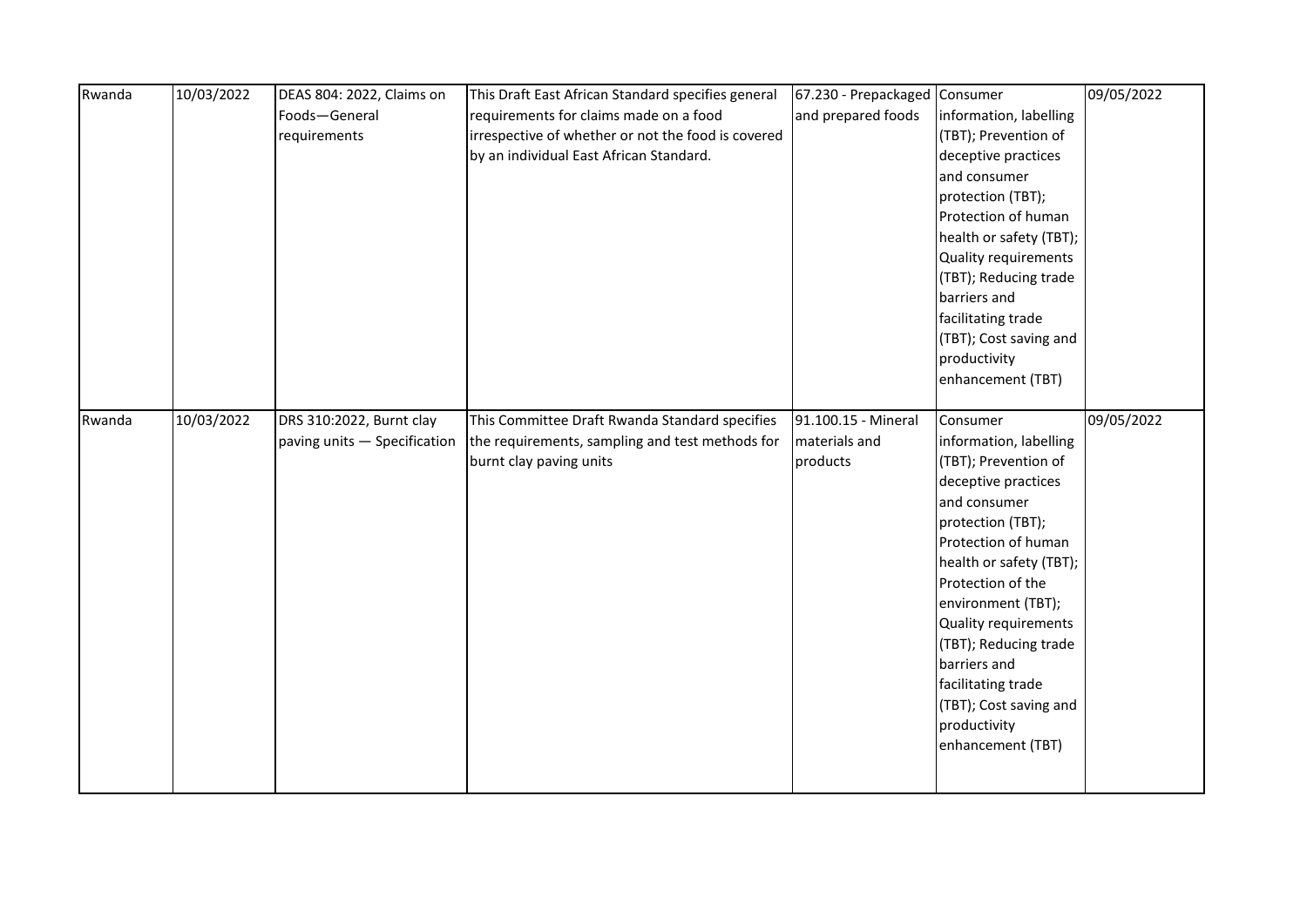| Rwanda | 10/03/2022 | DRS 499-1: 2022, Post-       | 1.1 This Working Draft specifies requirements,                                | 13.030.50 - Recycling         | Consumer                | 09/05/2022 |
|--------|------------|------------------------------|-------------------------------------------------------------------------------|-------------------------------|-------------------------|------------|
|        |            | consumer polyethylene        | sampling and test methods for post-consumer                                   |                               | information, labelling  |            |
|        |            | terephthalate (PET)          | polyethylene terephthalate (PET) recyclates (flakes                           |                               | (TBT); Prevention of    |            |
|        |            | containers - Specification - | and pellets) for use in PET preforms and PET                                  |                               | deceptive practices     |            |
|        |            | Part 1: Food grade PET       | containers intended for food packaging excluding                              |                               | and consumer            |            |
|        |            | recyclates, preforms and     | alcoholic beverages. 1.2 The standard also                                    |                               | protection (TBT);       |            |
|        |            | containers                   | specifies requirements for the PET preform and                                |                               | Protection of human     |            |
|        |            |                              | container material that characterize it as safe for                           |                               | health or safety (TBT); |            |
|        |            |                              | direct food contact.                                                          |                               | Protection of the       |            |
|        |            |                              |                                                                               |                               | environment (TBT);      |            |
|        |            |                              |                                                                               |                               | Quality requirements    |            |
|        |            |                              |                                                                               |                               | (TBT); Reducing trade   |            |
|        |            |                              |                                                                               |                               | barriers and            |            |
|        |            |                              |                                                                               |                               | facilitating trade      |            |
|        |            |                              |                                                                               |                               | (TBT); Cost saving and  |            |
|        |            |                              |                                                                               |                               | productivity            |            |
|        |            |                              |                                                                               |                               | enhancement (TBT)       |            |
|        |            |                              |                                                                               |                               |                         |            |
|        |            |                              |                                                                               |                               |                         |            |
| Rwanda | 10/03/2022 | DEAS 798: 2021, Lipid food   | 1.1 This Draft East African Standard specifies the                            | 67.230 - Prepackaged Consumer |                         | 09/05/2022 |
|        |            |                              | supplements - Specification requirements, sampling and test methods for lipid | and prepared foods            | information, labelling  |            |
|        |            |                              | food supplements used for complementing the                                   |                               | (TBT); Prevention of    |            |
|        |            |                              | normal diet with essential fatty acids.1.2 This draft                         |                               | deceptive practices     |            |
|        |            |                              | standard covers lipid food supplements primarily                              |                               | and consumer            |            |
|        |            |                              | providing essential fatty acids and presented in                              |                               | protection (TBT);       |            |
|        |            |                              | forms such as capsules, paste or liquid. The                                  |                               | Protection of human     |            |
|        |            |                              | product may be taken directly or added to                                     |                               | health or safety (TBT); |            |
|        |            |                              | another food with the primary objective of                                    |                               | Quality requirements    |            |
|        |            |                              | increasing the energy content of the food and                                 |                               | (TBT); Reducing trade   |            |
|        |            |                              | provide essential fatty acids.1.3 This draft                                  |                               | barriers and            |            |
|        |            |                              | standard does not cover lipid food supplements                                |                               | facilitating trade      |            |
|        |            |                              | intended for special dietary uses or                                          |                               | (TBT); Cost saving and  |            |
|        |            |                              | medical/therapeutic purposes.                                                 |                               | productivity            |            |
|        |            |                              |                                                                               |                               | enhancement (TBT)       |            |
|        |            |                              |                                                                               |                               |                         |            |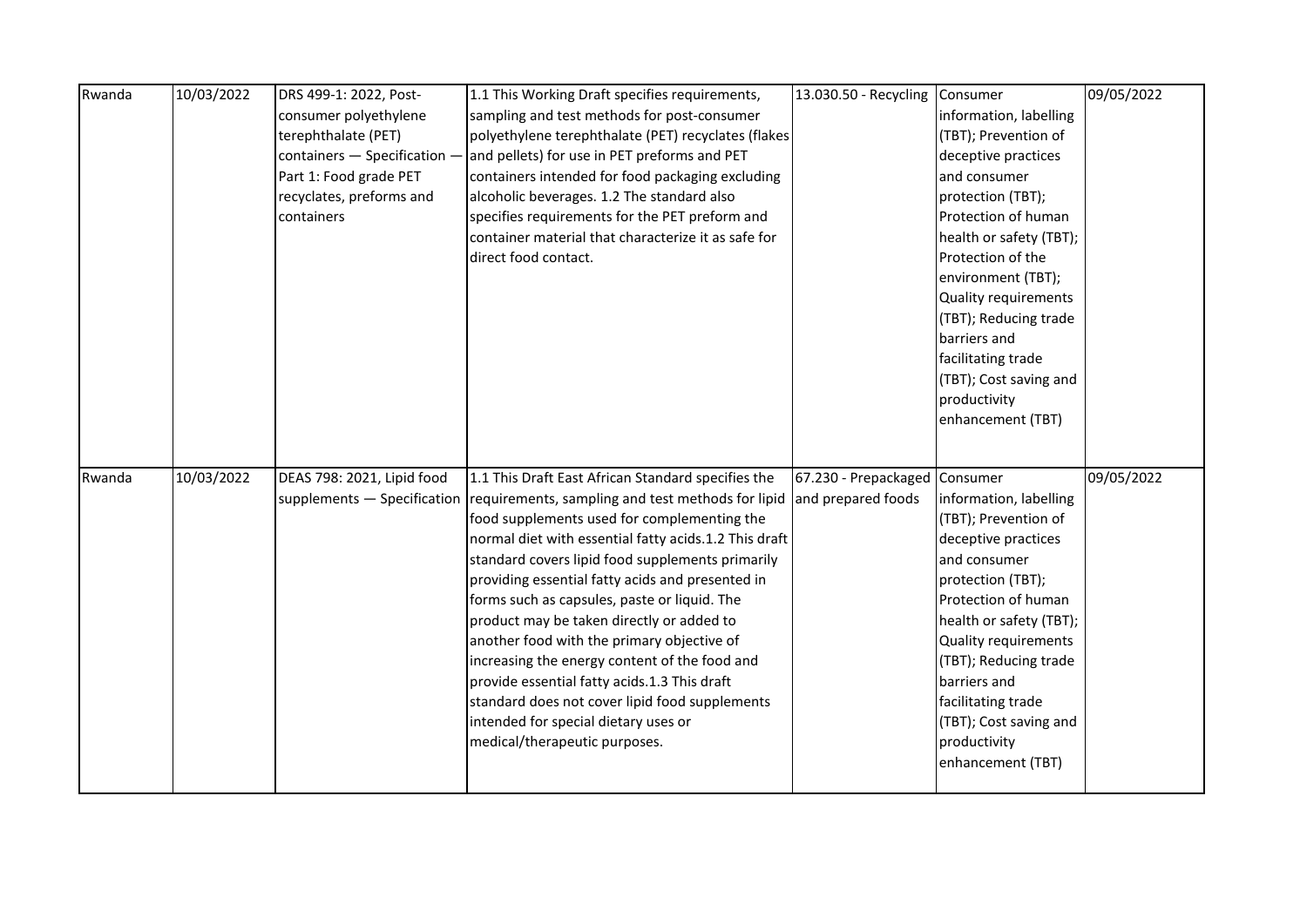| Rwanda | 10/03/2022 | DRS 374-1: 2022, Textiles - | This Working Draft specifies requirements,                      | 61.020 - Clothes     | Consumer                | 09/05/2022 |
|--------|------------|-----------------------------|-----------------------------------------------------------------|----------------------|-------------------------|------------|
|        |            | Underwear - Specification   | sampling and test methods for girls' and women's                |                      | information, labelling  |            |
|        |            | Part 1: Ladies' Panties     | panties also known as knickers.                                 |                      | (TBT); Prevention of    |            |
|        |            |                             |                                                                 |                      | deceptive practices     |            |
|        |            |                             |                                                                 |                      | and consumer            |            |
|        |            |                             |                                                                 |                      | protection (TBT);       |            |
|        |            |                             |                                                                 |                      | Protection of human     |            |
|        |            |                             |                                                                 |                      | health or safety (TBT); |            |
|        |            |                             |                                                                 |                      | Protection of the       |            |
|        |            |                             |                                                                 |                      | environment (TBT);      |            |
|        |            |                             |                                                                 |                      | Quality requirements    |            |
|        |            |                             |                                                                 |                      | (TBT); Reducing trade   |            |
|        |            |                             |                                                                 |                      | barriers and            |            |
|        |            |                             |                                                                 |                      | facilitating trade      |            |
|        |            |                             |                                                                 |                      | (TBT); Cost saving and  |            |
|        |            |                             |                                                                 |                      | productivity            |            |
|        |            |                             |                                                                 |                      | enhancement (TBT)       |            |
|        |            |                             |                                                                 |                      |                         |            |
|        |            |                             |                                                                 |                      |                         |            |
| Rwanda | 10/03/2022 | DEAS 915: 2022, Ghee -      | This Draft East African Standard specifies the                  | 67.100.10 - Milk and | Consumer                | 09/05/2022 |
|        |            | Specification               | requirements, sampling and test methods for ghee processed milk |                      | information, labelling  |            |
|        |            |                             | intended for human consumption                                  | products             | (TBT); Prevention of    |            |
|        |            |                             |                                                                 |                      | deceptive practices     |            |
|        |            |                             |                                                                 |                      | and consumer            |            |
|        |            |                             |                                                                 |                      | protection (TBT);       |            |
|        |            |                             |                                                                 |                      | Protection of human     |            |
|        |            |                             |                                                                 |                      | health or safety (TBT); |            |
|        |            |                             |                                                                 |                      | Quality requirements    |            |
|        |            |                             |                                                                 |                      | (TBT); Reducing trade   |            |
|        |            |                             |                                                                 |                      | barriers and            |            |
|        |            |                             |                                                                 |                      | facilitating trade      |            |
|        |            |                             |                                                                 |                      | (TBT); Cost saving and  |            |
|        |            |                             |                                                                 |                      | productivity            |            |
|        |            |                             |                                                                 |                      | enhancement (TBT)       |            |
|        |            |                             |                                                                 |                      |                         |            |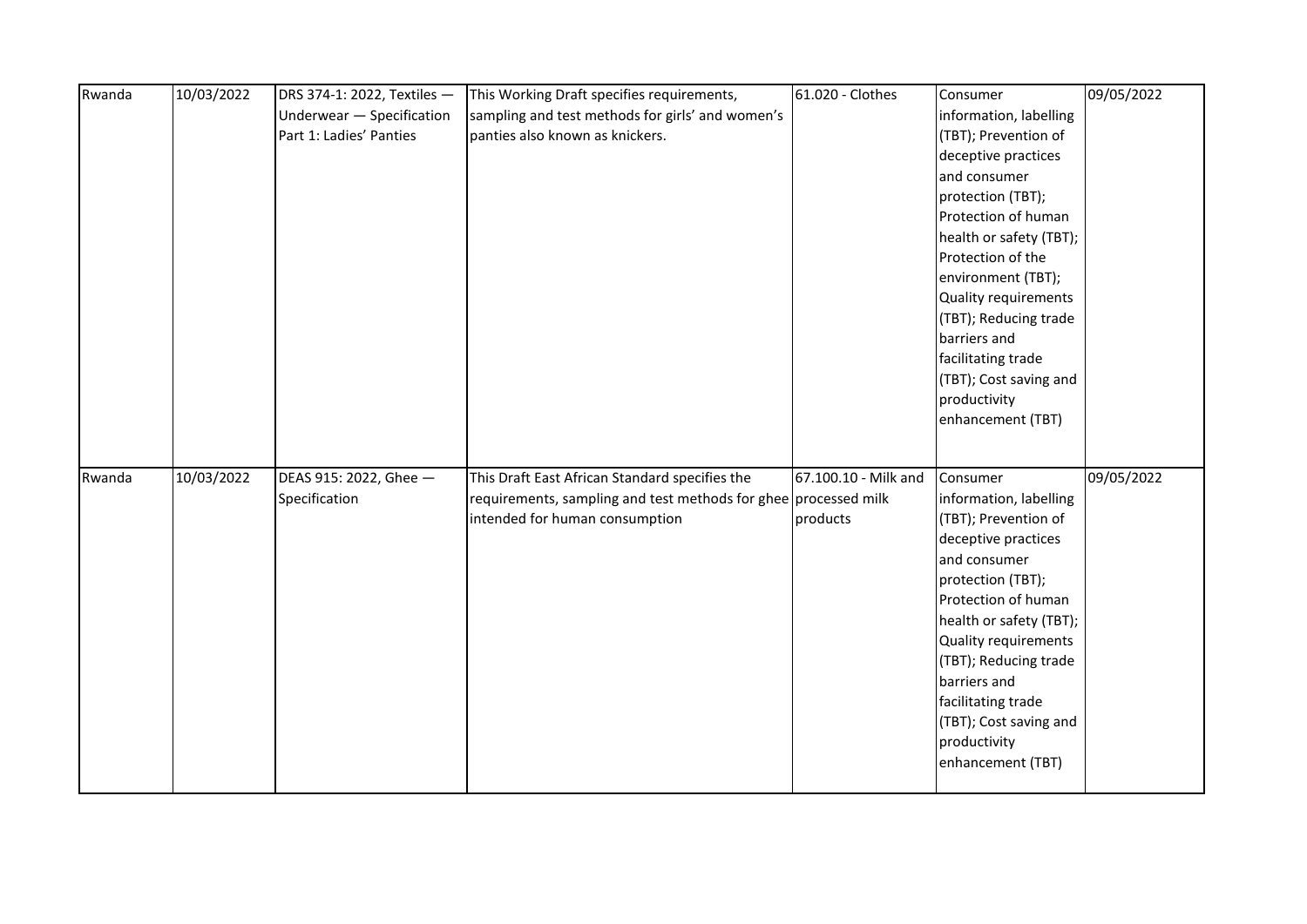| Rwanda | 10/03/2022 | DRS 500-2: 2022, Textiles - | This Working Draft specifies requirements,     | 61.020 - Clothes | <b>Consumer</b>         | 09/05/2022 |
|--------|------------|-----------------------------|------------------------------------------------|------------------|-------------------------|------------|
|        |            | $Gamma -$ Specification $-$ | sampling and test methods for shirts made from |                  | information, labelling  |            |
|        |            | Part 2: Shirts              | woven fabrics made of cotton, man-made fibre   |                  | (TBT); Prevention of    |            |
|        |            |                             | s/filaments and their blends.                  |                  | deceptive practices     |            |
|        |            |                             |                                                |                  | and consumer            |            |
|        |            |                             |                                                |                  | protection (TBT);       |            |
|        |            |                             |                                                |                  | Protection of human     |            |
|        |            |                             |                                                |                  | health or safety (TBT); |            |
|        |            |                             |                                                |                  | Quality requirements    |            |
|        |            |                             |                                                |                  | (TBT); Reducing trade   |            |
|        |            |                             |                                                |                  | barriers and            |            |
|        |            |                             |                                                |                  | facilitating trade      |            |
|        |            |                             |                                                |                  | (TBT); Cost saving and  |            |
|        |            |                             |                                                |                  | productivity            |            |
|        |            |                             |                                                |                  | enhancement (TBT)       |            |
|        |            |                             |                                                |                  |                         |            |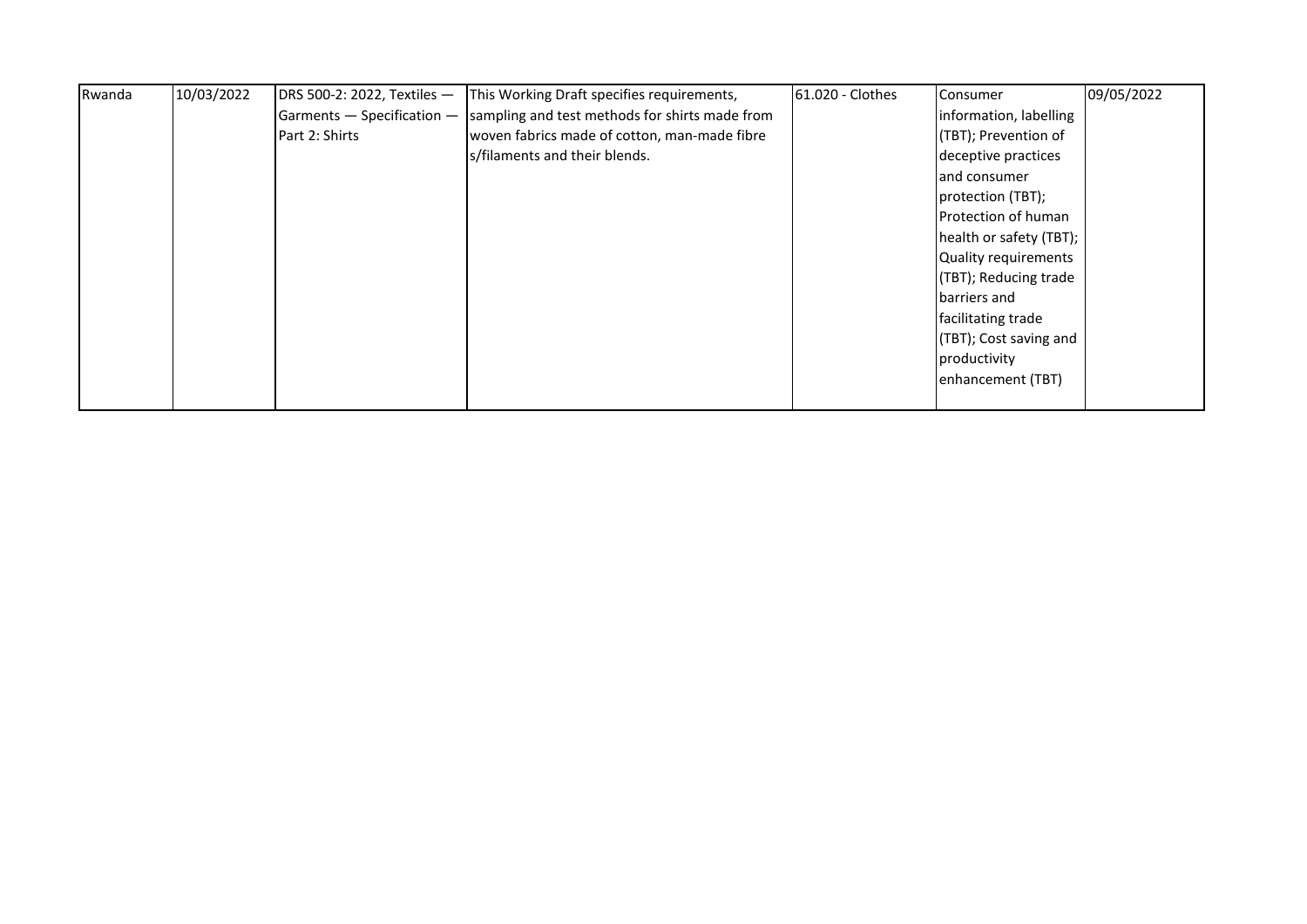| Rwanda | 10/03/2022 | DRS 503: 2022, Precast   | This Draft Rwanda Standard provides the common 91.100.30 - Concrete |               | Consumer                | 09/05/2022 |
|--------|------------|--------------------------|---------------------------------------------------------------------|---------------|-------------------------|------------|
|        |            | concrete products $-$    | requirements, sampling and test methods for                         | land concrete | information, labelling  |            |
|        |            | Performance requirements | unreinforced, reinforced and prestressed precast                    | products      | (TBT); Prevention of    |            |
|        |            |                          | concrete products made of compact light, normal                     |               | deceptive practices     |            |
|        |            |                          | and heavyweight concrete according to RS ISO                        |               | land consumer           |            |
|        |            |                          | 22965 with no appreciable amount of entrapped                       |               | protection (TBT);       |            |
|        |            |                          | air other than entrained air. It may also be used to                |               | Protection of human     |            |
|        |            |                          | specify products for which there is no standard.                    |               | health or safety (TBT); |            |
|        |            |                          | Not all of the requirements (Clause 5) of this                      |               | Protection of the       |            |
|        |            |                          | standard are relevant to all precast concrete                       |               | environment (TBT);      |            |
|        |            |                          | products. If a specific product standard exists, it                 |               | Quality requirements    |            |
|        |            |                          | takes precedence over this standard. The precast                    |               | (TBT); Reducing trade   |            |
|        |            |                          | concrete products dealt with in this standard are                   |               | barriers and            |            |
|        |            |                          | factory produced for building and civil engineering                 |               | facilitating trade      |            |
|        |            |                          | works. This document can also be applied to                         |               | (TBT); Cost saving and  |            |
|        |            |                          | products manufactured in temporary plants on                        |               | productivity            |            |
|        |            |                          | site if the production is protected against adverse                 |               | enhancement (TBT)       |            |
|        |            |                          | weather conditions and controlled. It does not                      |               |                         |            |
|        |            |                          | cover prefabricated reinforced components of                        |               |                         |            |
|        |            |                          | lightweight aggregate concrete with open                            |               |                         |            |
|        |            |                          | structure. The analysis and design of precast                       |               |                         |            |
|        |            |                          | concrete products is not within the scope of this                   |               |                         |            |
|        |            |                          | document.                                                           |               |                         |            |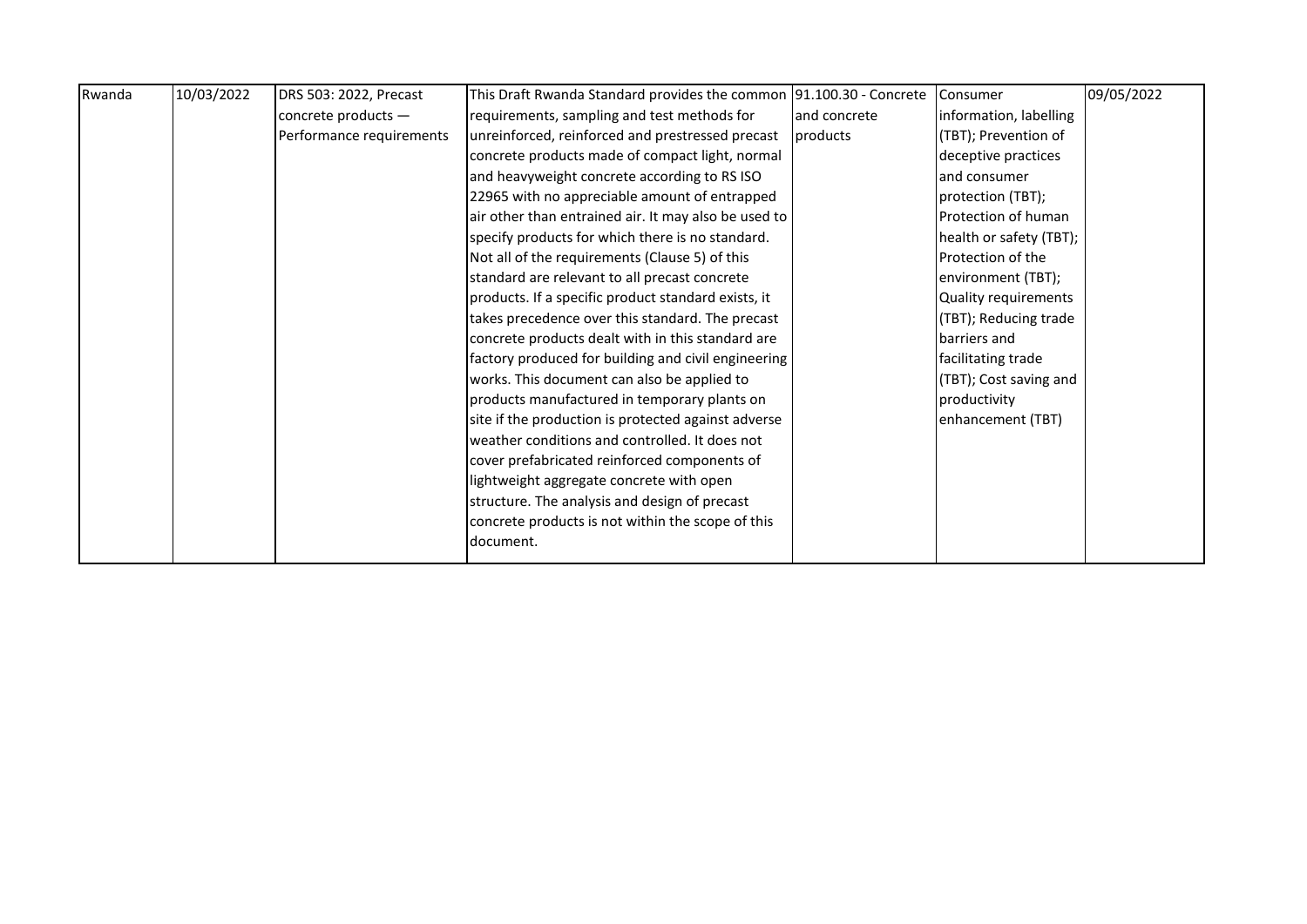| Rwanda | 10/03/2022 | DRS 273: 2022, Sanitary    | This Committee Draft Rwanda standard gives                             | 91.140.70 - Sanitary | Consumer                | 09/05/2022 |
|--------|------------|----------------------------|------------------------------------------------------------------------|----------------------|-------------------------|------------|
|        |            | appliances - Selection,    | recommendations for the selection, installation                        | installations        | information, labelling  |            |
|        |            |                            | installation and maintenance and maintenance of the most commonly used |                      | (TBT); Prevention of    |            |
|        |            | - Code of practice         | sanitary appliances to be provided in new and                          |                      | deceptive practices     |            |
|        |            |                            | refurbished buildings. NOTE: Sanitary appliances,                      |                      | and consumer            |            |
|        |            |                            | include, for example, WCs, urinals, baths, showers,                    |                      | protection (TBT);       |            |
|        |            |                            | washbasins, sinks, bidets. This Committee Rwanda                       |                      | Protection of human     |            |
|        |            |                            | Draft Standard does not provide the detailed                           |                      | health or safety (TBT); |            |
|        |            |                            | provisions of water supply, sanitary pipework or                       |                      | Quality requirements    |            |
|        |            |                            | drainage.                                                              |                      | (TBT); Reducing trade   |            |
|        |            |                            |                                                                        |                      | barriers and            |            |
|        |            |                            |                                                                        |                      | facilitating trade      |            |
|        |            |                            |                                                                        |                      | (TBT); Cost saving and  |            |
|        |            |                            |                                                                        |                      | productivity            |            |
|        |            |                            |                                                                        |                      | enhancement (TBT)       |            |
|        |            |                            |                                                                        |                      |                         |            |
| Rwanda | 10/03/2022 | DEAS 69: 2022, Pasteurized | This Draft East African Standard specifies                             | 67.100.10 - Milk and | Consumer                | 09/05/2022 |
|        |            | milk - Specification       | requirements, sampling and test methods for                            | processed milk       | information, labelling  |            |
|        |            |                            | pasteurized milk obtained from raw cow milk.                           | products             | (TBT); Prevention of    |            |
|        |            |                            |                                                                        |                      | deceptive practices     |            |
|        |            |                            |                                                                        |                      | and consumer            |            |
|        |            |                            |                                                                        |                      | protection (TBT);       |            |
|        |            |                            |                                                                        |                      | Protection of human     |            |
|        |            |                            |                                                                        |                      | health or safety (TBT); |            |
|        |            |                            |                                                                        |                      | Protection of the       |            |
|        |            |                            |                                                                        |                      | environment (TBT);      |            |
|        |            |                            |                                                                        |                      | Quality requirements    |            |
|        |            |                            |                                                                        |                      | (TBT); Reducing trade   |            |
|        |            |                            |                                                                        |                      | barriers and            |            |
|        |            |                            |                                                                        |                      | facilitating trade      |            |
|        |            |                            |                                                                        |                      | (TBT); Cost saving and  |            |
|        |            |                            |                                                                        |                      | productivity            |            |
|        |            |                            |                                                                        |                      | enhancement (TBT)       |            |
|        |            |                            |                                                                        |                      |                         |            |
|        |            |                            |                                                                        |                      |                         |            |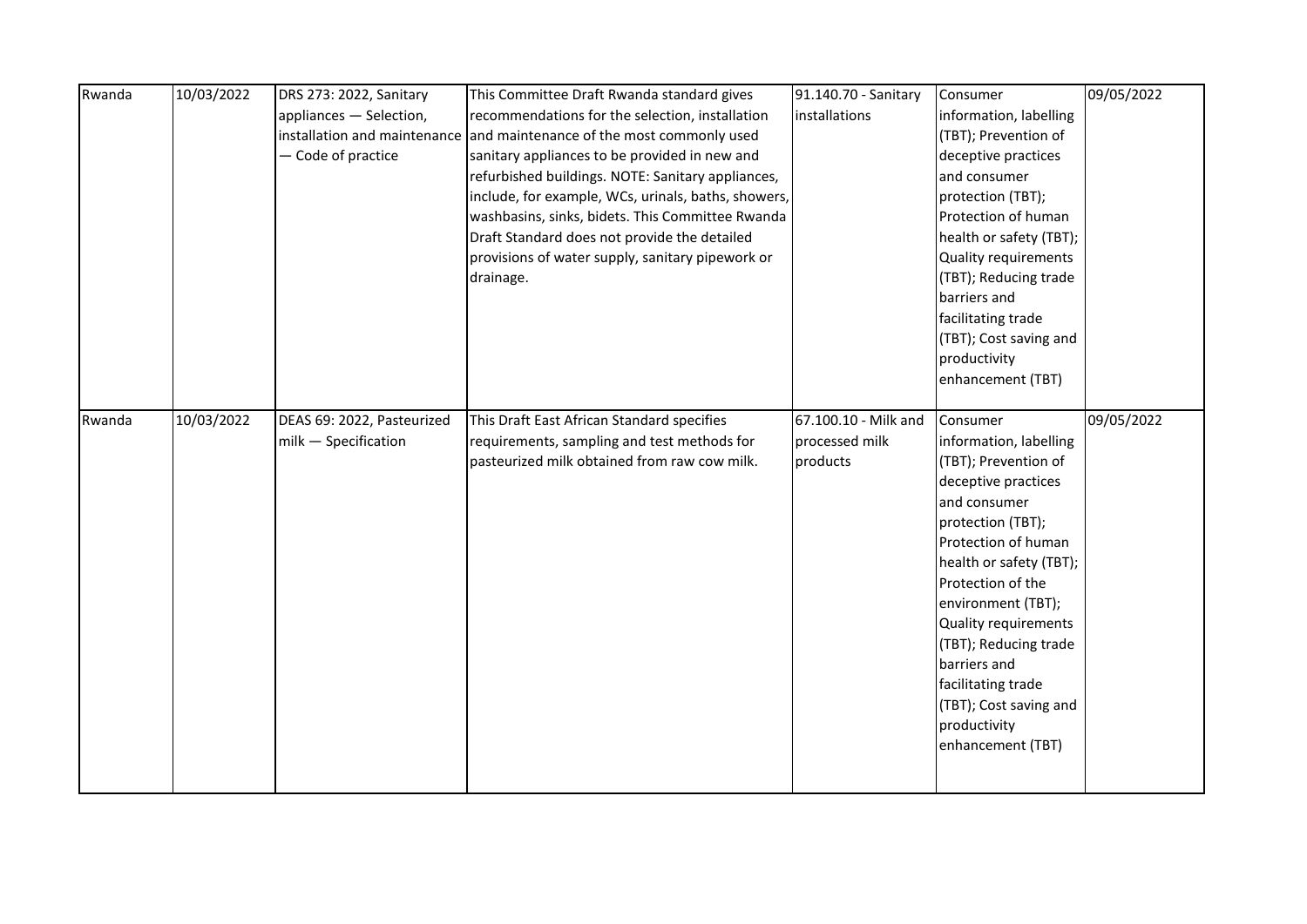| Rwanda | 10/03/2022 | DEAS 70: 2022, Dairy ice | This Draft East African Standard specifies      | 67.100.10 - Milk and | Consumer                | 09/05/2022 |
|--------|------------|--------------------------|-------------------------------------------------|----------------------|-------------------------|------------|
|        |            | cream - Specification    | requirements, sampling and test methods for     | processed milk       | information, labelling  |            |
|        |            |                          | dairy ice cream intended for human consumption. | products             | (TBT); Prevention of    |            |
|        |            |                          |                                                 |                      | deceptive practices     |            |
|        |            |                          |                                                 |                      | and consumer            |            |
|        |            |                          |                                                 |                      | protection (TBT);       |            |
|        |            |                          |                                                 |                      | Protection of human     |            |
|        |            |                          |                                                 |                      | health or safety (TBT); |            |
|        |            |                          |                                                 |                      | Quality requirements    |            |
|        |            |                          |                                                 |                      | (TBT); Reducing trade   |            |
|        |            |                          |                                                 |                      | barriers and            |            |
|        |            |                          |                                                 |                      | facilitating trade      |            |
|        |            |                          |                                                 |                      | (TBT); Cost saving and  |            |
|        |            |                          |                                                 |                      | productivity            |            |
|        |            |                          |                                                 |                      | enhancement (TBT)       |            |
|        |            |                          |                                                 |                      |                         |            |
| Rwanda | 10/03/2022 | DRS 501: 2022, Terry     | This Draft Rwanda Standard specifies the        | 97.160 - Home        | Consumer                | 09/05/2022 |
|        |            | toweling and terry weave | requirements, sampling and test methods for     | textiles. Linen      | information, labelling  |            |
|        |            | articles-Specification   | woven cotton terry toweling fabrics and terry   |                      | (TBT); Prevention of    |            |
|        |            |                          | weave articles intended for domestic and        |                      | deceptive practices     |            |
|        |            |                          | institutional use.                              |                      | and consumer            |            |
|        |            |                          |                                                 |                      | protection (TBT);       |            |
|        |            |                          |                                                 |                      | Protection of human     |            |
|        |            |                          |                                                 |                      | health or safety (TBT); |            |
|        |            |                          |                                                 |                      | Protection of the       |            |
|        |            |                          |                                                 |                      | environment (TBT);      |            |
|        |            |                          |                                                 |                      | Quality requirements    |            |
|        |            |                          |                                                 |                      | (TBT); Reducing trade   |            |
|        |            |                          |                                                 |                      | barriers and            |            |
|        |            |                          |                                                 |                      | facilitating trade      |            |
|        |            |                          |                                                 |                      | (TBT); Cost saving and  |            |
|        |            |                          |                                                 |                      | productivity            |            |
|        |            |                          |                                                 |                      | enhancement (TBT)       |            |
|        |            |                          |                                                 |                      |                         |            |
|        |            |                          |                                                 |                      |                         |            |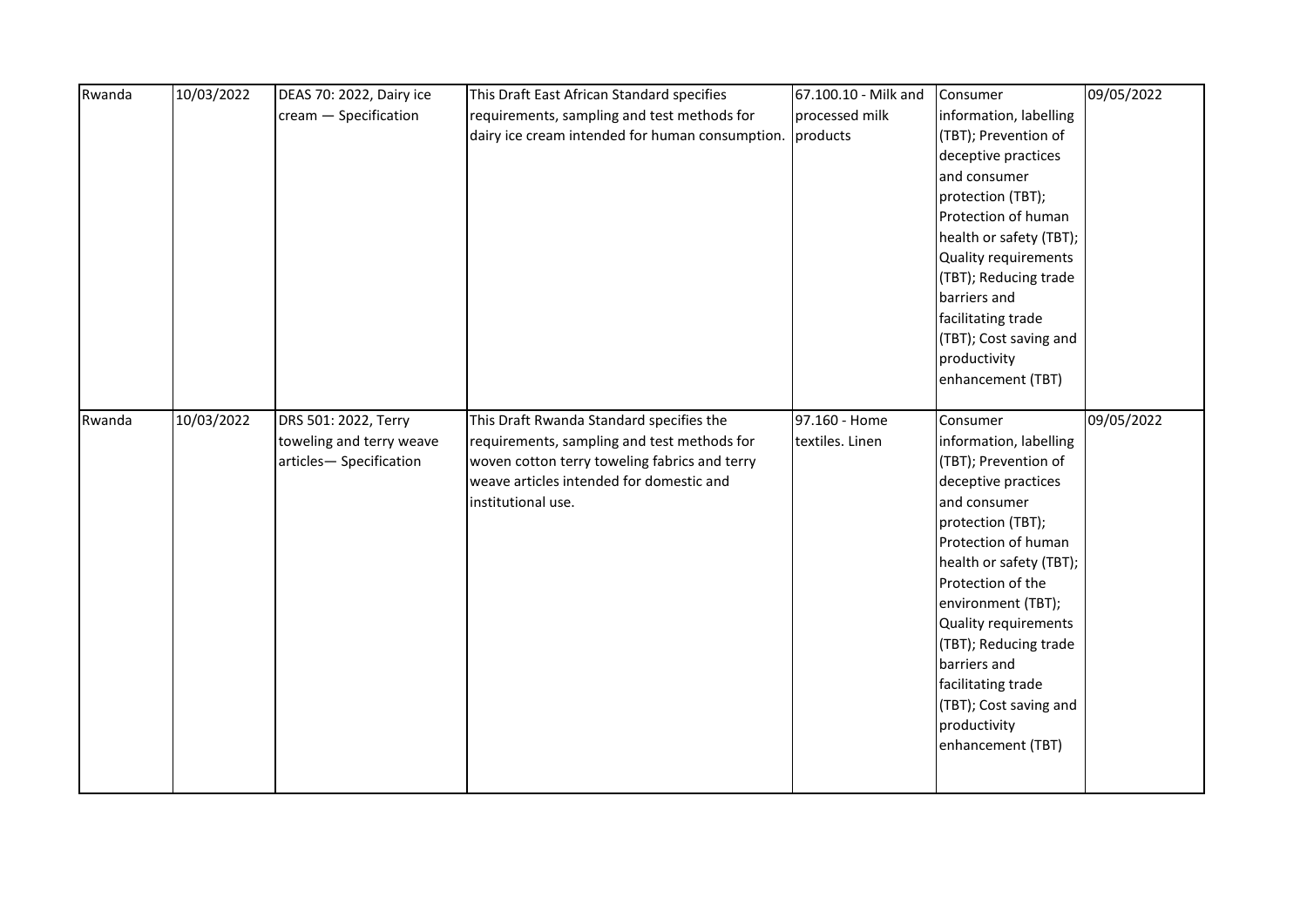| Rwanda | 10/03/2022 |                       | DEAS 797: 2022, Vitamin and 1.1 This Draft East African Standard specifies the | 67.040 - Food        | Consumer                | 09/05/2022 |
|--------|------------|-----------------------|--------------------------------------------------------------------------------|----------------------|-------------------------|------------|
|        |            | mineral supplements - | requirements, sampling and test methods for                                    | products in general  | information, labelling  |            |
|        |            | Specification         | vitamin and mineral supplements intended for use                               |                      | (TBT); Prevention of    |            |
|        |            |                       | in supplementing the daily food/ diet with                                     |                      | deceptive practices     |            |
|        |            |                       | vitamins and/or minerals for human consumption                                 |                      | and consumer            |            |
|        |            |                       | 1.2 This Draft East African standard covers vitamin                            |                      | protection (TBT);       |            |
|        |            |                       | and mineral supplements in concentrated forms of                               |                      | Protection of human     |            |
|        |            |                       | those nutrients singly or in combinations,                                     |                      | health or safety (TBT); |            |
|        |            |                       | marketed in forms such as capsules, tablets,                                   |                      | Quality requirements    |            |
|        |            |                       | powders, paste and solutions. 1.3 This standard                                |                      | (TBT); Reducing trade   |            |
|        |            |                       | does not cover vitamin and mineral products                                    |                      | barriers and            |            |
|        |            |                       | intended for special dietary uses or                                           |                      | facilitating trade      |            |
|        |            |                       | medical/therapeutic purposes                                                   |                      | (TBT); Cost saving and  |            |
|        |            |                       |                                                                                |                      | productivity            |            |
|        |            |                       |                                                                                |                      | enhancement (TBT)       |            |
|        |            |                       |                                                                                |                      |                         |            |
|        |            |                       |                                                                                |                      |                         |            |
| Rwanda | 10/03/2022 |                       | DEAS 49: 2022, Milk powders This Draft East African Standard specifies         | 67.100.10 - Milk and | Consumer                | 09/05/2022 |
|        |            | and cream powder -    | requirements, sampling and test methods for milk                               | processed milk       | information, labelling  |            |
|        |            | Specification         | powders and cream powder intended for direct                                   | products             | (TBT); Prevention of    |            |
|        |            |                       | human consumption or for further processing.                                   |                      | deceptive practices     |            |
|        |            |                       |                                                                                |                      | and consumer            |            |
|        |            |                       |                                                                                |                      | protection (TBT);       |            |
|        |            |                       |                                                                                |                      | Protection of human     |            |
|        |            |                       |                                                                                |                      | health or safety (TBT); |            |
|        |            |                       |                                                                                |                      | Quality requirements    |            |
|        |            |                       |                                                                                |                      | (TBT); Reducing trade   |            |
|        |            |                       |                                                                                |                      | barriers and            |            |
|        |            |                       |                                                                                |                      | facilitating trade      |            |
|        |            |                       |                                                                                |                      | (TBT); Cost saving and  |            |
|        |            |                       |                                                                                |                      | productivity            |            |
|        |            |                       |                                                                                |                      | enhancement (TBT)       |            |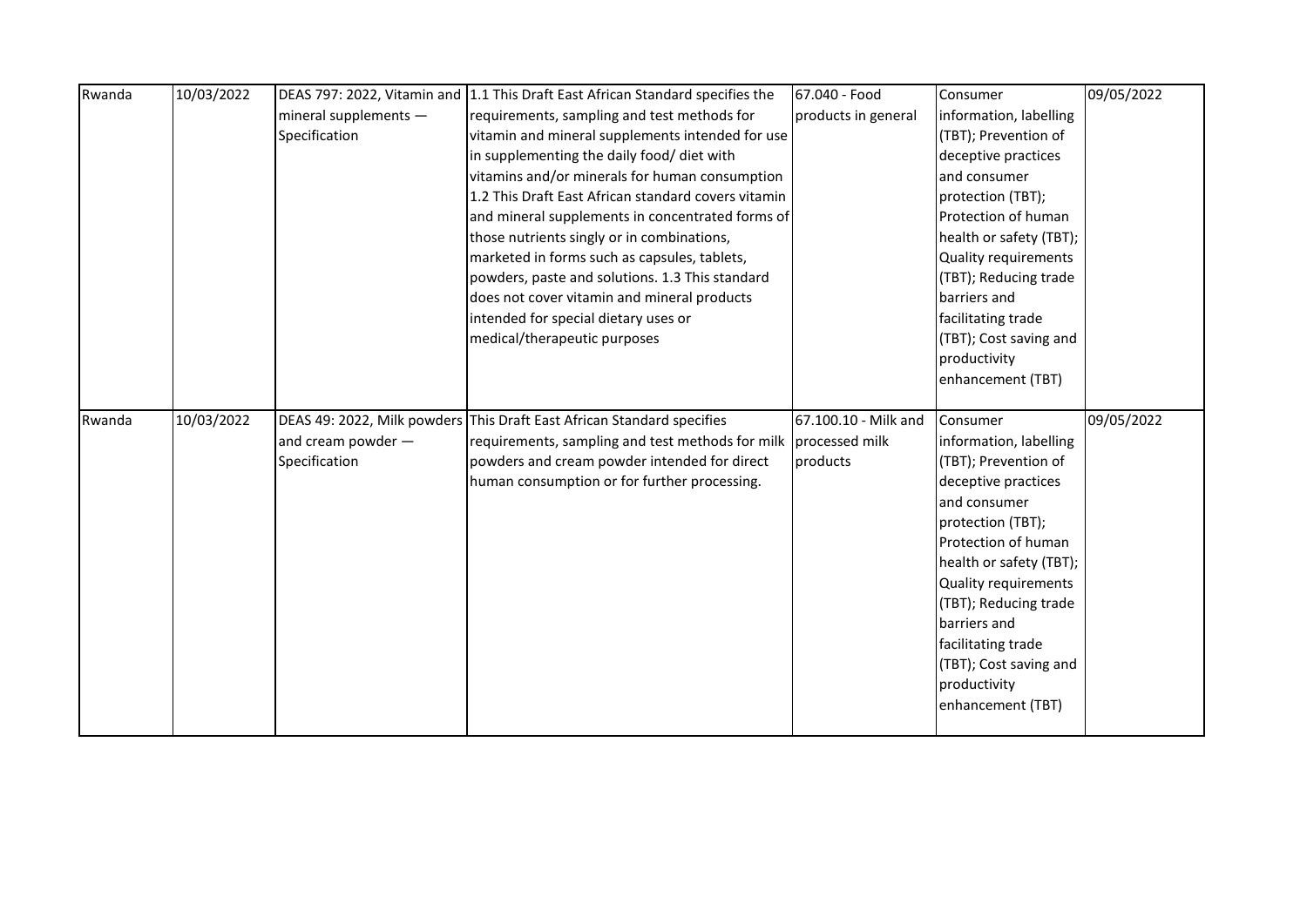| Rwanda | 10/03/2022 | DRS 502-1: 2022, Blankets - | This Draft Rwanda Standard specifies the                                | 97.160 - Home         | Consumer                | 09/05/2022 |
|--------|------------|-----------------------------|-------------------------------------------------------------------------|-----------------------|-------------------------|------------|
|        |            | Specification - Part 1: Bed | requirements, sampling and test methods for                             | textiles. Linen       | information, labelling  |            |
|        |            | blankets                    | woven blankets intended for institutional and                           |                       | (TBT); Prevention of    |            |
|        |            |                             | household use. This Draft Rwanda Standard does                          |                       | deceptive practices     |            |
|        |            |                             | not apply to electric blankets.                                         |                       | and consumer            |            |
|        |            |                             |                                                                         |                       | protection (TBT);       |            |
|        |            |                             |                                                                         |                       | Protection of human     |            |
|        |            |                             |                                                                         |                       | health or safety (TBT); |            |
|        |            |                             |                                                                         |                       | Quality requirements    |            |
|        |            |                             |                                                                         |                       | (TBT); Reducing trade   |            |
|        |            |                             |                                                                         |                       | barriers and            |            |
|        |            |                             |                                                                         |                       | facilitating trade      |            |
|        |            |                             |                                                                         |                       | (TBT); Cost saving and  |            |
|        |            |                             |                                                                         |                       | productivity            |            |
|        |            |                             |                                                                         |                       | enhancement (TBT)       |            |
|        |            |                             |                                                                         |                       |                         |            |
| Rwanda | 10/03/2022 | DRS 355: 2022, Beauty salon | This Rwanda Standard specifies requirements for                         | 71.100.70 -           | Consumer                | 09/05/2022 |
|        |            |                             | services $-$ Requirements for provision of safe and professional beauty | Cosmetics. Toiletries | information, labelling  |            |
|        |            | the provision of service    | treatment services by beauty salons. This standard                      |                       | (TBT); Prevention of    |            |
|        |            |                             | applies to all beauty salon operators and clients,                      |                       | deceptive practices     |            |
|        |            |                             | regardless of where the beauty treatment service                        |                       | and consumer            |            |
|        |            |                             | is delivered. Beauty treatment or cosmetology and                       |                       | protection (TBT);       |            |
|        |            |                             | wellness services covered by this standard relate                       |                       | Protection of human     |            |
|        |            |                             | to hairdressing, barbering, skin care, cosmetics,                       |                       | health or safety (TBT); |            |
|        |            |                             | massage, tattoing, manicure and pedicure                                |                       | Protection of the       |            |
|        |            |                             | treatment. Electrology, Intense Pulse Light (IPL), as                   |                       | environment (TBT);      |            |
|        |            |                             | well as other medical treatment procedures                              |                       | Quality requirements    |            |
|        |            |                             | including aesthetic surgical procedures and                             |                       | (TBT); Reducing trade   |            |
|        |            |                             | cosmetic injectable procedures including                                |                       | barriers and            |            |
|        |            |                             | sclerotherapy are excluded from the scope of this                       |                       | facilitating trade      |            |
|        |            |                             | standard                                                                |                       | (TBT); Cost saving and  |            |
|        |            |                             |                                                                         |                       | productivity            |            |
|        |            |                             |                                                                         |                       | enhancement (TBT)       |            |
|        |            |                             |                                                                         |                       |                         |            |
|        |            |                             |                                                                         |                       |                         |            |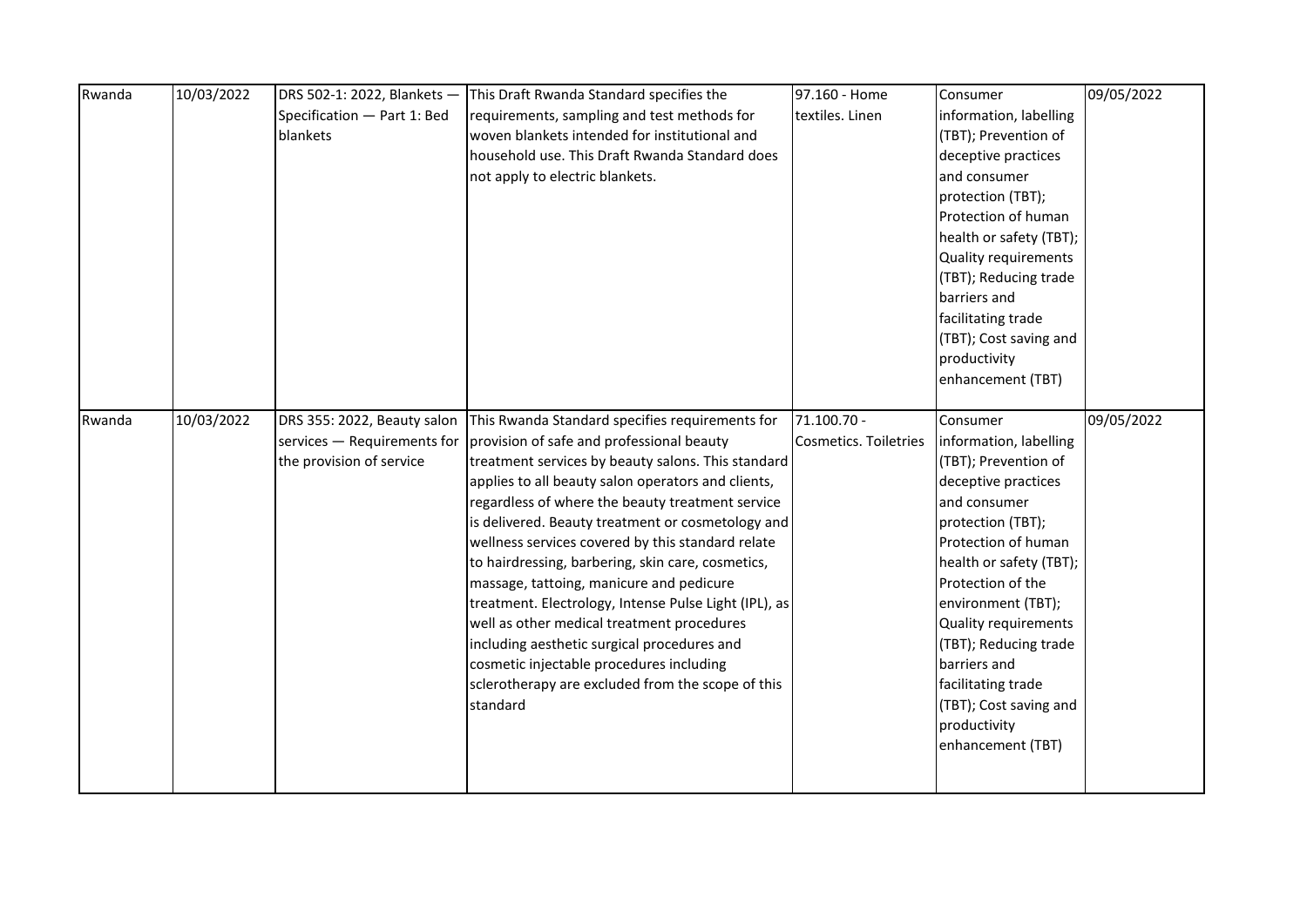| Saudi Arabia, | 17/03/2022 | <b>Technical Regulation for</b> | This regulation specifies the following: Terms and                |                      | Consumer               | 16/05/2022 |
|---------------|------------|---------------------------------|-------------------------------------------------------------------|----------------------|------------------------|------------|
| Kingdom of    |            | Front, Rear and Side Barriers   | Definitions, scope, objectives, supplier Obligations,             |                      | information, labelling |            |
|               |            | for Trucks and Trailers -       | Labeling, Conformity Assessment Procedures,                       |                      | (TBT); Prevention of   |            |
|               |            | Version (2)                     | Responsibilities of regulatory authorities, the                   |                      | deceptive practices    |            |
|               |            |                                 | authorities of market survey Responsibilities,                    |                      | and consumer           |            |
|               |            |                                 | Violations and Penalties, general rules,                          |                      | protection (TBT);      |            |
|               |            |                                 | Transitional rules, Appendix (lists, types)                       |                      | Protection of human    |            |
|               |            |                                 |                                                                   |                      | health or safety (TBT) |            |
|               |            |                                 |                                                                   |                      |                        |            |
| Saudi Arabia, | 17/03/2022 | Labeling of Prepackaged         | This GSO standard is concerned with the labelling                 | 67.040 - Food        | Consumer               | 16/05/2022 |
| Kingdom of    |            | <b>Food Stuffs</b>              | of all prepackaged foods and to requirements                      | products in general  | information, labelling |            |
|               |            |                                 | relating to the presentation thereof.                             |                      | (TBT); Protection of   |            |
|               |            |                                 |                                                                   |                      | human health or        |            |
|               |            |                                 |                                                                   |                      | safety (TBT)           |            |
| Saudi Arabia, | 17/03/2022 | <b>Energy Drinks</b>            | The updated draft includes modifications in the                   | 67.160 - Beverages;  | Consumer               |            |
| Kingdom of    |            |                                 | definition of energy drinks and the caffeine                      | 67.160 - Beverages   | information, labelling |            |
|               |            |                                 | content.                                                          |                      | (TBT); Other (TBT)     |            |
| Saudi Arabia, | 17/03/2022 | The Kingdom of Saudi Arabia     | The updated draft aims to facilitate the content of 67.040 - Food |                      | Protection of human    |            |
| Kingdom of    |            | 'Trans Fatty Acids"             | the technical regulations for food manufacturers                  | products in general; | health or safety (TBT) |            |
|               |            |                                 | and importers as following:1-Illustrative                         | 67.040 - Food        |                        |            |
|               |            |                                 | definitions of all sources of trans fats were                     | products in general  |                        |            |
|               |            |                                 | added.2- - The permissible content of trans fats in               |                      |                        |            |
|               |            |                                 | oils used in food products was clarified,                         |                      |                        |            |
|               |            |                                 | including: Partially hydrogenated                                 |                      |                        |            |
|               |            |                                 | oilsFully hydrogenated oilsNatural trans                          |                      |                        |            |
|               |            |                                 | fatsRefined oilsFormulas (Infant formulas, follow-                |                      |                        |            |
|               |            |                                 | up formulas and formulas intended for special                     |                      |                        |            |
|               |            |                                 |                                                                   |                      |                        |            |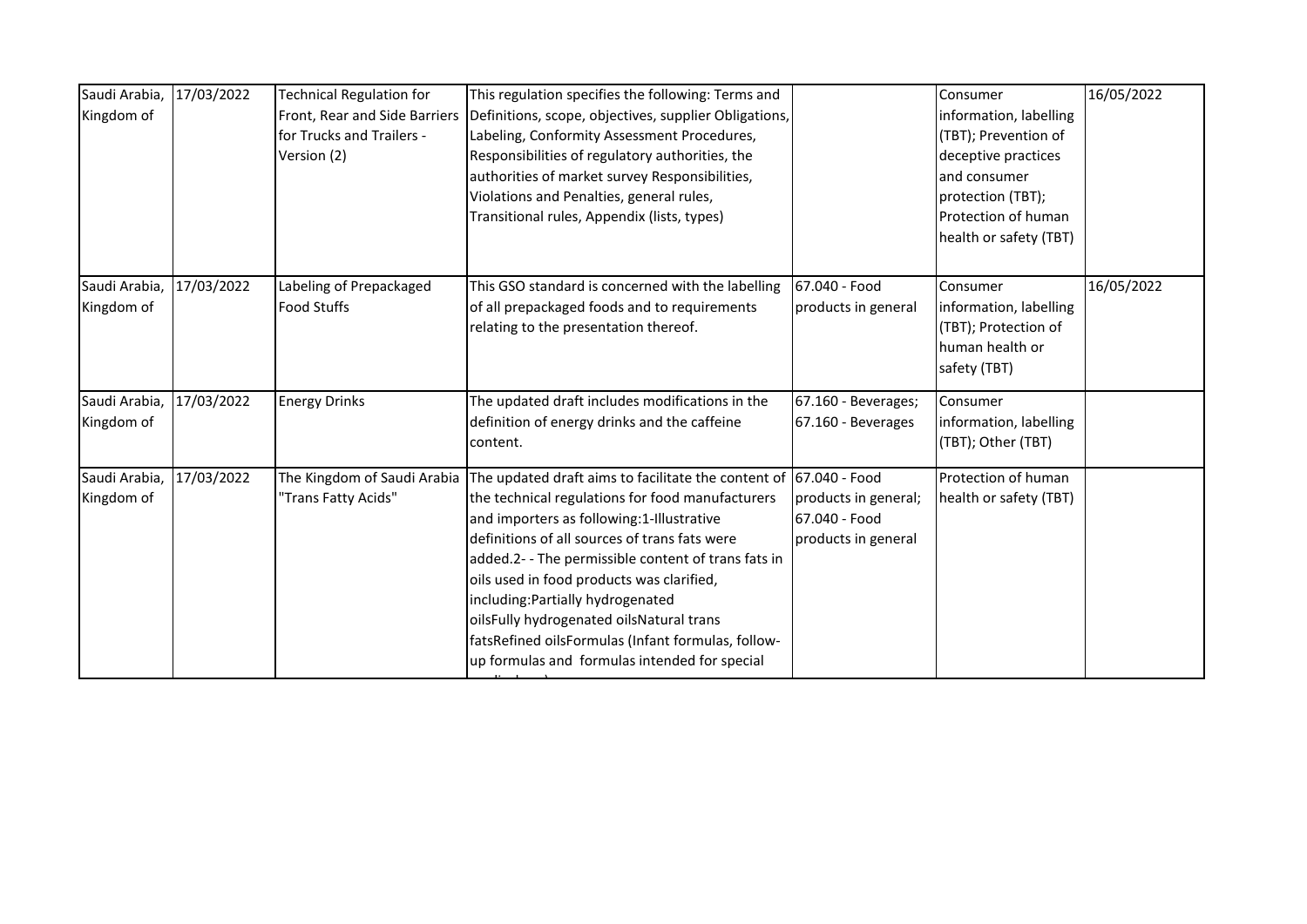| Saudi Arabia, | 15/03/2022 | <b>TRAILER - GENERAL</b>      | 1.1 This standard is concerned with general          | 43.080.10 - Trucks  | Reducing trade                           | 14/04/2022 |
|---------------|------------|-------------------------------|------------------------------------------------------|---------------------|------------------------------------------|------------|
| Kingdom of    |            | <b>REQUIREMENTS</b>           | requirements for trailers and semi-trailers          | and trailers        | barriers and                             |            |
|               |            |                               | ensuring high levels of safety, Environmental        |                     | facilitating trade                       |            |
|               |            |                               | protection, energy efficiency and antitheft          |                     | (TBT); Cost saving and                   |            |
|               |            |                               | performance for detailed requirements refer to       |                     | productivity                             |            |
|               |            |                               | SAUDI STANDARDS METROLOGY QUALITY                    |                     | enhancement (TBT)                        |            |
|               |            |                               | ORGANIZATION (SASO) Technical Regulations on         |                     |                                          |            |
|               |            |                               | the subject concerned.1.2 SASO technical             |                     |                                          |            |
|               |            |                               | regulation related to vehicles will be formulated    |                     |                                          |            |
|               |            |                               | based on UNITED NATIONS ECONOMIC                     |                     |                                          |            |
|               |            |                               | COMMISSION FOR EUROPE UN/ECE regulation in           |                     |                                          |            |
|               |            |                               | the case of vehicles manufactured in compliance      |                     |                                          |            |
|               |            |                               | with FEDERAL MOTOR VEHICLE SAFETY                    |                     |                                          |            |
|               |            |                               | STANDARDS FMVSS regulations, will be accepted        |                     |                                          |            |
|               |            |                               | as an alternative.1.3 The provisions of this         |                     |                                          |            |
|               |            |                               | standard apply to all trailers and semi-trailers     |                     |                                          |            |
|               |            |                               | industry designed for roadcirculation.1.4 This       |                     |                                          |            |
|               |            |                               | standard does not cover the armed services           |                     |                                          |            |
|               |            |                               | trailers.                                            |                     |                                          |            |
| Saudi Arabia, | 14/03/2022 | <b>MOTOR VEHICLES-</b>        | This standard is concerned with the maximum          | 43.020 - Road       | <b>Reducing trade</b>                    | 13/04/2022 |
| Kingdom of    |            | <b>DIMENSIONS AND WEIGHTS</b> | allowable length, width, height, gross weight and    | vehicles in general | barriers and                             |            |
|               |            |                               | axle load for buses, trucks, trailers, semi-trailers |                     | facilitating trade                       |            |
|               |            |                               | and double trailer trucks used on roads.             |                     | (TBT); Cost saving and                   |            |
|               |            |                               |                                                      |                     | productivity                             |            |
|               |            | Gluten-free foods             |                                                      | 67.040 - Food       | enhancement (TRT)<br>Protection of human |            |
| Saudi Arabia, | 10/03/2022 |                               | The scope of the draft technical regulation covers   |                     |                                          | 09/05/2022 |
| Kingdom of    |            |                               | the following:1.1 Food for special nutritional uses  | products in general | health or safety (TBT)                   |            |
|               |            |                               | that has been prepared to meet the special           |                     |                                          |            |
|               |            |                               | nutritional needs of people who are gluten           |                     |                                          |            |
|               |            |                               | intolerant;2.1 Food intended for public              |                     |                                          |            |
|               |            |                               | consumption and which, by its nature, is suitable    |                     |                                          |            |
|               |            |                               | for the use of persons who are gluten intolerant.    |                     |                                          |            |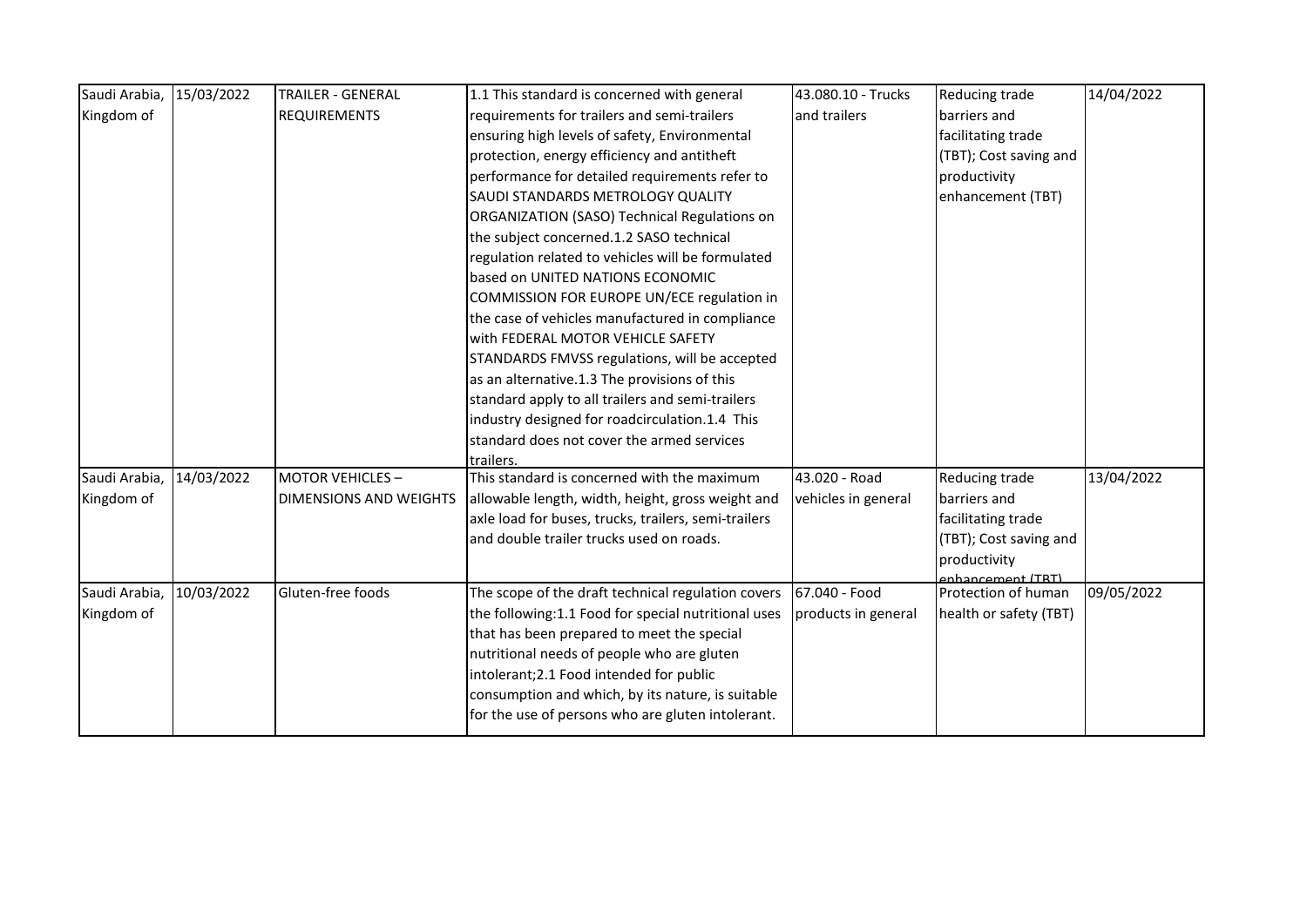| 14/05/2022<br>Reducing trade |
|------------------------------|
| barriers and                 |
| facilitating trade           |
| (TBT); Other (TBT)           |
|                              |
|                              |
|                              |
|                              |
|                              |
|                              |
|                              |
|                              |
|                              |
|                              |
|                              |
|                              |
|                              |
|                              |
|                              |
|                              |
|                              |
|                              |
|                              |
|                              |
|                              |
|                              |
|                              |
|                              |
|                              |
|                              |
|                              |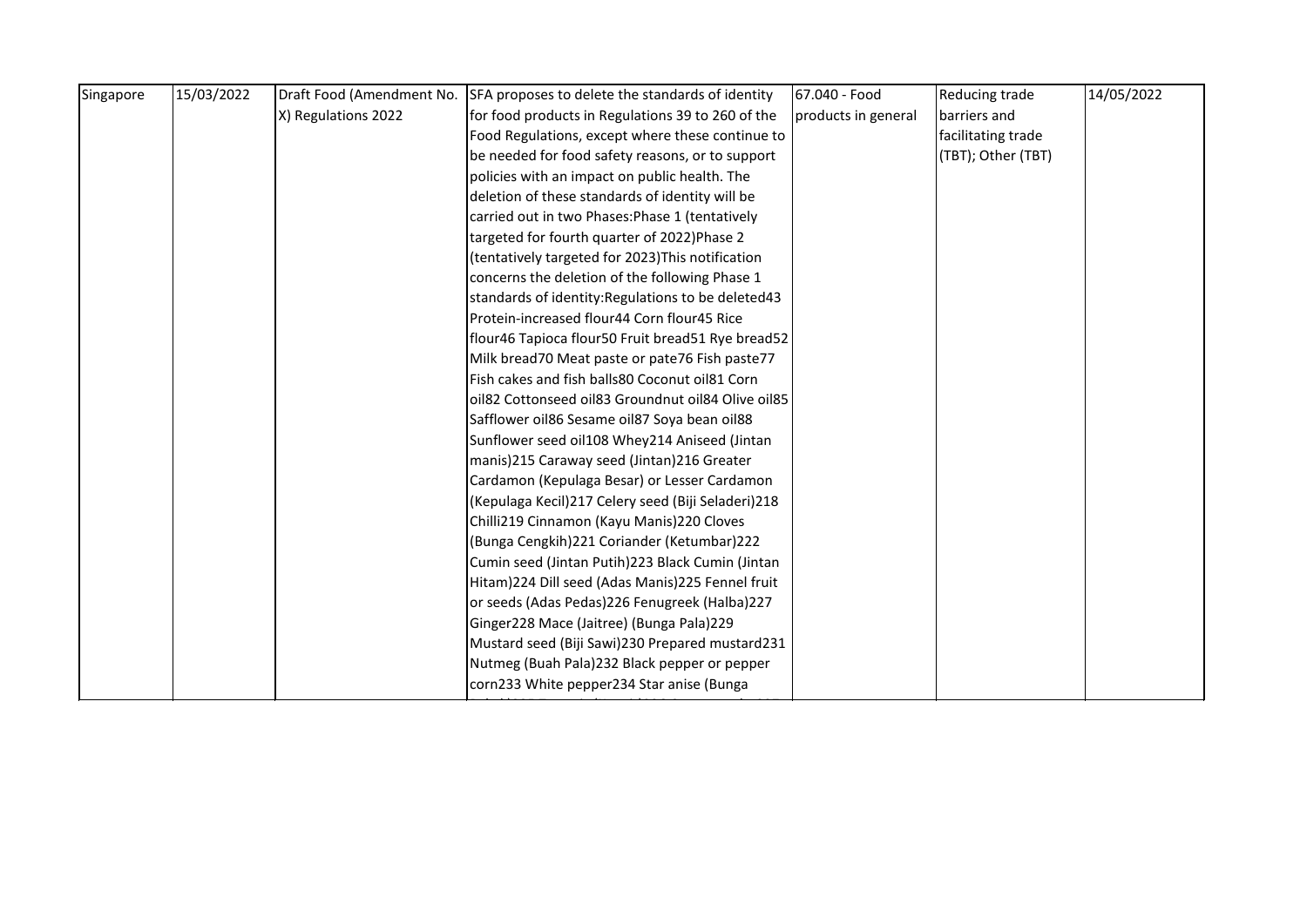| <b>Sri Lanka</b> | 01/04/2022 | for instant noodles                                                   | Draft Amendment no: 01 to Revised the limit of peroxide value and the<br>SLS 1534: 2016 Specification   method of determination of the peroxide value.                                                                                                                                                                                                                                                                           | 1902 - Pasta,<br>whether or not<br>cooked or stuffed<br>with meat or other<br>substances or<br>otherwise prepared,<br>such as spaghetti,<br>macaroni, noodles,<br>lasagne, gnocchi,<br>ravioli, cannelloni;<br>couscous, whether<br>or not prepared | <b>Protection of human</b><br>health or safety (TBT)                                                                                                                                                                                                                                                                                                          | 15/05/2022 |
|------------------|------------|-----------------------------------------------------------------------|----------------------------------------------------------------------------------------------------------------------------------------------------------------------------------------------------------------------------------------------------------------------------------------------------------------------------------------------------------------------------------------------------------------------------------|-----------------------------------------------------------------------------------------------------------------------------------------------------------------------------------------------------------------------------------------------------|---------------------------------------------------------------------------------------------------------------------------------------------------------------------------------------------------------------------------------------------------------------------------------------------------------------------------------------------------------------|------------|
| Tanzania         | 11/03/2022 | DEAS 805: 2022, Use of<br>nutrition and health<br>claims-Requirements | 1.1 This East African Standard specifies<br>requirements for the use of nutrition and health<br>claims in food labelling and in advertising.1.2 This<br>East African Standard applies to all foods for which<br>nutrition and health claims are made without<br>prejudice to specific provisions under other<br>standards or guidelines relating to foods for<br>special dietary uses and foods for special medical<br>purposes. | 67.230 - Prepackaged Consumer<br>and prepared foods                                                                                                                                                                                                 | information, labelling<br>(TBT); Prevention of<br>deceptive practices<br>and consumer<br>protection (TBT);<br>Protection of human<br>health or safety (TBT);<br>Protection of the<br>environment (TBT);<br>Quality requirements<br>(TBT); Reducing trade<br>barriers and<br>facilitating trade<br>(TBT); Cost saving and<br>productivity<br>enhancement (TBT) | 10/05/2022 |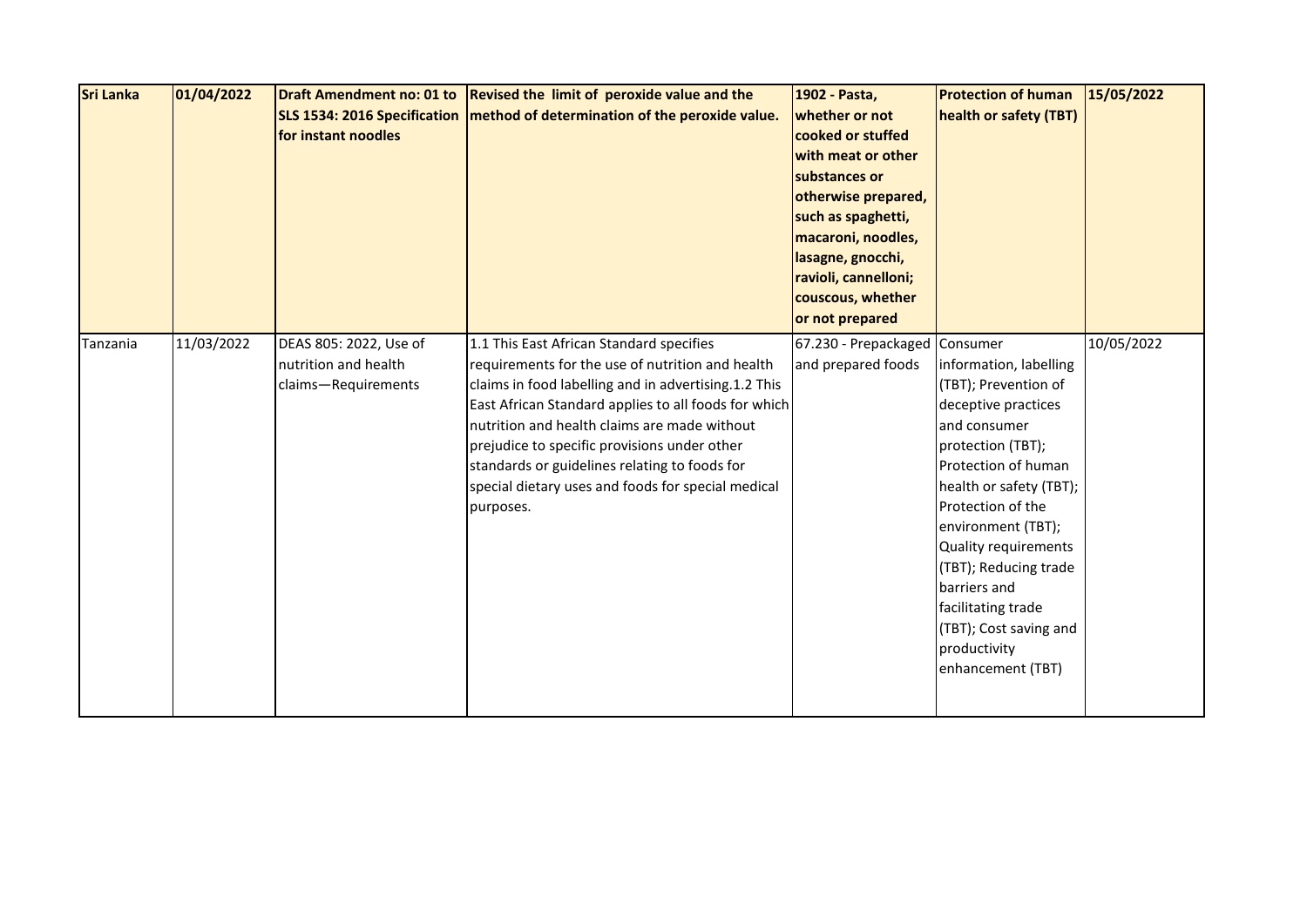| Tanzania | 11/03/2022 |                           | DEAS 797: 2022, Vitamin and 1.1 This Draft East African Standard specifies the | 67.040 - Food                 | Consumer                | 10/05/2022 |
|----------|------------|---------------------------|--------------------------------------------------------------------------------|-------------------------------|-------------------------|------------|
|          |            | mineral supplements -     | requirements, sampling and test methods for                                    | products in general           | information, labelling  |            |
|          |            | Specification             | vitamin and mineral supplements intended for use                               |                               | (TBT); Prevention of    |            |
|          |            |                           | in supplementing the daily food/ diet with                                     |                               | deceptive practices     |            |
|          |            |                           | vitamins and/or minerals for human                                             |                               | and consumer            |            |
|          |            |                           | consumption1.2 This Draft East African standard                                |                               | protection (TBT);       |            |
|          |            |                           | covers vitamin and mineral supplements in                                      |                               | Protection of human     |            |
|          |            |                           | concentrated forms of those nutrients singly or in                             |                               | health or safety (TBT); |            |
|          |            |                           | combinations, marketed in forms such as capsules,                              |                               | Quality requirements    |            |
|          |            |                           | tablets, powders, paste and solutions.1.3 This                                 |                               | (TBT); Reducing trade   |            |
|          |            |                           | standard does not cover vitamin and mineral                                    |                               | barriers and            |            |
|          |            |                           | products intended for special dietary uses or                                  |                               | facilitating trade      |            |
|          |            |                           | medical/therapeutic purposes                                                   |                               | (TBT); Cost saving and  |            |
|          |            |                           |                                                                                |                               | productivity            |            |
|          |            |                           |                                                                                |                               | enhancement (TBT)       |            |
|          |            |                           |                                                                                |                               |                         |            |
| Tanzania | 11/03/2022 | DEAS 804: 2022, Claims on | This Draft East African Standard specifies general                             | 67.230 - Prepackaged Consumer |                         | 10/05/2022 |
|          |            | Foods-General             | requirements for claims made on a food                                         | and prepared foods            | information, labelling  |            |
|          |            | requirements              | irrespective of whether or not the food is covered                             |                               | (TBT); Prevention of    |            |
|          |            |                           | by an individual East African Standard.                                        |                               | deceptive practices     |            |
|          |            |                           |                                                                                |                               | and consumer            |            |
|          |            |                           |                                                                                |                               | protection (TBT);       |            |
|          |            |                           |                                                                                |                               | Protection of human     |            |
|          |            |                           |                                                                                |                               | health or safety (TBT); |            |
|          |            |                           |                                                                                |                               | Protection of the       |            |
|          |            |                           |                                                                                |                               | environment (TBT);      |            |
|          |            |                           |                                                                                |                               | Quality requirements    |            |
|          |            |                           |                                                                                |                               | (TBT); Reducing trade   |            |
|          |            |                           |                                                                                |                               | barriers and            |            |
|          |            |                           |                                                                                |                               | facilitating trade      |            |
|          |            |                           |                                                                                |                               | (TBT); Cost saving and  |            |
|          |            |                           |                                                                                |                               | productivity            |            |
|          |            |                           |                                                                                |                               | enhancement (TBT)       |            |
|          |            |                           |                                                                                |                               |                         |            |
|          |            |                           |                                                                                |                               |                         |            |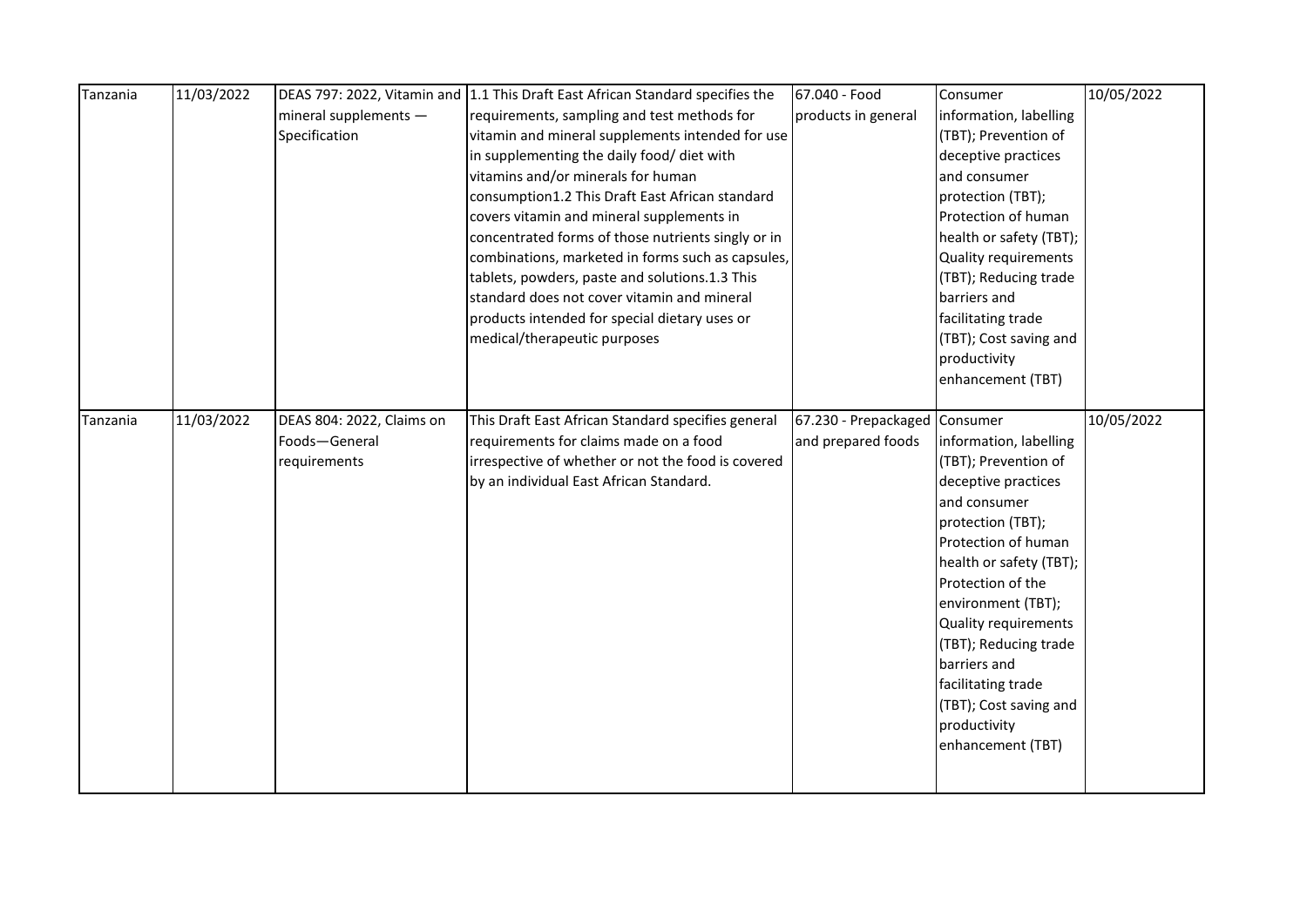| Tanzania | 11/03/2022 |                           | DEAS 67: 2022, Raw cow milk This Draft East African Standard specifies | 67.100.10 - Milk and          | Consumer                | 10/05/2022 |
|----------|------------|---------------------------|------------------------------------------------------------------------|-------------------------------|-------------------------|------------|
|          |            | - Specification           | requirements, sampling and test methods for raw                        | processed milk                | information, labelling  |            |
|          |            |                           | cow milk.                                                              | products                      | (TBT); Prevention of    |            |
|          |            |                           |                                                                        |                               | deceptive practices     |            |
|          |            |                           |                                                                        |                               | and consumer            |            |
|          |            |                           |                                                                        |                               | protection (TBT);       |            |
|          |            |                           |                                                                        |                               | Protection of human     |            |
|          |            |                           |                                                                        |                               | health or safety (TBT); |            |
|          |            |                           |                                                                        |                               | Quality requirements    |            |
|          |            |                           |                                                                        |                               | (TBT); Reducing trade   |            |
|          |            |                           |                                                                        |                               | barriers and            |            |
|          |            |                           |                                                                        |                               | facilitating trade      |            |
|          |            |                           |                                                                        |                               | (TBT); Cost saving and  |            |
|          |            |                           |                                                                        |                               | productivity            |            |
|          |            |                           |                                                                        |                               | enhancement (TBT)       |            |
|          |            |                           |                                                                        |                               |                         |            |
|          |            |                           |                                                                        |                               |                         |            |
| Tanzania | 11/03/2022 | DEAS 803: 2022, Nutrition | This Draft East African Standard specifies                             | 67.230 - Prepackaged Consumer |                         | 10/05/2022 |
|          |            | labelling-Requirements    | requirements for the nutrition labelling of pre-                       | and prepared foods            | information, labelling  |            |
|          |            |                           | packaged foods. Other specific East Africa                             |                               | (TBT); Prevention of    |            |
|          |            |                           | Standards may provide additional nutrition                             |                               | deceptive practices     |            |
|          |            |                           | information such as the standard for labelling of                      |                               | and consumer            |            |
|          |            |                           | foods for special dietary uses.                                        |                               | protection (TBT);       |            |
|          |            |                           |                                                                        |                               | Protection of human     |            |
|          |            |                           |                                                                        |                               | health or safety (TBT); |            |
|          |            |                           |                                                                        |                               | Quality requirements    |            |
|          |            |                           |                                                                        |                               | (TBT); Reducing trade   |            |
|          |            |                           |                                                                        |                               | barriers and            |            |
|          |            |                           |                                                                        |                               | facilitating trade      |            |
|          |            |                           |                                                                        |                               | (TBT); Cost saving and  |            |
|          |            |                           |                                                                        |                               | productivity            |            |
|          |            |                           |                                                                        |                               | enhancement (TBT)       |            |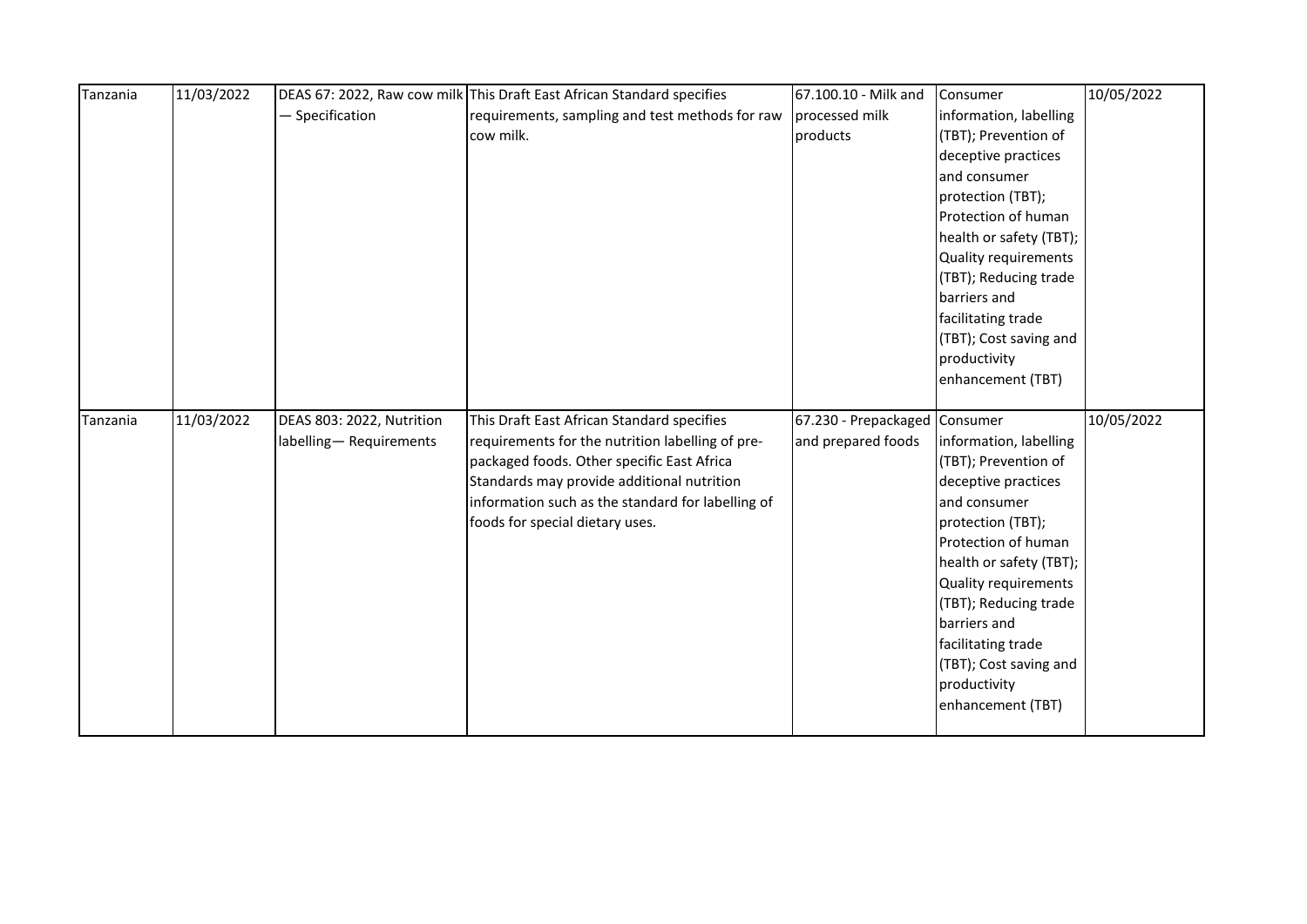| Tanzania | 11/03/2022 | DEAS 770: 2022, Fortified  | This Draft East African Standard specifies the                                  | 67.180.10 - Sugar and Consumer |                         | 10/05/2022 |
|----------|------------|----------------------------|---------------------------------------------------------------------------------|--------------------------------|-------------------------|------------|
|          |            | sugar - Specification      | requirements, sampling and test methods of for                                  | sugar products                 | information, labelling  |            |
|          |            |                            | fortified light brown sugar and fortified brown                                 |                                | (TBT); Prevention of    |            |
|          |            |                            | sugar and fortified plantation (mill) white sugar                               |                                | deceptive practices     |            |
|          |            |                            | and fortified refined white sugar intended for                                  |                                | and consumer            |            |
|          |            |                            | human consumption. This standard does not apply                                 |                                | protection (TBT);       |            |
|          |            |                            | to sugar intended for industrial use.                                           |                                | Protection of human     |            |
|          |            |                            |                                                                                 |                                | health or safety (TBT); |            |
|          |            |                            |                                                                                 |                                | Quality requirements    |            |
|          |            |                            |                                                                                 |                                | (TBT); Reducing trade   |            |
|          |            |                            |                                                                                 |                                | barriers and            |            |
|          |            |                            |                                                                                 |                                | facilitating trade      |            |
|          |            |                            |                                                                                 |                                | (TBT); Cost saving and  |            |
|          |            |                            |                                                                                 |                                | productivity            |            |
|          |            |                            |                                                                                 |                                | enhancement (TBT)       |            |
|          |            |                            |                                                                                 |                                |                         |            |
| Tanzania | 11/03/2022 | DEAS 798: 2022, Lipid food | 1.1 This Draft East African Standard specifies the                              | 67.230 - Prepackaged Consumer  |                         | 10/05/2022 |
|          |            |                            | supplements $-$ Specification requirements, sampling and test methods for lipid | and prepared foods             | information, labelling  |            |
|          |            |                            | food supplements used for complementing the                                     |                                | (TBT); Prevention of    |            |
|          |            |                            | normal diet with essential fatty acids.1.2 This draft                           |                                | deceptive practices     |            |
|          |            |                            | standard covers lipid food supplements primarily                                |                                | and consumer            |            |
|          |            |                            | providing essential fatty acids and presented in                                |                                | protection (TBT);       |            |
|          |            |                            | forms such as capsules, paste or liquid. The                                    |                                | Protection of human     |            |
|          |            |                            | product may be taken directly or added to                                       |                                | health or safety (TBT); |            |
|          |            |                            | another food with the primary objective of                                      |                                | Protection of the       |            |
|          |            |                            | increasing the energy content of the food and                                   |                                | environment (TBT);      |            |
|          |            |                            | provide essential fatty acids.1.3 This draft                                    |                                | Quality requirements    |            |
|          |            |                            | standard does not cover lipid food supplements                                  |                                | (TBT); Reducing trade   |            |
|          |            |                            | intended for special dietary uses or                                            |                                | barriers and            |            |
|          |            |                            | medical/therapeutic purposes.                                                   |                                | facilitating trade      |            |
|          |            |                            |                                                                                 |                                | (TBT); Cost saving and  |            |
|          |            |                            |                                                                                 |                                | productivity            |            |
|          |            |                            |                                                                                 |                                | enhancement (TBT)       |            |
|          |            |                            |                                                                                 |                                |                         |            |
|          |            |                            |                                                                                 |                                |                         |            |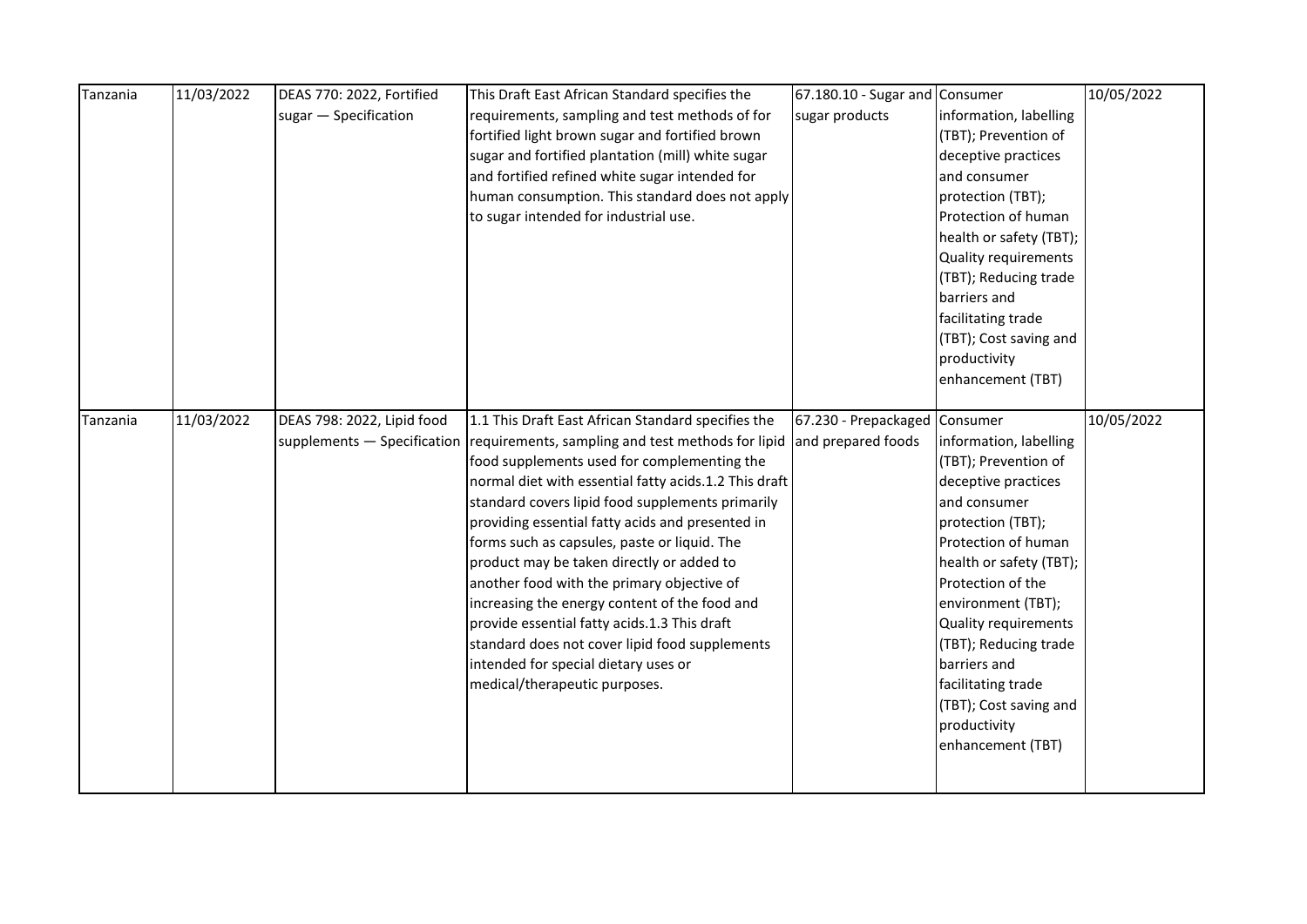| Tanzania | 10/03/2022 | DEAS 805: 2022, Use of | 1.1 This East African Standard specifies                        | 67.230 - Prepackaged Consumer |                             | 09/05/2022 |
|----------|------------|------------------------|-----------------------------------------------------------------|-------------------------------|-----------------------------|------------|
|          |            | nutrition and health   | requirements for the use of nutrition and health                | and prepared foods            | information, labelling      |            |
|          |            | claims-Requirements    | claims in food labelling and in advertising.1.2 This            |                               | (TBT); Prevention of        |            |
|          |            |                        | East African Standard applies to all foods for which            |                               | deceptive practices         |            |
|          |            |                        | nutrition and health claims are made without                    |                               | and consumer                |            |
|          |            |                        | prejudice to specific provisions under other                    |                               | protection (TBT);           |            |
|          |            |                        | standards or guidelines relating to foods for                   |                               | Protection of human         |            |
|          |            |                        | special dietary uses and foods for special medical              |                               | health or safety (TBT);     |            |
|          |            |                        | purposes.                                                       |                               | <b>Quality requirements</b> |            |
|          |            |                        |                                                                 |                               | (TBT); Reducing trade       |            |
|          |            |                        |                                                                 |                               | barriers and                |            |
|          |            |                        |                                                                 |                               | facilitating trade          |            |
|          |            |                        |                                                                 |                               | (TBT); Cost saving and      |            |
|          |            |                        |                                                                 |                               | productivity                |            |
|          |            |                        |                                                                 |                               | enhancement (TBT)           |            |
|          |            |                        |                                                                 |                               |                             |            |
| Tanzania | 10/03/2022 | DEAS 915: 2022, Ghee - | This Draft East African Standard specifies the                  | 67.100.10 - Milk and          | Consumer                    | 09/05/2022 |
|          |            | Specification          | requirements, sampling and test methods for ghee processed milk |                               | information, labelling      |            |
|          |            |                        |                                                                 |                               |                             |            |
|          |            |                        | intended for human consumption                                  | products                      | (TBT); Prevention of        |            |
|          |            |                        |                                                                 |                               | deceptive practices         |            |
|          |            |                        |                                                                 |                               | and consumer                |            |
|          |            |                        |                                                                 |                               | protection (TBT);           |            |
|          |            |                        |                                                                 |                               | Protection of human         |            |
|          |            |                        |                                                                 |                               | health or safety (TBT);     |            |
|          |            |                        |                                                                 |                               | Quality requirements        |            |
|          |            |                        |                                                                 |                               | (TBT); Reducing trade       |            |
|          |            |                        |                                                                 |                               | barriers and                |            |
|          |            |                        |                                                                 |                               | facilitating trade          |            |
|          |            |                        |                                                                 |                               | (TBT); Cost saving and      |            |
|          |            |                        |                                                                 |                               | productivity                |            |
|          |            |                        |                                                                 |                               | enhancement (TBT)           |            |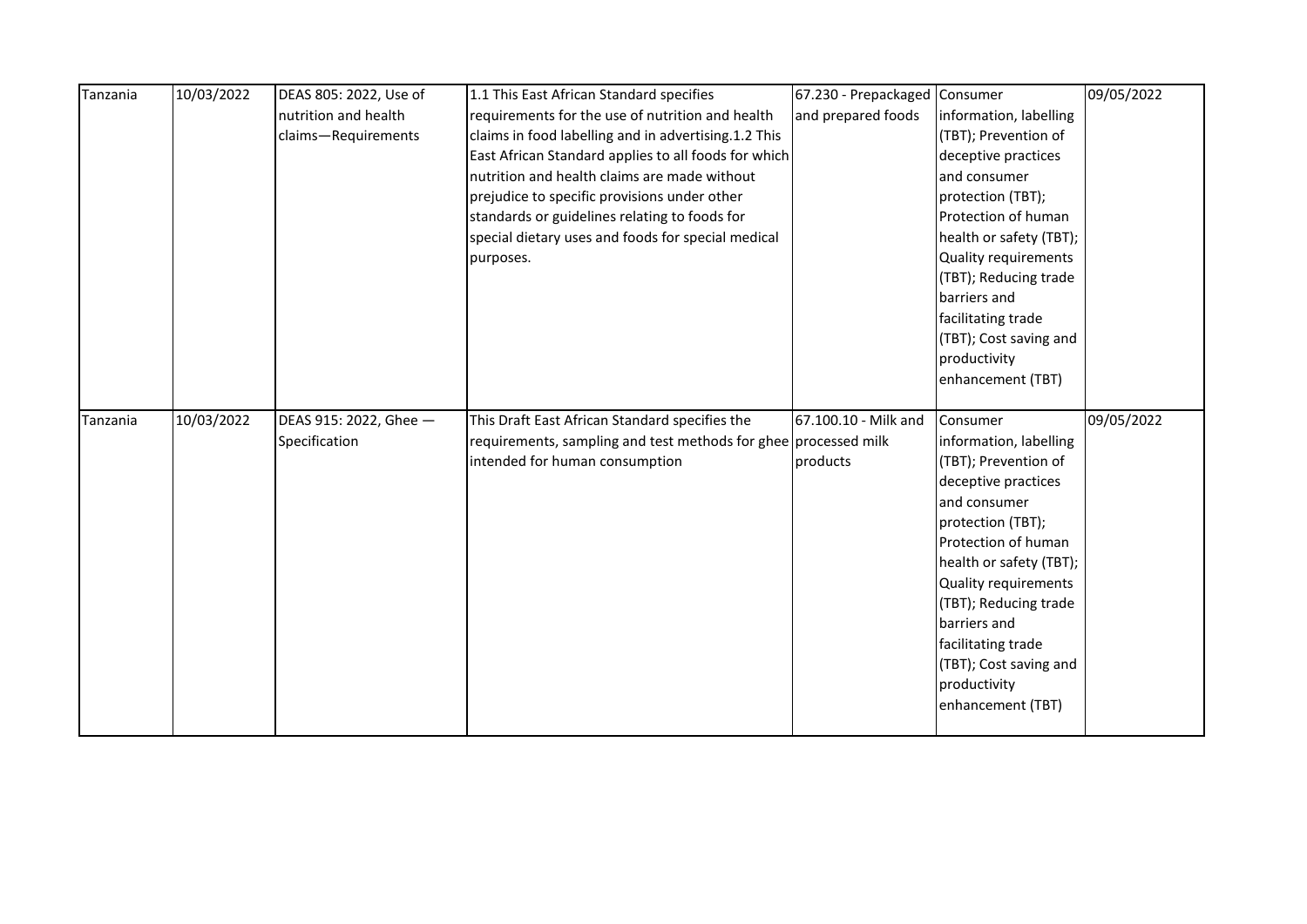| Tanzania | 10/03/2022 | DEAS 27: 2022, UHT milk - | This Draft East African Standard specifies                     | 67.100.10 - Milk and | Consumer                | 09/05/2022 |
|----------|------------|---------------------------|----------------------------------------------------------------|----------------------|-------------------------|------------|
|          |            | Specification             | requirements, sampling and test methods for UHT processed milk |                      | information, labelling  |            |
|          |            |                           | milk obtained from cow milk.                                   | products             | (TBT); Prevention of    |            |
|          |            |                           |                                                                |                      | deceptive practices     |            |
|          |            |                           |                                                                |                      | and consumer            |            |
|          |            |                           |                                                                |                      | protection (TBT);       |            |
|          |            |                           |                                                                |                      | Protection of human     |            |
|          |            |                           |                                                                |                      | health or safety (TBT); |            |
|          |            |                           |                                                                |                      | Protection of the       |            |
|          |            |                           |                                                                |                      | environment (TBT);      |            |
|          |            |                           |                                                                |                      | Quality requirements    |            |
|          |            |                           |                                                                |                      | (TBT); Reducing trade   |            |
|          |            |                           |                                                                |                      | barriers and            |            |
|          |            |                           |                                                                |                      | facilitating trade      |            |
|          |            |                           |                                                                |                      | (TBT); Cost saving and  |            |
|          |            |                           |                                                                |                      | productivity            |            |
|          |            |                           |                                                                |                      | enhancement (TBT)       |            |
|          |            |                           |                                                                |                      |                         |            |
|          |            |                           |                                                                |                      |                         |            |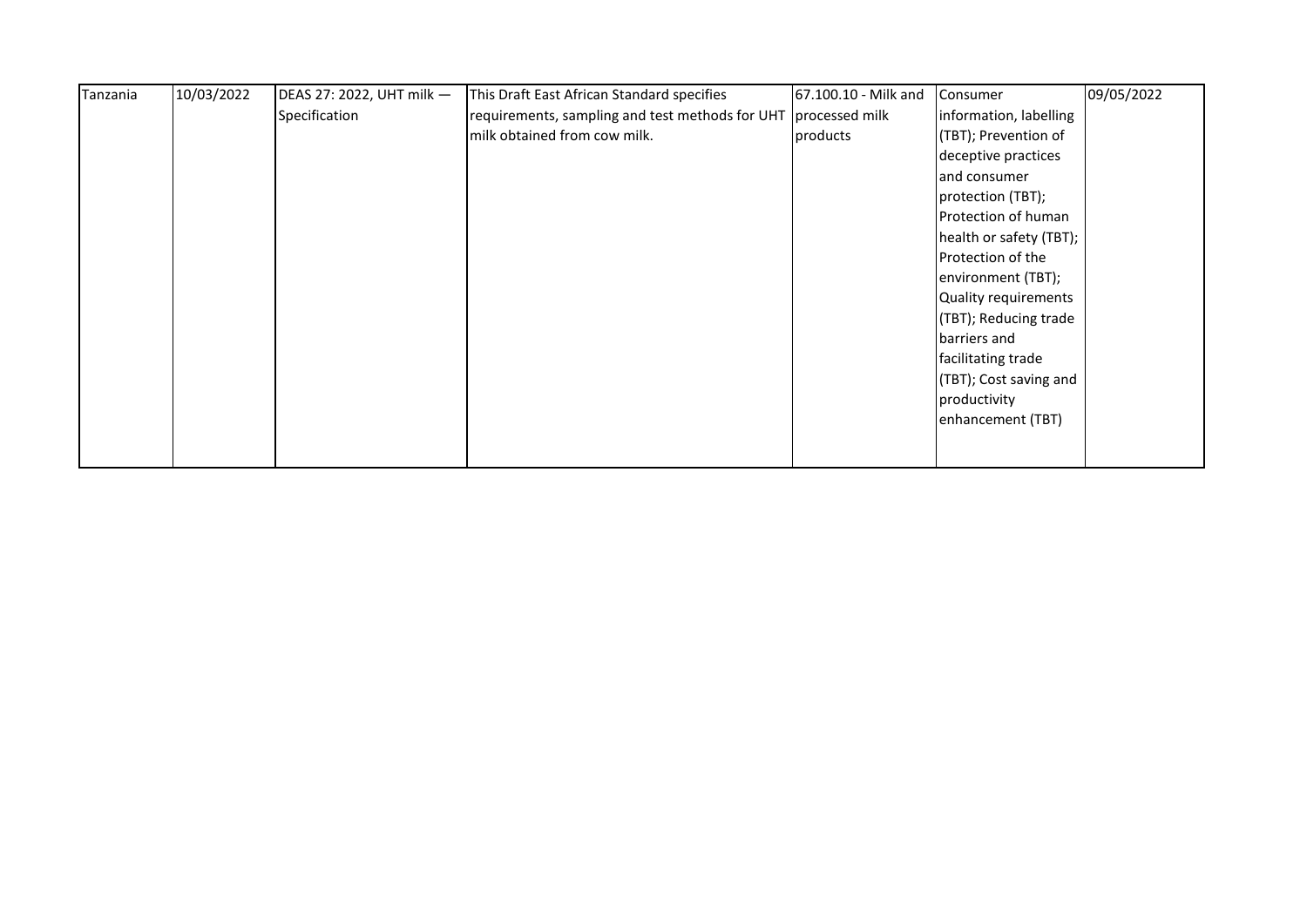| Tanzania | 10/03/2022 | DEAS 69: 2022, Pasteurized | This Draft East African Standard specifies                                                     | 67.100.10 - Milk and | Consumer                                       | 09/05/2022 |
|----------|------------|----------------------------|------------------------------------------------------------------------------------------------|----------------------|------------------------------------------------|------------|
|          |            | milk - Specification       | requirements, sampling and test methods for                                                    | processed milk       | information, labelling                         |            |
|          |            |                            | pasteurized milk obtained from raw cow milk.                                                   | products             | (TBT); Prevention of                           |            |
|          |            |                            |                                                                                                |                      | deceptive practices                            |            |
|          |            |                            |                                                                                                |                      | and consumer                                   |            |
|          |            |                            |                                                                                                |                      | protection (TBT);                              |            |
|          |            |                            |                                                                                                |                      | Protection of human                            |            |
|          |            |                            |                                                                                                |                      | health or safety (TBT);                        |            |
|          |            |                            |                                                                                                |                      | Protection of the                              |            |
|          |            |                            |                                                                                                |                      | environment (TBT);                             |            |
|          |            |                            |                                                                                                |                      | Quality requirements                           |            |
|          |            |                            |                                                                                                |                      | (TBT); Reducing trade                          |            |
|          |            |                            |                                                                                                |                      | barriers and                                   |            |
|          |            |                            |                                                                                                |                      | facilitating trade                             |            |
|          |            |                            |                                                                                                |                      | (TBT); Cost saving and                         |            |
|          |            |                            |                                                                                                |                      | productivity                                   |            |
|          |            |                            |                                                                                                |                      | enhancement (TBT)                              |            |
|          |            |                            |                                                                                                |                      |                                                |            |
|          | 10/03/2022 |                            |                                                                                                | 67.100.10 - Milk and |                                                | 09/05/2022 |
| Tanzania |            | DEAS 70: 2022, Dairy ice   | This Draft East African Standard specifies                                                     | processed milk       | Consumer                                       |            |
|          |            | cream - Specification      | requirements, sampling and test methods for<br>dairy ice cream intended for human consumption. | products             | information, labelling<br>(TBT); Prevention of |            |
|          |            |                            |                                                                                                |                      | deceptive practices                            |            |
|          |            |                            |                                                                                                |                      | and consumer                                   |            |
|          |            |                            |                                                                                                |                      | protection (TBT);                              |            |
|          |            |                            |                                                                                                |                      | Protection of human                            |            |
|          |            |                            |                                                                                                |                      | health or safety (TBT);                        |            |
|          |            |                            |                                                                                                |                      | Quality requirements                           |            |
|          |            |                            |                                                                                                |                      | (TBT); Reducing trade                          |            |
|          |            |                            |                                                                                                |                      | barriers and                                   |            |
|          |            |                            |                                                                                                |                      | facilitating trade                             |            |
|          |            |                            |                                                                                                |                      | (TBT); Cost saving and                         |            |
|          |            |                            |                                                                                                |                      | productivity                                   |            |
|          |            |                            |                                                                                                |                      | enhancement (TBT)                              |            |
|          |            |                            |                                                                                                |                      |                                                |            |
|          |            |                            |                                                                                                |                      |                                                |            |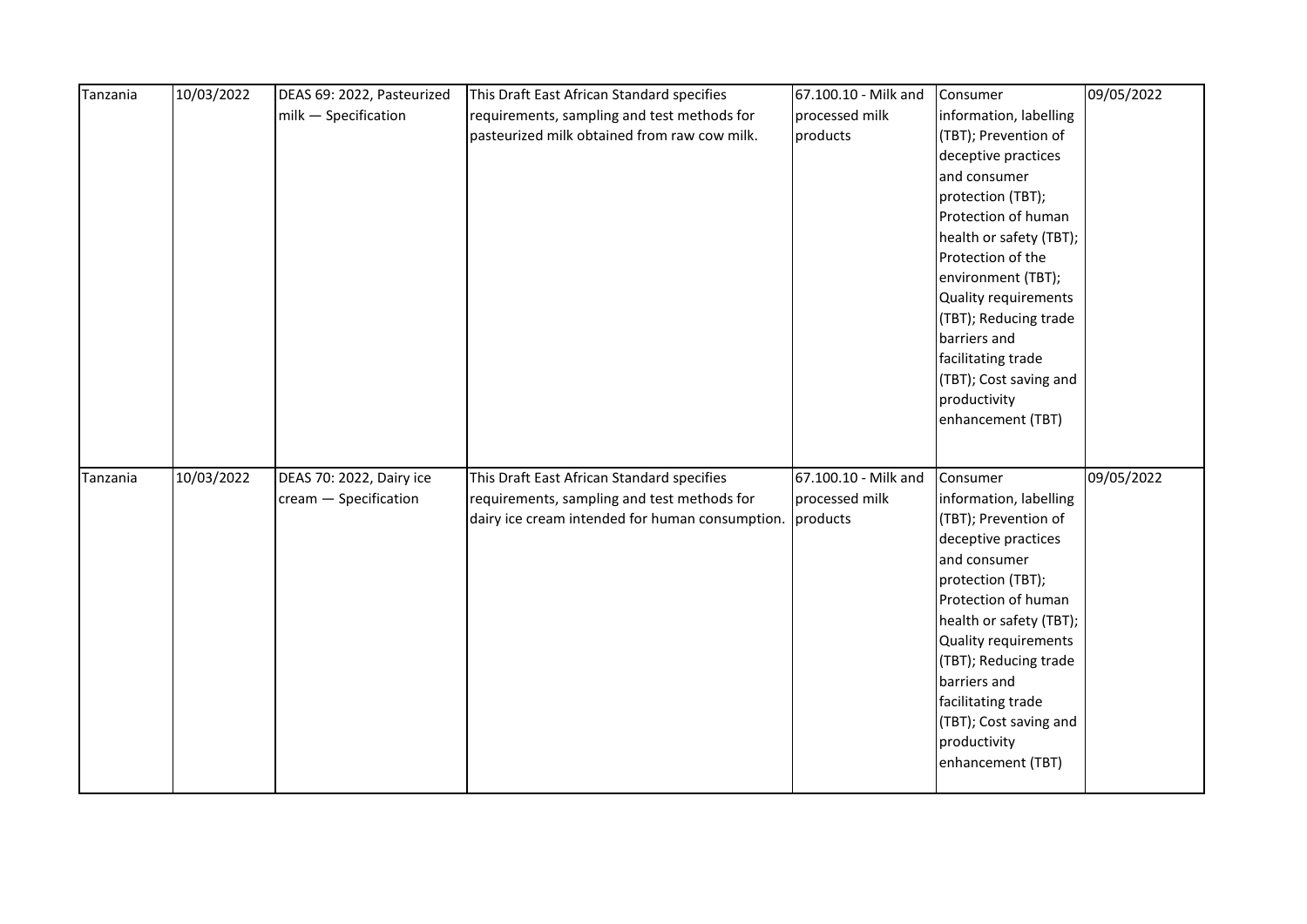| Tanzania | 10/03/2022 | DEAS 770: 2022, Fortified | This Draft East African Standard specifies the     | 17 - SUGARS AND                           | Consumer                    | 09/05/2022 |
|----------|------------|---------------------------|----------------------------------------------------|-------------------------------------------|-----------------------------|------------|
|          |            | sugar - Specification     | requirements, sampling and test methods of for     | <b>SUGAR</b>                              | information, labelling      |            |
|          |            |                           | fortified light brown sugar and fortified brown    | CONFECTIONERY;                            | (TBT); Prevention of        |            |
|          |            |                           | sugar and fortified plantation (mill) white sugar  | 67.180.10 - Sugar and deceptive practices |                             |            |
|          |            |                           | and fortified refined white sugar intended for     | sugar products                            | and consumer                |            |
|          |            |                           | human consumption. This standard does not apply    |                                           | protection (TBT);           |            |
|          |            |                           | to sugar intended for industrial use.              |                                           | Protection of human         |            |
|          |            |                           |                                                    |                                           | health or safety (TBT);     |            |
|          |            |                           |                                                    |                                           | <b>Quality requirements</b> |            |
|          |            |                           |                                                    |                                           | (TBT); Reducing trade       |            |
|          |            |                           |                                                    |                                           | barriers and                |            |
|          |            |                           |                                                    |                                           | facilitating trade          |            |
|          |            |                           |                                                    |                                           | (TBT); Cost saving and      |            |
|          |            |                           |                                                    |                                           | productivity                |            |
|          |            |                           |                                                    |                                           | enhancement (TBT)           |            |
|          |            |                           |                                                    |                                           |                             |            |
|          |            |                           |                                                    |                                           |                             |            |
| Tanzania | 10/03/2022 | DEAS 804: 2022, Claims on | This Draft East African Standard specifies general | 67.230 - Prepackaged Consumer             |                             | 09/05/2022 |
|          |            | Foods-General             | requirements for claims made on a food             | and prepared foods                        | information, labelling      |            |
|          |            | requirements              | irrespective of whether or not the food is covered |                                           | (TBT); Prevention of        |            |
|          |            |                           | by an individual East African Standard.            |                                           | deceptive practices         |            |
|          |            |                           |                                                    |                                           | and consumer                |            |
|          |            |                           |                                                    |                                           | protection (TBT);           |            |
|          |            |                           |                                                    |                                           | Protection of human         |            |
|          |            |                           |                                                    |                                           | health or safety (TBT);     |            |
|          |            |                           |                                                    |                                           | Quality requirements        |            |
|          |            |                           |                                                    |                                           | (TBT); Reducing trade       |            |
|          |            |                           |                                                    |                                           | barriers and                |            |
|          |            |                           |                                                    |                                           | facilitating trade          |            |
|          |            |                           |                                                    |                                           | (TBT); Cost saving and      |            |
|          |            |                           |                                                    |                                           | productivity                |            |
|          |            |                           |                                                    |                                           | enhancement (TBT)           |            |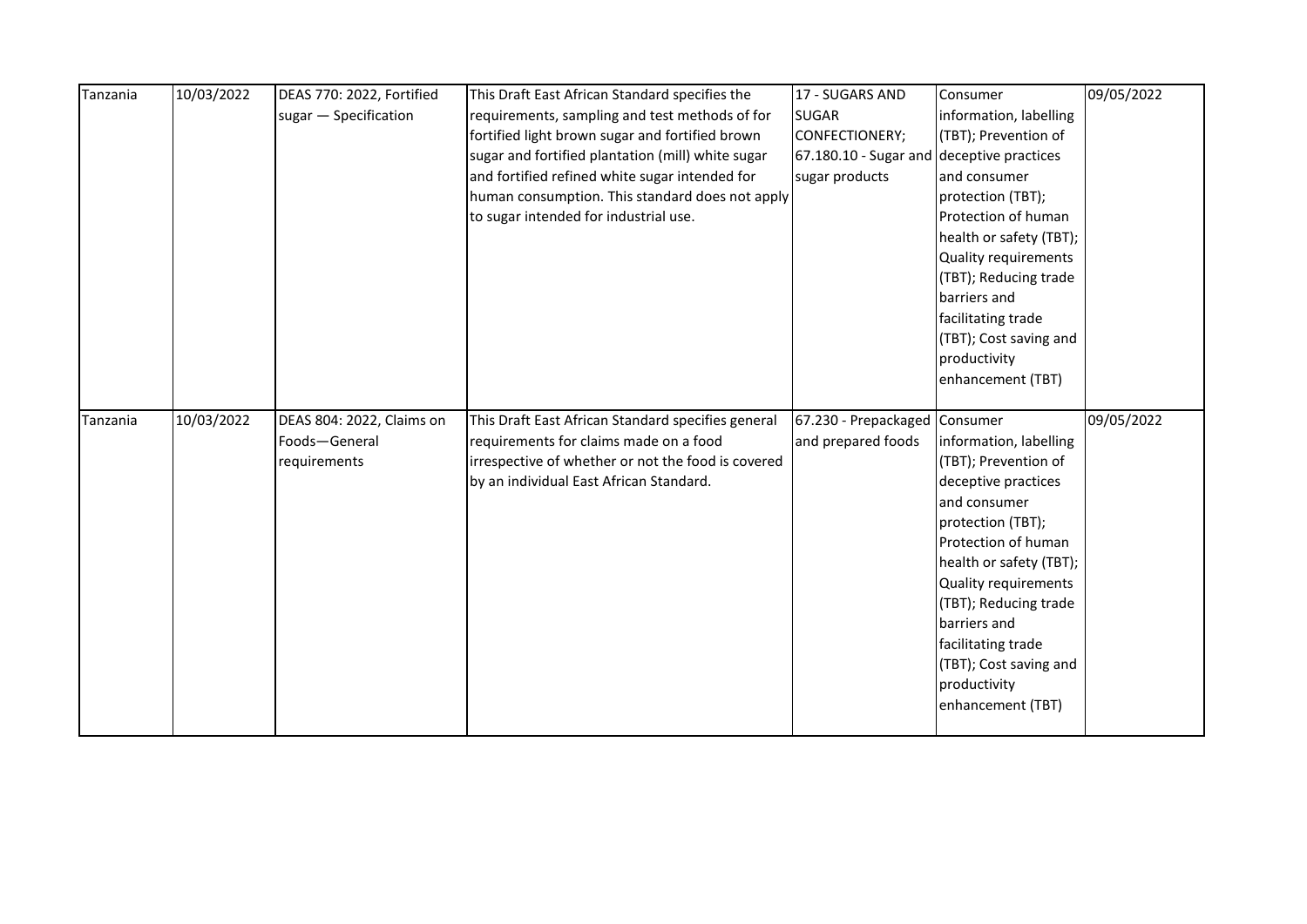| Tanzania | 10/03/2022 |                       | DEAS 49: 2022, Milk powders This Draft East African Standard specifies         | 67.100.10 - Milk and | Consumer                | 09/05/2022 |
|----------|------------|-----------------------|--------------------------------------------------------------------------------|----------------------|-------------------------|------------|
|          |            | and cream powder -    | requirements, sampling and test methods for milk                               | processed milk       | information, labelling  |            |
|          |            | Specification         | powders and cream powder intended for direct                                   | products             | (TBT); Prevention of    |            |
|          |            |                       | human consumption or for further processing.                                   |                      | deceptive practices     |            |
|          |            |                       |                                                                                |                      | and consumer            |            |
|          |            |                       |                                                                                |                      | protection (TBT);       |            |
|          |            |                       |                                                                                |                      | Protection of human     |            |
|          |            |                       |                                                                                |                      | health or safety (TBT); |            |
|          |            |                       |                                                                                |                      | Quality requirements    |            |
|          |            |                       |                                                                                |                      | (TBT); Reducing trade   |            |
|          |            |                       |                                                                                |                      | barriers and            |            |
|          |            |                       |                                                                                |                      | facilitating trade      |            |
|          |            |                       |                                                                                |                      | (TBT); Cost saving and  |            |
|          |            |                       |                                                                                |                      | productivity            |            |
|          |            |                       |                                                                                |                      | enhancement (TBT)       |            |
|          |            |                       |                                                                                |                      |                         |            |
| Tanzania | 10/03/2022 |                       | DEAS 797: 2022, Vitamin and 1.1 This Draft East African Standard specifies the | 67.040 - Food        | Consumer                | 09/05/2022 |
|          |            | mineral supplements - | requirements, sampling and test methods for                                    | products in general  | information, labelling  |            |
|          |            | Specification         | vitamin and mineral supplements intended for use                               |                      | (TBT); Prevention of    |            |
|          |            |                       |                                                                                |                      |                         |            |
|          |            |                       | in supplementing the daily food/ diet with                                     |                      | deceptive practices     |            |
|          |            |                       | vitamins and/or minerals for human consumption                                 |                      | and consumer            |            |
|          |            |                       | 1.2 This Draft East African standard covers vitamin                            |                      | protection (TBT);       |            |
|          |            |                       | and mineral supplements in concentrated forms of                               |                      | Protection of human     |            |
|          |            |                       | those nutrients singly or in combinations,                                     |                      | health or safety (TBT); |            |
|          |            |                       | marketed in forms such as capsules, tablets,                                   |                      | Quality requirements    |            |
|          |            |                       | powders, paste and solutions. 1.3 This standard                                |                      | (TBT); Reducing trade   |            |
|          |            |                       | does not cover vitamin and mineral products                                    |                      | barriers and            |            |
|          |            |                       | intended for special dietary uses or                                           |                      | facilitating trade      |            |
|          |            |                       | medical/therapeutic purposes                                                   |                      | (TBT); Cost saving and  |            |
|          |            |                       |                                                                                |                      | productivity            |            |
|          |            |                       |                                                                                |                      | enhancement (TBT)       |            |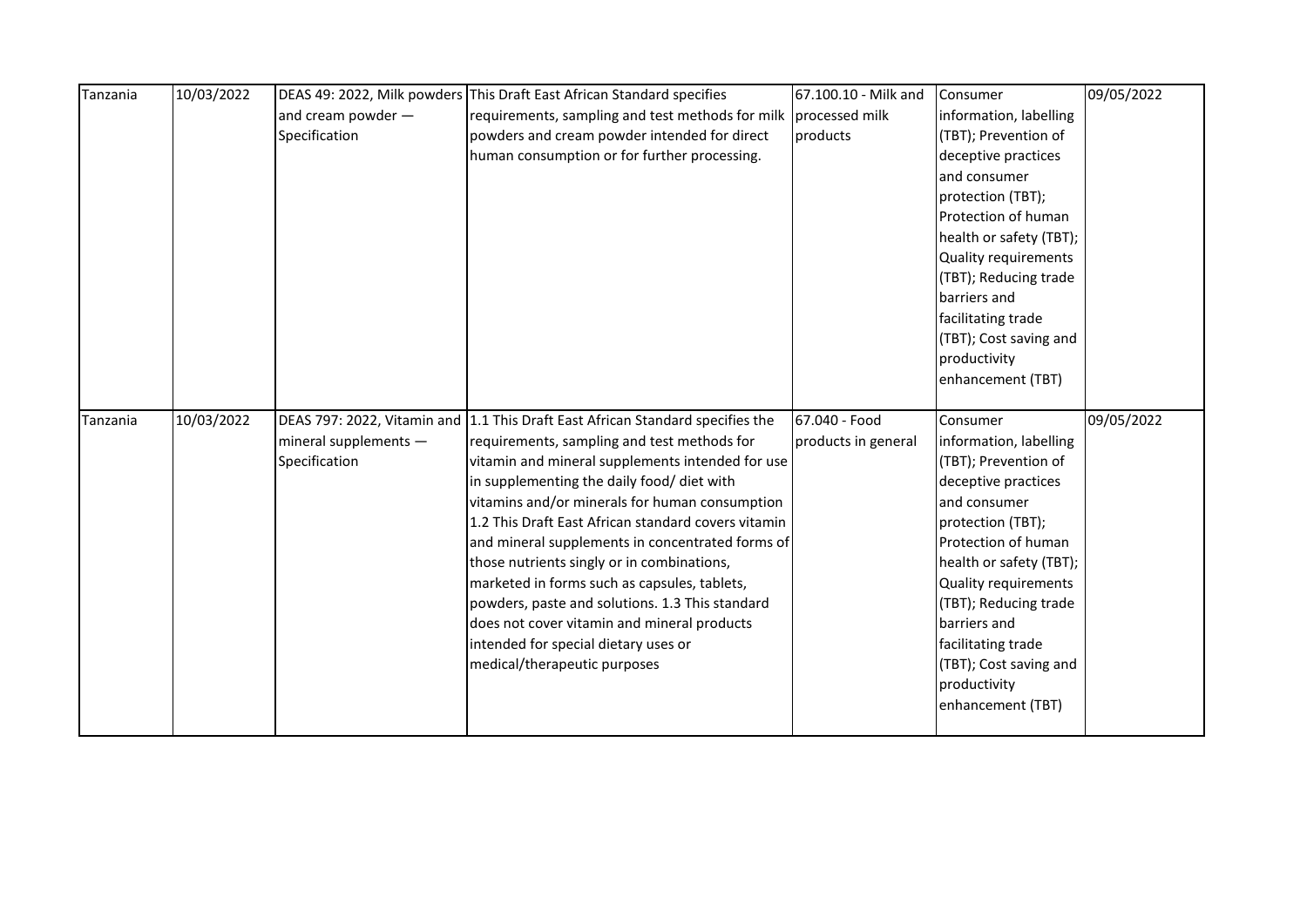| Tanzania | 10/03/2022 | DEAS 798: 2021, Lipid food | 1.1 This Draft East African Standard specifies the                            | 67.230 - Prepackaged          | Consumer                            | 09/05/2022 |
|----------|------------|----------------------------|-------------------------------------------------------------------------------|-------------------------------|-------------------------------------|------------|
|          |            |                            |                                                                               |                               |                                     |            |
|          |            |                            | supplements - Specification requirements, sampling and test methods for lipid | and prepared foods            | information, labelling              |            |
|          |            |                            | food supplements used for complementing the                                   |                               | (TBT); Prevention of                |            |
|          |            |                            | normal diet with essential fatty acids.1.2 This draft                         |                               | deceptive practices                 |            |
|          |            |                            | standard covers lipid food supplements primarily                              |                               | and consumer                        |            |
|          |            |                            | providing essential fatty acids and presented in                              |                               | protection (TBT);                   |            |
|          |            |                            | forms such as capsules, paste or liquid. The                                  |                               | Protection of human                 |            |
|          |            |                            | product may be taken directly or added to                                     |                               | health or safety (TBT);             |            |
|          |            |                            | another food with the primary objective of                                    |                               | <b>Quality requirements</b>         |            |
|          |            |                            | increasing the energy content of the food and                                 |                               | (TBT); Reducing trade               |            |
|          |            |                            | provide essential fatty acids.1.3 This draft                                  |                               | barriers and                        |            |
|          |            |                            | standard does not cover lipid food supplements                                |                               | facilitating trade                  |            |
|          |            |                            | intended for special dietary uses or                                          |                               | (TBT); Cost saving and              |            |
|          |            |                            | medical/therapeutic purposes.                                                 |                               | productivity                        |            |
|          |            |                            |                                                                               |                               | enhancement (TBT)                   |            |
|          |            |                            |                                                                               |                               |                                     |            |
| Tanzania | 10/03/2022 | DEAS 803: 2022, Nutrition  | This Draft East African Standard specifies                                    | 67.230 - Prepackaged Consumer |                                     | 09/05/2022 |
|          |            |                            |                                                                               |                               |                                     |            |
|          |            |                            |                                                                               |                               |                                     |            |
|          |            | labelling-Requirements     | requirements for the nutrition labelling of pre-                              | and prepared foods            | information, labelling              |            |
|          |            |                            | packaged foods. Other specific East Africa                                    |                               | (TBT); Prevention of                |            |
|          |            |                            | Standards may provide additional nutrition                                    |                               | deceptive practices<br>and consumer |            |
|          |            |                            | information such as the standard for labelling of                             |                               |                                     |            |
|          |            |                            | foods for special dietary uses.                                               |                               | protection (TBT);                   |            |
|          |            |                            |                                                                               |                               | Protection of human                 |            |
|          |            |                            |                                                                               |                               | health or safety (TBT);             |            |
|          |            |                            |                                                                               |                               | Quality requirements                |            |
|          |            |                            |                                                                               |                               | (TBT); Reducing trade               |            |
|          |            |                            |                                                                               |                               | barriers and                        |            |
|          |            |                            |                                                                               |                               | facilitating trade                  |            |
|          |            |                            |                                                                               |                               | (TBT); Cost saving and              |            |
|          |            |                            |                                                                               |                               | productivity                        |            |
|          |            |                            |                                                                               |                               | enhancement (TBT)                   |            |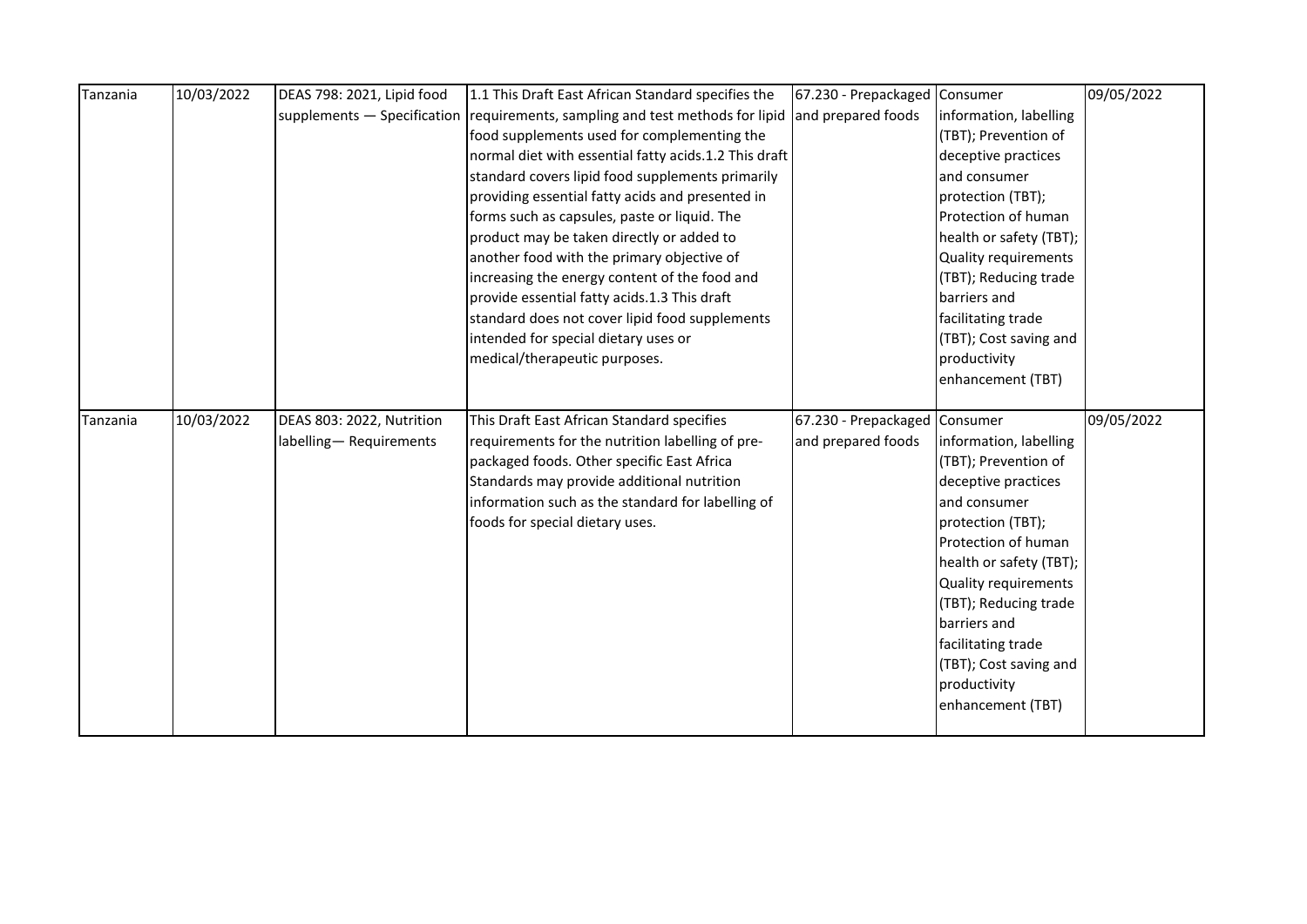| Thailand | 31/03/2022 | Notification of the          | UVC radiation goods shall be prescribed as                               | Protection of human    | 30/05/2022 |
|----------|------------|------------------------------|--------------------------------------------------------------------------|------------------------|------------|
|          |            | Committee on Labels Re:      | labelcontrolled goodsThe label shall specify the                         | health or safety (TBT) |            |
|          |            | Determination of Ultraviolet | statement, figure, artificial mark, or image as                          |                        |            |
|          |            | Radiation in the C Range of  | appropriate which shall not cause                                        |                        |            |
|          |            |                              | Wavelengths (Ultraviolet C or misunderstandings about the essence of the |                        |            |
|          |            | UV-C) Goods as a Label-      | goods and shall be displayed clearly visible and                         |                        |            |
|          |            | Controlled Goods.            | legible in Thai language or a foreign language                           |                        |            |
|          |            |                              | accompanied by Thai languageUVC radiation                                |                        |            |
|          |            |                              | goods under this regulation means products,                              |                        |            |
|          |            |                              | equipment, or other objects that emit ultraviolet                        |                        |            |
|          |            |                              | radiation in the C range of wavelengths to deter or                      |                        |            |
|          |            |                              | eliminate viruses, fungus, bacteria, dust mites, or                      |                        |            |
|          |            |                              | other germs, and includes other objects with the                         |                        |            |
|          |            |                              | same characteristics which are not within the                            |                        |            |
|          |            |                              | scope of a medical device                                                |                        |            |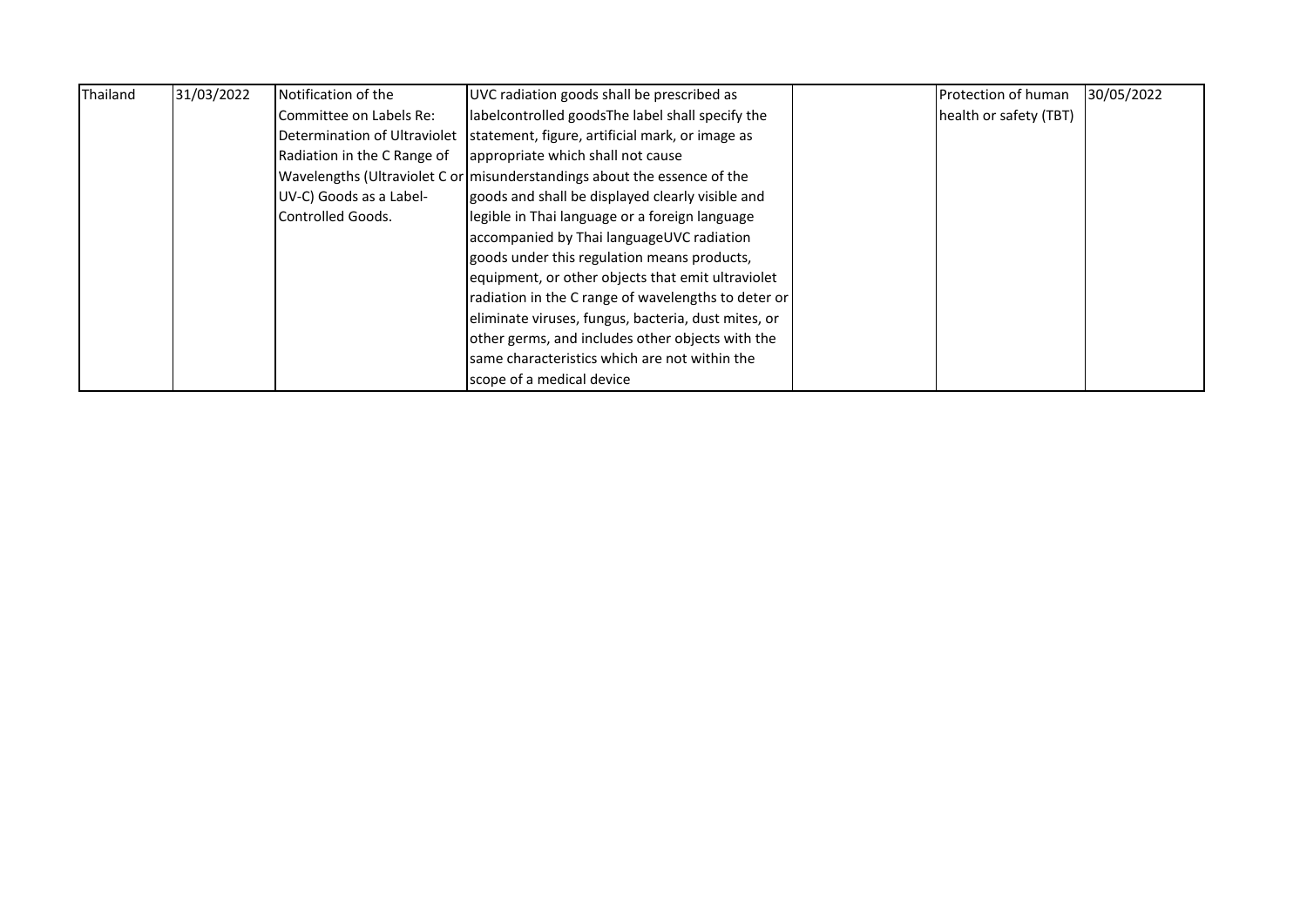| Thailand | 31/03/2022 | Draft Notification of the | This draft notification aims at amending the list of                     | Other (TBT) |  |
|----------|------------|---------------------------|--------------------------------------------------------------------------|-------------|--|
|          |            |                           | Ministry of Industry on List of hazardous substances under the Hazardous |             |  |
|          |            | Hazardous Substances Act  | Substances Act. This proposed list involves the                          |             |  |
|          |            | (No. x) B.E. xxxx         | revision and inclusion of certain hazardous                              |             |  |
|          |            |                           | substances on the list of hazardous substances                           |             |  |
|          |            |                           | annexed to the Notification of Ministry of Industry                      |             |  |
|          |            |                           | on List of Hazardous Substances B.E. 2556 (2013)                         |             |  |
|          |            |                           | and its last amendments (B.E.2563 (2020)). The                           |             |  |
|          |            |                           | summary is as follows.1. Department of Industrial                        |             |  |
|          |            |                           | Works (DIW) revises the control of 2 entries on List                     |             |  |
|          |            |                           | 5.1 as follows.(1) Entry no. 202 triethanolamine,                        |             |  |
|          |            |                           | to add the condition under which this chemical                           |             |  |
|          |            |                           | will be regulated. The condition is "only                                |             |  |
|          |            |                           | concentration >30% w/w".(2) Entry no. 247 benzyl                         |             |  |
|          |            |                           | cyanide, to be changed from type 1 to type 3.                            |             |  |
|          |            |                           | includes Perfluorooctanoic acid (PFOA), its salts                        |             |  |
|          |            |                           | and PFOA-related compounds, which are in the                             |             |  |
|          |            |                           | group of persistent Organic Pollutants (POPs), to                        |             |  |
|          |            |                           | List 5.1 as follows.<br>(1) Entry no. 526-533 (8                         |             |  |
|          |            |                           | entries), to be classified as type 3 only being                          |             |  |
|          |            |                           | within the scope of specific exemptions under the                        |             |  |
|          |            |                           | Stockholm Convention on Persistent Organic                               |             |  |
|          |            |                           | Pollutants.<br>(2) Entry no.534-541 (8 entries), to                      |             |  |
|          |            |                           | be classified as type 4 in case of being outside the                     |             |  |
|          |            |                           | scope of specific exemptions under the Stockholm                         |             |  |
|          |            |                           | Convention on Persistent Organic Pollutants, with                        |             |  |
|          |            |                           | the exception of being present as impurity with                          |             |  |
|          |            |                           | the concentrations not more than those specified                         |             |  |
|          |            |                           | in this draft Notification. Perfluorooctanoic acid                       |             |  |
|          |            |                           | (PFOA), its salts and PFOA-related substances                            |             |  |
|          |            |                           |                                                                          |             |  |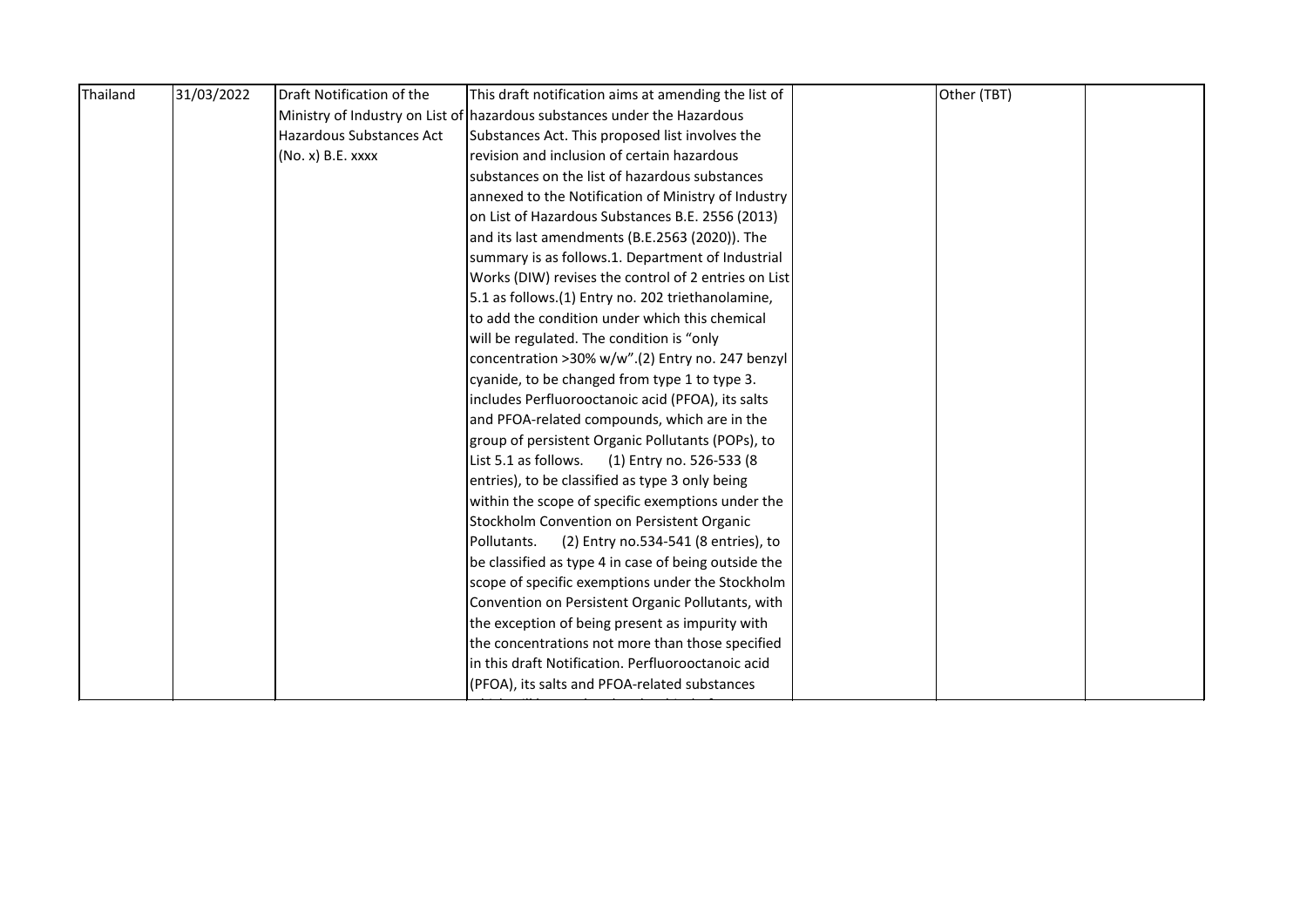| Thailand | 31/03/2022 | <b>Draft Ministerial Regulation</b> | The draft ministerial regulation mandates hotdip     | 77.140.50 - Flat steel | Protection of human    | 30/05/2022 |
|----------|------------|-------------------------------------|------------------------------------------------------|------------------------|------------------------|------------|
|          |            | onHot-Dip Zinc-Coated Cold          | zinccoated cold reduced flat steel to comply with    | products and semi-     | health or safety (TBT) |            |
|          |            | <b>Reduced Flat Steel TIS</b>       | the standard TIS 5025xx 20xxTIS 5025xx 20xx          | products               |                        |            |
|          |            | 5025xx 20xx                         | covers Hotdip zinccoated cold reduces flat steel     |                        |                        |            |
|          |            |                                     | coated by substance mainly composed of zinc to       |                        |                        |            |
|          |            |                                     | improve rust protection properties and may be        |                        |                        |            |
|          |            |                                     | processed by chemical treatment, oil coating for     |                        |                        |            |
|          |            |                                     | more varied applications, in form of sheets, strips  |                        |                        |            |
|          |            |                                     | and corrugated sheetsHot-dip zinc-coated cold        |                        |                        |            |
|          |            |                                     | reduced flat steel with a nominal thickness up to    |                        |                        |            |
|          |            |                                     | 320 mmHotdip zinccoated cold reduced flat steel      |                        |                        |            |
|          |            |                                     | corrugated sheet with a minimum thickness of 011     |                        |                        |            |
|          |            |                                     | mm, with pitch of 76 mm and depth of 18 mm           |                        |                        |            |
|          |            |                                     | large corrugatedandpitch of 32 mm and depth of 9     |                        |                        |            |
|          |            |                                     | mm small corrugatedTIS 50-25xx (20xx) excludes:      |                        |                        |            |
|          |            |                                     | Hotdip zinccoated cold reduced flat steel            |                        |                        |            |
|          |            |                                     | contained with zinc-ferrous alloy layer              |                        |                        |            |
|          |            |                                     | (galvanneal) - Hot-dip zinc-coated cold reduced      |                        |                        |            |
|          |            |                                     | flat steel for automobile uses, which are already    |                        |                        |            |
|          |            |                                     | developed as industrial products standards. -        |                        |                        |            |
|          |            |                                     | Hotdip zinccoated cold reduced flat steel alloy      |                        |                        |            |
|          |            |                                     | with other metals, which are already developed as    |                        |                        |            |
|          |            |                                     | industrial products standards, such as hot-dip zinc- |                        |                        |            |
|          |            |                                     | 5% to 13% aluminium-2% to 4% magnesium alloy-        |                        |                        |            |
|          |            |                                     | coated flat steelTIS 5025xx 20xx specifies scope,    |                        |                        |            |
|          |            |                                     | definitions, types, grades and surface finishes,     |                        |                        |            |
|          |            |                                     | dimensions and normative tolerances, chemical        |                        |                        |            |
|          |            |                                     | compositions, requirements, marking and              |                        |                        |            |
|          |            |                                     | labelling, sampling and criteria for conformity, and |                        |                        |            |
|          |            |                                     | testing                                              |                        |                        |            |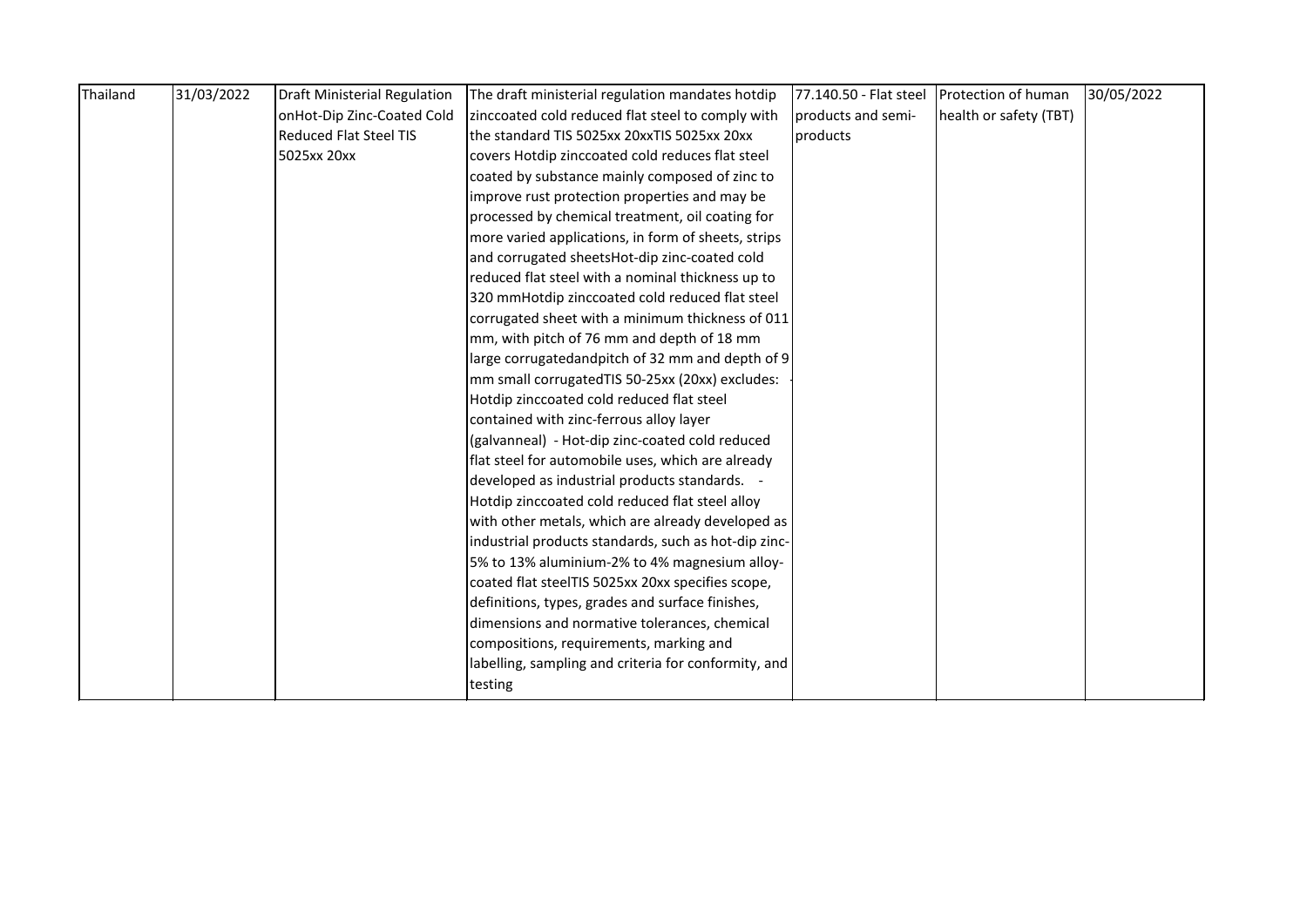| Thailand | 31/03/2022 | Draft Notification of the<br>National Broadcasting and<br>Telecommunications<br>Commission Re: Technical<br><b>Standard for Digital</b><br><b>Terrestrial Television</b><br>Receiver | This draft technical specification (NBTC TS 4002-<br>2565), which supersedes NBTC TS4002-2560,<br>specifies the minimum technical specifications for<br>digital terrestrial television receiver which are<br>capable of receiving digital television signal in DVB-<br>T2 system. This draft technical specification covers<br>the following types of receiver: (i) Integrated<br>Digital Television (iDTV);(ii) Set-top<br>box;(iii) Portable/mobile receivers;(iv) Vehicle<br>receivers; and(v) Other receivers which are not<br>connected to supply mains. Non-standalone<br>receivers, such as dongle or PCI card, are not in<br>the scope of this technical specification. |                                                                     | Other (TBT)                                   | 31/05/2022 |
|----------|------------|--------------------------------------------------------------------------------------------------------------------------------------------------------------------------------------|---------------------------------------------------------------------------------------------------------------------------------------------------------------------------------------------------------------------------------------------------------------------------------------------------------------------------------------------------------------------------------------------------------------------------------------------------------------------------------------------------------------------------------------------------------------------------------------------------------------------------------------------------------------------------------|---------------------------------------------------------------------|-----------------------------------------------|------------|
| Thailand | 09/03/2022 | <b>Draft Ministerial Regulation</b><br>on Hot-dip 55%<br>aluminium/zinc-coated flat<br>steel (TIS 2228-2565)                                                                         | The draft ministerial regulation mandates hot-dip<br>55aluminium/zinc-coated flat steel to conform<br>with the standard for Hot-dip 55% aluminium/zinc-products<br>coated flat steel (TIS 2228-2565)This standard<br>covers hot-dip flat steel with aluminium/zinc-<br>coating mass not greater than 4.0 mm in thickness<br>and 1 500 mm in wideness.                                                                                                                                                                                                                                                                                                                           | 77.140.50 - Flat steel<br>products and semi-                        | Protection of human<br>health or safety (TBT) | 08/05/2022 |
| Thailand | 08/03/2022 | NBTC TS 1014-2564:<br>Radiocommunication<br>equipment for Base Station<br>(IMT) Service Using IMT-2000 Technology<br><b>CDMA Direct Spread</b><br>Technology                         | NBTC TS 1014-2565, which supersedes revised<br>NBTC TS 1014-2552, specifies minimum technical<br>requirements for Base Station and Repeater in<br>and Repeater in International International Mobile Telecommunications (IMT)<br>Mobile Telecommunications Service Using IMT-2000 CDMA Direct Spread                                                                                                                                                                                                                                                                                                                                                                            | 33.060 -<br>Radiocommunication<br>s; 33.060 -<br>Radiocommunication | Other (TBT)                                   |            |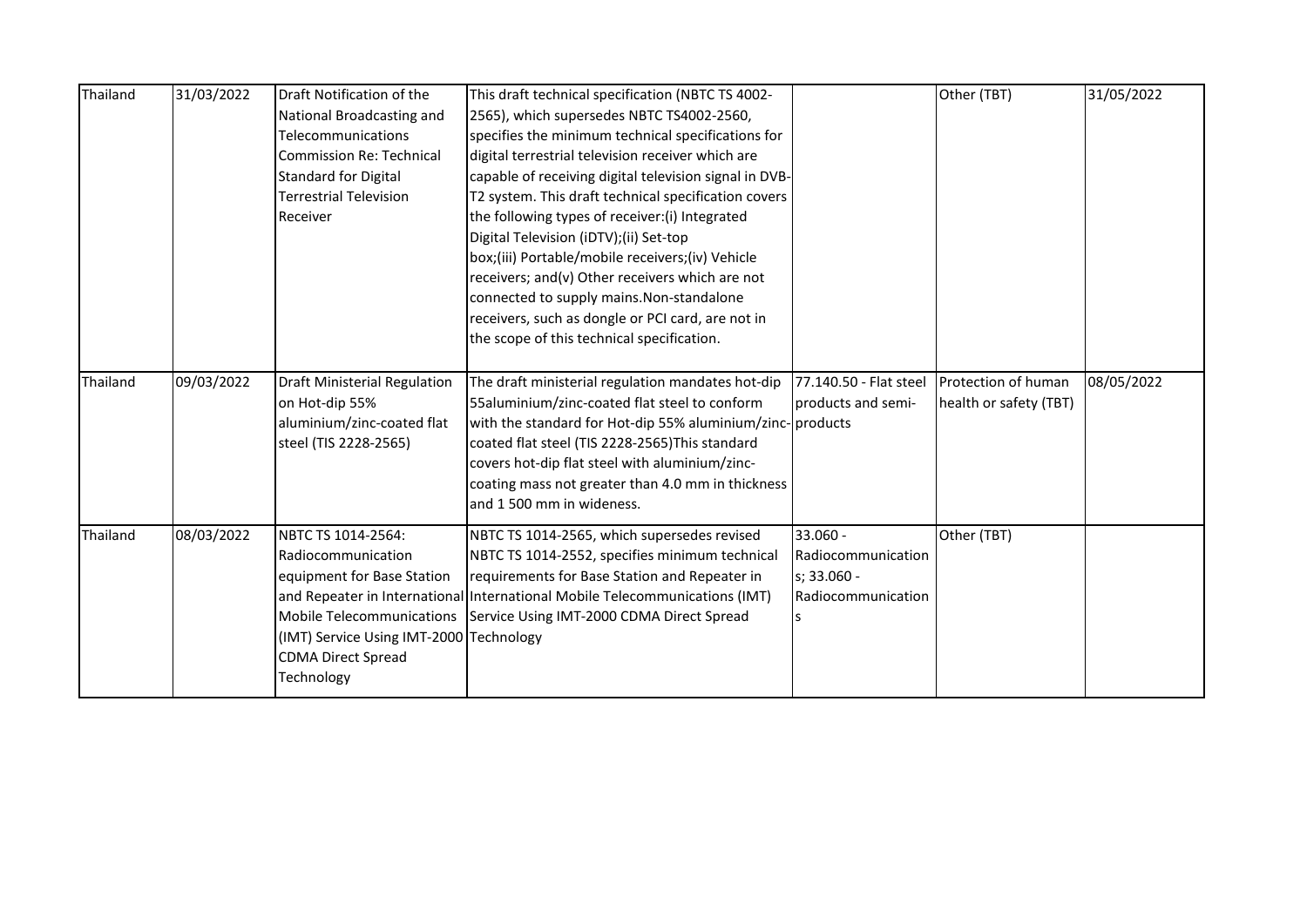| Thailand | 08/03/2022 | <b>INBTC TS 1026-2564:</b>                                | NBTC TS 1026-2565, which supersedes revised                                    | $133.060 -$               | Other (TBT) |  |
|----------|------------|-----------------------------------------------------------|--------------------------------------------------------------------------------|---------------------------|-------------|--|
|          |            | Radiocommunication                                        | NBTC TS 1026-2557, specifies minimum technical                                 | Radiocommunication        |             |  |
|          |            | equipment for base station                                | requirements for Base Station and Repeater in                                  | $Is: 33.060 -$            |             |  |
|          |            |                                                           | and repeater in International International Mobile Telecommunications (IMT)    | <b>Radiocommunication</b> |             |  |
|          |            |                                                           | Mobile Telecommunications Services Using Evolved Universal Terrestrial Radio S |                           |             |  |
|          |            | (IMT) Services using Evolved   Access (E-UTRA) Technology |                                                                                |                           |             |  |
|          |            | Universal Terrestrial Radio                               |                                                                                |                           |             |  |
|          |            | Access (E-UTRA) Technology                                |                                                                                |                           |             |  |
|          |            |                                                           |                                                                                |                           |             |  |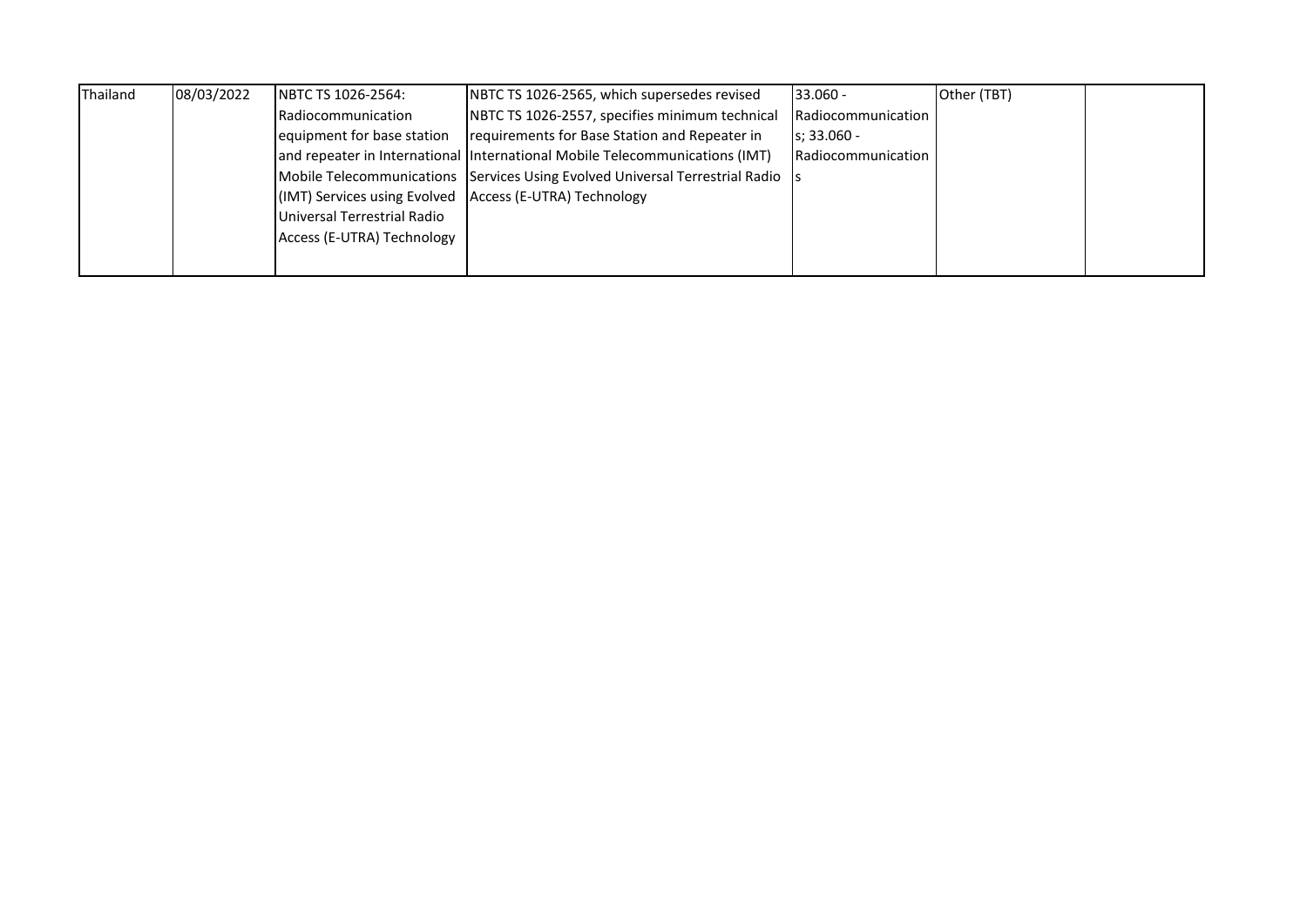| Thailand | 03/03/2022 | Draft Notification of the           | For the reason that adjuvant products and soil      | 65.080 - Fertilizers | Consumer               | 02/05/2022 |
|----------|------------|-------------------------------------|-----------------------------------------------------|----------------------|------------------------|------------|
|          |            | Committee on Labels,                | conditioner products are not included in the        |                      | information, labelling |            |
|          |            | entitled Determination of           | Fertilizer Act nor the Hazardous Substances Act, as |                      | (TBT); Prevention of   |            |
|          |            | Adjuvant Products and Soil          | well as in order to protect consumer rights, the    |                      | deceptive practices    |            |
|          |            | <b>Conditioner Products as</b>      | Committee on Label, by virtue of the Consumer       |                      | and consumer           |            |
|          |            | Label-Controlled Products           | Protection Act B.E. 2522and as amended by the       |                      | protection (TBT)       |            |
|          |            |                                     | Consumer Protection Act (No.2), B.E. 25512008,      |                      |                        |            |
|          |            |                                     | deems it necessary to designate plant enhancers     |                      |                        |            |
|          |            |                                     | and soil conditioner products as label-controlled   |                      |                        |            |
|          |            |                                     | products. Therefore, the use of statements, figure, |                      |                        |            |
|          |            |                                     | artificial mark, or image, as appropriate, on the   |                      |                        |            |
|          |            |                                     | product label claiming to have properties or have   |                      |                        |            |
|          |            |                                     | active ingredients to improve soil quality or       |                      |                        |            |
|          |            |                                     | promote plant growth, such as surfactants,          |                      |                        |            |
|          |            |                                     | additives, plant enhancers, chitosan, seaweed       |                      |                        |            |
|          |            |                                     | extracts and amino acids for plants, soil           |                      |                        |            |
|          |            |                                     | conditioners, and soil enhancing substance, shall   |                      |                        |            |
|          |            |                                     | be in accordance to the elements in this draft,     |                      |                        |            |
|          |            |                                     | which is summarized as follows: 1. Prescribing      |                      |                        |            |
|          |            |                                     | definition of additives products and soil           |                      |                        |            |
|          |            |                                     | conditioner products. 2. Determination of           |                      |                        |            |
|          |            |                                     | additives products and soil conditioner products    |                      |                        |            |
|          |            |                                     | as label-controlled products.3. The Label of label- |                      |                        |            |
|          |            |                                     | controlled products shall be specified the          |                      |                        |            |
|          |            |                                     | statement, figure artificial mark or image as       |                      |                        |            |
|          |            |                                     | appropriate depending on the case. But such         |                      |                        |            |
|          |            |                                     | statement must be true, do not cause                |                      |                        |            |
|          |            |                                     | misunderstanding in products. This regulation       |                      |                        |            |
|          |            |                                     | does not apply for products manufactured for        |                      |                        |            |
|          |            |                                     | export and for sale in Thailand. 4. The detail of   |                      |                        |            |
| Thailand | 02/03/2022 | <b>Draft Ministerial Regulation</b> | This addendum is to inform that the ministerial     | 83.160.10 - Road     | Prevention of          |            |
|          |            | on Retreaded Pneumatic              | regulation mandates retreaded pneumatic tyres       | vehicle tyres        | deceptive practices    |            |
|          |            | <b>Tyres for Commercial</b>         | for commercial vehicles and their trailers to       |                      | and consumer           |            |
|          |            | <b>Vehicles and Their Trailers</b>  | conform with the standard, B.E. 2564(2021)          |                      | protection (TBT);      |            |
|          |            | (TIS 2979-2562(2019))               |                                                     |                      | Protection of human    |            |
|          |            |                                     |                                                     |                      | health or safety (TBT) |            |
|          |            |                                     |                                                     |                      |                        |            |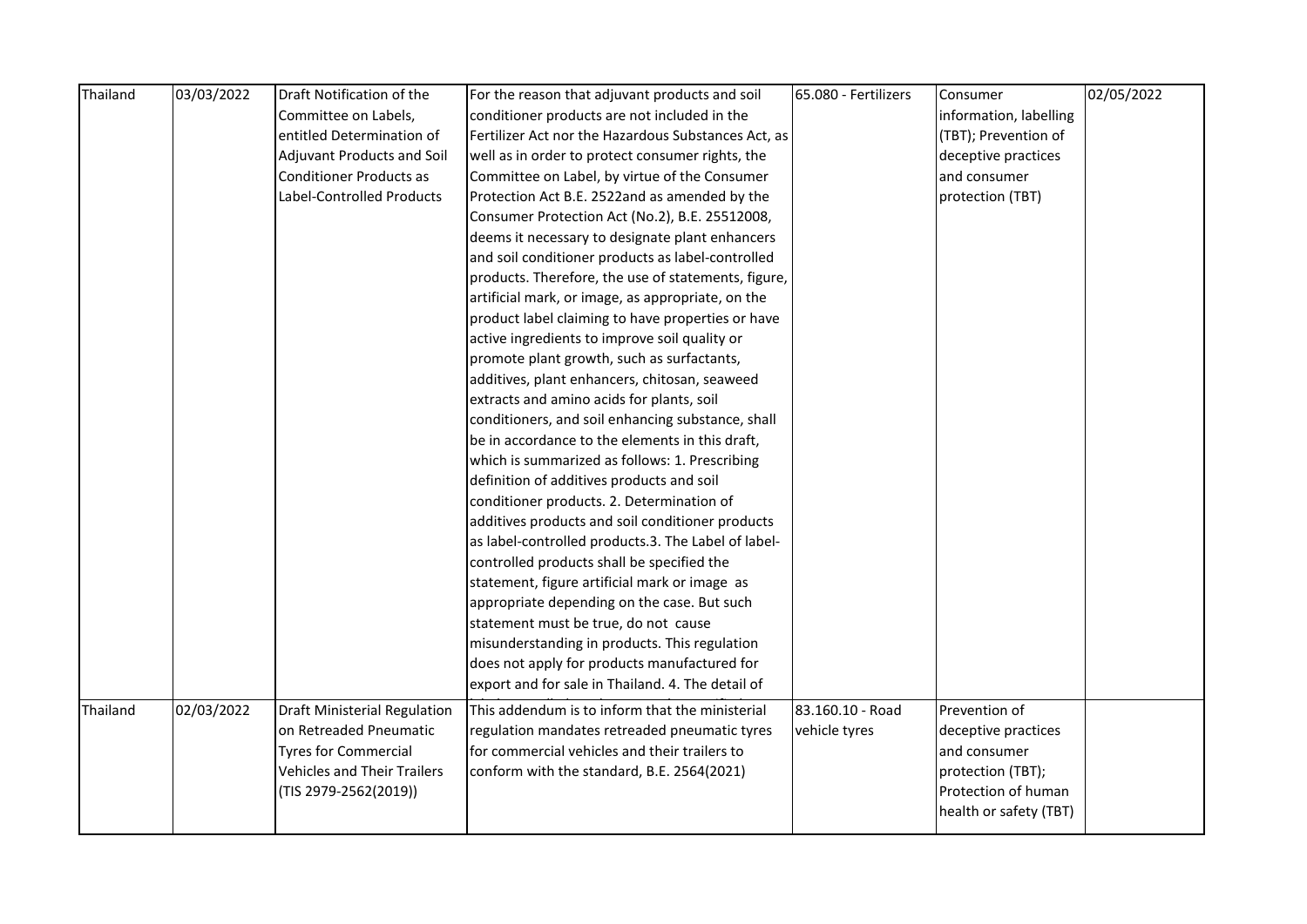| Uganda | 01/04/2022 | DUS ARS 465:2022, Wheat<br>grains - Specification, First<br>Edition                                            | This Draft Uganda Standard specifies the<br>requirements and methods of sampling and test<br>for wheat grains of varieties (cultivars) grown from sowing, and durum<br>common wheat (Triticum aestivum L.), club wheat<br>(T. compactum Host.) and Triticum tauschii (soft<br>wheat) intended for human consumption. Durum<br>wheat (Triticum durum) is excluded from this<br>standard. | 100199 - Wheat and<br>wheat); 67.060 -<br>Cereals, pulses and<br>derived products                                                                                                                            | Consumer<br>meslin (excl. seed for  information, labelling<br>(TBT); Prevention of<br>deceptive practices<br>and consumer<br>protection (TBT);<br>Protection of human<br>health or safety (TBT);<br>Quality requirements<br>(TBT); Reducing trade<br>barriers and<br>facilitating trade (TBT) | 31/05/2022 |
|--------|------------|----------------------------------------------------------------------------------------------------------------|-----------------------------------------------------------------------------------------------------------------------------------------------------------------------------------------------------------------------------------------------------------------------------------------------------------------------------------------------------------------------------------------|--------------------------------------------------------------------------------------------------------------------------------------------------------------------------------------------------------------|-----------------------------------------------------------------------------------------------------------------------------------------------------------------------------------------------------------------------------------------------------------------------------------------------|------------|
| Uganda | 29/03/2022 | DUS 2490:2021, Steel wool                                                                                      | This working draft Uganda standard covers the<br>- Specification, First Edition   requirements for commercial steel wool of<br>different grades. The commercial steel wool shall<br>be of the following grades: Grade 0000 (Super<br>fine), Grade 000 (Extra fine), Grade 00 (Very fine),<br>Grade 0 (Fine), Grade 1 (Medium), Grade 2<br>(Coarse), Grade 3 (Very coarse).              | 732310 - Iron or steel Consumer<br>wool; pot scourers<br>and scouring or<br>polishing pads, gloves deceptive practices<br>and the like, of iron<br>or steel; 77.140.99 -<br>Other iron and steel<br>products | information, labelling<br>(TBT); Prevention of<br>and consumer<br>protection (TBT);<br>Protection of human<br>health or safety (TBT);<br>Quality requirements<br>(TBT)                                                                                                                        | 28/05/2022 |
| Uganda | 28/03/2022 | DUS 2491:2021, Mild steel<br>wire for general engineering<br>purposes - Specification,<br><b>First Edition</b> | This Draft Uganda Standard specifies the<br>requirements for mild steel wire, of round and<br>other cross-sectional shapes, between 0.122 mm<br>and 13.2 mm diameter or equivalent cross-<br>sectional area. Three conditions of supply and five<br>conditions of finish are specified.                                                                                                 | 721790 - Wire of iron Consumer<br>or non-alloy steel, in<br>coils, plated or<br>coated (excl. plated<br>or coated with base<br>metals, and bars and<br>rods); 77.140.65 -<br>and link chains                 | information, labelling<br>(TBT); Prevention of<br>deceptive practices<br>and consumer<br>protection (TBT);<br>Protection of human<br>Steel wire, wire ropes health or safety (TBT);<br>Quality requirements<br>(TBT)                                                                          | 27/05/2022 |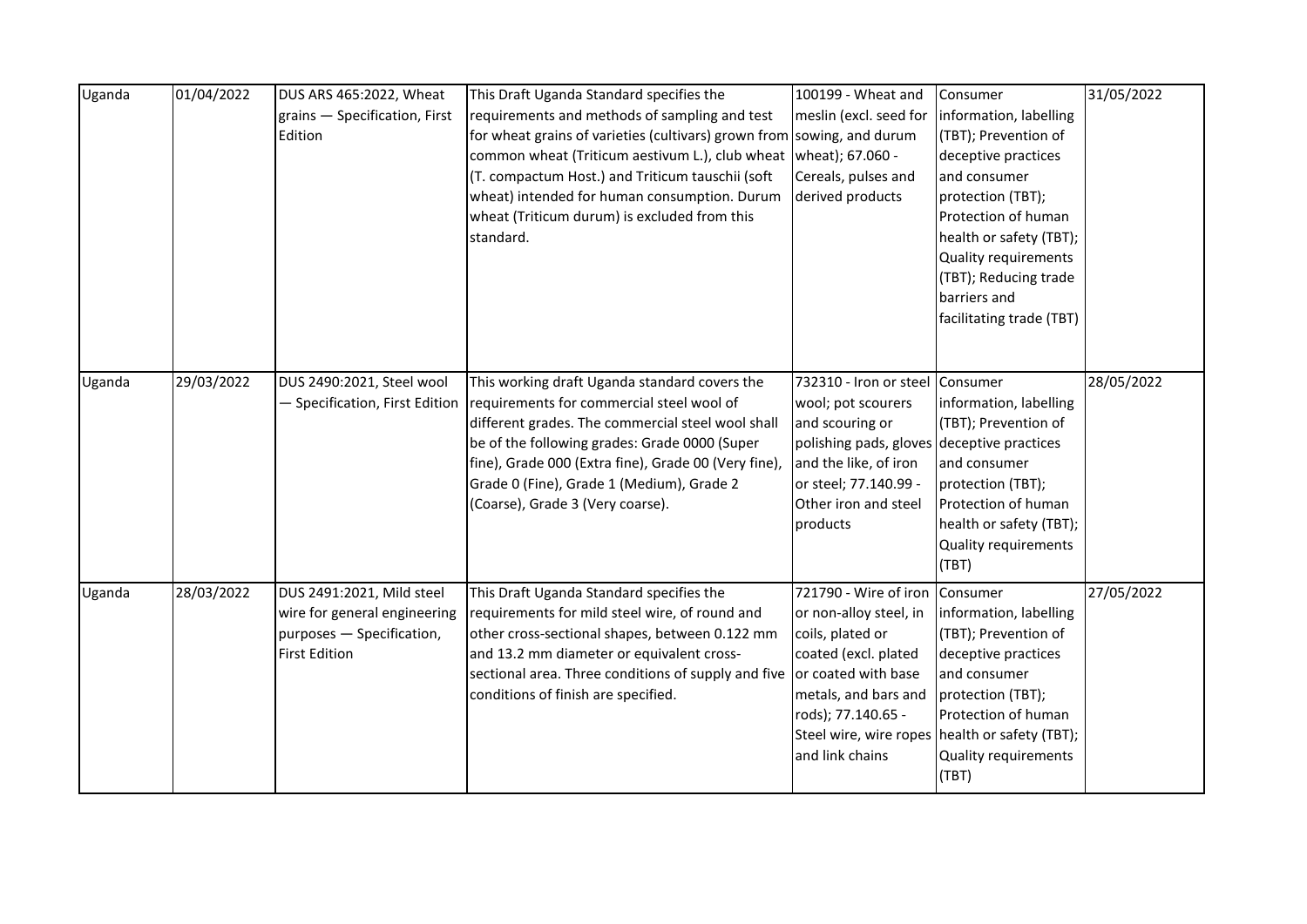| Uganda | 15/03/2022 | DUS DARS 463:2022, Pearl     | This Draft Uganda Standard specifies the                                      | 10082 - - Millet :;    | Consumer                 | 14/05/2022 |
|--------|------------|------------------------------|-------------------------------------------------------------------------------|------------------------|--------------------------|------------|
|        |            |                              | millet grains – Specification, requirements, methods of sampling and test for | 67.060 - Cereals,      | information, labelling   |            |
|        |            | <b>First Edition</b>         | whole and decorticated pearl millet of the species                            | pulses and derived     | (TBT); Prevention of     |            |
|        |            |                              | Pennisetum glaucum (L.) R.Br. intended for food                               | products               | deceptive practices      |            |
|        |            |                              | consumption. This standard also specifies grading                             |                        | and consumer             |            |
|        |            |                              | requirements for pearl millet grains. It does not                             |                        | protection (TBT);        |            |
|        |            |                              | apply to processed pearl millet.                                              |                        | Protection of human      |            |
|        |            |                              |                                                                               |                        | health or safety (TBT);  |            |
|        |            |                              |                                                                               |                        | Protection of the        |            |
|        |            |                              |                                                                               |                        | environment (TBT);       |            |
|        |            |                              |                                                                               |                        | Quality requirements     |            |
|        |            |                              |                                                                               |                        | (TBT); Reducing trade    |            |
|        |            |                              |                                                                               |                        | barriers and             |            |
|        |            |                              |                                                                               |                        | facilitating trade (TBT) |            |
|        |            |                              |                                                                               |                        |                          |            |
|        |            |                              |                                                                               |                        |                          |            |
|        |            |                              |                                                                               |                        |                          |            |
| Uganda | 15/03/2022 | DUS DARS 466:2022, Milled    | This Draft Uganda Standard specifies                                          | 110220 - Maize         | Consumer                 | 14/05/2022 |
|        |            | maize (corn) products -      | requirements, sampling and test methods for                                   | 'corn" flour; 67.060 - | information, labelling   |            |
|        |            | Specification, First Edition | whole maize meal, granulated maize meal, sifted                               | Cereals, pulses and    | (TBT); Prevention of     |            |
|        |            |                              | maize meal, maize grits and maize flour from the                              | derived products       | deceptive practices      |            |
|        |            |                              | grains of common maize ( Zea mays L.) intended                                |                        | and consumer             |            |
|        |            |                              | for human consumption. This standard does not                                 |                        | protection (TBT);        |            |
|        |            |                              | apply to fortified milled maize (corn) products and                           |                        | Protection of human      |            |
|        |            |                              | maize grits intended for brewing, manufacturing                               |                        | health or safety (TBT);  |            |
|        |            |                              | of starch and any other industrial use.                                       |                        | Quality requirements     |            |
|        |            |                              |                                                                               |                        | (TBT); Reducing trade    |            |
|        |            |                              |                                                                               |                        | barriers and             |            |
|        |            |                              |                                                                               |                        | facilitating trade (TBT) |            |
|        |            |                              |                                                                               |                        |                          |            |
|        |            |                              |                                                                               |                        |                          |            |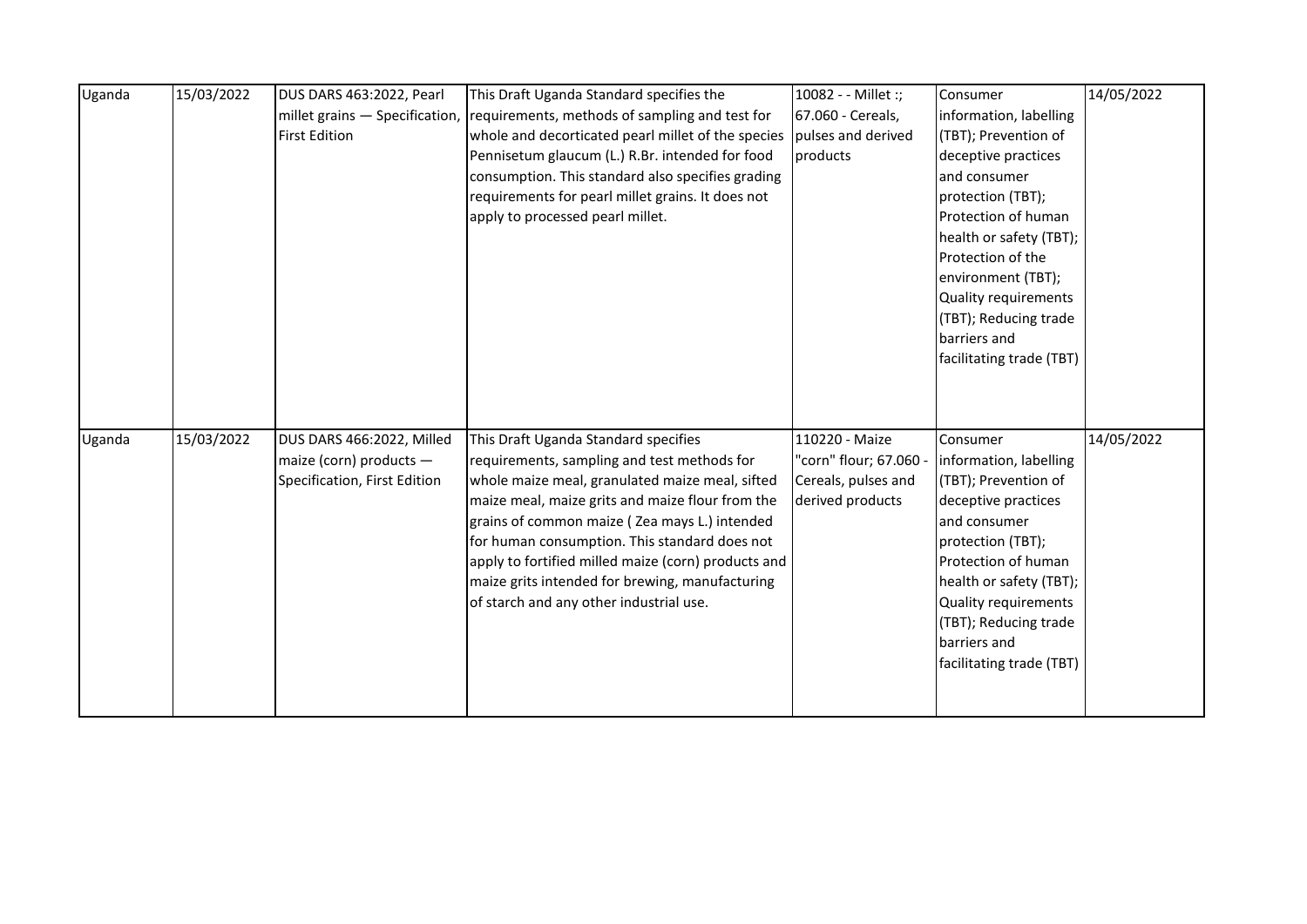| Uganda | 15/03/2022 | DUS DARS 462:2022,           | This Draft Uganda Standard specifies              | 1007 - Grain           | Consumer                 | 14/05/2022 |
|--------|------------|------------------------------|---------------------------------------------------|------------------------|--------------------------|------------|
|        |            | Sorghum grains -             | requirements, methods of sampling and test for    | sorghum; 67.060 -      | information, labelling   |            |
|        |            | Specification, First Edition | sorghum grains (whole or decorticated) of         | Cereals, pulses and    | (TBT); Prevention of     |            |
|        |            |                              | varieties (cultivars) grown from Sorghum bicolor  | derived products       | deceptive practices      |            |
|        |            |                              | (L.) Moench intended for human food. This         |                        | and consumer             |            |
|        |            |                              | standard does not apply to processed sorghum.     |                        | protection (TBT);        |            |
|        |            |                              |                                                   |                        | Protection of human      |            |
|        |            |                              |                                                   |                        | health or safety (TBT);  |            |
|        |            |                              |                                                   |                        | Quality requirements     |            |
|        |            |                              |                                                   |                        | (TBT); Reducing trade    |            |
|        |            |                              |                                                   |                        | barriers and             |            |
|        |            |                              |                                                   |                        | facilitating trade (TBT) |            |
|        |            |                              |                                                   |                        |                          |            |
|        |            |                              |                                                   |                        |                          |            |
| Uganda | 15/03/2022 | DUS DARS 464:2022, Milled    | This Draft Uganda Standard specifies the          | 100630 - Semi-milled   | Consumer                 | 14/05/2022 |
|        |            |                              |                                                   |                        |                          |            |
|        |            | rice - Specification, First  | requirements and methods of sampling and test     | or wholly milled rice, | information, labelling   |            |
|        |            | Edition                      | for milled rice of the varieties grown from Oryza | whether or not         | (TBT); Prevention of     |            |
|        |            |                              | spp. intended for human consumption.              | polished or glazed;    | deceptive practices      |            |
|        |            |                              |                                                   | 67.060 - Cereals,      | and consumer             |            |
|        |            |                              |                                                   | pulses and derived     | protection (TBT);        |            |
|        |            |                              |                                                   | products               | Protection of human      |            |
|        |            |                              |                                                   |                        | health or safety (TBT);  |            |
|        |            |                              |                                                   |                        | Quality requirements     |            |
|        |            |                              |                                                   |                        | (TBT); Reducing trade    |            |
|        |            |                              |                                                   |                        | barriers and             |            |
|        |            |                              |                                                   |                        | facilitating trade (TBT) |            |
|        |            |                              |                                                   |                        |                          |            |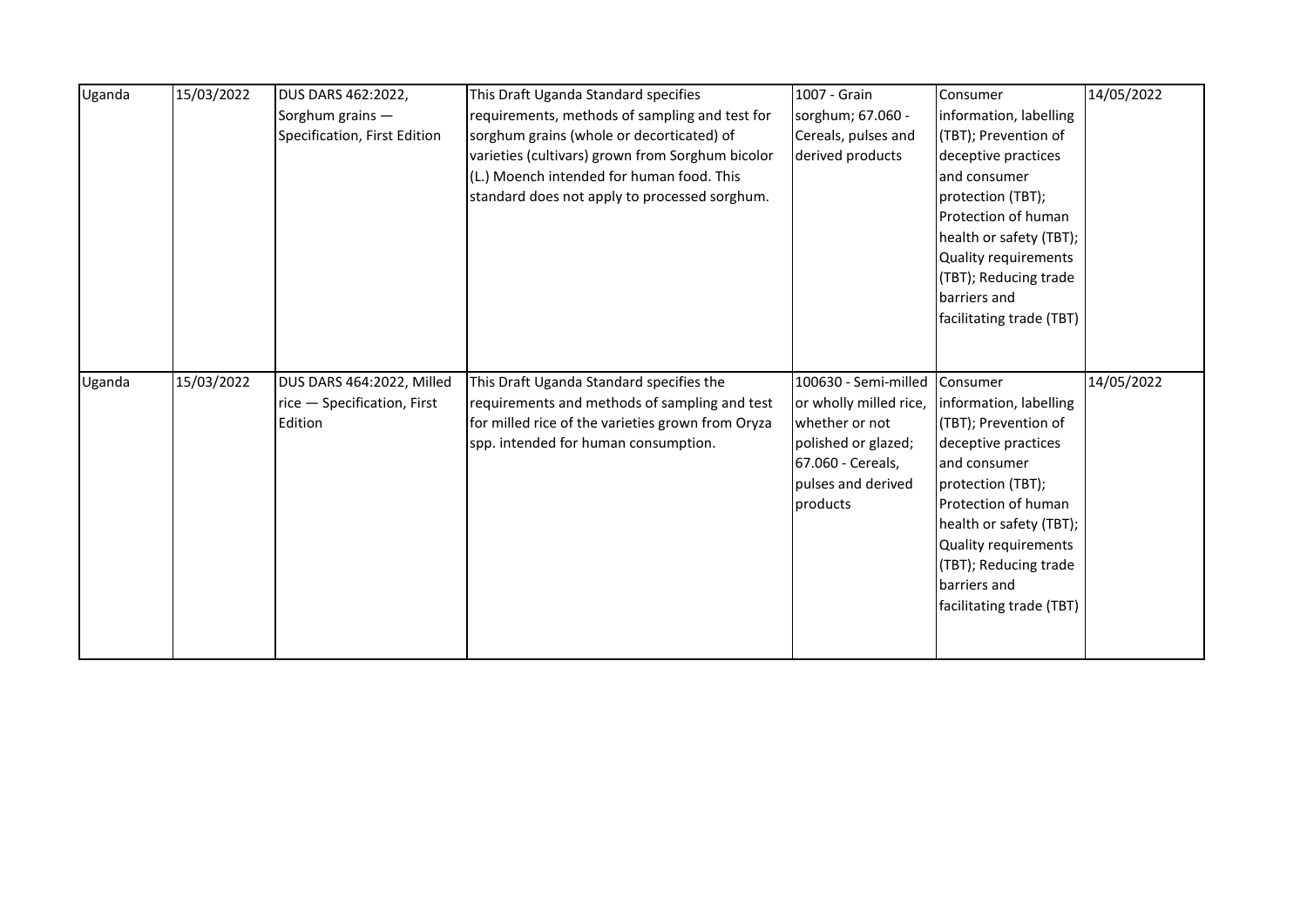|        | 15/03/2022 | DUS DARS 858:2022, Rough      | This Draft Uganda Standard specifies the                                     | 100610 - Rice in the  | Consumer                 | 14/05/2022 |
|--------|------------|-------------------------------|------------------------------------------------------------------------------|-----------------------|--------------------------|------------|
| Uganda |            |                               |                                                                              |                       |                          |            |
|        |            | (paddy) rice - Specification, | requirements and methods of sampling and test                                | husk, "paddy" or      | information, labelling   |            |
|        |            | <b>First Edition</b>          | for rough (paddy) rice of the varieties grown from                           | rough; 67.060 -       | (TBT); Prevention of     |            |
|        |            |                               | Oryza spp intended for human consumption.                                    | Cereals, pulses and   | deceptive practices      |            |
|        |            |                               |                                                                              | derived products      | and consumer             |            |
|        |            |                               |                                                                              |                       | protection (TBT);        |            |
|        |            |                               |                                                                              |                       | Protection of human      |            |
|        |            |                               |                                                                              |                       | health or safety (TBT);  |            |
|        |            |                               |                                                                              |                       | Quality requirements     |            |
|        |            |                               |                                                                              |                       | (TBT); Reducing trade    |            |
|        |            |                               |                                                                              |                       | barriers and             |            |
|        |            |                               |                                                                              |                       | facilitating trade (TBT) |            |
|        |            |                               |                                                                              |                       |                          |            |
|        |            |                               |                                                                              |                       |                          |            |
|        |            |                               |                                                                              |                       |                          |            |
|        |            |                               |                                                                              |                       |                          |            |
| Uganda | 15/03/2022 | DUS DARS 461: 2022, Maize     | This Draft Uganda Standard specifies the                                     | 1005 - Maize or corn; | Consumer                 | 14/05/2022 |
|        |            |                               | grains (Corn) – Specification, requirements and methods of sampling and test | 67.060 - Cereals,     | information, labelling   |            |
|        |            | <b>First Edition</b>          | for maize grains (corn) of varieties grown from                              | pulses and derived    | (TBT); Prevention of     |            |
|        |            |                               | common maize grains, Zea mays indentata L.,                                  | products              | deceptive practices      |            |
|        |            |                               | and/or Zea mays indurata L., or their hybrids                                |                       | and consumer             |            |
|        |            |                               | intended for human consumption.                                              |                       | protection (TBT);        |            |
|        |            |                               |                                                                              |                       | Protection of human      |            |
|        |            |                               |                                                                              |                       | health or safety (TBT);  |            |
|        |            |                               |                                                                              |                       | Quality requirements     |            |
|        |            |                               |                                                                              |                       | (TBT); Reducing trade    |            |
|        |            |                               |                                                                              |                       | barriers and             |            |
|        |            |                               |                                                                              |                       | facilitating trade (TBT) |            |
|        |            |                               |                                                                              |                       |                          |            |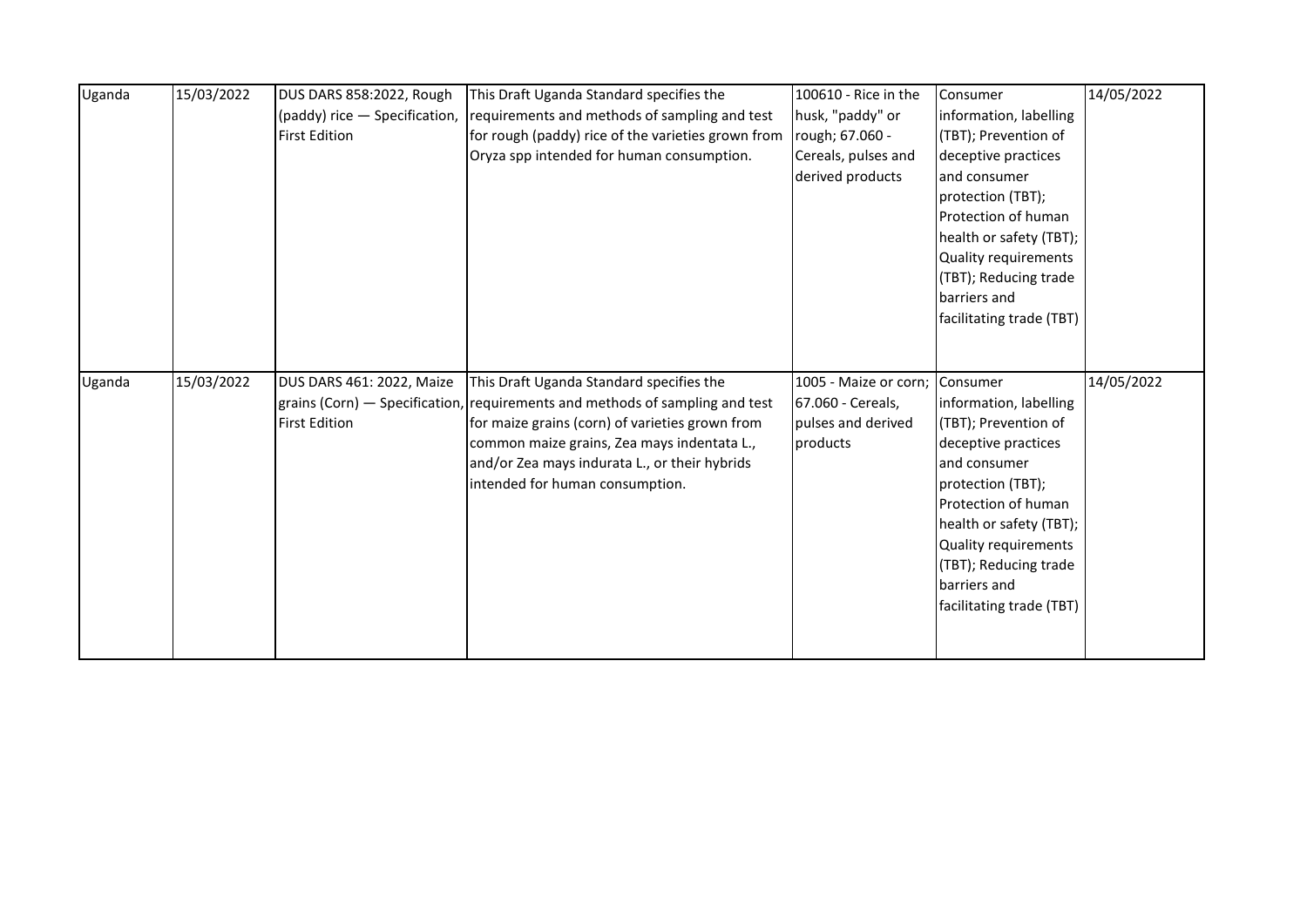| Uganda | 11/03/2022 |                           | DEAS 797: 2022, Vitamin and 1.1 This Draft East African Standard specifies the | 67.040 - Food                 | Consumer                | 10/05/2022 |
|--------|------------|---------------------------|--------------------------------------------------------------------------------|-------------------------------|-------------------------|------------|
|        |            | mineral supplements -     | requirements, sampling and test methods for                                    | products in general           | information, labelling  |            |
|        |            | Specification             | vitamin and mineral supplements intended for use                               |                               | (TBT); Prevention of    |            |
|        |            |                           | in supplementing the daily food/ diet with                                     |                               | deceptive practices     |            |
|        |            |                           | vitamins and/or minerals for human                                             |                               | and consumer            |            |
|        |            |                           | consumption1.2 This Draft East African standard                                |                               | protection (TBT);       |            |
|        |            |                           | covers vitamin and mineral supplements in                                      |                               | Protection of human     |            |
|        |            |                           | concentrated forms of those nutrients singly or in                             |                               | health or safety (TBT); |            |
|        |            |                           | combinations, marketed in forms such as capsules,                              |                               | Quality requirements    |            |
|        |            |                           | tablets, powders, paste and solutions.1.3 This                                 |                               | (TBT); Reducing trade   |            |
|        |            |                           | standard does not cover vitamin and mineral                                    |                               | barriers and            |            |
|        |            |                           | products intended for special dietary uses or                                  |                               | facilitating trade      |            |
|        |            |                           | medical/therapeutic purposes                                                   |                               | (TBT); Cost saving and  |            |
|        |            |                           |                                                                                |                               | productivity            |            |
|        |            |                           |                                                                                |                               | enhancement (TBT)       |            |
|        |            |                           |                                                                                |                               |                         |            |
| Uganda | 11/03/2022 | DEAS 804: 2022, Claims on | This Draft East African Standard specifies general                             | 67.230 - Prepackaged Consumer |                         | 10/05/2022 |
|        |            | Foods-General             | requirements for claims made on a food                                         | and prepared foods            | information, labelling  |            |
|        |            | requirements              | irrespective of whether or not the food is covered                             |                               | (TBT); Prevention of    |            |
|        |            |                           | by an individual East African Standard.                                        |                               | deceptive practices     |            |
|        |            |                           |                                                                                |                               | and consumer            |            |
|        |            |                           |                                                                                |                               | protection (TBT);       |            |
|        |            |                           |                                                                                |                               | Protection of human     |            |
|        |            |                           |                                                                                |                               | health or safety (TBT); |            |
|        |            |                           |                                                                                |                               | Protection of the       |            |
|        |            |                           |                                                                                |                               | environment (TBT);      |            |
|        |            |                           |                                                                                |                               | Quality requirements    |            |
|        |            |                           |                                                                                |                               | (TBT); Reducing trade   |            |
|        |            |                           |                                                                                |                               | barriers and            |            |
|        |            |                           |                                                                                |                               | facilitating trade      |            |
|        |            |                           |                                                                                |                               | (TBT); Cost saving and  |            |
|        |            |                           |                                                                                |                               | productivity            |            |
|        |            |                           |                                                                                |                               | enhancement (TBT)       |            |
|        |            |                           |                                                                                |                               |                         |            |
|        |            |                           |                                                                                |                               |                         |            |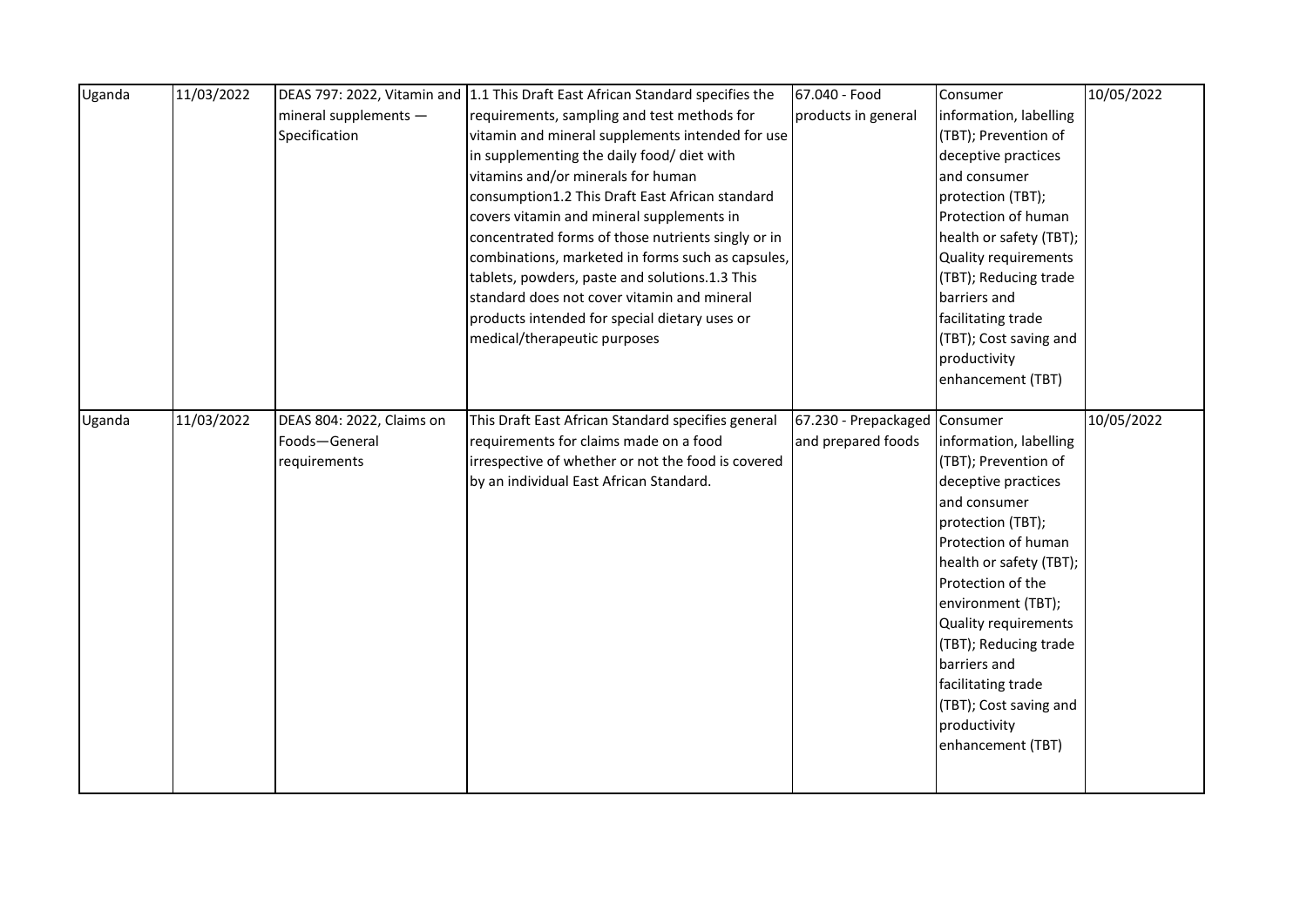| Uganda | 11/03/2022 | DEAS 798: 2022, Lipid food | 1.1 This Draft East African Standard specifies the                            | 67.230 - Prepackaged Consumer  |                         | 10/05/2022 |
|--------|------------|----------------------------|-------------------------------------------------------------------------------|--------------------------------|-------------------------|------------|
|        |            |                            | supplements - Specification requirements, sampling and test methods for lipid | and prepared foods             | information, labelling  |            |
|        |            |                            | food supplements used for complementing the                                   |                                | (TBT); Prevention of    |            |
|        |            |                            | normal diet with essential fatty acids.1.2 This draft                         |                                | deceptive practices     |            |
|        |            |                            | standard covers lipid food supplements primarily                              |                                | and consumer            |            |
|        |            |                            | providing essential fatty acids and presented in                              |                                | protection (TBT);       |            |
|        |            |                            | forms such as capsules, paste or liquid. The                                  |                                | Protection of human     |            |
|        |            |                            | product may be taken directly or added to                                     |                                | health or safety (TBT); |            |
|        |            |                            | another food with the primary objective of                                    |                                | Protection of the       |            |
|        |            |                            | increasing the energy content of the food and                                 |                                | environment (TBT);      |            |
|        |            |                            | provide essential fatty acids.1.3 This draft                                  |                                | Quality requirements    |            |
|        |            |                            | standard does not cover lipid food supplements                                |                                | (TBT); Reducing trade   |            |
|        |            |                            | intended for special dietary uses or                                          |                                | barriers and            |            |
|        |            |                            | medical/therapeutic purposes.                                                 |                                | facilitating trade      |            |
|        |            |                            |                                                                               |                                | (TBT); Cost saving and  |            |
|        |            |                            |                                                                               |                                | productivity            |            |
|        |            |                            |                                                                               |                                | enhancement (TBT)       |            |
|        |            |                            |                                                                               |                                |                         |            |
|        |            |                            |                                                                               |                                |                         | 10/05/2022 |
| Uganda | 11/03/2022 | DEAS 770: 2022, Fortified  | This Draft East African Standard specifies the                                | 67.180.10 - Sugar and Consumer |                         |            |
|        |            | sugar - Specification      | requirements, sampling and test methods of for                                | sugar products                 | information, labelling  |            |
|        |            |                            | fortified light brown sugar and fortified brown                               |                                | (TBT); Prevention of    |            |
|        |            |                            | sugar and fortified plantation (mill) white sugar                             |                                | deceptive practices     |            |
|        |            |                            | and fortified refined white sugar intended for                                |                                | and consumer            |            |
|        |            |                            | human consumption. This standard does not apply                               |                                | protection (TBT);       |            |
|        |            |                            | to sugar intended for industrial use.                                         |                                | Protection of human     |            |
|        |            |                            |                                                                               |                                | health or safety (TBT); |            |
|        |            |                            |                                                                               |                                | Quality requirements    |            |
|        |            |                            |                                                                               |                                | (TBT); Reducing trade   |            |
|        |            |                            |                                                                               |                                | barriers and            |            |
|        |            |                            |                                                                               |                                | facilitating trade      |            |
|        |            |                            |                                                                               |                                | (TBT); Cost saving and  |            |
|        |            |                            |                                                                               |                                | productivity            |            |
|        |            |                            |                                                                               |                                | enhancement (TBT)       |            |
|        |            |                            |                                                                               |                                |                         |            |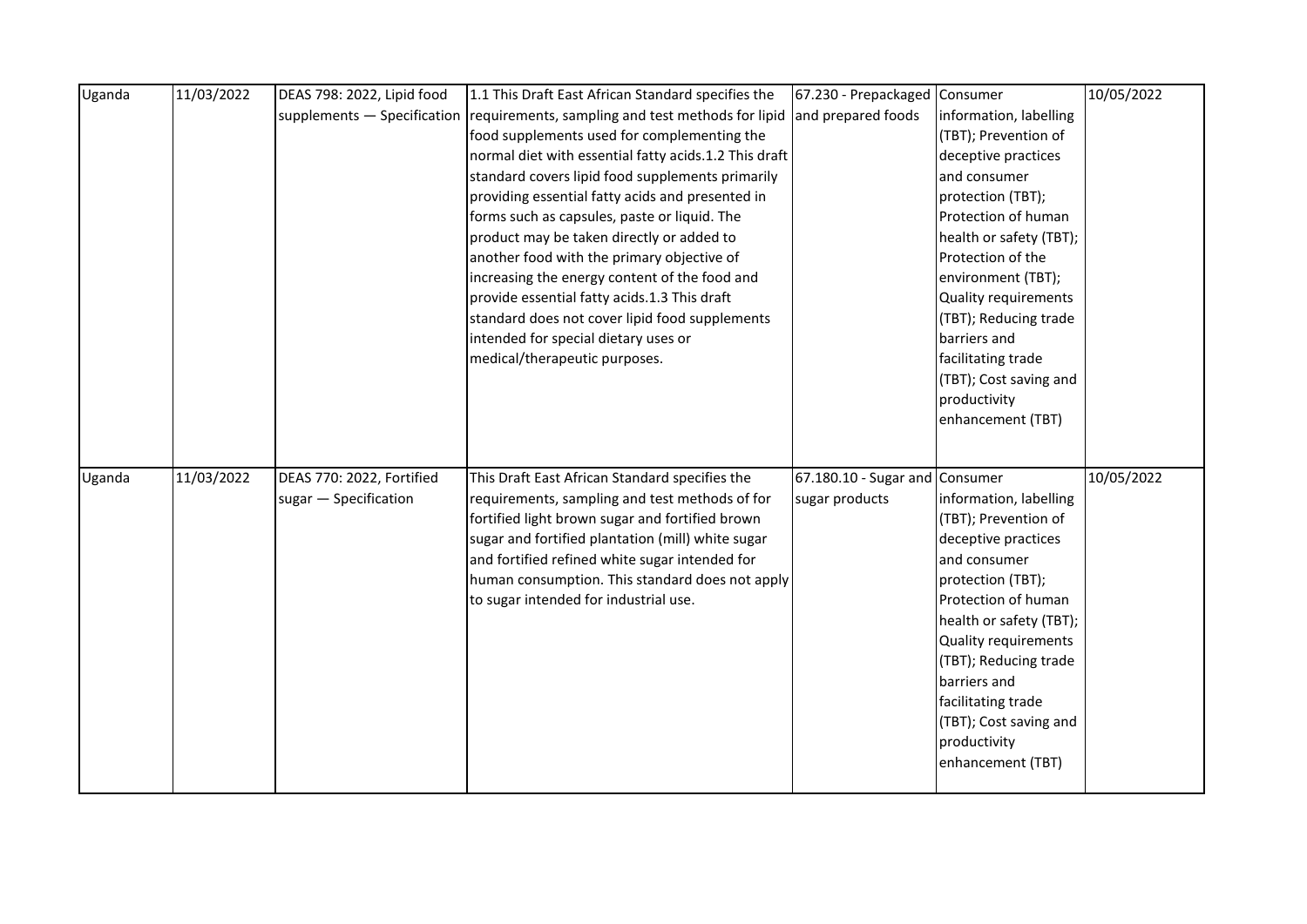| Uganda | 11/03/2022 | DEAS 803: 2022, Nutrition | This Draft East African Standard specifies           | 67.230 - Prepackaged Consumer |                         | 10/05/2022 |
|--------|------------|---------------------------|------------------------------------------------------|-------------------------------|-------------------------|------------|
|        |            | labelling-Requirements    | requirements for the nutrition labelling of pre-     | and prepared foods            | information, labelling  |            |
|        |            |                           | packaged foods. Other specific East Africa           |                               | (TBT); Prevention of    |            |
|        |            |                           | Standards may provide additional nutrition           |                               | deceptive practices     |            |
|        |            |                           | information such as the standard for labelling of    |                               | and consumer            |            |
|        |            |                           | foods for special dietary uses.                      |                               | protection (TBT);       |            |
|        |            |                           |                                                      |                               | Protection of human     |            |
|        |            |                           |                                                      |                               | health or safety (TBT); |            |
|        |            |                           |                                                      |                               | Quality requirements    |            |
|        |            |                           |                                                      |                               | (TBT); Reducing trade   |            |
|        |            |                           |                                                      |                               | barriers and            |            |
|        |            |                           |                                                      |                               | facilitating trade      |            |
|        |            |                           |                                                      |                               | (TBT); Cost saving and  |            |
|        |            |                           |                                                      |                               | productivity            |            |
|        |            |                           |                                                      |                               | enhancement (TBT)       |            |
|        |            |                           |                                                      |                               |                         |            |
| Uganda | 11/03/2022 | DEAS 805: 2022, Use of    | 1.1 This East African Standard specifies             | 67.230 - Prepackaged Consumer |                         | 10/05/2022 |
|        |            | nutrition and health      | requirements for the use of nutrition and health     | and prepared foods            | information, labelling  |            |
|        |            | claims-Requirements       | claims in food labelling and in advertising.1.2 This |                               | (TBT); Prevention of    |            |
|        |            |                           | East African Standard applies to all foods for which |                               | deceptive practices     |            |
|        |            |                           | nutrition and health claims are made without         |                               | and consumer            |            |
|        |            |                           | prejudice to specific provisions under other         |                               | protection (TBT);       |            |
|        |            |                           | standards or guidelines relating to foods for        |                               | Protection of human     |            |
|        |            |                           | special dietary uses and foods for special medical   |                               | health or safety (TBT); |            |
|        |            |                           | purposes.                                            |                               | Protection of the       |            |
|        |            |                           |                                                      |                               | environment (TBT);      |            |
|        |            |                           |                                                      |                               | Quality requirements    |            |
|        |            |                           |                                                      |                               | (TBT); Reducing trade   |            |
|        |            |                           |                                                      |                               | barriers and            |            |
|        |            |                           |                                                      |                               | facilitating trade      |            |
|        |            |                           |                                                      |                               | (TBT); Cost saving and  |            |
|        |            |                           |                                                      |                               | productivity            |            |
|        |            |                           |                                                      |                               | enhancement (TBT)       |            |
|        |            |                           |                                                      |                               |                         |            |
|        |            |                           |                                                      |                               |                         |            |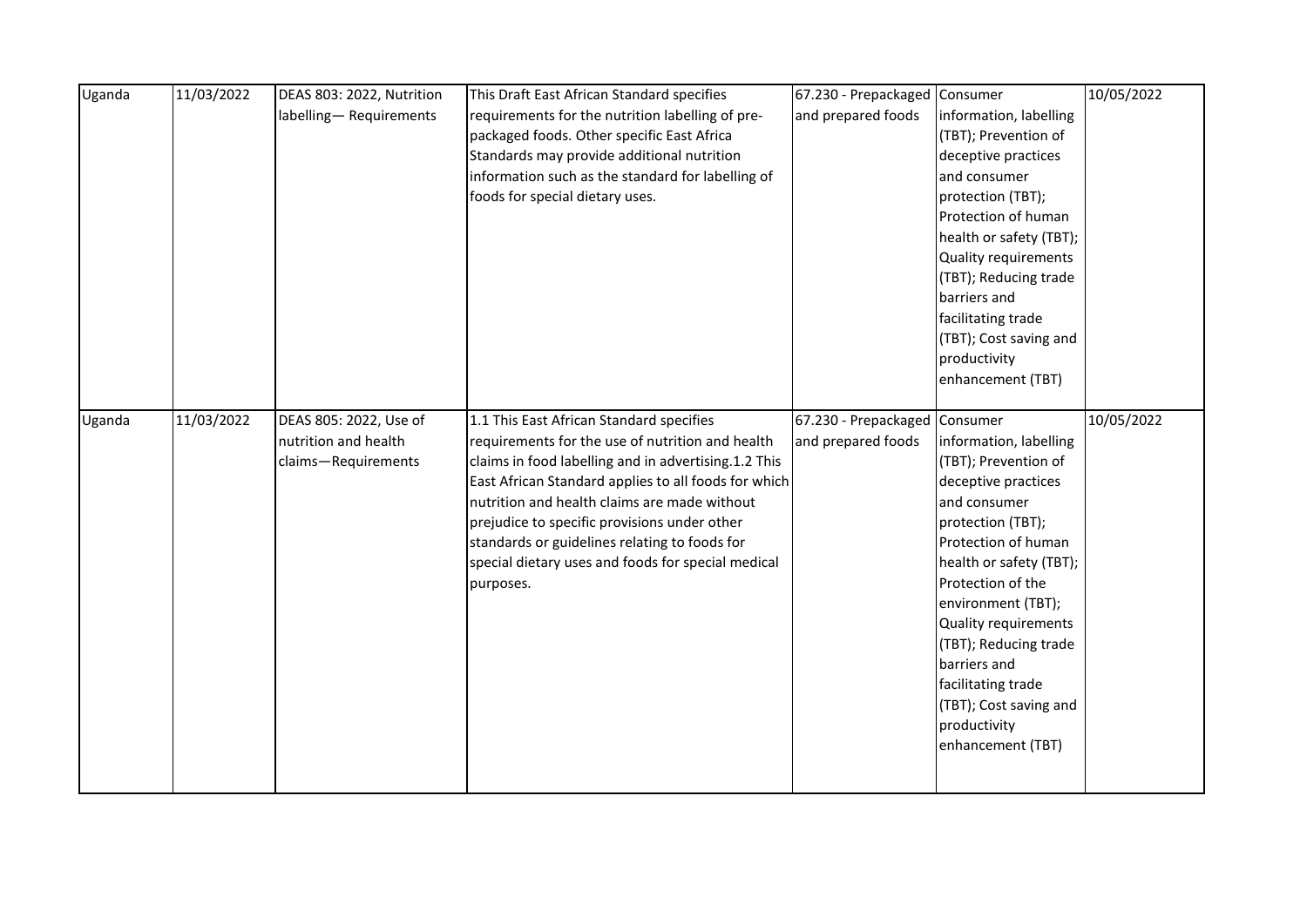| Uganda | 11/03/2022 |                       | DEAS 67: 2022, Raw cow milk This Draft East African Standard specifies         | 67.100.10 - Milk and | Consumer                | 10/05/2022 |
|--------|------------|-----------------------|--------------------------------------------------------------------------------|----------------------|-------------------------|------------|
|        |            | - Specification       | requirements, sampling and test methods for raw                                | processed milk       | information, labelling  |            |
|        |            |                       | cow milk.                                                                      | products             | (TBT); Prevention of    |            |
|        |            |                       |                                                                                |                      | deceptive practices     |            |
|        |            |                       |                                                                                |                      | and consumer            |            |
|        |            |                       |                                                                                |                      | protection (TBT);       |            |
|        |            |                       |                                                                                |                      | Protection of human     |            |
|        |            |                       |                                                                                |                      | health or safety (TBT); |            |
|        |            |                       |                                                                                |                      | Quality requirements    |            |
|        |            |                       |                                                                                |                      | (TBT); Reducing trade   |            |
|        |            |                       |                                                                                |                      | barriers and            |            |
|        |            |                       |                                                                                |                      | facilitating trade      |            |
|        |            |                       |                                                                                |                      | (TBT); Cost saving and  |            |
|        |            |                       |                                                                                |                      | productivity            |            |
|        |            |                       |                                                                                |                      | enhancement (TBT)       |            |
|        |            |                       |                                                                                |                      |                         |            |
| Uganda | 10/03/2022 |                       | DEAS 797: 2022, Vitamin and 1.1 This Draft East African Standard specifies the | 67.040 - Food        | Consumer                | 09/05/2022 |
|        |            | mineral supplements - | requirements, sampling and test methods for                                    | products in general  | information, labelling  |            |
|        |            | Specification         | vitamin and mineral supplements intended for use                               |                      | (TBT); Prevention of    |            |
|        |            |                       | in supplementing the daily food/ diet with                                     |                      | deceptive practices     |            |
|        |            |                       | vitamins and/or minerals for human consumption                                 |                      | and consumer            |            |
|        |            |                       | 1.2 This Draft East African standard covers vitamin                            |                      | protection (TBT);       |            |
|        |            |                       | and mineral supplements in concentrated forms of                               |                      | Protection of human     |            |
|        |            |                       | those nutrients singly or in combinations,                                     |                      | health or safety (TBT); |            |
|        |            |                       |                                                                                |                      |                         |            |
|        |            |                       | marketed in forms such as capsules, tablets,                                   |                      | Quality requirements    |            |
|        |            |                       | powders, paste and solutions. 1.3 This standard                                |                      | (TBT); Reducing trade   |            |
|        |            |                       | does not cover vitamin and mineral products                                    |                      | barriers and            |            |
|        |            |                       | intended for special dietary uses or                                           |                      | facilitating trade      |            |
|        |            |                       | medical/therapeutic purposes                                                   |                      | (TBT); Cost saving and  |            |
|        |            |                       |                                                                                |                      | productivity            |            |
|        |            |                       |                                                                                |                      | enhancement (TBT)       |            |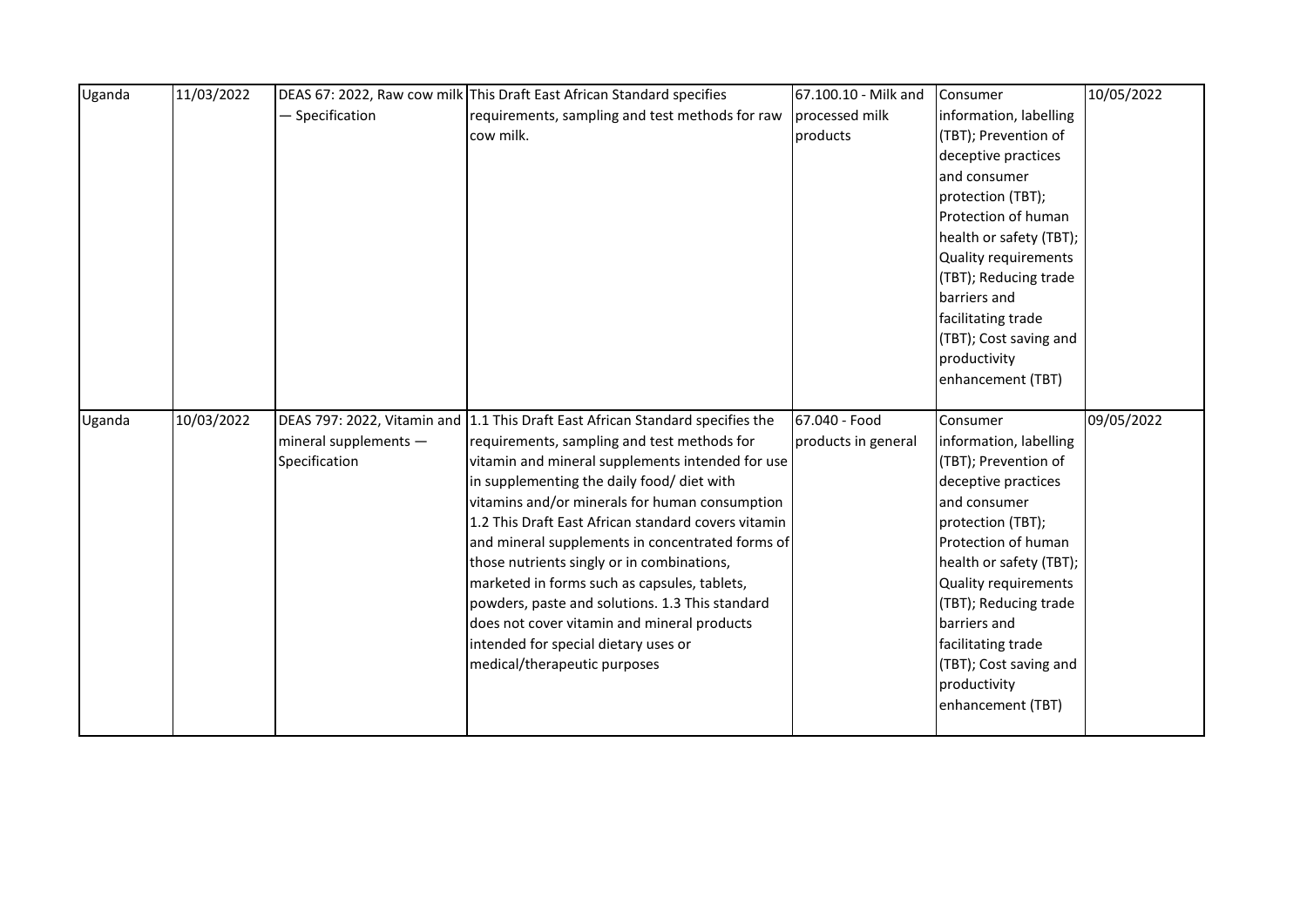| Uganda | 10/03/2022 | DEAS 70: 2022, Dairy ice | This Draft East African Standard specifies                      | 67.100.10 - Milk and | Consumer                | 09/05/2022 |
|--------|------------|--------------------------|-----------------------------------------------------------------|----------------------|-------------------------|------------|
|        |            | cream - Specification    | requirements, sampling and test methods for                     | processed milk       | information, labelling  |            |
|        |            |                          | dairy ice cream intended for human consumption.                 | products             | (TBT); Prevention of    |            |
|        |            |                          |                                                                 |                      | deceptive practices     |            |
|        |            |                          |                                                                 |                      | and consumer            |            |
|        |            |                          |                                                                 |                      | protection (TBT);       |            |
|        |            |                          |                                                                 |                      | Protection of human     |            |
|        |            |                          |                                                                 |                      | health or safety (TBT); |            |
|        |            |                          |                                                                 |                      | Quality requirements    |            |
|        |            |                          |                                                                 |                      | (TBT); Reducing trade   |            |
|        |            |                          |                                                                 |                      | barriers and            |            |
|        |            |                          |                                                                 |                      | facilitating trade      |            |
|        |            |                          |                                                                 |                      | (TBT); Cost saving and  |            |
|        |            |                          |                                                                 |                      | productivity            |            |
|        |            |                          |                                                                 |                      | enhancement (TBT)       |            |
|        |            |                          |                                                                 |                      |                         |            |
|        |            |                          |                                                                 |                      |                         |            |
| Uganda | 10/03/2022 | DEAS 915: 2022, Ghee -   | This Draft East African Standard specifies the                  | 67.100.10 - Milk and | Consumer                | 09/05/2022 |
|        |            | Specification            | requirements, sampling and test methods for ghee processed milk |                      | information, labelling  |            |
|        |            |                          | intended for human consumption                                  | products             | (TBT); Prevention of    |            |
|        |            |                          |                                                                 |                      | deceptive practices     |            |
|        |            |                          |                                                                 |                      | and consumer            |            |
|        |            |                          |                                                                 |                      | protection (TBT);       |            |
|        |            |                          |                                                                 |                      | Protection of human     |            |
|        |            |                          |                                                                 |                      | health or safety (TBT); |            |
|        |            |                          |                                                                 |                      | Quality requirements    |            |
|        |            |                          |                                                                 |                      | (TBT); Reducing trade   |            |
|        |            |                          |                                                                 |                      | barriers and            |            |
|        |            |                          |                                                                 |                      | facilitating trade      |            |
|        |            |                          |                                                                 |                      | (TBT); Cost saving and  |            |
|        |            |                          |                                                                 |                      | productivity            |            |
|        |            |                          |                                                                 |                      | enhancement (TBT)       |            |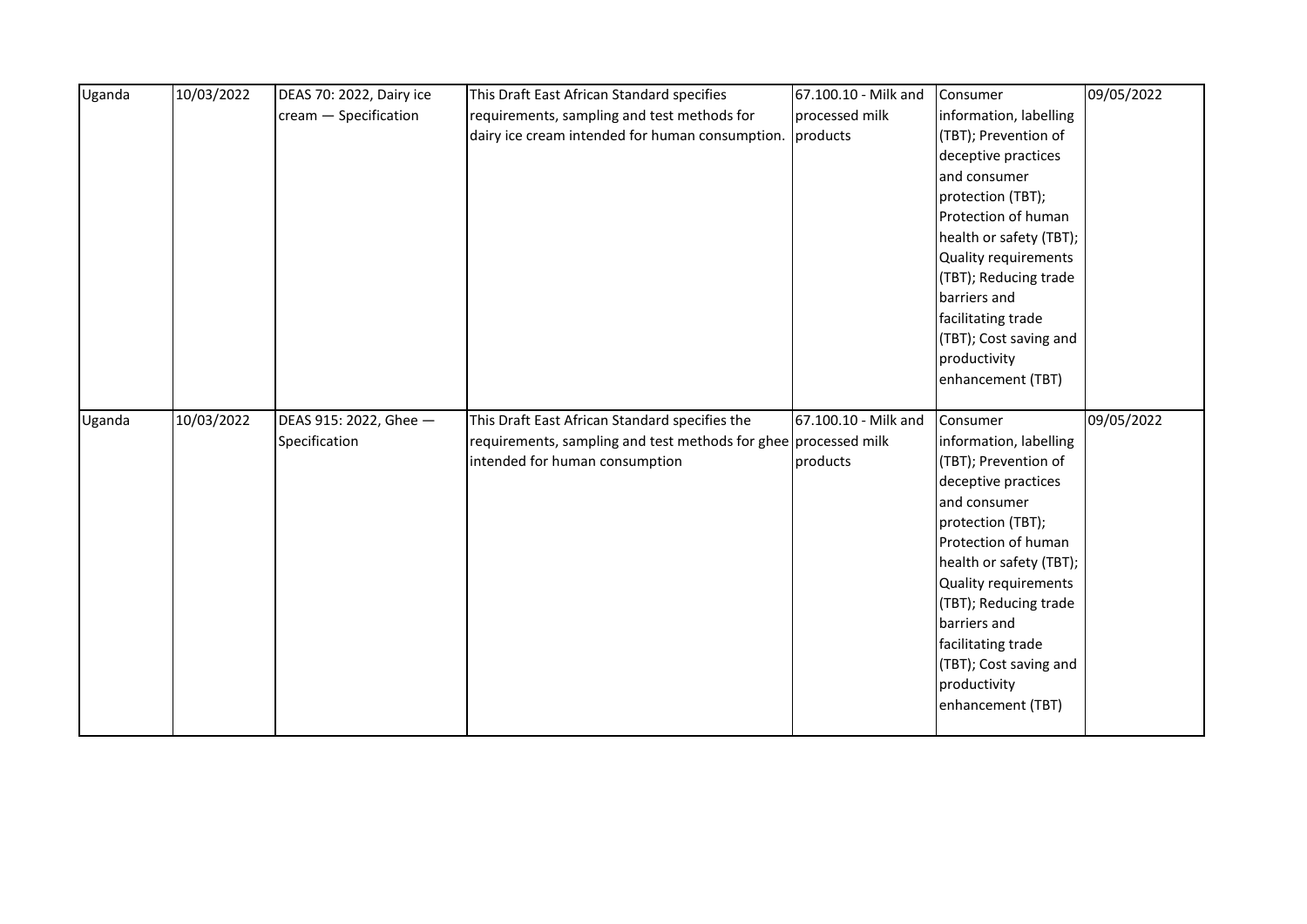| Uganda | 10/03/2022 | DEAS 804: 2022, Claims on | This Draft East African Standard specifies general                     | 67.230 - Prepackaged Consumer |                         | 09/05/2022 |
|--------|------------|---------------------------|------------------------------------------------------------------------|-------------------------------|-------------------------|------------|
|        |            | Foods-General             | requirements for claims made on a food                                 | and prepared foods            | information, labelling  |            |
|        |            | requirements              | irrespective of whether or not the food is covered                     |                               | (TBT); Prevention of    |            |
|        |            |                           | by an individual East African Standard.                                |                               | deceptive practices     |            |
|        |            |                           |                                                                        |                               | and consumer            |            |
|        |            |                           |                                                                        |                               | protection (TBT);       |            |
|        |            |                           |                                                                        |                               | Protection of human     |            |
|        |            |                           |                                                                        |                               | health or safety (TBT); |            |
|        |            |                           |                                                                        |                               | Quality requirements    |            |
|        |            |                           |                                                                        |                               | (TBT); Reducing trade   |            |
|        |            |                           |                                                                        |                               | barriers and            |            |
|        |            |                           |                                                                        |                               | facilitating trade      |            |
|        |            |                           |                                                                        |                               | (TBT); Cost saving and  |            |
|        |            |                           |                                                                        |                               | productivity            |            |
|        |            |                           |                                                                        |                               | enhancement (TBT)       |            |
|        |            |                           |                                                                        |                               |                         |            |
|        |            |                           |                                                                        |                               |                         |            |
| Uganda | 10/03/2022 |                           | DEAS 49: 2022, Milk powders This Draft East African Standard specifies | 67.100.10 - Milk and          | Consumer                | 09/05/2022 |
|        |            | and cream powder $-$      | requirements, sampling and test methods for milk processed milk        |                               | information, labelling  |            |
|        |            | Specification             | powders and cream powder intended for direct                           | products                      | (TBT); Prevention of    |            |
|        |            |                           | human consumption or for further processing.                           |                               | deceptive practices     |            |
|        |            |                           |                                                                        |                               | and consumer            |            |
|        |            |                           |                                                                        |                               | protection (TBT);       |            |
|        |            |                           |                                                                        |                               | Protection of human     |            |
|        |            |                           |                                                                        |                               | health or safety (TBT); |            |
|        |            |                           |                                                                        |                               | Quality requirements    |            |
|        |            |                           |                                                                        |                               | (TBT); Reducing trade   |            |
|        |            |                           |                                                                        |                               | barriers and            |            |
|        |            |                           |                                                                        |                               | facilitating trade      |            |
|        |            |                           |                                                                        |                               | (TBT); Cost saving and  |            |
|        |            |                           |                                                                        |                               | productivity            |            |
|        |            |                           |                                                                        |                               | enhancement (TBT)       |            |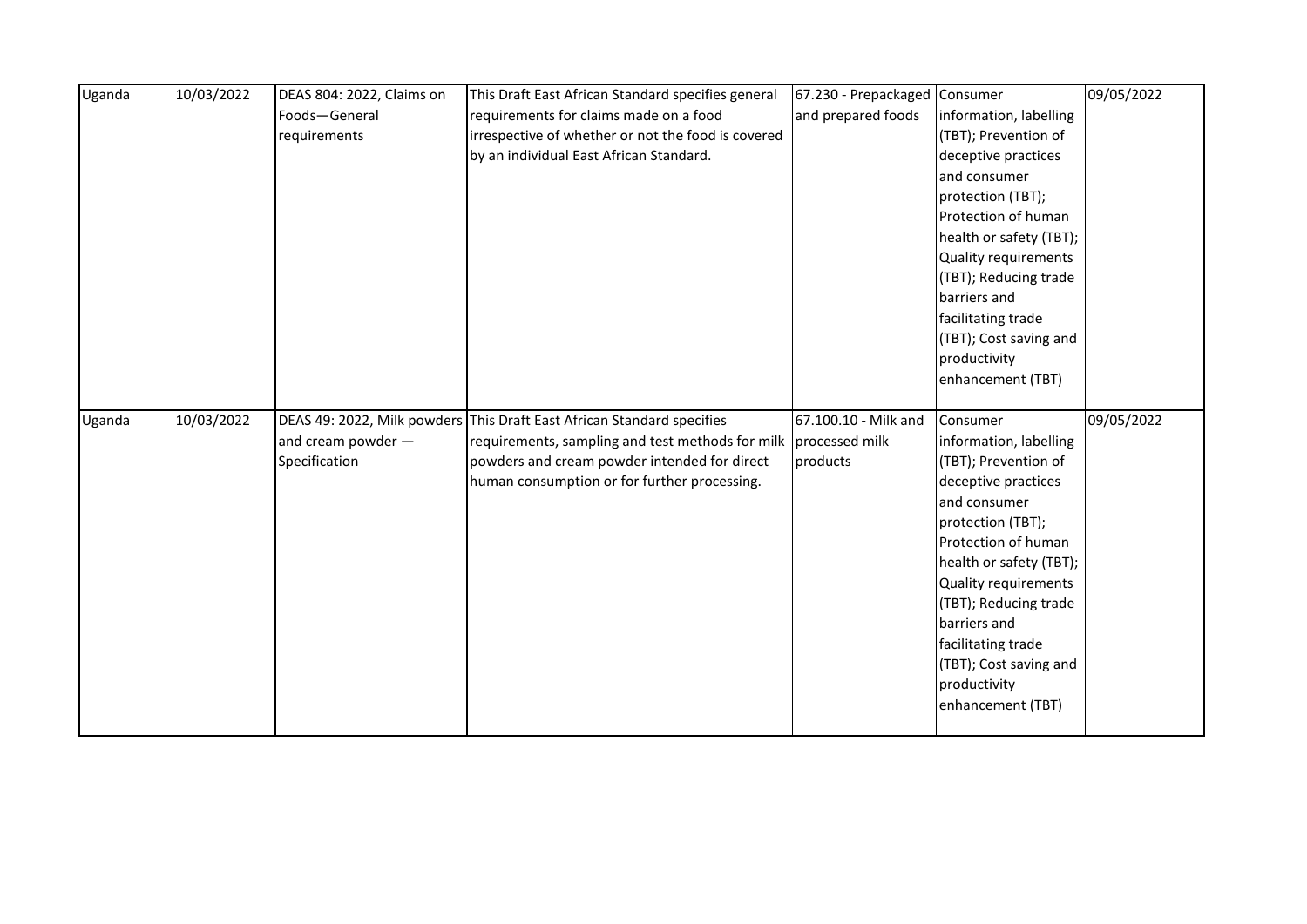| Uganda | 10/03/2022 | DEAS 27: 2022, UHT milk -  | This Draft East African Standard specifies                                          | 67.100.10 - Milk and          | Consumer                | 09/05/2022 |
|--------|------------|----------------------------|-------------------------------------------------------------------------------------|-------------------------------|-------------------------|------------|
|        |            | Specification              | requirements, sampling and test methods for UHT                                     | processed milk                | information, labelling  |            |
|        |            |                            | milk obtained from cow milk.                                                        | products                      | (TBT); Prevention of    |            |
|        |            |                            |                                                                                     |                               | deceptive practices     |            |
|        |            |                            |                                                                                     |                               | and consumer            |            |
|        |            |                            |                                                                                     |                               | protection (TBT);       |            |
|        |            |                            |                                                                                     |                               | Protection of human     |            |
|        |            |                            |                                                                                     |                               | health or safety (TBT); |            |
|        |            |                            |                                                                                     |                               | Protection of the       |            |
|        |            |                            |                                                                                     |                               | environment (TBT);      |            |
|        |            |                            |                                                                                     |                               | Quality requirements    |            |
|        |            |                            |                                                                                     |                               | (TBT); Reducing trade   |            |
|        |            |                            |                                                                                     |                               | barriers and            |            |
|        |            |                            |                                                                                     |                               | facilitating trade      |            |
|        |            |                            |                                                                                     |                               | (TBT); Cost saving and  |            |
|        |            |                            |                                                                                     |                               | productivity            |            |
|        |            |                            |                                                                                     |                               | enhancement (TBT)       |            |
|        |            |                            |                                                                                     |                               |                         |            |
| Uganda | 10/03/2022 | DEAS 798: 2021, Lipid food | 1.1 This Draft East African Standard specifies the                                  | 67.230 - Prepackaged Consumer |                         | 09/05/2022 |
|        |            |                            | supplements $-$ Specification $ $ requirements, sampling and test methods for lipid | and prepared foods            | information, labelling  |            |
|        |            |                            | food supplements used for complementing the                                         |                               | (TBT); Prevention of    |            |
|        |            |                            | normal diet with essential fatty acids.1.2 This draft                               |                               | deceptive practices     |            |
|        |            |                            | standard covers lipid food supplements primarily                                    |                               | and consumer            |            |
|        |            |                            | providing essential fatty acids and presented in                                    |                               | protection (TBT);       |            |
|        |            |                            | forms such as capsules, paste or liquid. The                                        |                               | Protection of human     |            |
|        |            |                            | product may be taken directly or added to                                           |                               | health or safety (TBT); |            |
|        |            |                            | another food with the primary objective of                                          |                               | Quality requirements    |            |
|        |            |                            | increasing the energy content of the food and                                       |                               | (TBT); Reducing trade   |            |
|        |            |                            | provide essential fatty acids.1.3 This draft                                        |                               | barriers and            |            |
|        |            |                            | standard does not cover lipid food supplements                                      |                               | facilitating trade      |            |
|        |            |                            | intended for special dietary uses or                                                |                               | (TBT); Cost saving and  |            |
|        |            |                            | medical/therapeutic purposes.                                                       |                               | productivity            |            |
|        |            |                            |                                                                                     |                               | enhancement (TBT)       |            |
|        |            |                            |                                                                                     |                               |                         |            |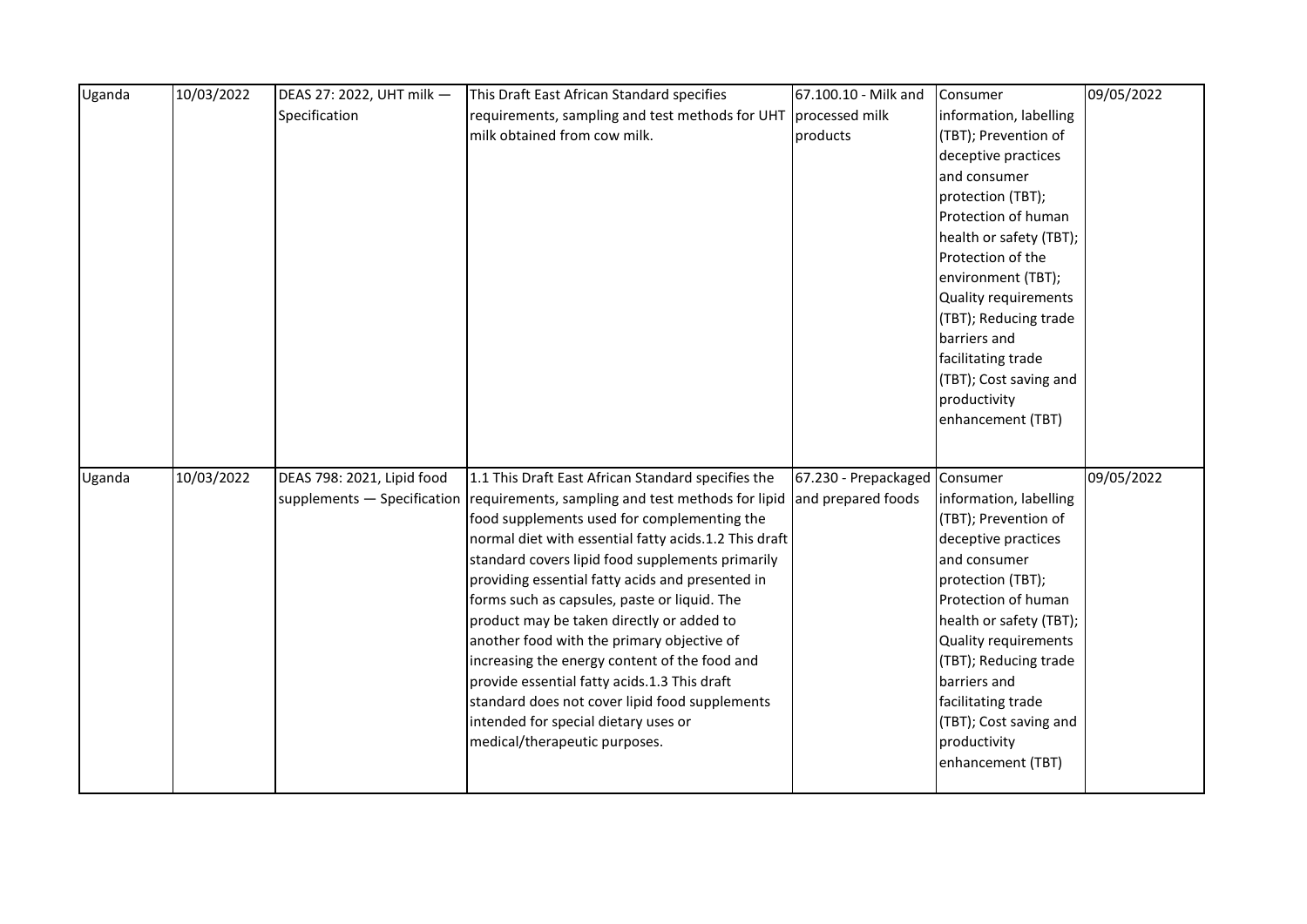| Uganda | 10/03/2022 | DEAS 805: 2022, Use of    | 1.1 This East African Standard specifies             | 67.230 - Prepackaged Consumer             |                         | 09/05/2022 |
|--------|------------|---------------------------|------------------------------------------------------|-------------------------------------------|-------------------------|------------|
|        |            | nutrition and health      | requirements for the use of nutrition and health     | and prepared foods                        | information, labelling  |            |
|        |            | claims-Requirements       | claims in food labelling and in advertising.1.2 This |                                           | (TBT); Prevention of    |            |
|        |            |                           | East African Standard applies to all foods for which |                                           | deceptive practices     |            |
|        |            |                           | nutrition and health claims are made without         |                                           | and consumer            |            |
|        |            |                           | prejudice to specific provisions under other         |                                           | protection (TBT);       |            |
|        |            |                           | standards or guidelines relating to foods for        |                                           | Protection of human     |            |
|        |            |                           | special dietary uses and foods for special medical   |                                           | health or safety (TBT); |            |
|        |            |                           | purposes.                                            |                                           | Quality requirements    |            |
|        |            |                           |                                                      |                                           | (TBT); Reducing trade   |            |
|        |            |                           |                                                      |                                           | barriers and            |            |
|        |            |                           |                                                      |                                           | facilitating trade      |            |
|        |            |                           |                                                      |                                           | (TBT); Cost saving and  |            |
|        |            |                           |                                                      |                                           | productivity            |            |
|        |            |                           |                                                      |                                           | enhancement (TBT)       |            |
|        |            |                           |                                                      |                                           |                         |            |
| Uganda | 10/03/2022 | DEAS 770: 2022, Fortified | This Draft East African Standard specifies the       | 17 - SUGARS AND                           | Consumer                | 09/05/2022 |
|        |            | sugar - Specification     | requirements, sampling and test methods of for       | <b>SUGAR</b>                              | information, labelling  |            |
|        |            |                           |                                                      |                                           |                         |            |
|        |            |                           | fortified light brown sugar and fortified brown      | CONFECTIONERY;                            | (TBT); Prevention of    |            |
|        |            |                           | sugar and fortified plantation (mill) white sugar    | 67.180.10 - Sugar and deceptive practices |                         |            |
|        |            |                           | and fortified refined white sugar intended for       | sugar products                            | and consumer            |            |
|        |            |                           | human consumption. This standard does not apply      |                                           | protection (TBT);       |            |
|        |            |                           | to sugar intended for industrial use.                |                                           | Protection of human     |            |
|        |            |                           |                                                      |                                           | health or safety (TBT); |            |
|        |            |                           |                                                      |                                           | Quality requirements    |            |
|        |            |                           |                                                      |                                           | (TBT); Reducing trade   |            |
|        |            |                           |                                                      |                                           | barriers and            |            |
|        |            |                           |                                                      |                                           | facilitating trade      |            |
|        |            |                           |                                                      |                                           | (TBT); Cost saving and  |            |
|        |            |                           |                                                      |                                           | productivity            |            |
|        |            |                           |                                                      |                                           | enhancement (TBT)       |            |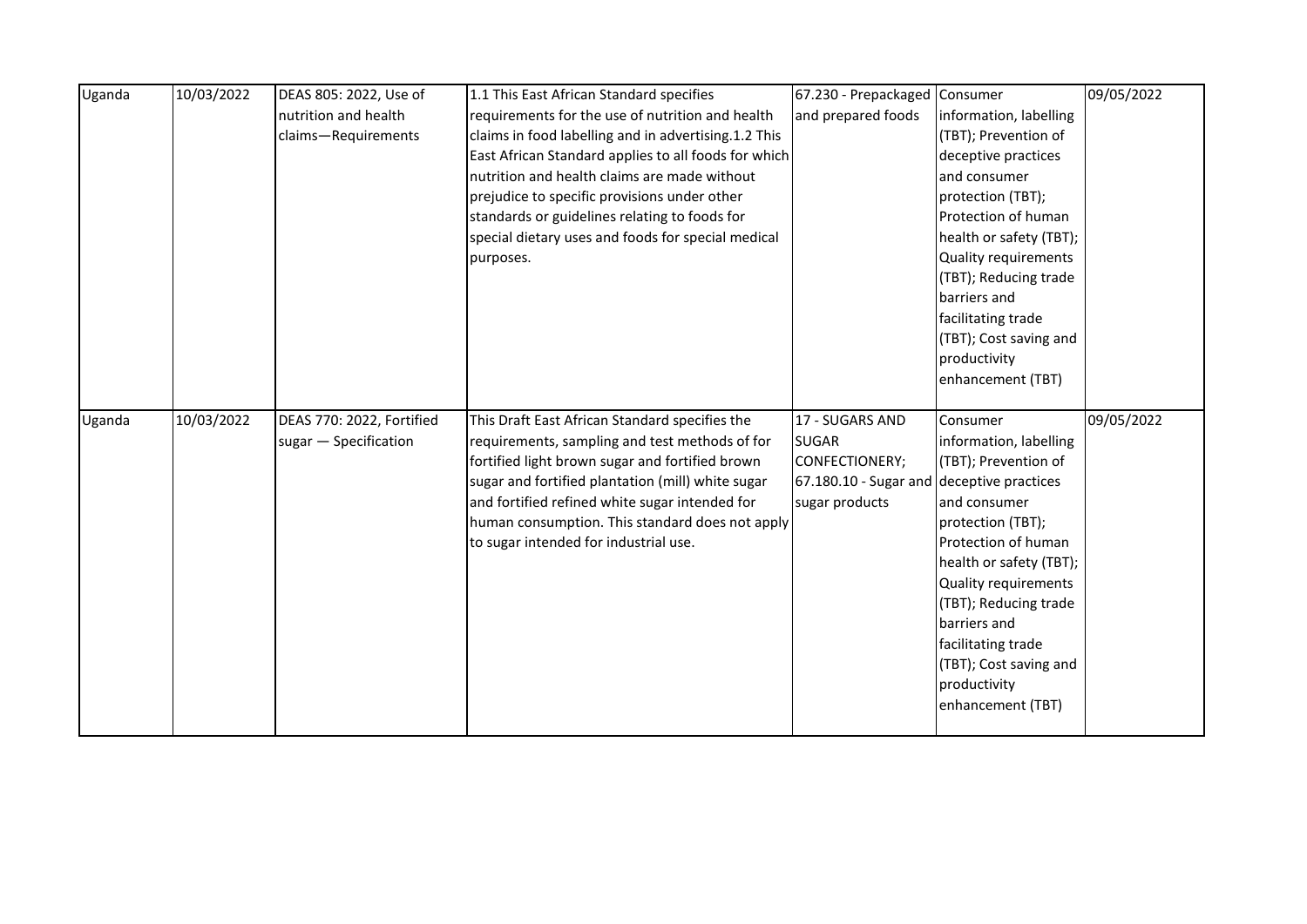| Uganda | 10/03/2022 | DEAS 69: 2022, Pasteurized | This Draft East African Standard specifies                                               | 67.100.10 - Milk and          | Consumer                                      | 09/05/2022 |
|--------|------------|----------------------------|------------------------------------------------------------------------------------------|-------------------------------|-----------------------------------------------|------------|
|        |            | milk - Specification       | requirements, sampling and test methods for                                              | processed milk                | information, labelling                        |            |
|        |            |                            | pasteurized milk obtained from raw cow milk.                                             | products                      | (TBT); Prevention of                          |            |
|        |            |                            |                                                                                          |                               | deceptive practices                           |            |
|        |            |                            |                                                                                          |                               | and consumer                                  |            |
|        |            |                            |                                                                                          |                               | protection (TBT);                             |            |
|        |            |                            |                                                                                          |                               | Protection of human                           |            |
|        |            |                            |                                                                                          |                               | health or safety (TBT);                       |            |
|        |            |                            |                                                                                          |                               | Protection of the                             |            |
|        |            |                            |                                                                                          |                               | environment (TBT);                            |            |
|        |            |                            |                                                                                          |                               | Quality requirements                          |            |
|        |            |                            |                                                                                          |                               | (TBT); Reducing trade                         |            |
|        |            |                            |                                                                                          |                               | barriers and                                  |            |
|        |            |                            |                                                                                          |                               | facilitating trade                            |            |
|        |            |                            |                                                                                          |                               | (TBT); Cost saving and                        |            |
|        |            |                            |                                                                                          |                               | productivity                                  |            |
|        |            |                            |                                                                                          |                               | enhancement (TBT)                             |            |
|        |            |                            |                                                                                          |                               |                                               |            |
|        |            |                            |                                                                                          |                               |                                               | 09/05/2022 |
| Uganda | 10/03/2022 | DEAS 803: 2022, Nutrition  | This Draft East African Standard specifies                                               | 67.230 - Prepackaged Consumer |                                               |            |
|        |            | labelling-Requirements     | requirements for the nutrition labelling of pre-                                         | and prepared foods            | information, labelling                        |            |
|        |            |                            | packaged foods. Other specific East Africa<br>Standards may provide additional nutrition |                               | (TBT); Prevention of<br>deceptive practices   |            |
|        |            |                            |                                                                                          |                               | and consumer                                  |            |
|        |            |                            | information such as the standard for labelling of                                        |                               | protection (TBT);                             |            |
|        |            |                            | foods for special dietary uses.                                                          |                               | Protection of human                           |            |
|        |            |                            |                                                                                          |                               |                                               |            |
|        |            |                            |                                                                                          |                               | health or safety (TBT);                       |            |
|        |            |                            |                                                                                          |                               | Quality requirements<br>(TBT); Reducing trade |            |
|        |            |                            |                                                                                          |                               | barriers and                                  |            |
|        |            |                            |                                                                                          |                               |                                               |            |
|        |            |                            |                                                                                          |                               | facilitating trade                            |            |
|        |            |                            |                                                                                          |                               | (TBT); Cost saving and<br>productivity        |            |
|        |            |                            |                                                                                          |                               | enhancement (TBT)                             |            |
|        |            |                            |                                                                                          |                               |                                               |            |
|        |            |                            |                                                                                          |                               |                                               |            |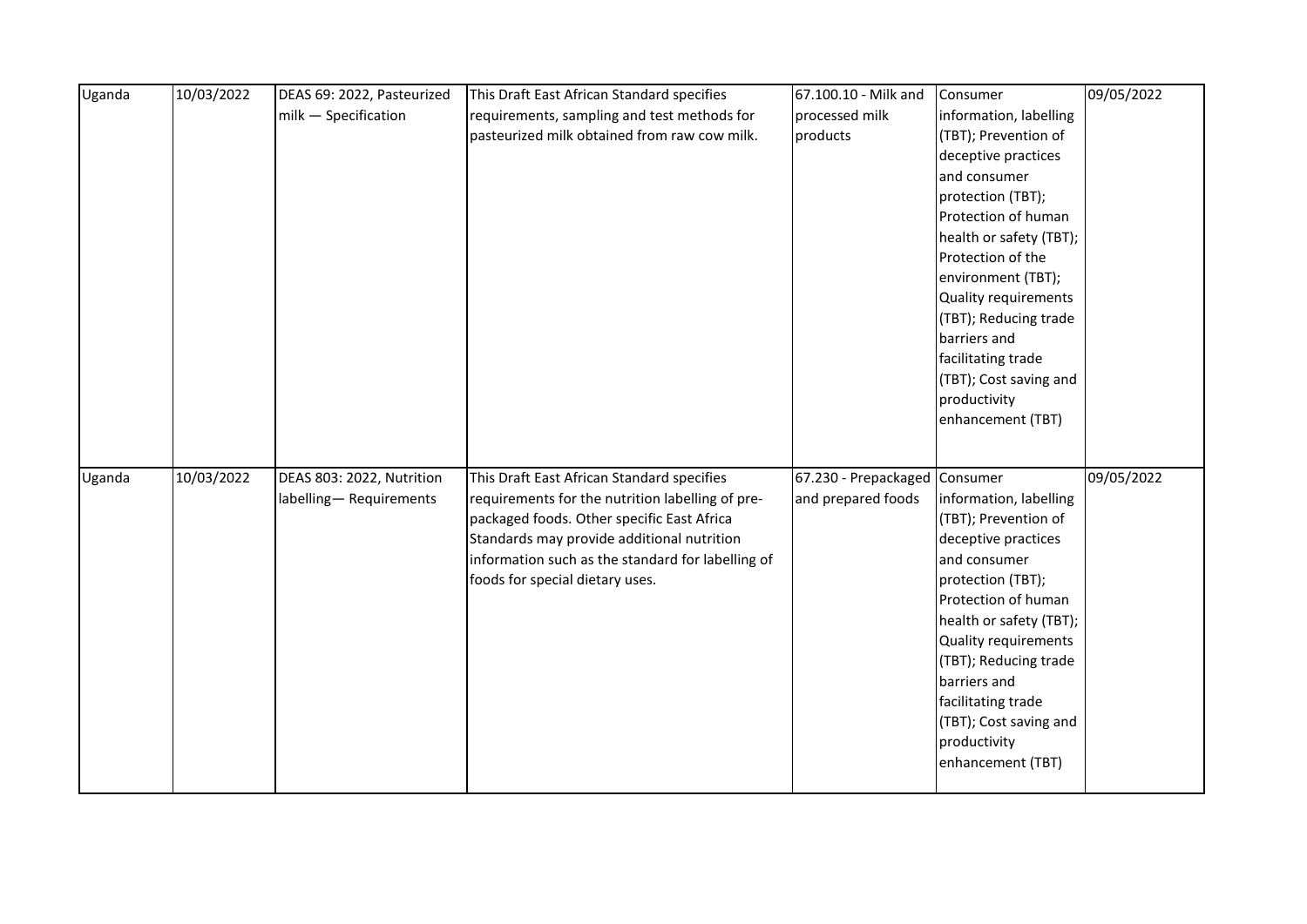| <b>United Arab</b><br>Emirates        | 17/03/2022 | <b>Energy Drinks</b>                          | The updated draft includes modifications in the<br>definition of energy drinks and the caffeine<br>content.                                | $67.160 - Beverages;$<br>$67.160 - Beverages$ | <b>Consumer</b><br>information, labelling<br>(TBT); Other (TBT)                                         |            |
|---------------------------------------|------------|-----------------------------------------------|--------------------------------------------------------------------------------------------------------------------------------------------|-----------------------------------------------|---------------------------------------------------------------------------------------------------------|------------|
| <b>United Arab</b><br><b>Emirates</b> | 17/03/2022 | Labeling of Prepackaged<br><b>Food Stuffs</b> | This GSO standard is concerned with the labelling<br>of all prepackaged foods and to requirements<br>relating to the presentation thereof. | <b>167.040 - Food</b><br>products in general  | <b>I</b> Consumer<br>information, labelling<br>(TBT); Protection of<br>Ihuman health or<br>safety (TBT) | 16/05/2022 |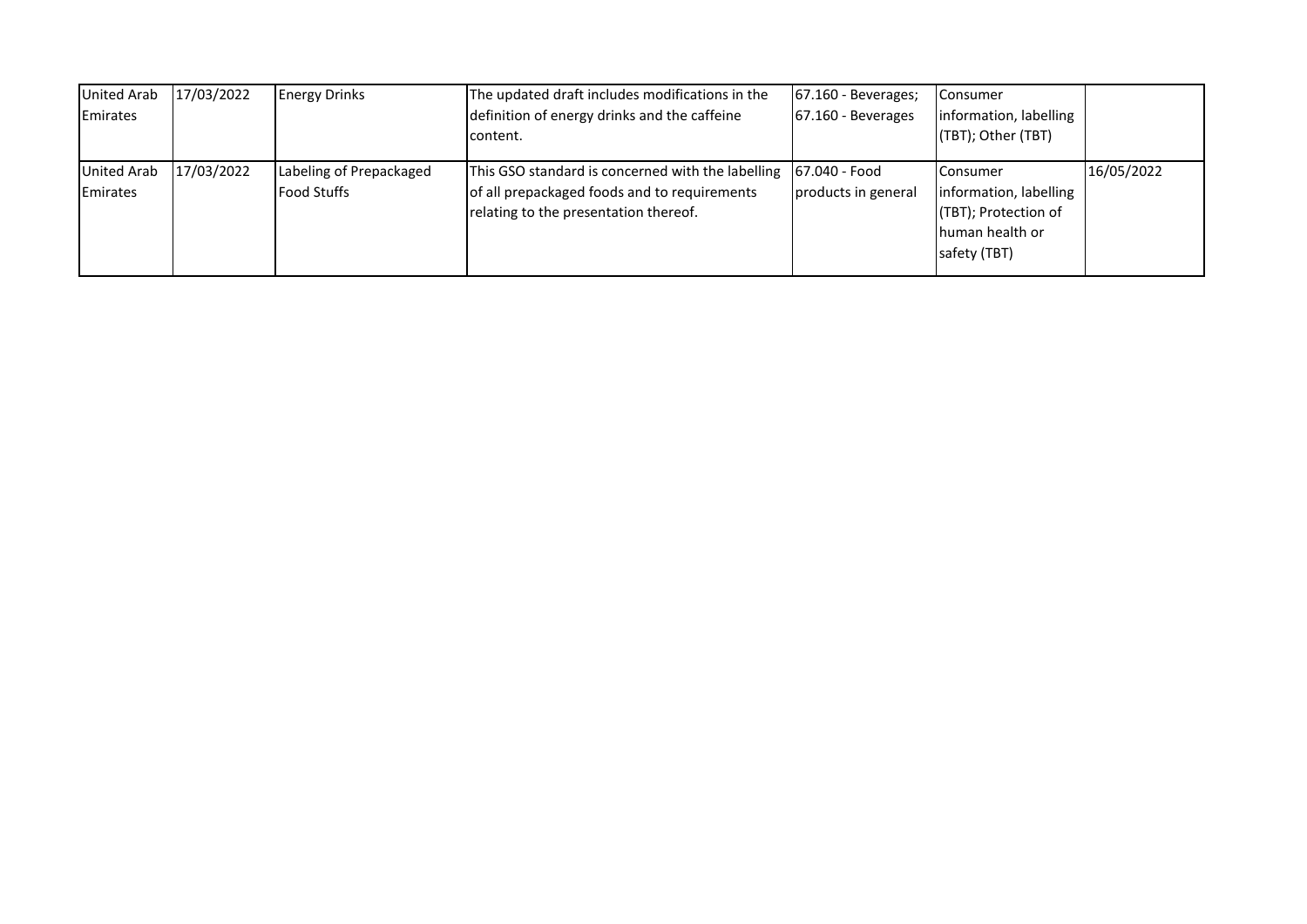| United  | 16/03/2022 | Draft statutory instrument   | These measures will amend the Restriction of the                                | 31.020 - Electronic | Protection of human     | 15/05/2022 |
|---------|------------|------------------------------|---------------------------------------------------------------------------------|---------------------|-------------------------|------------|
| Kingdom |            |                              | on the Restriction of the Use Use of Certain Hazardous Substances in Electrical | components in       | health or safety (TBT); |            |
|         |            | of Certain Hazardous         | and Electronic Equipment Regulations 2012 ("the                                 | general             | Protection of the       |            |
|         |            | Substances in Electrical and | RoHS Regulations") as they apply in England and                                 |                     | environment (TBT)       |            |
|         |            | <b>Electronic Equipment</b>  | Wales and Scotland. Regulation 2 will grant new                                 |                     |                         |            |
|         |            | (Amendment) Regulations      | specific and temporary exemptions which will be                                 |                     |                         |            |
|         |            | 2022                         | added as entries 97 to 99 of Table 1 in Schedule                                |                     |                         |            |
|         |            |                              | A2 of the RoHS Regulations. The exemptions apply                                |                     |                         |            |
|         |            |                              | to: (1) Bis(2-ethylhexyl) phthalate (DEHP) in ion-                              |                     |                         |            |
|         |            |                              | selective electrodes applied in point of care                                   |                     |                         |            |
|         |            |                              | analysis of ionic substances present in human                                   |                     |                         |            |
|         |            |                              | body fluids and/or in dialysate fluids. This                                    |                     |                         |            |
|         |            |                              | exemption will expire on 21 July 2028.(2) Bis(2-                                |                     |                         |            |
|         |            |                              | ethylhexyl) phthalate (DEHP) in plastic                                         |                     |                         |            |
|         |            |                              | components in MRI detector coils. This exemption                                |                     |                         |            |
|         |            |                              | will expire on 1 January 2024.(3) Bis(2-ethylhexyl)                             |                     |                         |            |
|         |            |                              | phthalate (DEHP), butyl benzyl phthalate (BBP),                                 |                     |                         |            |
|         |            |                              | dibutyl phthalate (DBP) and diisobutyl phthalate                                |                     |                         |            |
|         |            |                              | (DIBP) in spare parts recovered from and used for                               |                     |                         |            |
|         |            |                              | the repair or refurbishment of medical devices,                                 |                     |                         |            |
|         |            |                              | including in vitro diagnostic medical devices, and                              |                     |                         |            |
|         |            |                              | their accessories, provided that the reuse takes                                |                     |                         |            |
|         |            |                              | place in auditable closed-loop business-to-                                     |                     |                         |            |
|         |            |                              | business return systems and that each reuse of                                  |                     |                         |            |
|         |            |                              | parts is notified to the customer. This exemption                               |                     |                         |            |
|         |            |                              | will expire on 21 July 2028. These regulations will                             |                     |                         |            |
|         |            |                              | also make minor incidental amendments to                                        |                     |                         |            |
|         |            |                              | Schedule A2 of the RoHS Regulations to clarify the                              |                     |                         |            |
|         |            |                              | descriptions of the tables containing the                                       |                     |                         |            |
|         |            |                              | exemptions.                                                                     |                     |                         |            |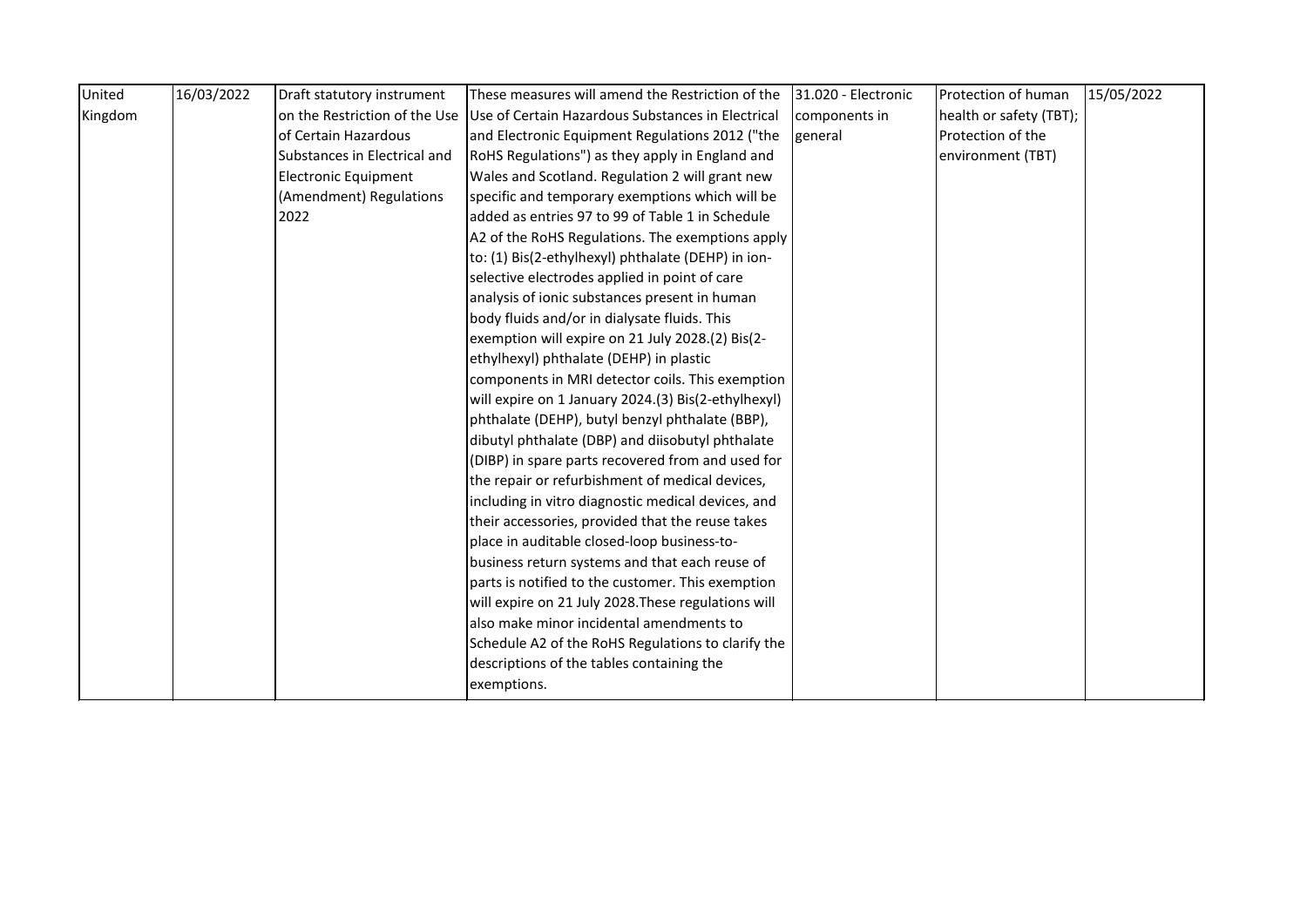| United States 01/04/2022 | <b>Energy Conservation</b>     | Notice of proposed rulemaking and                                       | 8476 - Automatic        | Protection of the    | 31/05/2022 |
|--------------------------|--------------------------------|-------------------------------------------------------------------------|-------------------------|----------------------|------------|
| of America               | Program: Test Procedure for    | announcement of public                                                  | goods-vending           | environment (TBT);   |            |
|                          | Refrigerated Bottled or        | meeting - The U.S. Department of Energy ("DOE")                         | machines, e.g.          | Quality requirements |            |
|                          | <b>Canned Beverage Vending</b> | proposes to amend the                                                   | postage stamp,          | (TBT)                |            |
|                          | <b>Machines</b>                | test procedures for refrigerated bottled or canned cigarette, food or   |                         |                      |            |
|                          |                                | beverage vending                                                        | beverage machines,      |                      |            |
|                          |                                | machines ("BVMs") to reference the latest version lincl. money-changing |                         |                      |            |
|                          |                                | of the industry                                                         | machines; parts         |                      |            |
|                          |                                | standard. DOE also proposes to provide setup                            | thereof; 8476 -         |                      |            |
|                          |                                | instructions for non-                                                   | Automatic goods-        |                      |            |
|                          |                                | beverage shelves, update the lowest application                         | vending machines,       |                      |            |
|                          |                                | product temperature                                                     | e.g. postage stamp,     |                      |            |
|                          |                                | definition and instructions, require testing of coin                    | cigarette, food or      |                      |            |
|                          |                                | and bill payment                                                        | beverage machines,      |                      |            |
|                          |                                | mechanisms if shipped with the BVM (but not                             | incl. money-changing    |                      |            |
|                          |                                | until the compliance date                                               | machines; parts         |                      |            |
|                          |                                | of any amended energy conservation standards),                          | thereof; 13.020 -       |                      |            |
|                          |                                | specify setup                                                           | Environmental           |                      |            |
|                          |                                | instructions for leak mitigation controls, and                          | protection; 19.020 -    |                      |            |
|                          |                                | remove an obsolete                                                      | Test conditions and     |                      |            |
|                          |                                | version of the test procedure. DOE is seeking                           | procedures in           |                      |            |
|                          |                                | comment from interested                                                 | general; 97.130 -       |                      |            |
|                          |                                | parties on the proposal.                                                | Shop fittings; 03.120 - |                      |            |
|                          |                                |                                                                         | Quality                 |                      |            |
|                          |                                |                                                                         |                         |                      |            |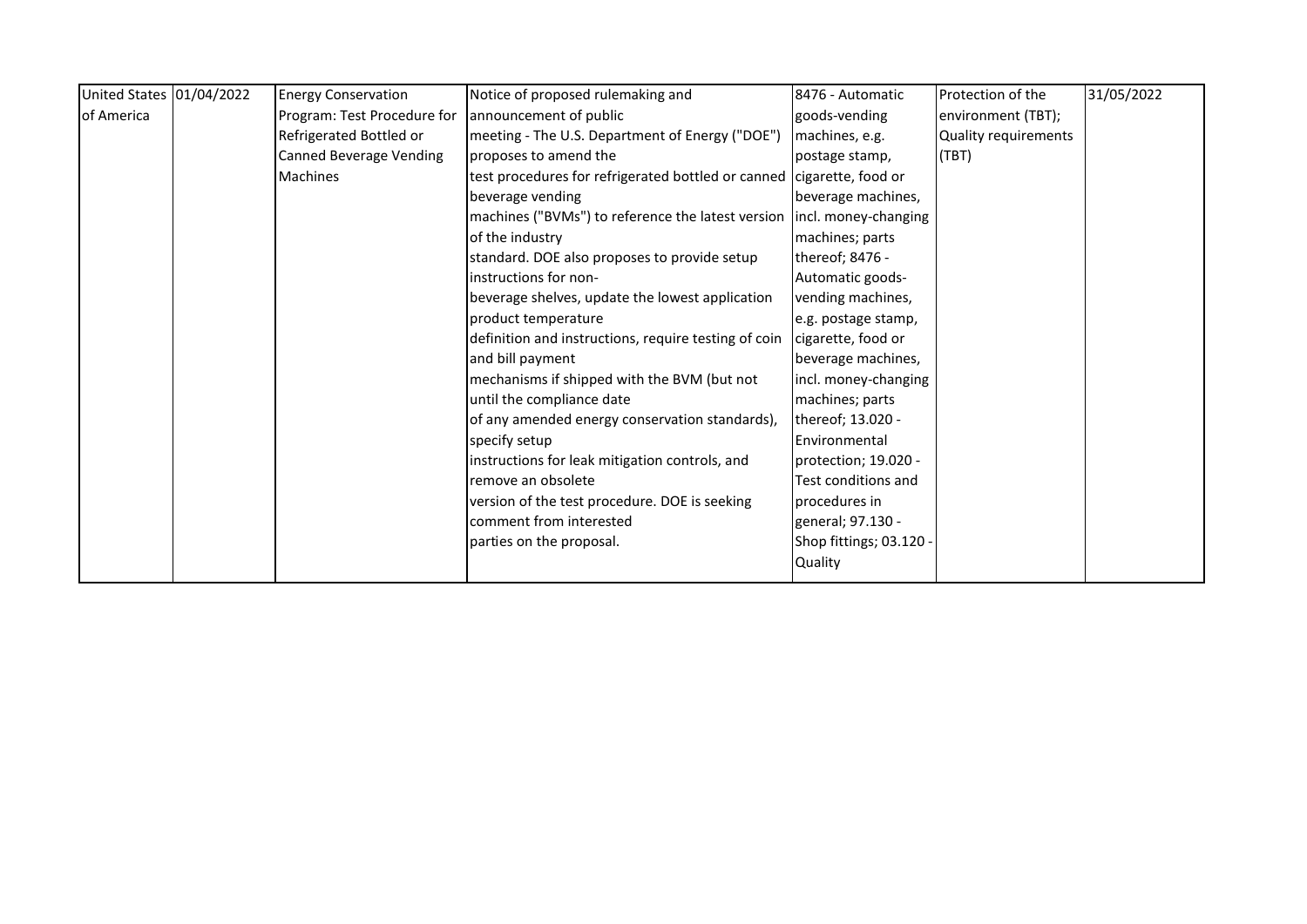| United States 31/03/2022 | <b>Voluntary Consensus</b>     | Proposed rule - The Environmental Protection         | 03.120 - Quality;    | Prevention of               | 28/04/2022 |
|--------------------------|--------------------------------|------------------------------------------------------|----------------------|-----------------------------|------------|
| of America               | Standards Update;              | Agency (EPA) is proposing to update the              | $13.020 -$           | deceptive practices         |            |
|                          | Formaldehyde Emission          | incorporation by reference of several voluntary      | Environmental        | and consumer                |            |
|                          | <b>Standards for Composite</b> | consensus standards in the Agency's                  | protection; 79.020 - | protection (TBT);           |            |
|                          | <b>Wood Products</b>           | formaldehyde standards for composite wood            | Wood technology      | Protection of human         |            |
|                          |                                | products regulations under the Toxic Substances      | processes            | health or safety (TBT);     |            |
|                          |                                | Control Act (TSCA) that have since been updated,     |                      | Protection of the           |            |
|                          |                                | superseded, or withdrawn by the issuing              |                      | environment (TBT);          |            |
|                          |                                | organizations. In addition, EPA is proposing to      |                      | <b>Quality requirements</b> |            |
|                          |                                | address remote inspections for third-party           |                      | (TBT)                       |            |
|                          |                                | certifiers (TPCs) required to conduct on-site        |                      |                             |            |
|                          |                                | inspections in the event of unsafe conditions such   |                      |                             |            |
|                          |                                | as the on-going COVID-19 pandemic or other           |                      |                             |            |
|                          |                                | unsafe conditions such as natural disasters,         |                      |                             |            |
|                          |                                | outbreaks, political unrest, and epidemics. Finally, |                      |                             |            |
|                          |                                | EPA is proposing certain technical corrections and   |                      |                             |            |
|                          |                                | conforming changes including updating standards      |                      |                             |            |
|                          |                                | within the definitions section, clarifying language  |                      |                             |            |
|                          |                                | as it relates to production, and creating greater    |                      |                             |            |
|                          |                                | flexibilities for the third-party certification      |                      |                             |            |
|                          |                                | process.                                             |                      |                             |            |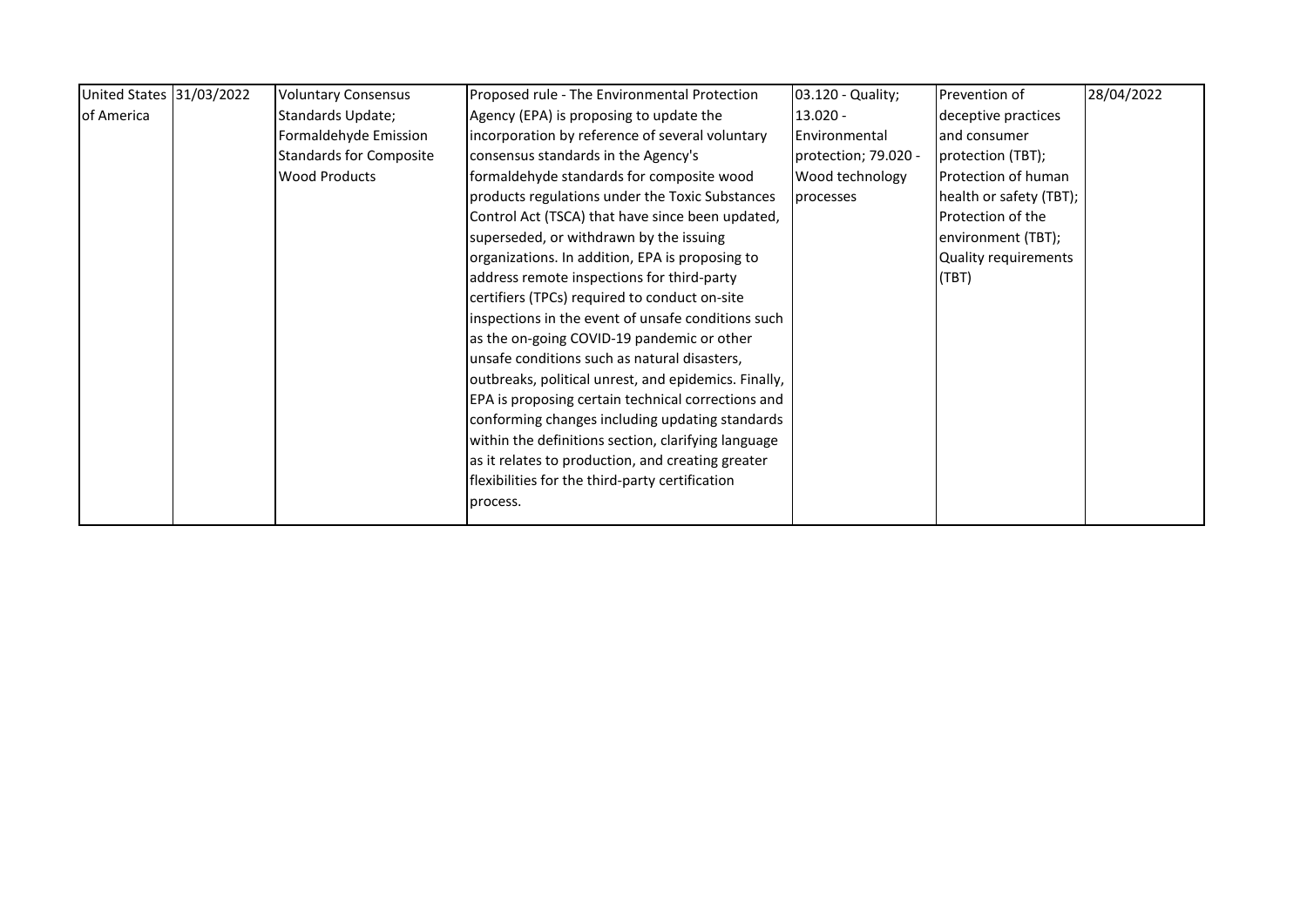| United States 31/03/2022 | <b>Energy Conservation</b>  | <b>TITLE: Energy Conservation Program: Test</b>                 | 851650 - Microwave    |  |
|--------------------------|-----------------------------|-----------------------------------------------------------------|-----------------------|--|
| of America               | Program: Test Procedure for | Procedure for Microwave OvensAGENCY: Office of lovens; 97.040 - |                       |  |
|                          | Microwave Ovens             | Energy Efficiency and Renewable Energy,                         | Kitchen equipment;    |  |
|                          |                             | Department of EnergyACTION: Final                               | 13.020 -              |  |
|                          |                             | ruleSUMMARY: In this final rule, DOE is amending                | Environmental         |  |
|                          |                             | its test procedure for microwave oven standby                   | protection; 19.020 -  |  |
|                          |                             | mode and off mode to provide additional                         | Test conditions and   |  |
|                          |                             | specifications for the test conditions related to               | procedures in general |  |
|                          |                             | clock displays and network functions. DOE is not                |                       |  |
|                          |                             | prescribing an active mode test procedure for                   |                       |  |
|                          |                             | microwave ovens at this time.DATES: The effective               |                       |  |
|                          |                             | date of this rule is 29 April 2022. The final rule              |                       |  |
|                          |                             | changes will be mandatory for product testing                   |                       |  |
|                          |                             | starting 26 September 2022. The incorporation by                |                       |  |
|                          |                             | reference of certain other publications listed in               |                       |  |
|                          |                             | this rulemaking was approved by the Director of                 |                       |  |
|                          |                             | the Federal Register on 17 December 2012. This                  |                       |  |
|                          |                             | final rule and previous actions notified under the              |                       |  |
|                          |                             | symbol G/TBT/N/USA/1550 are identified by                       |                       |  |
|                          |                             | Docket Number EERE-2017-BT-TP-0024. The                         |                       |  |
|                          |                             | Docket Folder is available on Regulations.gov at                |                       |  |
|                          |                             | https://www.regulations.gov/docket/EERE-2017-                   |                       |  |
|                          |                             | BT-TP-0024/document and provides access to                      |                       |  |
|                          |                             | primary and supporting documents as well as                     |                       |  |
|                          |                             | comments received. Documents are also                           |                       |  |
|                          |                             | accessible from Regulations.gov by searching the                |                       |  |
|                          |                             | Docket Number.                                                  |                       |  |
|                          |                             |                                                                 |                       |  |
|                          |                             |                                                                 |                       |  |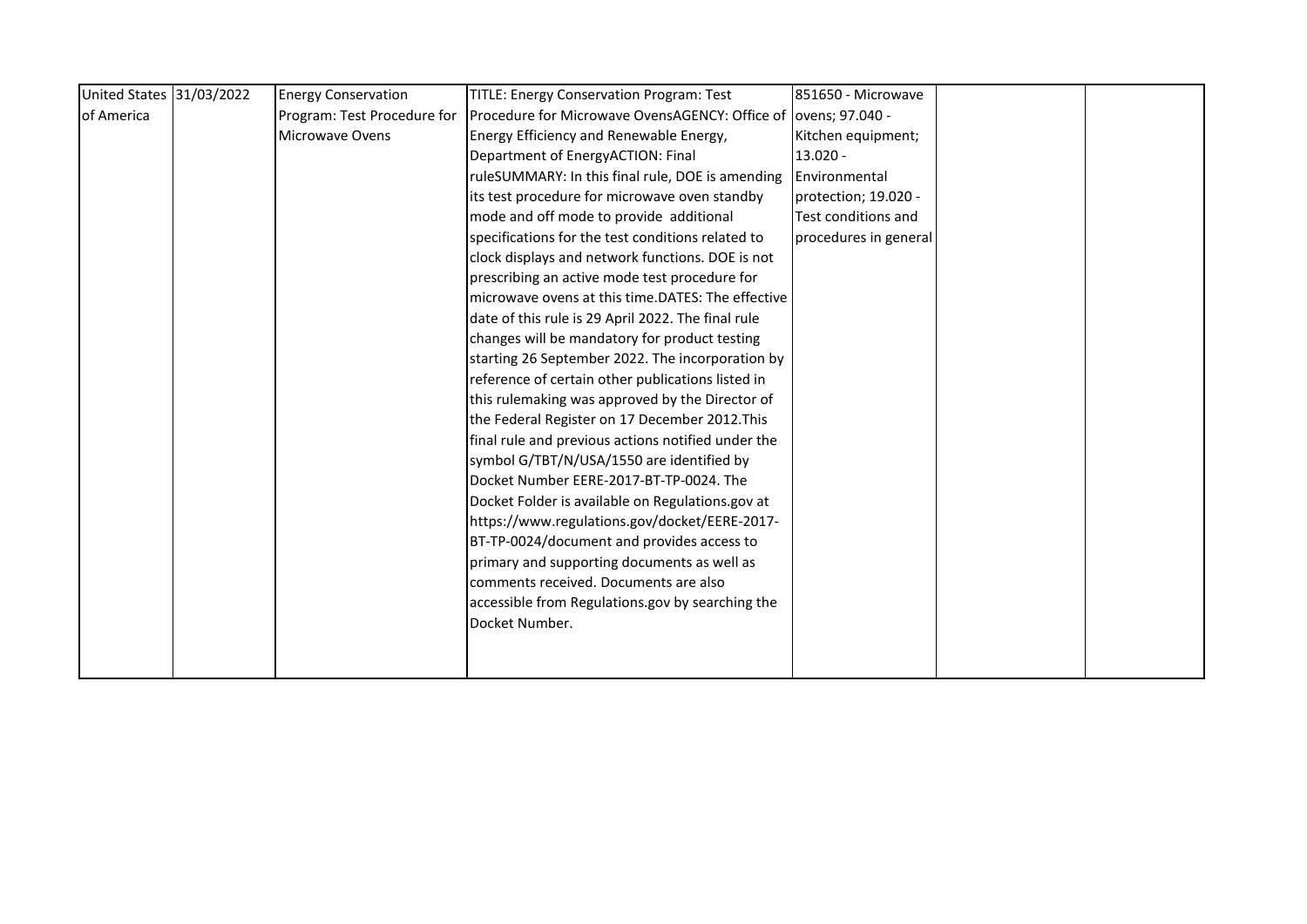| United States 31/03/2022 | <b>Electronic Chart and</b> | Advance notice of proposed rulemaking - The          | 47.020.70 -        | Protection of human    | 27/06/2022 |
|--------------------------|-----------------------------|------------------------------------------------------|--------------------|------------------------|------------|
| of America               | Navigational Equipment      | Coast Guard seeks public input regarding the         | Navigation and     | health or safety (TBT) |            |
|                          | Carriage Requirements       | modification of the chart and navigational           | control equipment; |                        |            |
|                          |                             | equipment carriage requirements in the Code of       | $33.060 -$         |                        |            |
|                          |                             | Federal Regulations (CFR). This advance notice of    | Radiocommunication |                        |            |
|                          |                             | proposed rulemaking (ANPRM) outlines the Coast 5     |                    |                        |            |
|                          |                             | Guard's broad strategy to revise its CFR chart and   |                    |                        |            |
|                          |                             | navigational equipment carriage requirements to      |                    |                        |            |
|                          |                             | implement statutory electronic-chart-use             |                    |                        |            |
|                          |                             | provisions for commercial U.S.-flagged vessels and   |                    |                        |            |
|                          |                             | certain foreign-flagged vessels operating in the     |                    |                        |            |
|                          |                             | waters of the United States. This ANPRM is           |                    |                        |            |
|                          |                             | necessary to obtain additional information from      |                    |                        |            |
|                          |                             | the public before issuing a notice of proposed       |                    |                        |            |
|                          |                             | rulemaking. It will allow us to verify the extent of |                    |                        |            |
|                          |                             | the requirements for the rule, such as how widely    |                    |                        |            |
|                          |                             | electronic charts currently are used, which types    |                    |                        |            |
|                          |                             | of vessels are using them, the appropriate           |                    |                        |            |
|                          |                             | equipment requirements for different vessel          |                    |                        |            |
|                          |                             | classes, and where the vessels operate, and will     |                    |                        |            |
|                          |                             | thereby allow us to tailor electronic chart          |                    |                        |            |
|                          |                             | requirements to vessel class and location.           |                    |                        |            |
|                          |                             |                                                      |                    |                        |            |
|                          |                             |                                                      |                    |                        |            |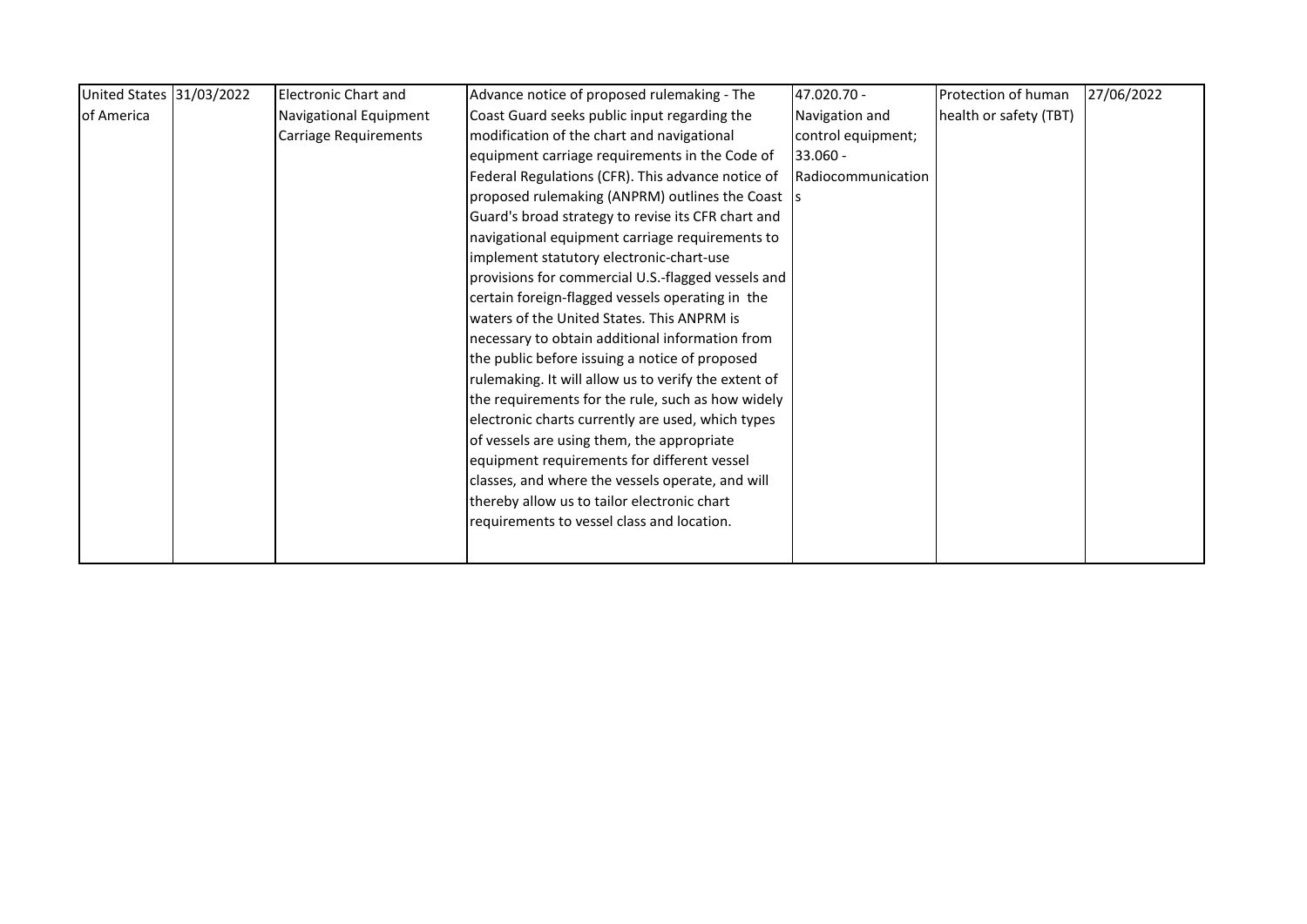| United States 31/03/2022 | Occupant Protection for          | TITLE: Occupant Protection for Vehicles With         | 87 - VEHICLES OTHER     |  |
|--------------------------|----------------------------------|------------------------------------------------------|-------------------------|--|
| of America               | <b>Automated Driving Systems</b> | Automated Driving SystemsAGENCY: National            | THAN RAILWAY OR         |  |
|                          |                                  | Highway Traffic Safety Administration (NHTSA),       | TRAMWAY ROLLING-        |  |
|                          |                                  | Department of Transportation.ACTION: Final           | <b>STOCK, AND PARTS</b> |  |
|                          |                                  | ruleSUMMARY: This final rule amends the              | <b>AND ACCESSORIES</b>  |  |
|                          |                                  | occupant protection Federal motor vehicle safety     | THEREOF; 43.040.80 -    |  |
|                          |                                  | standards (FMVSSs) to account for future vehicles    | Crash protection and    |  |
|                          |                                  | Ithat do not have the traditional manual controls    | restraint systems;      |  |
|                          |                                  | associated with a human driver because they are      | 03.120 - Quality;       |  |
|                          |                                  | equipped with Automated Driving Systems (ADS).       | 19.020 - Test           |  |
|                          |                                  | This final rule makes clear that, despite their      | conditions and          |  |
|                          |                                  | innovative designs, vehicles with ADS technology     | procedures in general   |  |
|                          |                                  | must continue to provide the same high levels of     |                         |  |
|                          |                                  | occupant protection that current passenger           |                         |  |
|                          |                                  | vehicles provide. The occupant protection            |                         |  |
|                          |                                  | standards are currently written for traditionally    |                         |  |
|                          |                                  | designed vehicles and use terms such as "driver's    |                         |  |
|                          |                                  | seat" and "steering wheel," that are not             |                         |  |
|                          |                                  | meaningful to vehicle designs that, for example,     |                         |  |
|                          |                                  | lack a steering wheel or other driver controls. This |                         |  |
|                          |                                  | final rule updates the standards in a manner that    |                         |  |
|                          |                                  | clarifies existing terminology while avoiding        |                         |  |
|                          |                                  | unnecessary terminology, and, in doing so,           |                         |  |
|                          |                                  | resolves ambiguities in applying the standards to    |                         |  |
|                          |                                  | ADS-equipped vehicles without traditional manual     |                         |  |
|                          |                                  | controls. In addition, this final rule amends the    |                         |  |
|                          |                                  | standards in a manner that maintains the existing    |                         |  |
|                          |                                  | regulatory text whenever possible, to make clear     |                         |  |
|                          |                                  | that this rule maintains the level of crash          |                         |  |
|                          |                                  | protection currently provided occupants in more      |                         |  |
|                          |                                  |                                                      |                         |  |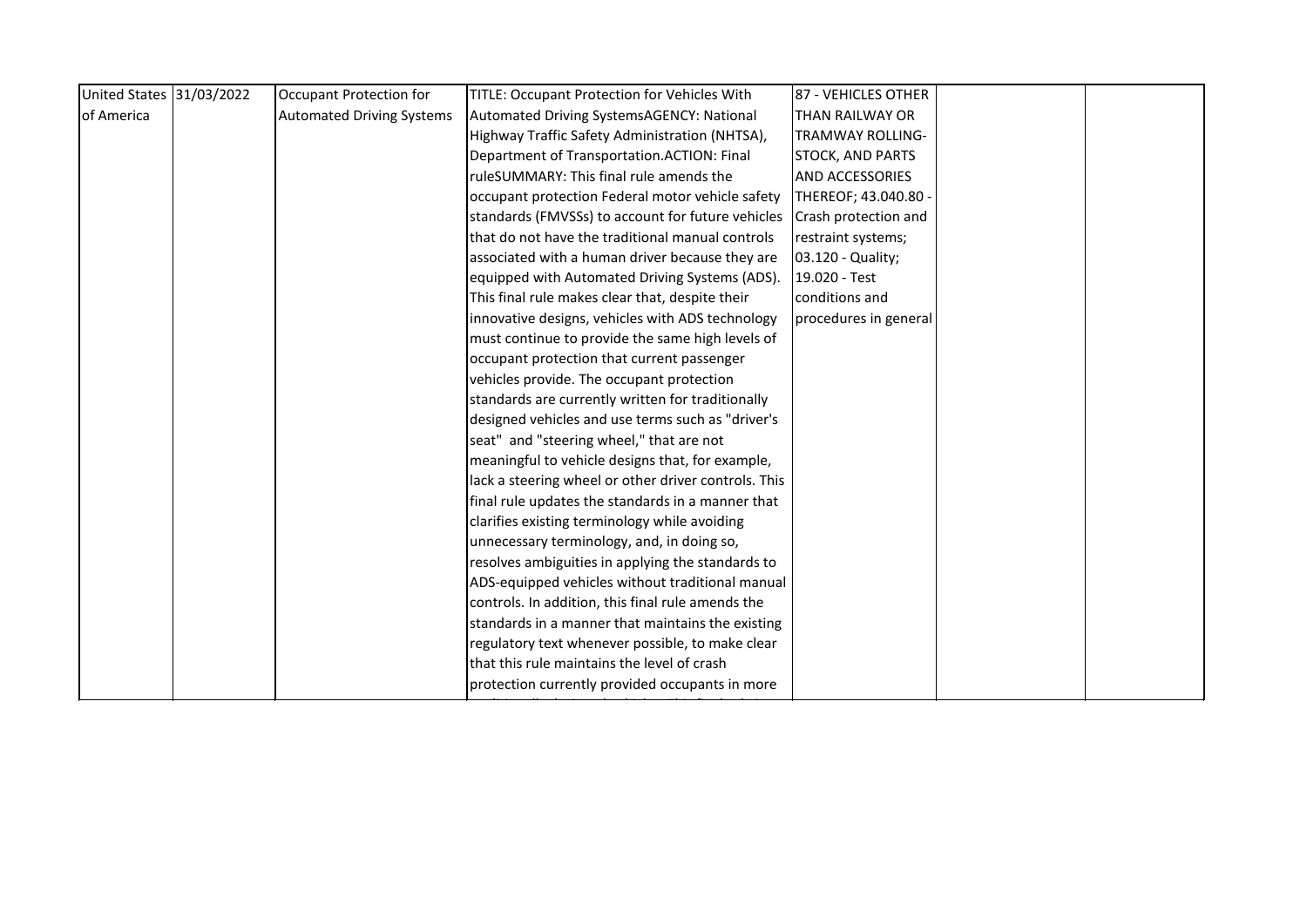| United States 31/03/2022 | <b>Energy Conservation</b>        | Notice of proposed rulemaking and request for                                | 8415 - Air              | Prevention of       | 31/05/2022 |
|--------------------------|-----------------------------------|------------------------------------------------------------------------------|-------------------------|---------------------|------------|
| of America               | Program: Energy                   | comment - The Energy Policy and Conservation                                 | conditioning            | deceptive practices |            |
|                          | <b>Conservation Standards for</b> | Act, as amended ("EPCA"), prescribes energy                                  | machines comprising     | and consumer        |            |
|                          | Air Cooled, Three-Phase,          | conservation standards for various consumer                                  | a motor-driven fan      | protection (TBT);   |            |
|                          | <b>Small Commercial Air</b>       | products and certain commercial and industrial                               | and elements for        | Protection of the   |            |
|                          | <b>Conditioners and Heat</b>      | equipment, including small, large, and very large                            | changing the            | environment (TBT)   |            |
|                          | Pumps With a Cooling              | commercial package air conditioning and heating                              | temperature and         |                     |            |
|                          | Capacity of Less Than 65,000      | equipment, of which air cooled, three-phase, small humidity, incl. those     |                         |                     |            |
|                          |                                   | Btu/h and Air-Cooled, Three- commercial air conditioners and heat pumps with | machines in which       |                     |            |
|                          | Phase, Variable Refrigerant       | a cooling capacity of less than 65,000 Btu/h and                             | the humidity cannot     |                     |            |
|                          | Flow Air Conditioners and         | air-cooled, three-phase, variable refrigerant flow                           | be separately           |                     |            |
|                          | Heat Pumps With a Cooling         | air conditioners and heat pumps with a cooling                               | regulated; parts        |                     |            |
|                          | Capacity of Less Than 65,000      | capacity of less than 65,000 Btu/h are categories.                           | thereof; 8418 -         |                     |            |
|                          | Btu/h                             | EPCA requires the U.S. Department of Energy                                  | Refrigerators,          |                     |            |
|                          |                                   | ("DOE" or "the Department") to consider the need freezers and other          |                         |                     |            |
|                          |                                   | for amended standards each time the relevant                                 | refrigerating or        |                     |            |
|                          |                                   | industry standard is amended with respect to the                             | freezing equipment,     |                     |            |
|                          |                                   | standard levels or design requirements applicable                            | electric or other; heat |                     |            |
|                          |                                   | to that equipment, or periodically under a six-year-pumps; parts thereof     |                         |                     |            |
|                          |                                   | lookback review provision. For the three-phase                               | (excl. air conditioning |                     |            |
|                          |                                   | equipment that is the subject of this notice of                              | machines of heading     |                     |            |
|                          |                                   | proposed rulemaking ("NOPR"), DOE is proposing                               | 8415); 8419 -           |                     |            |
|                          |                                   | amended energy conservation standards that rely                              | Machinery, plant or     |                     |            |
|                          |                                   | on new efficiency metrics and align with amended laboratory                  |                         |                     |            |
|                          |                                   | efficiency levels in the industry standard. DOE has                          | equipment whether       |                     |            |
|                          |                                   | preliminarily determined that it lacks clear and                             | or not electrically     |                     |            |
|                          |                                   | convincing evidence required by the statute to                               | heated (excl.           |                     |            |
|                          |                                   | adopt standards more stringent than the levels                               | furnaces, ovens and     |                     |            |
|                          |                                   | specified in the industry standard. This NOPR also                           | other equipment of      |                     |            |
|                          |                                   | announces a webinar to receive comment on                                    | heading 8514), for      |                     |            |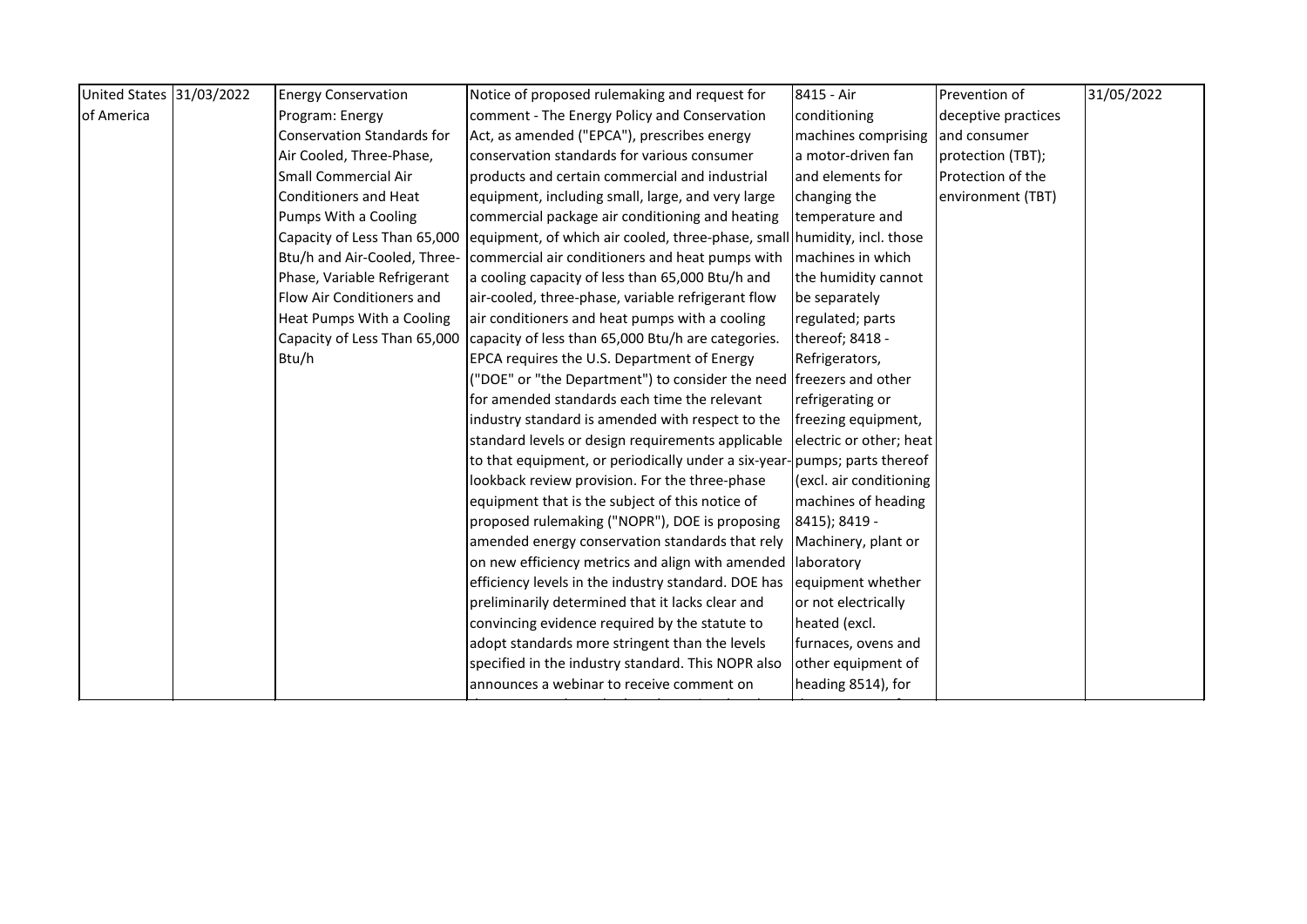| United States 30/03/2022 |                              | Control of Air Pollution From TITLE: Control of Air Pollution From New Motor | 43.080 - Commercial   |  |
|--------------------------|------------------------------|------------------------------------------------------------------------------|-----------------------|--|
| of America               | New Motor Vehicles: Heavy-   | Vehicles: Heavy-Duty Engine and Vehicle                                      | vehicles; 13.020.40 - |  |
|                          | <b>Duty Engine Standards</b> | StandardsAGENCY: Environmental Protection                                    | Pollution, pollution  |  |
|                          |                              | Agency (EPA)ACTION: Proposed ruleSUMMARY:                                    | control and           |  |
|                          |                              | The Environmental Protection Agency (EPA) is                                 | conservation;         |  |
|                          |                              | proposing a rule that would reduce air pollution                             | 13.040.50 - Transport |  |
|                          |                              | from highway heavy-duty vehicles and engines,                                | exhaust emissions     |  |
|                          |                              | including ozone, particulate matter, and                                     |                       |  |
|                          |                              | greenhouse gases. This proposal would change the                             |                       |  |
|                          |                              | heavy-duty emission control program--including                               |                       |  |
|                          |                              | the standards, test procedures, useful life,                                 |                       |  |
|                          |                              | warranty, and other requirements--to further                                 |                       |  |
|                          |                              | reduce the air quality impacts of heavy-duty                                 |                       |  |
|                          |                              | engines across a range of operating conditions and                           |                       |  |
|                          |                              | over a longer period of the operational life of                              |                       |  |
|                          |                              | heavy-duty engines. Heavy-duty vehicles and                                  |                       |  |
|                          |                              | engines are important contributors to                                        |                       |  |
|                          |                              | concentrations of ozone and particulate matter                               |                       |  |
|                          |                              | and their resulting threat to public health, which                           |                       |  |
|                          |                              | includes premature death, respiratory illness                                |                       |  |
|                          |                              | (including childhood asthma), cardiovascular                                 |                       |  |
|                          |                              | problems, and other adverse health impacts. This                             |                       |  |
|                          |                              | proposal would reduce emissions of nitrogen                                  |                       |  |
|                          |                              | oxides and other pollutants. In addition, this                               |                       |  |
|                          |                              | proposal would make targeted updates to the                                  |                       |  |
|                          |                              | existing Heavy-Duty Greenhouse Gas Emissions                                 |                       |  |
|                          |                              | Phase 2 program, proposing that further GHG                                  |                       |  |
|                          |                              | reductions in the MY 2027 timeframe are                                      |                       |  |
|                          |                              | appropriate considering lead time, costs, and                                |                       |  |
|                          |                              | other factors, including market shifts to zero-                              |                       |  |
|                          |                              |                                                                              |                       |  |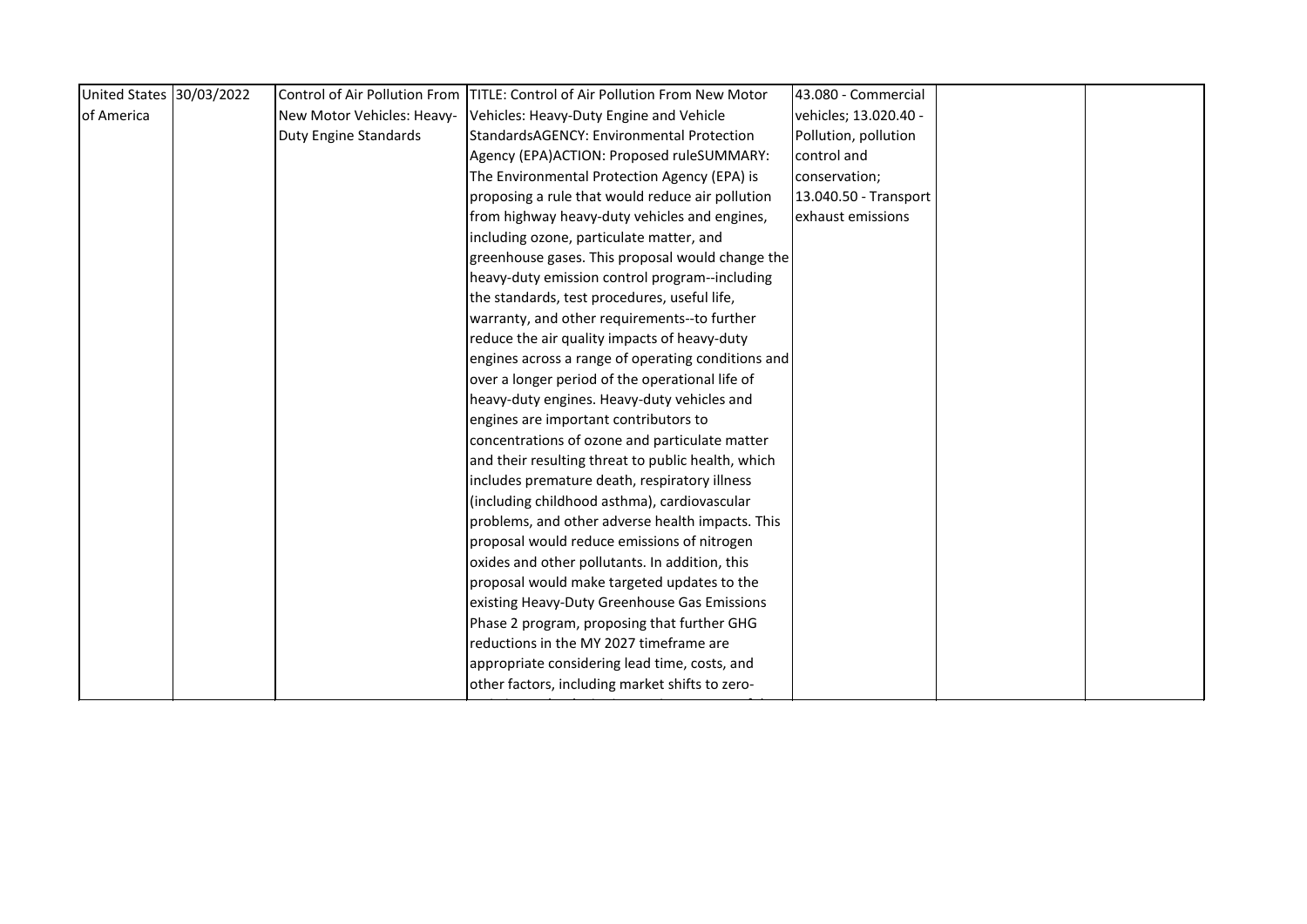| United States 29/03/2022 | <b>Energy Conservation</b>        | <b>TITLE: Energy Conservation Program: Energy</b>                           | 841869 -             |  |
|--------------------------|-----------------------------------|-----------------------------------------------------------------------------|----------------------|--|
| of America               | Program: Energy                   | Conservation Standards for Automatic Commercial Refrigerating or            |                      |  |
|                          | <b>Conservation Standards for</b> | Ice MakersAGENCY: Office of Energy Efficiency and freezing equipment        |                      |  |
|                          | Automatic Commercial Ice          | Renewable Energy, Department of EnergyACTION: and absorption heat           |                      |  |
|                          | <b>Makers</b>                     | Notification of availability of preliminary technical pumps (excl.          |                      |  |
|                          |                                   | support document and request for                                            | refrigerating and    |  |
|                          |                                   | commentSUMMARY: The U.S. Department of                                      | freezing furniture); |  |
|                          |                                   | Energy ("DOE") announces the availability of the                            | 841869 -             |  |
|                          |                                   | preliminary analysis it has conducted for purposes Refrigerating or         |                      |  |
|                          |                                   | of evaluating the need for amended energy                                   | freezing equipment   |  |
|                          |                                   | conservation standards for automatic commercial                             | (excl. refrigerating |  |
|                          |                                   | ice makers, which is set forth in the Department's                          | and freezing         |  |
|                          |                                   | preliminary technical support document ("TSD")                              | furniture); 97.130 - |  |
|                          |                                   | for this rulemaking. DOE will hold a public meeting Shop fittings; 13.020 - |                      |  |
|                          |                                   | via webinar to discuss and receive comment on its Environmental             |                      |  |
|                          |                                   | preliminary analysis. The meeting will cover the                            | protection           |  |
|                          |                                   | analytical framework, models, and tools used to                             |                      |  |
|                          |                                   | evaluate potential standards for this equipment,                            |                      |  |
|                          |                                   | the results of preliminary analyses performed by                            |                      |  |
|                          |                                   | DOE, the potential energy conservation standard                             |                      |  |
|                          |                                   | levels derived from these analyses (if DOE                                  |                      |  |
|                          |                                   | determines that proposed amendments are                                     |                      |  |
|                          |                                   | necessary), and other relevant issues. In addition,                         |                      |  |
|                          |                                   | DOE encourages written comments on these                                    |                      |  |
|                          |                                   | subjects.DATES:                                                             |                      |  |
|                          |                                   | Comments: Written comments and information                                  |                      |  |
|                          |                                   | will be accepted on or before 24 May                                        |                      |  |
|                          |                                   | 2022. Meeting: DOE will hold a webinar on                                   |                      |  |
|                          |                                   | Monday, 25 April 2022, from 1:00 p.m. to 4:00                               |                      |  |
|                          |                                   | p.m.Eastern Time. See section IV, "Public                                   |                      |  |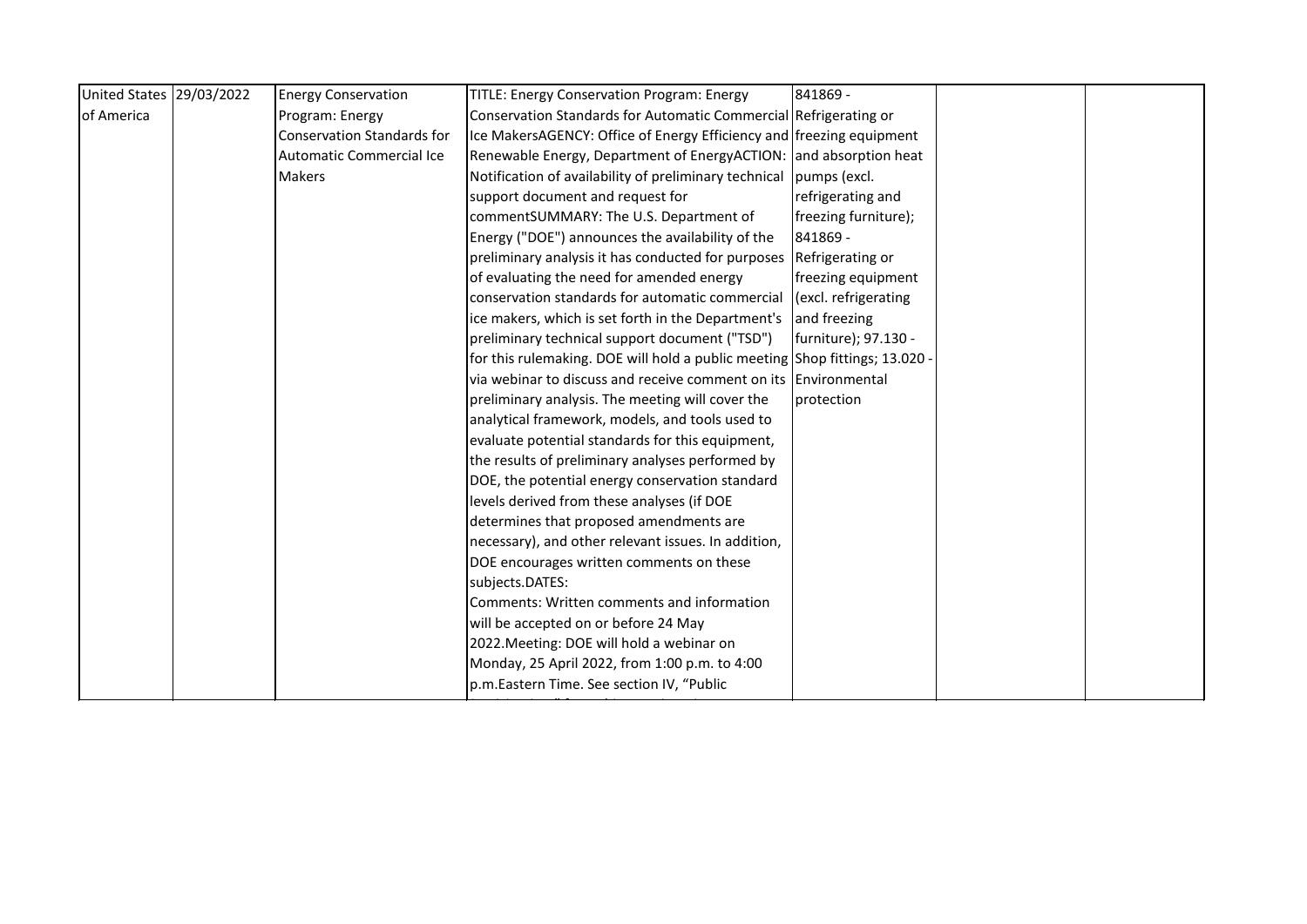| United States 28/03/2022 | <b>Energy Conservation</b>        | <b>TITLE: Energy Conservation Program: Test</b>                         | 23.060 - Valves;       |  |
|--------------------------|-----------------------------------|-------------------------------------------------------------------------|------------------------|--|
| of America               | Program for Consumer              | Procedures for Water Closets and UrinalsAGENCY: 191.140 - Installations |                        |  |
|                          | <b>Products and Certain</b>       | Office of Energy Efficiency and Renewable Energy,                       | in buildings; 13.020 - |  |
|                          | Commercial and Industrial         | Department of EnergyACTION: Final                                       | Environmental          |  |
|                          | <b>Equipment: Test Procedures</b> | ruleSUMMARY: This final rule amends the test                            | <b>I</b> protection    |  |
|                          | for Showerheads, Faucets,         | procedures for water closets and urinals to                             |                        |  |
|                          | Water Closets, Urinals, and       | reference the most recent update to the relevant                        |                        |  |
|                          | <b>Commercial Prerinse Spray</b>  | industry standard, American Society of                                  |                        |  |
|                          | Valves                            | Mechanical Engineers ("ASME") Standard                                  |                        |  |
|                          |                                   | A112.19.2-2018. In this final rule, the Department                      |                        |  |
|                          |                                   | of Energy ("DOE") is also amending certain                              |                        |  |
|                          |                                   | definitions and adding definitions for certain                          |                        |  |
|                          |                                   | terms that are currently used in the Federal test                       |                        |  |
|                          |                                   | procedures but are not defined.DATES: The                               |                        |  |
|                          |                                   | effective date of this rule is 22 April 2022. The final                 |                        |  |
|                          |                                   | rule changes will be mandatory for product testing                      |                        |  |
|                          |                                   | starting 19 September                                                   |                        |  |
|                          |                                   | 2022. The incorporation by reference of certain                         |                        |  |
|                          |                                   | material listed in this rule is approved by the                         |                        |  |
|                          |                                   | Director of the Federal Register as of 22 April                         |                        |  |
|                          |                                   | 2022. This final rule, the request for information;                     |                        |  |
|                          |                                   | extension of public comment period notified as                          |                        |  |
|                          |                                   | G/TBT/N/USA/708/Add.7 and the request for                               |                        |  |
|                          |                                   | information notified                                                    |                        |  |
|                          |                                   | as G/TBT/N/USA/708/Add.6 are identified by                              |                        |  |
|                          |                                   | Docket Number EERE-2019-BT-TP-0021. The                                 |                        |  |
|                          |                                   | Docket Folder is available                                              |                        |  |
|                          |                                   | at https://www.regulations.gov/docket/EERE-                             |                        |  |
|                          |                                   | 2019-BT-TP-0021/document and provides access                            |                        |  |
|                          |                                   | to primary documents as well as comments                                |                        |  |
|                          |                                   |                                                                         |                        |  |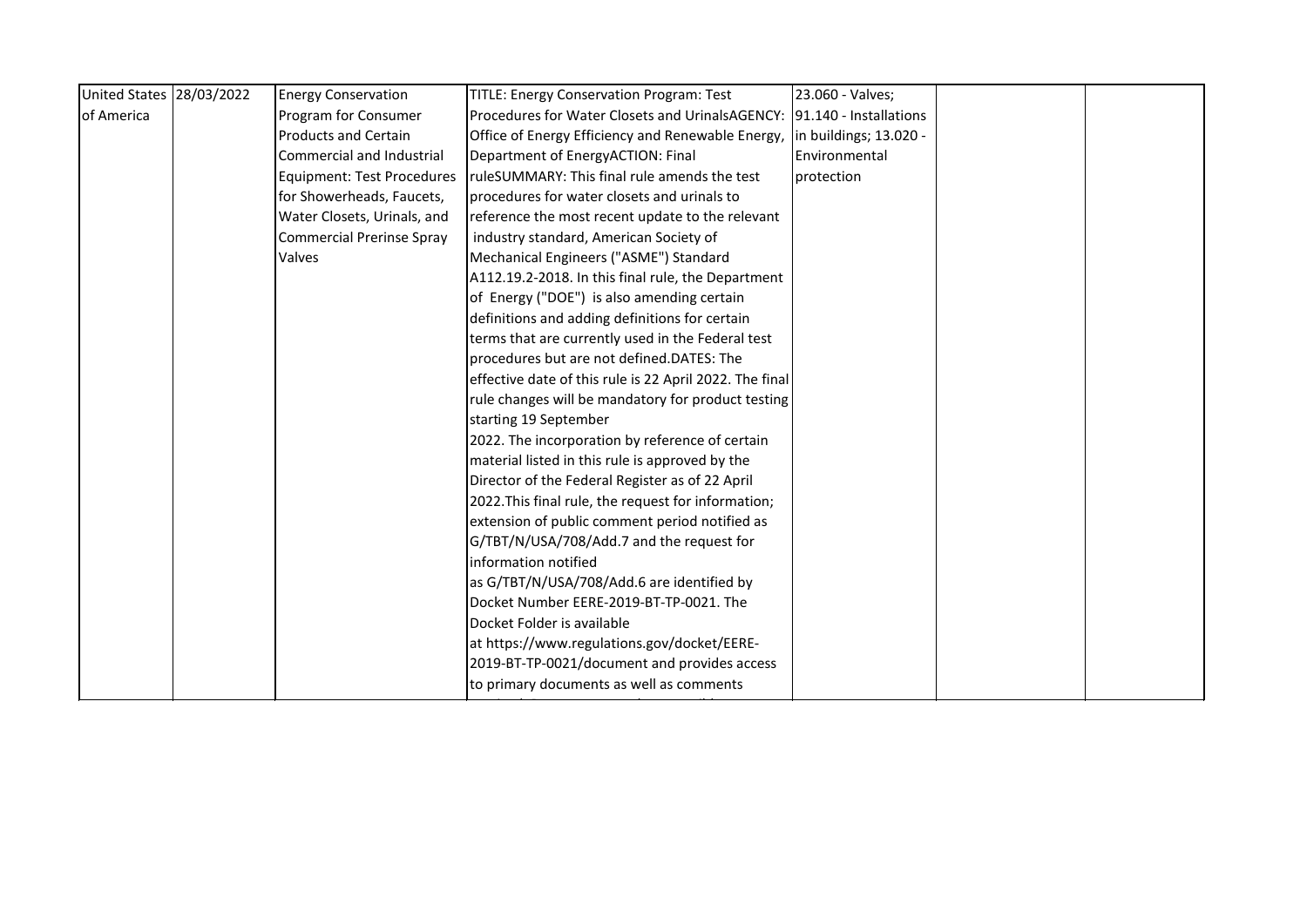| United States 28/03/2022 |                             | Prohibition of Children's Toys TITLE: Prohibition of Children's Toys and Child Care 97.190 - Equipment |                        |  |
|--------------------------|-----------------------------|--------------------------------------------------------------------------------------------------------|------------------------|--|
| of America               | and Child Care Articles     | Articles Containing Specified PhthalatesAGENCY:                                                        | for children; 97.200 - |  |
|                          | <b>Containing Specified</b> | <b>Consumer Product Safety CommissionACTION:</b>                                                       | Equipment for          |  |
|                          | Phthalates                  | Request for commentsSUMMARY: The Consumer                                                              | entertainment          |  |
|                          |                             | Product Safety Commission (Commission or CPSC)                                                         |                        |  |
|                          |                             | is publishing this document following a Federal                                                        |                        |  |
|                          |                             | court opinion remanding the Commission's final                                                         |                        |  |
|                          |                             | phthalates rule to allow the Commission to                                                             |                        |  |
|                          |                             | address two procedural deficiencies found by the                                                       |                        |  |
|                          |                             | court. This document seeks public comment                                                              |                        |  |
|                          |                             | regarding the justification for the phthalates final                                                   |                        |  |
|                          |                             | rule and the staff's cost-benefit analysis for                                                         |                        |  |
|                          |                             | continuing the interim prohibition on                                                                  |                        |  |
|                          |                             | DINP. Written comments should be submitted by 9                                                        |                        |  |
|                          |                             | May 2022. This request for comment and previous                                                        |                        |  |
|                          |                             | actions notified under the symbol                                                                      |                        |  |
|                          |                             | G/TBT/N/USA/947 are identified by Docket                                                               |                        |  |
|                          |                             | Number CPSC-2014-0033. The Docket Folder is                                                            |                        |  |
|                          |                             | available from Regulations.gov                                                                         |                        |  |
|                          |                             | at https://www.regulations.gov/docket/CPSC-                                                            |                        |  |
|                          |                             | 2014-0033/document and provides access to                                                              |                        |  |
|                          |                             | primary and supporting documents as well as                                                            |                        |  |
|                          |                             | comments received. Documents are also                                                                  |                        |  |
|                          |                             | accessible from Regulations.gov by searching the                                                       |                        |  |
|                          |                             | Docket Number. WTO Members and their                                                                   |                        |  |
|                          |                             | stakeholders are asked to submit comments to                                                           |                        |  |
|                          |                             | the USA TBT Enquiry Point by or                                                                        |                        |  |
|                          |                             | before 4pmEastern Time on 23 May                                                                       |                        |  |
|                          |                             | 2022. Comments received by the USA TBT Enquiry                                                         |                        |  |
|                          |                             | Point from WTO Members and their stakeholders                                                          |                        |  |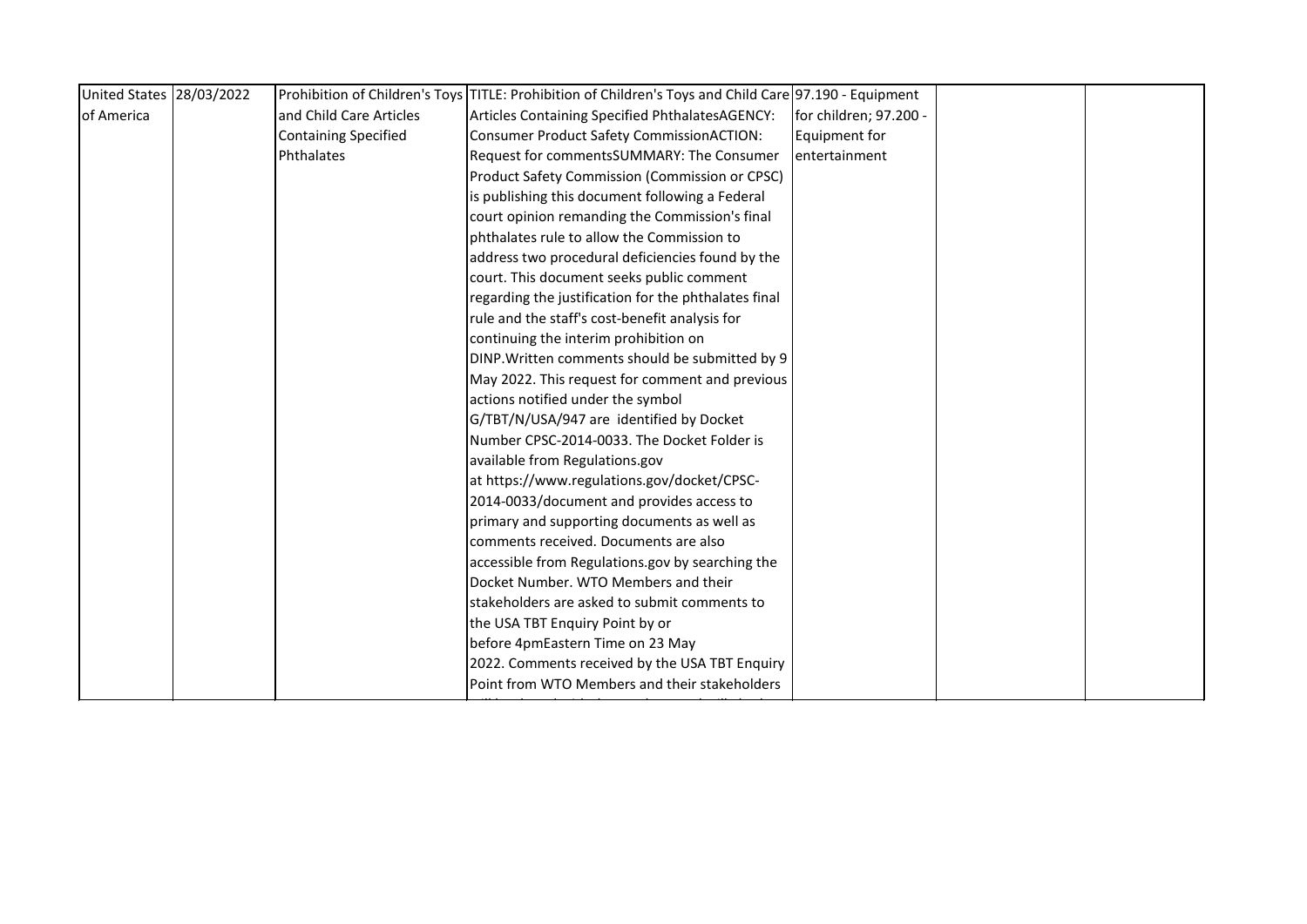| United States 28/03/2022 |                            | Milk and Cream Products and TITLE: Milk and Cream; Petition for an                 | 190190 - Malt            |  |
|--------------------------|----------------------------|------------------------------------------------------------------------------------|--------------------------|--|
| of America               |                            | Yogurt Products; Proposal to Administrative Stay of Action: Definitions and        | extract; food            |  |
|                          | Revoke the Standards for   | Standards of Identity for Yogurt, Lowfat Yogurt,                                   | preparations of flour,   |  |
|                          | Lowfat Yogurt and Nonfat   | and Nonfat YogurtAGENCY: Food and Drug                                             | groats, meal, starch     |  |
|                          | Yogurt and to Amend the    | Administration, HHSACTION: Final rule;                                             | or malt extract, not     |  |
|                          | <b>Standard for Yogurt</b> | notification of administrative staySUMMARY: The                                    | containing cocoa or      |  |
|                          |                            | Food and Drug Administration (FDA or we) is                                        | containing < 40% by      |  |
|                          |                            | providing notice of a stay of the effectiveness of                                 | weight of cocoa          |  |
|                          |                            | certain provisions of a final rule published in the                                | calculated on a          |  |
|                          |                            | Federal Register of 11 June 2021. The final rule                                   | totally defatted basis,  |  |
|                          |                            | amended the definition and standard of identity                                    | n.e.s. and food          |  |
|                          |                            | for yogurt and revoked the definitions and                                         | preparations of milk,    |  |
|                          |                            | standards of identity for lowfat yogurt and nonfat                                 | cream, butter milk,      |  |
|                          |                            | yogurt. FDA is publishing this notification in                                     | sour milk, sour          |  |
|                          |                            | response to objections timely filed in accordance                                  | cream, whey,             |  |
|                          |                            | with regulatory requirements.DATES: FDA is                                         | yoghourt, kefir or       |  |
|                          |                            | administratively staying certain provisions in the                                 | similar goods of         |  |
|                          |                            | final rule published on 11 June 2021 (86 FR                                        | heading 0401 to          |  |
|                          |                            | 31117). FDA will publish a                                                         | 0404, not containing     |  |
|                          |                            | document in the Federal Register lifting the stay or $\vert$ cocoa or containing < |                          |  |
|                          |                            | taking further action as needed. This final rule;                                  | 5% by weight of          |  |
|                          |                            | notification of administrative stay and previous                                   | cocoa calculated on a    |  |
|                          |                            | actions notified under the symbol                                                  | totally defatted basis,  |  |
|                          |                            | G/TBT/N/USA/446 are identified by Docket                                           | n.e.s. (excl. for infant |  |
|                          |                            | Number FDA-2000-P-0126. The Docket Folder is                                       | use, put up for retail   |  |
|                          |                            | available on Regulations.gov                                                       | sale, and mixes and      |  |
|                          |                            | at https://www.regulations.gov/docket/FDA-2000- doughs for the                     |                          |  |
|                          |                            | P-0126/document and provides access to primary                                     | preparation of           |  |
|                          |                            | and supporting documents as well as comments                                       | bakers' wares of         |  |
|                          |                            | received. Documents are also accessible                                            | heading 1905);           |  |
|                          |                            |                                                                                    |                          |  |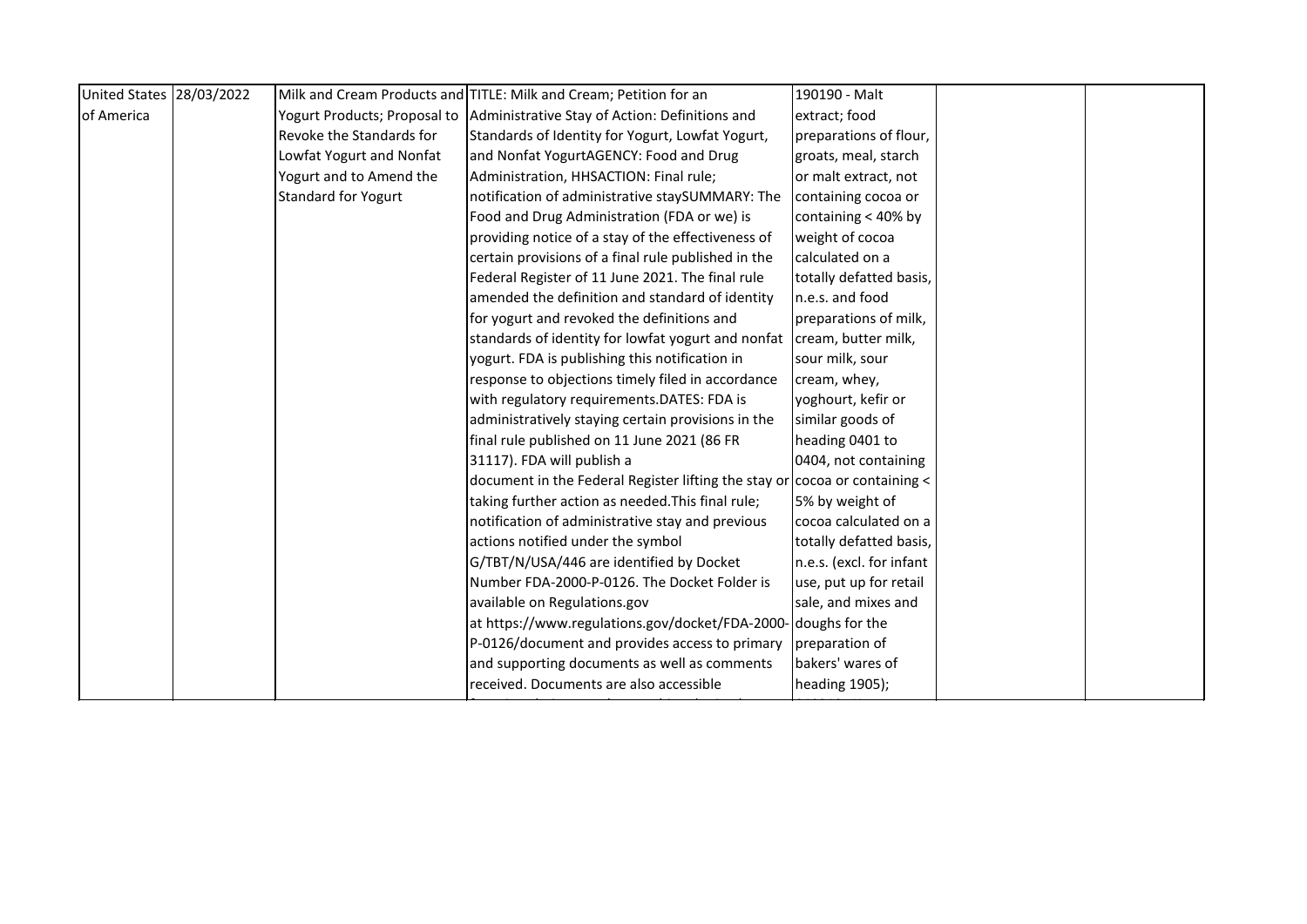| United States 28/03/2022 | National Organic Program;    | TITLE: National Organic Program; National List of                       | 67.040 - Food         |  |
|--------------------------|------------------------------|-------------------------------------------------------------------------|-----------------------|--|
| of America               | National List of Allowed and | Allowed and Prohibited Substances--Crops and                            | products in general;  |  |
|                          |                              | Prohibited Substances--Crops Handling From October 2019 NOSB AGENCY:    | 65.080 - Fertilizers; |  |
|                          | and Handling From October    | Agricultural Marketing Service, USDAACTION: Final 67.020 - Processes in |                       |  |
|                          | 2019 NOSB                    | ruleSUMMARY: This rule amends the National List the food industry;      |                       |  |
|                          |                              | of Allowed and Prohibited Substances (National                          | 65.020 - Farming and  |  |
|                          |                              | List) section of the United States Department of                        | forestry; 71.080 -    |  |
|                          |                              | Agriculture's (USDA) organic regulations to                             | Organic chemicals     |  |
|                          |                              | implement recommendations submitted to the                              |                       |  |
|                          |                              | Secretary of Agriculture (Secretary) by the                             |                       |  |
|                          |                              | National Organic Standards Board (NOSB). This                           |                       |  |
|                          |                              | rule allows the following substances for organic                        |                       |  |
|                          |                              | production: potassium hypochlorite to treat                             |                       |  |
|                          |                              | irrigation water used in organic crop production                        |                       |  |
|                          |                              | and fatty alcohols for sucker control in organic                        |                       |  |
|                          |                              | tobacco production. This rule also removes the                          |                       |  |
|                          |                              | listing for dairy cultures, as it is redundant with an                  |                       |  |
|                          |                              | existing listing. This rule is effective on 22 April                    |                       |  |
|                          |                              | 2022. This final rule and the proposed rule notified                    |                       |  |
|                          |                              | as G/TBT/N/USA/1705 are identified by Docket                            |                       |  |
|                          |                              | Number AMS-NOP-19-0102. The Docket Folder is                            |                       |  |
|                          |                              | available on Regulations.gov at                                         |                       |  |
|                          |                              | https://www.regulations.gov/docket/AMS-NOP-19-                          |                       |  |
|                          |                              | 0102/document and provides access to primary                            |                       |  |
|                          |                              | documents as well as comments received.                                 |                       |  |
|                          |                              | Documents are also accessible from                                      |                       |  |
|                          |                              | Regulations.gov by searching the Docket Number.                         |                       |  |
|                          |                              |                                                                         |                       |  |
|                          |                              |                                                                         |                       |  |
|                          |                              |                                                                         |                       |  |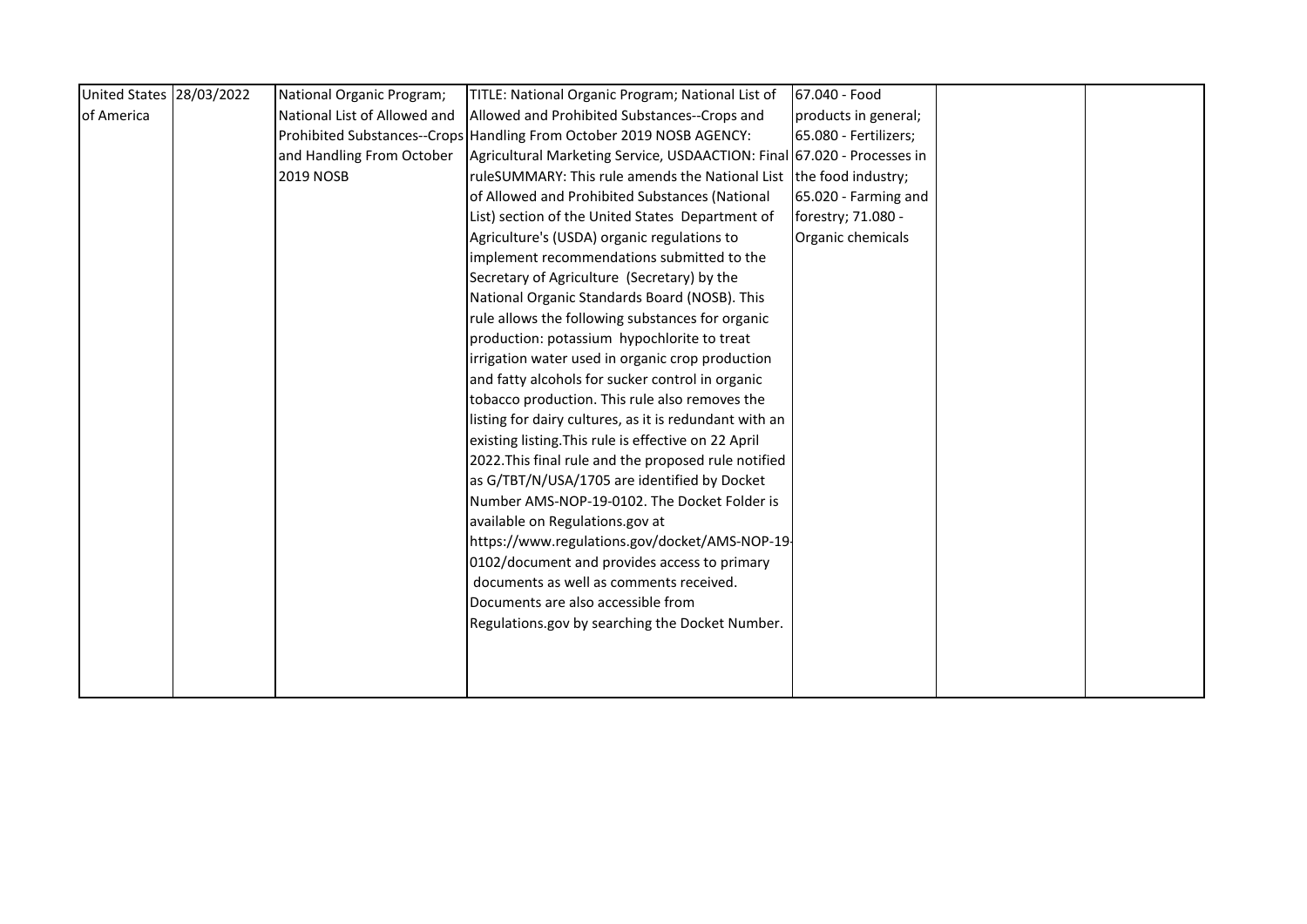| United States 28/03/2022 | <b>Energy Conservation</b>         | Notice of proposed rulemaking and request for                         | 841510 - Window or                  | Protection of the    | 23/05/2022 |
|--------------------------|------------------------------------|-----------------------------------------------------------------------|-------------------------------------|----------------------|------------|
| of America               | Program: Test Procedure for        | comment - The U.S. Department of Energy ("DOE") wall air conditioning |                                     | environment (TBT);   |            |
|                          | <b>Test Procedures for Central</b> | proposes to amend the test procedures for central machines, self-     |                                     | Quality requirements |            |
|                          | Air Conditioners and Heat          | air conditioners and heat pumps that will be                          | contained or "split-                | (TBT)                |            |
|                          | Pumps                              | required for certification of compliance with                         | system"; 841861 -                   |                      |            |
|                          |                                    | applicable energy conservation standards starting                     | Heat pumps (excl. air               |                      |            |
|                          |                                    | 1 January 2023 to address a limited number of                         | conditioning                        |                      |            |
|                          |                                    | specific issues. DOE is seeking comment from                          | machines of heading                 |                      |            |
|                          |                                    | interested parties on the proposal.                                   | 8415); 13.020 -                     |                      |            |
|                          |                                    |                                                                       | Environmental                       |                      |            |
|                          |                                    |                                                                       | protection; 03.120 -                |                      |            |
|                          |                                    |                                                                       | Quality; 19.020 - Test              |                      |            |
|                          |                                    |                                                                       | conditions and                      |                      |            |
|                          |                                    |                                                                       | procedures in                       |                      |            |
|                          |                                    |                                                                       | general; 23.120 -                   |                      |            |
|                          |                                    |                                                                       | Ventilators. Fans. Air-             |                      |            |
|                          |                                    |                                                                       | conditioners; 27.080 -              |                      |            |
|                          |                                    |                                                                       | Heat pumps                          |                      |            |
|                          |                                    |                                                                       |                                     |                      |            |
|                          |                                    |                                                                       |                                     |                      |            |
| United States 18/03/2022 | <b>Updating References to</b>      | Proposed rule - In this document, the Federal                         | 31.020 - Electronic                 | Prevention of        | 18/04/2022 |
| of America               | Standards Related to the           | Communications Commission (Commission)                                | components in                       | deceptive practices  |            |
|                          | <b>Commission's Equipment</b>      | proposes targeted updates to its rules to                             | general; 19.020 - Test and consumer |                      |            |
|                          | Authorization Program              | incorporate new and updated standards that are                        | conditions and                      | protection (TBT);    |            |
|                          |                                    | integral to the testing of equipment                                  | procedures in                       | Quality requirements |            |
|                          |                                    | and accreditation of laboratories that test RF                        | general; 33.060 -                   | (TBT)                |            |
|                          |                                    | devices.                                                              | Radiocommunication                  |                      |            |
|                          |                                    |                                                                       | s; 03.120 - Quality;                |                      |            |
|                          |                                    |                                                                       | 19.080 - Electrical                 |                      |            |
|                          |                                    |                                                                       | and electronic testing              |                      |            |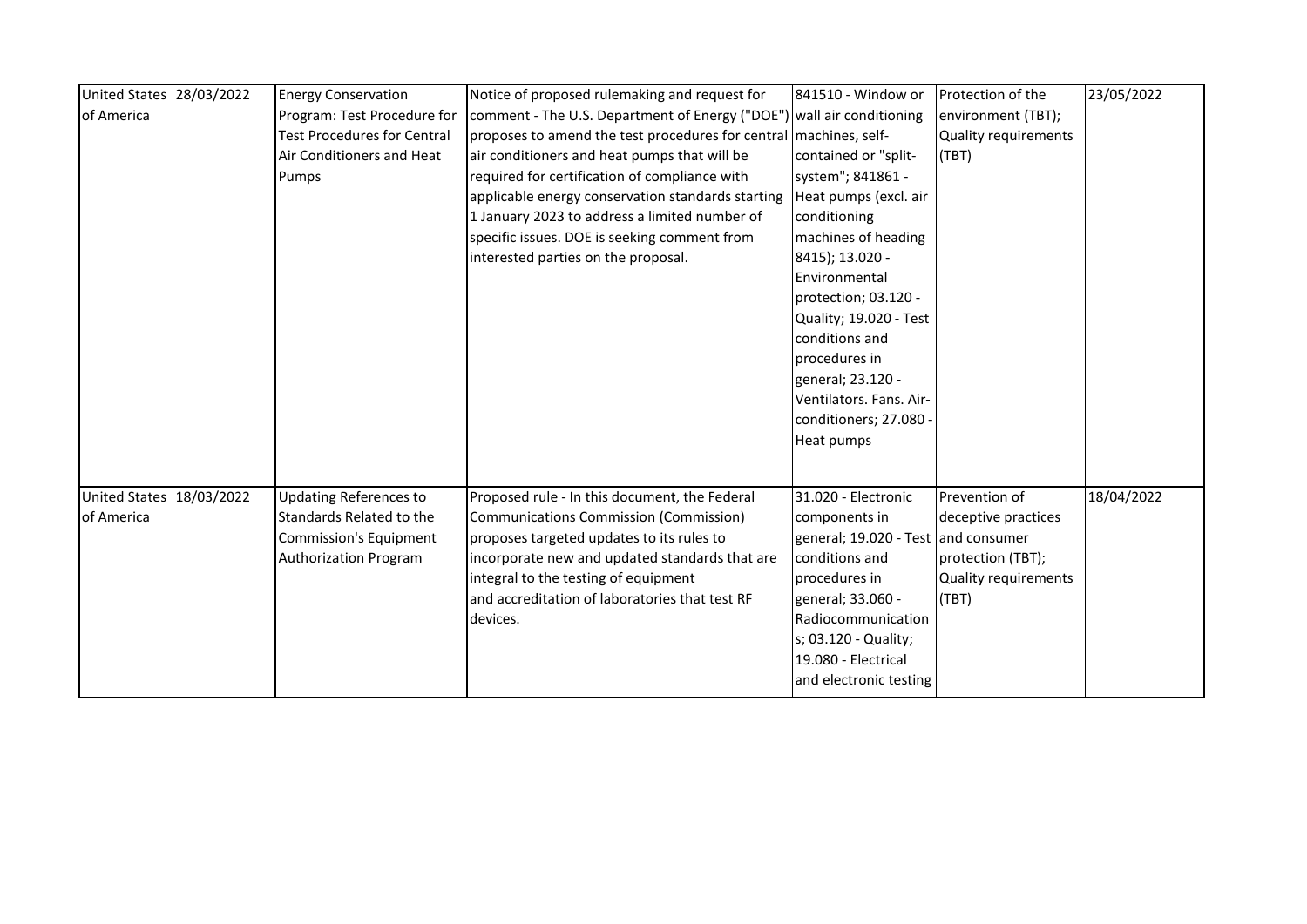| United States 16/03/2022 | <b>Energy Conservation</b>  | Notice of proposed rulemaking and request for                           | 840310 - Central        | Protection of the           | 16/05/2022 |
|--------------------------|-----------------------------|-------------------------------------------------------------------------|-------------------------|-----------------------------|------------|
| of America               | Program: Test Procedure for | comment - The U.S. Department of Energy ("DOE") heating boilers, non-   |                         | environment (TBT);          |            |
|                          | <b>Consumer Boilers</b>     | proposes to amend the test procedures for                               | electric (excl. vapour  | <b>Quality requirements</b> |            |
|                          |                             | consumer boilers to incorporate by reference                            | generating boilers      | (TBT)                       |            |
|                          |                             | the latest version of the industry standards                            | and super-heated        |                             |            |
|                          |                             | currently referenced in the Federal test                                | water boilers of        |                             |            |
|                          |                             | procedure. DOE proposes to relocate the test                            | heading 8402);          |                             |            |
|                          |                             | procedure in a new appendix separate from the                           | <b>840310 - Central</b> |                             |            |
|                          |                             | residential furnace test procedure. DOE also                            | heating boilers, non-   |                             |            |
|                          |                             | proposes to remove an extraneous definition from electric (excl. vapour |                         |                             |            |
|                          |                             | its regulatory definitions. DOE is seeking comment generating boilers   |                         |                             |            |
|                          |                             | from interested parties on the proposal.                                | and superheated         |                             |            |
|                          |                             |                                                                         | water boilers of        |                             |            |
|                          |                             |                                                                         | heading 8402); 8416 -   |                             |            |
|                          |                             |                                                                         | Furnace burners for     |                             |            |
|                          |                             |                                                                         | liquid fuel, for        |                             |            |
|                          |                             |                                                                         | pulverised solid fuel   |                             |            |
|                          |                             |                                                                         | or for gas; mechanical  |                             |            |
|                          |                             |                                                                         | stokers, incl. their    |                             |            |
|                          |                             |                                                                         | mechanical grates,      |                             |            |
|                          |                             |                                                                         | mechanical ash          |                             |            |
|                          |                             |                                                                         | dischargers and         |                             |            |
|                          |                             |                                                                         | similar appliances;     |                             |            |
|                          |                             |                                                                         | parts thereof; 97.100 - |                             |            |
|                          |                             |                                                                         | Domestic,               |                             |            |
|                          |                             |                                                                         | commercial and          |                             |            |
|                          |                             |                                                                         | industrial heating      |                             |            |
|                          |                             |                                                                         | appliances; 27.060 -    |                             |            |
|                          |                             |                                                                         | Burners. Boilers;       |                             |            |
|                          |                             |                                                                         | 19.020 - Test           |                             |            |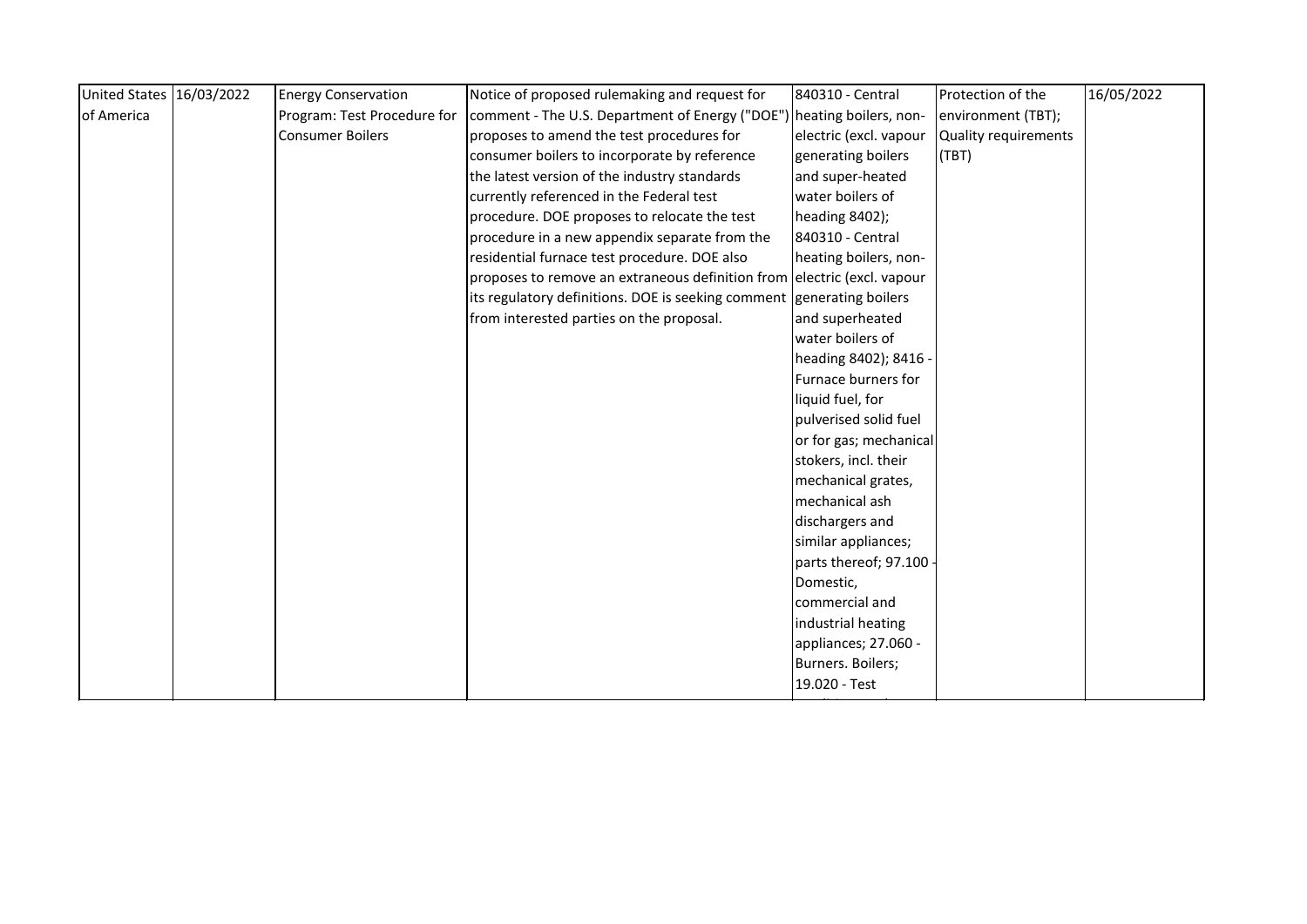| United States 16/03/2022 | Make Inoperative           | Make Inoperative Exemptions; Vehicle                   | 43.040 - Road vehicle Prevention of                                                                |                     |  |
|--------------------------|----------------------------|--------------------------------------------------------|----------------------------------------------------------------------------------------------------|---------------------|--|
|                          | <b>Exemptions; Vehicle</b> | Modifications To Accommodate People With               | systems                                                                                            | deceptive practices |  |
|                          | <b>Modifications To</b>    | Disabilities; Modifications by Rental Car              |                                                                                                    | and consumer        |  |
|                          | Accommodate People With    | CompaniesAGENCY: National Highway Traffic              |                                                                                                    | protection (TBT)    |  |
|                          | Disabilities, Roof Crush   | Safety Administration (NHTSA), Department of           |                                                                                                    |                     |  |
|                          | Resistance                 | Transportation (DOT) ACTION: Final                     |                                                                                                    |                     |  |
|                          |                            | ruleSUMMARY: This final rule amends NHTSA's            |                                                                                                    |                     |  |
|                          |                            | regulations regarding exemptions to the make           |                                                                                                    |                     |  |
|                          |                            | inoperative prohibition to                             |                                                                                                    |                     |  |
|                          |                            | accommodate disabilities to include new                |                                                                                                    |                     |  |
|                          |                            | exemptions relating to the Federal motor vehicle       |                                                                                                    |                     |  |
|                          |                            | safety standards (FMVSS) for roof crush                |                                                                                                    |                     |  |
|                          |                            | resistance, rear visibility, and air bags. The air bag |                                                                                                    |                     |  |
|                          |                            | provision permits rental car companies to make         |                                                                                                    |                     |  |
|                          |                            | inoperative a knee bolster air bag, on a               |                                                                                                    |                     |  |
|                          |                            | temporary basis, to permit the temporary               |                                                                                                    |                     |  |
|                          |                            | installation of hand controls to accommodate           |                                                                                                    |                     |  |
|                          |                            | persons with physical disabilities seeking to rent     |                                                                                                    |                     |  |
|                          |                            | the vehicle. We have drafted this rule to facilitate   |                                                                                                    |                     |  |
|                          |                            | the mobility of drivers and passengers with            |                                                                                                    |                     |  |
|                          |                            | physical disabilities in a manner that balances        |                                                                                                    |                     |  |
|                          |                            | safety and accessibility. This rulemaking responds     |                                                                                                    |                     |  |
|                          |                            | to a petition for rulemaking from the National         |                                                                                                    |                     |  |
|                          |                            | Mobility Equipment Dealers Association and from        |                                                                                                    |                     |  |
|                          |                            |                                                        |                                                                                                    |                     |  |
|                          |                            | an inquiry from Enterprise Holdings Co.DATES:          |                                                                                                    |                     |  |
|                          |                            |                                                        |                                                                                                    |                     |  |
|                          |                            | Reconsideration: Petitions for reconsideration         |                                                                                                    |                     |  |
|                          |                            | of this final rule must be received by 29              |                                                                                                    |                     |  |
|                          |                            | April 2022. WTO Members and their stakeholders         |                                                                                                    |                     |  |
|                          |                            |                                                        | Bruno Independent Living Aids, Inc., and to<br>This rule is effective 15 March 2022. Petitions for |                     |  |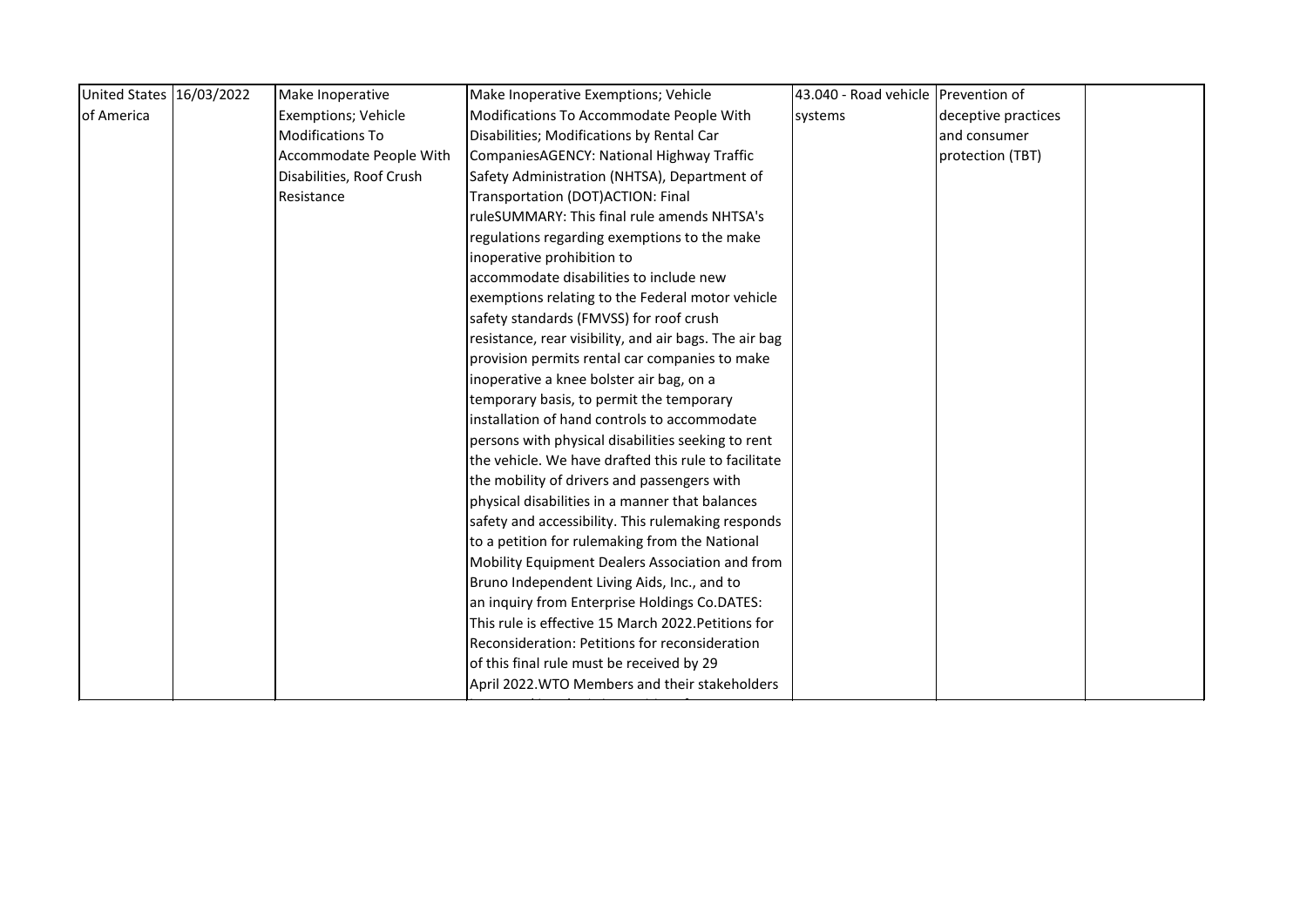| United States 15/03/2022 | <b>Energy Conservation</b>        | TITLE: Energy Conservation Program: Energy                                | 8415 - Air              | Protection of the |  |
|--------------------------|-----------------------------------|---------------------------------------------------------------------------|-------------------------|-------------------|--|
| of America               | Program: Energy                   | <b>Conservation Standards for Variable Refrigerant</b>                    | conditioning            | environment (TBT) |  |
|                          | <b>Conservation Standards for</b> | Flow Multi-Split Air Conditioners and Heat                                | machines comprising     |                   |  |
|                          | Variable Refrigerant Flow         | Pumps; ClarificationAGENCY: Office of Energy                              | a motor-driven fan      |                   |  |
|                          | Multi-Split Air Conditioners      | Efficiency and Renewable Energy, Department                               | and elements for        |                   |  |
|                          | and Heat Pumps                    | of EnergyACTION: Notice of proposed rulemaking                            | changing the            |                   |  |
|                          |                                   | and request for comment; clarificationSUMMARY:                            | temperature and         |                   |  |
|                          |                                   | On 10 February 2022, the U.S. Department of                               | humidity, incl. those   |                   |  |
|                          |                                   | Energy ("DOE" or "the Department") submitted a                            | machines in which       |                   |  |
|                          |                                   | notice of proposed rulemaking ("NOPR") to the                             | the humidity cannot     |                   |  |
|                          |                                   | Federal Register proposing amended                                        | be separately           |                   |  |
|                          |                                   | energy conservation standards for variable                                | regulated; parts        |                   |  |
|                          |                                   | refrigerant flow ("VRF") multi-split air conditioners thereof; 8415 - Air |                         |                   |  |
|                          |                                   | and VRF multi-split heat pumps,                                           | conditioning            |                   |  |
|                          |                                   | collectively referred to as "VRF multi-split                              | machines comprising     |                   |  |
|                          |                                   | systems" ("2022 VRF NOPR"). After submission of                           | a motor-driven fan      |                   |  |
|                          |                                   | the NOPR to the Office of the Federal Register                            | and elements for        |                   |  |
|                          |                                   | for publication, the U.S. District Court for the                          | changing the            |                   |  |
|                          |                                   | Western District of Louisiana issued a preliminary                        | temperature and         |                   |  |
|                          |                                   | injunction on 11 February 2022, in the case of                            | humidity, incl. those   |                   |  |
|                          |                                   | State of Louisiana v. Biden, which prohibits certain   machines in which  |                         |                   |  |
|                          |                                   | actions relating to the monetization of benefits                          | the humidity cannot     |                   |  |
|                          |                                   | associated with greenhouse gas emissions                                  | be separately           |                   |  |
|                          |                                   | reductions. Through this clarification document,                          | regulated; parts        |                   |  |
|                          |                                   | DOE is clarifying its response to a public comment                        | thereof; 8418 -         |                   |  |
|                          |                                   | in the 2022 VRF NOPR so as to avoid any confusion Refrigerators,          |                         |                   |  |
|                          |                                   | or ambiguity of DOE's response in light of                                | freezers and other      |                   |  |
|                          |                                   | the court's preliminary injunction and to reiterate                       | refrigerating or        |                   |  |
|                          |                                   | that no missions analysis (or related monetization) freezing equipment,   |                         |                   |  |
|                          |                                   | was conducted for this proposed rulemaking. This                          | electric or other; heat |                   |  |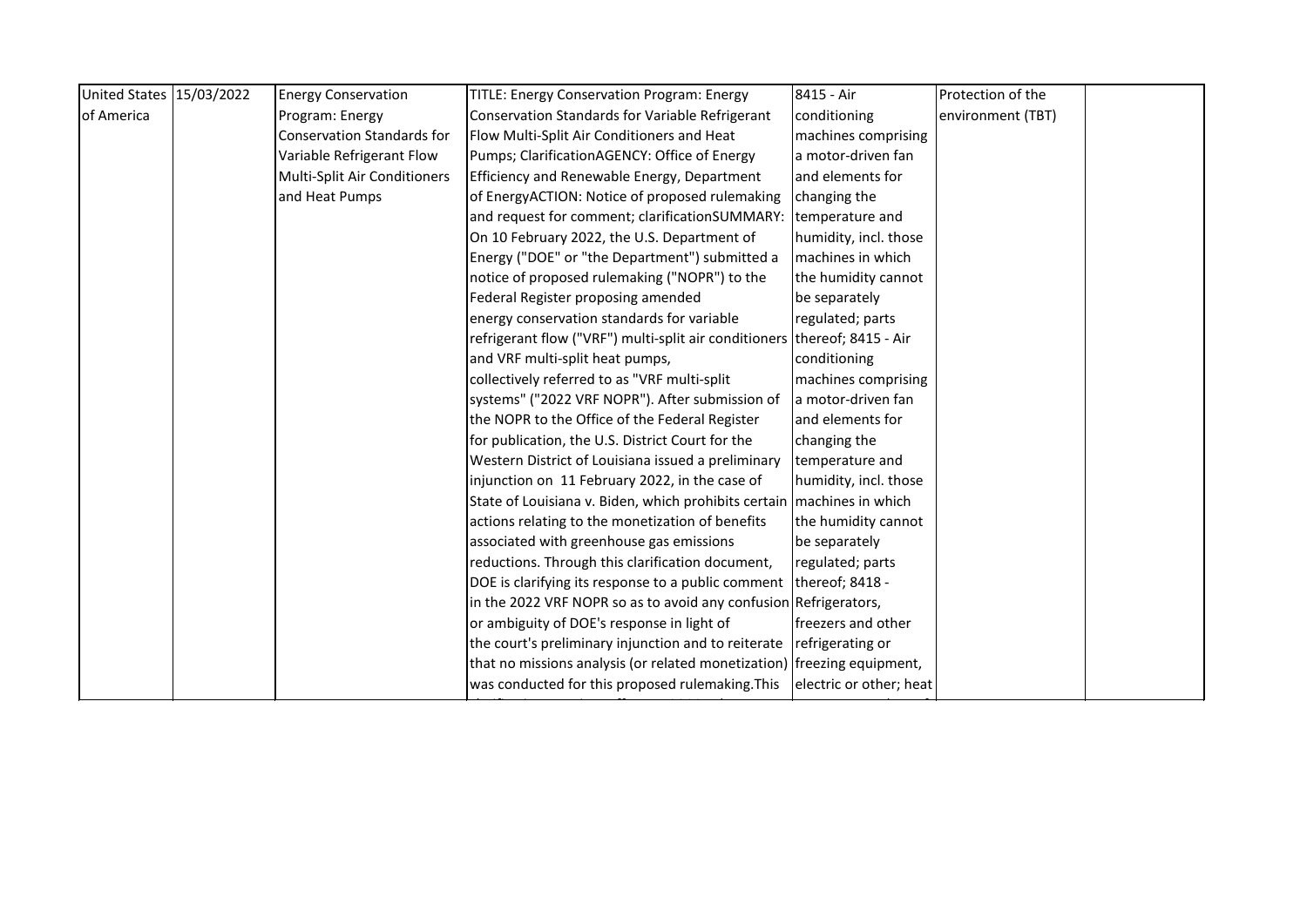| United States 15/03/2022 | An incorrect Final Date for   | 13.020 -                | Protection of the    |  |
|--------------------------|-------------------------------|-------------------------|----------------------|--|
| of America               | Comments was provided for     | Environmental           | environment (TBT);   |  |
|                          | the action notified as        | protection; 29.140 -    | Quality requirements |  |
|                          | G/TBT/N/USA/934/Rev.1.The     | Lamps and related       | (TBT)                |  |
|                          | correct Final Date for        | equipment; 19.020 -     |                      |  |
|                          | Comments is 9 May             | Test conditions and     |                      |  |
|                          | 2022. WTO Members and         | procedures in           |                      |  |
|                          | their stakeholders are        | general; 23.120 -       |                      |  |
|                          | reminded to submit            | Ventilators. Fans. Air- |                      |  |
|                          | comments by or                | conditioners; 03.120 -  |                      |  |
|                          | before 4pmEastern Time on     | <b>Quality</b>          |                      |  |
|                          | 9 May 2022. Comments          |                         |                      |  |
|                          | received by the USA TBT       |                         |                      |  |
|                          | <b>Enquiry Point from WTO</b> |                         |                      |  |
|                          | Members and their             |                         |                      |  |
|                          | stakeholders will be shared   |                         |                      |  |
|                          | with the regulator and will   |                         |                      |  |
|                          | also be submitted to          |                         |                      |  |
|                          | the Docket on                 |                         |                      |  |
|                          | Regulations.gov if received   |                         |                      |  |
|                          | within the comment period.    |                         |                      |  |
|                          | 87 Federal Register (FR)      |                         |                      |  |
|                          | 13648, 10 March 2022,         |                         |                      |  |
|                          | Notice of proposed            |                         |                      |  |
|                          | rulemaking and                |                         |                      |  |
|                          | announcement of public        |                         |                      |  |
|                          | meeting:                      |                         |                      |  |
|                          | https://www.govinfo.gov/co    |                         |                      |  |
|                          | ntent/pkg/FR-2022-03-         |                         |                      |  |
|                          | 10/html/2022-                 |                         |                      |  |
|                          |                               |                         |                      |  |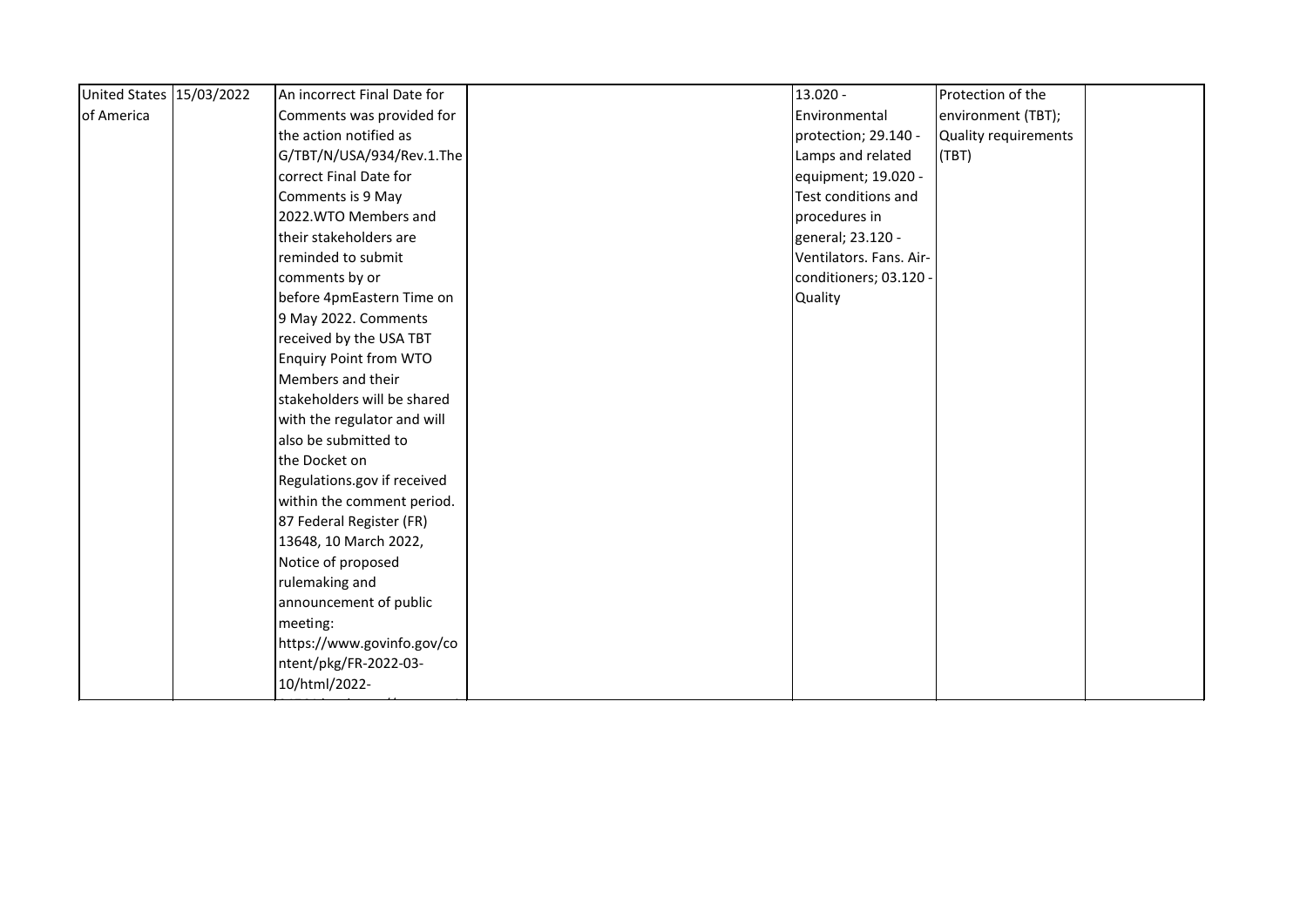| <b>Energy Conservation</b>       | <b>TITLE: Energy Conservation Program: Test</b>      | 91.140.70 - Sanitary                                                                                                                                                                                                                                                                                                                                                                                                                                                                                                                                                                                                                                                                                                                                  | Protection of the                                                                                             |  |
|----------------------------------|------------------------------------------------------|-------------------------------------------------------------------------------------------------------------------------------------------------------------------------------------------------------------------------------------------------------------------------------------------------------------------------------------------------------------------------------------------------------------------------------------------------------------------------------------------------------------------------------------------------------------------------------------------------------------------------------------------------------------------------------------------------------------------------------------------------------|---------------------------------------------------------------------------------------------------------------|--|
|                                  |                                                      | installations; 97.040                                                                                                                                                                                                                                                                                                                                                                                                                                                                                                                                                                                                                                                                                                                                 | environment (TBT)                                                                                             |  |
| <b>Commercial Prerinse Spray</b> |                                                      |                                                                                                                                                                                                                                                                                                                                                                                                                                                                                                                                                                                                                                                                                                                                                       |                                                                                                               |  |
| Valves                           |                                                      |                                                                                                                                                                                                                                                                                                                                                                                                                                                                                                                                                                                                                                                                                                                                                       |                                                                                                               |  |
|                                  | Final ruleSUMMARY: This final rule incorporates      | installations; 97.040 -                                                                                                                                                                                                                                                                                                                                                                                                                                                                                                                                                                                                                                                                                                                               |                                                                                                               |  |
|                                  |                                                      |                                                                                                                                                                                                                                                                                                                                                                                                                                                                                                                                                                                                                                                                                                                                                       |                                                                                                               |  |
|                                  | testing standard for commercial prerinse spray       |                                                                                                                                                                                                                                                                                                                                                                                                                                                                                                                                                                                                                                                                                                                                                       |                                                                                                               |  |
|                                  | valves, which will not substantively change the      |                                                                                                                                                                                                                                                                                                                                                                                                                                                                                                                                                                                                                                                                                                                                                       |                                                                                                               |  |
|                                  |                                                      |                                                                                                                                                                                                                                                                                                                                                                                                                                                                                                                                                                                                                                                                                                                                                       |                                                                                                               |  |
|                                  | ("DOE") also amends the definition of                |                                                                                                                                                                                                                                                                                                                                                                                                                                                                                                                                                                                                                                                                                                                                                       |                                                                                                               |  |
|                                  | commercial prerinse spray valve to codify existing   |                                                                                                                                                                                                                                                                                                                                                                                                                                                                                                                                                                                                                                                                                                                                                       |                                                                                                               |  |
|                                  | guidance on how to apply the definition. This        |                                                                                                                                                                                                                                                                                                                                                                                                                                                                                                                                                                                                                                                                                                                                                       |                                                                                                               |  |
|                                  |                                                      |                                                                                                                                                                                                                                                                                                                                                                                                                                                                                                                                                                                                                                                                                                                                                       |                                                                                                               |  |
|                                  |                                                      |                                                                                                                                                                                                                                                                                                                                                                                                                                                                                                                                                                                                                                                                                                                                                       |                                                                                                               |  |
|                                  | date of this rule is 11 April 2022. The final rule   |                                                                                                                                                                                                                                                                                                                                                                                                                                                                                                                                                                                                                                                                                                                                                       |                                                                                                               |  |
|                                  |                                                      |                                                                                                                                                                                                                                                                                                                                                                                                                                                                                                                                                                                                                                                                                                                                                       |                                                                                                               |  |
|                                  | starting 7 September 2022. The incorporation by      |                                                                                                                                                                                                                                                                                                                                                                                                                                                                                                                                                                                                                                                                                                                                                       |                                                                                                               |  |
|                                  | reference of certain material listed in this rule is |                                                                                                                                                                                                                                                                                                                                                                                                                                                                                                                                                                                                                                                                                                                                                       |                                                                                                               |  |
|                                  |                                                      |                                                                                                                                                                                                                                                                                                                                                                                                                                                                                                                                                                                                                                                                                                                                                       |                                                                                                               |  |
|                                  | on 11 April 2022. This final rule, the notice of     |                                                                                                                                                                                                                                                                                                                                                                                                                                                                                                                                                                                                                                                                                                                                                       |                                                                                                               |  |
|                                  |                                                      |                                                                                                                                                                                                                                                                                                                                                                                                                                                                                                                                                                                                                                                                                                                                                       |                                                                                                               |  |
|                                  | notified as G/TBT/N/USA/1003/Add.4, the request      |                                                                                                                                                                                                                                                                                                                                                                                                                                                                                                                                                                                                                                                                                                                                                       |                                                                                                               |  |
|                                  |                                                      |                                                                                                                                                                                                                                                                                                                                                                                                                                                                                                                                                                                                                                                                                                                                                       |                                                                                                               |  |
|                                  |                                                      |                                                                                                                                                                                                                                                                                                                                                                                                                                                                                                                                                                                                                                                                                                                                                       |                                                                                                               |  |
|                                  | request for information; reopening of public         |                                                                                                                                                                                                                                                                                                                                                                                                                                                                                                                                                                                                                                                                                                                                                       |                                                                                                               |  |
|                                  | comment period notified as                           |                                                                                                                                                                                                                                                                                                                                                                                                                                                                                                                                                                                                                                                                                                                                                       |                                                                                                               |  |
|                                  |                                                      |                                                                                                                                                                                                                                                                                                                                                                                                                                                                                                                                                                                                                                                                                                                                                       |                                                                                                               |  |
|                                  |                                                      |                                                                                                                                                                                                                                                                                                                                                                                                                                                                                                                                                                                                                                                                                                                                                       |                                                                                                               |  |
|                                  |                                                      |                                                                                                                                                                                                                                                                                                                                                                                                                                                                                                                                                                                                                                                                                                                                                       |                                                                                                               |  |
|                                  |                                                      |                                                                                                                                                                                                                                                                                                                                                                                                                                                                                                                                                                                                                                                                                                                                                       |                                                                                                               |  |
|                                  |                                                      | Program: Test Procedures for Procedure for Commercial Prerinse Spray<br>Valves AGENCY: Office of Energy Efficiency and<br>by reference the current version of the industry<br>current test procedure. The Department of Energy<br>amended definition do not change the current<br>scope of the test procedure.DATES: The effective<br>changes will be mandatory for product testing<br>approved by the Director of the Federal Register<br>proposed rulemaking and request for comment<br>for information notified<br>as G/TBT/N/USA/1003/Add.2 as well as the<br>G/TBT/N/USA/1003/Add.3 are identified by<br>Docket Number EERE-2019-BT-TP-0025. The<br>Docket Folder is available on Regulations.gov<br>at https://www.regulations.gov/docket/EERE- | Kitchen equipment;<br>Renewable Energy, Department of EnergyACTION: 91.140.70 - Sanitary<br>Kitchen equipment |  |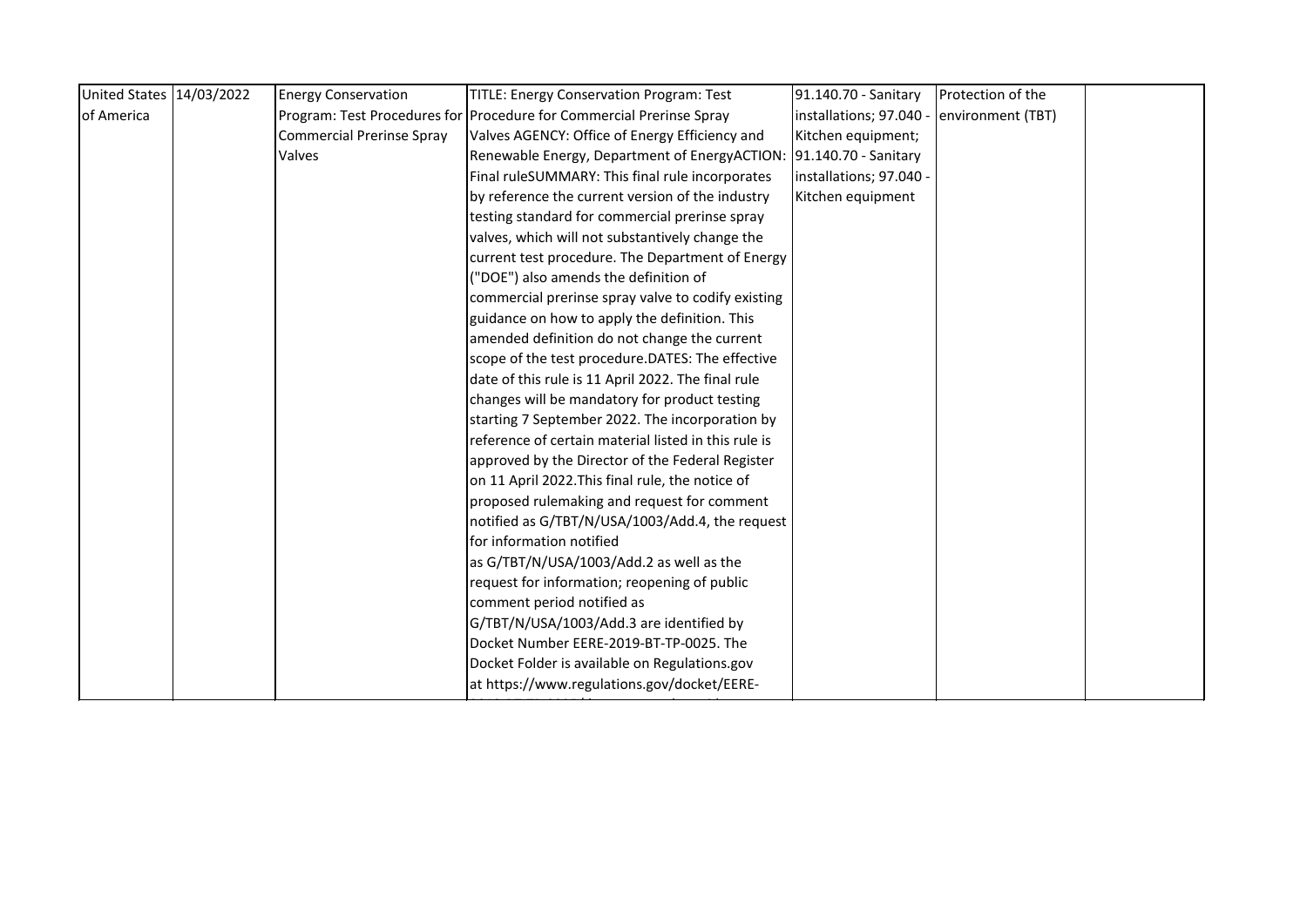| United States 11/03/2022 | <b>Energy Conservation</b>  | Notice of proposed rulemaking and                            | 03.120 - Quality;       | Protection of the    | 09/03/2022 |
|--------------------------|-----------------------------|--------------------------------------------------------------|-------------------------|----------------------|------------|
| of America               | Program: Test Procedure for | announcement of public meeting - The U.S.                    | $13.020 -$              | environment (TBT);   |            |
|                          | Ceiling Fan Light Kits      | Department of Energy ("DOE") proposes to amend Environmental |                         | Quality requirements |            |
|                          |                             | the test procedure for ceiling fan light kits                | protection; 29.140 -    | I(TBT)               |            |
|                          |                             | ("CFLKs"). DOE proposes to update references to              | Lamps and related       |                      |            |
|                          |                             | industry standards to their latest versions                  | equipment; 19.020 -     |                      |            |
|                          |                             | and incorporate industry standards necessary for             | Test conditions and     |                      |            |
|                          |                             | executing the test; to                                       | procedures in           |                      |            |
|                          |                             | allow for the use of a goniophotometer; to revise            | general; 23.120 -       |                      |            |
|                          |                             | definitions regarding CFLKs with solid-state                 | Ventilators. Fans. Air- |                      |            |
|                          |                             | lighting ("SSL") light sources to clarify the scope          | <b>conditioners</b>     |                      |            |
|                          |                             | and test methods for CFLKs; and to remove                    |                         |                      |            |
|                          |                             | obsolete provisions. DOE is seeking comment from             |                         |                      |            |
|                          |                             | interested parties on the proposal.                          |                         |                      |            |
|                          |                             |                                                              |                         |                      |            |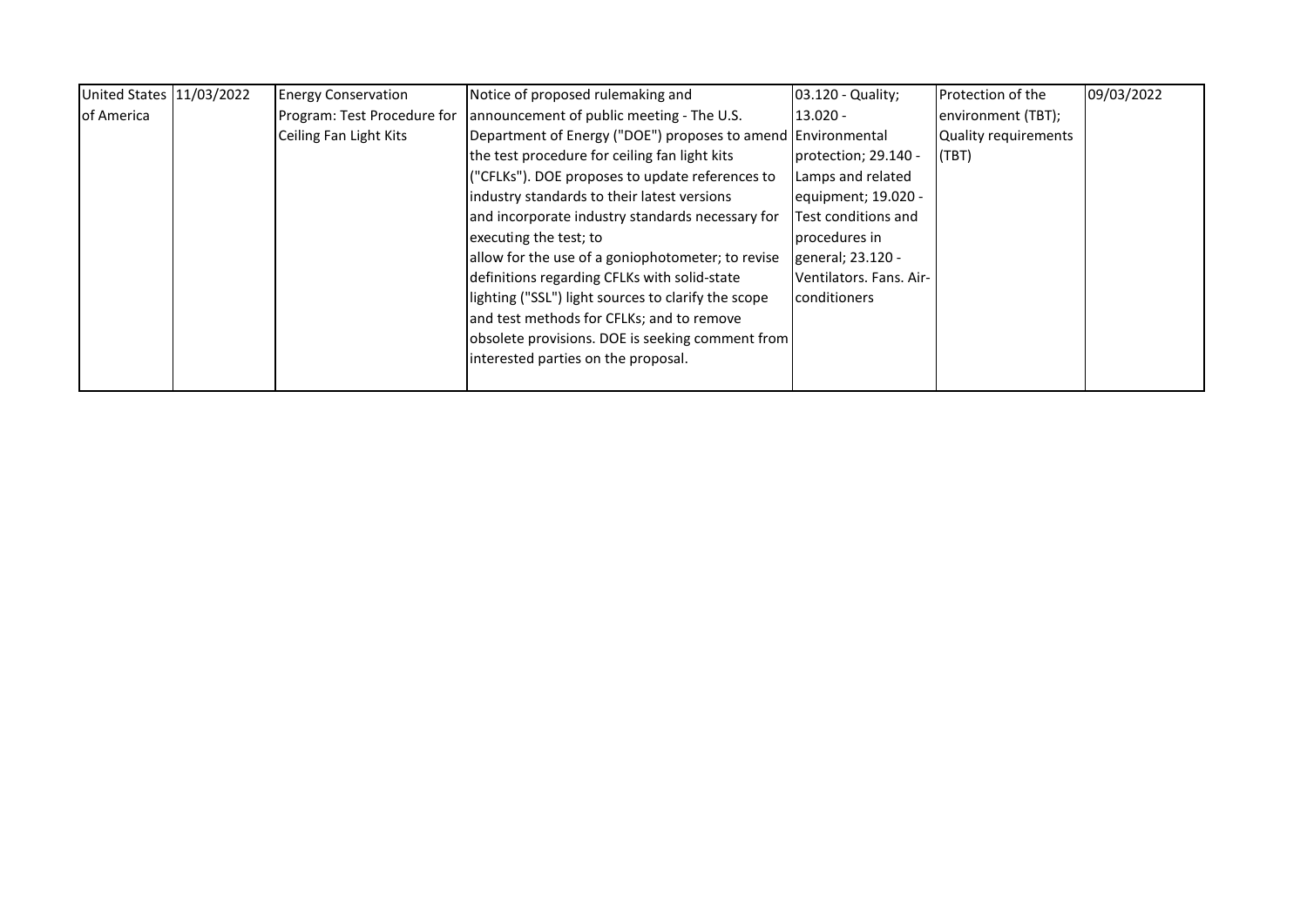| United States 10/03/2022 | Replica Motor Vehicles;      | TITLE: Vehicle Identification Number (VIN)                                    | 43.020 - Road       | Consumer               |  |
|--------------------------|------------------------------|-------------------------------------------------------------------------------|---------------------|------------------------|--|
| of America               | Vehicle Identification       | Requirements; Manufacturer Identification;                                    | vehicles in general | information, labelling |  |
|                          |                              | Number (VIN) Requirements; Certification; Replica Motor Vehicles; Importation |                     | (TBT)                  |  |
|                          | Manufacturer Identification; | of Vehicles and Equipment Subject to Federal                                  |                     |                        |  |
|                          | Certification                | Safety, Bumper, and Theft Prevention                                          |                     |                        |  |
|                          |                              | StandardsAGENCY: National Highway Traffic Safety                              |                     |                        |  |
|                          |                              | Administration (NHTSA); Department of                                         |                     |                        |  |
|                          |                              | Transportation (DOT) ACTION: Final                                            |                     |                        |  |
|                          |                              | ruleSUMMARY: This final rule implements an                                    |                     |                        |  |
|                          |                              | exemption program for replica motor vehicles                                  |                     |                        |  |
|                          |                              | manufactured or imported by low-volume                                        |                     |                        |  |
|                          |                              | manufacturers, as set forth in Section 24405 of the                           |                     |                        |  |
|                          |                              | Fixing America's Surface Transportation ActFAST                               |                     |                        |  |
|                          |                              | Act). The FAST Act amended the National Traffic                               |                     |                        |  |
|                          |                              | and Motor Vehicle Safety Act to direct the                                    |                     |                        |  |
|                          |                              | Secretary of Transportation (NHTSA by delegation)                             |                     |                        |  |
|                          |                              | to exempt annually 325 replica motor vehicles                                 |                     |                        |  |
|                          |                              | manufactured or imported by low-volume                                        |                     |                        |  |
|                          |                              | manufacturers from Federal motor vehicle safety                               |                     |                        |  |
|                          |                              | standards that apply to motor vehicles, but not                               |                     |                        |  |
|                          |                              | standards that apply to motor vehicle equipment.                              |                     |                        |  |
|                          |                              | To implement the exemption program and the                                    |                     |                        |  |
|                          |                              | procedural mandates of the FAST Act, this final                               |                     |                        |  |
|                          |                              | rule establishes [in the U.S. Code of Federal                                 |                     |                        |  |
|                          |                              | Regulations (CFR), Title 49 - Transportation,                                 |                     |                        |  |
|                          |                              | Subtitle B, Chapter V, NHTSA] a new part 586 and                              |                     |                        |  |
|                          |                              | amends VIN requirements in part 565,                                          |                     |                        |  |
|                          |                              | manufacturer identification requirements in part                              |                     |                        |  |
|                          |                              | 566, manufacturer certification requirements in                               |                     |                        |  |
|                          |                              | part 567, and importation requirements in part                                |                     |                        |  |
|                          |                              |                                                                               |                     |                        |  |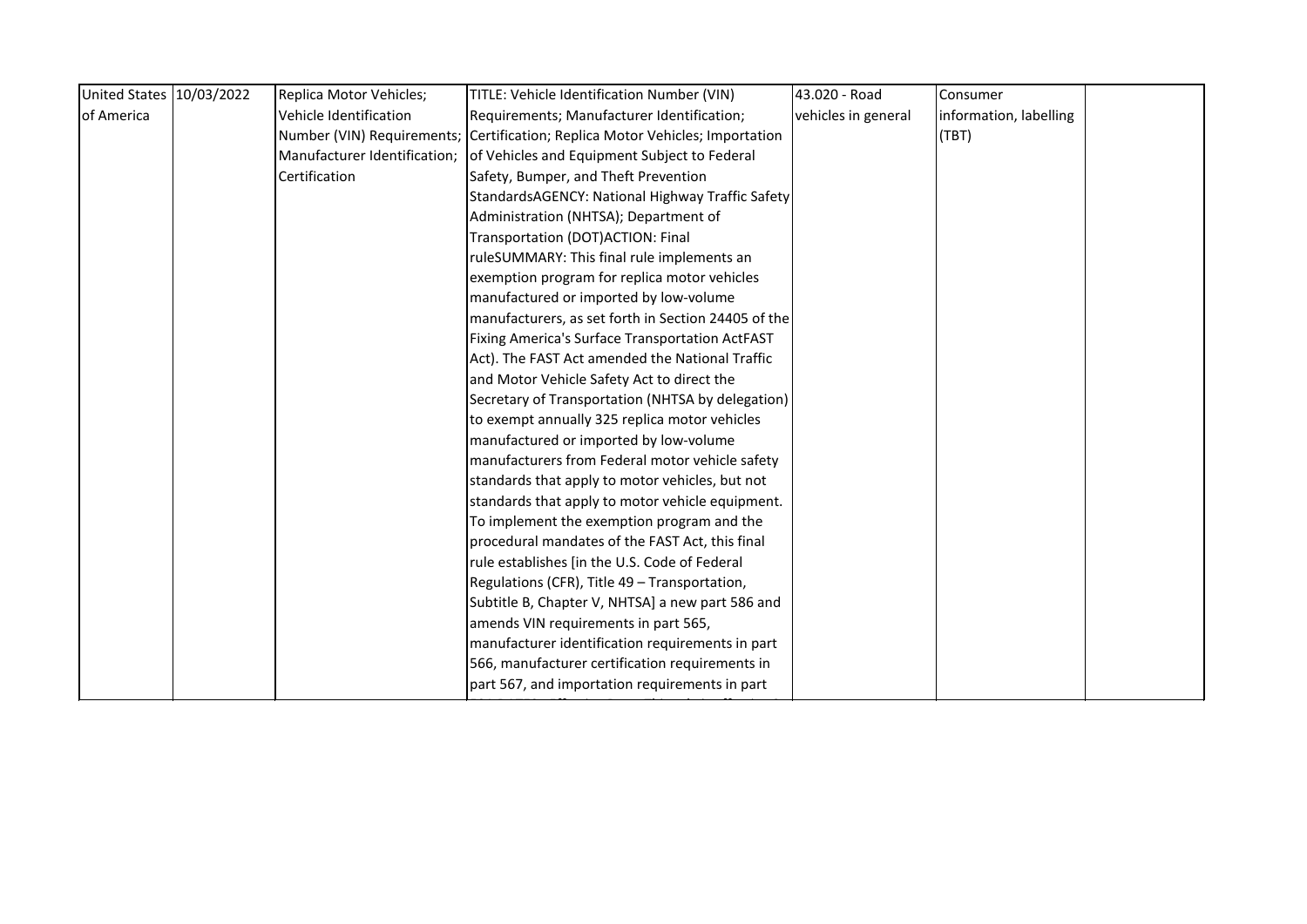| United States 10/03/2022 | TITLE: Modernization of the      | 2203 - Beer made      | Consumer               |  |
|--------------------------|----------------------------------|-----------------------|------------------------|--|
| of America               | Labeling and Advertising         | from malt; 2205 -     | information, labelling |  |
|                          | <b>Regulations for Distilled</b> | Vermouth and other    | (TBT); Prevention of   |  |
|                          | Spirits and Malt Beverages;      | wine of fresh grapes, | deceptive practices    |  |
|                          | CorrectionAGENCY: Alcohol        | flavoured with plants | and consumer           |  |
|                          | and Tobacco Tax and Trade        | or aromatic           | protection (TBT)       |  |
|                          | Bureau, TreasuryACTION:          | substances; 2206 -    |                        |  |
|                          | Final rule; Treasury decision;   | Cider, perry, mead    |                        |  |
|                          | correctionSUMMARY: The           | and other fermented   |                        |  |
|                          | Alcohol and Tobacco Tax and      | beverages and         |                        |  |
|                          | Trade Bureau (TTB)               | mixtures of           |                        |  |
|                          | recently published a final       | fermented beverages   |                        |  |
|                          | rule amending certain of its     | and non-alcoholic     |                        |  |
|                          | regulations governing the        | beverages, n.e.s.     |                        |  |
|                          | labeling and advertising of      | (excl. beer, wine or  |                        |  |
|                          | distilled spirits and malt       | fresh grapes, grape   |                        |  |
|                          | beverages. That final rule,      | must, vermouth and    |                        |  |
|                          | which also reorganized the       | other wine of fresh   |                        |  |
|                          | regulations, appeared in the     | grapes flavoured with |                        |  |
|                          | Federal Register of 9            | plants or aromatic    |                        |  |
|                          | February 2022. This              | substances); 2207 -   |                        |  |
|                          | document corrects several        | Undenatured ethyl     |                        |  |
|                          | minor, non-substantive           | alcohol of an         |                        |  |
|                          | errors in that final rule. This  | alcoholic strength by |                        |  |
|                          | final rule is effective 11       | volume of $>= 80\%$ ; |                        |  |
|                          | March 2022. This final rule;     | ethyl alcohol and     |                        |  |
|                          | Treasury decision; correction    | other spirits,        |                        |  |
|                          | and previous actions notified    | denatured, of any     |                        |  |
|                          | under the symbol                 | strength; 2208 -      |                        |  |
|                          | G/TBT/N/USA/1429 are             | Undenatured ethyl     |                        |  |
|                          |                                  |                       |                        |  |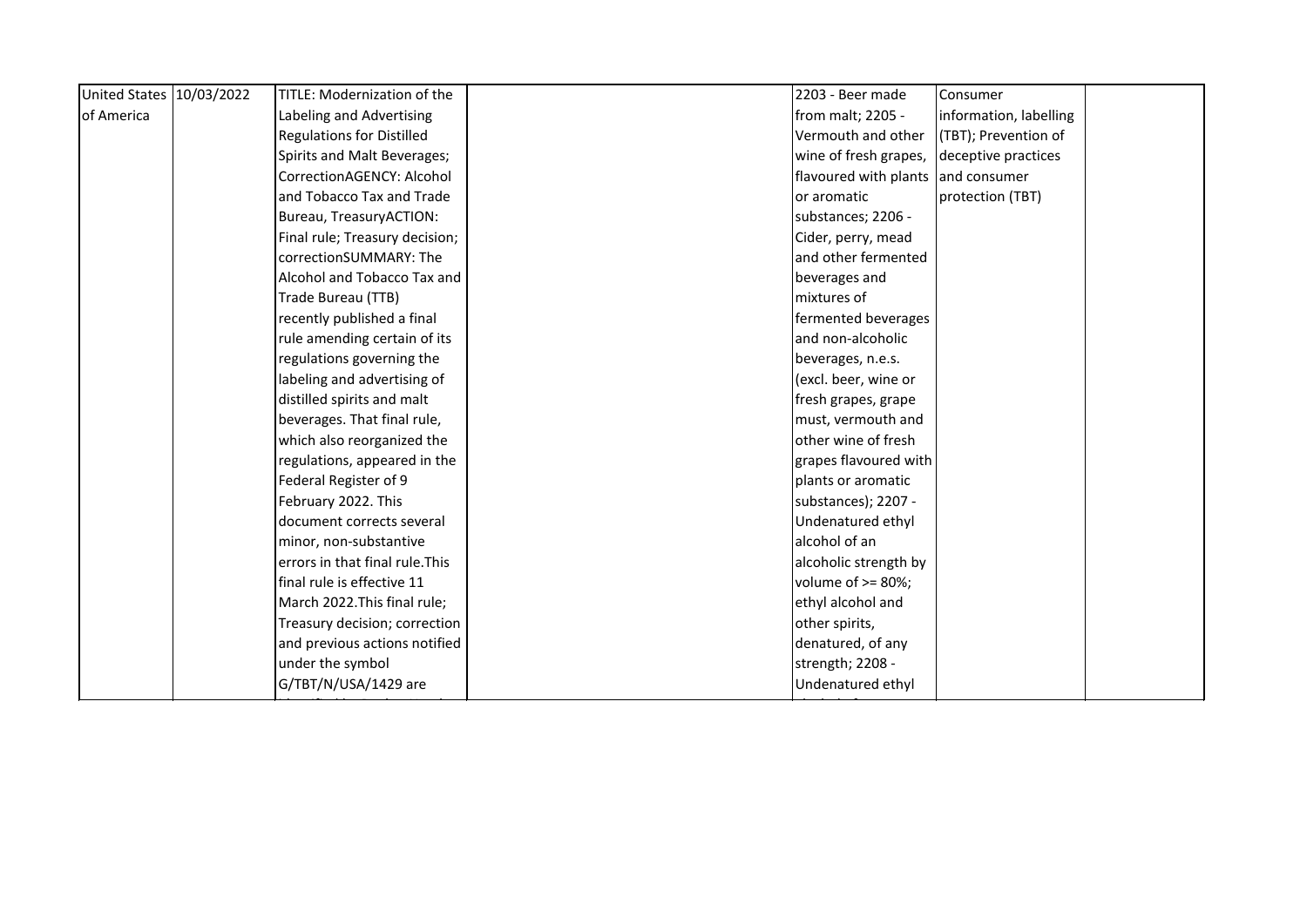| United States   10/03/2022 | National Emission Standards   | <b>TITLE: National Emission Standards for Hazardous</b>              | 8410 - Hydraulic       | Protection of the    |
|----------------------------|-------------------------------|----------------------------------------------------------------------|------------------------|----------------------|
| of America                 | for Hazardous Air Pollutants: | Air Pollutants: Stationary Combustion Turbines;                      | turbines, water        | environment (TBT);   |
|                            | <b>Stationary Combustion</b>  | AmendmentsAGENCY: Environmental Protection                           | wheels, and            | Quality requirements |
|                            | Turbines Residual Risk and    | Agency (EPA)ACTION: Final ruleSUMMARY: The                           | regulators therefor    | (TBT)                |
|                            | <b>Technology Review</b>      | U.S. Environmental Protection Agency (EPA) is                        | (excl. hydraulic power |                      |
|                            |                               | finalizing amendments to the National Emission                       | engines and motors     |                      |
|                            |                               | Standards for Hazardous Air Pollutants (NESHAP)                      | of heading 8412);      |                      |
|                            |                               | for Stationary Combustion Turbines. This final                       | 8406 - Steam turbines  |                      |
|                            |                               | action removes the stay of the effectiveness of the and other vapour |                        |                      |
|                            |                               | standards for new lean premix and diffusion flame turbines; parts    |                        |                      |
|                            |                               | gas-fired turbines that was promulgated in                           | thereof; 27.040 - Gas  |                      |
|                            |                               | 2004. The final rule is effective on 9 March                         | and steam turbines.    |                      |
|                            |                               | 2022. This final rule and previous actions notified                  | Steam engines;         |                      |
|                            |                               | under the symbol G/TBT/N/USA/1477 are                                | $19.040 -$             |                      |
|                            |                               | identified by Docket Number EPA-HQ-OAR-2017-                         | Environmental          |                      |
|                            |                               | 0688. The Docket Folder is available from                            | testing; 13.040 - Air  |                      |
|                            |                               | Regulations.gov at                                                   | quality; 23.140 -      |                      |
|                            |                               | https://www.regulations.gov/docket/EPA-HQ-OAR-Compressors and        |                        |                      |
|                            |                               | 2017-0688/document and provides access to                            | Ipneumatic machines    |                      |
|                            |                               | primary and supporting documents as well as                          |                        |                      |
|                            |                               | comments received. Documents are also                                |                        |                      |
|                            |                               | accessible from Regulations.gov by searching the                     |                        |                      |
|                            |                               | Docket Number.                                                       |                        |                      |
|                            |                               |                                                                      |                        |                      |
|                            |                               |                                                                      |                        |                      |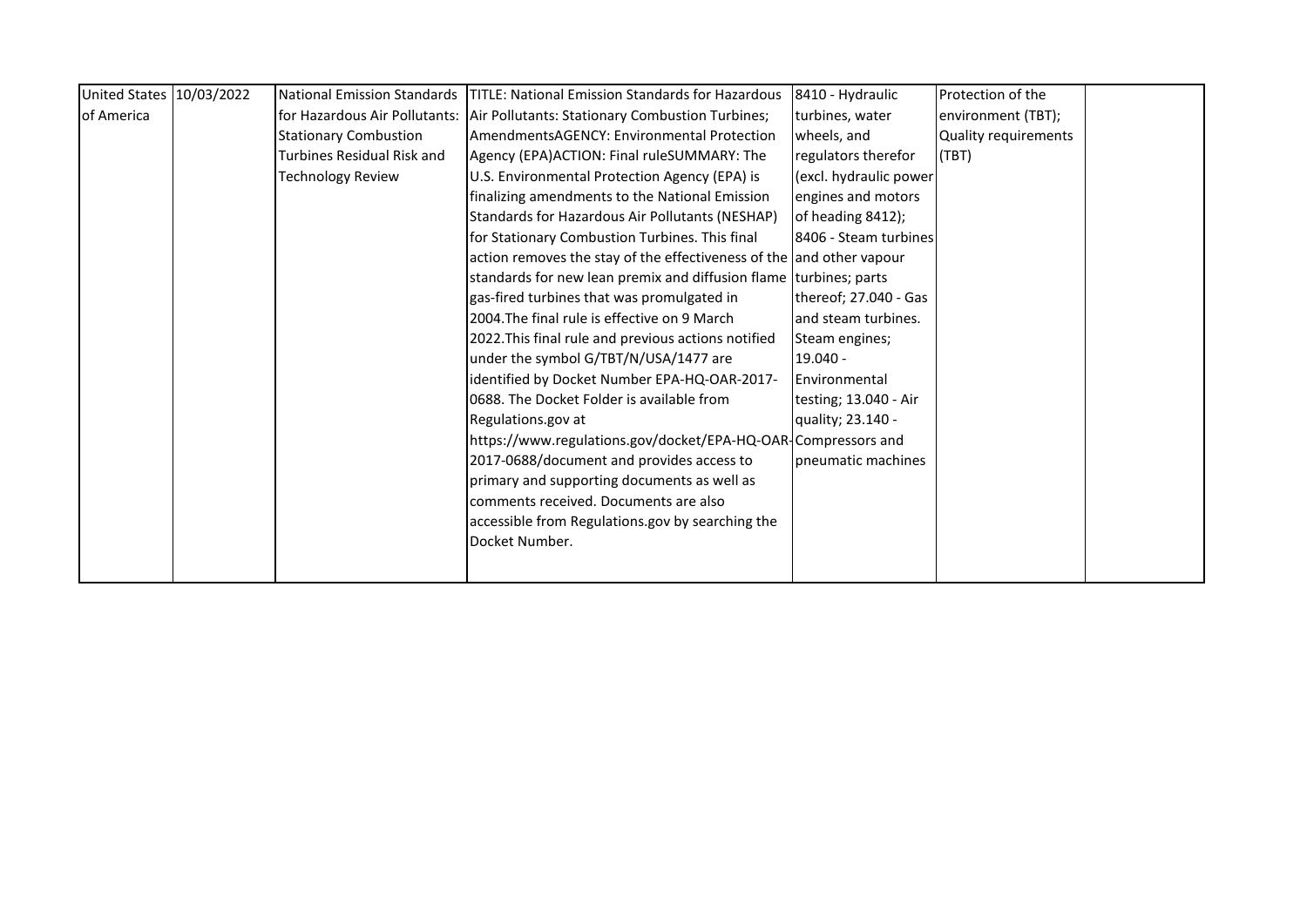| United States 09/03/2022 | Regulation of Persistent,   | TITLE: Regulation of Persistent, Bioaccumulative,                 | 13.100 - Occupational Protection of human |                         |  |
|--------------------------|-----------------------------|-------------------------------------------------------------------|-------------------------------------------|-------------------------|--|
| of America               | Bioaccumulative, and Toxic  | and Toxic Chemicals Under TSCA Section 6(h);                      | safety. Industrial                        | health or safety (TBT); |  |
|                          | <b>Chemicals Under TSCA</b> | Phenol, Isopropylated Phosphate (3:1);                            | hygiene; 71.020 -                         | Protection of the       |  |
|                          | Section 6(h); Phenol,       | Further Compliance Date ExtensionAGENCY:                          | Production in the                         | environment (TBT)       |  |
|                          | Isopropylated Phosphate     | Environmental Protection Agency (EPA)ACTION:                      | chemical industry;                        |                         |  |
|                          | (3:1); Further Compliance   | Final ruleSUMMARY: The Environmental                              | 71.020 - Production                       |                         |  |
|                          | Date Extension              | Protection Agency (EPA) is amending the                           | in the chemical                           |                         |  |
|                          |                             | regulations applicable to phenol, isopropylated                   | industry; 71.100 -                        |                         |  |
|                          |                             | phosphate (3:1) (PIP (3:1)) promulgated under the Products of the |                                           |                         |  |
|                          |                             | Toxic Substances Control Act (TSCA). Specifically,                | chemical industry;                        |                         |  |
|                          |                             | EPA is extending the compliance date applicable                   | 71.100 - Products of                      |                         |  |
|                          |                             | to the prohibition on processing and distribution                 | the chemical                              |                         |  |
|                          |                             | in commerce of certain PIP (3:1)-containing                       | industry; 13.020 -                        |                         |  |
|                          |                             | articles, and the PIP (3:1) used to make those                    | Environmental                             |                         |  |
|                          |                             | articles, until 31 October 2024, along with the                   | protection; 13.020 -                      |                         |  |
|                          |                             | compliance date for the associated recordkeeping                  | Environmental                             |                         |  |
|                          |                             | requirements for manufacturers, processors, and                   | protection; 13.100 -                      |                         |  |
|                          |                             | distributors of PIP (3:1)-containing articles. This               | Occupational safety.                      |                         |  |
|                          |                             | final rule follows issuance of a proposed rule for                | Industrial hygiene                        |                         |  |
|                          |                             | public comment on 28 October 2021; comments                       |                                           |                         |  |
|                          |                             | on the proposed rule are responded to in this                     |                                           |                         |  |
|                          |                             | action.DATES: This final rule is effective on 8                   |                                           |                         |  |
|                          |                             | March 2022. For purposes of judicial review and                   |                                           |                         |  |
|                          |                             | 40 CFR 23.5, this rule shall be promulgated at 1                  |                                           |                         |  |
|                          |                             | p.m. eastern standard time on 22 March 2022. This                 |                                           |                         |  |
|                          |                             | final rule and the proposed rule notified as                      |                                           |                         |  |
|                          |                             | G/TBT/N/USA/1792 are identified by Docket                         |                                           |                         |  |
|                          |                             | Number EPA-HQ-OPPT-2021-0598. The Docket                          |                                           |                         |  |
|                          |                             | Folder is available from Regulations.gov at                       |                                           |                         |  |
|                          |                             | https://www.regulations.gov/docket/EPA-HQ-                        |                                           |                         |  |
|                          |                             |                                                                   |                                           |                         |  |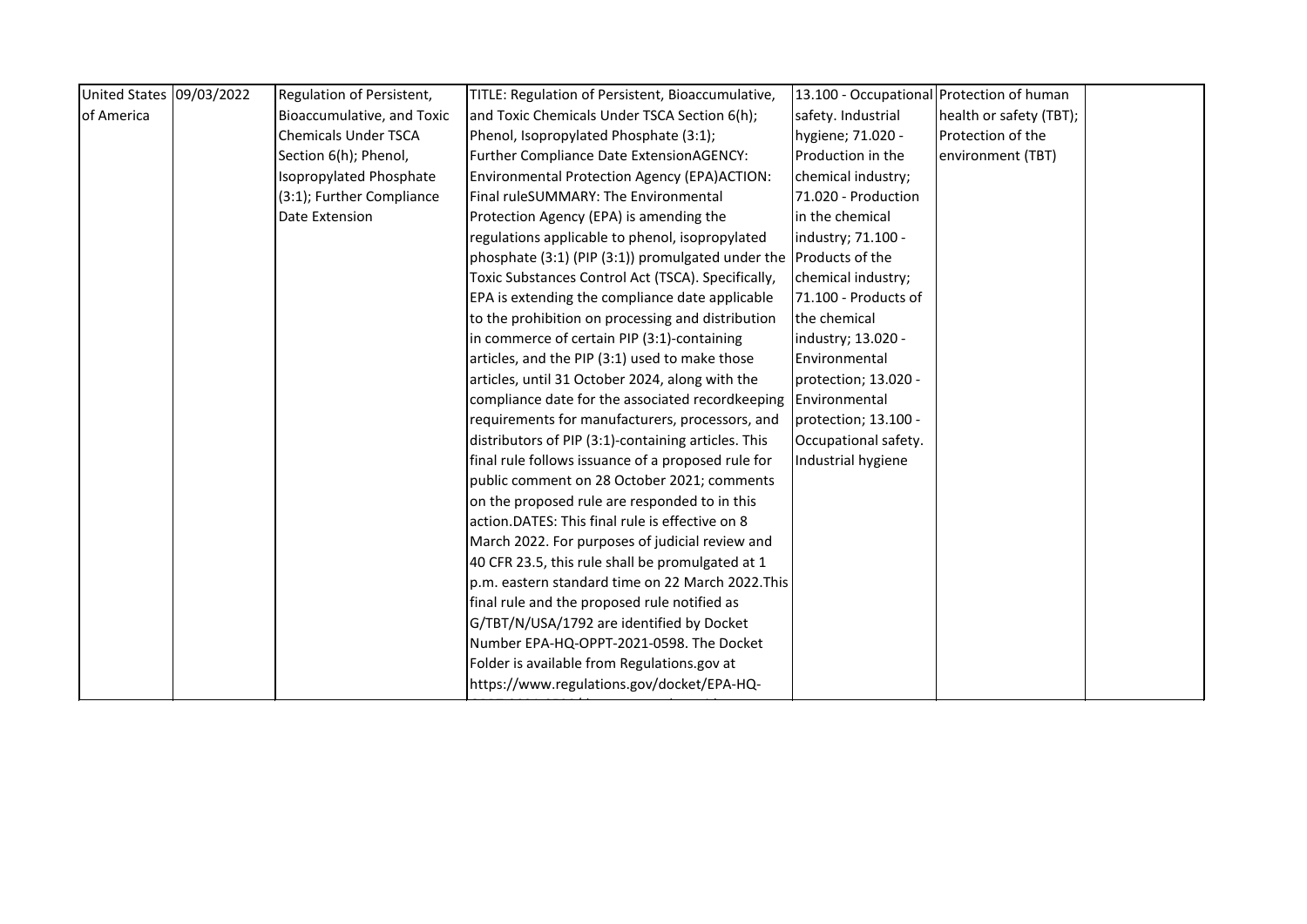| United States 08/03/2022 | <b>Energy Conservation</b>        | Notice of proposed rulemaking and request for        | 13.020 -                                  | Prevention of       | 06/05/2022 |
|--------------------------|-----------------------------------|------------------------------------------------------|-------------------------------------------|---------------------|------------|
| of America               | Program: Energy                   | comment - The Energy Policy and Conservation         | Environmental                             | deceptive practices |            |
|                          | <b>Conservation Standards for</b> | Act, as amended (EPCA), prescribes energy            | protection; 23.120 -                      | and consumer        |            |
|                          | Computer Room Air                 | conservation standards for various consumer          | Ventilators. Fans. Air- protection (TBT); |                     |            |
|                          | Conditioners                      | products and certain commercial and industrial       | conditioners                              | Protection of the   |            |
|                          |                                   | equipment, including small, large, and very large    |                                           | environment (TBT)   |            |
|                          |                                   | commercial package air conditioning and              |                                           |                     |            |
|                          |                                   | heating equipment, of which computer room air        |                                           |                     |            |
|                          |                                   | conditioners (CRACs) are a category. EPCA            |                                           |                     |            |
|                          |                                   | requires the U.S. Department of Energy (DOE or       |                                           |                     |            |
|                          |                                   | the Department) to consider the need for             |                                           |                     |            |
|                          |                                   | amended standards each time the relevant             |                                           |                     |            |
|                          |                                   | industry standard is amended with respect to the     |                                           |                     |            |
|                          |                                   | standard levels or design requirements applicable    |                                           |                     |            |
|                          |                                   | to that equipment, or periodically under a six-year- |                                           |                     |            |
|                          |                                   | lookback review provision. In this document, DOE     |                                           |                     |            |
|                          |                                   | is proposing amended energy conservation             |                                           |                     |            |
|                          |                                   | standards for CRACs that rely on a new efficiency    |                                           |                     |            |
|                          |                                   | metric and are equivalent to those levels specified  |                                           |                     |            |
|                          |                                   | in the industry standard. DOE has                    |                                           |                     |            |
|                          |                                   | preliminarily determined that it lacks the clear and |                                           |                     |            |
|                          |                                   | convincing evidence required by the statute to       |                                           |                     |            |
|                          |                                   | adopt standards more stringent than the levels       |                                           |                     |            |
|                          |                                   | specified in the industry standard. This document    |                                           |                     |            |
|                          |                                   | also announces a public meeting webinar (to be       |                                           |                     |            |
|                          |                                   | held 13 April 2022) to receive comment on these      |                                           |                     |            |
|                          |                                   | proposed standards and associated analyses and       |                                           |                     |            |
|                          |                                   | results.                                             |                                           |                     |            |
|                          |                                   |                                                      |                                           |                     |            |
|                          |                                   |                                                      |                                           |                     |            |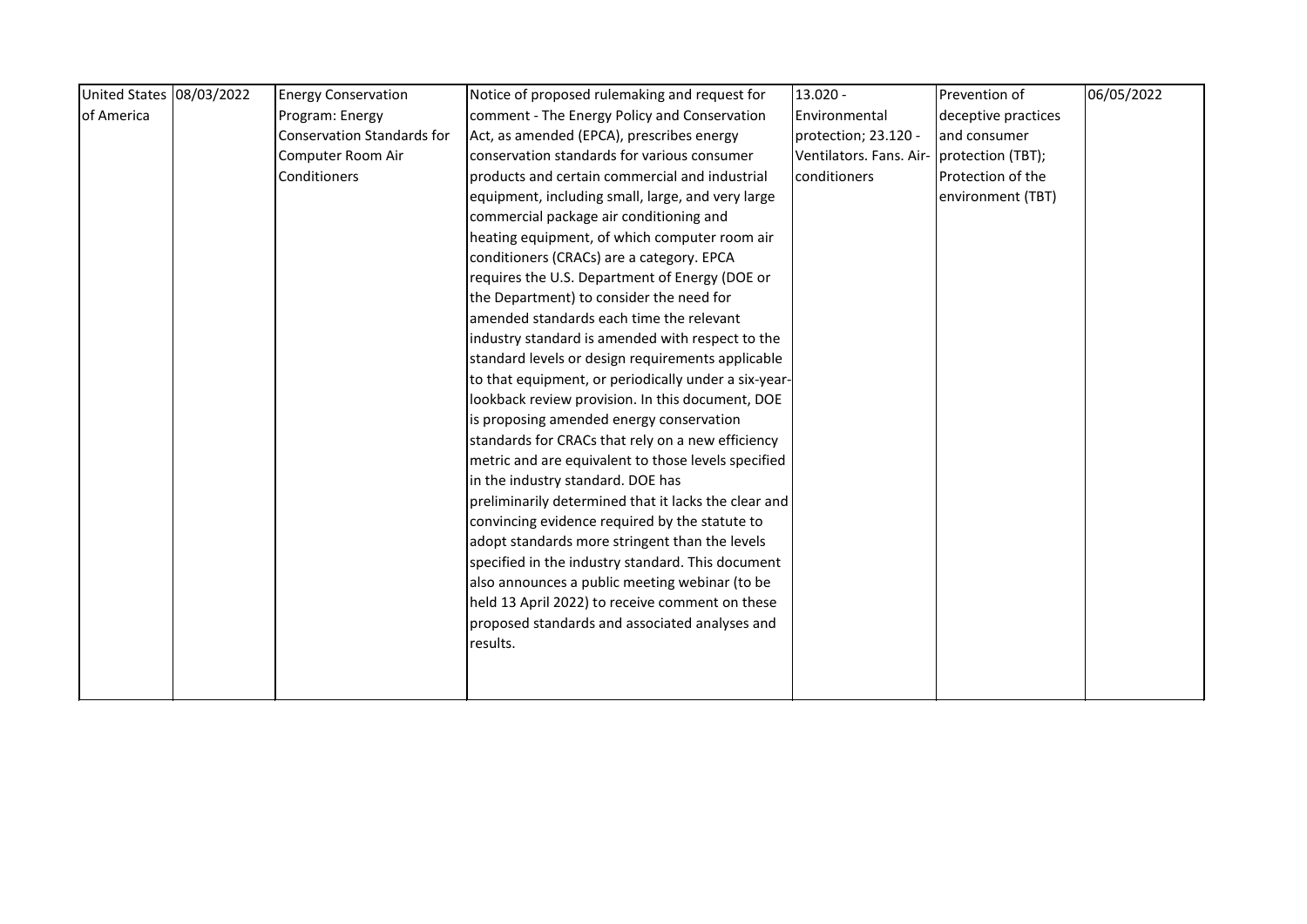| environment (TBT) |
|-------------------|
|                   |
|                   |
|                   |
|                   |
|                   |
|                   |
|                   |
|                   |
|                   |
|                   |
|                   |
|                   |
|                   |
|                   |
|                   |
|                   |
|                   |
|                   |
|                   |
|                   |
|                   |
|                   |
|                   |
|                   |
|                   |
|                   |
|                   |
|                   |
|                   |
|                   |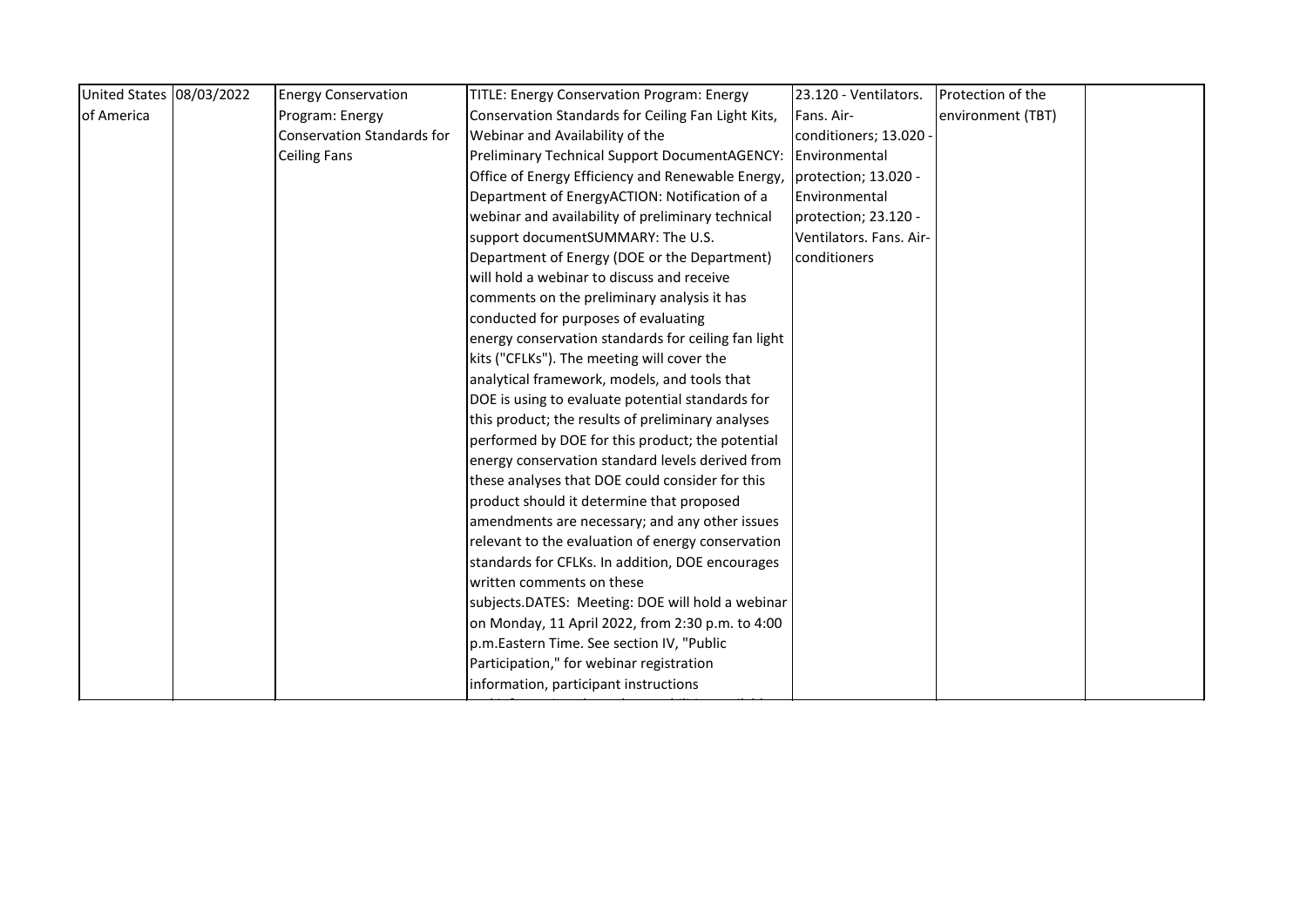| United States 08/03/2022 | <b>National Emission Standards</b> | <b>TITLE: National Emission Standards for Hazardous</b>             | 71.100 - Products of  | Protection of the |  |
|--------------------------|------------------------------------|---------------------------------------------------------------------|-----------------------|-------------------|--|
| of America               | for Hazardous Air Pollutants:      | Air Pollutants: Technology Review for Wood                          | the chemical          | environment (TBT) |  |
|                          | <b>Surface Coating of Wood</b>     | Preserving Area Sources; Technical Correction for                   | industry; 71.100 -    |                   |  |
|                          | <b>Building Products Residual</b>  | <b>Surface Coating of Wood Building</b>                             | Products of the       |                   |  |
|                          | Risk and Technology Review         | ProductsAGENCY: Environmental Protection                            | chemical industry;    |                   |  |
|                          |                                    | Agency (EPA)ACTION: Proposed ruleSUMMARY:                           | 03.120 - Quality;     |                   |  |
|                          |                                    | The U.S. Environmental Protection Agency (EPA) is 03.120 - Quality; |                       |                   |  |
|                          |                                    | proposing the results of the technology review                      | 13.040 - Air quality; |                   |  |
|                          |                                    | conducted in accordance with the Clean Air Act                      | 13.040 - Air quality  |                   |  |
|                          |                                    | (CAA) for the National Emissions Standards for                      |                       |                   |  |
|                          |                                    | Hazardous Air Pollutants (NESHAP) for Wood                          |                       |                   |  |
|                          |                                    | Preserving Area Sources. The EPA is proposing no                    |                       |                   |  |
|                          |                                    | changes to the standards as a result of the                         |                       |                   |  |
|                          |                                    | technology review. The EPA is proposing minor                       |                       |                   |  |
|                          |                                    | editorial and formatting changes to the                             |                       |                   |  |
|                          |                                    | Wood Preserving Area Sources NESHAP table of                        |                       |                   |  |
|                          |                                    | applicable general provisions. Unrelated to the                     |                       |                   |  |
|                          |                                    | review for the Wood Preserving Area Sources                         |                       |                   |  |
|                          |                                    | NESHAP, the EPA is also proposing technical                         |                       |                   |  |
|                          |                                    | corrections to the Surface Coating of Wood                          |                       |                   |  |
|                          |                                    | <b>Building Products NESHAP.DATES: Comments</b>                     |                       |                   |  |
|                          |                                    | must be received on or before 21 April 2022.                        |                       |                   |  |
|                          |                                    | Under the Paperwork Reduction Act (PRA),                            |                       |                   |  |
|                          |                                    | comments on the information                                         |                       |                   |  |
|                          |                                    | collection provisions are best assured of                           |                       |                   |  |
|                          |                                    | consideration if the Office of Management and                       |                       |                   |  |
|                          |                                    | Budget (OMB) receives a copy of your comments                       |                       |                   |  |
|                          |                                    | on or before 6 April 2022. Public hearing: If                       |                       |                   |  |
|                          |                                    | anyone contacts us requesting a public hearing on                   |                       |                   |  |
|                          |                                    | or before 14 March 2022, we will hold a virtual                     |                       |                   |  |
|                          |                                    |                                                                     |                       |                   |  |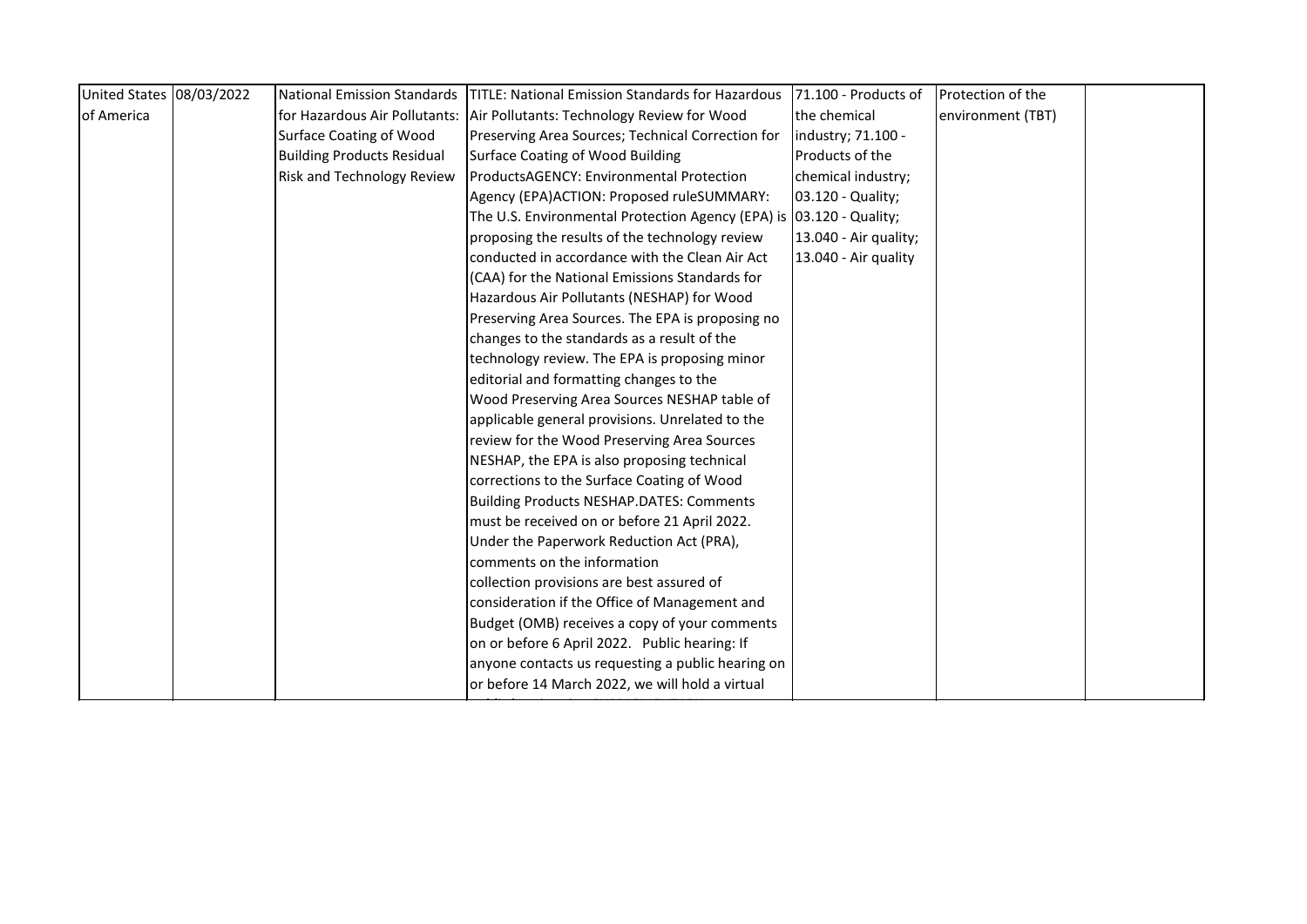| United States 08/03/2022 | Parts and Accessories          | TITLE: Parts and Accessories Necessary for Safe  | 43.020 - Road        | Protection of human     |
|--------------------------|--------------------------------|--------------------------------------------------|----------------------|-------------------------|
| of America               | Necessary for Safe             | Operation; Authorized Windshield Area for the    | vehicles in general; | health or safety (TBT); |
|                          | Operation; Authorized          | Installation of Vehicle Safety TechnologyAGENCY: | 43.020 - Road        | Cost saving and         |
|                          | Windshield Area for the        | Federal Motor Carrier Safety Administration      | vehicles in general; | productivity            |
|                          | Installation of Vehicle Safety | (FMCSA), Department of Transportation            | 43.080 - Commercial  | enhancement (TBT)       |
|                          | Technology                     | (DOT)ACTION: Final ruleSUMMARY: FMCSA            | vehicles; 43.080 -   |                         |
|                          |                                | amends the Federal Motor Carrier Safety          | Commercial vehicles  |                         |
|                          |                                | Regulations (FMCSRs) to increase the area on the |                      |                         |
|                          |                                | interior of commercial motor vehicle (CMV)       |                      |                         |
|                          |                                | windshields where certain vehicle safety         |                      |                         |
|                          |                                | technology devices may be mounted. In addition,  |                      |                         |
|                          |                                | FMCSA adds items to the definition of vehicle    |                      |                         |
|                          |                                | safety technology. This final rule responds to a |                      |                         |
|                          |                                | rulemaking petition from Daimler Trucks North    |                      |                         |
|                          |                                | America (DTNA). Effective 6 May 2022. This final |                      |                         |
|                          |                                | rule and the notice of proposed rulemaking       |                      |                         |
|                          |                                | notified as G/TBT/N/USA/1745 are identified by   |                      |                         |
|                          |                                | Docket Number FMCSA-2021-0037. The Docket        |                      |                         |
|                          |                                | Folder is available from Regulations.gov         |                      |                         |
|                          |                                | at https://www.regulations.gov/docket/FMCSA-     |                      |                         |
|                          |                                | 2021-0037/document and provides access to        |                      |                         |
|                          |                                | primary and supporting documents as well as      |                      |                         |
|                          |                                | comments received. Documents are also            |                      |                         |
|                          |                                | accessible from Regulations.gov by searching the |                      |                         |
|                          |                                | Docket Number.                                   |                      |                         |
|                          |                                |                                                  |                      |                         |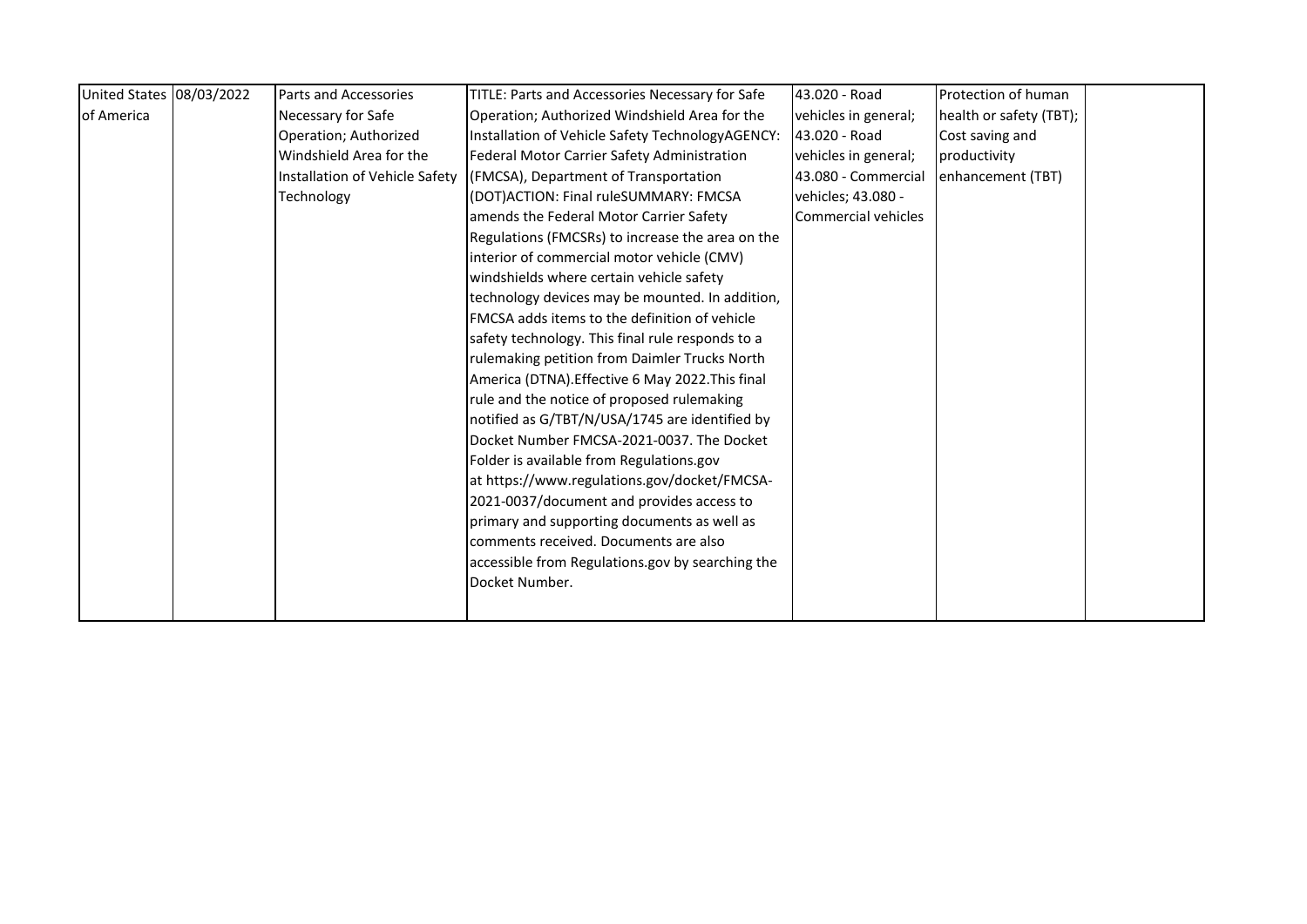| United States 07/03/2022 | <b>Energy Conservation</b>        | TITLE: Energy Conservation Program: Energy          | $13.020 -$           | Prevention of                                                                                                                            |  |
|--------------------------|-----------------------------------|-----------------------------------------------------|----------------------|------------------------------------------------------------------------------------------------------------------------------------------|--|
|                          | Program: Energy                   | Conservation Standards for Battery Chargers,        | Environmental        | deceptive practices                                                                                                                      |  |
|                          | <b>Conservation Standards for</b> | Webinar and Availability of the Preliminary         | protection; 13.020 - | and consumer                                                                                                                             |  |
|                          | <b>Battery Chargers and</b>       | Technical Support DocumentAGENCY: Office of         | Environmental        | protection (TBT);                                                                                                                        |  |
|                          | <b>External Power Supplies</b>    | Energy Efficiency and Renewable Energy,             | protection; 97.180 - | Protection of the                                                                                                                        |  |
|                          |                                   | Department of EnergyACTION: Notification of a       | Miscellaneous        | environment (TBT)                                                                                                                        |  |
|                          |                                   | webinar and availability of preliminary technical   | domestic and         |                                                                                                                                          |  |
|                          |                                   | support documentSUMMARY: The U.S.                   | commercial           |                                                                                                                                          |  |
|                          |                                   |                                                     |                      |                                                                                                                                          |  |
|                          |                                   | to discuss and receive comments on the              | Miscellaneous        |                                                                                                                                          |  |
|                          |                                   |                                                     |                      |                                                                                                                                          |  |
|                          |                                   | of evaluating energy conservation standards for     | commercial           |                                                                                                                                          |  |
|                          |                                   | battery chargers. The meeting will cover the        | equipment            |                                                                                                                                          |  |
|                          |                                   | analytical framework, models, and tools that DOE    |                      |                                                                                                                                          |  |
|                          |                                   | is using to evaluate potential standards for this   |                      |                                                                                                                                          |  |
|                          |                                   | product; the results of preliminary analyses        |                      |                                                                                                                                          |  |
|                          |                                   | performed by DOE for this product; the potential    |                      |                                                                                                                                          |  |
|                          |                                   | energy conservation standard levels derived from    |                      |                                                                                                                                          |  |
|                          |                                   | these analyses that DOE could consider for this     |                      |                                                                                                                                          |  |
|                          |                                   | product should it determine that proposed           |                      |                                                                                                                                          |  |
|                          |                                   | amendments are necessary; and any other issues      |                      |                                                                                                                                          |  |
|                          |                                   | relevant to the evaluation of energy conservation   |                      |                                                                                                                                          |  |
|                          |                                   | standards for battery chargers. In addition, DOE    |                      |                                                                                                                                          |  |
|                          |                                   | encourages written comments on these subjects.      |                      |                                                                                                                                          |  |
|                          |                                   | To inform interested parties and to facilitate this |                      |                                                                                                                                          |  |
|                          |                                   | process, DOE has prepared an agenda, a              |                      |                                                                                                                                          |  |
|                          |                                   | preliminary technical support document ("TSD"),     |                      |                                                                                                                                          |  |
|                          |                                   | and briefing materials, which are available on the  |                      |                                                                                                                                          |  |
|                          |                                   | DOE website at:                                     |                      |                                                                                                                                          |  |
|                          |                                   | www1.eere.energy.gov/buildings/appliance_stand      |                      |                                                                                                                                          |  |
|                          |                                   |                                                     |                      | Department of Energy ("DOE") will hold a webinar lequipment; 97.180 -<br>preliminary analysis it has conducted for purposes domestic and |  |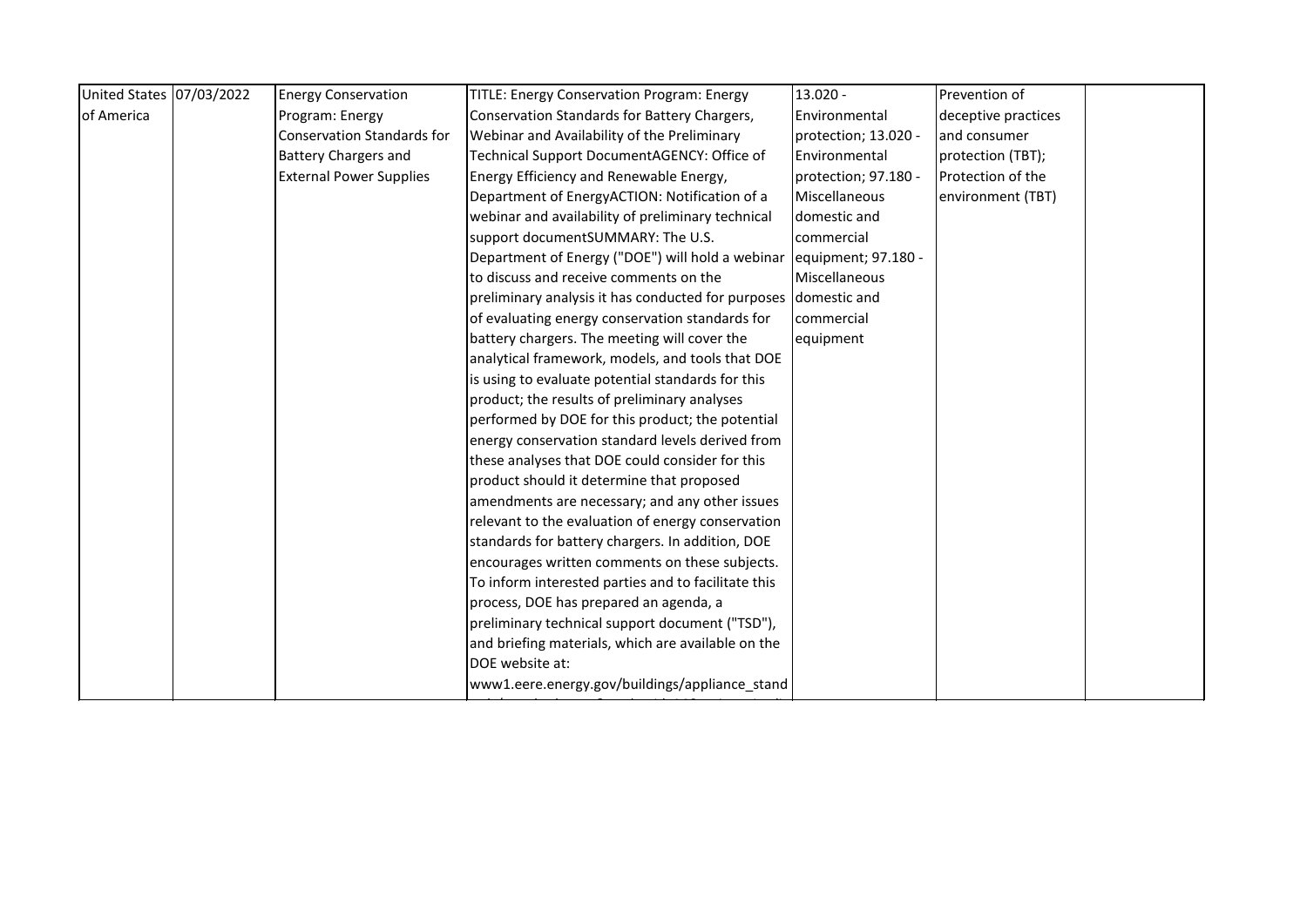| United States 07/03/2022 |                          | Approval of American Society TITLE: Approval of American Society of Mechanical 27.120 - Nuclear |                   | Protection of the    |  |
|--------------------------|--------------------------|-------------------------------------------------------------------------------------------------|-------------------|----------------------|--|
| of America               | of Mechanical Engineers' | Engineers' Code CasesAGENCY: Nuclear Regulatory energy engineering;                             |                   | environment (TBT);   |  |
|                          | Code Cases               | CommissionACTION: Final ruleSUMMARY: The U.S. 27.120 - Nuclear                                  |                   | Quality requirements |  |
|                          |                          | Nuclear Regulatory Commission (NRC) is amending energy engineering;                             |                   | (TBT)                |  |
|                          |                          | its regulations to incorporate by reference                                                     | 03.120 - Quality; |                      |  |
|                          |                          | revisions of three regulatory guides to approve                                                 | 03.120 - Quality  |                      |  |
|                          |                          | new, revised, and reaffirmed code cases published                                               |                   |                      |  |
|                          |                          | by the American Society of Mechanical Engineers.                                                |                   |                      |  |
|                          |                          | The NRC is also incorporating by reference one                                                  |                   |                      |  |
|                          |                          | NRC NUREG associated with a condition on one of                                                 |                   |                      |  |
|                          |                          | the regulatory guides. This action allows nuclear                                               |                   |                      |  |
|                          |                          | power plant licensees and applicants for                                                        |                   |                      |  |
|                          |                          | construction permits, operating                                                                 |                   |                      |  |
|                          |                          | licenses, combined licenses, standard design                                                    |                   |                      |  |
|                          |                          | certifications, standard design approvals, and                                                  |                   |                      |  |
|                          |                          | manufacturing licenses to use the code cases                                                    |                   |                      |  |
|                          |                          | listed in these regulatory guides as voluntary                                                  |                   |                      |  |
|                          |                          | alternatives to engineering standards for the                                                   |                   |                      |  |
|                          |                          | construction, inservice inspection, and                                                         |                   |                      |  |
|                          |                          | inservice testing of nuclear power plant                                                        |                   |                      |  |
|                          |                          | components. These engineering standards are set                                                 |                   |                      |  |
|                          |                          | forth in the American Society of Mechanical                                                     |                   |                      |  |
|                          |                          | Engineers' Boiler and Pressure Vessel Codes and                                                 |                   |                      |  |
|                          |                          | American Society of Mechanical                                                                  |                   |                      |  |
|                          |                          | Engineers' Operation and Maintenance Codes,                                                     |                   |                      |  |
|                          |                          | which are currently incorporated by reference into                                              |                   |                      |  |
|                          |                          | the NRC's regulations. Further, this final                                                      |                   |                      |  |
|                          |                          | rule announces the availability of a related                                                    |                   |                      |  |
|                          |                          | regulatory guide, not incorporated by reference                                                 |                   |                      |  |
|                          |                          | into the NRC's regulations, that lists code cases                                               |                   |                      |  |
|                          |                          |                                                                                                 |                   |                      |  |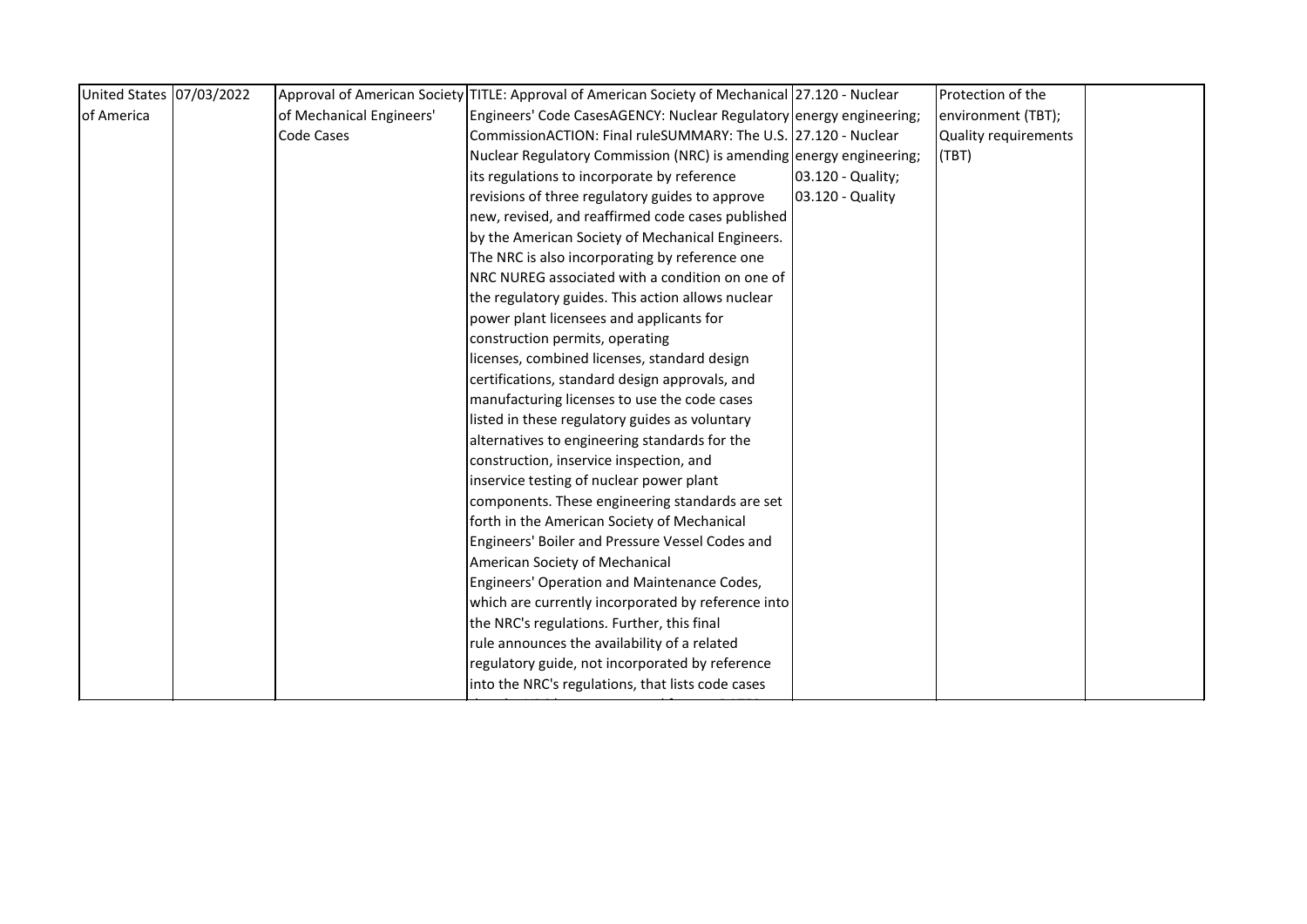| United States 07/03/2022 | Commercial and Industrial | Proposed rule - This rulemaking includes a                          | 8414 - Air or vacuum    | <b>Prevention of</b>     | 11/04/2022 |
|--------------------------|---------------------------|---------------------------------------------------------------------|-------------------------|--------------------------|------------|
| of America               | <b>Fans and Blowers</b>   | proposal for a test procedure, reporting                            | pumps (excl. gas        | deceptive practices      |            |
|                          |                           | requirements, and labelling requirements for                        | compound elevators      | and consumer             |            |
|                          |                           | certain fans and blowers. PUBLIC HEARING: The                       | and pneumatic           | protection (TBT);        |            |
|                          |                           | California Energy Commission (CEC) staff will hold                  | lelevators and          | <b>Protection of the</b> |            |
|                          |                           | a public hearing for the proposed regulations on                    | conveyors); air or      | environment (TBT);       |            |
|                          |                           | Tuesday 12 April 2022, beginning 10:00 a.m. Pacific other gas       |                         | Quality requirements     |            |
|                          |                           | Time (PT)). Interested persons, or their authorized compressors and |                         | (TBT)                    |            |
|                          |                           | representative, may present statements,                             | fans; ventilating or    |                          |            |
|                          |                           | arguments, or contentions relevant to the                           | recycling hoods         |                          |            |
|                          |                           | proposed regulations at the public hearing. The                     | incorporating a fan,    |                          |            |
|                          |                           | record for this hearing will be kept open until                     | whether or not fitted   |                          |            |
|                          |                           | every person has had an opportunity to provide                      | with filters; parts     |                          |            |
|                          |                           | comment. Further details on the hearing are                         | thereof; 23.120 -       |                          |            |
|                          |                           | provided in the Notice of Proposed Action (NOPA)                    | Ventilators. Fans. Air- |                          |            |
|                          |                           | from the Docket Log                                                 | conditioners; 13.020 -  |                          |            |
|                          |                           |                                                                     | Environmental           |                          |            |
|                          |                           |                                                                     | protection; 03.120 -    |                          |            |
|                          |                           |                                                                     | Quality                 |                          |            |
|                          |                           |                                                                     |                         |                          |            |
|                          |                           |                                                                     |                         |                          |            |
|                          |                           |                                                                     |                         |                          |            |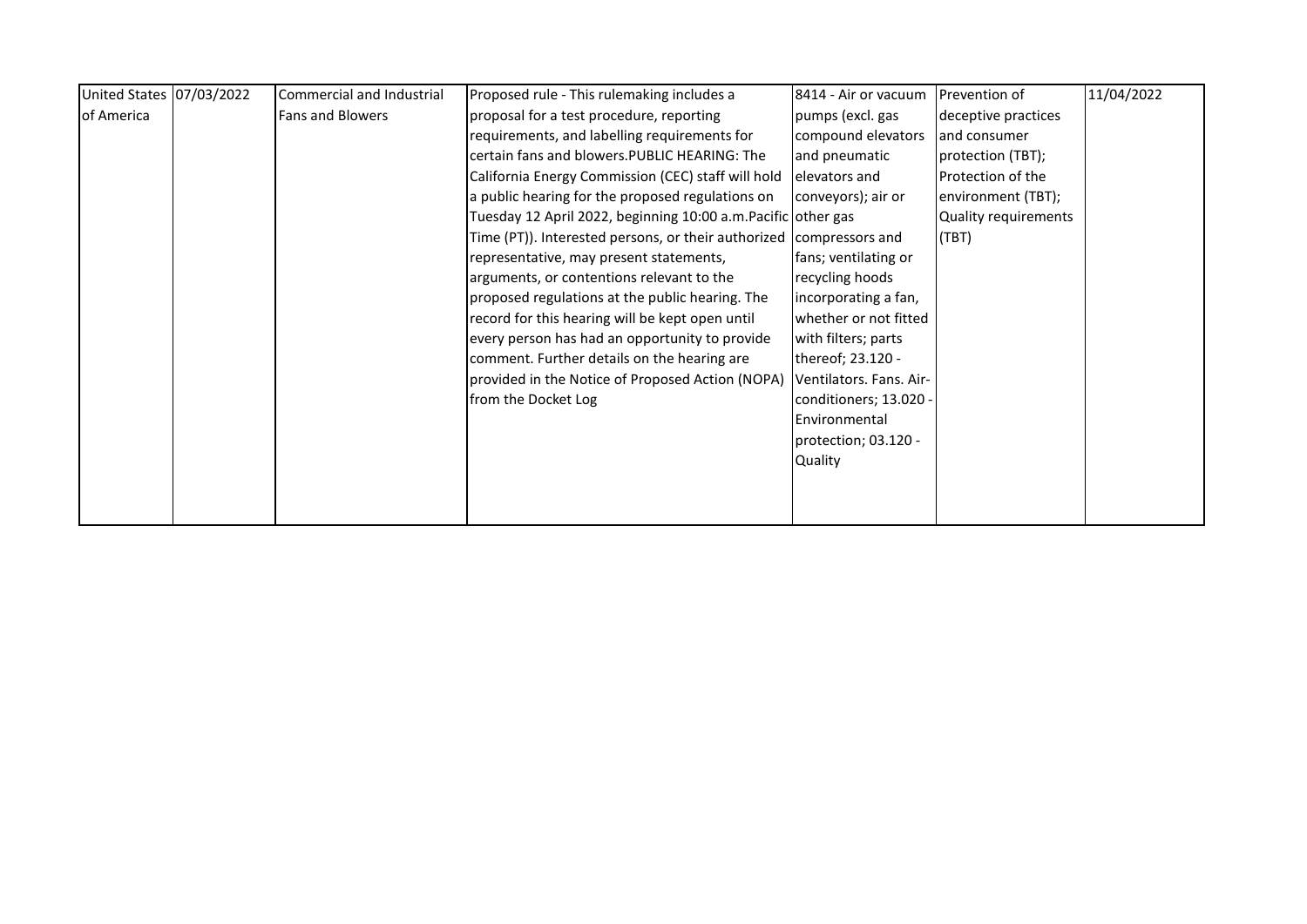| United States 03/03/2022 | <b>Energy Conservation</b>  | Notice of proposed rulemaking and request for                        | 8525 - Transmission          | Protection of the           | 02/05/2022 |
|--------------------------|-----------------------------|----------------------------------------------------------------------|------------------------------|-----------------------------|------------|
| of America               | Program: Test Procedure for | comment - The U.S. Department of Energy ("DOE") apparatus for radio- |                              | environment (TBT);          |            |
|                          | <b>Television Sets</b>      | proposes to amend the test procedures for                            | broadcasting or              | <b>Quality requirements</b> |            |
|                          |                             | television sets to incorporate by reference                          | television, whether or (TBT) |                             |            |
|                          |                             | the relevant updated industry standard. DOE has                      | not incorporating            |                             |            |
|                          |                             | tentatively determined that the proposed updates reception apparatus |                              |                             |            |
|                          |                             | would result in a test procedure that is more                        | or sound recording or        |                             |            |
|                          |                             | representative of the average energy use of                          | reproducing                  |                             |            |
|                          |                             | television sets. DOE is seeking comment from                         | apparatus; television        |                             |            |
|                          |                             | interested parties on the proposal.                                  | cameras, digital             |                             |            |
|                          |                             |                                                                      | cameras and video            |                             |            |
|                          |                             |                                                                      | camera recorders;            |                             |            |
|                          |                             |                                                                      | 8525 - Transmission          |                             |            |
|                          |                             |                                                                      | apparatus for radio-         |                             |            |
|                          |                             |                                                                      | telephony, radio-            |                             |            |
|                          |                             |                                                                      | telegraphy, radio-           |                             |            |
|                          |                             |                                                                      | broadcasting or              |                             |            |
|                          |                             |                                                                      | television, whether or       |                             |            |
|                          |                             |                                                                      | not incorporating            |                             |            |
|                          |                             |                                                                      | reception apparatus          |                             |            |
|                          |                             |                                                                      | or sound recording or        |                             |            |
|                          |                             |                                                                      | reproducing                  |                             |            |
|                          |                             |                                                                      | apparatus; television        |                             |            |
|                          |                             |                                                                      | cameras; still image         |                             |            |
|                          |                             |                                                                      | video cameras and            |                             |            |
|                          |                             |                                                                      | other video camera           |                             |            |
|                          |                             |                                                                      | recorders; digital           |                             |            |
|                          |                             |                                                                      | cameras; 33.160 -            |                             |            |
|                          |                             |                                                                      | Audio, video and             |                             |            |
|                          |                             |                                                                      | audiovisual                  |                             |            |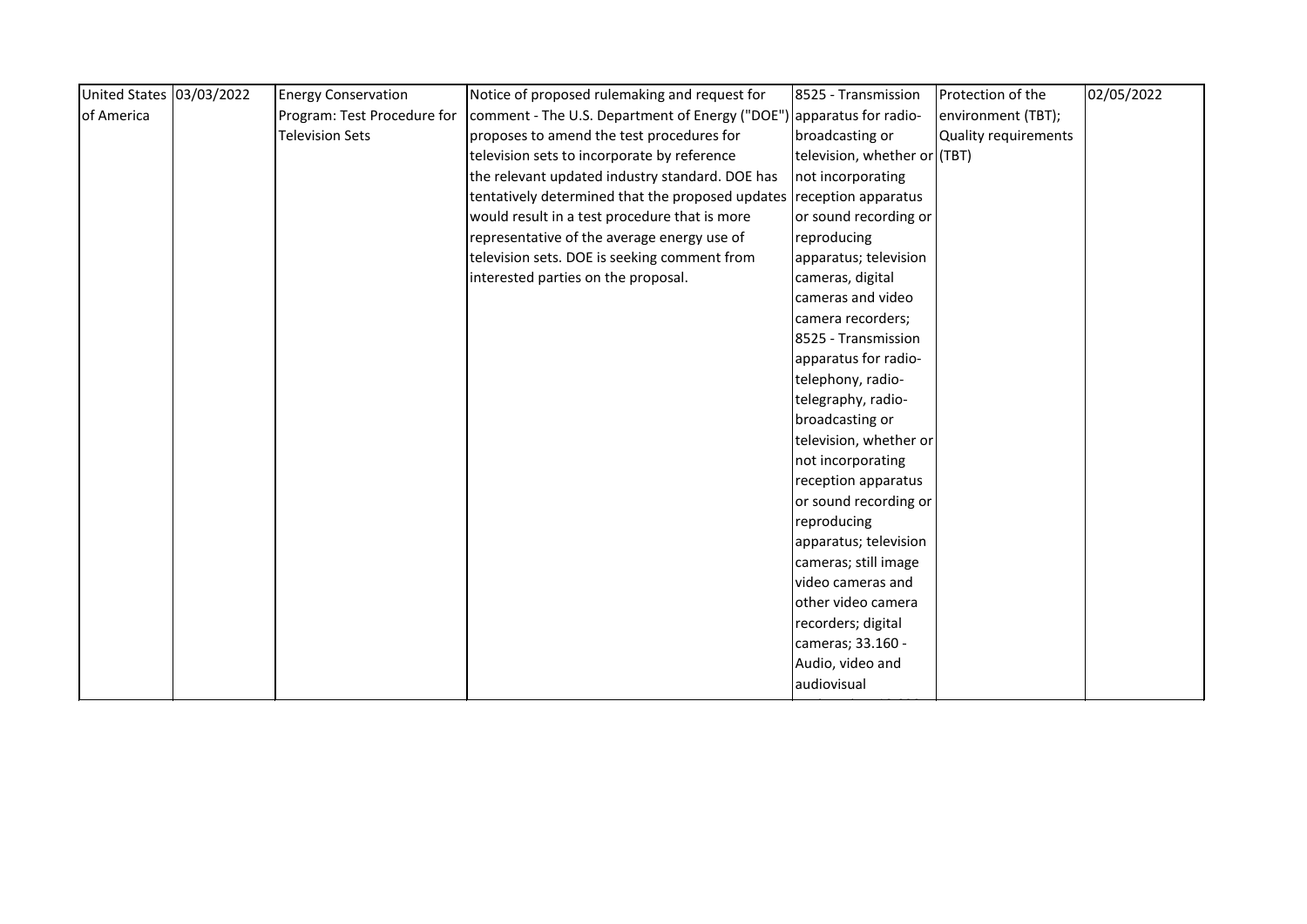| an output $\leq$ 37,5 W; environment (TBT) |
|--------------------------------------------|
|                                            |
|                                            |
|                                            |
|                                            |
|                                            |
|                                            |
|                                            |
|                                            |
|                                            |
|                                            |
|                                            |
|                                            |
|                                            |
|                                            |
|                                            |
|                                            |
|                                            |
|                                            |
|                                            |
|                                            |
|                                            |
|                                            |
|                                            |
|                                            |
|                                            |
|                                            |
|                                            |
|                                            |
|                                            |
|                                            |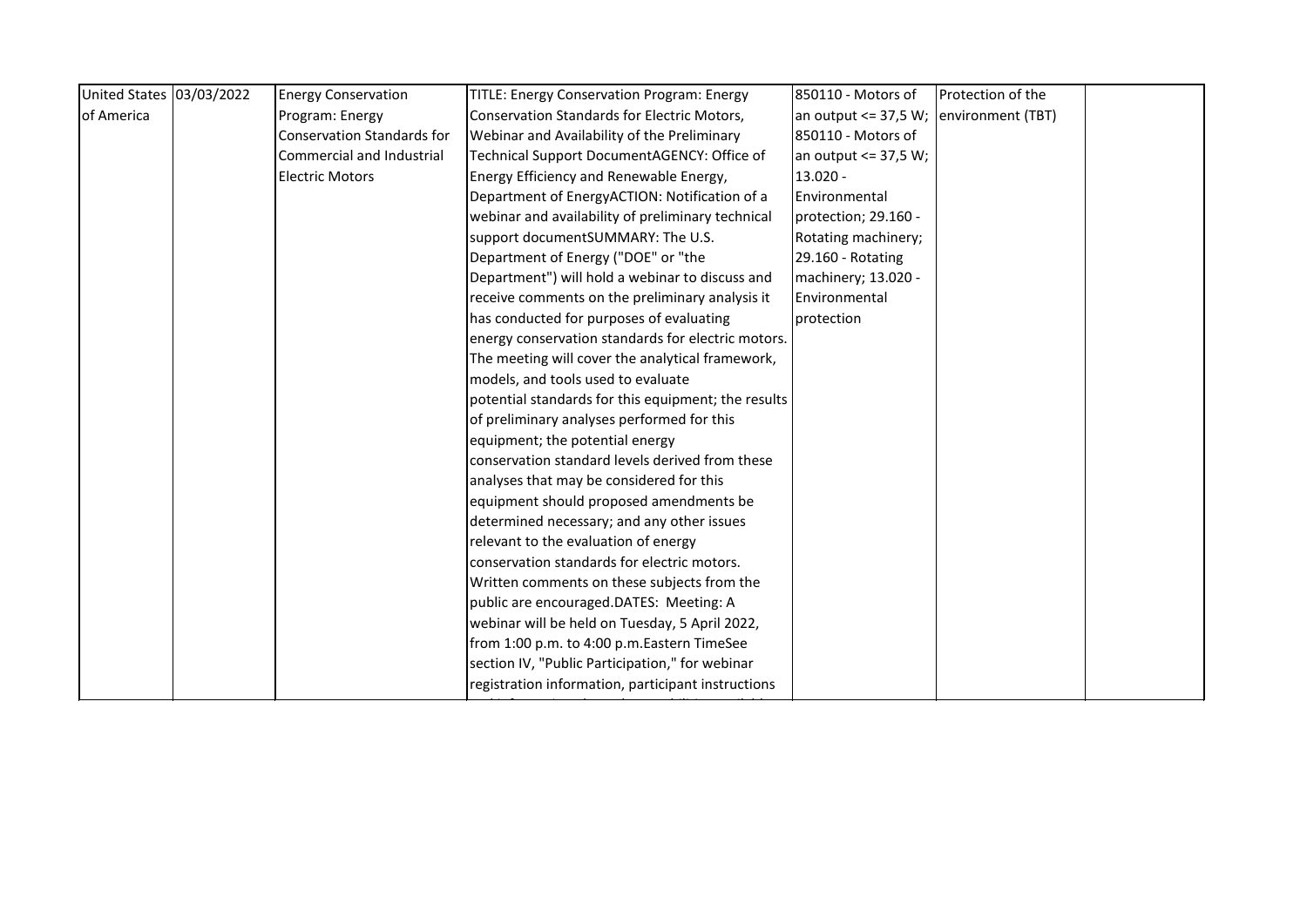|                          | TITLE: Safety Standard for Clothing Storage Units;<br>97.140 - Furniture | Protection of human                                 |  |
|--------------------------|--------------------------------------------------------------------------|-----------------------------------------------------|--|
| Overs; Request for       | Notice of Opportunity for Oral Presentation of                           | health or safety (TBT)                              |  |
| Comments and Information | CommentsAGENCY: Consumer Product Safety                                  |                                                     |  |
|                          | CommissionACTION: Notice of proposed                                     |                                                     |  |
|                          | rulemaking; opportunity for oral presentation of                         |                                                     |  |
|                          | commentsSUMMARY: The Consumer Product                                    |                                                     |  |
|                          | Safety Commission (Commission or CPSC) will be                           |                                                     |  |
|                          | providing an opportunity for interested parties to                       |                                                     |  |
|                          | present oral comments on the notice of proposed                          |                                                     |  |
|                          | rulemaking (NPR) the Commission issued                                   |                                                     |  |
|                          | regarding a safety standard for clothing storage                         |                                                     |  |
|                          |                                                                          |                                                     |  |
|                          | rulemaking record.DATES: The meeting will begin                          |                                                     |  |
|                          | at 10 a.m. Eastern Standard Time (EST) on 6 April                        |                                                     |  |
|                          | 2022, via webinar. All attendees should pre-                             |                                                     |  |
|                          | register for the webinar online                                          |                                                     |  |
|                          | at: https://attendee.gotowebinar.com/register/43                         |                                                     |  |
|                          | 82433867276269835Any individual interested in                            |                                                     |  |
|                          | making an oral presentation must register for the                        |                                                     |  |
|                          | webinar and submit a request to make an oral                             |                                                     |  |
|                          | presentation to the CPSC Division of the                                 |                                                     |  |
|                          | Secretariat, along with the written text of the oral                     |                                                     |  |
|                          | presentation, and such requests must be received                         |                                                     |  |
|                          | no later than 5 p.m.EST on 23 March 2022. All                            |                                                     |  |
|                          | other individuals who wish to attend the meeting                         |                                                     |  |
|                          | should register before the start of the hearing. This                    |                                                     |  |
|                          | notice of proposed rulemaking; opportunity for                           |                                                     |  |
|                          | oral presentation of comments and                                        |                                                     |  |
|                          | previous actions notified under the                                      |                                                     |  |
|                          | symbol G/TBT/N/USA/1323 are identified by                                |                                                     |  |
|                          |                                                                          | units (CSUs). Any oral comments will be part of the |  |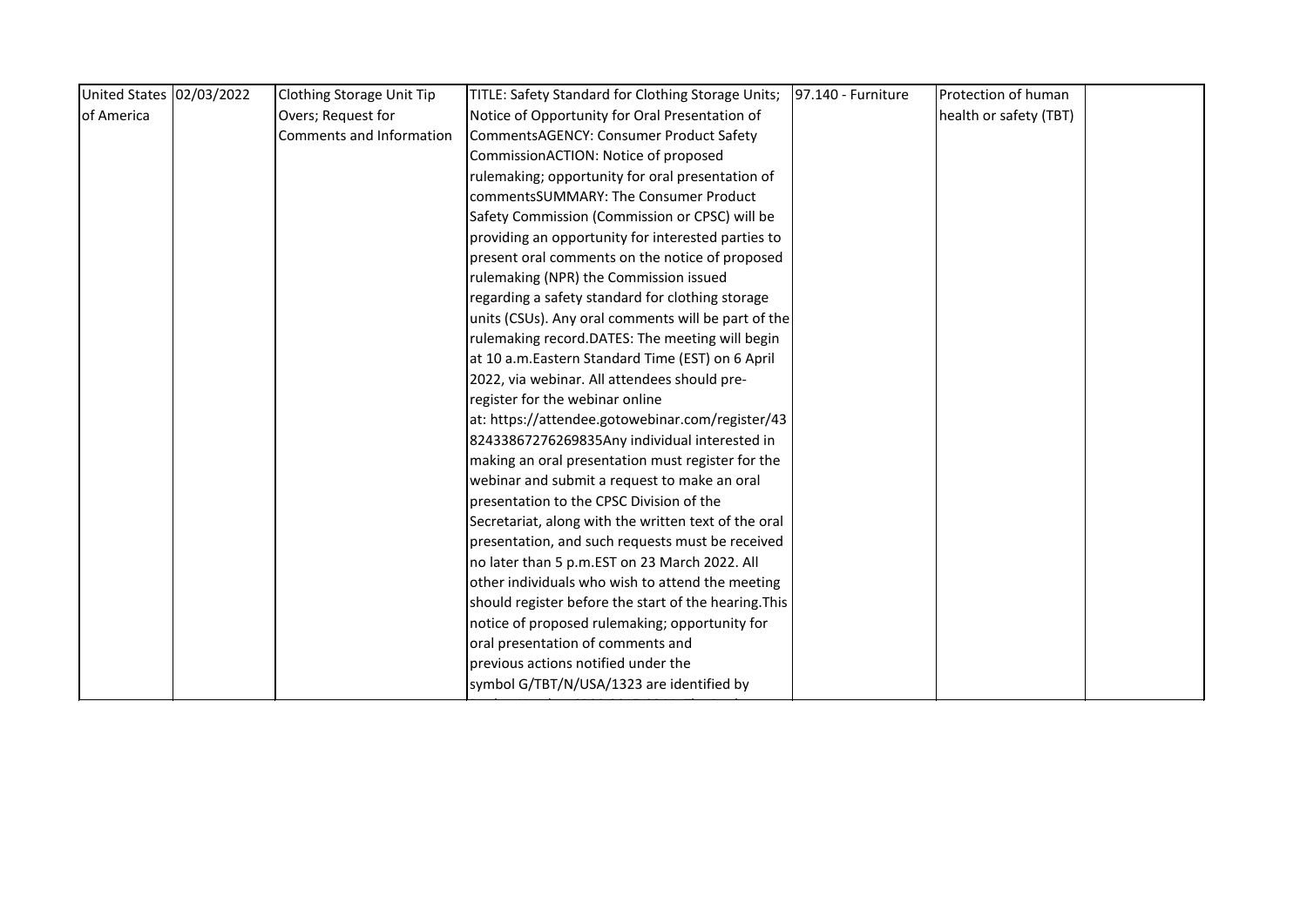| United States 02/03/2022 | <b>Energy Conservation</b>        | <b>TITLE: Energy Conservation Program: Energy</b>       | $13.020 -$           | Protection of the |  |
|--------------------------|-----------------------------------|---------------------------------------------------------|----------------------|-------------------|--|
| of America               | Program: Energy                   | <b>Conservation Standards for Consumer Water</b>        | Environmental        | environment (TBT) |  |
|                          | <b>Conservation Standards for</b> | HeatersAGENCY: Office of Energy Efficiency and          | protection; 97.100 - |                   |  |
|                          | Residential Water Heaters,        | Renewable Energy, Department of EnergyACTION: Domestic, |                      |                   |  |
|                          | Direct Heating Equipment,         | Notification of availability of preliminary technical   | commercial and       |                   |  |
|                          | and Pool Heaters                  | support document and request for                        | industrial heating   |                   |  |
|                          |                                   | comment.SUMMARY: The U.S. Department of                 | appliances; 13.020 - |                   |  |
|                          |                                   | Energy (DOE or the Department) announces the            | Environmental        |                   |  |
|                          |                                   | availability of the preliminary analysis it has         | protection; 97.100 - |                   |  |
|                          |                                   | conducted for purposes of evaluating the need for       | Domestic,            |                   |  |
|                          |                                   | amended energy conservation standards for               | commercial and       |                   |  |
|                          |                                   | consumer water heaters, which is set forth in           | industrial heating   |                   |  |
|                          |                                   | the Department's preliminary technical support          | appliances           |                   |  |
|                          |                                   | document (TSD) for this rulemaking. DOE will hold       |                      |                   |  |
|                          |                                   | a public meeting via webinar to discuss                 |                      |                   |  |
|                          |                                   | and receive comment on its preliminary analysis.        |                      |                   |  |
|                          |                                   | The meeting will cover the analytical framework,        |                      |                   |  |
|                          |                                   | models, and tools used to evaluate                      |                      |                   |  |
|                          |                                   | potential standards; the results of preliminary         |                      |                   |  |
|                          |                                   | analyses performed; potential energy                    |                      |                   |  |
|                          |                                   | conservation standard levels derived from these         |                      |                   |  |
|                          |                                   | analyses (if DOE determines that proposed               |                      |                   |  |
|                          |                                   | amendments are necessary); and other                    |                      |                   |  |
|                          |                                   | relevant issues. In addition, DOE encourages            |                      |                   |  |
|                          |                                   | written comments on these subjects.DATES:               |                      |                   |  |
|                          |                                   | Comments: DOE will accept written comments,             |                      |                   |  |
|                          |                                   | data, and information regarding its preliminary         |                      |                   |  |
|                          |                                   | analysis for consumer water heaters no later than       |                      |                   |  |
|                          |                                   | 2 May 2022. Meeting: DOE will hold a public             |                      |                   |  |
|                          |                                   | meeting via webinar on Tuesday, 12 April 2022,          |                      |                   |  |
|                          |                                   |                                                         |                      |                   |  |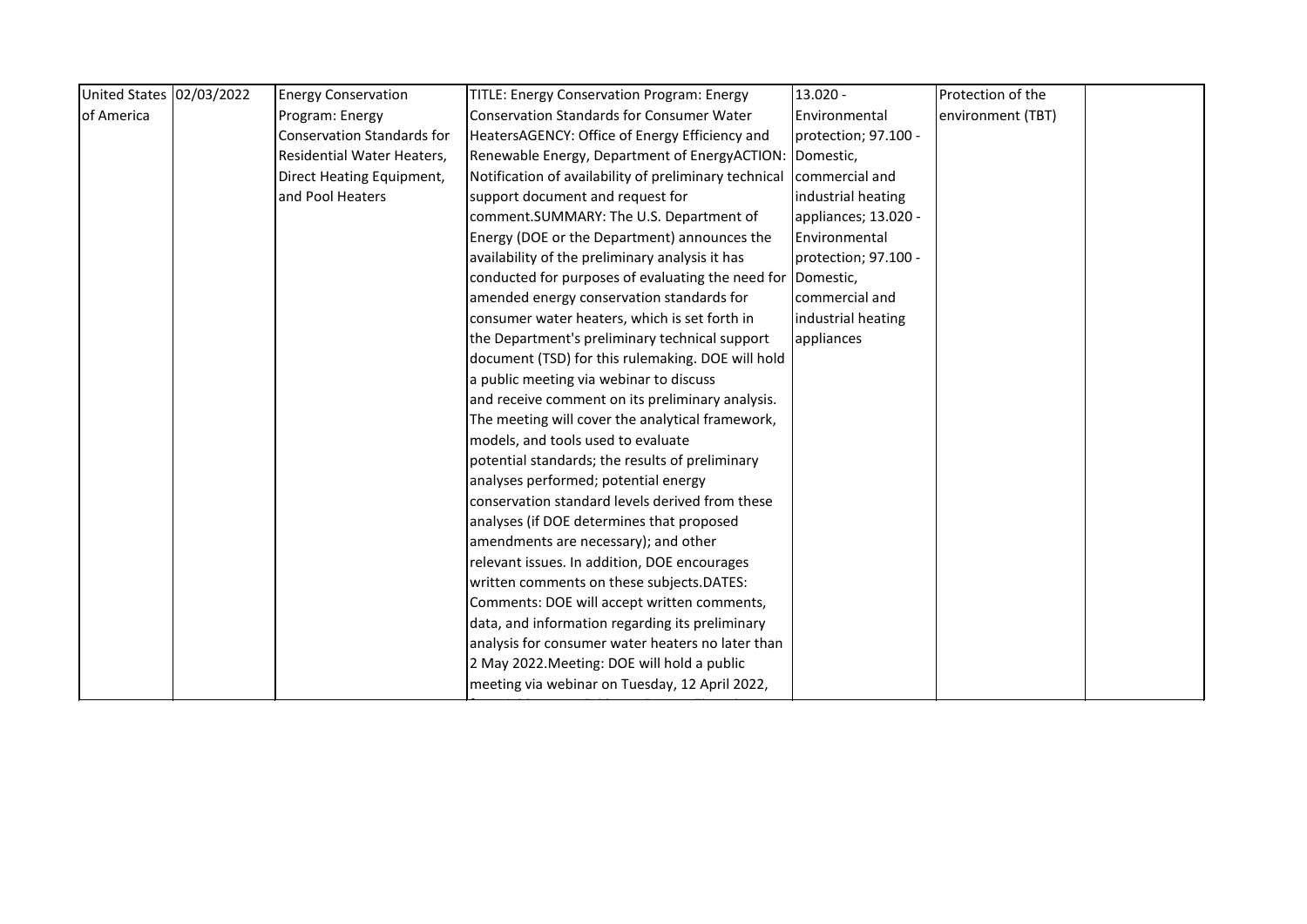| United States 02/03/2022 | <b>Energy Conservation</b>    | <b>TITLE: Energy Conservation Program: Test</b>                          | 19.020 - Test         | Prevention of       | 10/04/2022 |
|--------------------------|-------------------------------|--------------------------------------------------------------------------|-----------------------|---------------------|------------|
| of America               |                               | Program: Test Procedure and Procedures and Energy Conservation Standards | conditions and        | deceptive practices |            |
|                          | <b>Energy Conservation</b>    | for Consumer Products; Consumer Air                                      | procedures in         | and consumer        |            |
|                          | <b>Standards for Consumer</b> | Cleaners; Reopening of Comment                                           | general; 13.040 - Air | protection (TBT);   |            |
|                          | Products; Consumer Air        | Periodhttps://www.govinfo.gov/content/pkg/FR-                            | quality; 97.180 -     | Protection of the   |            |
|                          | <b>Cleaners</b>               | 2022-03-01/html/2022-04188.htm                                           | Miscellaneous         | environment (TBT)   |            |
|                          |                               | https://www.govinfo.gov/content/pkg/FR-2022-                             | domestic and          |                     |            |
|                          |                               | 03-01/pdf/2022-04188.pdfAGENCY: Office of                                | commercial            |                     |            |
|                          |                               | Energy Efficiency and Renewable Energy,                                  | equipment             |                     |            |
|                          |                               | Department of EnergyACTION: Request for                                  |                       |                     |            |
|                          |                               | information; reopening of public comment                                 |                       |                     |            |
|                          |                               | periodSUMMARY: On 25 January 2022, the U.S.                              |                       |                     |            |
|                          |                               | Department of Energy (DOE or the Department)                             |                       |                     |            |
|                          |                               | published in the Federal Register a request for                          |                       |                     |            |
|                          |                               | information (RFI) regarding Test Procedures and                          |                       |                     |            |
|                          |                               | Energy Conservation Standards for Consumer Air                           |                       |                     |            |
|                          |                               | Cleaners. On 10 February 2022, DOE received a                            |                       |                     |            |
|                          |                               | joint comment from the Pacific Gas and Electric                          |                       |                     |            |
|                          |                               | Company (PG&E), San Diego Gas and Electric                               |                       |                     |            |
|                          |                               | (SDG&E), Southern California Edison (SCE), the                           |                       |                     |            |
|                          |                               | Appliance Standards Awareness Project (ASAP),                            |                       |                     |            |
|                          |                               | and the Association of Home Appliance                                    |                       |                     |            |
|                          |                               | Manufacturers (AHAM), (collectively, the                                 |                       |                     |            |
|                          |                               | "Joint Commenters"), requesting a 45-day                                 |                       |                     |            |
|                          |                               | extension of the public comment period for the                           |                       |                     |            |
|                          |                               | RFI. DOE has reviewed these requests and is                              |                       |                     |            |
|                          |                               | reopening the public comment period to allow                             |                       |                     |            |
|                          |                               | comments to be submitted until 10 April                                  |                       |                     |            |
|                          |                               | 2022.DATES: The comment period for the RFI                               |                       |                     |            |
|                          |                               | published in the Federal Register on 25 January                          |                       |                     |            |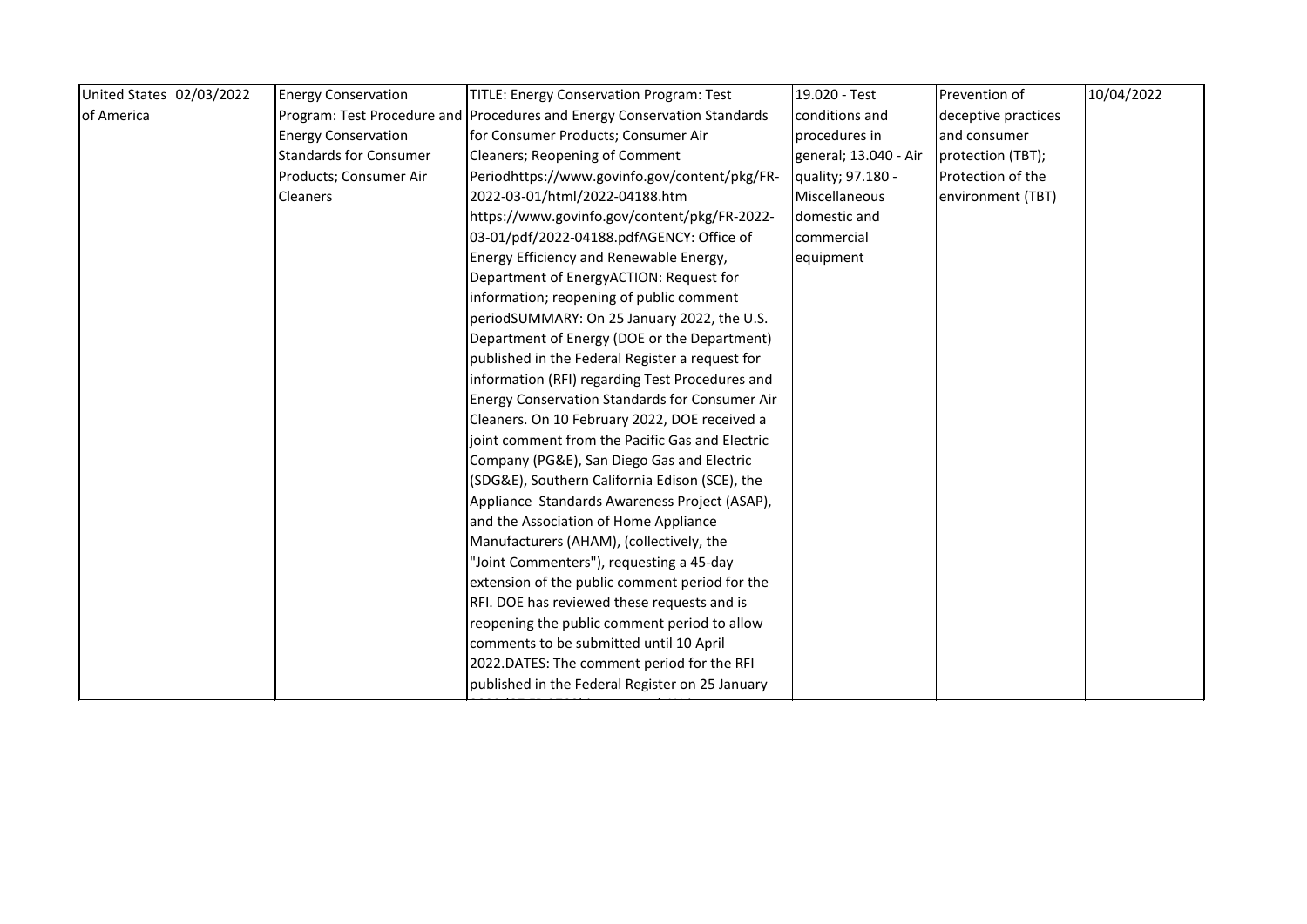| United States 02/03/2022 | <b>Energy Conservation</b>        | Notice of proposed rulemaking and request for                          | 8415 - Air              | Protection of the | 02/05/2022 |
|--------------------------|-----------------------------------|------------------------------------------------------------------------|-------------------------|-------------------|------------|
| of America               | Program: Energy                   | comment - In this document, the U.S. Department conditioning           |                         | environment (TBT) |            |
|                          | <b>Conservation Standards for</b> | of Energy ("DOE" or the "Department") is                               | machines comprising     |                   |            |
|                          | Variable Refrigerant Flow         | proposing amended energy conservation                                  | a motor-driven fan      |                   |            |
|                          | Multi-Split Air Conditioners      | standards for variable refrigerant flow (VRF) multi- and elements for  |                         |                   |            |
|                          | and Heat Pumps                    | split air conditioners and VRF multi-split system                      | changing the            |                   |            |
|                          |                                   | heat pumps (collectively referred to as "VRF multi- temperature and    |                         |                   |            |
|                          |                                   | split systems") that rely on a new cooling                             | humidity, incl. those   |                   |            |
|                          |                                   | efficiency metric and are equivalent to those levels machines in which |                         |                   |            |
|                          |                                   | specified in the industry standard. DOE has                            | the humidity cannot     |                   |            |
|                          |                                   | preliminarily determined that it lacks the clear and be separately     |                         |                   |            |
|                          |                                   | convincing evidence required by the statute to                         | regulated; parts        |                   |            |
|                          |                                   | adopt standards more stringent than the levels                         | thereof; 8418 -         |                   |            |
|                          |                                   | specified in the industry standard. This document                      | Refrigerators,          |                   |            |
|                          |                                   | also announces a public meeting webinar to                             | freezers and other      |                   |            |
|                          |                                   | receive comment on these proposed standards                            | refrigerating or        |                   |            |
|                          |                                   | and associated analyses and results.DOE will hold                      | freezing equipment,     |                   |            |
|                          |                                   | a public meeting via webinar on Wednesday, 23                          | electric or other; heat |                   |            |
|                          |                                   | March 2022, from 1:00 p.m. to 4:00 p.m. Eastern                        | pumps; parts thereof    |                   |            |
|                          |                                   | Time See section VII, "Public Participation," for                      | (excl. air conditioning |                   |            |
|                          |                                   | webinar registration information,                                      | machines of heading     |                   |            |
|                          |                                   | participant instructions, and information about                        | 8415); 13.020 -         |                   |            |
|                          |                                   | the capabilities available to webinar participants.                    | Environmental           |                   |            |
|                          |                                   |                                                                        | protection; 27.080 -    |                   |            |
|                          |                                   |                                                                        | Heat pumps; 23.120 -    |                   |            |
|                          |                                   |                                                                        | Ventilators. Fans. Air- |                   |            |
|                          |                                   |                                                                        | conditioners            |                   |            |
|                          |                                   |                                                                        |                         |                   |            |
|                          |                                   |                                                                        |                         |                   |            |
|                          |                                   |                                                                        |                         |                   |            |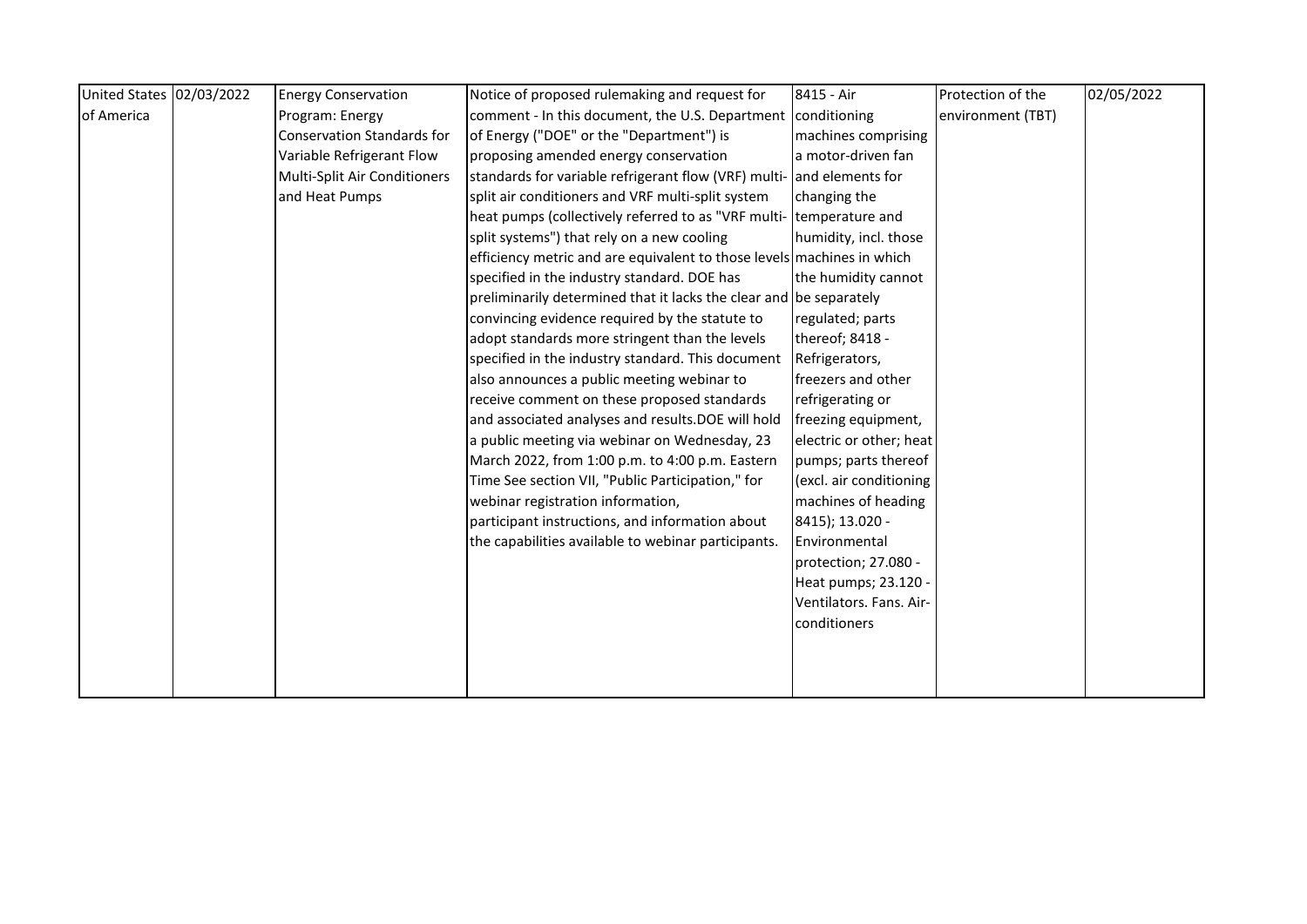| United States 02/03/2022 | <b>Tobacco Products; Required</b> | TITLE: Tobacco Products; Required Warnings for                        | 24 - TOBACCO AND                      | Consumer               |  |
|--------------------------|-----------------------------------|-----------------------------------------------------------------------|---------------------------------------|------------------------|--|
| of America               | <b>Warnings for Cigarette</b>     | Cigarette Packages and Advertisements; Delayed                        | MANUFACTURED                          | information, labelling |  |
|                          | Packages and                      | Effective DateAGENCY: Food and Drug                                   | <b>TOBACCO</b>                        | (TBT); Protection of   |  |
|                          | Advertisements                    | Administration, HHSACTION: Final rule; delay of                       | SUBSTITUTES; 65.160 - human health or |                        |  |
|                          |                                   | effective dateSUMMARY: As required by an order                        | Tobacco, tobacco                      | safety (TBT)           |  |
|                          |                                   | issued by the U.S. District Court for the Eastern                     | products and related                  |                        |  |
|                          |                                   | District of Texas, this action delays the effective                   | equipment; 01.080 -                   |                        |  |
|                          |                                   | date of the final rule ("Tobacco Products; Required Graphical symbols |                                       |                        |  |
|                          |                                   | Warnings for Cigarette Packages and                                   |                                       |                        |  |
|                          |                                   | Advertisements"), which published on 18 March                         |                                       |                        |  |
|                          |                                   | 2020. The new effective date is 9 April                               |                                       |                        |  |
|                          |                                   | 2023.DATES: The effective date of the rule                            |                                       |                        |  |
|                          |                                   | amending 21 CFR part 1141 published at 85 FR                          |                                       |                        |  |
|                          |                                   | 15638, 18 March 2020, and delayed at 85 FR                            |                                       |                        |  |
|                          |                                   | 32293, 29 May 2020; 86 FR 3793, 15 January 2021;                      |                                       |                        |  |
|                          |                                   | 86 FR 36509, 12 July 2021; 86 FR 50855, 13                            |                                       |                        |  |
|                          |                                   | September 2021; and 86 FR 70052, 9 December                           |                                       |                        |  |
|                          |                                   | 2021, is further delayed until 9 April 2023. This                     |                                       |                        |  |
|                          |                                   | final rule; delay of effective date and previous                      |                                       |                        |  |
|                          |                                   | actions notified under the symbol                                     |                                       |                        |  |
|                          |                                   | G/TBT/N/USA/1519 are identified by Docket                             |                                       |                        |  |
|                          |                                   | Number FDA-2019-N-3065. The Docket Folder is                          |                                       |                        |  |
|                          |                                   | available on Regulations.gov                                          |                                       |                        |  |
|                          |                                   | at https://www.regulations.gov/docket/FDA-2019-                       |                                       |                        |  |
|                          |                                   | N-3065/document and provides access to primary                        |                                       |                        |  |
|                          |                                   | and supporting documents as well as comments                          |                                       |                        |  |
|                          |                                   | received. Documents are also accessible                               |                                       |                        |  |
|                          |                                   | from Regulations.gov by searching the Docket                          |                                       |                        |  |
|                          |                                   | Number.                                                               |                                       |                        |  |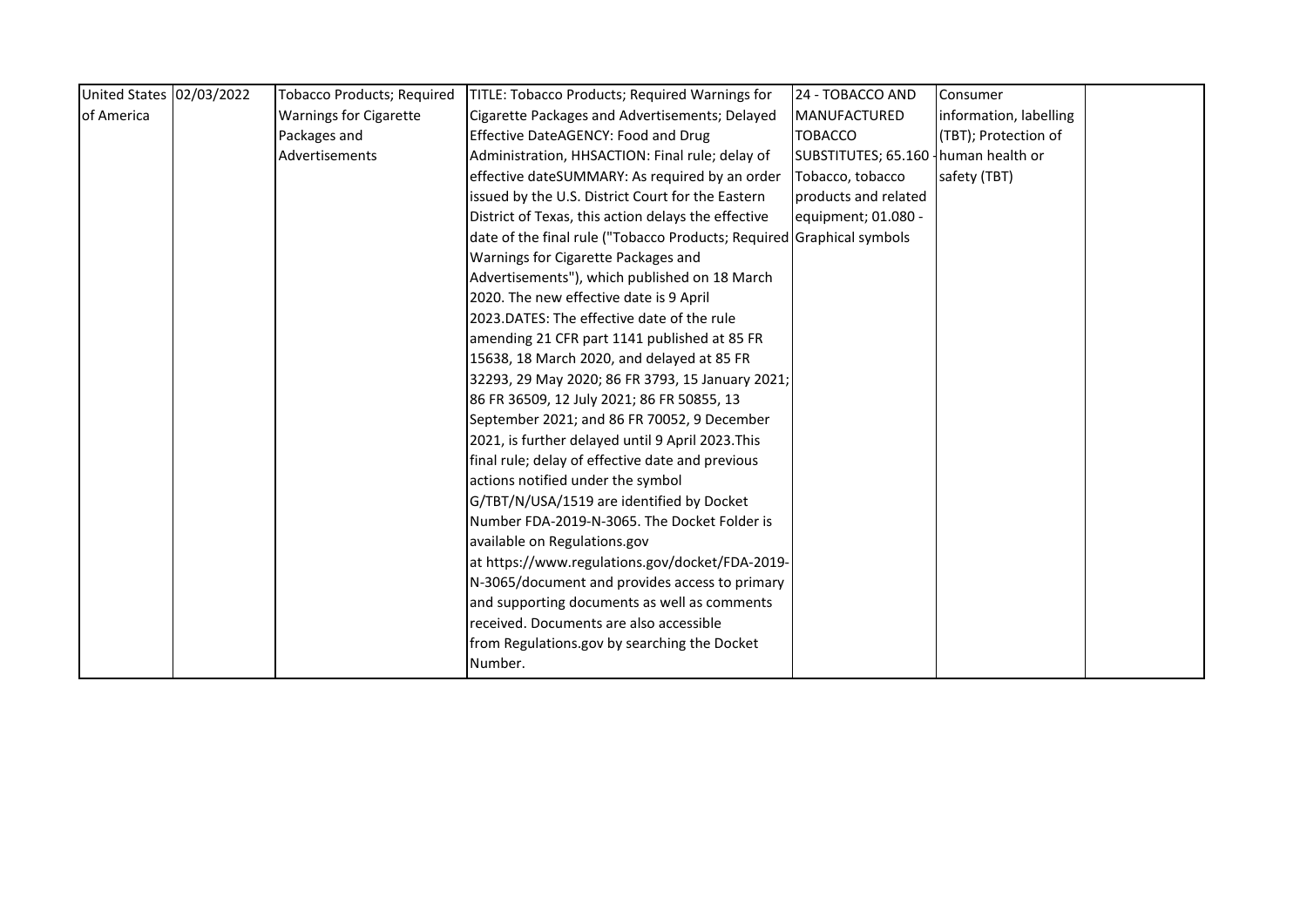| United States 01/03/2022 | National Organic Program;    | TITLE: National Organic Program; Amendments to                       | 67.040 - Food         | Prevention of          |  |
|--------------------------|------------------------------|----------------------------------------------------------------------|-----------------------|------------------------|--|
| of America               | National List of Allowed and | the National List of Allowed and Prohibited                          | products in general;  | deceptive practices    |  |
|                          | Prohibited Substances (2022  | Substances (2022 Sunset)AGENCY: Agricultural                         | 67.040 - Food         | and consumer           |  |
|                          | Sunset)                      | Marketing Service, USDAACTION: Final                                 | products in general;  | protection (TBT);      |  |
|                          |                              | ruleSUMMARY: This final rule amends the United                       | 67.020 - Processes in | Protection of human    |  |
|                          |                              | States Department of Agriculture's (USDA) organic the food industry; |                       | health or safety (TBT) |  |
|                          |                              | regulations to implement recommendations from                        | 67.020 - Processes in |                        |  |
|                          |                              | the National Organic Standards Board (NOSB). The the food industry;  |                       |                        |  |
|                          |                              | rule prohibits fourteen nonorganic ingredients,                      | 65.020 - Farming and  |                        |  |
|                          |                              | which are currently allowed in the manufacture of                    | forestry; 65.020 -    |                        |  |
|                          |                              | organic processed products. The rule also                            | Farming and forestry  |                        |  |
|                          |                              | prohibits two substances (vitamin B1 and                             |                       |                        |  |
|                          |                              | procaine), which are currently allowed in organic                    |                       |                        |  |
|                          |                              | crop and livestock production. Finally, the                          |                       |                        |  |
|                          |                              | rule renews an allowance for two substances                          |                       |                        |  |
|                          |                              | (oxytocin and sucrose octanoate esters) in organic                   |                       |                        |  |
|                          |                              | production.DATES: Effective Date: This rule is                       |                       |                        |  |
|                          |                              | effective on 30 March 2022.Compliance Dates:                         |                       |                        |  |
|                          |                              | The compliance date for the amendments                               |                       |                        |  |
|                          |                              | that remove vitamin B1 and procaine from the                         |                       |                        |  |
|                          |                              | National List is 15 March 2023. The compliance                       |                       |                        |  |
|                          |                              | date for all other amendments that remove                            |                       |                        |  |
|                          |                              | substances from the National List is 15 March                        |                       |                        |  |
|                          |                              | 2024. Products in the stream of commerce after                       |                       |                        |  |
|                          |                              | the compliance date that are labeled as "organic"                    |                       |                        |  |
|                          |                              | or "made with organic (specified ingredients or                      |                       |                        |  |
|                          |                              | food group(s))" may contain substances removed                       |                       |                        |  |
|                          |                              | in this final rule if manufactured prior to the                      |                       |                        |  |
|                          |                              | compliance date. The final rule renews                               |                       |                        |  |
|                          |                              | an allowance for two substances (oxytocin and                        |                       |                        |  |
|                          |                              |                                                                      |                       |                        |  |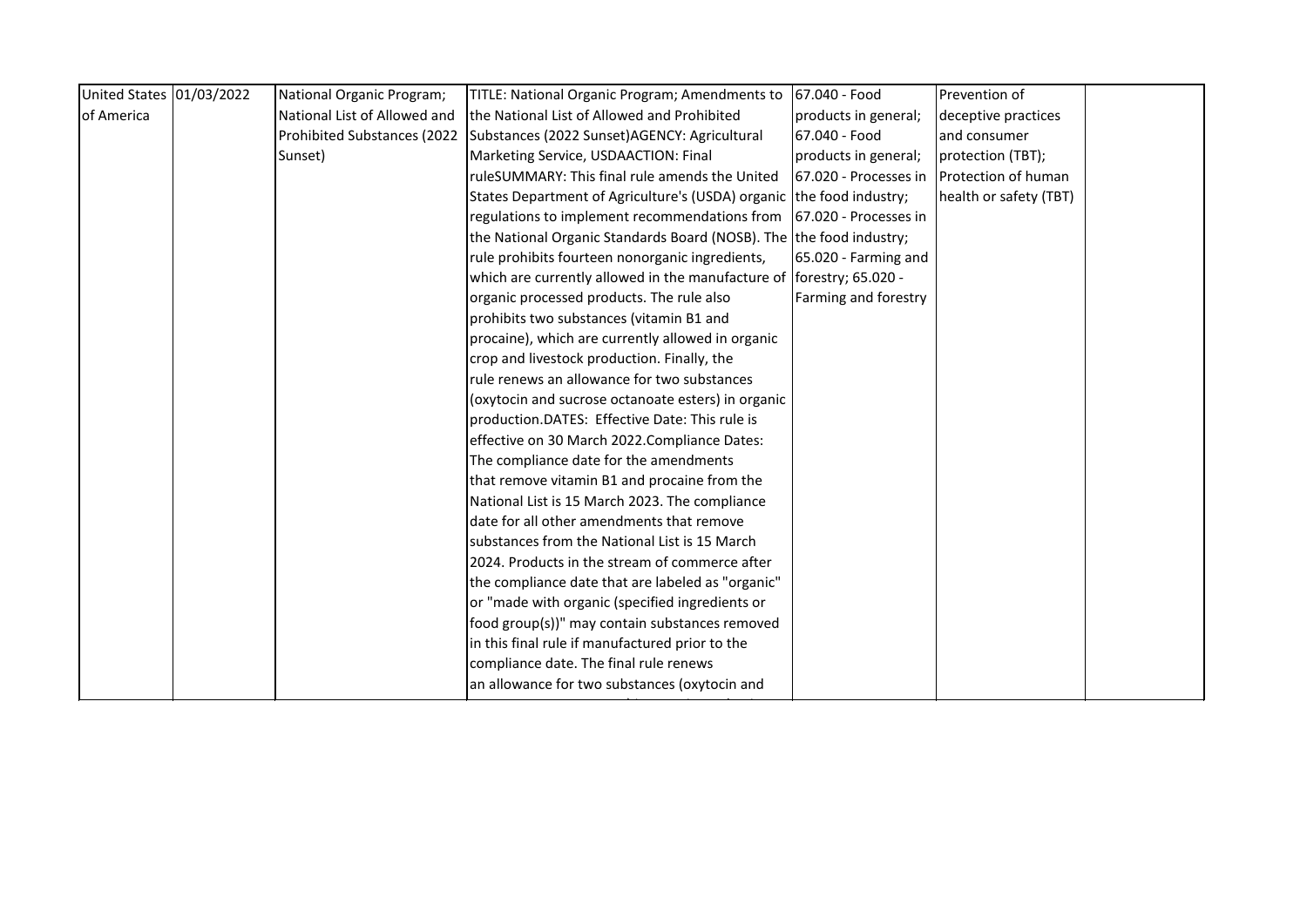| Uruguay | 17/03/2022 | Decreto N° 135/021 del        | The notified regulations are intended to protect                                 | Protection of human     | 16/05/2022 |
|---------|------------|-------------------------------|----------------------------------------------------------------------------------|-------------------------|------------|
|         |            |                               | Poder Ejecutivo - Reglamento the environment by preventing air pollution,        | health or safety (TBT); |            |
|         |            |                               | de Calidad del Aire (Executive establishing air quality goals to reduce risks to | Protection of the       |            |
|         |            | Decree No. 135/021 - Air      | human health and ecosystems, and setting                                         | environment (TBT)       |            |
|         |            | Quality Regulations) (15      | maximum limits for emissions for both stationary                                 |                         |            |
|         |            | pages, in Spanish)            | and mobile sources. Article 42 establishes a ban                                 |                         |            |
|         |            |                               | on imports of motor vehicles that do not meet or                                 |                         |            |
|         |            |                               | are not approved for compliance with the                                         |                         |            |
|         |            |                               | emissions standards for moving sources, as set out                               |                         |            |
|         |            |                               | in these regulations, to begin two years from the                                |                         |            |
|         |            |                               | date of publication of the Decree. The placing on                                |                         |            |
|         |            |                               | the market of zero km-motor vehicles that do not                                 |                         |            |
|         |            |                               | fulfil these requirements shall also be prohibited                               |                         |            |
|         |            |                               | at the same time.                                                                |                         |            |
|         |            |                               |                                                                                  |                         |            |
| Uruguay | 17/03/2022 | Decreto Nº 432/2021 -         | The notified document establishes the mandatory                                  | Protection of the       | 16/05/2022 |
|         |            | Fijación como Requisito de    | approval, prior to importation, of the technical                                 | environment (TBT)       |            |
|         |            | Importación, la               | specifications of all transport vehicles with a total                            |                         |            |
|         |            | Obligatoriedad de             | gross weight above 3,500 kg.                                                     |                         |            |
|         |            | Homologación de               |                                                                                  |                         |            |
|         |            | Características Técnicas de   |                                                                                  |                         |            |
|         |            | Vehículos Automotores de      |                                                                                  |                         |            |
|         |            | Transporte de PBT Mayor a     |                                                                                  |                         |            |
|         |            | 3.500 Kg (Decree No.          |                                                                                  |                         |            |
|         |            | 432/2021 - Establishing as an |                                                                                  |                         |            |
|         |            | import requirement the        |                                                                                  |                         |            |
|         |            | mandatory approval of the     |                                                                                  |                         |            |
|         |            | technical specifications of   |                                                                                  |                         |            |
|         |            | transport motor vehicles      |                                                                                  |                         |            |
|         |            | with total gross weight above |                                                                                  |                         |            |
|         |            | 3,500 kg) (3 pages, in        |                                                                                  |                         |            |
|         |            | Spanish)                      |                                                                                  |                         |            |
|         |            |                               |                                                                                  |                         |            |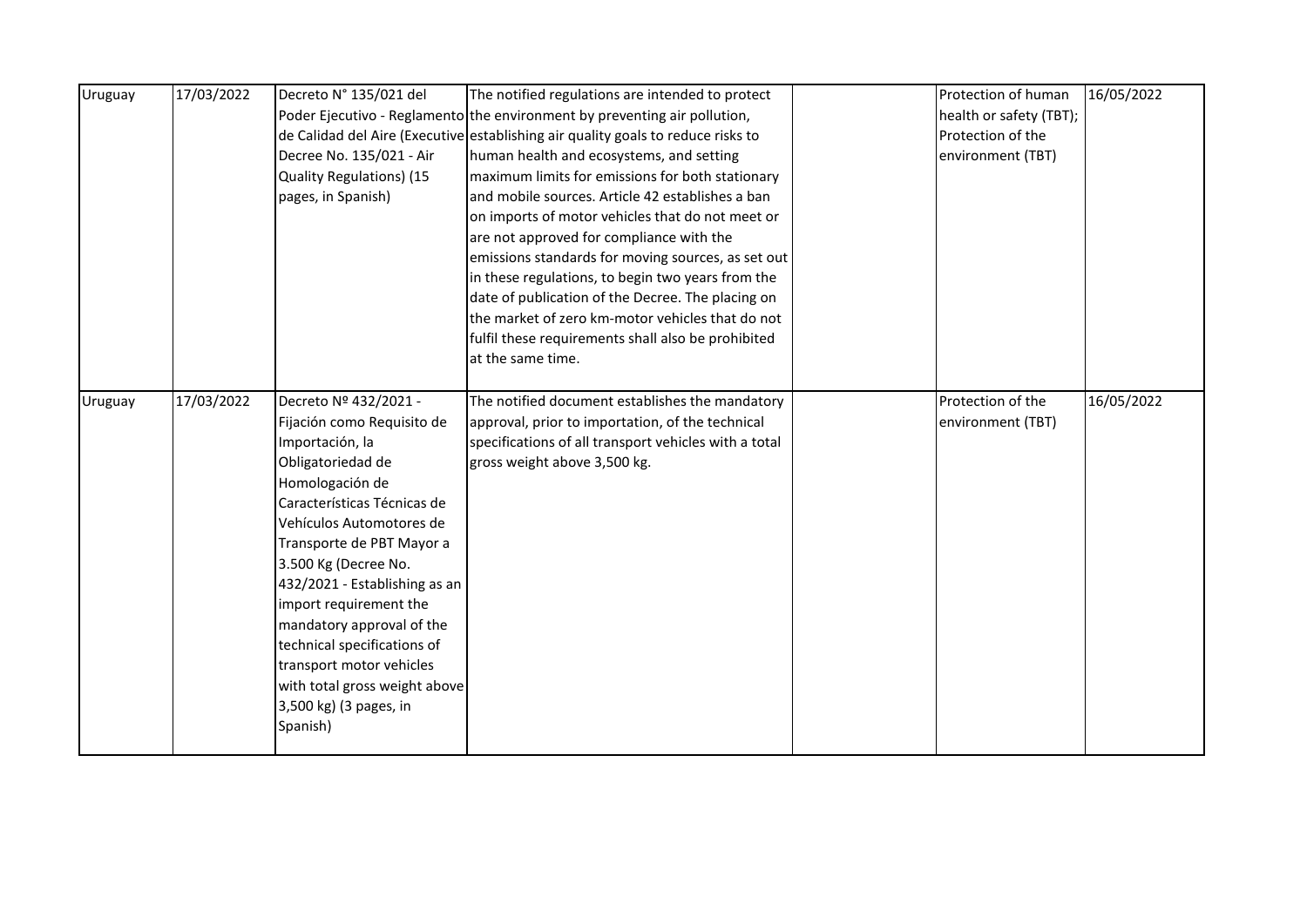| Viet Nam | 07/03/2022 | Draft Circular specifying the | This draft Circular specifies the List of products   | 35.020 - Information | Protection of human         | 15/04/2022 |
|----------|------------|-------------------------------|------------------------------------------------------|----------------------|-----------------------------|------------|
|          |            | List of products and goods    | and goods with unsafe capability under               | technology (IT) in   | health or safety (TBT);     |            |
|          |            | with unsafe capability under  | management responsibility of Ministry of             | general              | <b>Quality requirements</b> |            |
|          |            | management responsibility     | Information and Communications (the "List of         |                      | (TBT)                       |            |
|          |            | of Ministry of Information    | Group 2 products and goods" for short). The draft    |                      |                             |            |
|          |            | and Communications            | Circular content is as follows: Article 1. Scope of  |                      |                             |            |
|          |            |                               | regulations; Article 2. Subjects of                  |                      |                             |            |
|          |            |                               | application; Article 3. List of Group 2 products and |                      |                             |            |
|          |            |                               | goods; Article 4. Principle of quality management    |                      |                             |            |
|          |            |                               | for Group 2 products and goods; Article 5.           |                      |                             |            |
|          |            |                               | Enforcement; Article 6. Implementation. Annex I.     |                      |                             |            |
|          |            |                               | List of information and communication products       |                      |                             |            |
|          |            |                               | and goods subject to mandatory certification and     |                      |                             |            |
|          |            |                               | declaration; Annex II. List of information and       |                      |                             |            |
|          |            |                               | communication products and goods subject to          |                      |                             |            |
|          |            |                               | mandatory declaration. This draft Circular specifies |                      |                             |            |
|          |            |                               | the List of products and goods with unsafe           |                      |                             |            |
|          |            |                               | capability under management responsibility of        |                      |                             |            |
|          |            |                               | Ministry of Information and Communications,          |                      |                             |            |
|          |            |                               | which is in line with the Law on quality of products |                      |                             |            |
|          |            |                               | and goods. The List of products and goods is         |                      |                             |            |
|          |            |                               | divided into 2 sub-lists, which are detailed in      |                      |                             |            |
|          |            |                               | Annex I and Annex II. Each sub-list has it own       |                      |                             |            |
|          |            |                               | principles for mandatory quality management (ie,     |                      |                             |            |
|          |            |                               | certification, declaration of conformity), according |                      |                             |            |
|          |            |                               | to the Circular No.30/2011/TT-BTTTT dated            |                      |                             |            |
|          |            |                               | October 31, 2011 specifying mandatory                |                      |                             |            |
|          |            |                               | certification and declaration of products and        |                      |                             |            |
|          |            |                               | goods in the information technology and              |                      |                             |            |
|          |            |                               | communications sector and the Circular               |                      |                             |            |
| Yemen    | 17/03/2022 | Labeling of Prepackaged       | This GSO standard is concerned with the labelling    | 67.040 - Food        | Consumer                    | 16/05/2022 |
|          |            | <b>Food Stuffs</b>            | of all prepackaged foods and to requirements         | products in general  | information, labelling      |            |
|          |            |                               | relating to the presentation thereof.                |                      | (TBT); Protection of        |            |
|          |            |                               |                                                      |                      | human health or             |            |
|          |            |                               |                                                      |                      | safety (TBT)                |            |
|          |            |                               |                                                      |                      |                             |            |